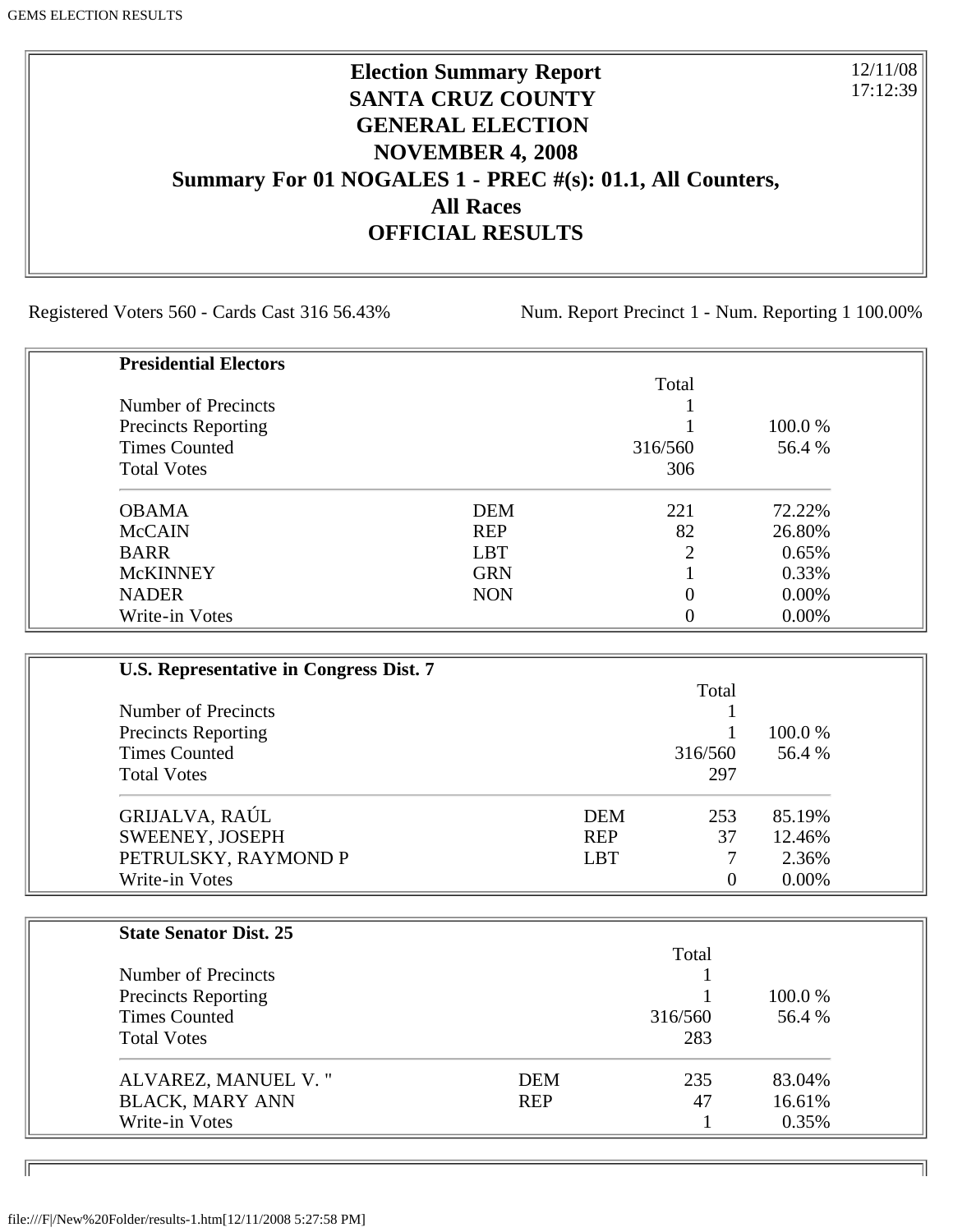| <b>State Representative Dist. 25</b> |                   |        |
|--------------------------------------|-------------------|--------|
|                                      | Total             |        |
| <b>Number of Precincts</b>           |                   |        |
| <b>Precincts Reporting</b>           |                   | 100.0% |
| <b>Times Counted</b>                 | 316/560           | 56.4 % |
| <b>Total Votes</b>                   | 445               |        |
| <b>BOYER, RICHARD "RIC"</b>          | <b>DEM</b><br>166 | 37.30% |
| FLEMING, PATRICIA "P                 | <b>DEM</b><br>187 | 42.02% |
| DAVIES, TIMATHY                      | <b>REP</b><br>40  | 8.99%  |
| <b>STEVENS, DAVID</b>                | 52<br><b>REP</b>  | 11.69% |
| Write-in Votes                       | $\overline{0}$    | 0.00%  |
| <b>Corporation Commissioner</b>      |                   |        |
|                                      | Total             |        |
| Number of Precincts                  |                   |        |
| <b>Precincts Reporting</b>           |                   | 100.0% |
| <b>Times Counted</b>                 | 316/560           | 56.4 % |
| <b>Total Votes</b>                   | 688               |        |
| <b>GEORGE, SAM</b>                   | <b>DEM</b><br>170 | 24.71% |
| KENNEDY, SANDRA                      | <b>DEM</b><br>189 | 27.47% |
| NEWMAN, PAUL                         | <b>DEM</b><br>198 | 28.78% |
| MCCLURE, MARIAN A.                   | <b>REP</b><br>51  | 7.41%  |
| STUMP, BOB                           | 38<br><b>REP</b>  | 5.52%  |
| WONG, BARRY                          | <b>REP</b><br>42  | 6.10%  |
| Write-in Votes                       | $\overline{0}$    | 0.00%  |
|                                      |                   |        |
| <b>Board of Supervisors Dist. 1</b>  | Total             |        |
| <b>Number of Precincts</b>           | 1                 |        |
| <b>Precincts Reporting</b>           | $\mathbf{1}$      | 100.0% |
| <b>Times Counted</b>                 | 316/560           | 56.4 % |
| <b>Total Votes</b>                   | 295               |        |
|                                      |                   |        |
| RUIZ, MANUEL "MANNY"                 | <b>DEM</b><br>216 | 73.22% |
| WISE, JOSEPH "PEPE"                  | <b>IND</b><br>79  | 26.78% |
| Write-in Votes                       | $\overline{0}$    | 0.00%  |
| <b>County Attorney</b>               |                   |        |
|                                      | Total             |        |
| Number of Precincts                  |                   |        |
| <b>Precincts Reporting</b>           |                   | 100.0% |
| <b>Times Counted</b>                 | 316/560           | 56.4 % |
| <b>Total Votes</b>                   | 250               |        |
| SILVA, GEORGE                        | <b>DEM</b><br>247 | 98.80% |
| Write-in Votes                       | 3                 | 1.20%  |

**Sheriff**

Total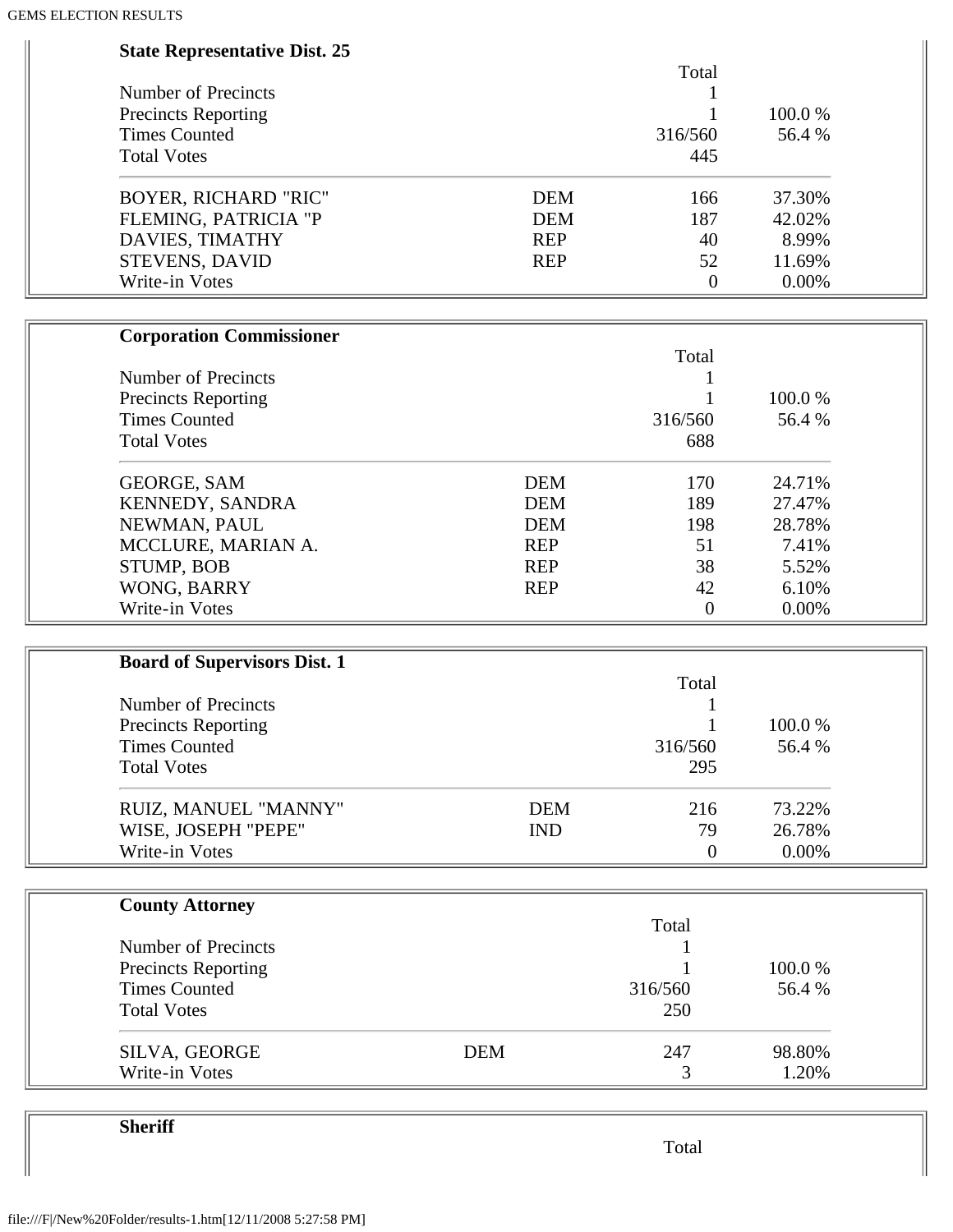| Number of Precincts<br><b>Precincts Reporting</b><br><b>Times Counted</b>                       |                          | 316/560                 | 100.0%<br>56.4 %          |
|-------------------------------------------------------------------------------------------------|--------------------------|-------------------------|---------------------------|
| <b>Total Votes</b>                                                                              |                          | 308                     |                           |
| ESTRADA, TONY<br>PADILLA, JOSE "JOE"<br>Write-in Votes                                          | <b>DEM</b><br><b>IND</b> | 220<br>86<br>2          | 71.43%<br>27.92%<br>0.65% |
|                                                                                                 |                          |                         |                           |
| <b>County Treasurer</b>                                                                         |                          |                         |                           |
| Number of Precincts<br><b>Precincts Reporting</b><br><b>Times Counted</b><br><b>Total Votes</b> |                          | Total<br>316/560<br>271 | 100.0%<br>56.4 %          |
| RAMIREZ, CAESAR A.<br>Write-in Votes                                                            | <b>DEM</b>               | 270<br>1                | 99.63%<br>0.37%           |
|                                                                                                 |                          |                         |                           |
| <b>County School Superintendent</b>                                                             |                          |                         |                           |
|                                                                                                 |                          | Total                   |                           |
| Number of Precincts<br><b>Precincts Reporting</b>                                               |                          |                         | 100.0%                    |
| <b>Times Counted</b>                                                                            |                          | 316/560                 | 56.4 %                    |
| <b>Total Votes</b>                                                                              |                          | 255                     |                           |
| VELÁSQUEZ, ALFREDO<br>Write-in Votes                                                            | <b>DEM</b>               | 254                     | 99.61%<br>0.39%           |
|                                                                                                 |                          |                         |                           |
| <b>County Recorder</b>                                                                          |                          | Total                   |                           |
| <b>Number of Precincts</b>                                                                      |                          |                         |                           |
| <b>Precincts Reporting</b>                                                                      |                          |                         | 100.0%                    |
| <b>Times Counted</b>                                                                            |                          | 316/560                 | 56.4 %                    |
| <b>Total Votes</b>                                                                              |                          | 300                     |                           |
| SAINZ, SUZANNE "SUZI                                                                            | <b>DEM</b>               | 200                     | 66.67%                    |
| <b>SCANLAN, VALERIE</b>                                                                         | <b>NPA</b>               | 100                     | 33.33%                    |
| Write-in Votes                                                                                  |                          | $\boldsymbol{0}$        | 0.00%                     |
|                                                                                                 |                          |                         |                           |
| <b>County Assessor</b>                                                                          |                          | Total                   |                           |
| Number of Precincts                                                                             |                          |                         |                           |
| <b>Precincts Reporting</b>                                                                      |                          |                         | 100.0%                    |
| <b>Times Counted</b><br><b>Total Votes</b>                                                      |                          | 316/560<br>294          | 56.4 %                    |
|                                                                                                 |                          |                         |                           |
| FUENTES, FELIPE A.,                                                                             | <b>DEM</b>               | 225                     | 76.53%                    |
| OCHOA, G. ALFONSO                                                                               | <b>IND</b>               | 69                      | 23.47%                    |
| Write-in Votes                                                                                  |                          | $\overline{0}$          | 0.00%                     |

╗

 $\overline{\phantom{0}}$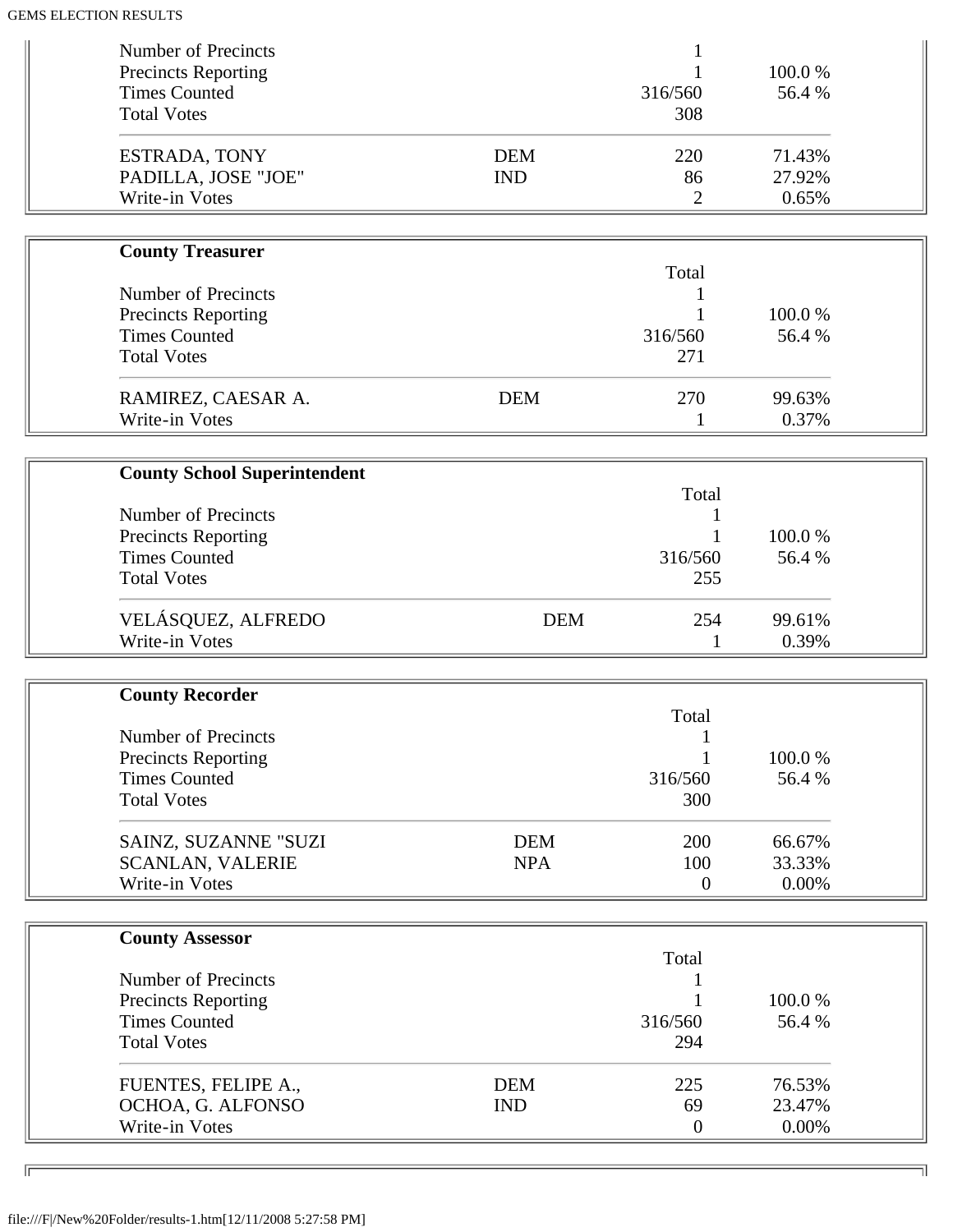| <b>Vacancy - Clerk of the Superior Court</b>       |                   |        |
|----------------------------------------------------|-------------------|--------|
| <b>Number of Precincts</b>                         | Total             |        |
|                                                    | 1<br>$\mathbf{1}$ | 100.0% |
| <b>Precincts Reporting</b><br><b>Times Counted</b> | 316/560           | 56.4 % |
| <b>Total Votes</b>                                 | 258               |        |
|                                                    |                   |        |
| <b>GUZMAN, JUAN PABLO</b>                          | <b>DEM</b><br>256 | 99.22% |
| Write-in Votes                                     | $\overline{2}$    | 0.78%  |
|                                                    |                   |        |
| <b>Nogales Unified School Dist. 1</b>              |                   |        |
|                                                    | Total             |        |
| Number of Precincts                                |                   |        |
| <b>Precincts Reporting</b>                         |                   | 100.0% |
| <b>Times Counted</b>                               | 316/560           | 56.4 % |
| <b>Total Votes</b>                                 | 486               |        |
| <b>MORALES, FRANK</b>                              | 195               | 40.12% |
| NASH, L. HUNTER                                    | 156               | 32.10% |
| SUAREZ, CHARLOTTE                                  | 130               | 26.75% |
| Write-in Votes                                     | 5                 | 1.03%  |
|                                                    |                   |        |
| <b>Nogales, City Of, Council Member</b>            |                   |        |
|                                                    | Total             |        |
| <b>Number of Precincts</b>                         | 1                 |        |
| <b>Precincts Reporting</b>                         |                   | 100.0% |
| <b>Times Counted</b>                               | 316/560           | 56.4 % |
| <b>Total Votes</b>                                 | 740               |        |
|                                                    |                   |        |
| KATAURA, JESUS                                     | 134               | 18.11% |
| LOPEZ, ARMANDO R.                                  | 126               | 17.03% |
| MELENDEZ-LOPEZ, ESTH                               | 127               | 17.16% |
| PARADA, CESAR N.                                   | 120               | 16.22% |
| RAGLAND, YVONNE                                    | 101               | 13.65% |
| VALDEZ, OLGA R.                                    | 127               | 17.16% |
| Write-in Votes                                     | 5                 | 0.68%  |
|                                                    |                   |        |
| Judge of the Superior Court Div. 2                 |                   |        |
|                                                    | Total             |        |
| Number of Precincts                                |                   |        |
| <b>Precincts Reporting</b>                         |                   | 100.0% |
| <b>Times Counted</b>                               | 316/560           | 56.4 % |
| <b>Total Votes</b>                                 | 211               |        |

| MONTOYA-PAEZ, ANNA | 100.00%  |
|--------------------|----------|
| Write-in Votes     | $0.00\%$ |

| <b>Supreme Court Justice, BALES, SCOTT</b> |       |           |
|--------------------------------------------|-------|-----------|
|                                            | Total |           |
| Number of Precincts                        |       |           |
| <b>Precincts Reporting</b>                 |       | $100.0\%$ |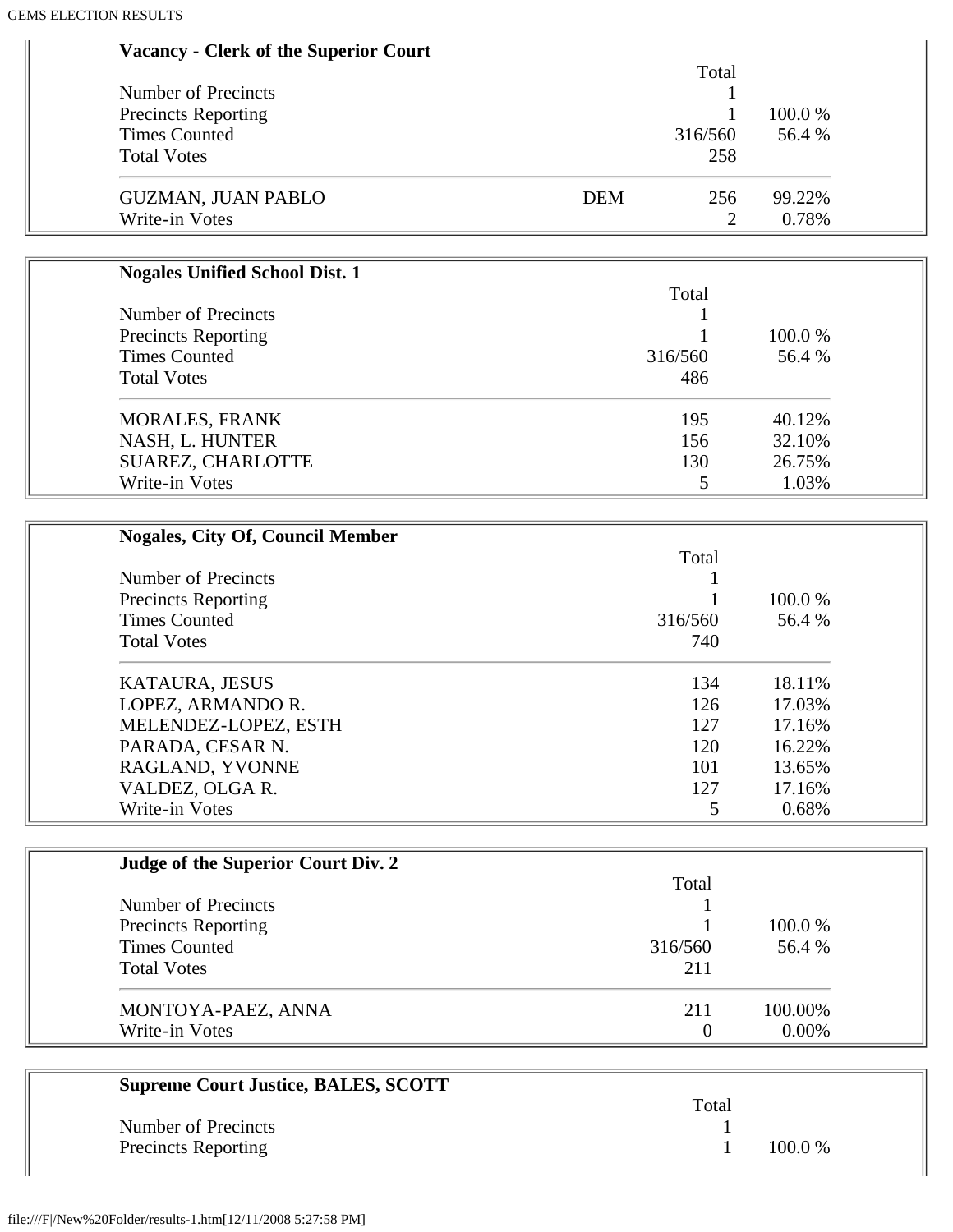| <b>Times Counted</b><br><b>Total Votes</b> | 316/560<br>191 | 56.4 % |
|--------------------------------------------|----------------|--------|
| <b>YES</b>                                 | 133            | 69.63% |
| NO                                         | 58             | 30.37% |

| Judge of the Court of Appeals Div. 2, VASQUEZ, GARYE L. |                |            |
|---------------------------------------------------------|----------------|------------|
|                                                         | Total          |            |
| Number of Precincts                                     |                |            |
| <b>Precincts Reporting</b>                              |                | 1 100.0 %  |
| <b>Times Counted</b>                                    | 316/560 56.4 % |            |
| <b>Total Votes</b>                                      | 198            |            |
| <b>YES</b>                                              |                | 159 80.30% |
| N <sub>O</sub>                                          | 39             | 19.70%     |

| <b>Proposition 100</b>     |         |        |
|----------------------------|---------|--------|
|                            | Total   |        |
| Number of Precincts        |         |        |
| <b>Precincts Reporting</b> |         | 100.0% |
| <b>Times Counted</b>       | 316/560 | 56.4 % |
| <b>Total Votes</b>         | 275     |        |
| <b>YES</b>                 | 196     | 71.27% |
| N <sub>O</sub>             | 79      | 28.73% |

| <b>Proposition 101</b> |         |        |  |
|------------------------|---------|--------|--|
|                        | Total   |        |  |
| Number of Precincts    |         |        |  |
| Precincts Reporting    |         | 100.0% |  |
| <b>Times Counted</b>   | 316/560 | 56.4 % |  |
| <b>Total Votes</b>     | 277     |        |  |
| <b>YES</b>             | 130     | 46.93% |  |
| NO                     | 147     | 53.07% |  |

| <b>Proposition 102</b>     |         |        |
|----------------------------|---------|--------|
|                            | Total   |        |
| Number of Precincts        |         |        |
| <b>Precincts Reporting</b> |         | 100.0% |
| <b>Times Counted</b>       | 316/560 | 56.4 % |
| <b>Total Votes</b>         | 269     |        |
| <b>YES</b>                 | 129     | 47.96% |
| N <sub>O</sub>             | 140     | 52.04% |

| <b>Proposition 105</b>     |         |         |
|----------------------------|---------|---------|
|                            | Total   |         |
| Number of Precincts        |         |         |
| <b>Precincts Reporting</b> |         | 100.0 % |
| <b>Times Counted</b>       | 316/560 | 56.4 %  |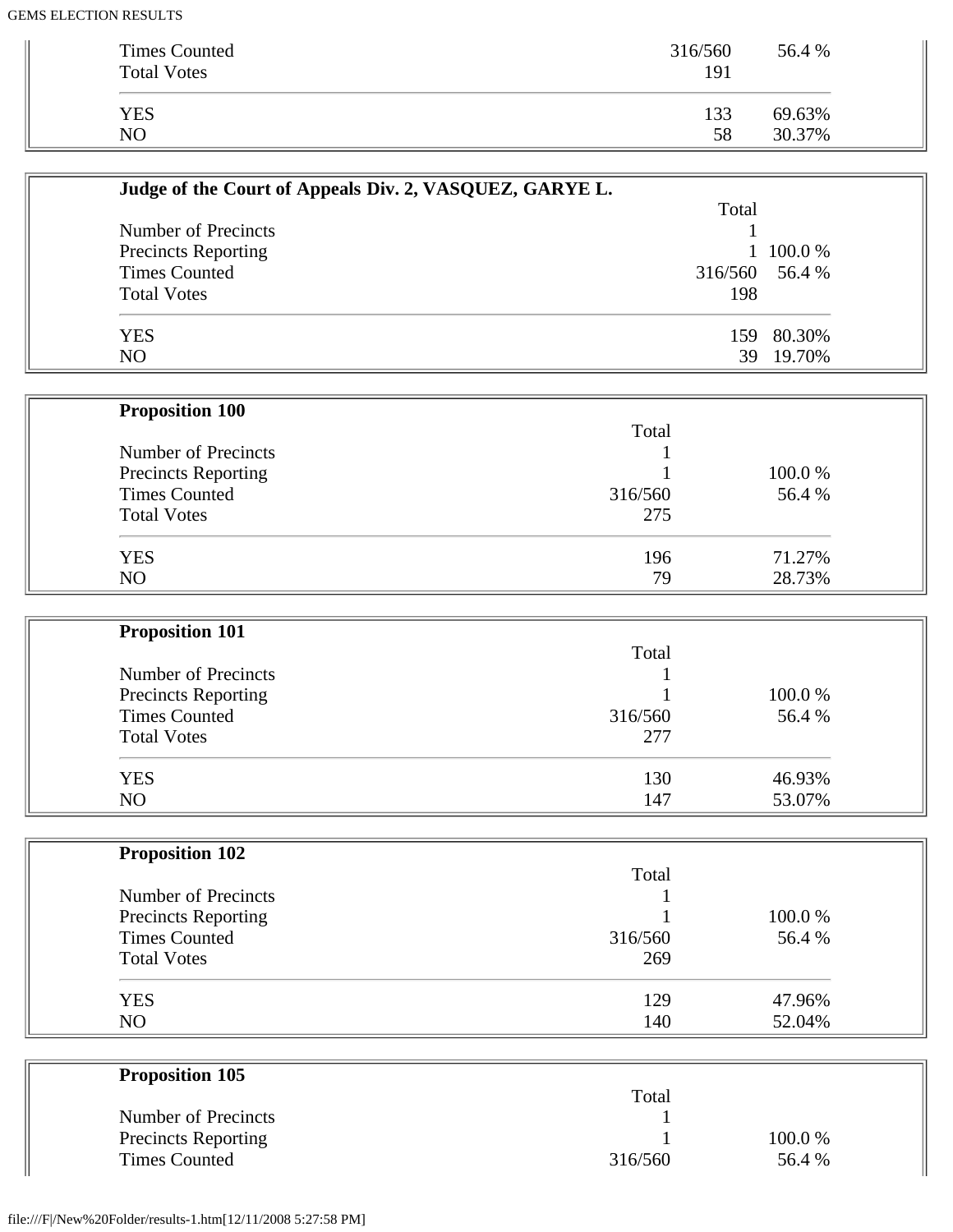| <b>Total Votes</b>         | 262     |        |
|----------------------------|---------|--------|
| <b>YES</b>                 | 85      | 32.44% |
| NO                         | 177     | 67.56% |
| <b>Proposition 200</b>     |         |        |
|                            | Total   |        |
| Number of Precincts        |         |        |
| <b>Precincts Reporting</b> |         | 100.0% |
| <b>Times Counted</b>       | 316/560 | 56.4 % |
| <b>Total Votes</b>         | 260     |        |
| <b>YES</b>                 | 118     | 45.38% |
| NO                         | 142     | 54.62% |
|                            |         |        |
| <b>Proposition 201</b>     | Total   |        |
| Number of Precincts        |         |        |
| <b>Precincts Reporting</b> |         | 100.0% |
| <b>Times Counted</b>       | 316/560 | 56.4 % |
| <b>Total Votes</b>         | 256     |        |
| <b>YES</b>                 | 87      | 33.98% |
| NO                         | 169     | 66.02% |
|                            |         |        |
| <b>Proposition 202</b>     | Total   |        |
| Number of Precincts        |         |        |
| Precincts Reporting        |         | 100.0% |
| <b>Times Counted</b>       | 316/560 | 56.4%  |
| <b>Total Votes</b>         | 265     |        |
| <b>YES</b>                 | 112     | 42.26% |
| NO                         | 153     | 57.74% |
|                            |         |        |
| <b>Proposition 300</b>     | Total   |        |
| Number of Precincts        |         |        |
| Precincts Reporting        |         | 100.0% |
| <b>Times Counted</b>       | 316/560 | 56.4 % |
| <b>Total Votes</b>         | 267     |        |
| <b>YES</b>                 | 64      | 23.97% |
|                            |         |        |

| Total   |         |
|---------|---------|
|         |         |
|         | 100.0 % |
| 316/560 | 56.4 %  |
| 263     |         |
|         |         |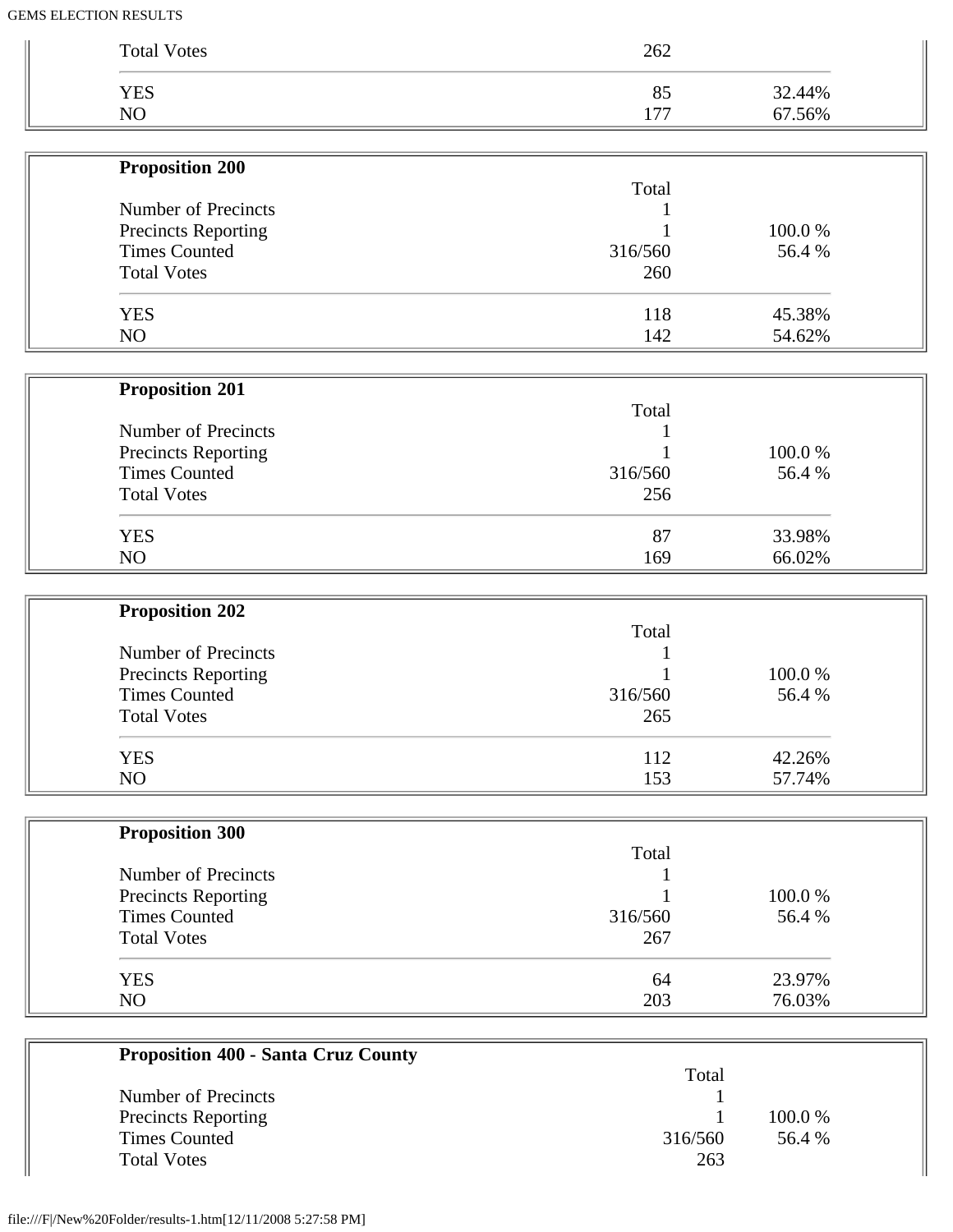| YES<br>NO<br>31.94%<br>68.06%<br>84<br>179 |
|--------------------------------------------|
|--------------------------------------------|

| <b>Proposition 401 - Santa Cruz County</b> |         |         |
|--------------------------------------------|---------|---------|
|                                            | Total   |         |
| Number of Precincts                        |         |         |
| <b>Precincts Reporting</b>                 |         | 100.0 % |
| <b>Times Counted</b>                       | 316/560 | 56.4 %  |
| <b>Total Votes</b>                         | 273     |         |
| <b>YES</b>                                 | 82      | 30.04%  |
| N <sub>O</sub>                             | 191     | 69.96%  |

| <b>Proposition 402 - City of Nogales</b> |         |         |
|------------------------------------------|---------|---------|
|                                          | Total   |         |
| Number of Precincts                      |         |         |
| <b>Precincts Reporting</b>               |         | 100.0 % |
| <b>Times Counted</b>                     | 316/560 | 56.4 %  |
| <b>Total Votes</b>                       | 265     |         |
| <b>YES</b>                               | 158     | 59.62%  |
| N <sub>O</sub>                           | 107     | 40.38%  |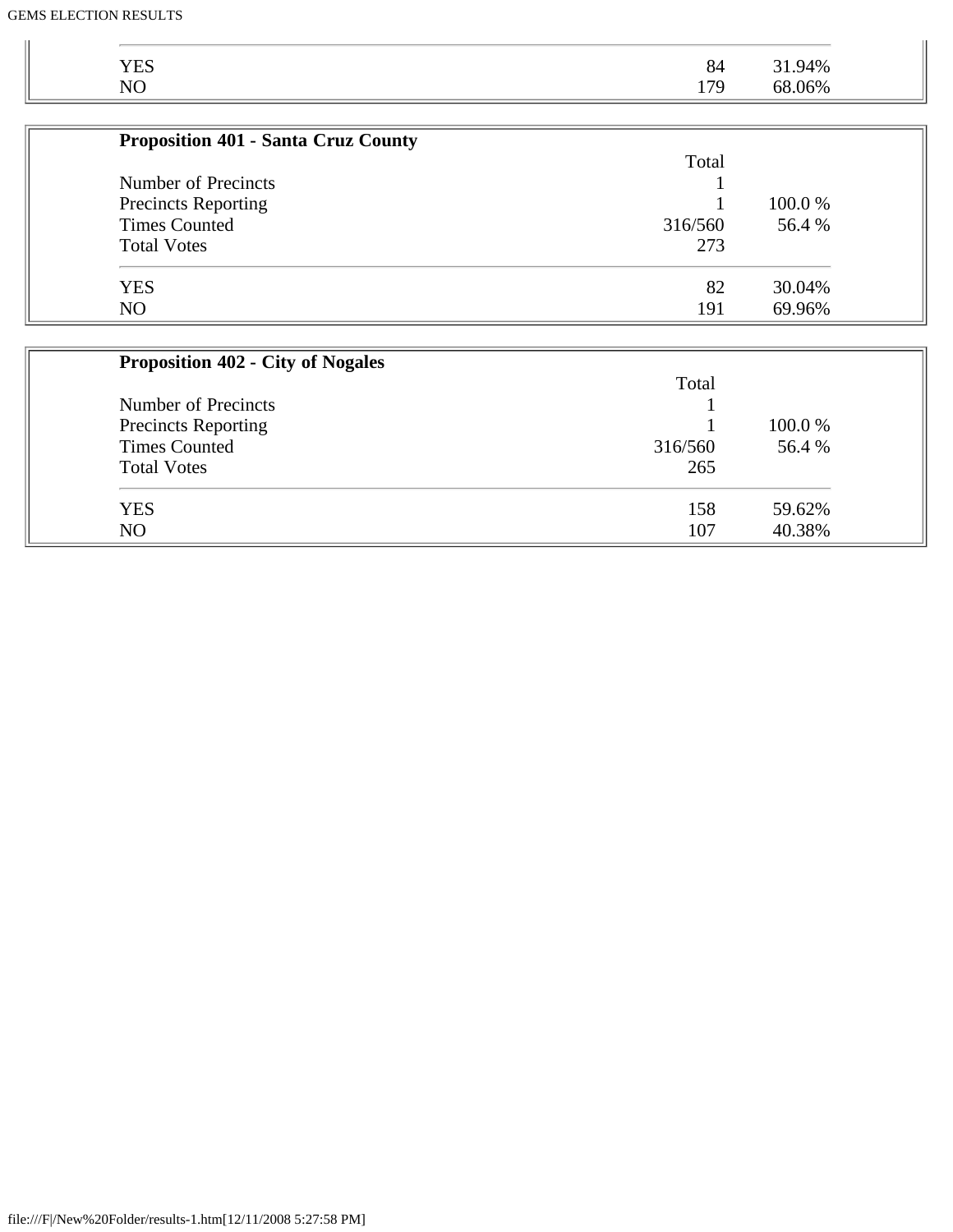# **Election Summary Report SANTA CRUZ COUNTY GENERAL ELECTION NOVEMBER 4, 2008 Summary For 02 NOGALES 2 - PREC #(s): 02.1, All Counters, All Races OFFICIAL RESULTS**

Registered Voters 1140 - Cards Cast 629 55.18% Num. Report Precinct 1 - Num. Reporting 1 100.00%

12/11/08 17:12:40

٦I

| <b>Presidential Electors</b> |            |                |         |
|------------------------------|------------|----------------|---------|
|                              |            | Total          |         |
| Number of Precincts          |            |                |         |
| <b>Precincts Reporting</b>   |            |                | 100.0 % |
| <b>Times Counted</b>         |            | 629/1140       | 55.2 %  |
| <b>Total Votes</b>           |            | 618            |         |
| <b>OBAMA</b>                 | <b>DEM</b> | 465            | 75.24%  |
| <b>McCAIN</b>                | <b>REP</b> | 148            | 23.95%  |
| <b>BARR</b>                  | <b>LBT</b> |                | 0.16%   |
| <b>McKINNEY</b>              | <b>GRN</b> |                | 0.16%   |
| <b>NADER</b>                 | <b>NON</b> | $\overline{2}$ | 0.32%   |
| Write-in Votes               |            |                | 0.16%   |

| U.S. Representative in Congress Dist. 7 |            |          |         |
|-----------------------------------------|------------|----------|---------|
|                                         |            | Total    |         |
| Number of Precincts                     |            |          |         |
| <b>Precincts Reporting</b>              |            |          | 100.0 % |
| <b>Times Counted</b>                    |            | 629/1140 | 55.2 %  |
| <b>Total Votes</b>                      |            | 568      |         |
| GRIJALVA, RAÚL                          | DEM        | 494      | 86.97%  |
| SWEENEY, JOSEPH                         | <b>REP</b> | 66       | 11.62%  |
| PETRULSKY, RAYMOND P                    | <b>LBT</b> | 5        | 0.88%   |
| Write-in Votes                          |            | 3        | 0.53%   |

| <b>State Senator Dist. 25</b> |            |          |         |
|-------------------------------|------------|----------|---------|
|                               |            | Total    |         |
| Number of Precincts           |            |          |         |
| <b>Precincts Reporting</b>    |            |          | 100.0 % |
| <b>Times Counted</b>          |            | 629/1140 | 55.2 %  |
| <b>Total Votes</b>            |            | 541      |         |
| ALVAREZ, MANUEL V."           | <b>DEM</b> | 454      | 83.92%  |
| <b>BLACK, MARY ANN</b>        | <b>REP</b> | 86       | 15.90%  |
| Write-in Votes                |            |          | 0.18%   |

ID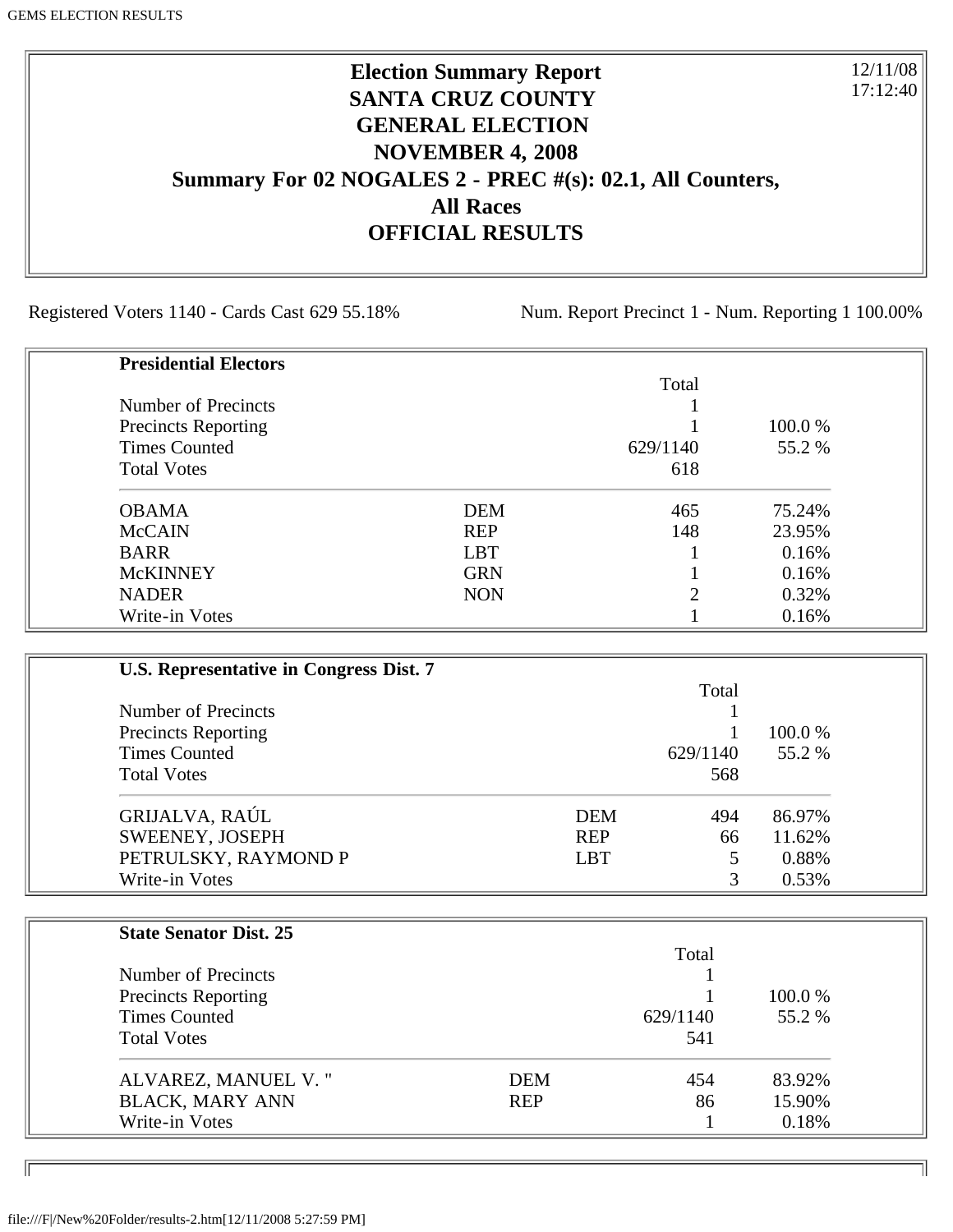| <b>State Representative Dist. 25</b><br>Total<br>Number of Precincts<br>1<br>100.0%<br><b>Precincts Reporting</b><br><b>Times Counted</b><br>55.2%<br>629/1140 |  |
|----------------------------------------------------------------------------------------------------------------------------------------------------------------|--|
|                                                                                                                                                                |  |
|                                                                                                                                                                |  |
|                                                                                                                                                                |  |
|                                                                                                                                                                |  |
| <b>Total Votes</b><br>842                                                                                                                                      |  |
| <b>BOYER, RICHARD "RIC"</b><br><b>DEM</b><br>278<br>33.02%                                                                                                     |  |
| FLEMING, PATRICIA "P<br><b>DEM</b><br>401<br>47.62%                                                                                                            |  |
| DAVIES, TIMATHY<br><b>REP</b><br>7.36%<br>62                                                                                                                   |  |
| STEVENS, DAVID<br>100<br>11.88%<br><b>REP</b>                                                                                                                  |  |
| Write-in Votes<br>0.12%<br>$\mathbf{1}$                                                                                                                        |  |
| <b>Corporation Commissioner</b>                                                                                                                                |  |
| Total                                                                                                                                                          |  |
| Number of Precincts                                                                                                                                            |  |
| 100.0%<br><b>Precincts Reporting</b>                                                                                                                           |  |
| <b>Times Counted</b><br>629/1140<br>55.2%                                                                                                                      |  |
| <b>Total Votes</b><br>1240                                                                                                                                     |  |
| <b>DEM</b><br>288<br>23.23%<br><b>GEORGE, SAM</b>                                                                                                              |  |
| KENNEDY, SANDRA<br><b>DEM</b><br>381<br>30.73%                                                                                                                 |  |
| NEWMAN, PAUL<br><b>DEM</b><br>360<br>29.03%                                                                                                                    |  |
| 89<br>MCCLURE, MARIAN A.<br><b>REP</b><br>7.18%                                                                                                                |  |
| STUMP, BOB<br>59<br><b>REP</b><br>4.76%                                                                                                                        |  |
| WONG, BARRY<br>5.00%<br><b>REP</b><br>62                                                                                                                       |  |
| Write-in Votes<br>0.08%<br>$\mathbf{1}$                                                                                                                        |  |
|                                                                                                                                                                |  |
| <b>Board of Supervisors Dist. 1</b><br>Total                                                                                                                   |  |
| <b>Number of Precincts</b>                                                                                                                                     |  |
| <b>Precincts Reporting</b><br>100.0%<br>1                                                                                                                      |  |
| 629/1140<br><b>Times Counted</b><br>55.2%                                                                                                                      |  |
| <b>Total Votes</b><br>572                                                                                                                                      |  |
|                                                                                                                                                                |  |
| <b>DEM</b><br>75.00%<br>RUIZ, MANUEL "MANNY"<br>429                                                                                                            |  |
| WISE, JOSEPH "PEPE"<br><b>IND</b><br>143<br>25.00%                                                                                                             |  |
| Write-in Votes<br>0.00%<br>$\boldsymbol{0}$                                                                                                                    |  |
| <b>County Attorney</b>                                                                                                                                         |  |
| Total                                                                                                                                                          |  |
| Number of Precincts                                                                                                                                            |  |
| 100.0%<br><b>Precincts Reporting</b>                                                                                                                           |  |
| <b>Times Counted</b><br>629/1140<br>55.2%                                                                                                                      |  |
| <b>Total Votes</b><br>477                                                                                                                                      |  |
| <b>DEM</b><br>473<br>SILVA, GEORGE<br>99.16%                                                                                                                   |  |
| Write-in Votes<br>0.84%<br>4                                                                                                                                   |  |

**Sheriff**

Total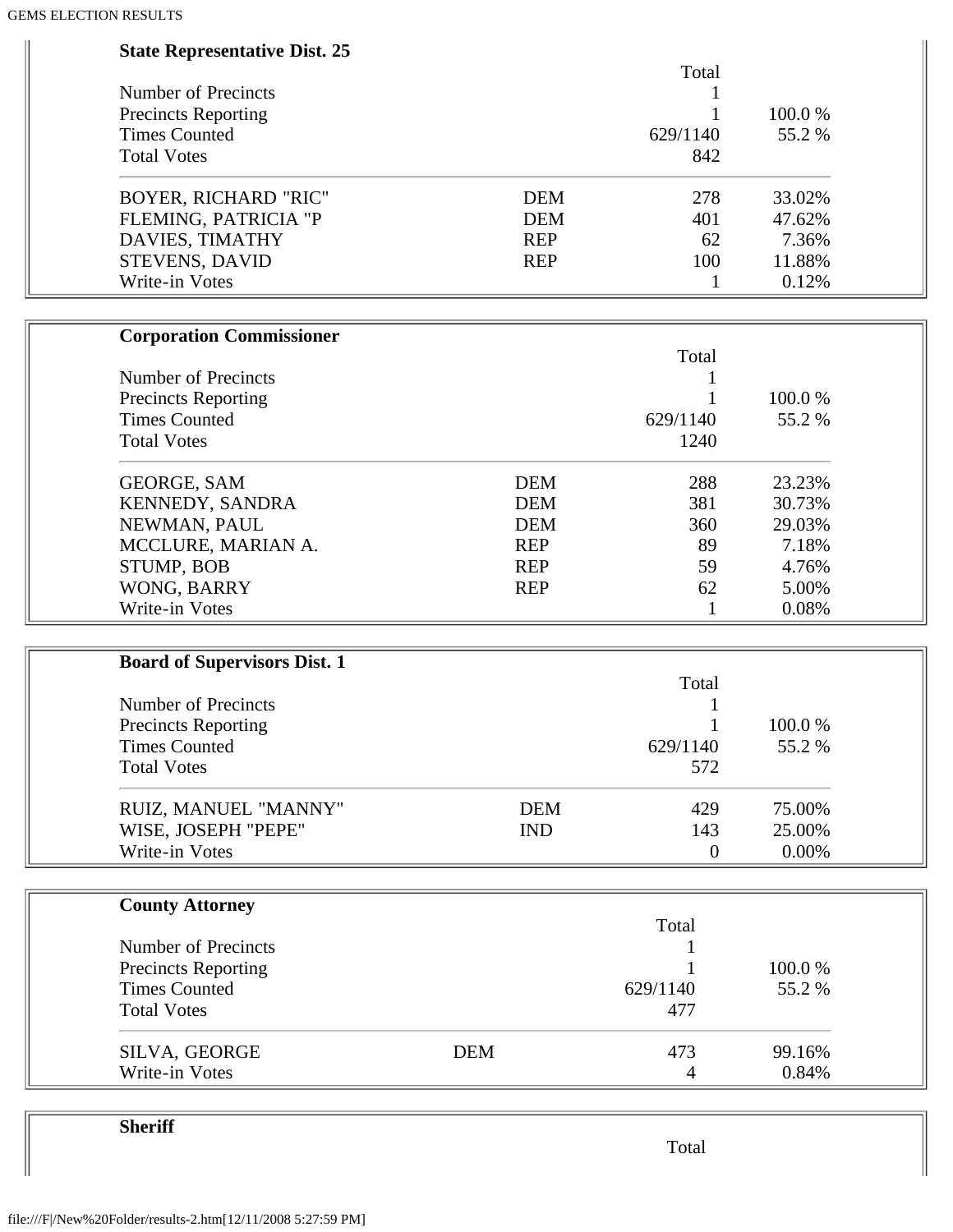| Number of Precincts                                |            |                  |                 |  |
|----------------------------------------------------|------------|------------------|-----------------|--|
| <b>Precincts Reporting</b><br><b>Times Counted</b> |            | 629/1140         | 100.0%<br>55.2% |  |
| <b>Total Votes</b>                                 |            | 596              |                 |  |
|                                                    |            |                  |                 |  |
| ESTRADA, TONY                                      | <b>DEM</b> | 430              | 72.15%          |  |
| PADILLA, JOSE "JOE"                                | <b>IND</b> | 166              | 27.85%          |  |
| Write-in Votes                                     |            | $\boldsymbol{0}$ | 0.00%           |  |
|                                                    |            |                  |                 |  |
| <b>County Treasurer</b>                            |            | Total            |                 |  |
| <b>Number of Precincts</b>                         |            |                  |                 |  |
| <b>Precincts Reporting</b>                         |            |                  | 100.0%          |  |
| <b>Times Counted</b>                               |            | 629/1140         | 55.2 %          |  |
| <b>Total Votes</b>                                 |            | 492              |                 |  |
|                                                    |            |                  |                 |  |
| RAMIREZ, CAESAR A.                                 | <b>DEM</b> | 489              | 99.39%          |  |
| Write-in Votes                                     |            | 3                | 0.61%           |  |
|                                                    |            |                  |                 |  |
| <b>County School Superintendent</b>                |            | Total            |                 |  |
| <b>Number of Precincts</b>                         |            |                  |                 |  |
| <b>Precincts Reporting</b>                         |            |                  | 100.0%          |  |
| <b>Times Counted</b>                               |            | 629/1140         | 55.2%           |  |
| <b>Total Votes</b>                                 |            | 500              |                 |  |
|                                                    |            |                  | 98.80%          |  |
| VELÁSQUEZ, ALFREDO<br>Write-in Votes               | <b>DEM</b> | 494<br>6         | 1.20%           |  |
|                                                    |            |                  |                 |  |
| <b>County Recorder</b>                             |            |                  |                 |  |
|                                                    |            | Total            |                 |  |
| Number of Precincts                                |            |                  |                 |  |
| <b>Precincts Reporting</b>                         |            |                  | 100.0%          |  |
| <b>Times Counted</b>                               |            | 629/1140         | 55.2%           |  |
| <b>Total Votes</b>                                 |            | 573              |                 |  |
| SAINZ, SUZANNE "SUZI                               | <b>DEM</b> | 404              | 70.51%          |  |
| <b>SCANLAN, VALERIE</b>                            | <b>NPA</b> | 168              | 29.32%          |  |
| Write-in Votes                                     |            | 1                | 0.17%           |  |
|                                                    |            |                  |                 |  |
| <b>County Assessor</b>                             |            |                  |                 |  |
|                                                    |            | Total            |                 |  |
| Number of Precincts                                |            |                  |                 |  |
| <b>Precincts Reporting</b>                         |            |                  | 100.0%          |  |
| <b>Times Counted</b>                               |            | 629/1140         | 55.2%           |  |
| <b>Total Votes</b>                                 |            | 551              |                 |  |
| FUENTES, FELIPE A.,                                | <b>DEM</b> | 442              | 80.22%          |  |
| OCHOA, G. ALFONSO                                  | <b>IND</b> | 109              | 19.78%          |  |
| Write-in Votes                                     |            | $\boldsymbol{0}$ | 0.00%           |  |
|                                                    |            |                  |                 |  |

╗

 $\overline{\phantom{0}}$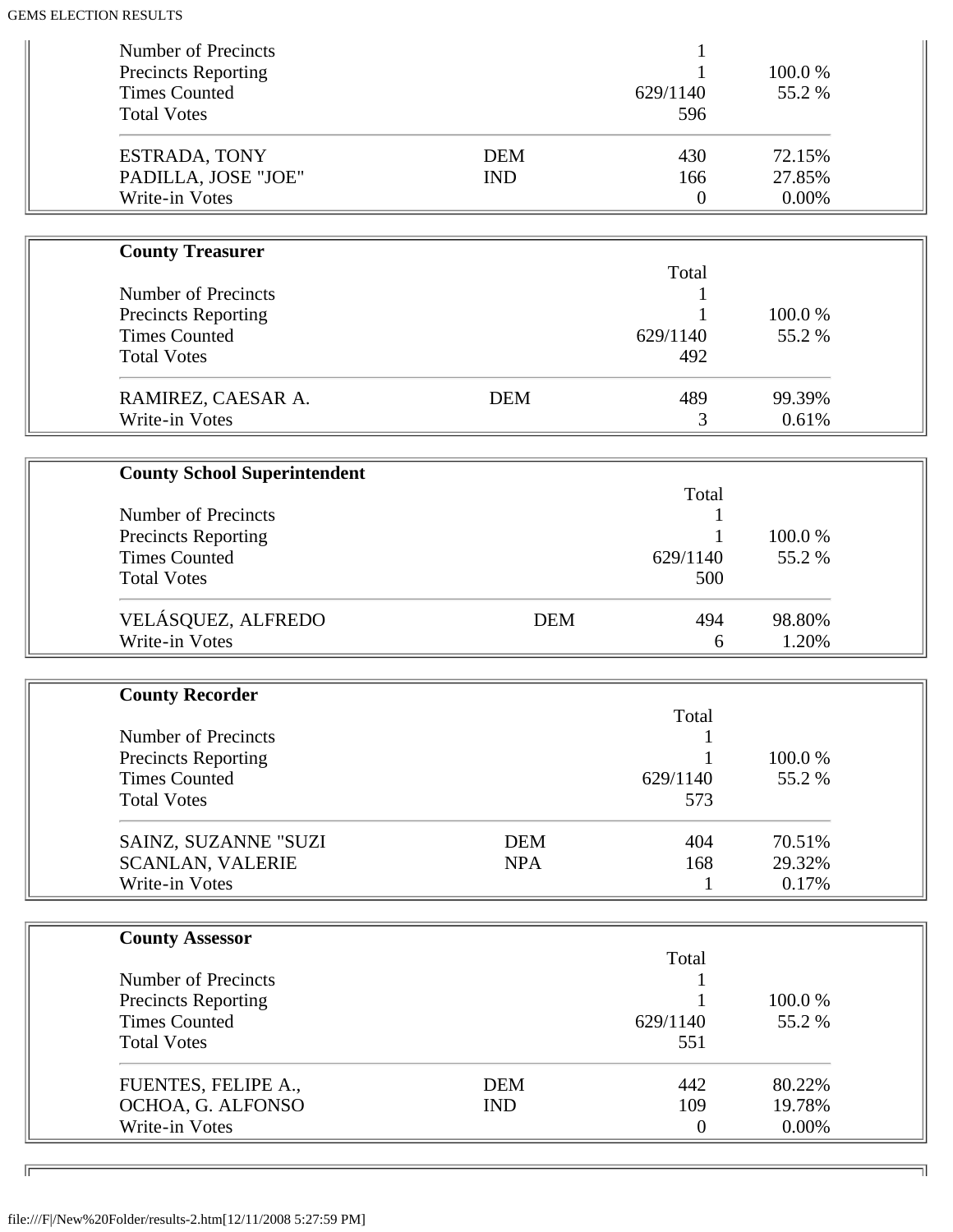| Vacancy - Clerk of the Superior Court |  |  |  |  |
|---------------------------------------|--|--|--|--|
|---------------------------------------|--|--|--|--|

|                            | Total             |           |
|----------------------------|-------------------|-----------|
| Number of Precincts        |                   |           |
| <b>Precincts Reporting</b> |                   | $100.0\%$ |
| <b>Times Counted</b>       | 629/1140          | 55.2 %    |
| <b>Total Votes</b>         | 509               |           |
| <b>GUZMAN, JUAN PABLO</b>  | 502<br><b>DEM</b> | 98.62%    |
| Write-in Votes             |                   | 1.38%     |

| <b>Nogales Unified School Dist. 1</b> |          |         |
|---------------------------------------|----------|---------|
|                                       | Total    |         |
| Number of Precincts                   |          |         |
| <b>Precincts Reporting</b>            |          | 100.0 % |
| <b>Times Counted</b>                  | 629/1140 | 55.2 %  |
| <b>Total Votes</b>                    | 907      |         |
| <b>MORALES, FRANK</b>                 | 313      | 34.51%  |
| NASH, L. HUNTER                       | 307      | 33.85%  |
| SUAREZ, CHARLOTTE                     | 287      | 31.64%  |
| Write-in Votes                        |          | 0.00%   |

| <b>Nogales, City Of, Council Member</b> |          |         |
|-----------------------------------------|----------|---------|
|                                         | Total    |         |
| Number of Precincts                     |          |         |
| <b>Precincts Reporting</b>              |          | 100.0 % |
| <b>Times Counted</b>                    | 629/1140 | 55.2 %  |
| <b>Total Votes</b>                      | 1357     |         |
| KATAURA, JESUS                          | 194      | 14.30%  |
| LOPEZ, ARMANDO R.                       | 243      | 17.91%  |
| MELENDEZ-LOPEZ, ESTH                    | 270      | 19.90%  |
| PARADA, CESAR N.                        | 227      | 16.73%  |
| RAGLAND, YVONNE                         | 175      | 12.90%  |
| VALDEZ, OLGA R.                         | 245      | 18.05%  |
| Write-in Votes                          | 3        | 0.22%   |

| Judge of the Superior Court Div. 2 |          |          |
|------------------------------------|----------|----------|
|                                    | Total    |          |
| Number of Precincts                |          |          |
| <b>Precincts Reporting</b>         |          | 100.0 %  |
| <b>Times Counted</b>               | 629/1140 | 55.2 %   |
| <b>Total Votes</b>                 | 390      |          |
| MONTOYA-PAEZ, ANNA                 | 388      | 99.49%   |
| Write-in Votes                     |          | $0.51\%$ |

| <b>Supreme Court Justice, BALES, SCOTT</b> |       |           |
|--------------------------------------------|-------|-----------|
|                                            | Total |           |
| Number of Precincts                        |       |           |
| <b>Precincts Reporting</b>                 |       | $100.0\%$ |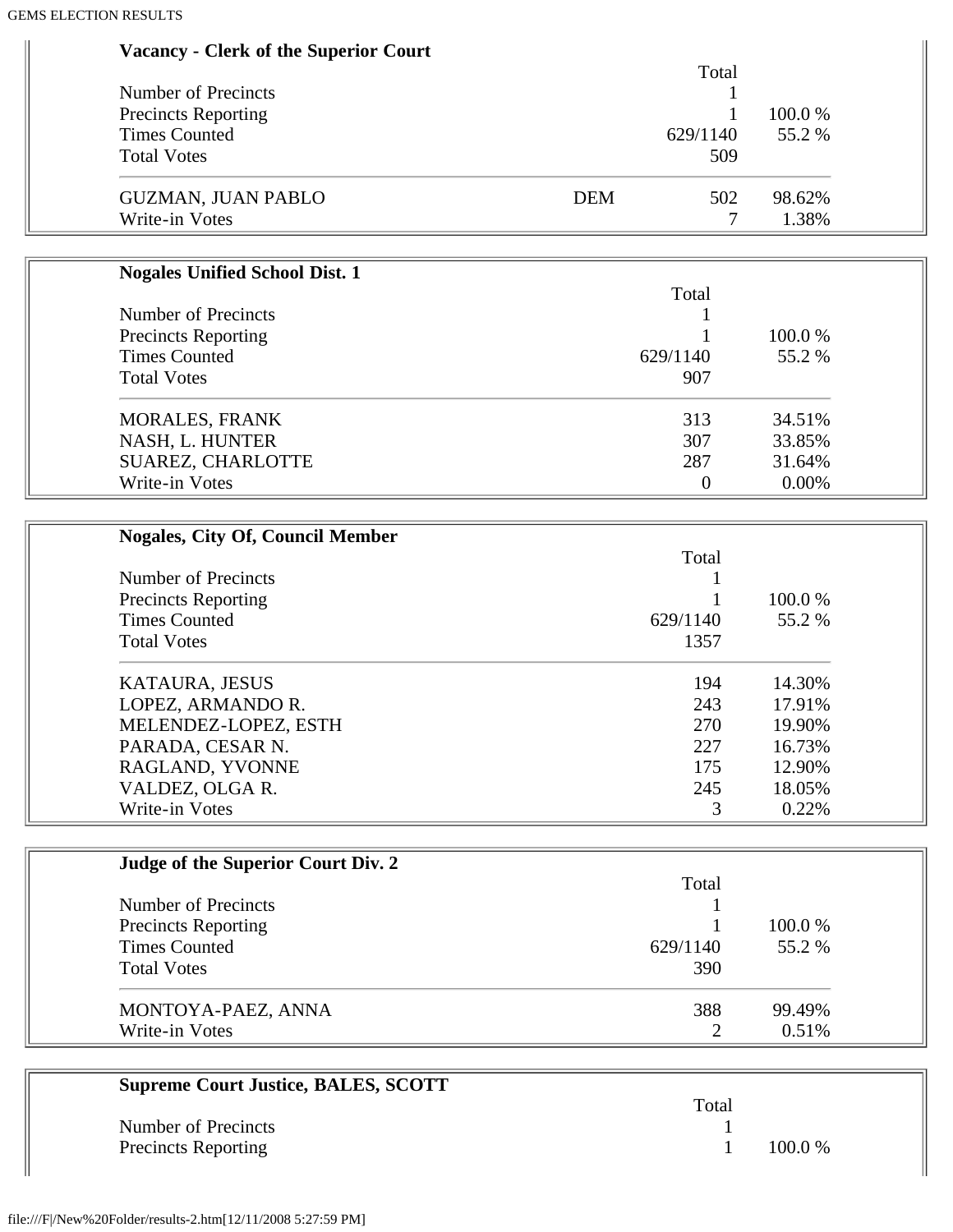| Times Counted<br><b>Total Votes</b> | 629/1140<br>355 | 55.2 % |
|-------------------------------------|-----------------|--------|
| <b>YES</b>                          | 260             | 73.24% |
| N <sub>O</sub>                      | 95              | 26.76% |

| Judge of the Court of Appeals Div. 2, VASQUEZ, GARYE L. |                 |            |
|---------------------------------------------------------|-----------------|------------|
|                                                         | Total           |            |
| Number of Precincts                                     |                 |            |
| <b>Precincts Reporting</b>                              |                 | 1 100.0 %  |
| <b>Times Counted</b>                                    | 629/1140 55.2 % |            |
| <b>Total Votes</b>                                      | 358             |            |
| <b>YES</b>                                              |                 | 283 79.05% |
| NO                                                      |                 | 75 20.95%  |

| <b>Proposition 100</b> |          |         |
|------------------------|----------|---------|
|                        | Total    |         |
| Number of Precincts    |          |         |
| Precincts Reporting    |          | 100.0 % |
| <b>Times Counted</b>   | 629/1140 | 55.2 %  |
| <b>Total Votes</b>     | 512      |         |
| <b>YES</b>             | 361      | 70.51%  |
| NO                     | 151      | 29.49%  |

| <b>Proposition 101</b>     |          |         |  |
|----------------------------|----------|---------|--|
|                            | Total    |         |  |
| Number of Precincts        |          |         |  |
| <b>Precincts Reporting</b> |          | 100.0 % |  |
| <b>Times Counted</b>       | 629/1140 | 55.2 %  |  |
| <b>Total Votes</b>         | 506      |         |  |
| <b>YES</b>                 | 235      | 46.44%  |  |
| N <sub>O</sub>             | 271      | 53.56%  |  |

| <b>Proposition 102</b> |          |        |
|------------------------|----------|--------|
|                        | Total    |        |
| Number of Precincts    |          |        |
| Precincts Reporting    |          | 100.0% |
| <b>Times Counted</b>   | 629/1140 | 55.2 % |
| <b>Total Votes</b>     | 512      |        |
| <b>YES</b>             | 261      | 50.98% |
| N <sub>O</sub>         | 251      | 49.02% |

| <b>Proposition 105</b>     |          |         |
|----------------------------|----------|---------|
|                            | Total    |         |
| Number of Precincts        |          |         |
| <b>Precincts Reporting</b> |          | 100.0 % |
| <b>Times Counted</b>       | 629/1140 | 55.2 %  |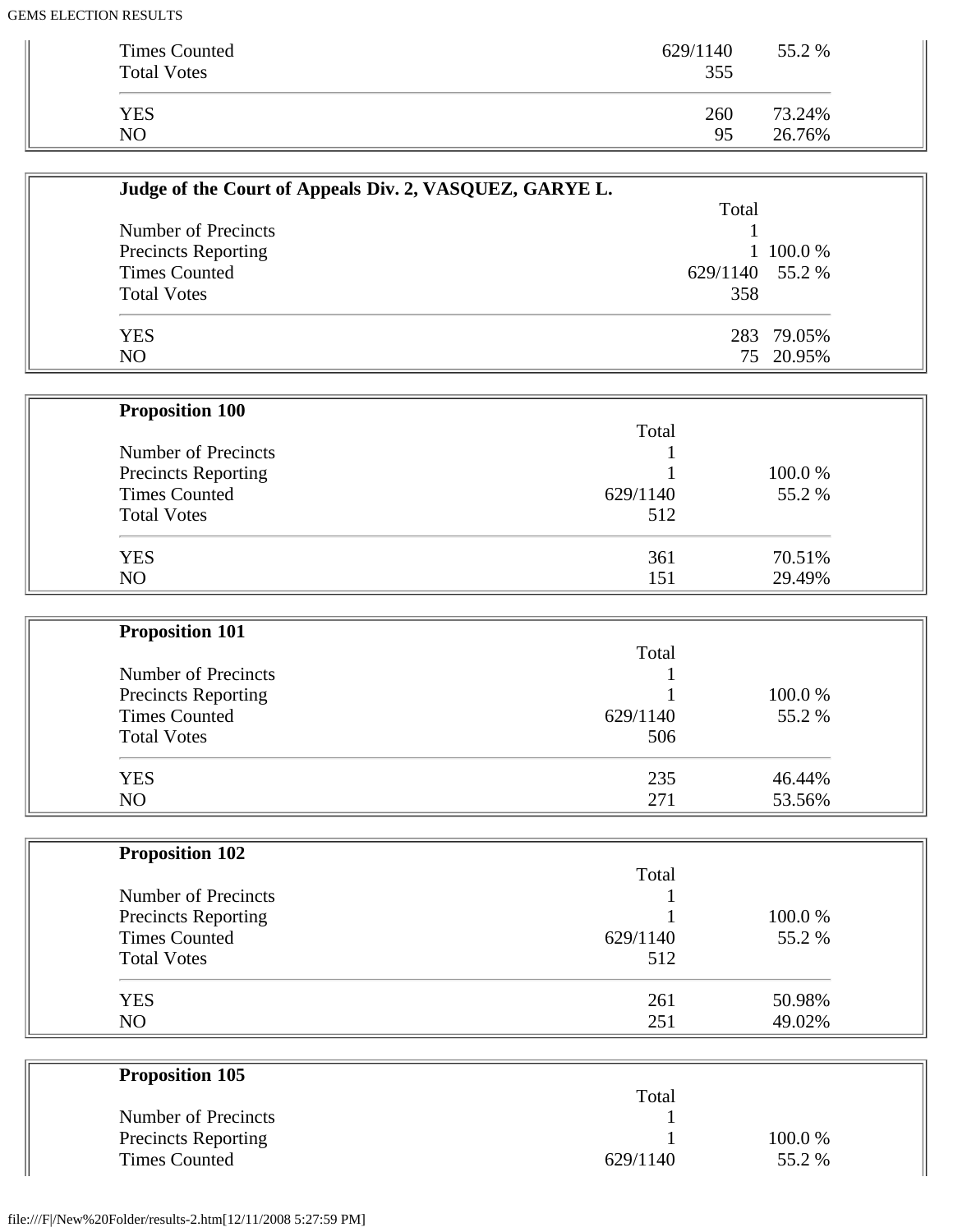| <b>YES</b><br>NO           | 173<br>311 | 35.74%<br>64.26% |
|----------------------------|------------|------------------|
|                            |            |                  |
| <b>Proposition 200</b>     |            |                  |
| Number of Precincts        | Total      |                  |
| Precincts Reporting        |            | 100.0%           |
| <b>Times Counted</b>       | 629/1140   | 55.2%            |
| <b>Total Votes</b>         | 487        |                  |
| <b>YES</b>                 | 207        | 42.51%           |
| NO                         | 280        | 57.49%           |
| <b>Proposition 201</b>     |            |                  |
|                            | Total      |                  |
| Number of Precincts        |            |                  |
| Precincts Reporting        |            | 100.0%           |
| <b>Times Counted</b>       | 629/1140   | 55.2%            |
| <b>Total Votes</b>         | 484        |                  |
| <b>YES</b>                 | 186        | 38.43%           |
| NO                         | 298        | 61.57%           |
| <b>Proposition 202</b>     |            |                  |
|                            | Total      |                  |
| Number of Precincts        |            |                  |
| Precincts Reporting        |            | 100.0%           |
| <b>Times Counted</b>       | 629/1140   | 55.2%            |
| <b>Total Votes</b>         | 478        |                  |
| <b>YES</b>                 | 226        | 47.28%           |
| NO                         | 252        | 52.72%           |
| <b>Proposition 300</b>     |            |                  |
|                            | Total      |                  |
| Number of Precincts        |            |                  |
| <b>Precincts Reporting</b> |            | 100.0%           |
| <b>Times Counted</b>       | 629/1140   | 55.2%            |
| <b>Total Votes</b>         | 496        |                  |
| <b>YES</b>                 | 109        | 21.98%           |
| NO                         | 387        | 78.02%           |

| Proposition 400 - Santa Cruz County |          |         |
|-------------------------------------|----------|---------|
|                                     | Total    |         |
| Number of Precincts                 |          |         |
| <b>Precincts Reporting</b>          |          | 100.0 % |
| Times Counted                       | 629/1140 | 55.2 %  |
| <b>Total Votes</b>                  | 512      |         |
|                                     |          |         |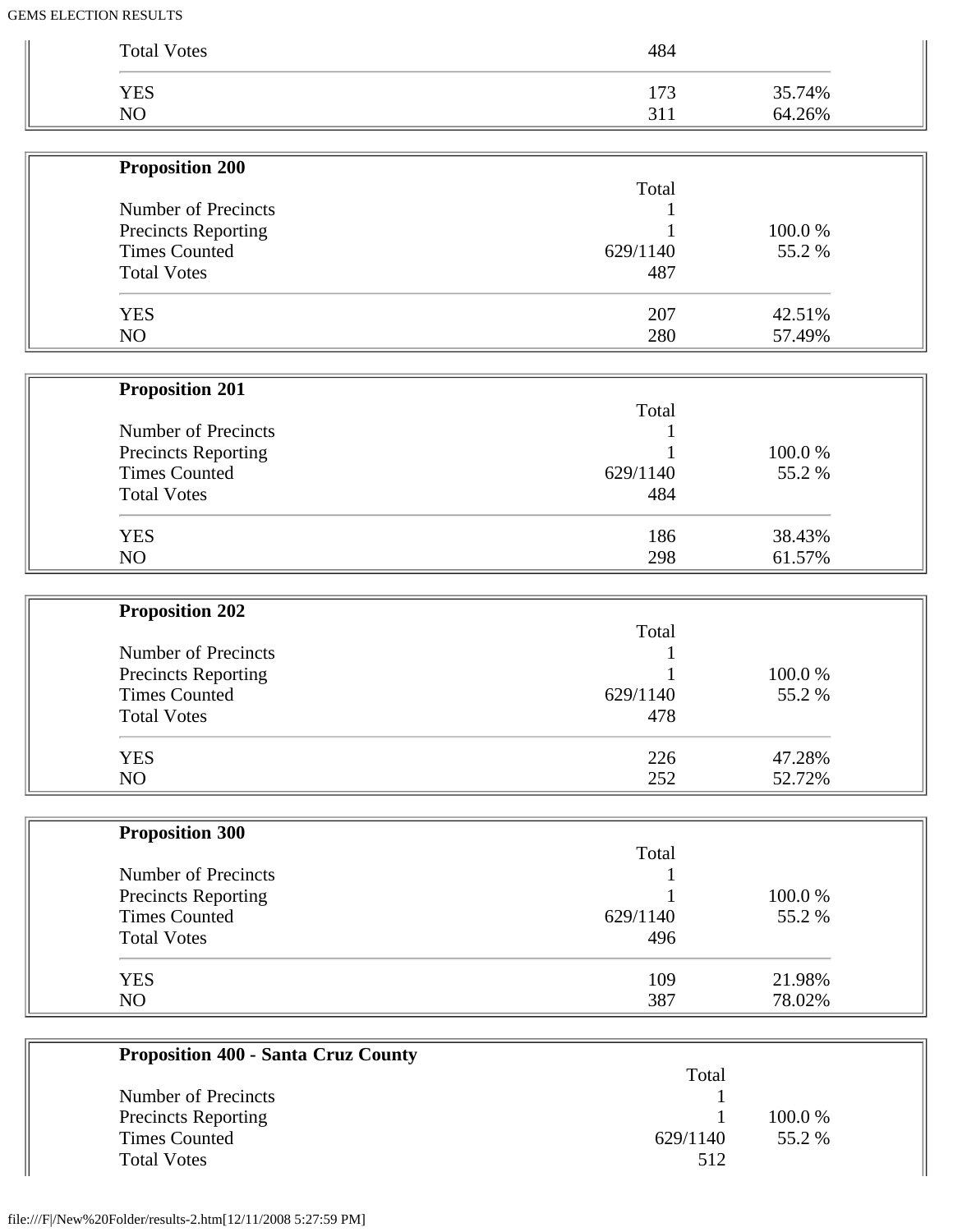| <b>YES</b>                                 | 174      | 33.98% |
|--------------------------------------------|----------|--------|
| NO                                         | 338      | 66.02% |
|                                            |          |        |
| <b>Proposition 401 - Santa Cruz County</b> |          |        |
|                                            | Total    |        |
| Number of Precincts                        |          |        |
| <b>Precincts Reporting</b>                 |          | 100.0% |
| <b>Times Counted</b>                       | 629/1140 | 55.2 % |
| <b>Total Votes</b>                         | 524      |        |
| <b>YES</b>                                 | 157      | 29.96% |
| N <sub>O</sub>                             | 367      | 70.04% |
|                                            |          |        |
| <b>Proposition 402 - City of Nogales</b>   |          |        |
|                                            | Total    |        |
| Number of Precincts                        |          |        |
| <b>Precincts Reporting</b>                 |          | 100.0% |
| <b>Times Counted</b>                       | 629/1140 | 55.2 % |
| <b>Total Votes</b>                         | 511      |        |
|                                            |          |        |

| TOMI TONG | 711        |        |
|-----------|------------|--------|
| YES       | חדר<br>210 | 52.84% |
| NΟ        | 211<br>241 | 6%     |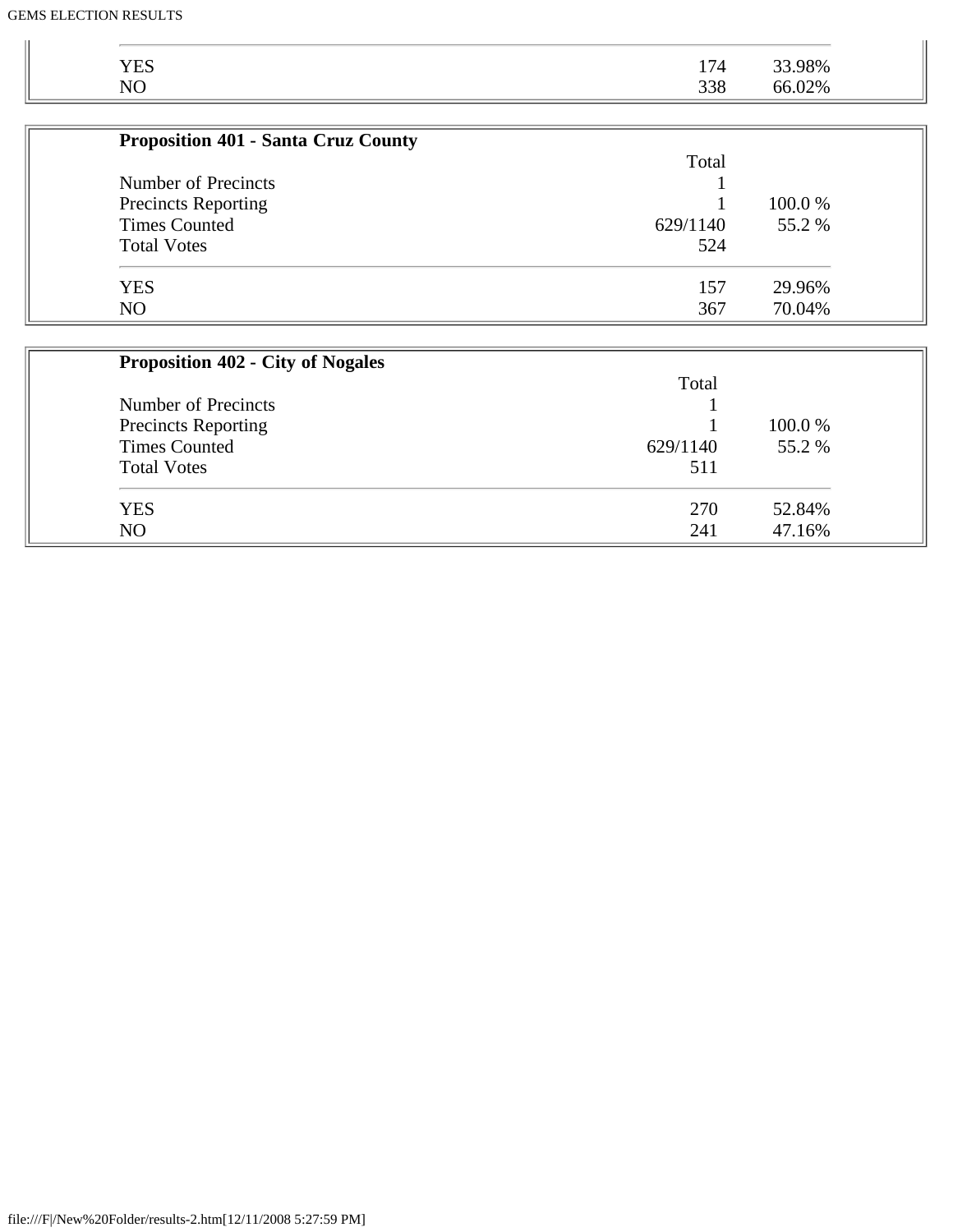# **Election Summary Report SANTA CRUZ COUNTY GENERAL ELECTION NOVEMBER 4, 2008 Summary For 03 NOGALES 3 - PREC #(s): 03.1, All Counters, All Races OFFICIAL RESULTS**

Registered Voters 774 - Cards Cast 451 58.27% Num. Report Precinct 1 - Num. Reporting 1 100.00%

12/11/08 17:12:40

| <b>Presidential Electors</b> |            |          |          |
|------------------------------|------------|----------|----------|
|                              |            | Total    |          |
| Number of Precincts          |            |          |          |
| <b>Precincts Reporting</b>   |            |          | 100.0 %  |
| <b>Times Counted</b>         |            | 451/774  | 58.3 %   |
| <b>Total Votes</b>           |            | 438      |          |
| <b>OBAMA</b>                 | <b>DEM</b> | 338      | 77.17%   |
| <b>McCAIN</b>                | <b>REP</b> | 99       | 22.60%   |
| <b>BARR</b>                  | <b>LBT</b> | $\Omega$ | $0.00\%$ |
| <b>McKINNEY</b>              | <b>GRN</b> |          | 0.00%    |
| <b>NADER</b>                 | <b>NON</b> |          | 0.00%    |
| Write-in Votes               |            |          | 0.23%    |

| U.S. Representative in Congress Dist. 7 |            |         |         |
|-----------------------------------------|------------|---------|---------|
|                                         |            | Total   |         |
| Number of Precincts                     |            |         |         |
| <b>Precincts Reporting</b>              |            |         | 100.0 % |
| <b>Times Counted</b>                    |            | 451/774 | 58.3 %  |
| <b>Total Votes</b>                      |            | 413     |         |
| GRIJALVA, RAÚL                          | <b>DEM</b> | 369     | 89.35%  |
| SWEENEY, JOSEPH                         | <b>REP</b> | 37      | 8.96%   |
| PETRULSKY, RAYMOND P                    | <b>LBT</b> | 6       | 1.45%   |
| Write-in Votes                          |            |         | 0.24%   |

| <b>State Senator Dist. 25</b> |            |         |         |
|-------------------------------|------------|---------|---------|
|                               |            | Total   |         |
| Number of Precincts           |            |         |         |
| <b>Precincts Reporting</b>    |            |         | 100.0 % |
| <b>Times Counted</b>          |            | 451/774 | 58.3 %  |
| <b>Total Votes</b>            |            | 386     |         |
| ALVAREZ, MANUEL V."           | DEM        | 326     | 84.46%  |
| <b>BLACK, MARY ANN</b>        | <b>REP</b> | 57      | 14.77%  |
| Write-in Votes                |            | 3       | 0.78%   |

ID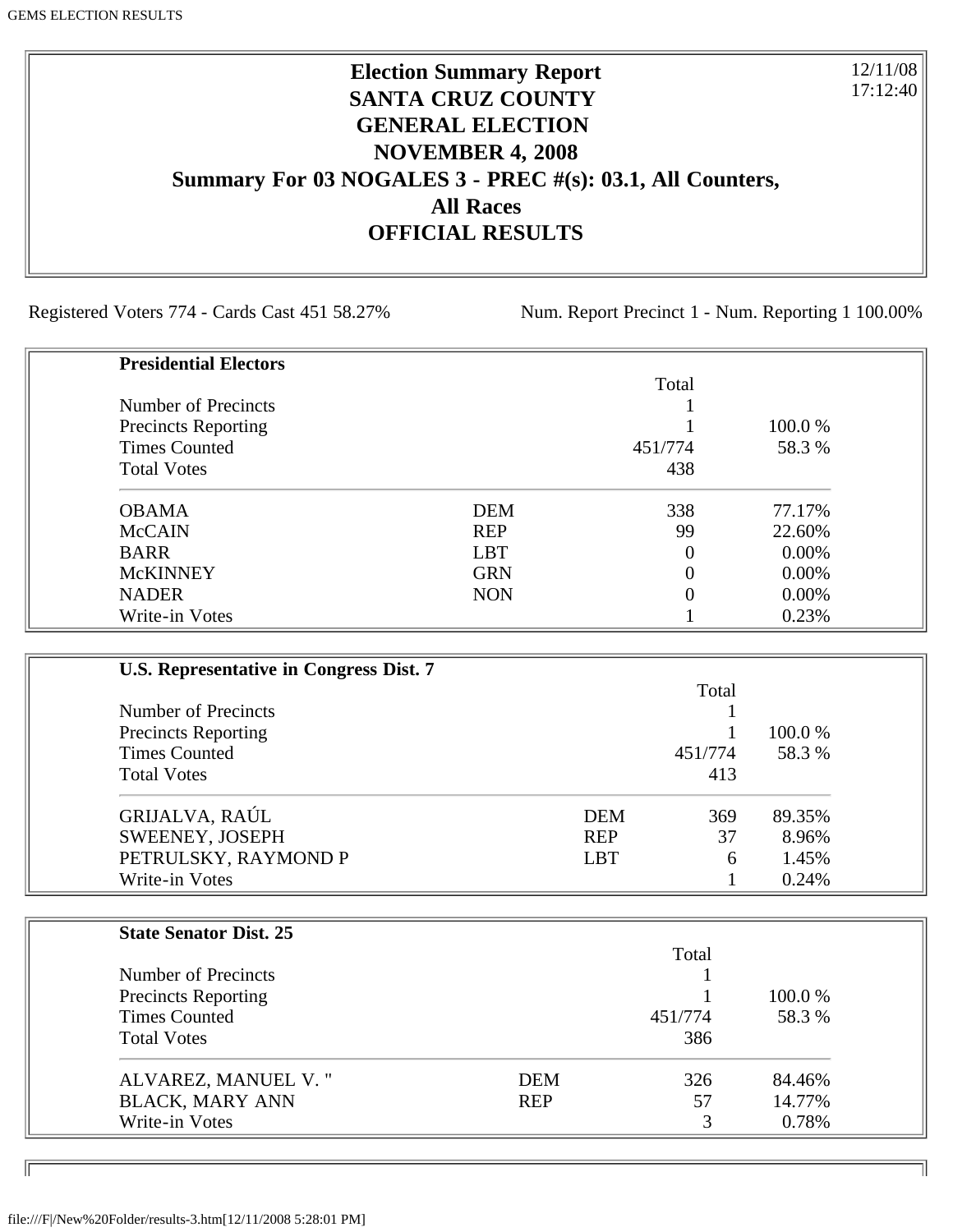| <b>State Representative Dist. 25</b> |            |            |                |         |  |
|--------------------------------------|------------|------------|----------------|---------|--|
|                                      |            |            | Total          |         |  |
| <b>Number of Precincts</b>           |            |            | 1              |         |  |
| <b>Precincts Reporting</b>           |            |            |                | 100.0%  |  |
| <b>Times Counted</b>                 |            |            | 451/774        | 58.3%   |  |
| <b>Total Votes</b>                   |            |            | 634            |         |  |
| <b>BOYER, RICHARD "RIC"</b>          |            | <b>DEM</b> | 238            | 37.54%  |  |
| FLEMING, PATRICIA "P                 |            | <b>DEM</b> | 290            | 45.74%  |  |
| DAVIES, TIMATHY                      |            | <b>REP</b> | 42             | 6.62%   |  |
| STEVENS, DAVID                       |            | <b>REP</b> | 62             | 9.78%   |  |
| Write-in Votes                       |            |            | $\overline{2}$ | 0.32%   |  |
| <b>Corporation Commissioner</b>      |            |            |                |         |  |
|                                      |            |            | Total          |         |  |
| Number of Precincts                  |            |            |                |         |  |
| <b>Precincts Reporting</b>           |            |            |                | 100.0%  |  |
| <b>Times Counted</b>                 |            |            | 451/774        | 58.3%   |  |
| <b>Total Votes</b>                   |            |            | 906            |         |  |
| <b>GEORGE, SAM</b>                   |            | <b>DEM</b> | 215            | 23.73%  |  |
| KENNEDY, SANDRA                      |            | <b>DEM</b> | 270            | 29.80%  |  |
| NEWMAN, PAUL                         |            | <b>DEM</b> | 286            | 31.57%  |  |
| MCCLURE, MARIAN A.                   |            | <b>REP</b> | 58             | 6.40%   |  |
| STUMP, BOB                           |            | <b>REP</b> | 38             | 4.19%   |  |
| WONG, BARRY                          |            | <b>REP</b> | 37             | 4.08%   |  |
| Write-in Votes                       |            |            | 2              | 0.22%   |  |
| <b>Board of Supervisors Dist. 1</b>  |            |            |                |         |  |
|                                      |            |            | Total          |         |  |
| <b>Number of Precincts</b>           |            |            |                |         |  |
| <b>Precincts Reporting</b>           |            |            | 1              | 100.0%  |  |
| <b>Times Counted</b>                 |            |            | 451/774        | 58.3%   |  |
| <b>Total Votes</b>                   |            |            | 411            |         |  |
|                                      |            |            |                |         |  |
| RUIZ, MANUEL "MANNY"                 |            | <b>DEM</b> | 280            | 68.13%  |  |
| WISE, JOSEPH "PEPE"                  |            | <b>IND</b> | 129            | 31.39%  |  |
| Write-in Votes                       |            |            | 2              | 0.49%   |  |
| <b>County Attorney</b>               |            |            |                |         |  |
|                                      |            |            | Total          |         |  |
| Number of Precincts                  |            |            |                |         |  |
| <b>Precincts Reporting</b>           |            |            |                | 100.0%  |  |
| <b>Times Counted</b>                 |            |            | 451/774        | 58.3%   |  |
| <b>Total Votes</b>                   |            |            | 336            |         |  |
| SILVA, GEORGE                        | <b>DEM</b> |            | 336            | 100.00% |  |
| Write-in Votes                       |            |            | $\overline{0}$ | 0.00%   |  |

**Sheriff**

Total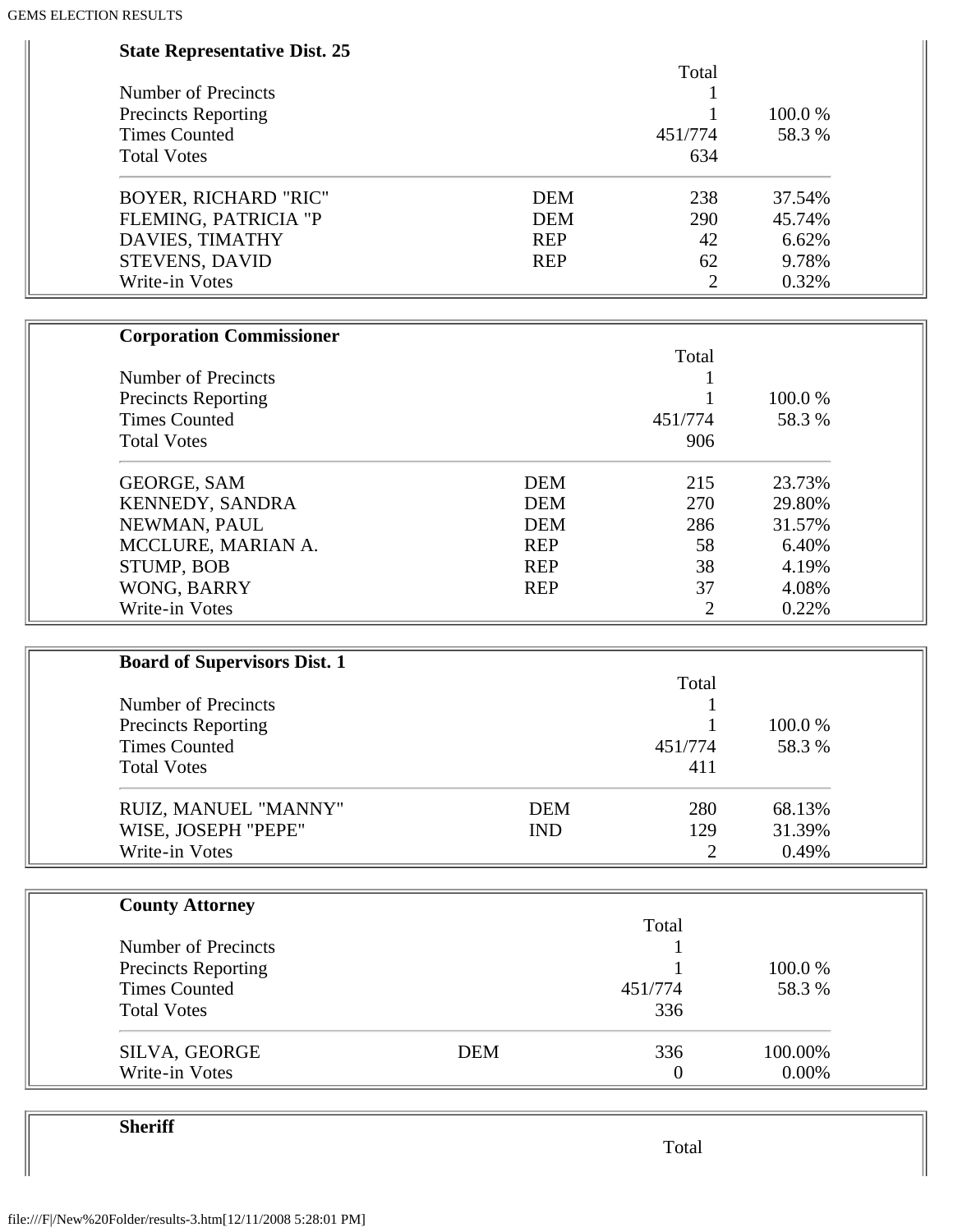| Number of Precincts<br><b>Precincts Reporting</b><br><b>Times Counted</b> |                          | 451/774                      | 100.0%<br>58.3%           |  |
|---------------------------------------------------------------------------|--------------------------|------------------------------|---------------------------|--|
| <b>Total Votes</b>                                                        |                          | 429                          |                           |  |
| ESTRADA, TONY<br>PADILLA, JOSE "JOE"<br>Write-in Votes                    | <b>DEM</b><br><b>IND</b> | 256<br>171<br>$\overline{2}$ | 59.67%<br>39.86%<br>0.47% |  |
|                                                                           |                          |                              |                           |  |
| <b>County Treasurer</b>                                                   |                          |                              |                           |  |
|                                                                           |                          | Total                        |                           |  |
| Number of Precincts                                                       |                          |                              |                           |  |
| <b>Precincts Reporting</b>                                                |                          |                              | 100.0%                    |  |
| <b>Times Counted</b>                                                      |                          | 451/774                      | 58.3%                     |  |
| <b>Total Votes</b>                                                        |                          | 354                          |                           |  |
| RAMIREZ, CAESAR A.                                                        | <b>DEM</b>               | 351                          | 99.15%                    |  |
| Write-in Votes                                                            |                          | 3                            | 0.85%                     |  |
|                                                                           |                          |                              |                           |  |
| <b>County School Superintendent</b>                                       |                          |                              |                           |  |
|                                                                           |                          | Total                        |                           |  |
| Number of Precincts                                                       |                          |                              |                           |  |
| <b>Precincts Reporting</b>                                                |                          |                              | 100.0%                    |  |
| <b>Times Counted</b>                                                      |                          | 451/774                      | 58.3%                     |  |
| <b>Total Votes</b>                                                        |                          | 354                          |                           |  |
| VELÁSQUEZ, ALFREDO                                                        | <b>DEM</b>               | 348                          | 98.31%                    |  |
| Write-in Votes                                                            |                          | 6                            | 1.69%                     |  |
|                                                                           |                          |                              |                           |  |
| <b>County Recorder</b>                                                    |                          |                              |                           |  |
|                                                                           |                          | Total                        |                           |  |
| <b>Number of Precincts</b>                                                |                          |                              |                           |  |
| <b>Precincts Reporting</b>                                                |                          |                              | 100.0%                    |  |
| <b>Times Counted</b>                                                      |                          | 451/774                      | 58.3%                     |  |
| <b>Total Votes</b>                                                        |                          | 404                          |                           |  |
| SAINZ, SUZANNE "SUZI                                                      | <b>DEM</b>               | 251                          | 62.13%                    |  |
| <b>SCANLAN, VALERIE</b>                                                   | <b>NPA</b>               | 151                          | 37.38%                    |  |
| Write-in Votes                                                            |                          | $\overline{2}$               | 0.50%                     |  |
|                                                                           |                          |                              |                           |  |
| <b>County Assessor</b>                                                    |                          |                              |                           |  |
|                                                                           |                          | Total                        |                           |  |
| Number of Precincts                                                       |                          |                              |                           |  |
| <b>Precincts Reporting</b>                                                |                          |                              | 100.0%                    |  |
| <b>Times Counted</b>                                                      |                          | 451/774                      | 58.3%                     |  |
| <b>Total Votes</b>                                                        |                          | 406                          |                           |  |
| FUENTES, FELIPE A.,                                                       | <b>DEM</b>               | 292                          | 71.92%                    |  |
| OCHOA, G. ALFONSO                                                         |                          |                              |                           |  |
|                                                                           |                          |                              |                           |  |
| Write-in Votes                                                            | <b>IND</b>               | 112<br>2                     | 27.59%<br>0.49%           |  |

╗

 $\overline{\phantom{0}}$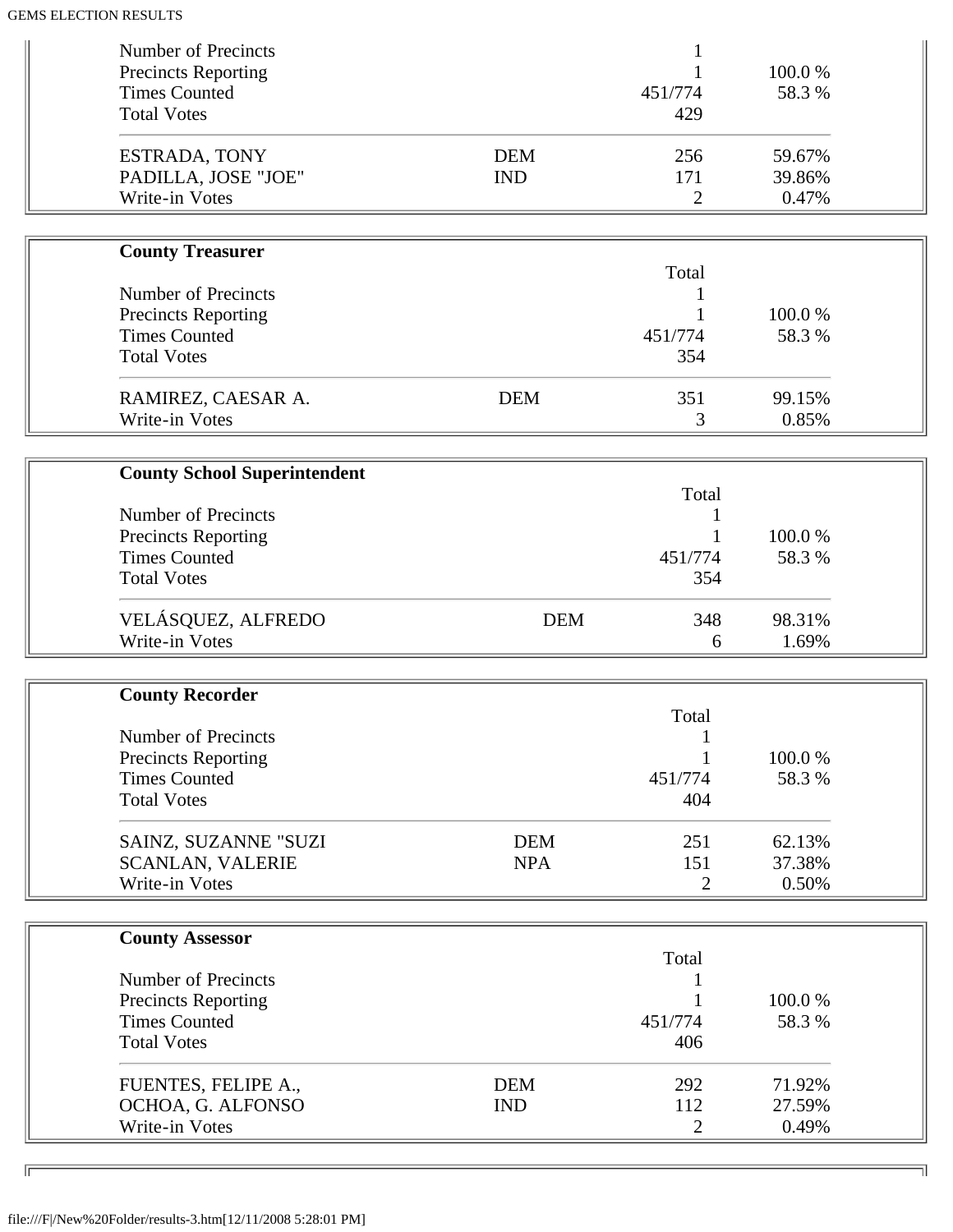| <b>Vacancy - Clerk of the Superior Court</b> |                   |            |
|----------------------------------------------|-------------------|------------|
|                                              | Total             |            |
| <b>Number of Precincts</b>                   | 1                 |            |
| <b>Precincts Reporting</b>                   | 1                 | 100.0%     |
| <b>Times Counted</b>                         | 451/774           | 58.3%      |
| <b>Total Votes</b>                           | 356               |            |
| <b>GUZMAN, JUAN PABLO</b>                    | <b>DEM</b><br>348 | 97.75%     |
| Write-in Votes                               | 8                 | 2.25%      |
| <b>Nogales Unified School Dist. 1</b>        |                   |            |
|                                              | Total             |            |
| <b>Number of Precincts</b>                   |                   |            |
| <b>Precincts Reporting</b>                   |                   | 100.0%     |
| <b>Times Counted</b>                         | 451/774           | 58.3%      |
| <b>Total Votes</b>                           | 661               |            |
| <b>MORALES, FRANK</b>                        | 261               | 39.49%     |
| NASH, L. HUNTER                              | 188               | 28.44%     |
| SUAREZ, CHARLOTTE                            | 209               | 31.62%     |
| Write-in Votes                               | 3                 | 0.45%      |
| <b>Nogales, City Of, Council Member</b>      |                   |            |
|                                              | Total             |            |
| Number of Precincts                          | 1                 |            |
| <b>Precincts Reporting</b>                   |                   | 100.0%     |
| <b>Times Counted</b>                         | 451/774           | 58.3%      |
| <b>Total Votes</b>                           | 993               |            |
| KATAURA, JESUS                               | 145               | 14.60%     |
| LOPEZ, ARMANDO R.                            | 139               | 14.00%     |
| MELENDEZ-LOPEZ, ESTH                         | 196               | 19.74%     |
| PARADA, CESAR N.                             | 223               | 22.46%     |
| RAGLAND, YVONNE                              | 141               | 14.20%     |
| VALDEZ, OLGA R.                              | 146               | 14.70%     |
| Write-in Votes                               | 3                 | 0.30%      |
| Judge of the Superior Court Div. 2           |                   |            |
|                                              | Total             |            |
| <b>Number of Precincts</b>                   | 1                 |            |
| <b>Precincts Reporting</b>                   |                   | $100.0~\%$ |

| _<br>Times Counted<br><b>Total Votes</b> | 451/774<br>288 | 58.3 % |
|------------------------------------------|----------------|--------|
| MONTOYA-PAEZ, ANNA                       | 285            | 98.96% |
| Write-in Votes                           |                | 1.04%  |

| <b>Supreme Court Justice, BALES, SCOTT</b> |       |           |
|--------------------------------------------|-------|-----------|
|                                            | Total |           |
| Number of Precincts                        |       |           |
| <b>Precincts Reporting</b>                 |       | $100.0\%$ |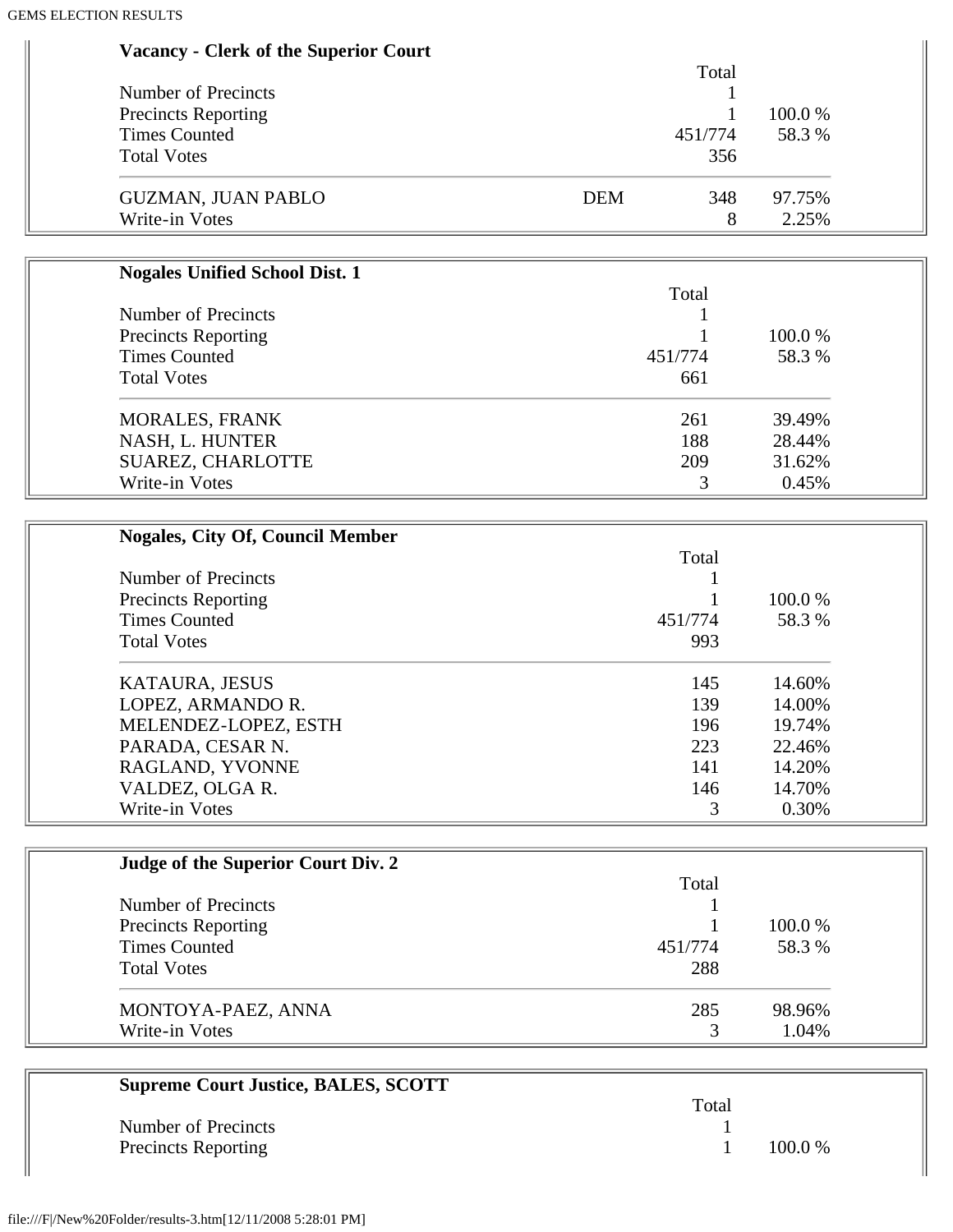| <b>Times Counted</b><br><b>Total Votes</b> | 451/774<br>271 | 58.3 % |
|--------------------------------------------|----------------|--------|
| <b>YES</b>                                 | 213            | 78.60% |
| NΟ                                         | 58             | 21.40% |

| Judge of the Court of Appeals Div. 2, VASQUEZ, GARYE L. |                |            |
|---------------------------------------------------------|----------------|------------|
|                                                         | Total          |            |
| Number of Precincts                                     |                |            |
| <b>Precincts Reporting</b>                              |                | 1 100.0 %  |
| <b>Times Counted</b>                                    | 451/774 58.3 % |            |
| <b>Total Votes</b>                                      | 272            |            |
| <b>YES</b>                                              |                | 228 83.82% |
| NO                                                      | 44             | 16.18%     |

| <b>Proposition 100</b> |         |         |
|------------------------|---------|---------|
|                        | Total   |         |
| Number of Precincts    |         |         |
| Precincts Reporting    |         | 100.0 % |
| <b>Times Counted</b>   | 451/774 | 58.3 %  |
| <b>Total Votes</b>     | 365     |         |
| <b>YES</b>             | 247     | 67.67%  |
| N <sub>O</sub>         | 118     | 32.33%  |

| <b>Proposition 101</b> |         |        |
|------------------------|---------|--------|
|                        | Total   |        |
| Number of Precincts    |         |        |
| Precincts Reporting    |         | 100.0% |
| <b>Times Counted</b>   | 451/774 | 58.3 % |
| <b>Total Votes</b>     | 363     |        |
| <b>YES</b>             | 153     | 42.15% |
| N <sub>O</sub>         | 210     | 57.85% |

| <b>Proposition 102</b>     |         |        |
|----------------------------|---------|--------|
|                            | Total   |        |
| Number of Precincts        |         |        |
| <b>Precincts Reporting</b> |         | 100.0% |
| <b>Times Counted</b>       | 451/774 | 58.3%  |
| <b>Total Votes</b>         | 370     |        |
| <b>YES</b>                 | 169     | 45.68% |
| N <sub>O</sub>             | 201     | 54.32% |

| <b>Proposition 105</b>     |         |         |
|----------------------------|---------|---------|
|                            | Total   |         |
| Number of Precincts        |         |         |
| <b>Precincts Reporting</b> |         | 100.0 % |
| <b>Times Counted</b>       | 451/774 | 58.3 %  |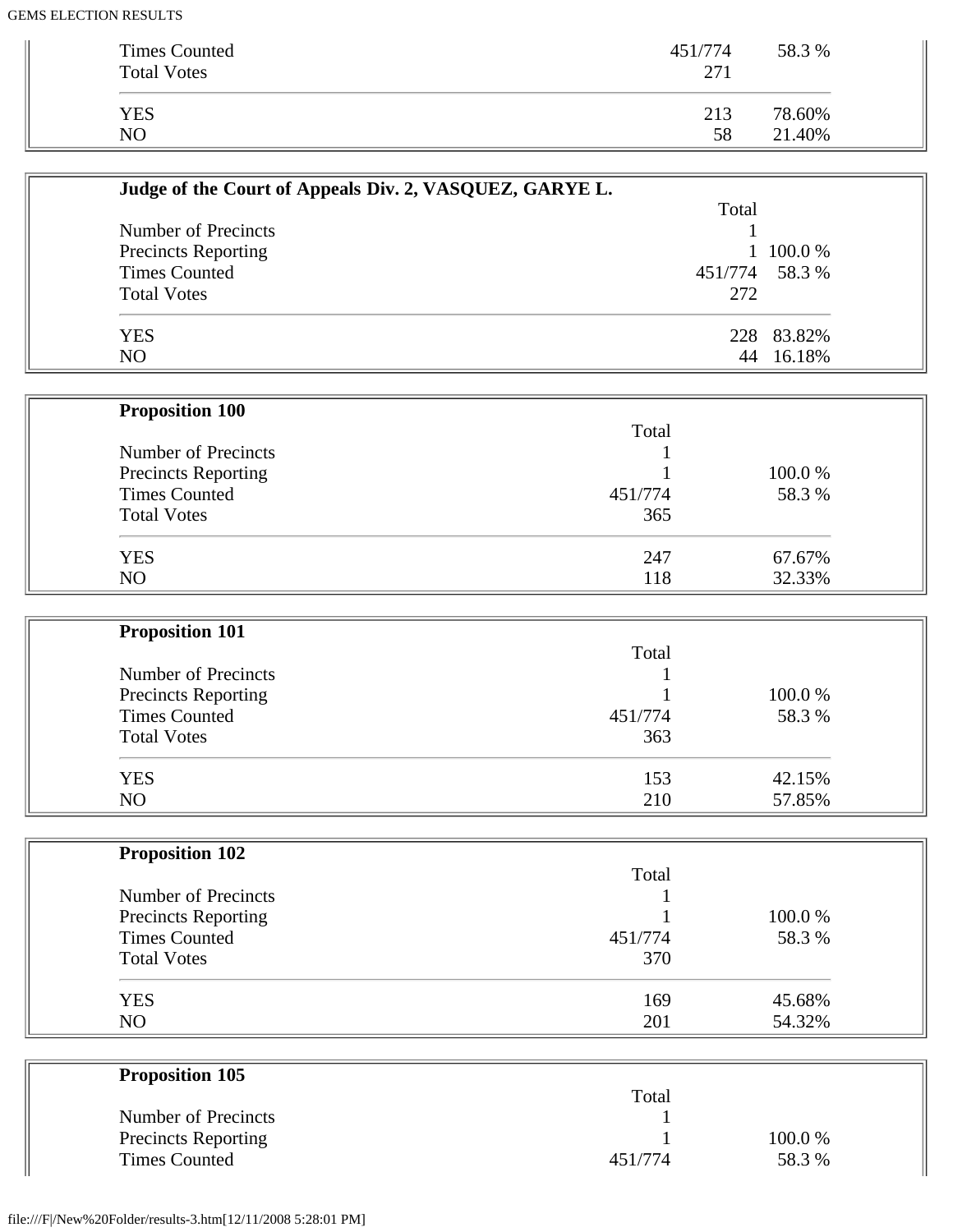| NO                         | 220     | 64.14% |
|----------------------------|---------|--------|
| <b>Proposition 200</b>     |         |        |
|                            | Total   |        |
| Number of Precincts        |         |        |
| Precincts Reporting        |         | 100.0% |
| <b>Times Counted</b>       | 451/774 | 58.3%  |
| <b>Total Votes</b>         | 347     |        |
| <b>YES</b>                 | 156     | 44.96% |
| NO                         | 191     | 55.04% |
|                            |         |        |
| <b>Proposition 201</b>     | Total   |        |
| Number of Precincts        |         |        |
| <b>Precincts Reporting</b> |         | 100.0% |
| <b>Times Counted</b>       | 451/774 | 58.3%  |
| <b>Total Votes</b>         | 336     |        |
| <b>YES</b>                 | 141     | 41.96% |
| NO                         | 195     | 58.04% |
|                            |         |        |
| <b>Proposition 202</b>     | Total   |        |
| Number of Precincts        |         |        |
| Precincts Reporting        |         | 100.0% |
| <b>Times Counted</b>       | 451/774 | 58.3%  |
| <b>Total Votes</b>         | 353     |        |
| <b>YES</b>                 | 154     | 43.63% |
| NO                         | 199     | 56.37% |
|                            |         |        |
| <b>Proposition 300</b>     | Total   |        |
| Number of Precincts        |         |        |
| <b>Precincts Reporting</b> |         | 100.0% |
| <b>Times Counted</b>       | 451/774 | 58.3%  |
| <b>Total Votes</b>         | 350     |        |
| <b>YES</b>                 | 87      | 24.86% |
| NO                         | 263     | 75.14% |

| <b>Proposition 400 - Santa Cruz County</b> |         |         |
|--------------------------------------------|---------|---------|
|                                            | Total   |         |
| Number of Precincts                        |         |         |
| <b>Precincts Reporting</b>                 |         | 100.0 % |
| Times Counted                              | 451/774 | 58.3 %  |
| <b>Total Votes</b>                         | 357     |         |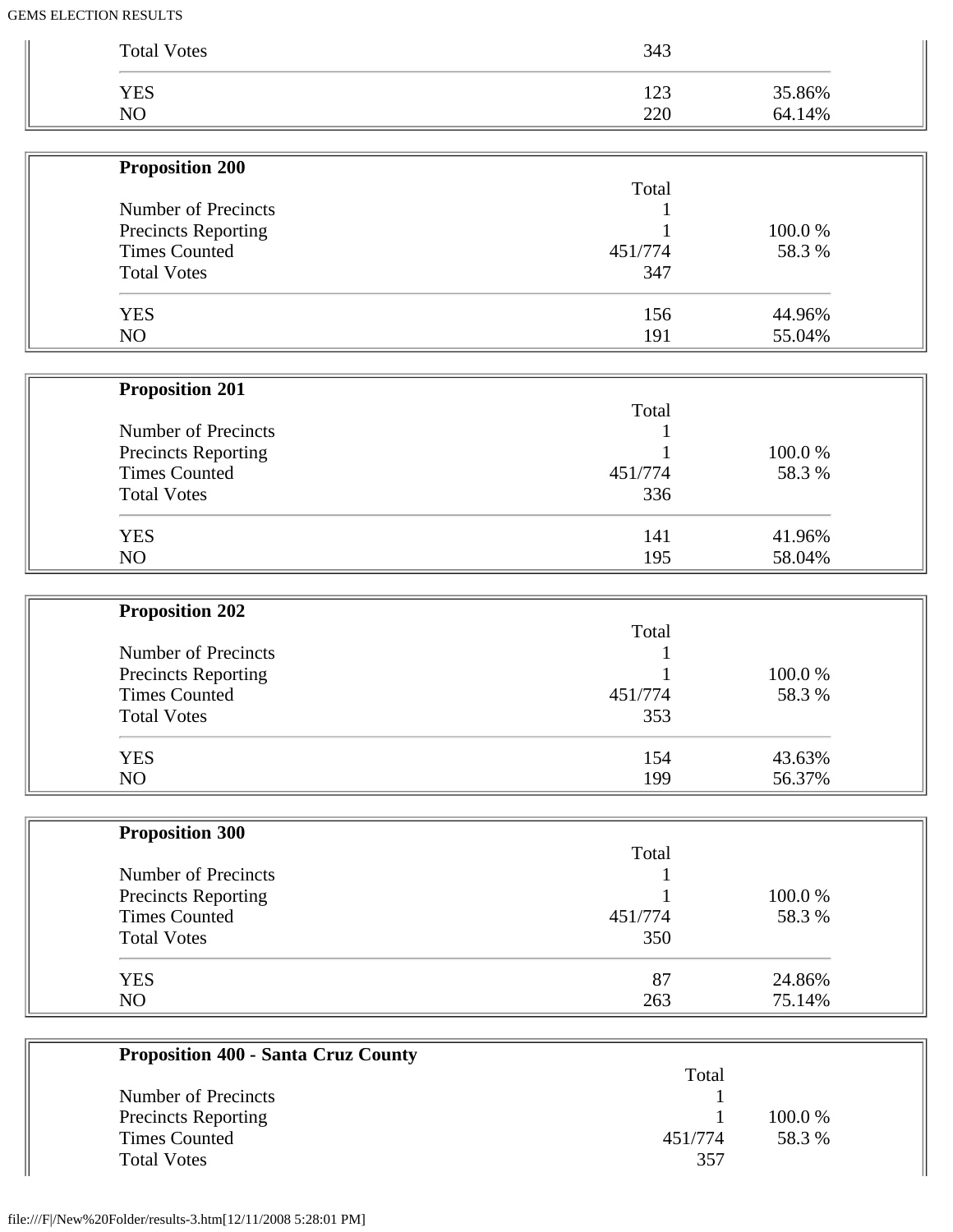| <b>YES</b>                                 | 119     | 33.33% |
|--------------------------------------------|---------|--------|
| N <sub>O</sub>                             | 238     | 66.67% |
|                                            |         |        |
| <b>Proposition 401 - Santa Cruz County</b> |         |        |
|                                            | Total   |        |
| Number of Precincts                        |         |        |
| <b>Precincts Reporting</b>                 |         | 100.0% |
| <b>Times Counted</b>                       | 451/774 | 58.3 % |
| <b>Total Votes</b>                         | 365     |        |
| <b>YES</b>                                 | 124     | 33.97% |
| NO                                         | 241     | 66.03% |
|                                            |         |        |
| <b>Proposition 402 - City of Nogales</b>   |         |        |
|                                            | Total   |        |
| <b>Number of Precincts</b>                 |         |        |
| <b>Precincts Reporting</b>                 |         | 100.0% |
| <b>Times Counted</b>                       | 451/774 | 58.3%  |
| <b>Total Votes</b>                         | 358     |        |
|                                            |         |        |

| TOMI I OLOJ    | - - - -    |                              |
|----------------|------------|------------------------------|
| VES<br>سند     | $\sim$ 1 1 | 94%<br>$\cup$ $\cup$ $\cdot$ |
| N <sub>O</sub> | 147        | 96%                          |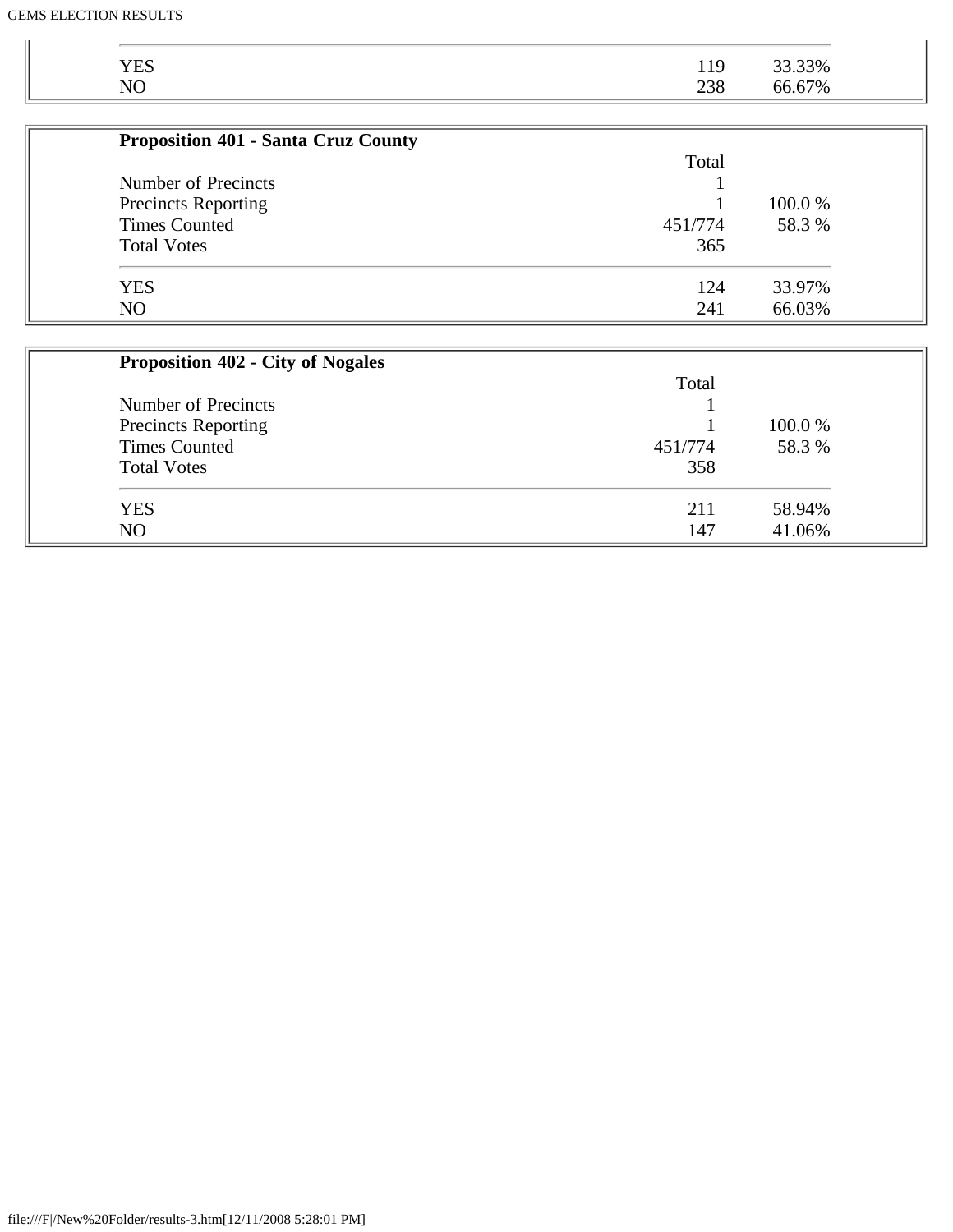# **Election Summary Report SANTA CRUZ COUNTY GENERAL ELECTION NOVEMBER 4, 2008 Summary For 04 NOGALES 4 - PREC #(s): 04.1, All Counters, All Races OFFICIAL RESULTS**

Registered Voters 448 - Cards Cast 256 57.14% Num. Report Precinct 1 - Num. Reporting 1 100.00%

12/11/08 17:12:41

٦I

| <b>Presidential Electors</b> |            |          |         |
|------------------------------|------------|----------|---------|
|                              |            | Total    |         |
| Number of Precincts          |            |          |         |
| <b>Precincts Reporting</b>   |            |          | 100.0 % |
| <b>Times Counted</b>         |            | 256/448  | 57.1 %  |
| <b>Total Votes</b>           |            | 246      |         |
| <b>OBAMA</b>                 | <b>DEM</b> | 189      | 76.83%  |
| <b>McCAIN</b>                | <b>REP</b> | 53       | 21.54%  |
| <b>BARR</b>                  | <b>LBT</b> |          | 0.41%   |
| <b>McKINNEY</b>              | <b>GRN</b> | $\Omega$ | 0.00%   |
| <b>NADER</b>                 | <b>NON</b> |          | 0.41%   |
| Write-in Votes               |            |          | 0.81%   |

| U.S. Representative in Congress Dist. 7 |            |          |          |
|-----------------------------------------|------------|----------|----------|
|                                         |            | Total    |          |
| Number of Precincts                     |            |          |          |
| <b>Precincts Reporting</b>              |            |          | 100.0 %  |
| <b>Times Counted</b>                    |            | 256/448  | 57.1 %   |
| <b>Total Votes</b>                      |            | 236      |          |
| GRIJALVA, RAÚL                          | <b>DEM</b> | 210      | 88.98%   |
| SWEENEY, JOSEPH                         | <b>REP</b> | 24       | 10.17%   |
| PETRULSKY, RAYMOND P                    | <b>LBT</b> | 2        | 0.85%    |
| Write-in Votes                          |            | $\theta$ | $0.00\%$ |

| <b>State Senator Dist. 25</b> |            |          |         |
|-------------------------------|------------|----------|---------|
|                               |            | Total    |         |
| Number of Precincts           |            |          |         |
| <b>Precincts Reporting</b>    |            |          | 100.0 % |
| <b>Times Counted</b>          |            | 256/448  | 57.1 %  |
| <b>Total Votes</b>            |            | 226      |         |
| ALVAREZ, MANUEL V."           | <b>DEM</b> | 201      | 88.94%  |
| <b>BLACK, MARY ANN</b>        | <b>REP</b> | 25       | 11.06%  |
| Write-in Votes                |            | $\theta$ | 0.00%   |

ID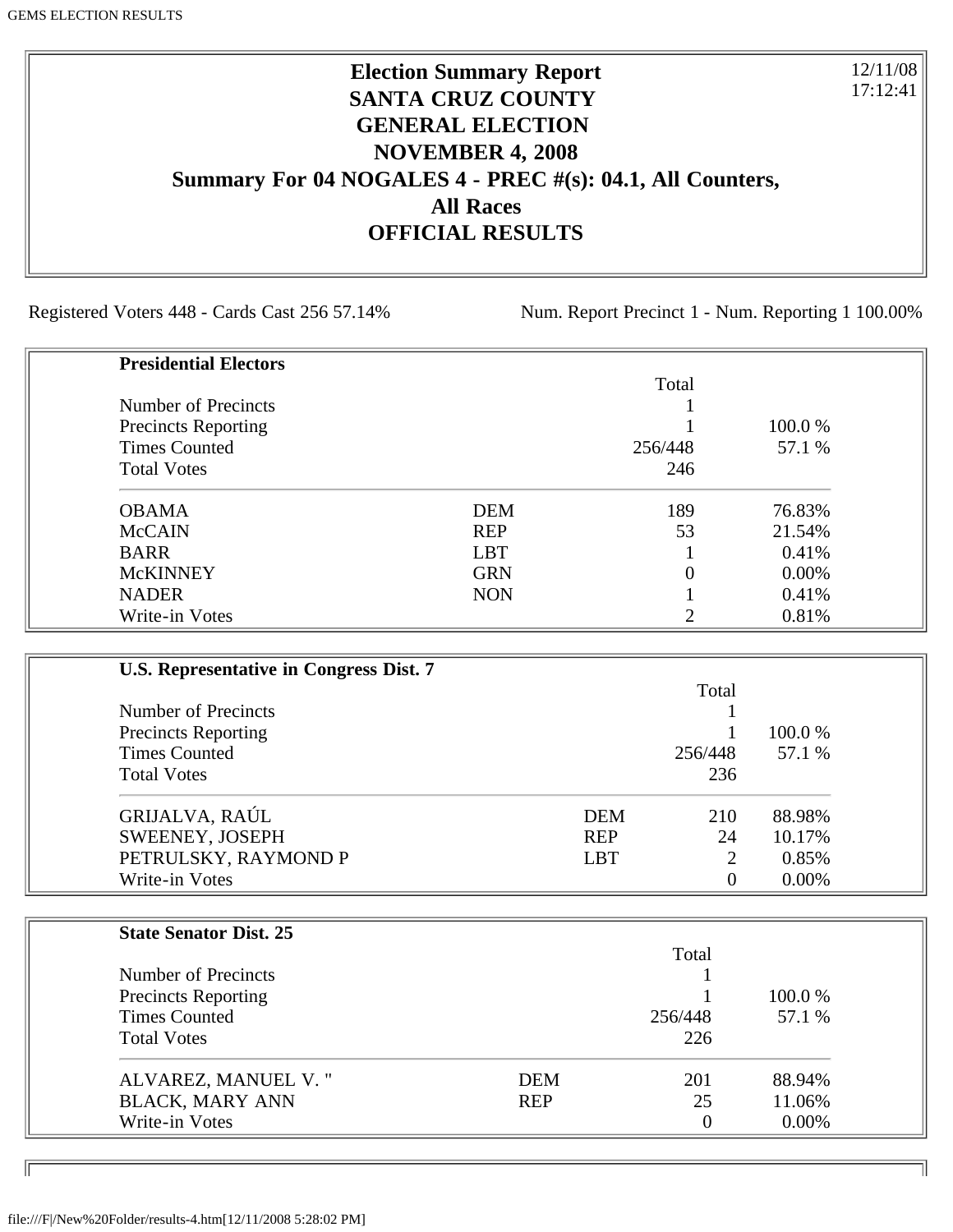| <b>State Representative Dist. 25</b> |            |            |                  |        |  |
|--------------------------------------|------------|------------|------------------|--------|--|
|                                      |            |            | Total            |        |  |
| Number of Precincts                  |            |            |                  |        |  |
| <b>Precincts Reporting</b>           |            |            |                  | 100.0% |  |
| <b>Times Counted</b>                 |            |            | 256/448          | 57.1 % |  |
| <b>Total Votes</b>                   |            |            | 360              |        |  |
| <b>BOYER, RICHARD "RIC"</b>          |            | <b>DEM</b> | 130              | 36.11% |  |
| FLEMING, PATRICIA "P                 |            | <b>DEM</b> | 178              | 49.44% |  |
| DAVIES, TIMATHY                      |            | <b>REP</b> | 18               | 5.00%  |  |
| <b>STEVENS, DAVID</b>                |            | <b>REP</b> | 34               | 9.44%  |  |
| Write-in Votes                       |            |            | $\overline{0}$   | 0.00%  |  |
| <b>Corporation Commissioner</b>      |            |            |                  |        |  |
|                                      |            |            | Total            |        |  |
| Number of Precincts                  |            |            |                  |        |  |
| <b>Precincts Reporting</b>           |            |            |                  | 100.0% |  |
| <b>Times Counted</b>                 |            |            | 256/448          | 57.1 % |  |
| <b>Total Votes</b>                   |            |            | 534              |        |  |
| <b>GEORGE, SAM</b>                   |            | <b>DEM</b> | 141              | 26.40% |  |
| KENNEDY, SANDRA                      |            | <b>DEM</b> | 159              | 29.78% |  |
| NEWMAN, PAUL                         |            | <b>DEM</b> | 158              | 29.59% |  |
| MCCLURE, MARIAN A.                   |            | <b>REP</b> | 31               | 5.81%  |  |
| <b>STUMP, BOB</b>                    |            | <b>REP</b> | 24               | 4.49%  |  |
| WONG, BARRY                          |            | <b>REP</b> | 21               | 3.93%  |  |
| Write-in Votes                       |            |            | $\overline{0}$   | 0.00%  |  |
|                                      |            |            |                  |        |  |
| <b>Board of Supervisors Dist. 1</b>  |            |            | Total            |        |  |
| <b>Number of Precincts</b>           |            |            |                  |        |  |
| <b>Precincts Reporting</b>           |            |            |                  | 100.0% |  |
| <b>Times Counted</b>                 |            |            | 256/448          | 57.1 % |  |
| <b>Total Votes</b>                   |            |            |                  |        |  |
|                                      |            |            | 238              |        |  |
| RUIZ, MANUEL "MANNY"                 |            | <b>DEM</b> | 174              | 73.11% |  |
| WISE, JOSEPH "PEPE"                  |            | <b>IND</b> | 64               | 26.89% |  |
| Write-in Votes                       |            |            | $\boldsymbol{0}$ | 0.00%  |  |
| <b>County Attorney</b>               |            |            |                  |        |  |
|                                      |            |            | Total            |        |  |
| Number of Precincts                  |            |            |                  |        |  |
| <b>Precincts Reporting</b>           |            |            |                  | 100.0% |  |
| <b>Times Counted</b>                 |            |            | 256/448          | 57.1 % |  |
| <b>Total Votes</b>                   |            |            | 205              |        |  |
| SILVA, GEORGE                        | <b>DEM</b> |            | 203              | 99.02% |  |
| Write-in Votes                       |            |            | 2                | 0.98%  |  |

**Sheriff**

Total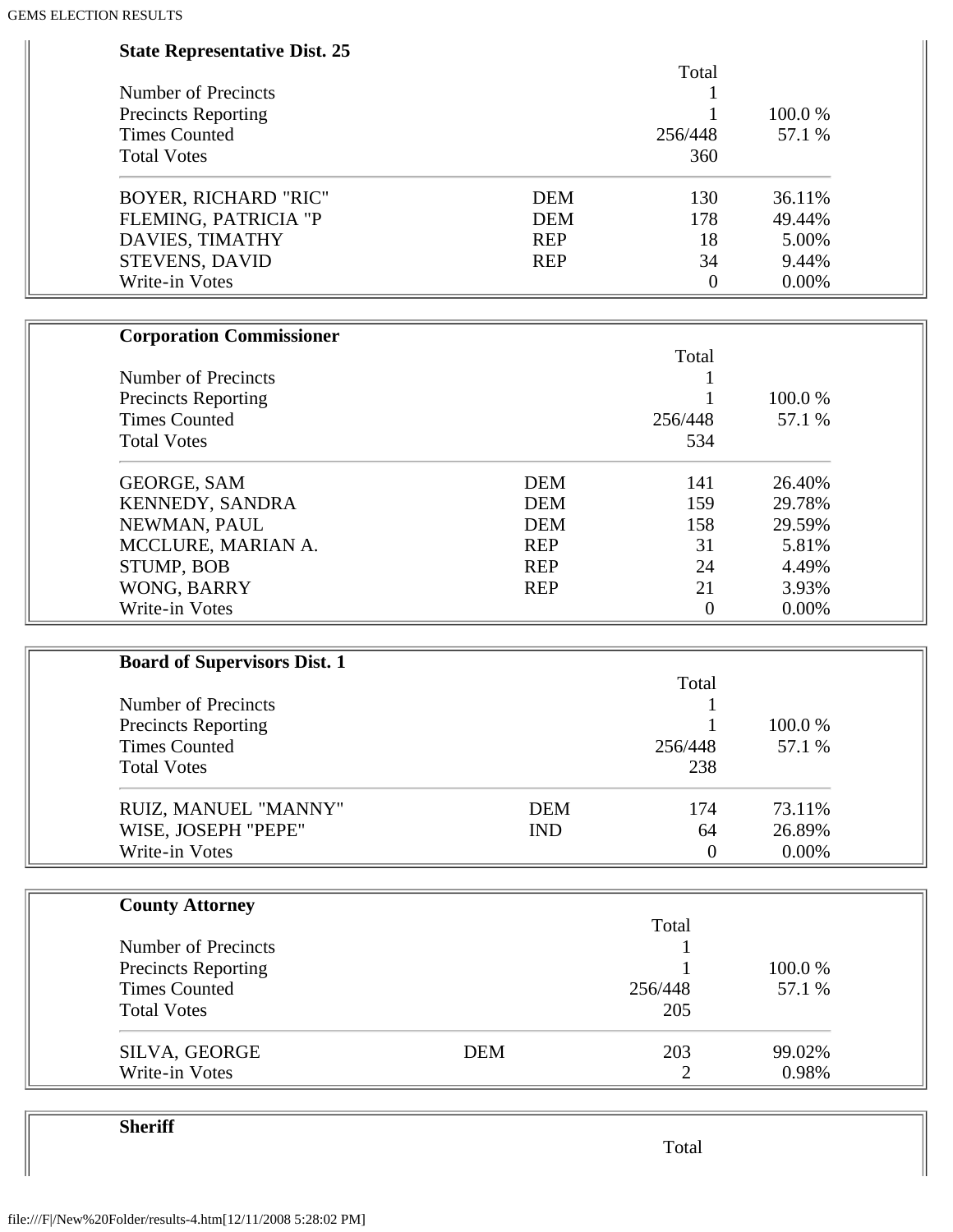| <b>Total Votes</b><br>243<br><b>DEM</b><br>144<br>59.26%<br>ESTRADA, TONY<br>PADILLA, JOSE "JOE"<br><b>IND</b><br>99<br>40.74%<br>Write-in Votes<br>0.00%<br>$\boldsymbol{0}$<br><b>County Treasurer</b><br>Total<br><b>Number of Precincts</b><br>100.0%<br><b>Precincts Reporting</b><br><b>Times Counted</b><br>256/448<br>57.1 %<br><b>Total Votes</b><br>210<br><b>DEM</b><br>207<br>98.57%<br>RAMIREZ, CAESAR A.<br>Write-in Votes<br>1.43%<br>3<br><b>County School Superintendent</b><br>Total<br>Number of Precincts<br><b>Precincts Reporting</b><br>100.0%<br><b>Times Counted</b><br>256/448<br>57.1 %<br><b>Total Votes</b><br>216<br>VELÁSQUEZ, ALFREDO<br><b>DEM</b><br>98.61%<br>213<br>Write-in Votes<br>3<br>1.39%<br><b>County Recorder</b><br>Total<br><b>Number of Precincts</b><br>100.0%<br><b>Precincts Reporting</b><br><b>Times Counted</b><br>57.1 %<br>256/448<br><b>Total Votes</b><br>239<br><b>DEM</b><br>SAINZ, SUZANNE "SUZI<br>154<br>64.44%<br><b>NPA</b><br>84<br>35.15%<br><b>SCANLAN, VALERIE</b><br>Write-in Votes<br>0.42%<br>1<br><b>County Assessor</b><br>Total<br>Number of Precincts<br>1<br>100.0%<br><b>Precincts Reporting</b><br><b>Times Counted</b><br>256/448<br>57.1 %<br><b>Total Votes</b><br>240<br>FUENTES, FELIPE A.,<br><b>DEM</b><br>192<br>80.00% | Number of Precincts<br><b>Precincts Reporting</b><br><b>Times Counted</b> |            | 256/448 | 100.0%<br>57.1 % |  |
|----------------------------------------------------------------------------------------------------------------------------------------------------------------------------------------------------------------------------------------------------------------------------------------------------------------------------------------------------------------------------------------------------------------------------------------------------------------------------------------------------------------------------------------------------------------------------------------------------------------------------------------------------------------------------------------------------------------------------------------------------------------------------------------------------------------------------------------------------------------------------------------------------------------------------------------------------------------------------------------------------------------------------------------------------------------------------------------------------------------------------------------------------------------------------------------------------------------------------------------------------------------------------------------------------------------|---------------------------------------------------------------------------|------------|---------|------------------|--|
|                                                                                                                                                                                                                                                                                                                                                                                                                                                                                                                                                                                                                                                                                                                                                                                                                                                                                                                                                                                                                                                                                                                                                                                                                                                                                                                |                                                                           |            |         |                  |  |
|                                                                                                                                                                                                                                                                                                                                                                                                                                                                                                                                                                                                                                                                                                                                                                                                                                                                                                                                                                                                                                                                                                                                                                                                                                                                                                                |                                                                           |            |         |                  |  |
|                                                                                                                                                                                                                                                                                                                                                                                                                                                                                                                                                                                                                                                                                                                                                                                                                                                                                                                                                                                                                                                                                                                                                                                                                                                                                                                |                                                                           |            |         |                  |  |
|                                                                                                                                                                                                                                                                                                                                                                                                                                                                                                                                                                                                                                                                                                                                                                                                                                                                                                                                                                                                                                                                                                                                                                                                                                                                                                                |                                                                           |            |         |                  |  |
|                                                                                                                                                                                                                                                                                                                                                                                                                                                                                                                                                                                                                                                                                                                                                                                                                                                                                                                                                                                                                                                                                                                                                                                                                                                                                                                |                                                                           |            |         |                  |  |
|                                                                                                                                                                                                                                                                                                                                                                                                                                                                                                                                                                                                                                                                                                                                                                                                                                                                                                                                                                                                                                                                                                                                                                                                                                                                                                                |                                                                           |            |         |                  |  |
|                                                                                                                                                                                                                                                                                                                                                                                                                                                                                                                                                                                                                                                                                                                                                                                                                                                                                                                                                                                                                                                                                                                                                                                                                                                                                                                |                                                                           |            |         |                  |  |
|                                                                                                                                                                                                                                                                                                                                                                                                                                                                                                                                                                                                                                                                                                                                                                                                                                                                                                                                                                                                                                                                                                                                                                                                                                                                                                                |                                                                           |            |         |                  |  |
|                                                                                                                                                                                                                                                                                                                                                                                                                                                                                                                                                                                                                                                                                                                                                                                                                                                                                                                                                                                                                                                                                                                                                                                                                                                                                                                |                                                                           |            |         |                  |  |
|                                                                                                                                                                                                                                                                                                                                                                                                                                                                                                                                                                                                                                                                                                                                                                                                                                                                                                                                                                                                                                                                                                                                                                                                                                                                                                                |                                                                           |            |         |                  |  |
|                                                                                                                                                                                                                                                                                                                                                                                                                                                                                                                                                                                                                                                                                                                                                                                                                                                                                                                                                                                                                                                                                                                                                                                                                                                                                                                |                                                                           |            |         |                  |  |
|                                                                                                                                                                                                                                                                                                                                                                                                                                                                                                                                                                                                                                                                                                                                                                                                                                                                                                                                                                                                                                                                                                                                                                                                                                                                                                                |                                                                           |            |         |                  |  |
|                                                                                                                                                                                                                                                                                                                                                                                                                                                                                                                                                                                                                                                                                                                                                                                                                                                                                                                                                                                                                                                                                                                                                                                                                                                                                                                |                                                                           |            |         |                  |  |
|                                                                                                                                                                                                                                                                                                                                                                                                                                                                                                                                                                                                                                                                                                                                                                                                                                                                                                                                                                                                                                                                                                                                                                                                                                                                                                                |                                                                           |            |         |                  |  |
|                                                                                                                                                                                                                                                                                                                                                                                                                                                                                                                                                                                                                                                                                                                                                                                                                                                                                                                                                                                                                                                                                                                                                                                                                                                                                                                |                                                                           |            |         |                  |  |
|                                                                                                                                                                                                                                                                                                                                                                                                                                                                                                                                                                                                                                                                                                                                                                                                                                                                                                                                                                                                                                                                                                                                                                                                                                                                                                                |                                                                           |            |         |                  |  |
|                                                                                                                                                                                                                                                                                                                                                                                                                                                                                                                                                                                                                                                                                                                                                                                                                                                                                                                                                                                                                                                                                                                                                                                                                                                                                                                |                                                                           |            |         |                  |  |
|                                                                                                                                                                                                                                                                                                                                                                                                                                                                                                                                                                                                                                                                                                                                                                                                                                                                                                                                                                                                                                                                                                                                                                                                                                                                                                                |                                                                           |            |         |                  |  |
|                                                                                                                                                                                                                                                                                                                                                                                                                                                                                                                                                                                                                                                                                                                                                                                                                                                                                                                                                                                                                                                                                                                                                                                                                                                                                                                |                                                                           |            |         |                  |  |
|                                                                                                                                                                                                                                                                                                                                                                                                                                                                                                                                                                                                                                                                                                                                                                                                                                                                                                                                                                                                                                                                                                                                                                                                                                                                                                                |                                                                           |            |         |                  |  |
|                                                                                                                                                                                                                                                                                                                                                                                                                                                                                                                                                                                                                                                                                                                                                                                                                                                                                                                                                                                                                                                                                                                                                                                                                                                                                                                |                                                                           |            |         |                  |  |
|                                                                                                                                                                                                                                                                                                                                                                                                                                                                                                                                                                                                                                                                                                                                                                                                                                                                                                                                                                                                                                                                                                                                                                                                                                                                                                                |                                                                           |            |         |                  |  |
|                                                                                                                                                                                                                                                                                                                                                                                                                                                                                                                                                                                                                                                                                                                                                                                                                                                                                                                                                                                                                                                                                                                                                                                                                                                                                                                |                                                                           |            |         |                  |  |
|                                                                                                                                                                                                                                                                                                                                                                                                                                                                                                                                                                                                                                                                                                                                                                                                                                                                                                                                                                                                                                                                                                                                                                                                                                                                                                                |                                                                           |            |         |                  |  |
|                                                                                                                                                                                                                                                                                                                                                                                                                                                                                                                                                                                                                                                                                                                                                                                                                                                                                                                                                                                                                                                                                                                                                                                                                                                                                                                |                                                                           |            |         |                  |  |
|                                                                                                                                                                                                                                                                                                                                                                                                                                                                                                                                                                                                                                                                                                                                                                                                                                                                                                                                                                                                                                                                                                                                                                                                                                                                                                                |                                                                           |            |         |                  |  |
|                                                                                                                                                                                                                                                                                                                                                                                                                                                                                                                                                                                                                                                                                                                                                                                                                                                                                                                                                                                                                                                                                                                                                                                                                                                                                                                |                                                                           |            |         |                  |  |
|                                                                                                                                                                                                                                                                                                                                                                                                                                                                                                                                                                                                                                                                                                                                                                                                                                                                                                                                                                                                                                                                                                                                                                                                                                                                                                                | OCHOA, G. ALFONSO                                                         | <b>IND</b> | 48      | 20.00%           |  |
| Write-in Votes<br>0.00%<br>$\overline{0}$                                                                                                                                                                                                                                                                                                                                                                                                                                                                                                                                                                                                                                                                                                                                                                                                                                                                                                                                                                                                                                                                                                                                                                                                                                                                      |                                                                           |            |         |                  |  |

╗

 $\sqrt{2}$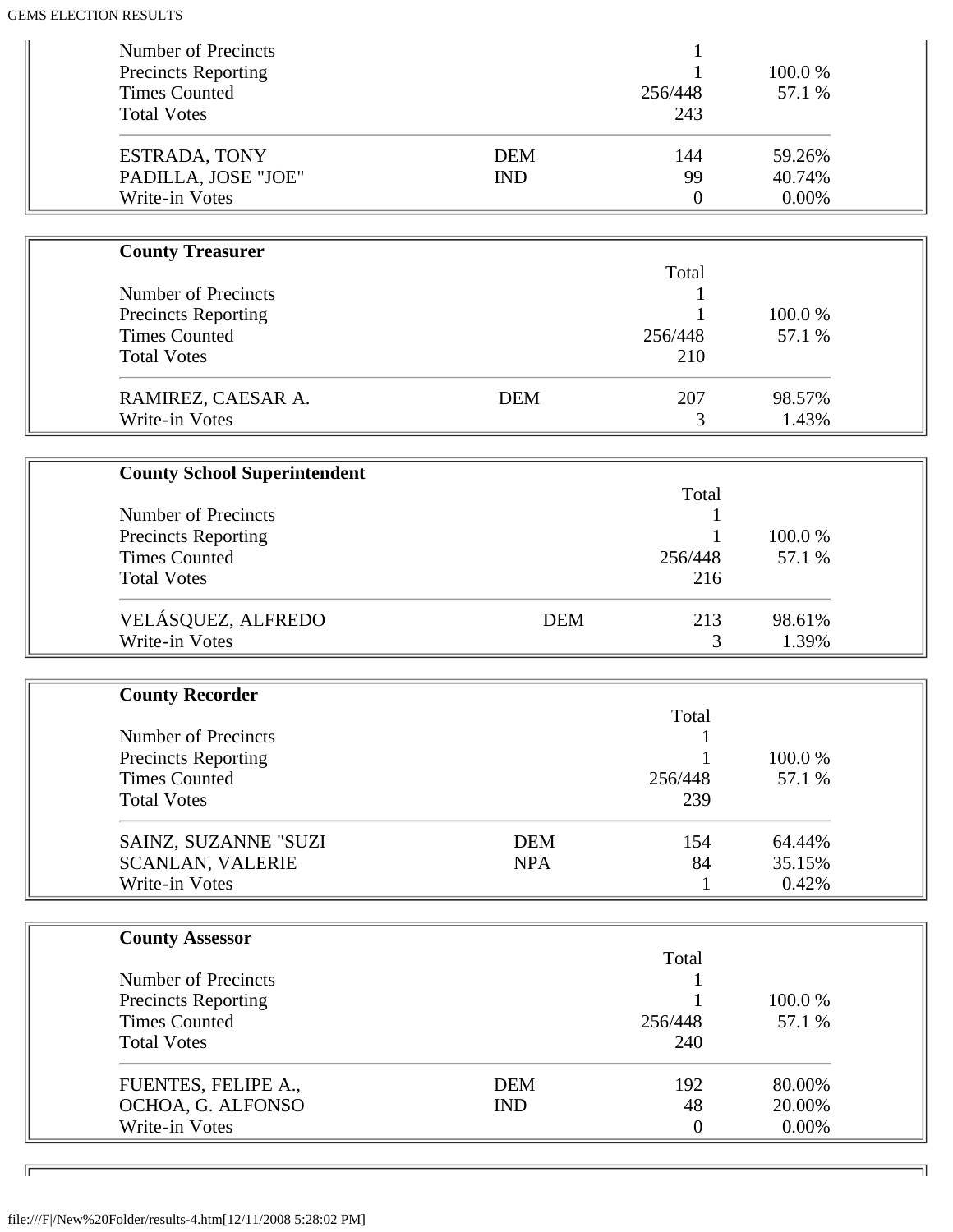|                                                    |            | Total          |        |
|----------------------------------------------------|------------|----------------|--------|
| Number of Precincts                                |            | 1              | 100.0% |
| <b>Precincts Reporting</b><br><b>Times Counted</b> |            | 1<br>256/448   | 57.1 % |
|                                                    |            |                |        |
| <b>Total Votes</b>                                 |            | 216            |        |
| <b>GUZMAN, JUAN PABLO</b>                          | <b>DEM</b> | 212            | 98.15% |
| Write-in Votes                                     |            | $\overline{4}$ | 1.85%  |
| <b>Nogales Unified School Dist. 1</b>              |            |                |        |
|                                                    |            | Total          |        |
| Number of Precincts                                |            |                |        |
| <b>Precincts Reporting</b>                         |            | 1              | 100.0% |
| <b>Times Counted</b>                               |            | 256/448        | 57.1 % |
| <b>Total Votes</b>                                 |            | 373            |        |
| MORALES, FRANK                                     |            | 157            | 42.09% |
| NASH, L. HUNTER                                    |            | 114            | 30.56% |
| SUAREZ, CHARLOTTE                                  |            | 98             | 26.27% |
| Write-in Votes                                     |            | 4              | 1.07%  |
| <b>Nogales, City Of, Council Member</b>            |            |                |        |
|                                                    |            | Total          |        |
| Number of Precincts                                |            |                |        |
| <b>Precincts Reporting</b>                         |            | 1              | 100.0% |
| <b>Times Counted</b>                               |            | 256/448        | 57.1 % |
| <b>Total Votes</b>                                 |            | 589            |        |
| KATAURA, JESUS                                     |            | 87             | 14.77% |
| LOPEZ, ARMANDO R.                                  |            | 96             | 16.30% |
| MELENDEZ-LOPEZ, ESTH                               |            | 81             | 13.75% |
| PARADA, CESAR N.                                   |            | 155            | 26.32% |
| RAGLAND, YVONNE                                    |            | 62             | 10.53% |
| VALDEZ, OLGA R.                                    |            | 105            | 17.83% |
| Write-in Votes                                     |            | 3              | 0.51%  |

| Judge of the Superior Court Div. 2 |         |         |
|------------------------------------|---------|---------|
|                                    | Total   |         |
| Number of Precincts                |         |         |
| <b>Precincts Reporting</b>         |         | 100.0 % |
| <b>Times Counted</b>               | 256/448 | 57.1 %  |
| <b>Total Votes</b>                 | 177     |         |
| MONTOYA-PAEZ, ANNA                 | 174     | 98.31%  |
| Write-in Votes                     |         | 1.69%   |

| <b>Supreme Court Justice, BALES, SCOTT</b> |       |           |
|--------------------------------------------|-------|-----------|
|                                            | Total |           |
| Number of Precincts                        |       |           |
| <b>Precincts Reporting</b>                 |       | $100.0\%$ |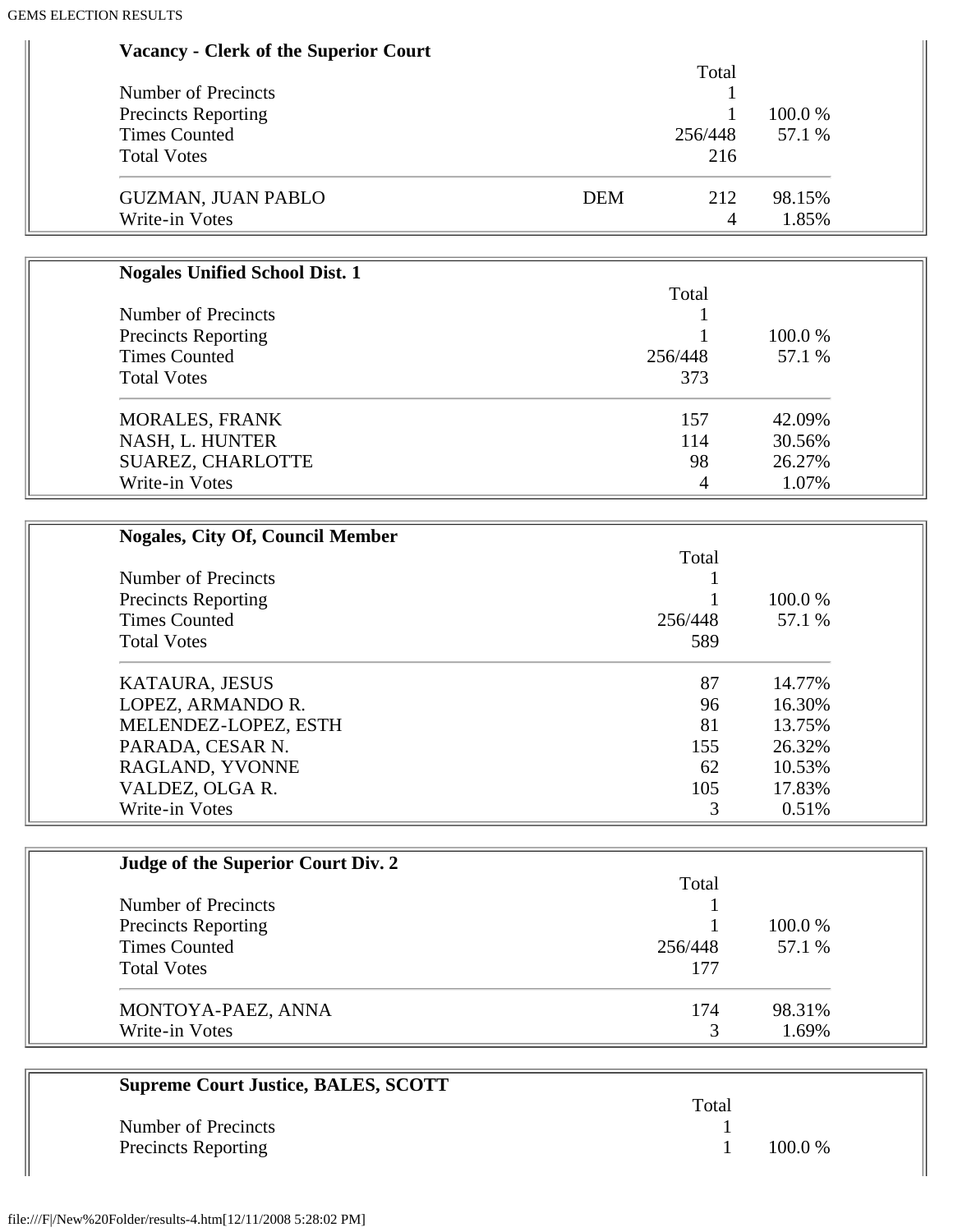| <b>Times Counted</b><br><b>Total Votes</b> | 256/448<br>154 | 57.1 % |
|--------------------------------------------|----------------|--------|
| <b>YES</b>                                 | 116            | 75.32% |
| NO                                         | 38             | 24.68% |

| Judge of the Court of Appeals Div. 2, VASQUEZ, GARYE L. |                |                |  |
|---------------------------------------------------------|----------------|----------------|--|
|                                                         | Total          |                |  |
| Number of Precincts                                     |                |                |  |
| <b>Precincts Reporting</b>                              |                | $1\,100.0\,\%$ |  |
| <b>Times Counted</b>                                    | 256/448 57.1 % |                |  |
| <b>Total Votes</b>                                      | 158            |                |  |
| <b>YES</b>                                              |                | 132 83.54%     |  |
| NO                                                      |                | 26 16.46%      |  |

| <b>Proposition 100</b>     |         |         |
|----------------------------|---------|---------|
|                            | Total   |         |
| Number of Precincts        |         |         |
| <b>Precincts Reporting</b> |         | 100.0 % |
| <b>Times Counted</b>       | 256/448 | 57.1 %  |
| <b>Total Votes</b>         | 207     |         |
| <b>YES</b>                 | 153     | 73.91%  |
| NO                         | 54      | 26.09%  |

| <b>Proposition 101</b>     |         |        |
|----------------------------|---------|--------|
|                            | Total   |        |
| Number of Precincts        |         |        |
| <b>Precincts Reporting</b> |         | 100.0% |
| <b>Times Counted</b>       | 256/448 | 57.1 % |
| <b>Total Votes</b>         | 207     |        |
| <b>YES</b>                 | 96      | 46.38% |
| NO                         | 111     | 53.62% |

| <b>Proposition 102</b> |         |        |
|------------------------|---------|--------|
|                        | Total   |        |
| Number of Precincts    |         |        |
| Precincts Reporting    |         | 100.0% |
| <b>Times Counted</b>   | 256/448 | 57.1 % |
| <b>Total Votes</b>     | 208     |        |
| <b>YES</b>             | 114     | 54.81% |
| N <sub>O</sub>         | 94      | 45.19% |

| <b>Proposition 105</b>     |         |        |
|----------------------------|---------|--------|
|                            | Total   |        |
| Number of Precincts        |         |        |
| <b>Precincts Reporting</b> |         | 100.0% |
| <b>Times Counted</b>       | 256/448 | 57.1 % |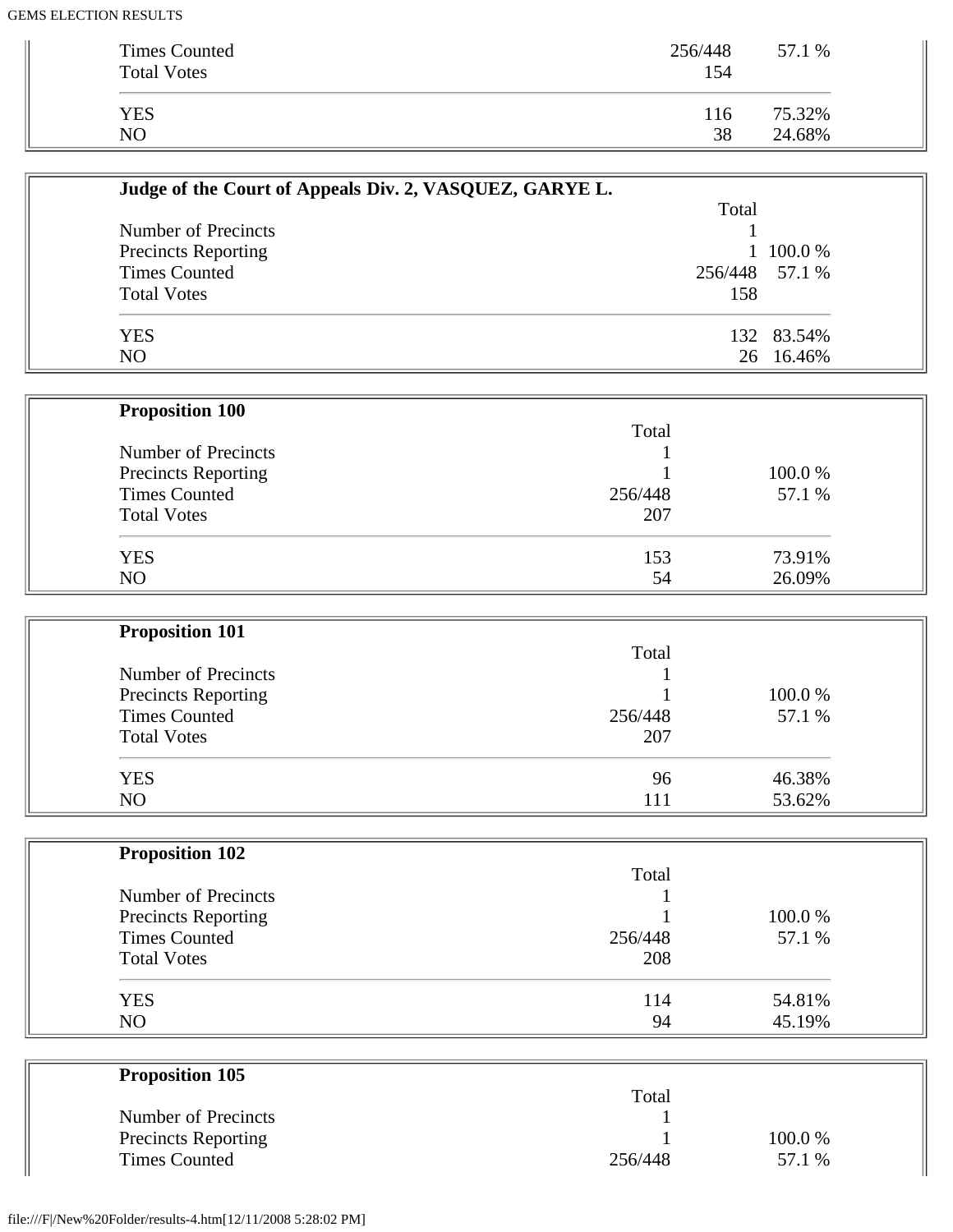| <b>Total Votes</b>         | 201     |        |
|----------------------------|---------|--------|
| <b>YES</b>                 | 91      | 45.27% |
| NO                         | 110     | 54.73% |
| <b>Proposition 200</b>     |         |        |
|                            | Total   |        |
| <b>Number of Precincts</b> |         |        |
| Precincts Reporting        |         | 100.0% |
| <b>Times Counted</b>       | 256/448 | 57.1 % |
| <b>Total Votes</b>         | 202     |        |
| <b>YES</b>                 | 113     | 55.94% |
| NO                         | 89      | 44.06% |
|                            |         |        |
| <b>Proposition 201</b>     | Total   |        |
| Number of Precincts        |         |        |
| Precincts Reporting        |         | 100.0% |
| <b>Times Counted</b>       | 256/448 | 57.1 % |
| <b>Total Votes</b>         | 198     |        |
| <b>YES</b>                 | 71      | 35.86% |
| NO                         | 127     | 64.14% |
| <b>Proposition 202</b>     |         |        |
|                            | Total   |        |
| Number of Precincts        |         |        |
| Precincts Reporting        |         | 100.0% |
| <b>Times Counted</b>       | 256/448 | 57.1 % |
| <b>Total Votes</b>         | 195     |        |
| <b>YES</b>                 | 87      | 44.62% |
| NO                         | 108     | 55.38% |
| <b>Proposition 300</b>     |         |        |
|                            | Total   |        |
| Number of Precincts        |         |        |
| <b>Precincts Reporting</b> |         | 100.0% |
| <b>Times Counted</b>       | 256/448 | 57.1 % |
| <b>Total Votes</b>         | 207     |        |
|                            | 47      | 22.71% |
| <b>YES</b>                 |         |        |

| <b>Proposition 400 - Santa Cruz County</b> | Total   |         |
|--------------------------------------------|---------|---------|
| Number of Precincts                        |         |         |
| <b>Precincts Reporting</b>                 |         | 100.0 % |
| <b>Times Counted</b>                       | 256/448 | 57.1 %  |
| <b>Total Votes</b>                         | 205     |         |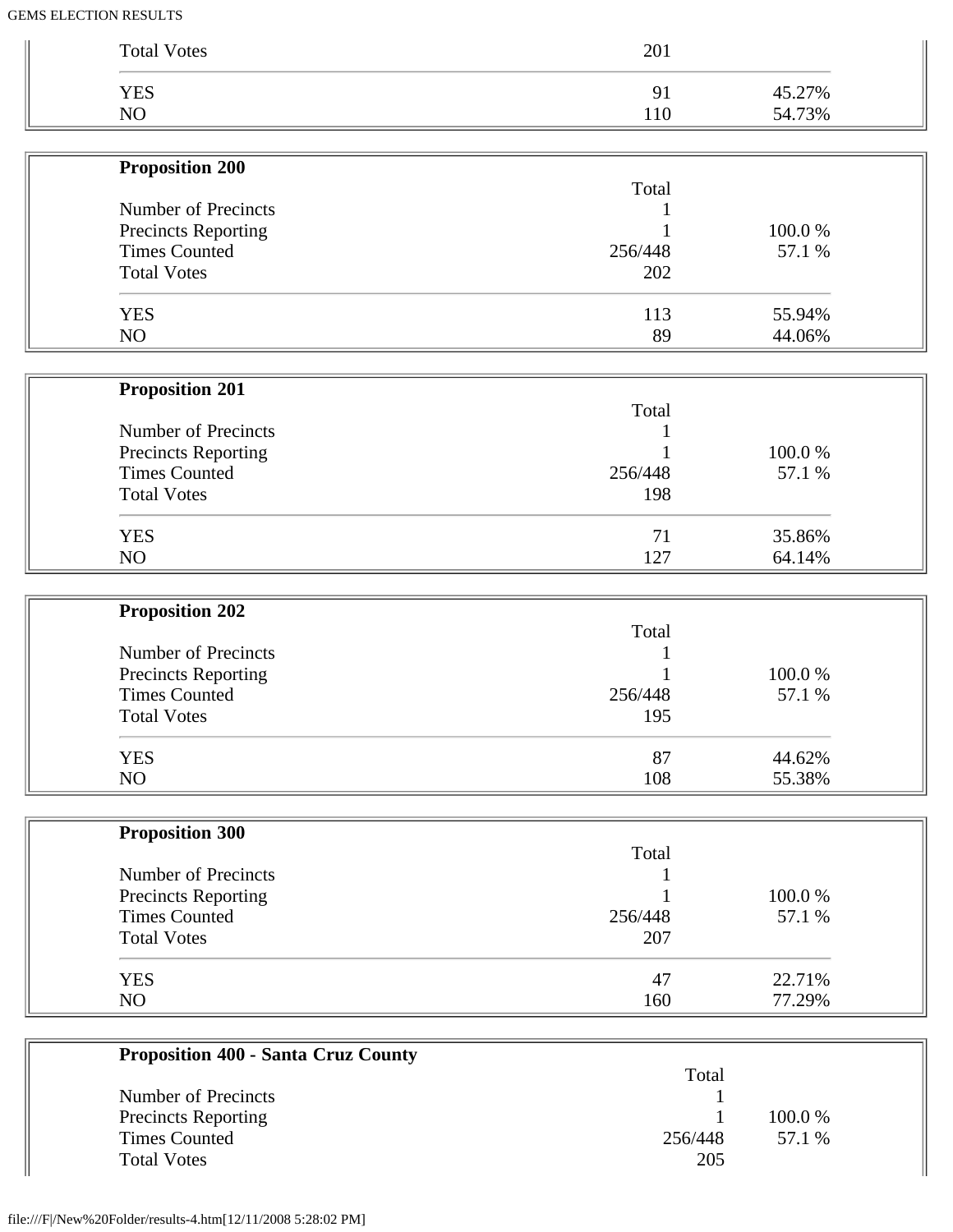| <b>Proposition 401 - Santa Cruz County</b> |         |         |
|--------------------------------------------|---------|---------|
|                                            | Total   |         |
| Number of Precincts                        |         |         |
| <b>Precincts Reporting</b>                 |         | 100.0 % |
| <b>Times Counted</b>                       | 256/448 | 57.1 %  |
| <b>Total Votes</b>                         | 208     |         |
| <b>YES</b>                                 | 81      | 38.94%  |
| N <sub>O</sub>                             | 127     | 61.06%  |

| <b>Proposition 402 - City of Nogales</b> |         |         |  |
|------------------------------------------|---------|---------|--|
|                                          | Total   |         |  |
| Number of Precincts                      |         |         |  |
| <b>Precincts Reporting</b>               |         | 100.0 % |  |
| <b>Times Counted</b>                     | 256/448 | 57.1 %  |  |
| <b>Total Votes</b>                       | 204     |         |  |
| <b>YES</b>                               | 129     | 63.24%  |  |
| N <sub>O</sub>                           | 75      | 36.76%  |  |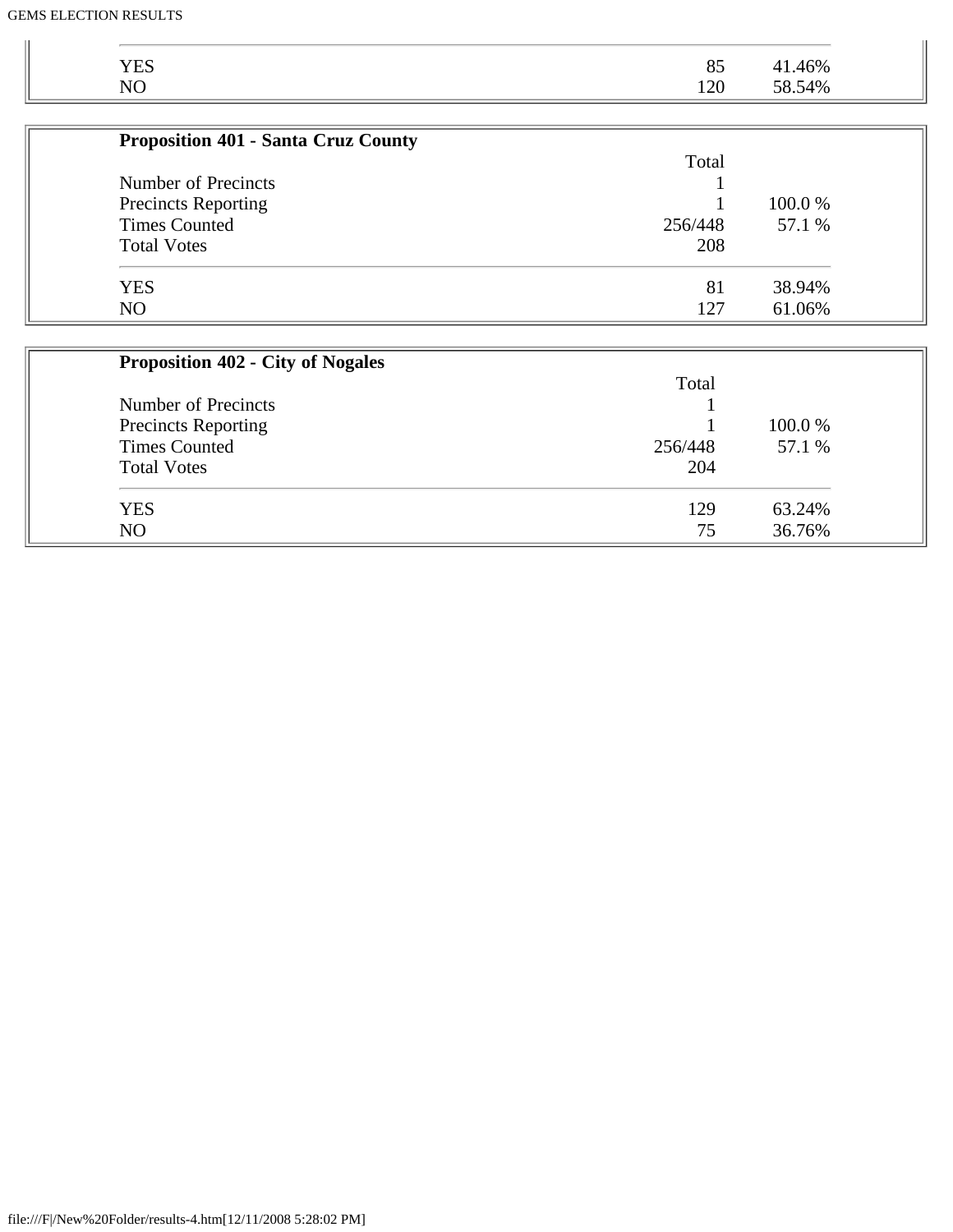### **Election Summary Report SANTA CRUZ COUNTY GENERAL ELECTION NOVEMBER 4, 2008 Summary For 05 CORONADO 5, All Counters, All Races OFFICIAL RESULTS**

Registered Voters 852 - Cards Cast 564 66.20% Num. Report Precinct 1 - Num. Reporting 1 100.00%

12/11/08 17:12:41

| <b>Presidential Electors</b> |            |         |         |
|------------------------------|------------|---------|---------|
|                              |            | Total   |         |
| Number of Precincts          |            |         |         |
| <b>Precincts Reporting</b>   |            |         | 100.0 % |
| <b>Times Counted</b>         |            | 564/852 | 66.2%   |
| <b>Total Votes</b>           |            | 560     |         |
| <b>OBAMA</b>                 | <b>DEM</b> | 327     | 58.39%  |
| <b>McCAIN</b>                | <b>REP</b> | 225     | 40.18%  |
| <b>BARR</b>                  | <b>LBT</b> | 2       | 0.36%   |
| <b>McKINNEY</b>              | <b>GRN</b> |         | 0.18%   |
| <b>NADER</b>                 | <b>NON</b> | 3       | 0.54%   |
| Write-in Votes               |            | ◠       | 0.36%   |

| U.S. Representative in Congress Dist. 7 |            |         |          |
|-----------------------------------------|------------|---------|----------|
|                                         |            | Total   |          |
| Number of Precincts                     |            |         |          |
| <b>Precincts Reporting</b>              |            |         | 100.0 %  |
| <b>Times Counted</b>                    |            | 564/852 | 66.2 %   |
| <b>Total Votes</b>                      |            | 531     |          |
| GRIJALVA, RAÚL                          | <b>DEM</b> | 406     | 76.46%   |
| SWEENEY, JOSEPH                         | <b>REP</b> | 116     | 21.85%   |
| PETRULSKY, RAYMOND P                    | <b>LBT</b> | 9       | 1.69%    |
| Write-in Votes                          |            | 0       | $0.00\%$ |

| <b>State Senator Dist. 25</b> |            |         |          |
|-------------------------------|------------|---------|----------|
|                               |            | Total   |          |
| Number of Precincts           |            |         |          |
| <b>Precincts Reporting</b>    |            |         | 100.0 %  |
| <b>Times Counted</b>          |            | 564/852 | 66.2 %   |
| <b>Total Votes</b>            |            | 515     |          |
| ALVAREZ, MANUEL V."           | <b>DEM</b> | 381     | 73.98%   |
| <b>BLACK, MARY ANN</b>        | <b>REP</b> | 134     | 26.02%   |
| Write-in Votes                |            | 0       | $0.00\%$ |

**State Representative Dist. 25**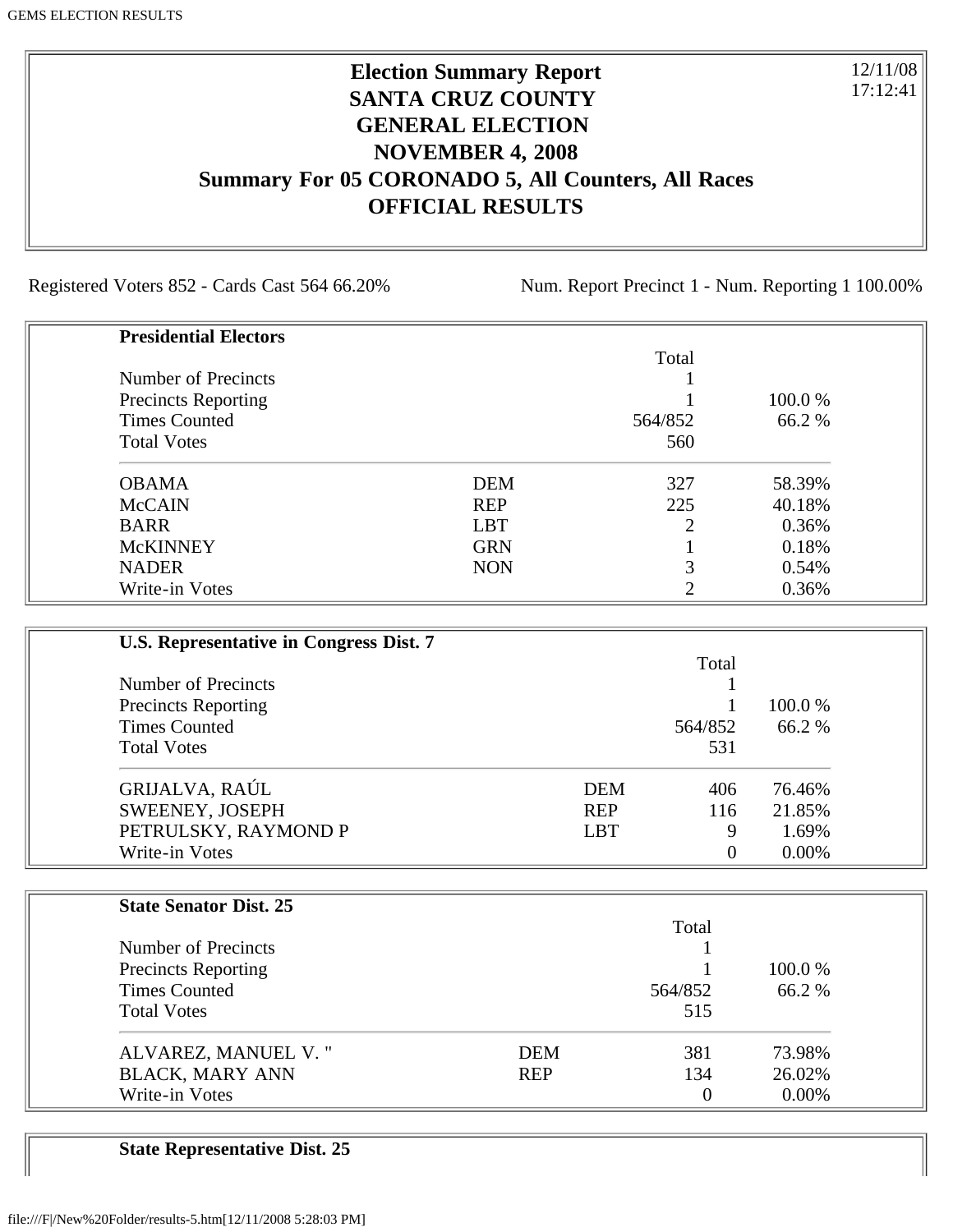| <b>Sheriff</b>                                     |            |                      |                 |  |
|----------------------------------------------------|------------|----------------------|-----------------|--|
|                                                    |            |                      |                 |  |
| SILVA, GEORGE<br>Write-in Votes                    | <b>DEM</b> | 435<br>7             | 98.42%<br>1.58% |  |
|                                                    |            |                      |                 |  |
| <b>Total Votes</b>                                 |            | 442                  |                 |  |
| <b>Precincts Reporting</b><br><b>Times Counted</b> |            | 564/852              | 66.2%           |  |
|                                                    |            |                      | 100.0%          |  |
| Number of Precincts                                |            | Total                |                 |  |
| <b>County Attorney</b>                             |            |                      |                 |  |
|                                                    |            |                      |                 |  |
| VERDUGO, ALBERTO "NE<br>Write-in Votes             | <b>IND</b> | 96<br>$\overline{4}$ | 17.78%<br>0.74% |  |
| MOLERA, RUDY "BUGS"                                | <b>DEM</b> | 440                  | 81.48%          |  |
|                                                    |            |                      |                 |  |
| <b>Total Votes</b>                                 |            | 540                  |                 |  |
| <b>Times Counted</b>                               |            | 564/852              | 66.2%           |  |
| <b>Precincts Reporting</b>                         |            |                      | 100.0%          |  |
| Number of Precincts                                |            | Total                |                 |  |
| <b>Board of Supervisors Dist. 2</b>                |            |                      |                 |  |
|                                                    |            |                      |                 |  |
| Write-in Votes                                     |            | $\theta$             | 0.00%           |  |
| WONG, BARRY                                        | <b>REP</b> | 115                  | 8.81%           |  |
| STUMP, BOB                                         | <b>REP</b> | 125                  | 9.58%           |  |
| MCCLURE, MARIAN A.                                 | <b>REP</b> | 135                  | 10.34%          |  |
| NEWMAN, PAUL                                       | <b>DEM</b> | 336                  | 25.75%          |  |
| KENNEDY, SANDRA                                    | <b>DEM</b> | 321                  | 24.60%          |  |
| <b>GEORGE, SAM</b>                                 | <b>DEM</b> | 273                  | 20.92%          |  |
| <b>Total Votes</b>                                 |            | 1305                 |                 |  |
| <b>Times Counted</b>                               |            | 564/852              | 66.2%           |  |
| <b>Precincts Reporting</b>                         |            |                      | 100.0%          |  |
| Number of Precincts                                |            | 1                    |                 |  |
|                                                    |            | Total                |                 |  |
| <b>Corporation Commissioner</b>                    |            |                      |                 |  |
|                                                    |            |                      |                 |  |
| Write-in Votes                                     |            | $\boldsymbol{0}$     | 0.00%           |  |
| <b>STEVENS, DAVID</b>                              | <b>REP</b> | 139                  | 16.13%          |  |
| DAVIES, TIMATHY                                    | <b>REP</b> | 131                  | 15.20%          |  |
| FLEMING, PATRICIA "P                               | <b>DEM</b> | 308                  | 35.73%          |  |
| <b>BOYER, RICHARD "RIC"</b>                        | <b>DEM</b> | 284                  | 32.95%          |  |
| <b>Total Votes</b>                                 |            | 862                  |                 |  |
| <b>Times Counted</b>                               |            | 564/852              | 66.2%           |  |
| <b>Precincts Reporting</b>                         |            | 1                    | 100.0%          |  |
| Number of Precincts                                |            |                      |                 |  |
|                                                    |            | Total                |                 |  |

|                     | Total |
|---------------------|-------|
| Number of Precincts |       |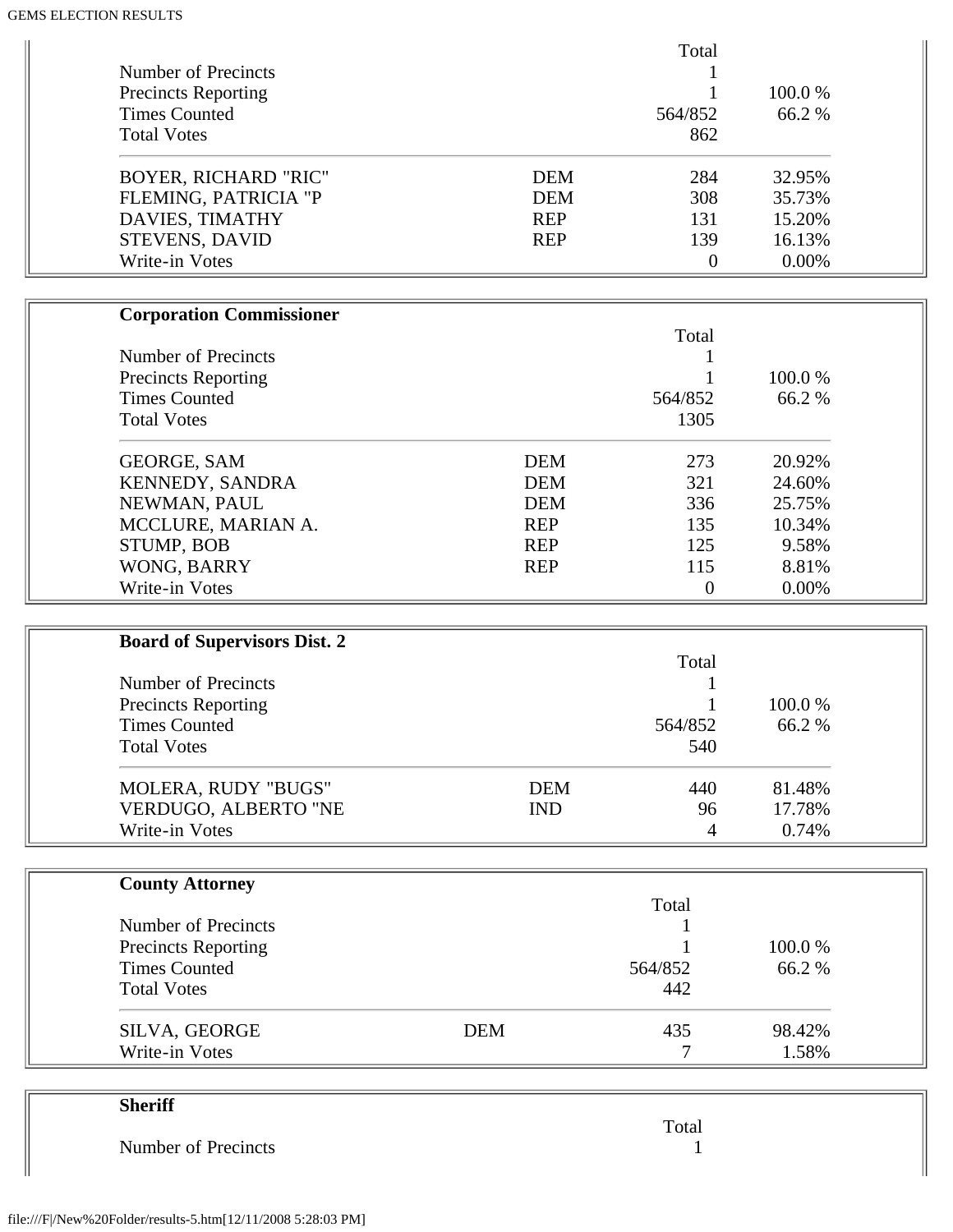| <b>Precincts Reporting</b><br><b>Times Counted</b><br><b>Total Votes</b>                                                         |                          | 1<br>564/852<br>546          | 100.0%<br>66.2%           |  |
|----------------------------------------------------------------------------------------------------------------------------------|--------------------------|------------------------------|---------------------------|--|
| ESTRADA, TONY<br>PADILLA, JOSE "JOE"<br>Write-in Votes                                                                           | <b>DEM</b><br><b>IND</b> | 343<br>201<br>$\overline{2}$ | 62.82%<br>36.81%<br>0.37% |  |
|                                                                                                                                  |                          |                              |                           |  |
| <b>County Treasurer</b>                                                                                                          |                          | Total                        |                           |  |
| Number of Precincts<br><b>Precincts Reporting</b><br><b>Times Counted</b><br><b>Total Votes</b>                                  |                          | 1<br>564/852<br>458          | 100.0%<br>66.2%           |  |
| RAMIREZ, CAESAR A.<br>Write-in Votes                                                                                             | <b>DEM</b>               | 453<br>5                     | 98.91%<br>1.09%           |  |
|                                                                                                                                  |                          |                              |                           |  |
| <b>County School Superintendent</b><br>Number of Precincts                                                                       |                          | Total                        |                           |  |
| <b>Precincts Reporting</b><br><b>Times Counted</b><br><b>Total Votes</b>                                                         |                          | 564/852<br>470               | 100.0%<br>66.2%           |  |
| VELÁSQUEZ, ALFREDO<br>Write-in Votes                                                                                             | <b>DEM</b>               | 465<br>5                     | 98.94%<br>1.06%           |  |
|                                                                                                                                  |                          |                              |                           |  |
| <b>County Recorder</b><br><b>Number of Precincts</b><br><b>Precincts Reporting</b><br><b>Times Counted</b><br><b>Total Votes</b> |                          | Total<br>564/852<br>529      | 100.0%<br>66.2%           |  |
| SAINZ, SUZANNE "SUZI<br><b>SCANLAN, VALERIE</b><br>Write-in Votes                                                                | <b>DEM</b><br><b>NPA</b> | 315<br>213<br>1              | 59.55%<br>40.26%<br>0.19% |  |
|                                                                                                                                  |                          |                              |                           |  |
| <b>County Assessor</b>                                                                                                           |                          |                              |                           |  |
| Number of Precincts<br><b>Precincts Reporting</b><br><b>Times Counted</b><br><b>Total Votes</b>                                  |                          | Total<br>1<br>564/852<br>522 | 100.0%<br>66.2%           |  |
| FUENTES, FELIPE A.,<br>OCHOA, G. ALFONSO<br>Write-in Votes                                                                       | <b>DEM</b><br><b>IND</b> | 380<br>141<br>1              | 72.80%<br>27.01%<br>0.19% |  |

# **Vacancy - Clerk of the Superior Court**

 $\mathbb{I}$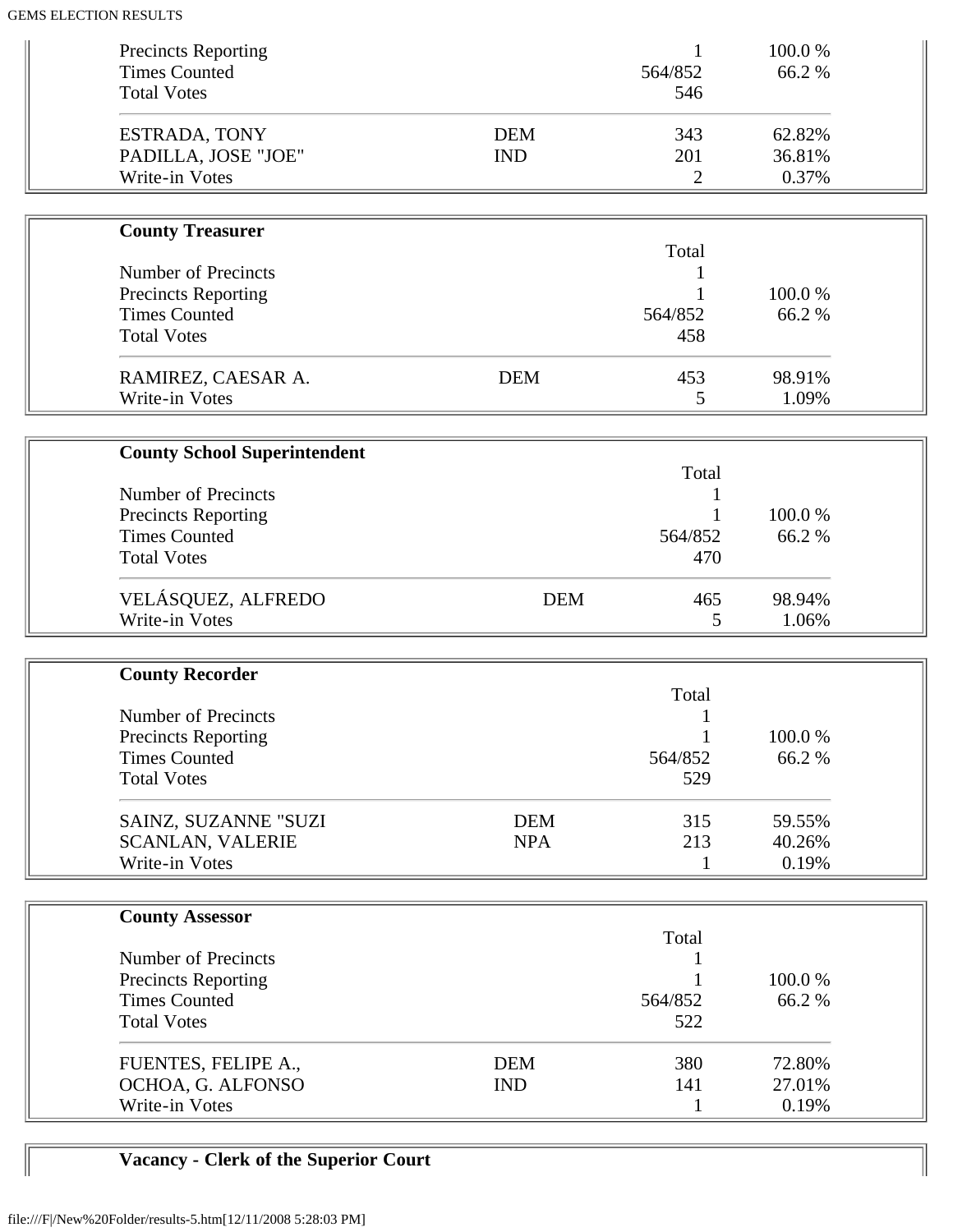|                            | Total      |         |
|----------------------------|------------|---------|
| Number of Precincts        |            |         |
| <b>Precincts Reporting</b> |            | 100.0 % |
| <b>Times Counted</b>       | 564/852    | 66.2 %  |
| <b>Total Votes</b>         | 455        |         |
| <b>GUZMAN, JUAN PABLO</b>  | 447<br>DEM | 98.24%  |
| Write-in Votes             | 8          | 1.76%   |

| <b>Nogales Unified School Dist. 1</b> |         |         |
|---------------------------------------|---------|---------|
|                                       | Total   |         |
| Number of Precincts                   |         | 100.0 % |
| <b>Precincts Reporting</b>            |         |         |
| <b>Times Counted</b>                  | 561/849 | 66.1 %  |
| <b>Total Votes</b>                    | 943     |         |
| <b>MORALES, FRANK</b>                 | 333     | 35.31%  |
| NASH, L. HUNTER                       | 311     | 32.98%  |
| <b>SUAREZ, CHARLOTTE</b>              | 292     | 30.97%  |
| Write-in Votes                        |         | 0.74%   |

| <b>Santa Cruz Valley Unified School Dist. 35</b> |       |          |
|--------------------------------------------------|-------|----------|
|                                                  | Total |          |
| Number of Precincts                              |       |          |
| <b>Precincts Reporting</b>                       |       | 100.0 %  |
| <b>Times Counted</b>                             | 3/3   | 100.0 %  |
| <b>Total Votes</b>                               |       |          |
| <b>CLAPECK, HARRY</b>                            |       | 50.00%   |
| SCHOLNICK, JACK H.                               |       | 50.00%   |
| VANDERVOET, BRIAN                                | 0     | $0.00\%$ |
| Write-in Votes                                   |       | $0.00\%$ |

| <b>Nogales, City Of, Council Member</b> |         |         |
|-----------------------------------------|---------|---------|
|                                         | Total   |         |
| Number of Precincts                     |         |         |
| <b>Precincts Reporting</b>              |         | 100.0 % |
| <b>Times Counted</b>                    | 503/752 | 66.9%   |
| <b>Total Votes</b>                      | 1191    |         |
| <b>KATAURA, JESUS</b>                   | 177     | 14.86%  |
| LOPEZ, ARMANDO R.                       | 183     | 15.37%  |
| MELENDEZ-LOPEZ, ESTH                    | 174     | 14.61%  |
| PARADA, CESAR N.                        | 224     | 18.81%  |
| RAGLAND, YVONNE                         | 193     | 16.20%  |
| VALDEZ, OLGA R.                         | 235     | 19.73%  |
| Write-in Votes                          | 5       | 0.42%   |

| Judge of the Superior Court Div. 2 |       |
|------------------------------------|-------|
|                                    | Total |
| Number of Precincts                |       |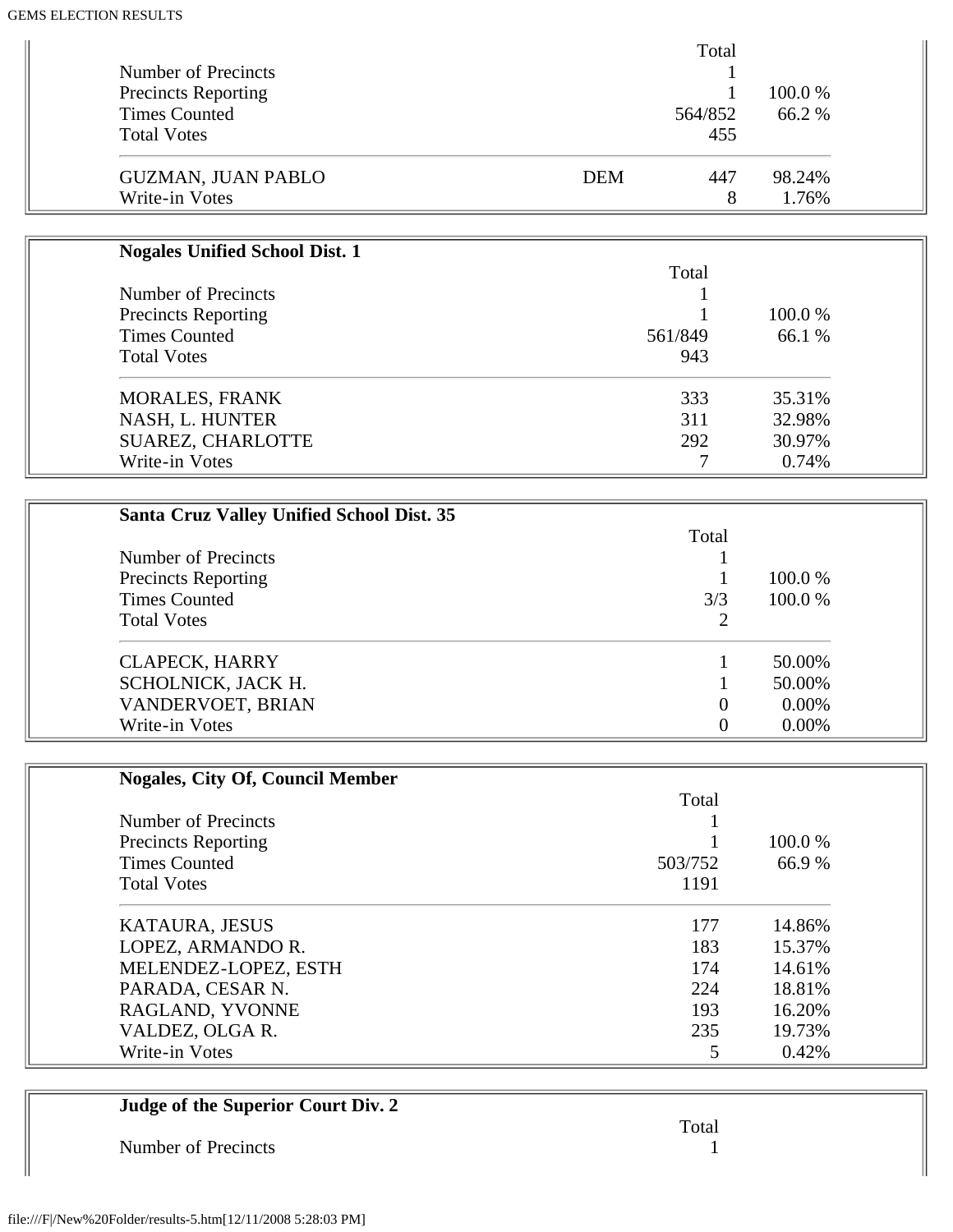| <b>Precincts Reporting</b><br><b>Times Counted</b> | 564/852 | 100.0 %<br>66.2 % |
|----------------------------------------------------|---------|-------------------|
| <b>Total Votes</b>                                 | 385     |                   |
| MONTOYA-PAEZ, ANNA                                 | 378     | 98.18%            |
| Write-in Votes                                     |         | 1.82%             |

| <b>Supreme Court Justice, BALES, SCOTT</b> |         |         |
|--------------------------------------------|---------|---------|
|                                            | Total   |         |
| Number of Precincts                        |         |         |
| <b>Precincts Reporting</b>                 |         | 100.0 % |
| <b>Times Counted</b>                       | 564/852 | 66.2 %  |
| <b>Total Votes</b>                         | 362     |         |
| <b>YES</b>                                 | 284     | 78.45%  |
| NO                                         | 78      | 21.55%  |

| Judge of the Court of Appeals Div. 2, VASQUEZ, GARYE L. |                |           |
|---------------------------------------------------------|----------------|-----------|
|                                                         | Total          |           |
| Number of Precincts                                     |                |           |
| <b>Precincts Reporting</b>                              |                | 1 100.0 % |
| <b>Times Counted</b>                                    | 564/852 66.2 % |           |
| <b>Total Votes</b>                                      | 360            |           |
| <b>YES</b>                                              | 281            | 78.06%    |
| N <sub>O</sub>                                          | 79.            | 21.94%    |

| <b>Proposition 100</b> |         |         |
|------------------------|---------|---------|
|                        | Total   |         |
| Number of Precincts    |         |         |
| Precincts Reporting    |         | 100.0 % |
| <b>Times Counted</b>   | 564/852 | 66.2%   |
| <b>Total Votes</b>     | 523     |         |
| <b>YES</b>             | 418     | 79.92%  |
| NO                     | 105     | 20.08%  |

| <b>Proposition 101</b> |         |         |
|------------------------|---------|---------|
|                        | Total   |         |
| Number of Precincts    |         |         |
| Precincts Reporting    |         | 100.0 % |
| <b>Times Counted</b>   | 564/852 | 66.2%   |
| <b>Total Votes</b>     | 513     |         |
| <b>YES</b>             | 265     | 51.66%  |
| N <sub>O</sub>         | 248     | 48.34%  |

| <b>Proposition 102</b>     |       |        |
|----------------------------|-------|--------|
|                            | Total |        |
| Number of Precincts        |       |        |
| <b>Precincts Reporting</b> |       | 100.0% |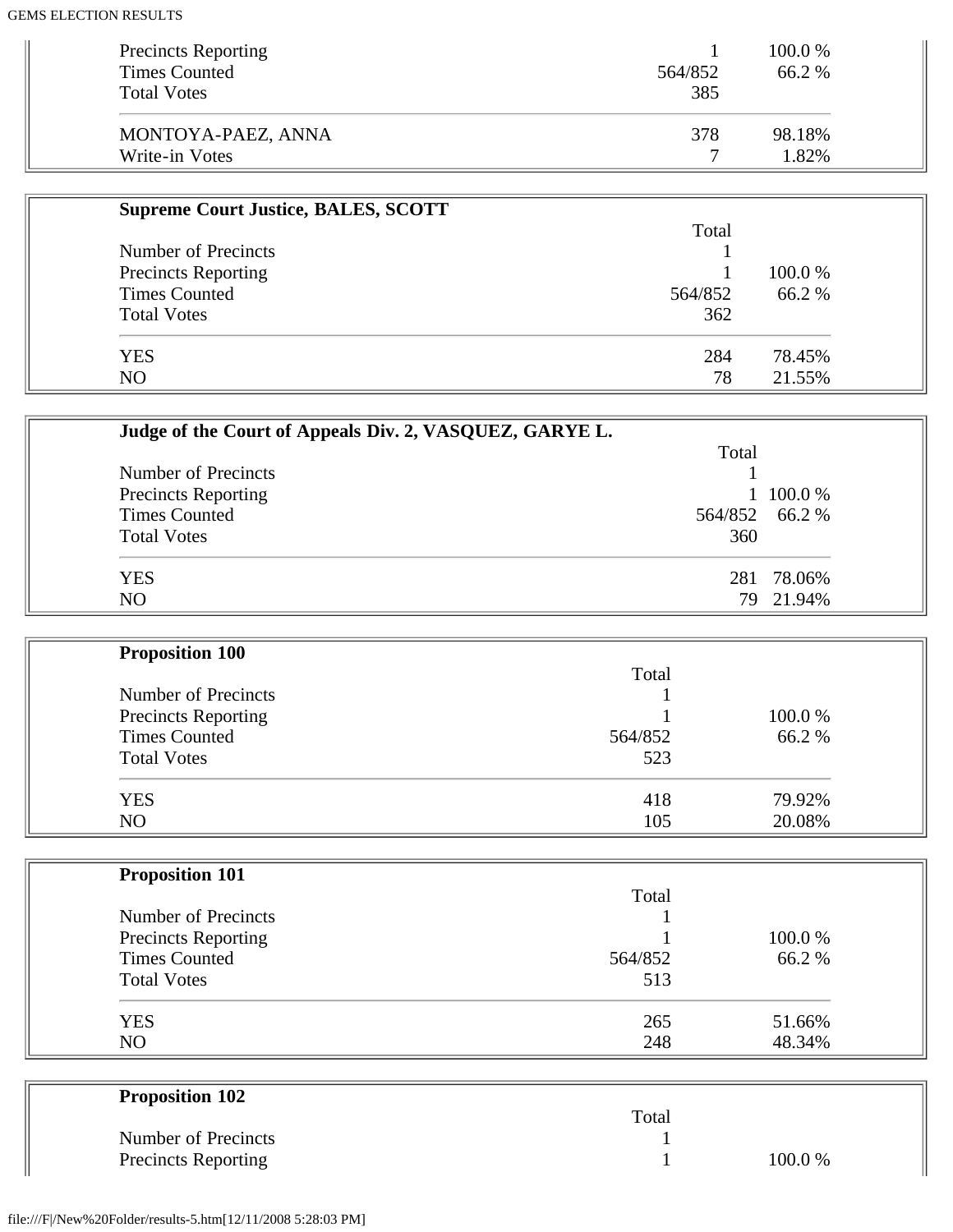| <b>Times Counted</b>                        | 564/852 | 66.2%           |  |
|---------------------------------------------|---------|-----------------|--|
| <b>Total Votes</b>                          | 528     |                 |  |
|                                             |         |                 |  |
| <b>YES</b>                                  | 294     | 55.68%          |  |
|                                             |         |                 |  |
| NO                                          | 234     | 44.32%          |  |
|                                             |         |                 |  |
| Proposition 105                             |         |                 |  |
|                                             | Total   |                 |  |
| Number of Precincts                         |         |                 |  |
| <b>Precincts Reporting</b>                  |         | 100.0%          |  |
| <b>Times Counted</b>                        | 564/852 | 66.2%           |  |
| <b>Total Votes</b>                          | 507     |                 |  |
|                                             |         |                 |  |
| <b>YES</b>                                  | 209     | 41.22%          |  |
|                                             |         |                 |  |
| NO                                          | 298     | 58.78%          |  |
|                                             |         |                 |  |
| <b>Proposition 200</b>                      |         |                 |  |
|                                             | Total   |                 |  |
| Number of Precincts                         |         |                 |  |
| Precincts Reporting                         |         | 100.0%          |  |
| <b>Times Counted</b>                        | 564/852 | 66.2%           |  |
| <b>Total Votes</b>                          | 514     |                 |  |
|                                             |         |                 |  |
| <b>YES</b>                                  | 253     | 49.22%          |  |
| NO                                          |         |                 |  |
|                                             | 261     | 50.78%          |  |
|                                             |         |                 |  |
|                                             |         |                 |  |
| <b>Proposition 201</b>                      |         |                 |  |
|                                             | Total   |                 |  |
| Number of Precincts                         |         |                 |  |
|                                             |         |                 |  |
| Precincts Reporting                         |         | 100.0%          |  |
| <b>Times Counted</b>                        | 564/852 | 66.2%           |  |
| <b>Total Votes</b>                          | 505     |                 |  |
|                                             |         |                 |  |
| <b>YES</b>                                  | 160     | 31.68%          |  |
| NO                                          | 345     | 68.32%          |  |
|                                             |         |                 |  |
|                                             |         |                 |  |
| <b>Proposition 202</b>                      |         |                 |  |
|                                             | Total   |                 |  |
| Number of Precincts                         |         |                 |  |
| Precincts Reporting                         |         | 100.0%          |  |
| <b>Times Counted</b>                        | 564/852 | 66.2%           |  |
| <b>Total Votes</b>                          | 508     |                 |  |
|                                             |         |                 |  |
| <b>YES</b>                                  | 199     | 39.17%          |  |
| NO                                          | 309     | 60.83%          |  |
|                                             |         |                 |  |
|                                             |         |                 |  |
| <b>Proposition 300</b>                      |         |                 |  |
|                                             | Total   |                 |  |
| Number of Precincts                         |         |                 |  |
| Precincts Reporting<br><b>Times Counted</b> | 564/852 | 100.0%<br>66.2% |  |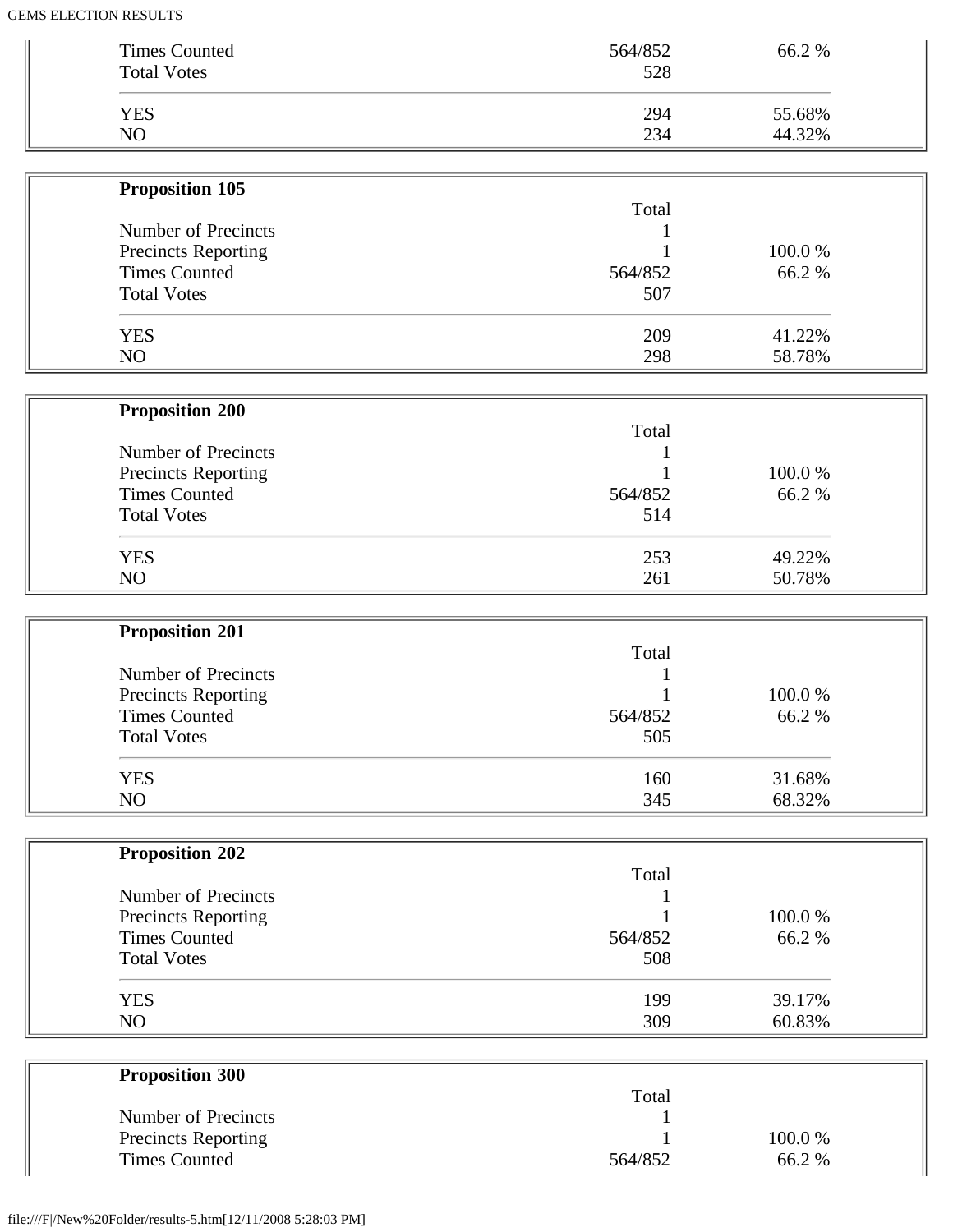| <b>Total Votes</b> | 515 |        |
|--------------------|-----|--------|
| <b>YES</b>         | 147 | 28.54% |
| N <sub>C</sub>     | 368 | 71.46% |

| <b>Proposition 400 - Santa Cruz County</b> |         |         |
|--------------------------------------------|---------|---------|
|                                            | Total   |         |
| Number of Precincts                        |         |         |
| <b>Precincts Reporting</b>                 |         | 100.0 % |
| <b>Times Counted</b>                       | 564/852 | 66.2%   |
| <b>Total Votes</b>                         | 529     |         |
| <b>YES</b>                                 | 159     | 30.06%  |
| N <sub>O</sub>                             | 370     | 69.94%  |

| <b>Proposition 401 - Santa Cruz County</b> |         |         |
|--------------------------------------------|---------|---------|
|                                            | Total   |         |
| Number of Precincts                        |         |         |
| Precincts Reporting                        |         | 100.0 % |
| <b>Times Counted</b>                       | 564/852 | 66.2 %  |
| <b>Total Votes</b>                         | 524     |         |
| <b>YES</b>                                 | 161     | 30.73%  |
| N <sub>O</sub>                             | 363     | 69.27%  |

| <b>Proposition 402 - City of Nogales</b> |         |         |
|------------------------------------------|---------|---------|
|                                          | Total   |         |
| Number of Precincts                      |         |         |
| <b>Precincts Reporting</b>               |         | 100.0 % |
| <b>Times Counted</b>                     | 503/752 | 66.9%   |
| <b>Total Votes</b>                       | 454     |         |
| <b>YES</b>                               | 299     | 65.86%  |
| NO                                       | 155     | 34.14%  |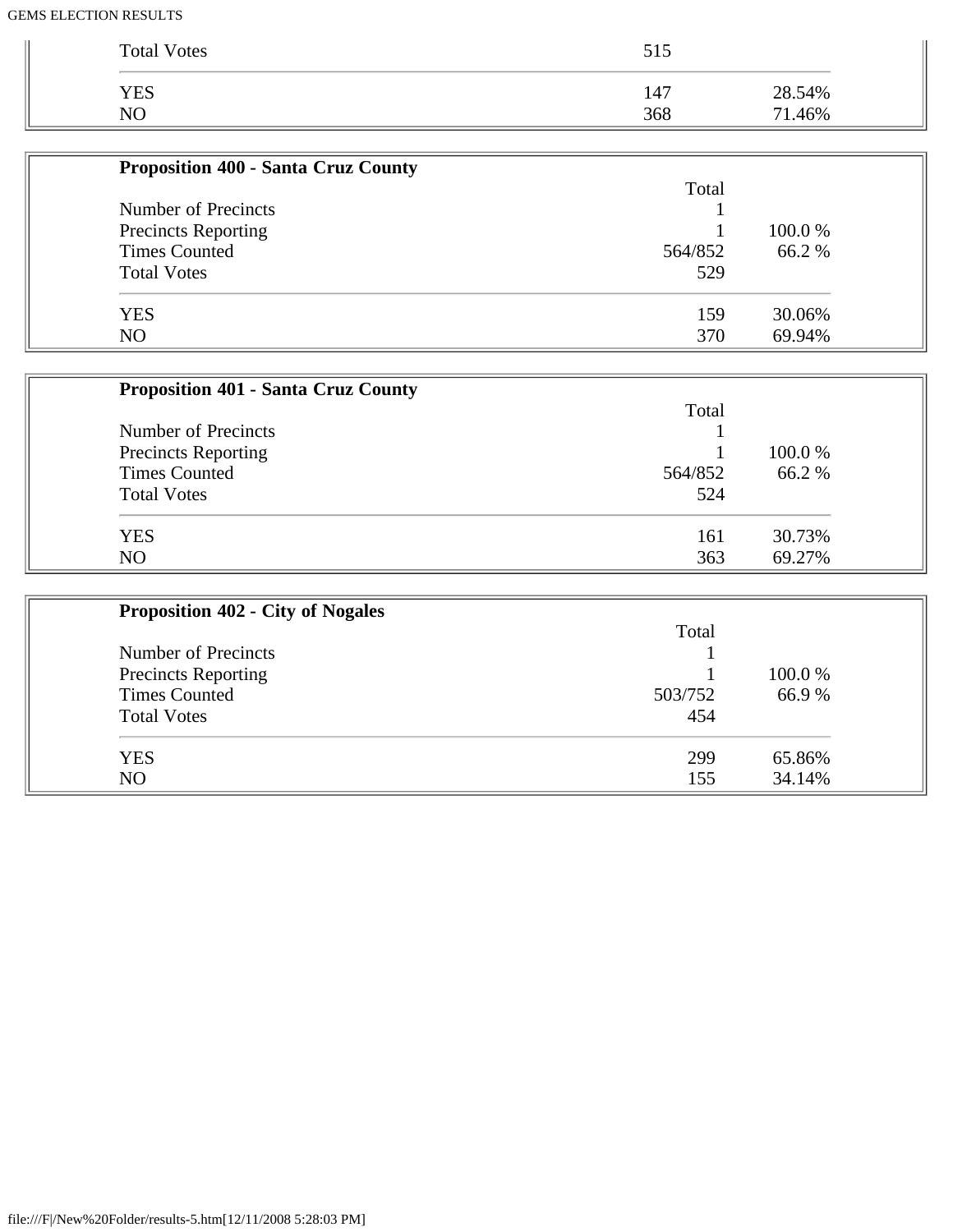### **Election Summary Report SANTA CRUZ COUNTY GENERAL ELECTION NOVEMBER 4, 2008 Summary For 06 ELGIN 6, All Counters, All Races OFFICIAL RESULTS**

Registered Voters 503 - Cards Cast 431 85.69% Num. Report Precinct 1 - Num. Reporting 1 100.00%

12/11/08 17:12:42

| <b>Presidential Electors</b> |            |         |         |
|------------------------------|------------|---------|---------|
|                              |            | Total   |         |
| Number of Precincts          |            |         |         |
| <b>Precincts Reporting</b>   |            |         | 100.0 % |
| <b>Times Counted</b>         |            | 431/503 | 85.7 %  |
| <b>Total Votes</b>           |            | 426     |         |
| <b>OBAMA</b>                 | <b>DEM</b> | 154     | 36.15%  |
| <b>McCAIN</b>                | <b>REP</b> | 264     | 61.97%  |
| <b>BARR</b>                  | <b>LBT</b> | 3       | 0.70%   |
| <b>McKINNEY</b>              | <b>GRN</b> | ↑       | 0.47%   |
| <b>NADER</b>                 | <b>NON</b> | ↑       | 0.47%   |
| Write-in Votes               |            |         | 0.23%   |

| U.S. Representative in Congress Dist. 8                                  |                            |                |                   |
|--------------------------------------------------------------------------|----------------------------|----------------|-------------------|
|                                                                          |                            |                |                   |
| Number of Precincts                                                      |                            |                |                   |
| <b>Precincts Reporting</b><br><b>Times Counted</b><br><b>Total Votes</b> |                            | 431/503        | 100.0 %<br>85.7 % |
|                                                                          |                            |                |                   |
|                                                                          | <b>GIFFORDS, GABRIELLE</b> | <b>DEM</b>     | 210               |
| BEE, TIM                                                                 | <b>REP</b>                 | 202            | 48.10%            |
| DAVIS, PAUL                                                              | <b>LBT</b>                 | 8              | 1.90%             |
| Write-in Votes                                                           |                            | $\overline{0}$ | $0.00\%$          |

| <b>State Senator Dist. 30</b> |            |          |          |
|-------------------------------|------------|----------|----------|
|                               |            | Total    |          |
| Number of Precincts           |            |          |          |
| <b>Precincts Reporting</b>    |            |          | 100.0 %  |
| <b>Times Counted</b>          |            | 431/503  | 85.7 %   |
| <b>Total Votes</b>            |            | 381      |          |
| VALLE, GEORGETTE W.           | <b>DEM</b> | 143      | 37.53%   |
| PATON, JONATHAN               | <b>REP</b> | 238      | 62.47%   |
| Write-in Votes                |            | $\theta$ | $0.00\%$ |

**State Representative Dist. 30**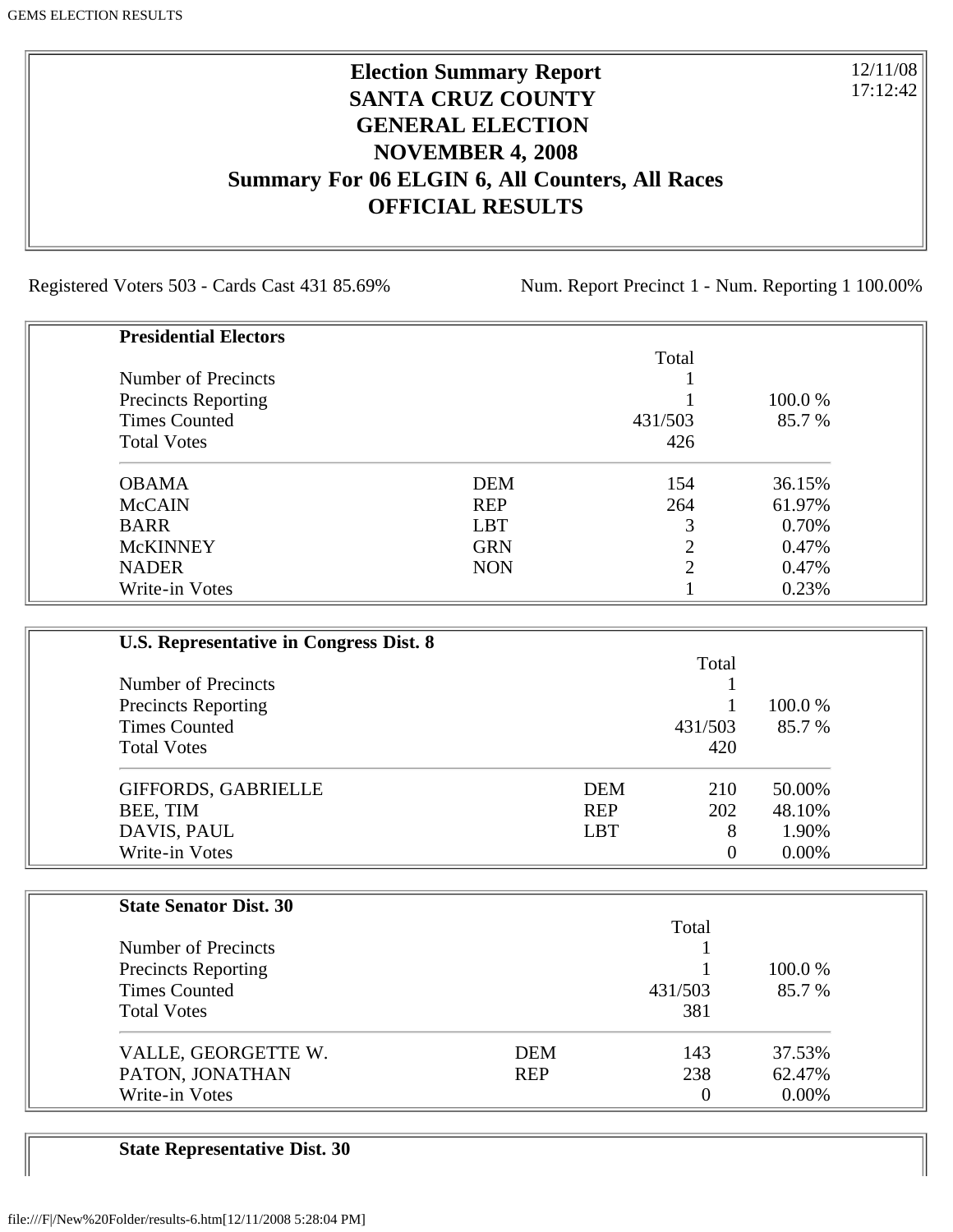|                            |            | Total   |         |
|----------------------------|------------|---------|---------|
| Number of Precincts        |            |         |         |
| <b>Precincts Reporting</b> |            |         | 100.0 % |
| <b>Times Counted</b>       |            | 431/503 | 85.7 %  |
| <b>Total Votes</b>         |            | 568     |         |
| DALESSANDRO, ANDREA        | <b>DEM</b> | 144     | 25.35%  |
| ANTENORI, FRANK            | <b>REP</b> | 197     | 34.68%  |
| <b>GOWAN, DAVID</b>        | <b>REP</b> | 226     | 39.79%  |
| Write-in Votes             |            |         | 0.18%   |

| <b>Corporation Commissioner</b> |            |            |         |
|---------------------------------|------------|------------|---------|
|                                 |            | Total      |         |
| Number of Precincts             |            |            |         |
| <b>Precincts Reporting</b>      |            |            | 100.0 % |
| <b>Times Counted</b>            |            | 431/503    | 85.7 %  |
| <b>Total Votes</b>              |            | 1090       |         |
| <b>GEORGE, SAM</b>              | <b>DEM</b> | 149        | 13.67%  |
| <b>KENNEDY, SANDRA</b>          | <b>DEM</b> | 165        | 15.14%  |
| NEWMAN, PAUL                    | <b>DEM</b> | 166        | 15.23%  |
| MCCLURE, MARIAN A.              | <b>REP</b> | 206        | 18.90%  |
| STUMP, BOB                      | <b>REP</b> | 204        | 18.72%  |
| WONG, BARRY                     | <b>REP</b> | <b>200</b> | 18.35%  |
| Write-in Votes                  |            | $\Omega$   | 0.00%   |

| <b>Board of Supervisors Dist. 3</b> |            |         |         |
|-------------------------------------|------------|---------|---------|
|                                     |            | Total   |         |
| Number of Precincts                 |            |         |         |
| <b>Precincts Reporting</b>          |            |         | 100.0 % |
| <b>Times Counted</b>                |            | 431/503 | 85.7 %  |
| <b>Total Votes</b>                  |            | 383     |         |
| <b>MAYNARD, JOHN</b>                | <b>DEM</b> | 248     | 64.75%  |
| <b>IBARRA, JUAN ANDRES</b>          | <b>IND</b> | 27      | 7.05%   |
| <b>KRAMER, JOEL</b>                 | <b>IND</b> | 107     | 27.94%  |
| Write-in Votes                      |            |         | 0.26%   |

| <b>County Attorney</b>     |            |         |         |
|----------------------------|------------|---------|---------|
|                            |            | Total   |         |
| Number of Precincts        |            |         |         |
| <b>Precincts Reporting</b> |            |         | 100.0 % |
| <b>Times Counted</b>       |            | 431/503 | 85.7 %  |
| <b>Total Votes</b>         |            | 274     |         |
| SILVA, GEORGE              | <b>DEM</b> | 265     | 96.72%  |
| Write-in Votes             |            | 9       | 3.28%   |

| <b>Sheriff</b>      |       |
|---------------------|-------|
|                     | Total |
| Number of Precincts |       |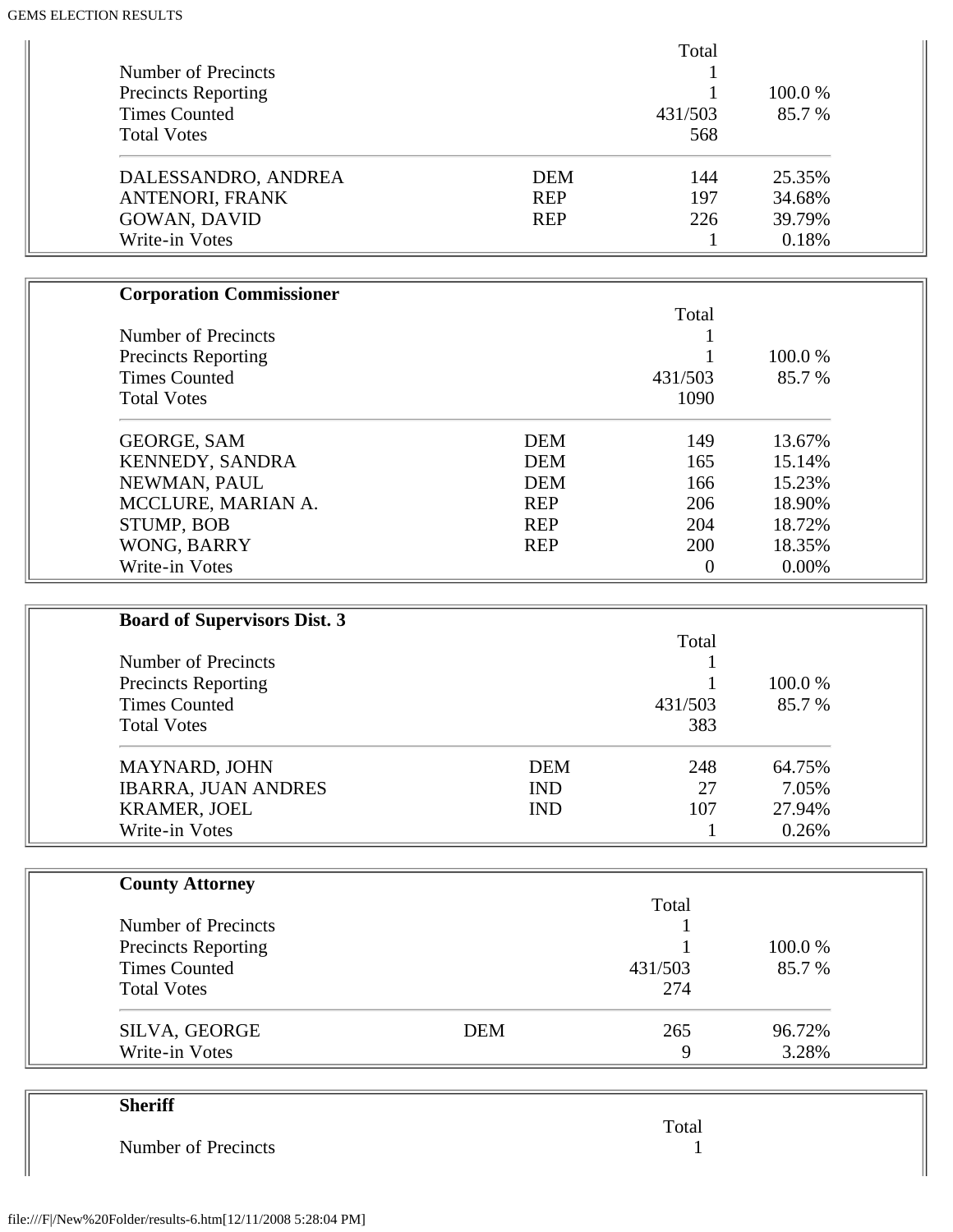| <b>Precincts Reporting</b><br><b>Times Counted</b><br><b>Total Votes</b> |                          | 1<br>431/503<br>382          | 100.0%<br>85.7%           |  |
|--------------------------------------------------------------------------|--------------------------|------------------------------|---------------------------|--|
| <b>ESTRADA, TONY</b><br>PADILLA, JOSE "JOE"<br>Write-in Votes            | <b>DEM</b><br><b>IND</b> | 239<br>143<br>$\overline{0}$ | 62.57%<br>37.43%<br>0.00% |  |
|                                                                          |                          |                              |                           |  |
| <b>County Treasurer</b>                                                  |                          | Total                        |                           |  |
| <b>Number of Precincts</b>                                               |                          | 1                            |                           |  |
| <b>Precincts Reporting</b>                                               |                          |                              | 100.0%                    |  |
| <b>Times Counted</b>                                                     |                          | 431/503                      | 85.7%                     |  |
| <b>Total Votes</b>                                                       |                          | 281                          |                           |  |
| RAMIREZ, CAESAR A.                                                       | <b>DEM</b>               | 279                          | 99.29%                    |  |
| Write-in Votes                                                           |                          | $\overline{2}$               | 0.71%                     |  |
|                                                                          |                          |                              |                           |  |
| <b>County School Superintendent</b>                                      |                          |                              |                           |  |
|                                                                          |                          | Total                        |                           |  |
| <b>Number of Precincts</b>                                               |                          |                              |                           |  |
| <b>Precincts Reporting</b>                                               |                          | 1                            | 100.0%                    |  |
| <b>Times Counted</b>                                                     |                          | 431/503                      | 85.7%                     |  |
| <b>Total Votes</b>                                                       |                          | 273                          |                           |  |
| VELÁSQUEZ, ALFREDO                                                       | <b>DEM</b>               | 269                          | 98.53%                    |  |
| Write-in Votes                                                           |                          | 4                            | 1.47%                     |  |
|                                                                          |                          |                              |                           |  |
| <b>County Recorder</b>                                                   |                          |                              |                           |  |
|                                                                          |                          | Total                        |                           |  |
| <b>Number of Precincts</b>                                               |                          |                              |                           |  |
| <b>Precincts Reporting</b>                                               |                          |                              | 100.0%                    |  |
| <b>Times Counted</b>                                                     |                          | 431/503                      | 85.7%                     |  |
| <b>Total Votes</b>                                                       |                          | 384                          |                           |  |
| SAINZ, SUZANNE "SUZI                                                     | <b>DEM</b>               | 121                          | 31.51%                    |  |
| <b>SCANLAN, VALERIE</b>                                                  | <b>NPA</b>               | 263                          | 68.49%                    |  |
| Write-in Votes                                                           |                          | $\boldsymbol{0}$             | 0.00%                     |  |
|                                                                          |                          |                              |                           |  |
| <b>County Assessor</b>                                                   |                          |                              |                           |  |
|                                                                          |                          | Total                        |                           |  |
| <b>Number of Precincts</b>                                               |                          | 1                            |                           |  |
| <b>Precincts Reporting</b>                                               |                          |                              | 100.0%                    |  |
| <b>Times Counted</b>                                                     |                          | 431/503                      | 85.7%                     |  |
| <b>Total Votes</b>                                                       |                          | 338                          |                           |  |
| FUENTES, FELIPE A.,                                                      | <b>DEM</b>               | 158                          | 46.75%                    |  |
| OCHOA, G. ALFONSO                                                        | <b>IND</b>               | 179                          | 52.96%                    |  |
| Write-in Votes                                                           |                          | 1                            | 0.30%                     |  |

# **Vacancy - Clerk of the Superior Court**

 $\blacksquare$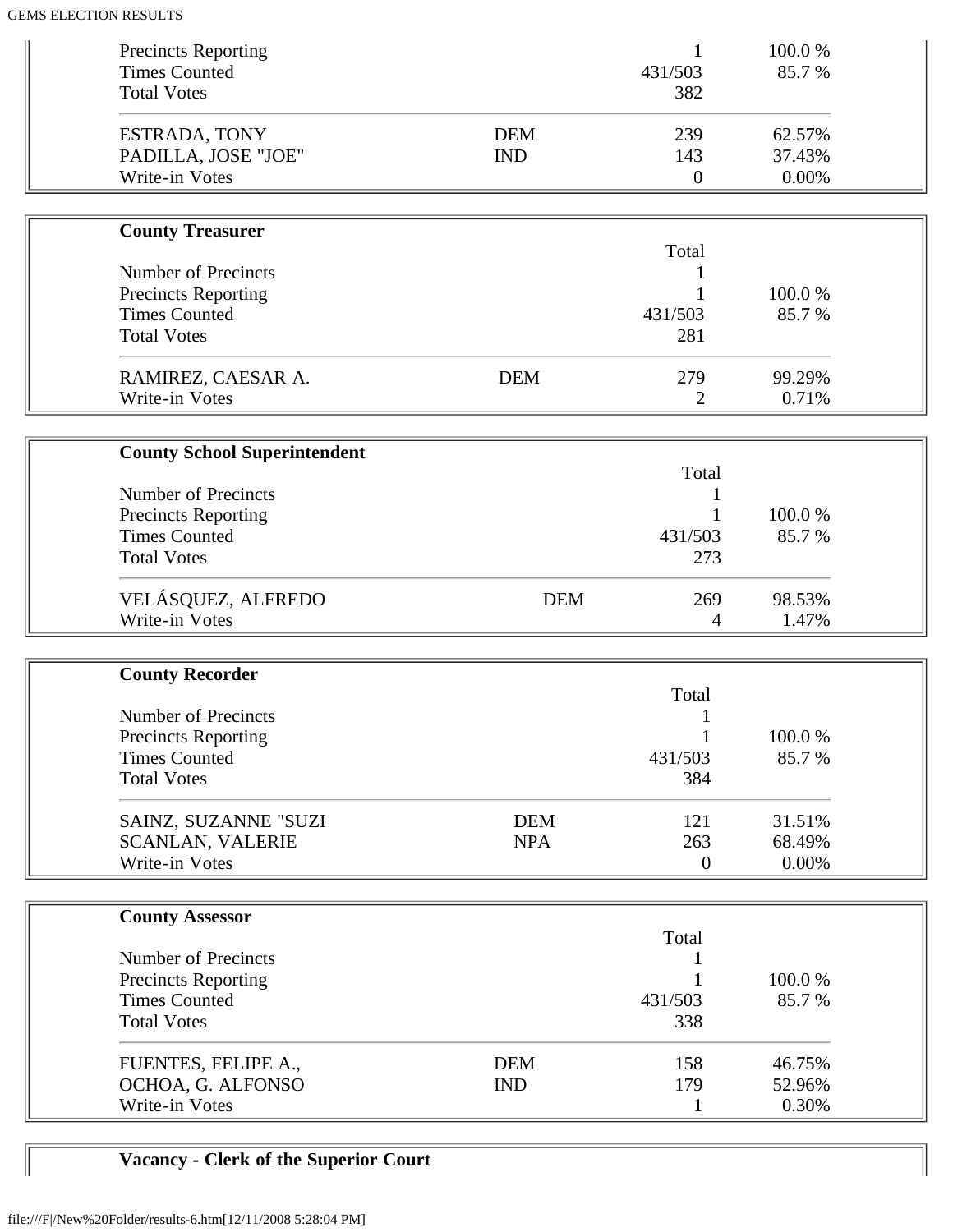|                            |     | Total        |         |
|----------------------------|-----|--------------|---------|
| Number of Precincts        |     |              |         |
| <b>Precincts Reporting</b> |     |              | 100.0 % |
| <b>Times Counted</b>       |     | 431/503      | 85.7 %  |
| <b>Total Votes</b>         |     | 254          |         |
| <b>GUZMAN, JUAN PABLO</b>  | DEM | 251          | 98.82%  |
| Write-in Votes             |     | $\mathbf{R}$ | 1.18%   |

| Question 1 - Patagonia ESD 20 Subdivision - Patagonia ESD 6 |       |        |
|-------------------------------------------------------------|-------|--------|
|                                                             | Total |        |
| Number of Precincts                                         |       |        |
| <b>Precincts Reporting</b>                                  |       | 100.0% |
| <b>Times Counted</b>                                        | 4/5   | 80.0 % |
| <b>Total Votes</b>                                          |       |        |
| <b>YES</b>                                                  |       | 50.00% |
| NO                                                          |       | 50.00% |

| Question 2 - Patagonia ESD 6 Unification |       |         |
|------------------------------------------|-------|---------|
|                                          | Total |         |
| Number of Precincts                      |       |         |
| Precincts Reporting                      |       | 100.0 % |
| <b>Times Counted</b>                     | 4/5   | 80.0 %  |
| <b>Total Votes</b>                       | 4     |         |
| <b>YES</b>                               |       | 25.00%  |
| N <sub>O</sub>                           |       | 75.00%  |

| Question 1 - Patagonia ESD 20 Subdivision - Sonoita ESD 25 |                |           |
|------------------------------------------------------------|----------------|-----------|
|                                                            | Total          |           |
| Number of Precincts                                        |                |           |
| <b>Precincts Reporting</b>                                 |                | 1 100.0 % |
| <b>Times Counted</b>                                       | 427/498 85.7 % |           |
| <b>Total Votes</b>                                         | 333            |           |
| <b>YES</b>                                                 |                | 66 19.82% |
| N <sub>O</sub>                                             | 267            | 80.18%    |

| <b>Question 3 - Sonoita ESD 25 Unification</b> |         |         |
|------------------------------------------------|---------|---------|
|                                                | Total   |         |
| Number of Precincts                            |         |         |
| <b>Precincts Reporting</b>                     |         | 100.0 % |
| <b>Times Counted</b>                           | 427/498 | 85.7%   |
| <b>Total Votes</b>                             | 350     |         |
| <b>YES</b>                                     | 75      | 21.43%  |
| NO                                             | 275     | 78.57%  |

**Sonoita-Elgin Fire Dist.**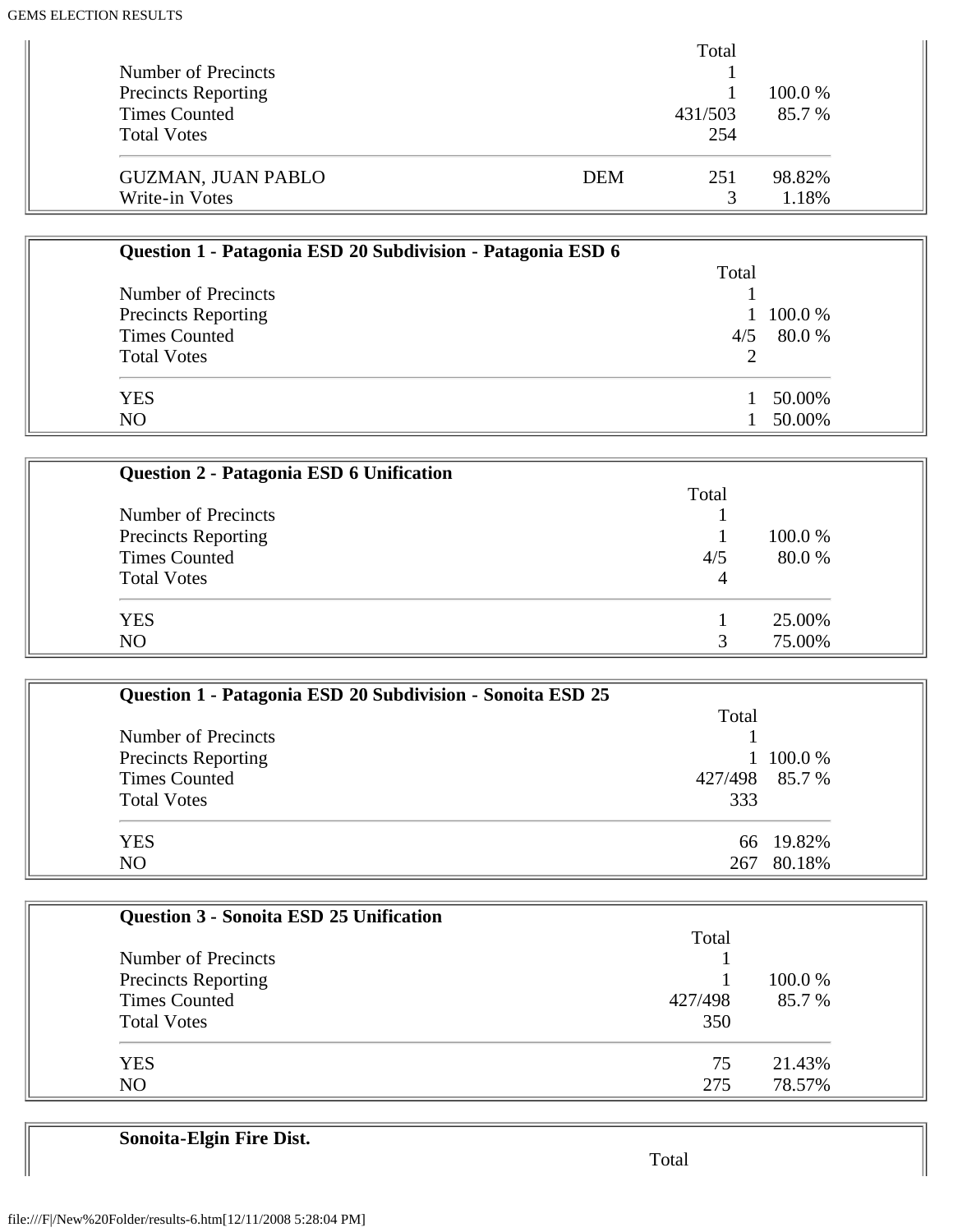| Number of Precincts<br><b>Precincts Reporting</b><br><b>Times Counted</b><br><b>Total Votes</b> | 420/490<br>1483 | 100.0 %<br>85.7 % |
|-------------------------------------------------------------------------------------------------|-----------------|-------------------|
| CAFARELLI, KARLA                                                                                | 147             | 9.91%             |
| HAMEL, KARL                                                                                     | 128             | 8.63%             |
| IZZO, RON                                                                                       | 196             | 13.22%            |
| PARKER, MICKEY                                                                                  | 193             | 13.01%            |
| PARRILLI, MATT                                                                                  | 106             | 7.15%             |
| RUPPEL, DOUG                                                                                    | 212             | 14.30%            |
| <b>RUTTER, VICKI</b>                                                                            | 177             | 11.94%            |
| SNOW, DOUG                                                                                      | 120             | 8.09%             |
| TOMLINSON, IAN                                                                                  | 198             | 13.35%            |
| Write-in Votes                                                                                  | 6               | 0.40%             |

| <b>Question - Sonoita/Elgin Fire Dist. Dissolution</b> |         |         |
|--------------------------------------------------------|---------|---------|
|                                                        | Total   |         |
| Number of Precincts                                    |         |         |
| Precincts Reporting                                    |         | 100.0 % |
| <b>Times Counted</b>                                   | 420/490 | 85.7 %  |
| <b>Total Votes</b>                                     | 396     |         |
| <b>YES</b>                                             | 144     | 36.36%  |
| NO                                                     | 252     | 63.64%  |

| Judge of the Superior Court Div. 2 |         |         |
|------------------------------------|---------|---------|
|                                    | Total   |         |
| Number of Precincts                |         |         |
| <b>Precincts Reporting</b>         |         | 100.0 % |
| <b>Times Counted</b>               | 431/503 | 85.7 %  |
| <b>Total Votes</b>                 | 221     |         |
| MONTOYA-PAEZ, ANNA                 | 220     | 99.55%  |
| Write-in Votes                     |         | 0.45%   |

| <b>Supreme Court Justice, BALES, SCOTT</b> |         |         |
|--------------------------------------------|---------|---------|
|                                            | Total   |         |
| Number of Precincts                        |         |         |
| <b>Precincts Reporting</b>                 |         | 100.0 % |
| <b>Times Counted</b>                       | 431/503 | 85.7 %  |
| <b>Total Votes</b>                         | 308     |         |
| <b>YES</b>                                 | 248     | 80.52%  |
| NO                                         | 60      | 19.48%  |

| Judge of the Court of Appeals Div. 2, VASQUEZ, GARYE L. |                |
|---------------------------------------------------------|----------------|
|                                                         | Total          |
| Number of Precincts                                     |                |
| <b>Precincts Reporting</b>                              | $100.0\%$      |
| <b>Times Counted</b>                                    | 431/503 85.7 % |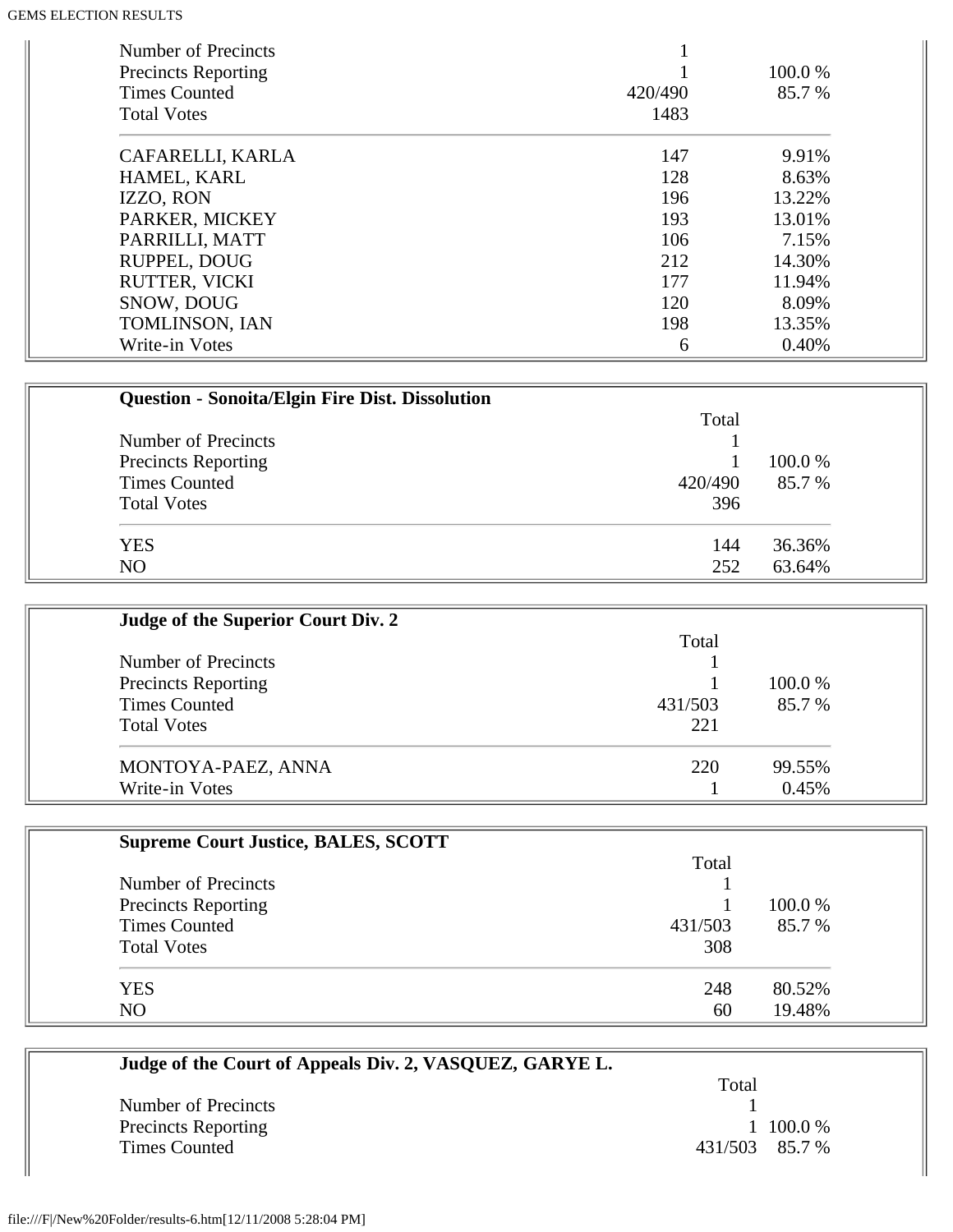| <b>Total Votes</b> | 305 |            |
|--------------------|-----|------------|
| <b>YES</b>         |     | 229 75.08% |
| NO                 |     | 76 24.92%  |

| <b>Traposition TAA</b>     |         |        |
|----------------------------|---------|--------|
| Number of Precincts        | Total   |        |
|                            |         |        |
| <b>Precincts Reporting</b> |         | 100.0% |
| <b>Times Counted</b>       | 431/503 | 85.7 % |
| <b>Total Votes</b>         | 409     |        |
| <b>YES</b>                 | 325     | 79.46% |
| N <sub>O</sub>             | 84      | 20.54% |
|                            |         |        |

| <b>Proposition 101</b>     |         |         |
|----------------------------|---------|---------|
|                            | Total   |         |
| Number of Precincts        |         |         |
| <b>Precincts Reporting</b> |         | 100.0 % |
| <b>Times Counted</b>       | 431/503 | 85.7 %  |
| <b>Total Votes</b>         | 402     |         |
| <b>YES</b>                 | 231     | 57.46%  |
| N <sub>O</sub>             | 171     | 42.54%  |

| <b>Proposition 102</b>     |         |        |
|----------------------------|---------|--------|
|                            | Total   |        |
| Number of Precincts        |         |        |
| <b>Precincts Reporting</b> |         | 100.0% |
| <b>Times Counted</b>       | 431/503 | 85.7 % |
| <b>Total Votes</b>         | 402     |        |
| <b>YES</b>                 | 223     | 55.47% |
| NO                         | 179     | 44.53% |

| <b>Proposition 105</b>     |         |         |
|----------------------------|---------|---------|
|                            | Total   |         |
| Number of Precincts        |         |         |
| <b>Precincts Reporting</b> |         | 100.0 % |
| <b>Times Counted</b>       | 431/503 | 85.7 %  |
| <b>Total Votes</b>         | 396     |         |
| <b>YES</b>                 | 140     | 35.35%  |
| NO                         | 256     | 64.65%  |

| Total   |         |
|---------|---------|
|         |         |
|         | 100.0 % |
| 431/503 | 85.7 %  |
| 394     |         |
|         |         |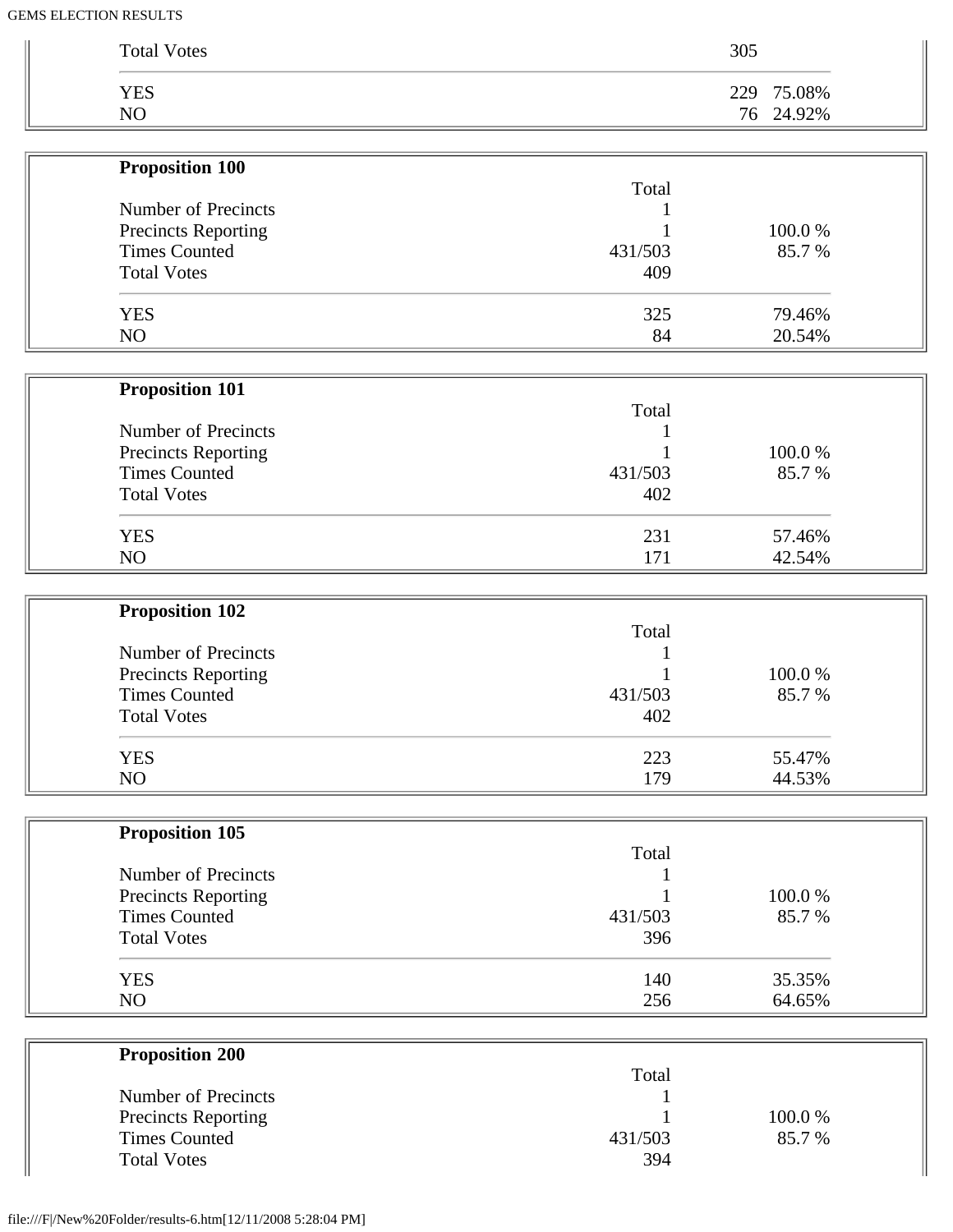| <b>YES</b><br>NO                            | 99      | 25.13%<br>74.87% |
|---------------------------------------------|---------|------------------|
|                                             | 295     |                  |
| <b>Proposition 201</b>                      |         |                  |
| Number of Precincts                         | Total   |                  |
|                                             |         | 100.0%           |
| Precincts Reporting<br><b>Times Counted</b> | 431/503 | 85.7%            |
| <b>Total Votes</b>                          | 400     |                  |
|                                             |         |                  |
| <b>YES</b>                                  | 31      | 7.75%            |
| NO                                          | 369     | 92.25%           |
| <b>Proposition 202</b>                      |         |                  |
|                                             | Total   |                  |
| Number of Precincts                         |         |                  |
| <b>Precincts Reporting</b>                  |         | 100.0%           |
| <b>Times Counted</b>                        | 431/503 | 85.7%            |
| <b>Total Votes</b>                          | 391     |                  |
| <b>YES</b>                                  | 130     | 33.25%           |
| NO                                          | 261     | 66.75%           |
|                                             |         |                  |
| <b>Proposition 300</b>                      | Total   |                  |
| Number of Precincts                         |         |                  |
| Precincts Reporting                         |         | 100.0%           |
| <b>Times Counted</b>                        | 431/503 | 85.7%            |
| <b>Total Votes</b>                          | 401     |                  |
| <b>YES</b>                                  | 134     | 33.42%           |
| NO                                          | 267     | 66.58%           |
|                                             |         |                  |
| <b>Proposition 400 - Santa Cruz County</b>  |         |                  |
| Number of Precincts                         | Total   |                  |
|                                             |         | 100.0%           |
| Precincts Reporting<br><b>Times Counted</b> | 431/503 | 85.7%            |
| <b>Total Votes</b>                          | 389     |                  |
|                                             |         |                  |
| <b>YES</b>                                  | 40      | 10.28%           |
| NO                                          | 349     | 89.72%           |

|                            | Total   |         |
|----------------------------|---------|---------|
| Number of Precincts        |         |         |
| <b>Precincts Reporting</b> |         | 100.0 % |
| <b>Times Counted</b>       | 431/503 | 85.7 %  |
| <b>Total Votes</b>         | 390     |         |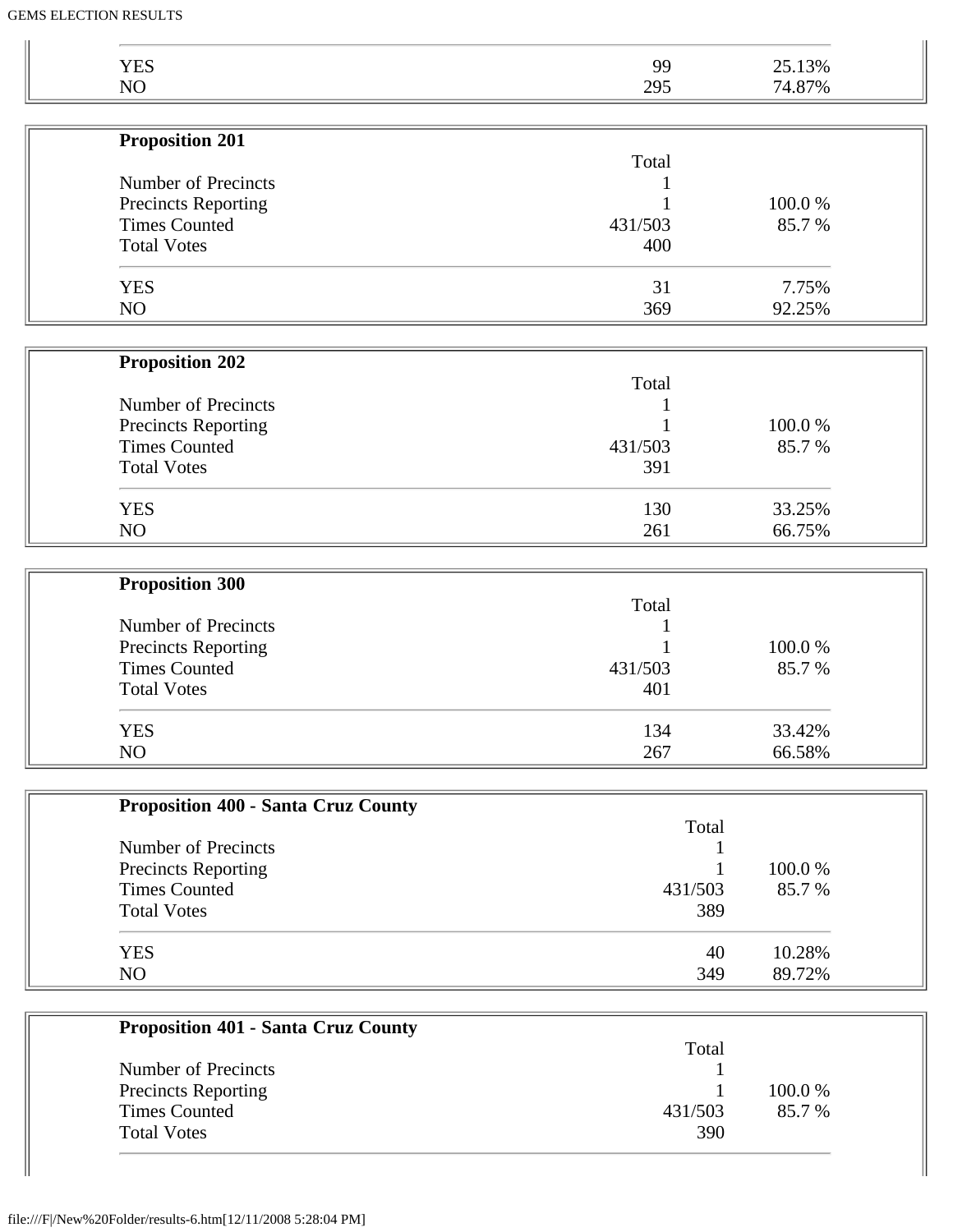| $\overline{ }$ $\overline{ }$ $\overline{ }$ $\overline{ }$ $\overline{ }$ $\overline{ }$ $\overline{ }$ $\overline{ }$ $\overline{ }$ $\overline{ }$ $\overline{ }$ $\overline{ }$ $\overline{ }$ $\overline{ }$ $\overline{ }$ $\overline{ }$ $\overline{ }$ $\overline{ }$ $\overline{ }$ $\overline{ }$ $\overline{ }$ $\overline{ }$ $\overline{ }$ $\overline{ }$ $\overline{ }$ $\overline{ }$ $\overline{ }$ $\overline{$<br>ь<br><b>TTD</b> | 39<br>رب | 00% |
|------------------------------------------------------------------------------------------------------------------------------------------------------------------------------------------------------------------------------------------------------------------------------------------------------------------------------------------------------------------------------------------------------------------------------------------------------|----------|-----|
| NO                                                                                                                                                                                                                                                                                                                                                                                                                                                   | JJ 1     | 00% |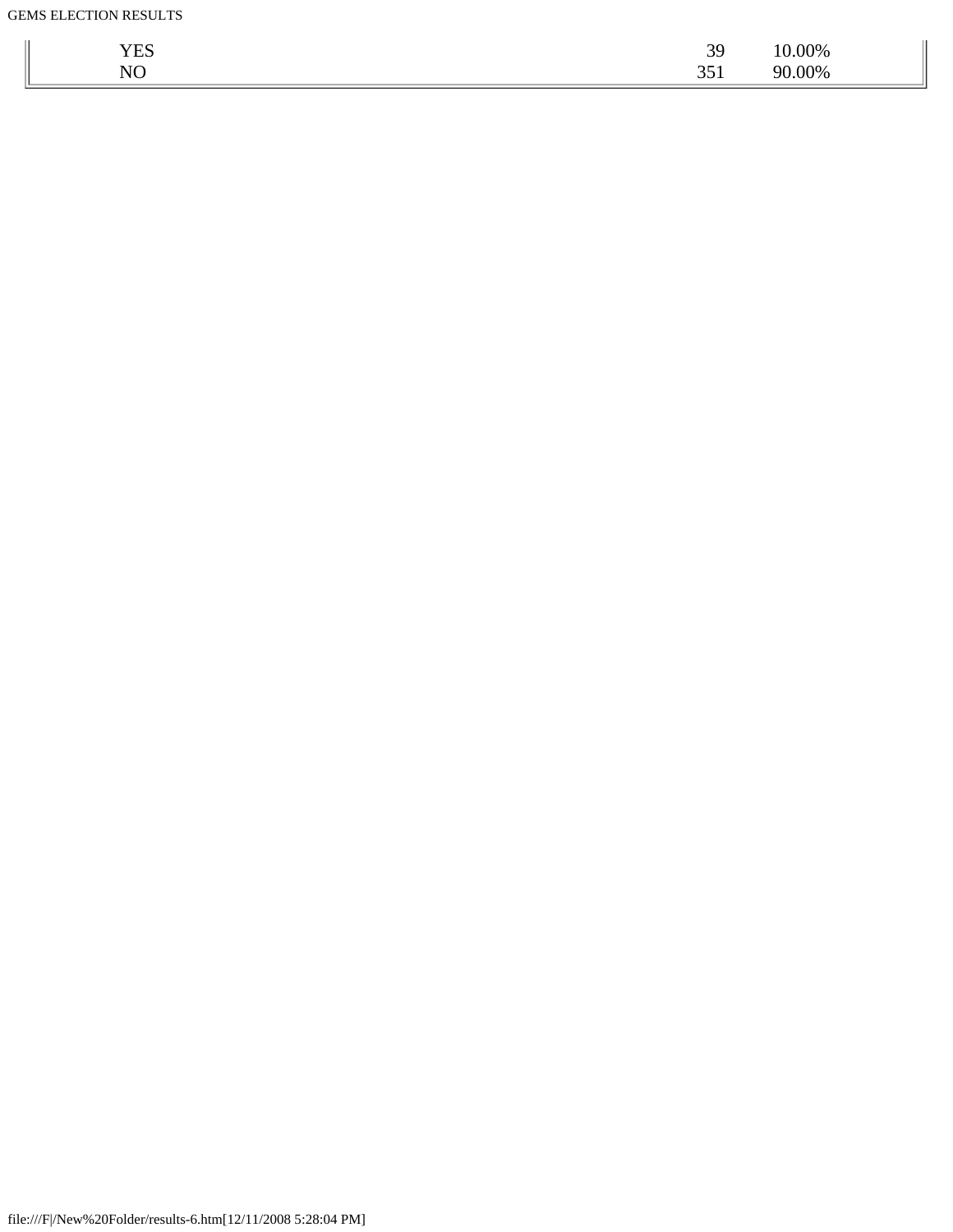### **Election Summary Report SANTA CRUZ COUNTY GENERAL ELECTION NOVEMBER 4, 2008 Summary For 07 RIO RICO 7, All Counters, All Races OFFICIAL RESULTS**

Registered Voters 2249 - Cards Cast 1548 68.83% Num. Report Precinct 1 - Num. Reporting 1 100.00%

12/11/08 17:12:42

| <b>Presidential Electors</b> |            |           |         |
|------------------------------|------------|-----------|---------|
|                              |            | Total     |         |
| Number of Precincts          |            |           |         |
| <b>Precincts Reporting</b>   |            |           | 100.0 % |
| <b>Times Counted</b>         |            | 1548/2249 | 68.8%   |
| <b>Total Votes</b>           |            | 1543      |         |
| <b>OBAMA</b>                 | <b>DEM</b> | 894       | 57.94%  |
| <b>McCAIN</b>                | <b>REP</b> | 632       | 40.96%  |
| <b>BARR</b>                  | <b>LBT</b> |           | 0.32%   |
| <b>McKINNEY</b>              | <b>GRN</b> | ∍         | 0.13%   |
| <b>NADER</b>                 | <b>NON</b> |           | 0.32%   |
| Write-in Votes               |            |           | 0.32%   |

| U.S. Representative in Congress Dist. 7 |            |           |         |
|-----------------------------------------|------------|-----------|---------|
|                                         |            | Total     |         |
| Number of Precincts                     |            |           |         |
| <b>Precincts Reporting</b>              |            |           | 100.0 % |
| <b>Times Counted</b>                    |            | 1548/2249 | 68.8%   |
| <b>Total Votes</b>                      |            | 1480      |         |
| GRIJALVA, RAÚL                          | <b>DEM</b> | 978       | 66.08%  |
| SWEENEY, JOSEPH                         | <b>REP</b> | 462       | 31.22%  |
| PETRULSKY, RAYMOND P                    | <b>LBT</b> | 38        | 2.57%   |
| Write-in Votes                          |            | 2         | 0.14%   |

| <b>State Senator Dist. 25</b> |            |           |         |
|-------------------------------|------------|-----------|---------|
|                               |            | Total     |         |
| Number of Precincts           |            |           |         |
| <b>Precincts Reporting</b>    |            |           | 100.0 % |
| <b>Times Counted</b>          |            | 1548/2249 | 68.8%   |
| <b>Total Votes</b>            |            | 1438      |         |
| ALVAREZ, MANUEL V."           | <b>DEM</b> | 897       | 62.38%  |
| <b>BLACK, MARY ANN</b>        | <b>REP</b> | 540       | 37.55%  |
| Write-in Votes                |            |           | 0.07%   |

**State Representative Dist. 25**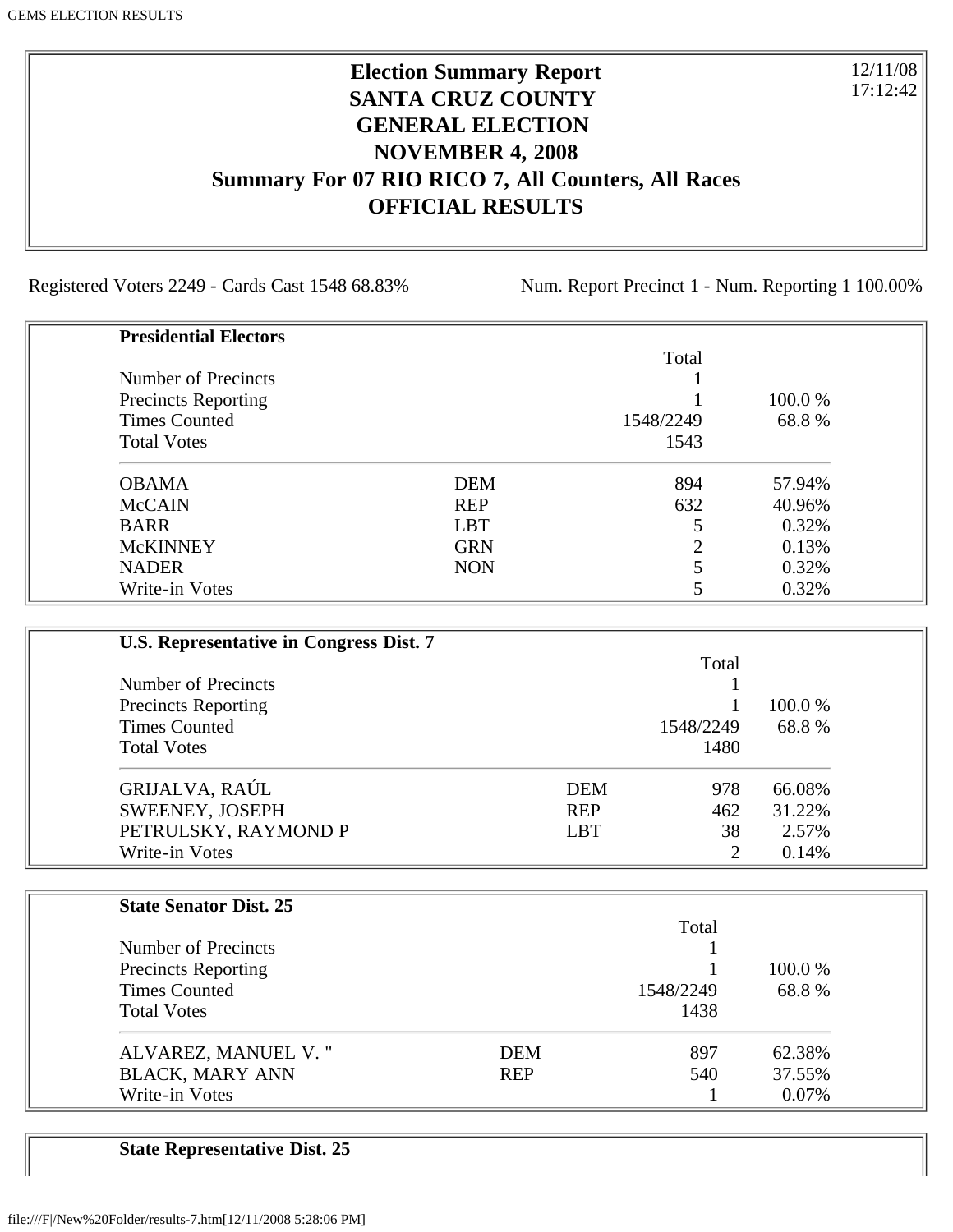|                                         | Total              |        |  |
|-----------------------------------------|--------------------|--------|--|
| Number of Precincts                     |                    |        |  |
| <b>Precincts Reporting</b>              |                    | 100.0% |  |
| <b>Times Counted</b>                    | 1548/2249          | 68.8%  |  |
| <b>Total Votes</b>                      | 2434               |        |  |
|                                         |                    |        |  |
| <b>BOYER, RICHARD "RIC"</b>             | <b>DEM</b><br>686  | 28.18% |  |
| FLEMING, PATRICIA "P                    | 869<br><b>DEM</b>  | 35.70% |  |
| DAVIES, TIMATHY                         | <b>REP</b><br>374  | 15.37% |  |
|                                         | <b>REP</b><br>504  | 20.71% |  |
| <b>STEVENS, DAVID</b><br>Write-in Votes |                    |        |  |
|                                         | $\mathbf{1}$       | 0.04%  |  |
|                                         |                    |        |  |
| <b>Corporation Commissioner</b>         |                    |        |  |
|                                         | Total              |        |  |
| Number of Precincts                     | 1                  |        |  |
| <b>Precincts Reporting</b>              | 1                  | 100.0% |  |
| <b>Times Counted</b>                    | 1548/2249          | 68.8%  |  |
| <b>Total Votes</b>                      | 3662               |        |  |
|                                         |                    |        |  |
| <b>GEORGE, SAM</b>                      | <b>DEM</b><br>707  | 19.31% |  |
| KENNEDY, SANDRA                         | <b>DEM</b><br>784  | 21.41% |  |
| NEWMAN, PAUL                            | <b>DEM</b><br>841  | 22.97% |  |
| MCCLURE, MARIAN A.                      | <b>REP</b><br>465  | 12.70% |  |
| STUMP, BOB                              | 425<br><b>REP</b>  | 11.61% |  |
|                                         |                    |        |  |
| WONG, BARRY                             | <b>REP</b><br>440  | 12.02% |  |
| Write-in Votes                          | $\boldsymbol{0}$   | 0.00%  |  |
|                                         |                    |        |  |
| <b>Board of Supervisors Dist. 3</b>     |                    |        |  |
|                                         | Total              |        |  |
| <b>Number of Precincts</b>              |                    |        |  |
| <b>Precincts Reporting</b>              |                    | 100.0% |  |
| <b>Times Counted</b>                    | 1548/2249          | 68.8%  |  |
| <b>Total Votes</b>                      | 1488               |        |  |
|                                         |                    |        |  |
| MAYNARD, JOHN                           | <b>DEM</b><br>877  | 58.94% |  |
| <b>IBARRA, JUAN ANDRES</b>              | <b>IND</b><br>173  | 11.63% |  |
| <b>KRAMER, JOEL</b>                     | <b>IND</b><br>431  | 28.97% |  |
| Write-in Votes                          | 7                  | 0.47%  |  |
|                                         |                    |        |  |
| <b>County Attorney</b>                  |                    |        |  |
|                                         | Total              |        |  |
| Number of Precincts                     |                    |        |  |
| <b>Precincts Reporting</b>              |                    | 100.0% |  |
| <b>Times Counted</b>                    | 1548/2249          | 68.8%  |  |
| <b>Total Votes</b>                      | 1167               |        |  |
|                                         |                    |        |  |
| SILVA, GEORGE                           | <b>DEM</b><br>1149 | 98.46% |  |
| Write-in Votes                          | 18                 | 1.54%  |  |

**Sheriff**

Total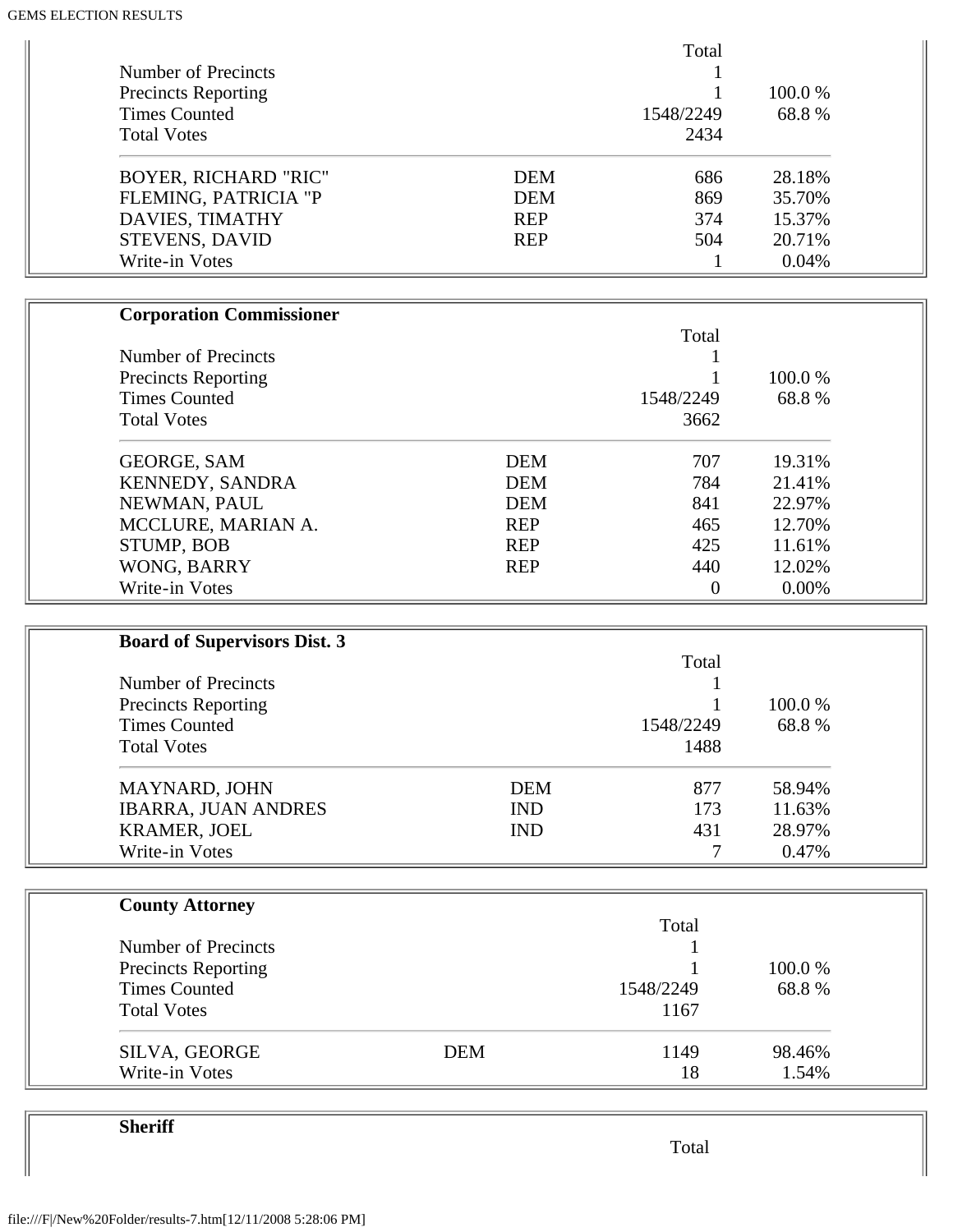| Number of Precincts<br><b>Precincts Reporting</b> |            |                | 100.0% |  |
|---------------------------------------------------|------------|----------------|--------|--|
| <b>Times Counted</b>                              |            | 1548/2249      | 68.8%  |  |
| <b>Total Votes</b>                                |            | 1481           |        |  |
| ESTRADA, TONY                                     | <b>DEM</b> | 930            | 62.80% |  |
| PADILLA, JOSE "JOE"                               | <b>IND</b> | 549            | 37.07% |  |
| Write-in Votes                                    |            | 2              | 0.14%  |  |
| <b>County Treasurer</b>                           |            |                |        |  |
|                                                   |            | Total          |        |  |
| <b>Number of Precincts</b>                        |            |                |        |  |
| <b>Precincts Reporting</b>                        |            |                | 100.0% |  |
| <b>Times Counted</b>                              |            | 1548/2249      | 68.8%  |  |
| <b>Total Votes</b>                                |            | 1179           |        |  |
| RAMIREZ, CAESAR A.                                | <b>DEM</b> | 1166           | 98.90% |  |
| Write-in Votes                                    |            | 13             | 1.10%  |  |
|                                                   |            |                |        |  |
| <b>County School Superintendent</b>               |            | Total          |        |  |
| <b>Number of Precincts</b>                        |            | 1              |        |  |
| <b>Precincts Reporting</b>                        |            |                | 100.0% |  |
| <b>Times Counted</b>                              |            | 1548/2249      | 68.8%  |  |
| <b>Total Votes</b>                                |            | 1140           |        |  |
|                                                   |            |                |        |  |
| VELÁSQUEZ, ALFREDO                                | <b>DEM</b> | 1119           | 98.16% |  |
| Write-in Votes                                    |            | 21             | 1.84%  |  |
|                                                   |            |                |        |  |
| <b>County Recorder</b>                            |            | Total          |        |  |
| Number of Precincts                               |            |                |        |  |
| <b>Precincts Reporting</b>                        |            |                | 100.0% |  |
| <b>Times Counted</b>                              |            | 1548/2249      | 68.8%  |  |
| <b>Total Votes</b>                                |            | 1457           |        |  |
|                                                   |            |                |        |  |
| SAINZ, SUZANNE "SUZI                              | <b>DEM</b> | 603            | 41.39% |  |
| <b>SCANLAN, VALERIE</b>                           | <b>NPA</b> | 852            | 58.48% |  |
| Write-in Votes                                    |            | $\overline{2}$ | 0.14%  |  |
|                                                   |            |                |        |  |
| <b>County Assessor</b>                            |            | Total          |        |  |
| Number of Precincts                               |            |                |        |  |
| <b>Precincts Reporting</b>                        |            |                | 100.0% |  |
| <b>Times Counted</b>                              |            | 1548/2249      | 68.8%  |  |
| <b>Total Votes</b>                                |            | 1396           |        |  |
| FUENTES, FELIPE A.,                               | <b>DEM</b> | 917            | 65.69% |  |
| OCHOA, G. ALFONSO                                 | <b>IND</b> | 477            | 34.17% |  |
| Write-in Votes                                    |            | $\overline{2}$ | 0.14%  |  |
|                                                   |            |                |        |  |

╗

 $\overline{\phantom{a}}$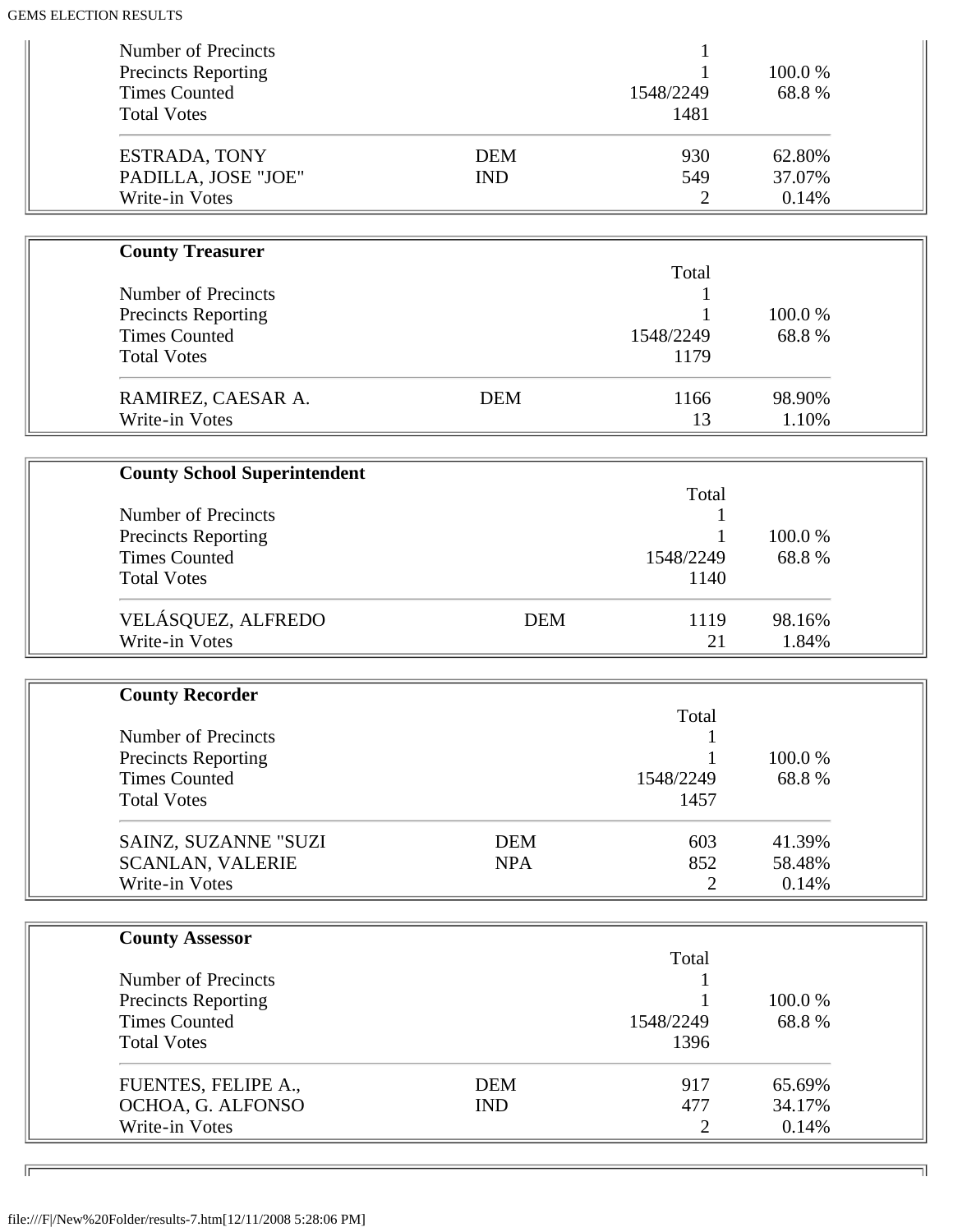#### **Vacancy - Clerk of the Superior Court**

|                            |     | Total     |         |
|----------------------------|-----|-----------|---------|
| Number of Precincts        |     |           |         |
| <b>Precincts Reporting</b> |     |           | 100.0 % |
| Times Counted              |     | 1548/2249 | 68.8%   |
| <b>Total Votes</b>         |     | 1180      |         |
| <b>GUZMAN, JUAN PABLO</b>  | DEM | 1161      | 98.39%  |
| Write-in Votes             |     | 19        | 1.61%   |

| Question 1 - Patagonia ESD 20 Subdivision - Patagonia ESD 6 |       |                |
|-------------------------------------------------------------|-------|----------------|
|                                                             | Total |                |
| Number of Precincts                                         |       |                |
| <b>Precincts Reporting</b>                                  |       | $1\,100.0\,\%$ |
| <b>Times Counted</b>                                        |       | 14/14 100.0 %  |
| <b>Total Votes</b>                                          |       |                |
| <b>YES</b>                                                  |       | 2 18.18%       |
| N <sub>O</sub>                                              | 9.    | 81.82%         |

| Question 2 - Patagonia ESD 6 Unification |               |         |
|------------------------------------------|---------------|---------|
|                                          | Total         |         |
| Number of Precincts                      |               |         |
| <b>Precincts Reporting</b>               |               | 100.0 % |
| <b>Times Counted</b>                     | 14/14         | 100.0%  |
| <b>Total Votes</b>                       |               |         |
| <b>YES</b>                               | $\mathcal{D}$ | 18.18%  |
| N <sub>O</sub>                           | Q             | 81.82%  |

| <b>Santa Cruz Valley Unified School Dist. 35</b>  |           |         |
|---------------------------------------------------|-----------|---------|
|                                                   | Total     |         |
| Number of Precincts<br><b>Precincts Reporting</b> |           | 100.0 % |
|                                                   |           |         |
| <b>Times Counted</b>                              | 1534/2235 | 68.6 %  |
| <b>Total Votes</b>                                | 1870      |         |
| <b>CLAPECK, HARRY</b>                             | 524       | 28.02%  |
| SCHOLNICK, JACK H.                                | 492       | 26.31%  |
| VANDERVOET, BRIAN                                 | 842       | 45.03%  |
| Write-in Votes                                    | 12        | 0.64%   |

| Total     |         |
|-----------|---------|
|           |         |
|           | 100.0 % |
| 1011/1433 | 70.6 %  |
| 1990      |         |
| 342       | 17.19%  |
| 345       | 17.34%  |
|           |         |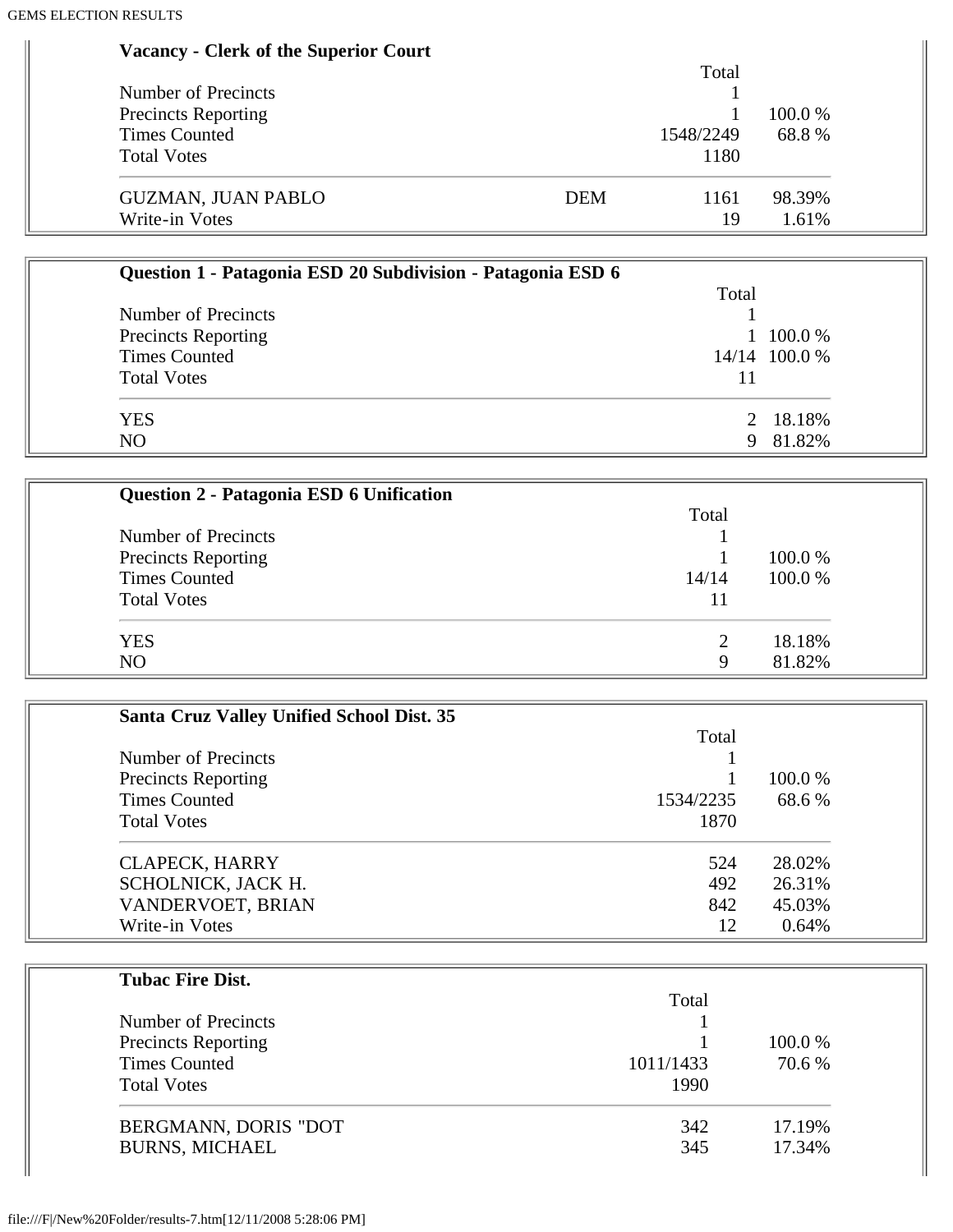| <b>CAMPANA, RON</b>    | 285 | 14.32% |
|------------------------|-----|--------|
| <b>CONROY, RICHARD</b> | 176 | 8.84%  |
| <b>MURI, DOUGLAS</b>   | 119 | 5.98%  |
| <b>SCANLAN, DENNY</b>  | 456 | 22.91% |
| WILLIAMS, RANDY        | 261 | 13.12% |
| Write-in Votes         | h   | 0.30%  |

| <b>Question - Tubac Fire Dist. Bond</b> |           |         |
|-----------------------------------------|-----------|---------|
|                                         | Total     |         |
| Number of Precincts                     |           |         |
| <b>Precincts Reporting</b>              |           | 100.0 % |
| <b>Times Counted</b>                    | 1011/1433 | 70.6 %  |
| <b>Total Votes</b>                      | 771       |         |
| FOR THE BONDS                           | 469       | 60.83%  |
| <b>AGAINST THE BONDS</b>                | 302       | 39.17%  |

| Judge of the Superior Court Div. 2 |           |         |
|------------------------------------|-----------|---------|
|                                    | Total     |         |
| Number of Precincts                |           |         |
| <b>Precincts Reporting</b>         |           | 100.0 % |
| <b>Times Counted</b>               | 1548/2249 | 68.8%   |
| <b>Total Votes</b>                 | 942       |         |
| MONTOYA-PAEZ, ANNA                 | 933       | 99.04%  |
| Write-in Votes                     | 9         | 0.96%   |

| <b>Supreme Court Justice, BALES, SCOTT</b> |           |         |
|--------------------------------------------|-----------|---------|
|                                            | Total     |         |
| Number of Precincts                        |           |         |
| <b>Precincts Reporting</b>                 |           | 100.0 % |
| <b>Times Counted</b>                       | 1548/2249 | 68.8%   |
| <b>Total Votes</b>                         | 1092      |         |
| <b>YES</b>                                 | 872       | 79.85%  |
| N <sub>O</sub>                             | 220       | 20.15%  |

| Judge of the Court of Appeals Div. 2, VASQUEZ, GARYE L. |                  |            |
|---------------------------------------------------------|------------------|------------|
|                                                         | Total            |            |
| Number of Precincts                                     |                  |            |
| <b>Precincts Reporting</b>                              |                  | 1 100.0 %  |
| <b>Times Counted</b>                                    | 1548/2249 68.8 % |            |
| <b>Total Votes</b>                                      | 1078             |            |
| <b>YES</b>                                              |                  | 843 78.20% |
| NO                                                      |                  | 235 21.80% |

| <b>Proposition 100</b>     |       |        |
|----------------------------|-------|--------|
|                            | Total |        |
| Number of Precincts        |       |        |
| <b>Precincts Reporting</b> |       | 100.0% |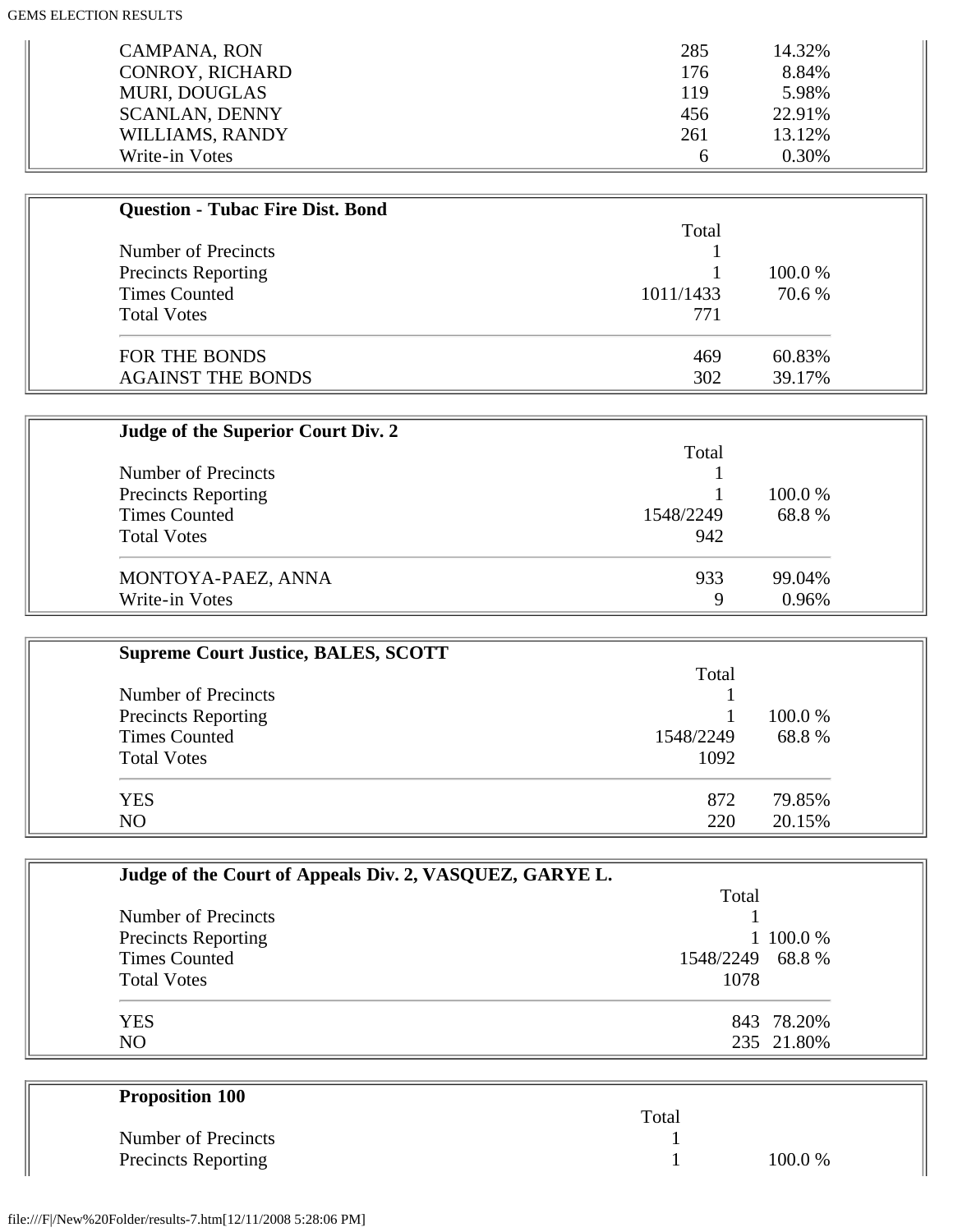| <b>Times Counted</b>                               | 1548/2249         | 68.8%           |  |
|----------------------------------------------------|-------------------|-----------------|--|
| <b>Total Votes</b>                                 | 1457              |                 |  |
| <b>YES</b>                                         | 1072              | 73.58%          |  |
| NO                                                 | 385               | 26.42%          |  |
|                                                    |                   |                 |  |
| <b>Proposition 101</b>                             |                   |                 |  |
|                                                    | Total             |                 |  |
| Number of Precincts                                |                   |                 |  |
| Precincts Reporting                                |                   | 100.0%          |  |
| <b>Times Counted</b><br><b>Total Votes</b>         | 1548/2249<br>1437 | 68.8%           |  |
|                                                    |                   |                 |  |
| <b>YES</b>                                         | 705               | 49.06%          |  |
| NO                                                 | 732               | 50.94%          |  |
|                                                    |                   |                 |  |
| <b>Proposition 102</b>                             |                   |                 |  |
| Number of Precincts                                | Total             |                 |  |
| <b>Precincts Reporting</b>                         |                   | 100.0%          |  |
| <b>Times Counted</b>                               | 1548/2249         | 68.8%           |  |
| <b>Total Votes</b>                                 | 1467              |                 |  |
|                                                    |                   |                 |  |
| <b>YES</b>                                         | 817               | 55.69%          |  |
| NO                                                 | 650               | 44.31%          |  |
|                                                    |                   |                 |  |
| <b>Proposition 105</b>                             | Total             |                 |  |
|                                                    |                   |                 |  |
|                                                    |                   |                 |  |
| Number of Precincts                                |                   |                 |  |
| Precincts Reporting<br><b>Times Counted</b>        | 1548/2249         | 100.0%<br>68.8% |  |
| <b>Total Votes</b>                                 | 1421              |                 |  |
|                                                    |                   |                 |  |
| <b>YES</b>                                         | 557               | 39.20%          |  |
| NO                                                 | 864               | 60.80%          |  |
|                                                    |                   |                 |  |
| <b>Proposition 200</b>                             |                   |                 |  |
| Number of Precincts                                | Total             |                 |  |
|                                                    |                   | 100.0%          |  |
| Precincts Reporting<br><b>Times Counted</b>        | 1548/2249         | 68.8%           |  |
| <b>Total Votes</b>                                 | 1422              |                 |  |
|                                                    |                   |                 |  |
| <b>YES</b>                                         | 643               | 45.22%          |  |
| NO                                                 | 779               | 54.78%          |  |
|                                                    |                   |                 |  |
| <b>Proposition 201</b>                             | Total             |                 |  |
| Number of Precincts                                | 1                 |                 |  |
| <b>Precincts Reporting</b><br><b>Times Counted</b> | 1548/2249         | 100.0%<br>68.8% |  |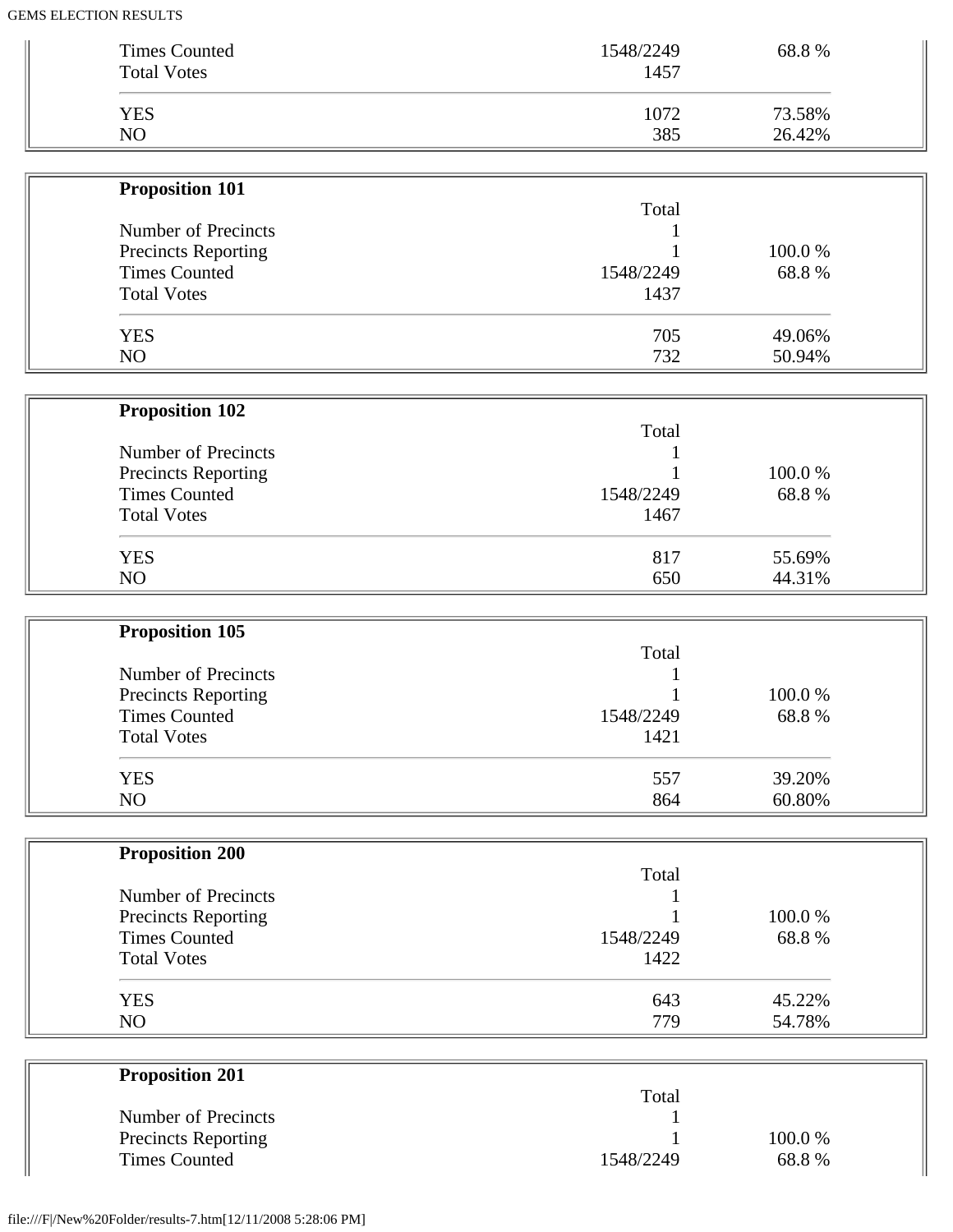| <b>Total Votes</b>         | 1432      |        |
|----------------------------|-----------|--------|
| <b>YES</b>                 | 382       | 26.68% |
| NO                         | 1050      | 73.32% |
| <b>Proposition 202</b>     |           |        |
|                            | Total     |        |
| Number of Precincts        |           |        |
| <b>Precincts Reporting</b> |           | 100.0% |
| <b>Times Counted</b>       | 1548/2249 | 68.8%  |
| <b>Total Votes</b>         | 1444      |        |
| <b>YES</b>                 | 614       | 42.52% |
| NO                         | 830       | 57.48% |
| <b>Proposition 300</b>     |           |        |
|                            | Total     |        |
| <b>Number of Precincts</b> |           |        |
| <b>Precincts Reporting</b> |           | 100.0% |
| <b>Times Counted</b>       | 1548/2249 | 68.8%  |
| <b>Total Votes</b>         | 1447      |        |
| <b>YES</b>                 | 478       | 33.03% |
| NO                         | 969       | 66.97% |

| <b>Proposition 400 - Santa Cruz County</b> |           |         |
|--------------------------------------------|-----------|---------|
|                                            | Total     |         |
| Number of Precincts                        |           |         |
| <b>Precincts Reporting</b>                 |           | 100.0 % |
| <b>Times Counted</b>                       | 1548/2249 | 68.8%   |
| <b>Total Votes</b>                         | 1430      |         |
| <b>YES</b>                                 | 421       | 29.44%  |
| N <sub>O</sub>                             | 1009      | 70.56%  |

| <b>Proposition 401 - Santa Cruz County</b> |           |         |
|--------------------------------------------|-----------|---------|
|                                            | Total     |         |
| Number of Precincts                        |           |         |
| <b>Precincts Reporting</b>                 |           | 100.0 % |
| <b>Times Counted</b>                       | 1548/2249 | 68.8%   |
| <b>Total Votes</b>                         | 1433      |         |
| <b>YES</b>                                 | 424       | 29.59%  |
| N <sub>O</sub>                             | 1009      | 70.41%  |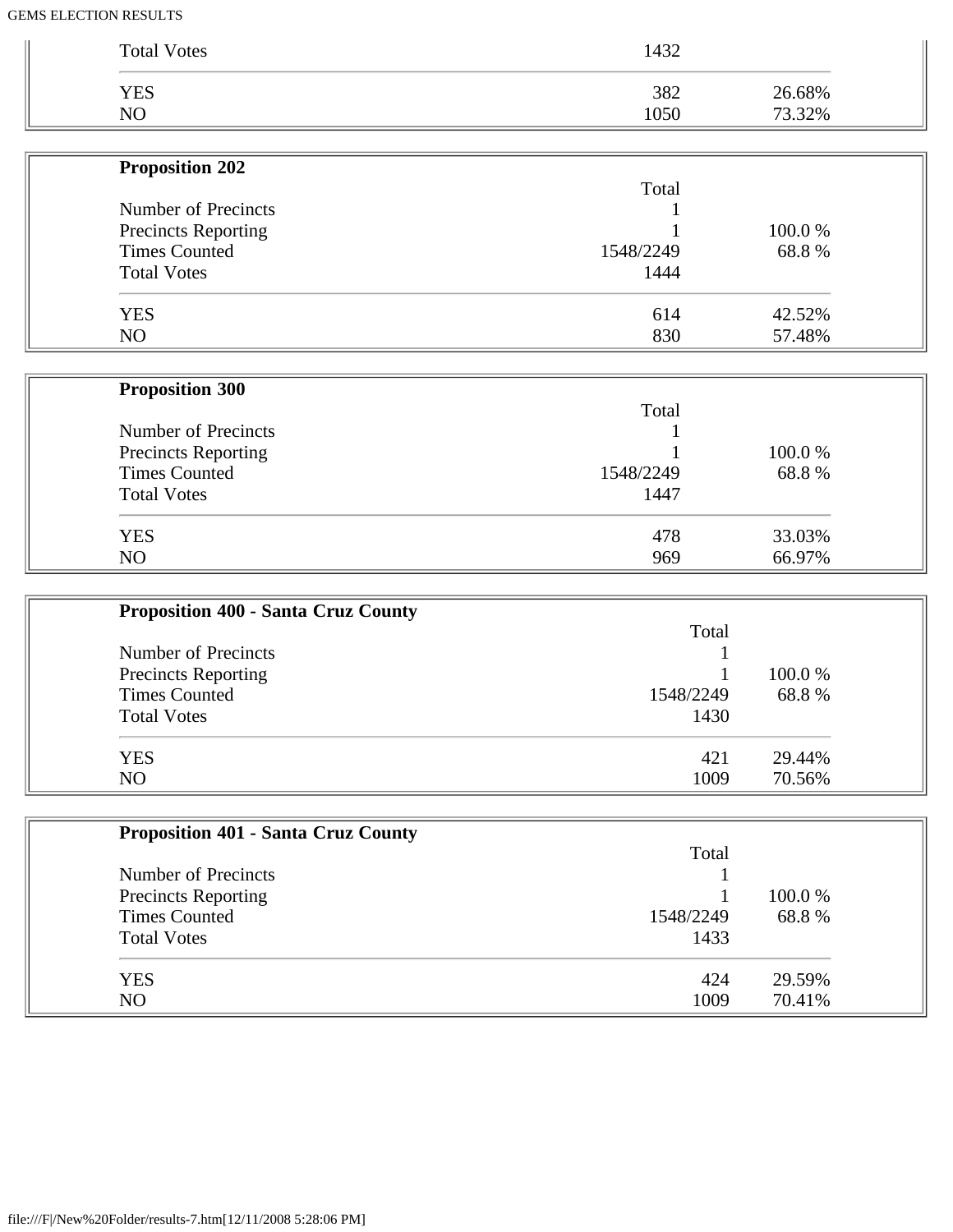# **Election Summary Report SANTA CRUZ COUNTY GENERAL ELECTION NOVEMBER 4, 2008 Summary For 08 NOGALES 8 - PREC #(s): 08.1, All Counters, All Races OFFICIAL RESULTS**

Registered Voters 1957 - Cards Cast 1059 54.11% Num. Report Precinct 1 - Num. Reporting 1 100.00%

12/11/08 17:12:43

| <b>Presidential Electors</b> |            |           |          |
|------------------------------|------------|-----------|----------|
|                              |            | Total     |          |
| Number of Precincts          |            |           |          |
| <b>Precincts Reporting</b>   |            |           | 100.0 %  |
| <b>Times Counted</b>         |            | 1059/1957 | 54.1 %   |
| <b>Total Votes</b>           |            | 1047      |          |
| <b>OBAMA</b>                 | <b>DEM</b> | 836       | 79.85%   |
| <b>McCAIN</b>                | <b>REP</b> | 206       | 19.68%   |
| <b>BARR</b>                  | <b>LBT</b> | 2         | 0.19%    |
| <b>McKINNEY</b>              | <b>GRN</b> | 0         | $0.00\%$ |
| <b>NADER</b>                 | <b>NON</b> |           | 0.10%    |
| Write-in Votes               |            | ◠         | 0.19%    |

| U.S. Representative in Congress Dist. 7 |            |           |         |
|-----------------------------------------|------------|-----------|---------|
|                                         |            | Total     |         |
| Number of Precincts                     |            |           |         |
| <b>Precincts Reporting</b>              |            |           | 100.0 % |
| <b>Times Counted</b>                    |            | 1059/1957 | 54.1 %  |
| <b>Total Votes</b>                      |            | 987       |         |
| GRIJALVA, RAÚL                          | <b>DEM</b> | 905       | 91.69%  |
| SWEENEY, JOSEPH                         | <b>REP</b> | 71        | 7.19%   |
| PETRULSKY, RAYMOND P                    | <b>LBT</b> | 10        | 1.01%   |
| Write-in Votes                          |            |           | 0.10%   |

| <b>State Senator Dist. 25</b> |            |           |         |
|-------------------------------|------------|-----------|---------|
|                               |            | Total     |         |
| Number of Precincts           |            |           |         |
| <b>Precincts Reporting</b>    |            |           | 100.0 % |
| <b>Times Counted</b>          |            | 1059/1957 | 54.1 %  |
| <b>Total Votes</b>            |            | 956       |         |
| ALVAREZ, MANUEL V."           | <b>DEM</b> | 848       | 88.70%  |
| <b>BLACK, MARY ANN</b>        | <b>REP</b> | 106       | 11.09%  |
| Write-in Votes                |            |           | 0.21%   |

ID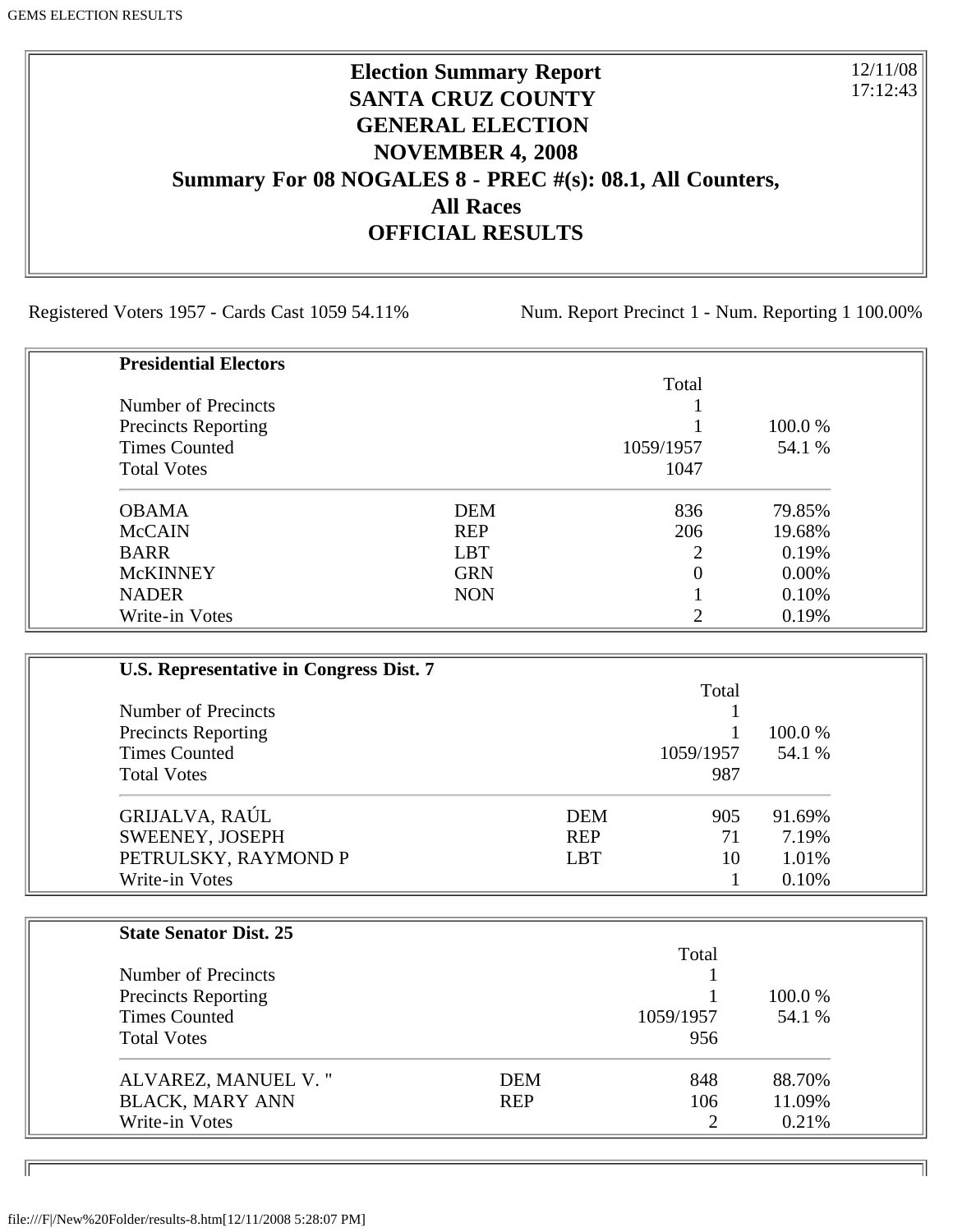| <b>State Representative Dist. 25</b> |            |                  |        |  |
|--------------------------------------|------------|------------------|--------|--|
|                                      |            | Total            |        |  |
| Number of Precincts                  |            | 1                |        |  |
| <b>Precincts Reporting</b>           |            | 1                | 100.0% |  |
| <b>Times Counted</b>                 |            | 1059/1957        | 54.1 % |  |
| <b>Total Votes</b>                   |            | 1551             |        |  |
| <b>BOYER, RICHARD "RIC"</b>          | <b>DEM</b> | 640              | 41.26% |  |
| FLEMING, PATRICIA "P                 | <b>DEM</b> | 733              | 47.26% |  |
| DAVIES, TIMATHY                      | <b>REP</b> | 75               | 4.84%  |  |
| STEVENS, DAVID                       | <b>REP</b> | 102              | 6.58%  |  |
| Write-in Votes                       |            | 1                | 0.06%  |  |
| <b>Corporation Commissioner</b>      |            |                  |        |  |
|                                      |            | Total            |        |  |
| Number of Precincts                  |            |                  |        |  |
| <b>Precincts Reporting</b>           |            | 1                | 100.0% |  |
| <b>Times Counted</b>                 |            | 1059/1957        | 54.1 % |  |
| <b>Total Votes</b>                   |            | 2275             |        |  |
| <b>GEORGE, SAM</b>                   | <b>DEM</b> | 569              | 25.01% |  |
| KENNEDY, SANDRA                      | <b>DEM</b> | 716              | 31.47% |  |
| NEWMAN, PAUL                         | <b>DEM</b> | 696              | 30.59% |  |
| MCCLURE, MARIAN A.                   | <b>REP</b> | 127              | 5.58%  |  |
| STUMP, BOB                           | <b>REP</b> | 94               | 4.13%  |  |
| WONG, BARRY                          | <b>REP</b> | 72               | 3.16%  |  |
| Write-in Votes                       |            | $\mathbf{1}$     | 0.04%  |  |
|                                      |            |                  |        |  |
| <b>Board of Supervisors Dist. 2</b>  |            | Total            |        |  |
| Number of Precincts                  |            |                  |        |  |
| <b>Precincts Reporting</b>           |            |                  | 100.0% |  |
| <b>Times Counted</b>                 |            | 1059/1957        | 54.1 % |  |
| <b>Total Votes</b>                   |            | 1018             |        |  |
|                                      |            |                  |        |  |
| MOLERA, RUDY "BUGS"                  | <b>DEM</b> | 783              | 76.92% |  |
| VERDUGO, ALBERTO "NE                 | <b>IND</b> | 235              | 23.08% |  |
| Write-in Votes                       |            | $\boldsymbol{0}$ | 0.00%  |  |
| <b>County Attorney</b>               |            |                  |        |  |
|                                      |            | Total            |        |  |
| Number of Precincts                  |            |                  |        |  |
| <b>Precincts Reporting</b>           |            |                  | 100.0% |  |
| <b>Times Counted</b>                 |            | 1059/1957        | 54.1 % |  |
| <b>Total Votes</b>                   |            | 852              |        |  |
| SILVA, GEORGE                        | <b>DEM</b> | 846              | 99.30% |  |
| Write-in Votes                       |            | 6                | 0.70%  |  |

**Sheriff**

Total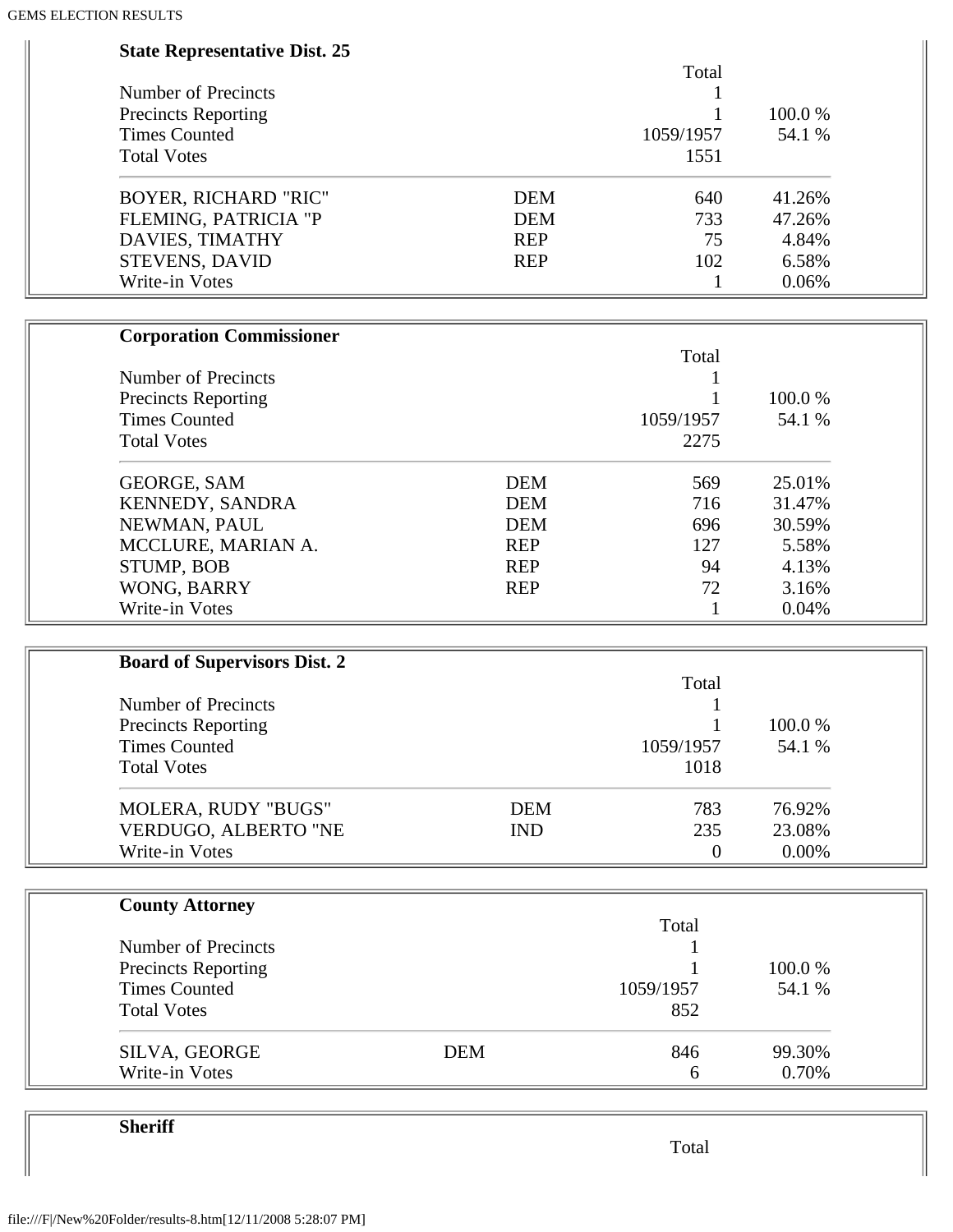| Number of Precincts<br><b>Precincts Reporting</b><br><b>Times Counted</b>                              |                          | 1059/1957                      | 100.0%<br>54.1 %          |
|--------------------------------------------------------------------------------------------------------|--------------------------|--------------------------------|---------------------------|
| <b>Total Votes</b>                                                                                     |                          | 1033                           |                           |
| <b>ESTRADA, TONY</b><br>PADILLA, JOSE "JOE"<br>Write-in Votes                                          | <b>DEM</b><br><b>IND</b> | 628<br>405<br>$\boldsymbol{0}$ | 60.79%<br>39.21%<br>0.00% |
|                                                                                                        |                          |                                |                           |
| <b>County Treasurer</b>                                                                                |                          | Total                          |                           |
| <b>Number of Precincts</b><br><b>Precincts Reporting</b><br><b>Times Counted</b><br><b>Total Votes</b> |                          | 1059/1957<br>918               | 100.0%<br>54.1 %          |
| RAMIREZ, CAESAR A.<br>Write-in Votes                                                                   | <b>DEM</b>               | 913<br>5                       | 99.46%<br>0.54%           |
|                                                                                                        |                          |                                |                           |
| <b>County School Superintendent</b>                                                                    |                          |                                |                           |
| <b>Number of Precincts</b>                                                                             |                          | Total<br>1                     |                           |
| <b>Precincts Reporting</b>                                                                             |                          |                                | 100.0%                    |
| <b>Times Counted</b>                                                                                   |                          | 1059/1957                      | 54.1 %                    |
| <b>Total Votes</b>                                                                                     |                          | 880                            |                           |
| VELÁSQUEZ, ALFREDO<br>Write-in Votes                                                                   | <b>DEM</b>               | 877<br>3                       | 99.66%<br>0.34%           |
|                                                                                                        |                          |                                |                           |
| <b>County Recorder</b>                                                                                 |                          |                                |                           |
| <b>Number of Precincts</b>                                                                             |                          | Total                          |                           |
| <b>Precincts Reporting</b>                                                                             |                          |                                | 100.0%                    |
| <b>Times Counted</b>                                                                                   |                          | 1059/1957                      | 54.1 %                    |
| <b>Total Votes</b>                                                                                     |                          | 997                            |                           |
| SAINZ, SUZANNE "SUZI                                                                                   | <b>DEM</b>               | 647                            | 64.89%                    |
| <b>SCANLAN, VALERIE</b>                                                                                | <b>NPA</b>               | 347                            | 34.80%                    |
| Write-in Votes                                                                                         |                          | 3                              | 0.30%                     |
|                                                                                                        |                          |                                |                           |
| <b>County Assessor</b>                                                                                 |                          | Total                          |                           |
| <b>Number of Precincts</b>                                                                             |                          |                                |                           |
| <b>Precincts Reporting</b>                                                                             |                          |                                | 100.0%                    |
| <b>Times Counted</b>                                                                                   |                          | 1059/1957                      | 54.1 %                    |
| <b>Total Votes</b>                                                                                     |                          | 1002                           |                           |
| FUENTES, FELIPE A.,                                                                                    | <b>DEM</b>               | 791                            | 78.94%                    |
| OCHOA, G. ALFONSO                                                                                      | <b>IND</b>               | 211                            | 21.06%                    |
| Write-in Votes                                                                                         |                          | $\boldsymbol{0}$               | 0.00%                     |

╗

 $\overline{\phantom{a}}$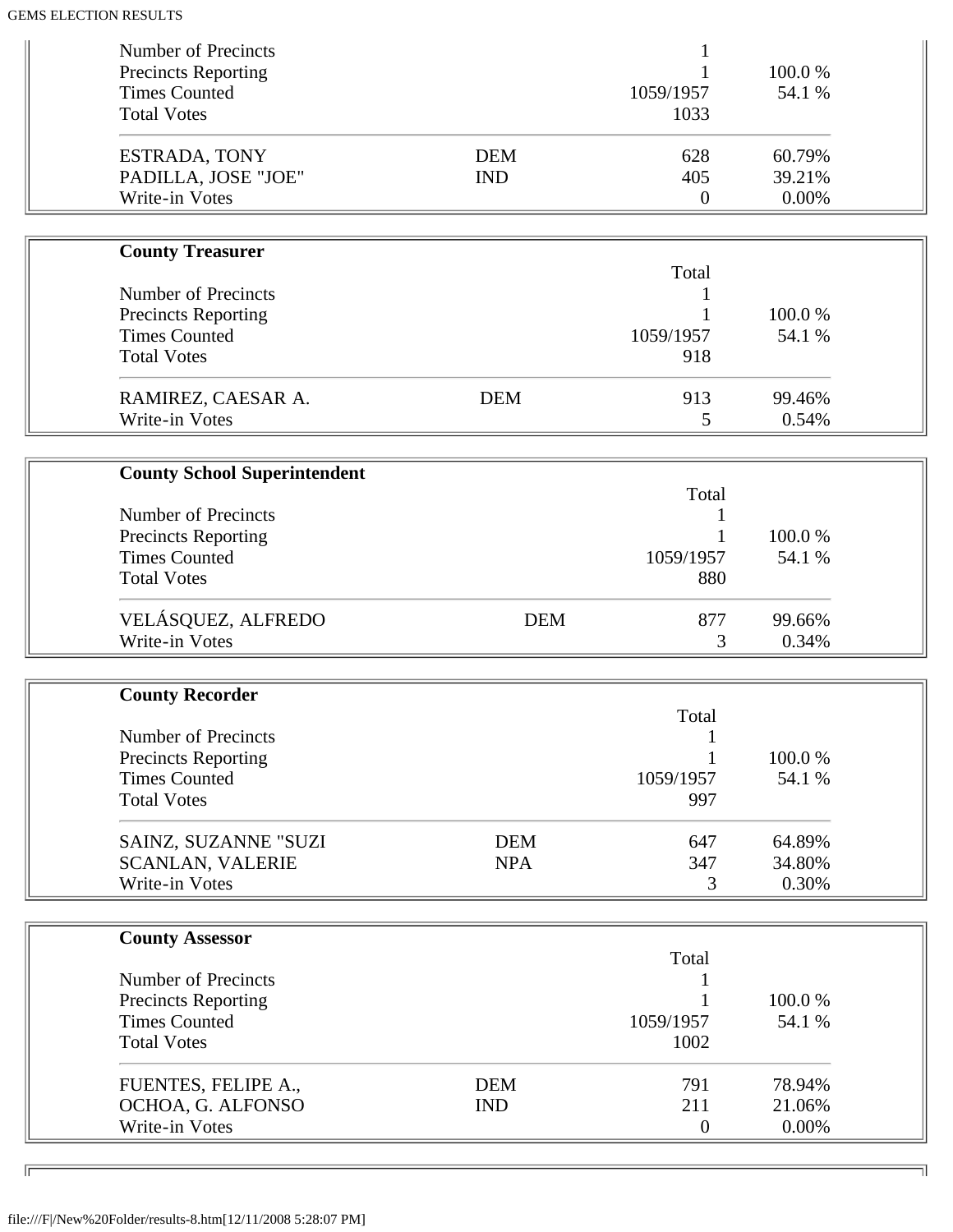|                           |            | Total |         |
|---------------------------|------------|-------|---------|
| Number of Precincts       |            |       |         |
| Precincts Reporting       |            |       | 100.0 % |
| <b>Times Counted</b>      | 1059/1957  |       | 54.1 %  |
| <b>Total Votes</b>        |            | 919   |         |
| <b>GUZMAN, JUAN PABLO</b> | <b>DEM</b> | 912   | 99.24%  |
| Write-in Votes            |            |       | 0.76%   |

| <b>Nogales Unified School Dist. 1</b>             |           |         |
|---------------------------------------------------|-----------|---------|
|                                                   | Total     |         |
| Number of Precincts<br><b>Precincts Reporting</b> |           |         |
|                                                   |           | 100.0 % |
| <b>Times Counted</b>                              | 1059/1957 | 54.1 %  |
| <b>Total Votes</b>                                | 1738      |         |
| <b>MORALES, FRANK</b>                             | 714       | 41.08%  |
| NASH, L. HUNTER                                   | 486       | 27.96%  |
| SUAREZ, CHARLOTTE                                 | 534       | 30.72%  |
| Write-in Votes                                    | 4         | 0.23%   |

| <b>Nogales, City Of, Council Member</b> |           |         |
|-----------------------------------------|-----------|---------|
|                                         | Total     |         |
| Number of Precincts                     |           |         |
| <b>Precincts Reporting</b>              |           | 100.0 % |
| <b>Times Counted</b>                    | 1059/1957 | 54.1 %  |
| <b>Total Votes</b>                      | 2528      |         |
| <b>KATAURA, JESUS</b>                   | 407       | 16.10%  |
| LOPEZ, ARMANDO R.                       | 395       | 15.63%  |
| MELENDEZ-LOPEZ, ESTH                    | 453       | 17.92%  |
| PARADA, CESAR N.                        | 391       | 15.47%  |
| RAGLAND, YVONNE                         | 323       | 12.78%  |
| VALDEZ, OLGA R.                         | 558       | 22.07%  |
| Write-in Votes                          |           | 0.04%   |

| Judge of the Superior Court Div. 2 |           |         |
|------------------------------------|-----------|---------|
|                                    | Total     |         |
| Number of Precincts                |           |         |
| <b>Precincts Reporting</b>         |           | 100.0 % |
| <b>Times Counted</b>               | 1059/1957 | 54.1 %  |
| <b>Total Votes</b>                 | 711       |         |
| MONTOYA-PAEZ, ANNA                 | 695       | 97.75%  |
| Write-in Votes                     | 16        | 2.25%   |

| <b>Supreme Court Justice, BALES, SCOTT</b> |       |           |
|--------------------------------------------|-------|-----------|
|                                            | Total |           |
| Number of Precincts                        |       |           |
| <b>Precincts Reporting</b>                 |       | $100.0\%$ |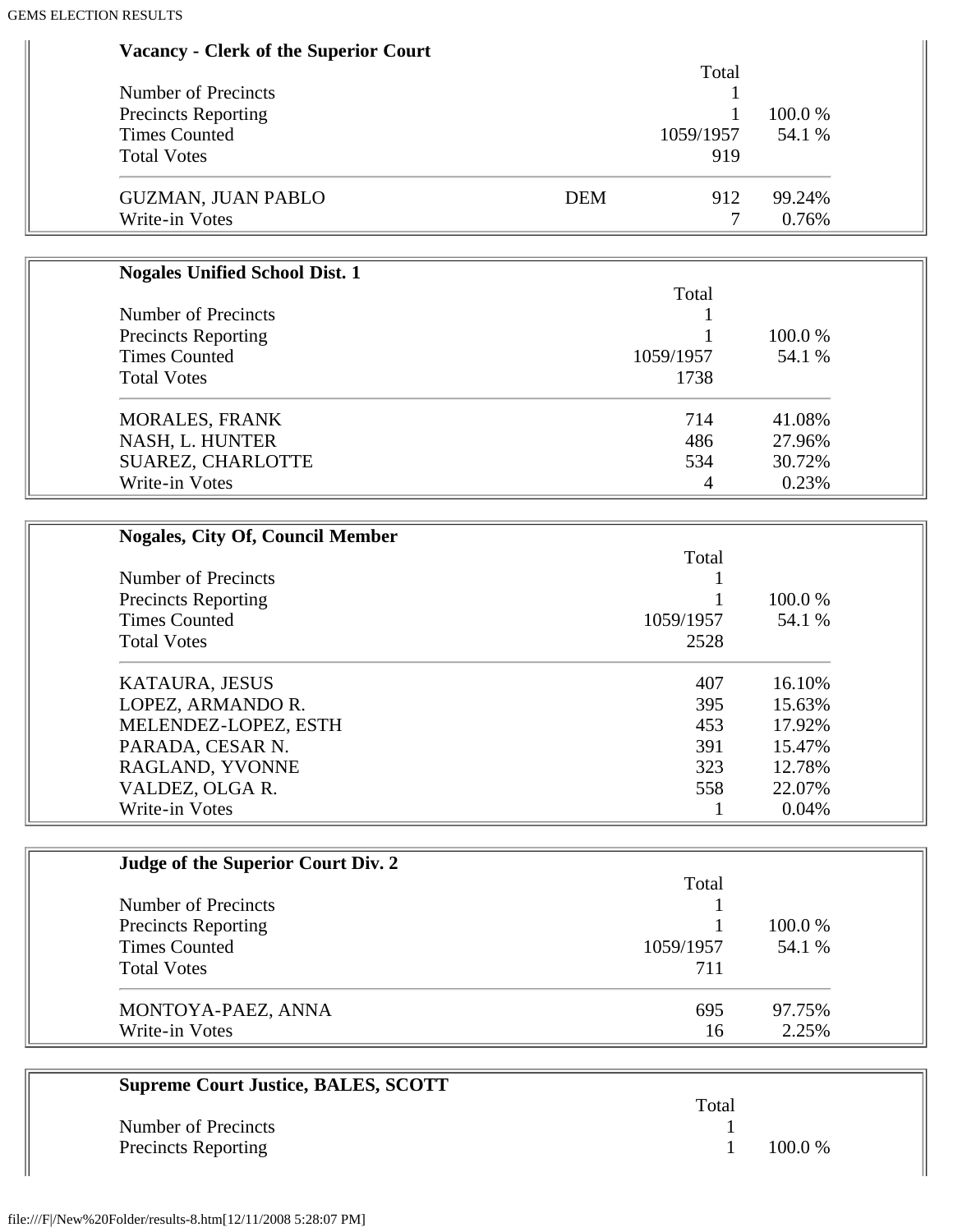۰

| Times Counted<br><b>Total Votes</b> | 1059/1957<br>643 | 54.1 % |
|-------------------------------------|------------------|--------|
| <b>YES</b>                          | 497              | 77.29% |
| N <sub>O</sub>                      | 146              | 22.71% |

| Judge of the Court of Appeals Div. 2, VASQUEZ, GARYE L. |                  |            |
|---------------------------------------------------------|------------------|------------|
|                                                         | Total            |            |
| Number of Precincts                                     |                  |            |
| <b>Precincts Reporting</b>                              |                  | 1 100.0 %  |
| <b>Times Counted</b>                                    | 1059/1957 54.1 % |            |
| <b>Total Votes</b>                                      | 643              |            |
| YES                                                     |                  | 527 81.96% |
| N <sub>O</sub>                                          |                  | 116 18.04% |

| <b>Proposition 100</b>     |           |        |  |
|----------------------------|-----------|--------|--|
|                            | Total     |        |  |
| Number of Precincts        |           |        |  |
| <b>Precincts Reporting</b> |           | 100.0% |  |
| <b>Times Counted</b>       | 1059/1957 | 54.1 % |  |
| <b>Total Votes</b>         | 945       |        |  |
| <b>YES</b>                 | 687       | 72.70% |  |
| NO                         | 258       | 27.30% |  |

| <b>Proposition 101</b>     |           |        |
|----------------------------|-----------|--------|
|                            | Total     |        |
| Number of Precincts        |           |        |
| <b>Precincts Reporting</b> |           | 100.0% |
| <b>Times Counted</b>       | 1059/1957 | 54.1 % |
| <b>Total Votes</b>         | 926       |        |
| <b>YES</b>                 | 454       | 49.03% |
| N <sub>O</sub>             | 472       | 50.97% |

| <b>Proposition 102</b> |           |        |
|------------------------|-----------|--------|
|                        | Total     |        |
| Number of Precincts    |           |        |
| Precincts Reporting    |           | 100.0% |
| <b>Times Counted</b>   | 1059/1957 | 54.1 % |
| <b>Total Votes</b>     | 954       |        |
| <b>YES</b>             | 500       | 52.41% |
| N <sub>O</sub>         | 454       | 47.59% |

| <b>Proposition 105</b>     |           |         |
|----------------------------|-----------|---------|
|                            | Total     |         |
| Number of Precincts        |           |         |
| <b>Precincts Reporting</b> |           | 100.0 % |
| <b>Times Counted</b>       | 1059/1957 | 54.1 %  |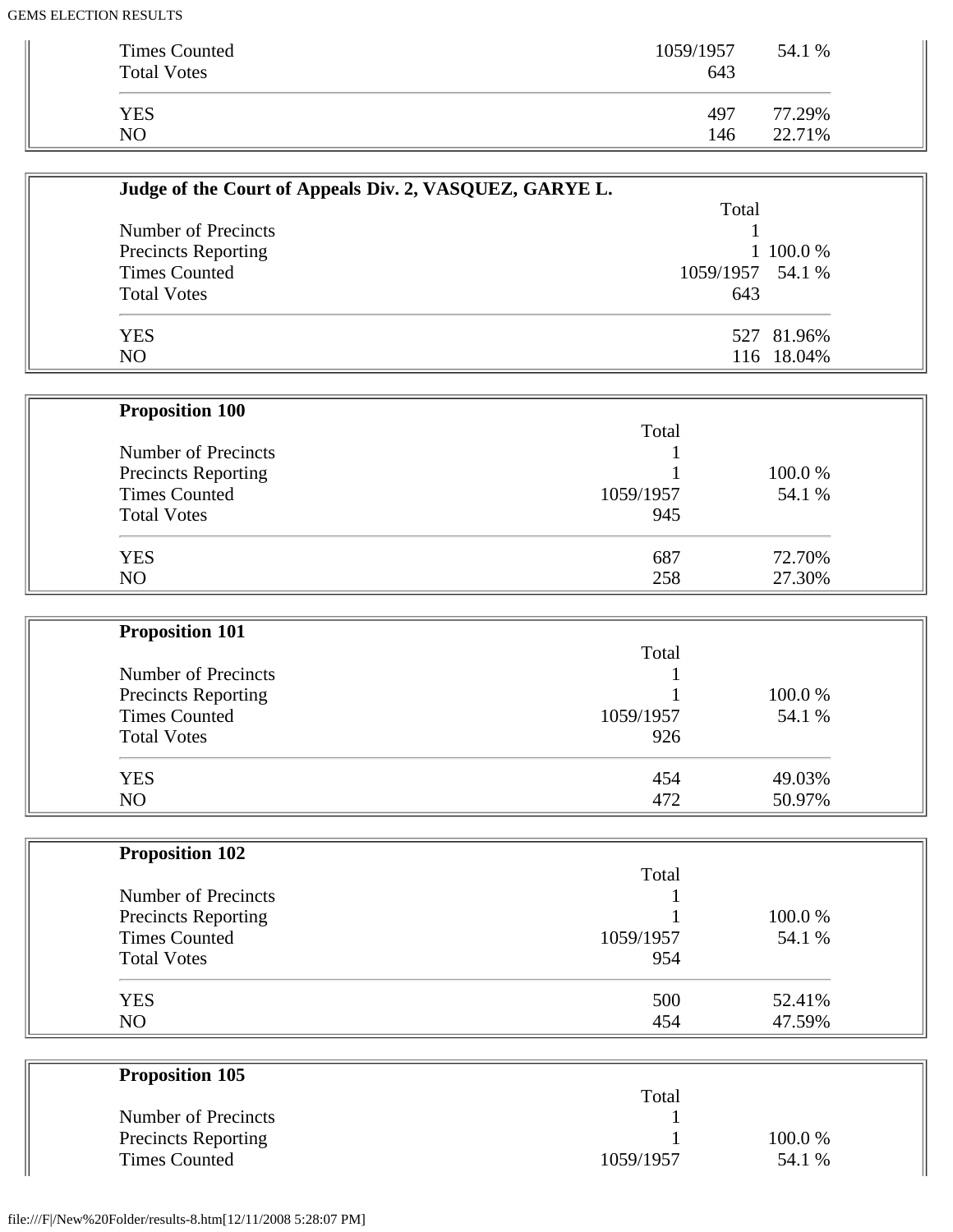| <b>Total Votes</b> | 891 |        |
|--------------------|-----|--------|
| YES                | 349 | 39.17% |
| NO                 | 542 | 60.83% |

| <b>Proposition 200</b>     |           |         |
|----------------------------|-----------|---------|
|                            | Total     |         |
| Number of Precincts        |           |         |
| <b>Precincts Reporting</b> |           | 100.0 % |
| <b>Times Counted</b>       | 1059/1957 | 54.1 %  |
| <b>Total Votes</b>         | 902       |         |
| <b>YES</b>                 | 434       | 48.12%  |
| NO.                        | 468       | 51.88%  |

| <b>Proposition 201</b>     |           |         |
|----------------------------|-----------|---------|
|                            | Total     |         |
| Number of Precincts        |           |         |
| <b>Precincts Reporting</b> |           | 100.0 % |
| <b>Times Counted</b>       | 1059/1957 | 54.1 %  |
| <b>Total Votes</b>         | 892       |         |
| <b>YES</b>                 | 341       | 38.23%  |
| NO.                        | 551       | 61.77%  |

 $\overline{1}$ 

| <b>Proposition 202</b> |           |        |
|------------------------|-----------|--------|
|                        | Total     |        |
| Number of Precincts    |           |        |
| Precincts Reporting    |           | 100.0% |
| <b>Times Counted</b>   | 1059/1957 | 54.1 % |
| <b>Total Votes</b>     | 903       |        |
| <b>YES</b>             | 414       | 45.85% |
| NO                     | 489       | 54.15% |

| <b>Proposition 300</b>     |           |         |
|----------------------------|-----------|---------|
|                            | Total     |         |
| Number of Precincts        |           |         |
| <b>Precincts Reporting</b> |           | 100.0 % |
| <b>Times Counted</b>       | 1059/1957 | 54.1 %  |
| <b>Total Votes</b>         | 921       |         |
| <b>YES</b>                 | 249       | 27.04%  |
| N <sub>O</sub>             | 672       | 72.96%  |

| <b>Proposition 400 - Santa Cruz County</b> |           |         |
|--------------------------------------------|-----------|---------|
|                                            | Total     |         |
| Number of Precincts                        |           |         |
| <b>Precincts Reporting</b>                 |           | 100.0 % |
| <b>Times Counted</b>                       | 1059/1957 | 54.1 %  |
| <b>Total Votes</b>                         | 929       |         |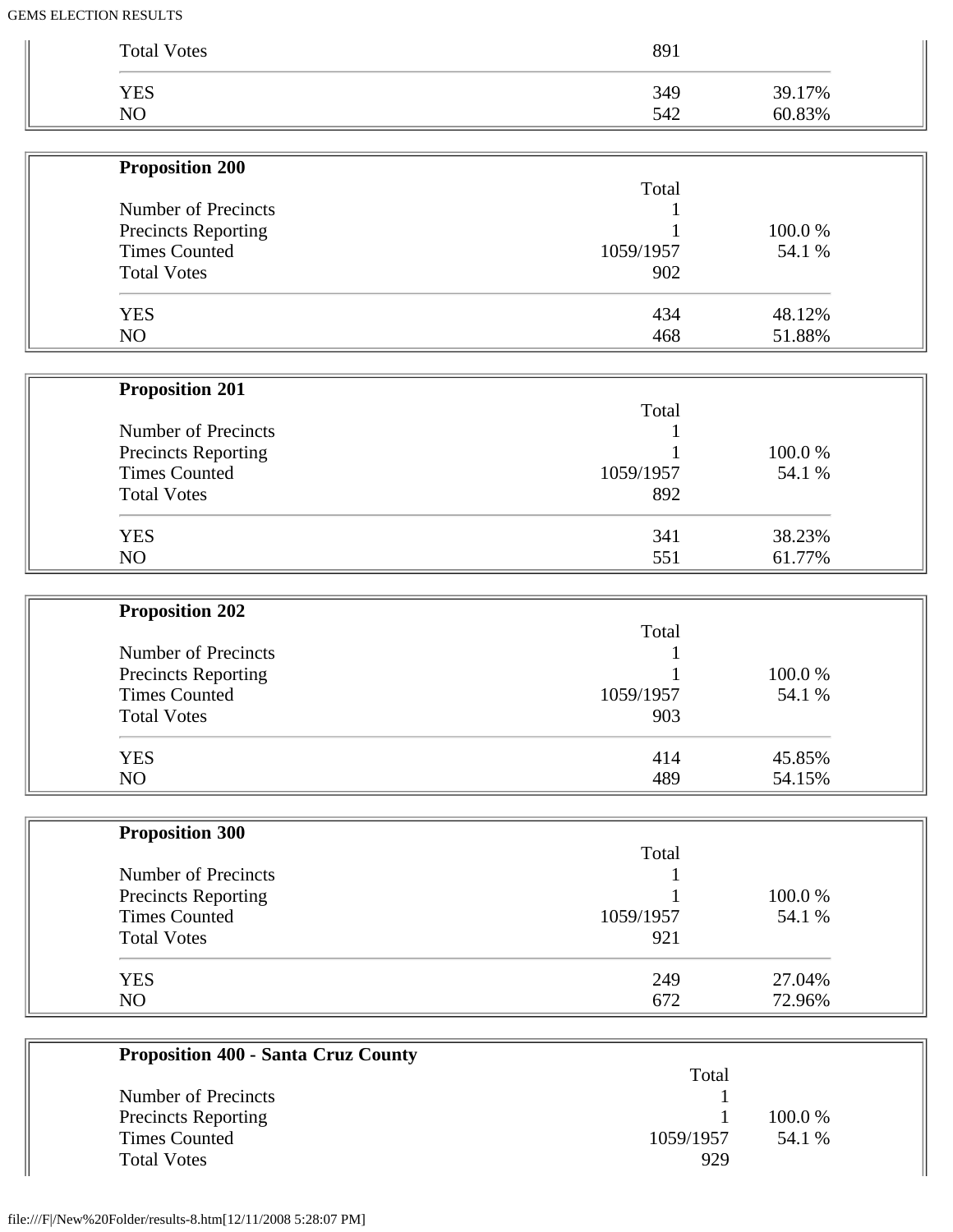| பல<br>∪∠ر<br>603<br>$\mathbf{M}$<br>91%<br>nΔ<br><b>NU</b> | VES |     |     |
|------------------------------------------------------------|-----|-----|-----|
|                                                            |     | 326 | 09% |
|                                                            |     |     |     |

| <b>Proposition 401 - Santa Cruz County</b> |           |         |
|--------------------------------------------|-----------|---------|
|                                            | Total     |         |
| Number of Precincts                        |           |         |
| <b>Precincts Reporting</b>                 |           | 100.0 % |
| <b>Times Counted</b>                       | 1059/1957 | 54.1 %  |
| <b>Total Votes</b>                         | 933       |         |
| <b>YES</b>                                 | 314       | 33.65%  |
| NO                                         | 619       | 66.35%  |

| <b>Proposition 402 - City of Nogales</b> |           |         |
|------------------------------------------|-----------|---------|
|                                          | Total     |         |
| Number of Precincts                      |           |         |
| Precincts Reporting                      |           | 100.0 % |
| <b>Times Counted</b>                     | 1059/1957 | 54.1 %  |
| <b>Total Votes</b>                       | 905       |         |
| <b>YES</b>                               | 535       | 59.12%  |
| N <sub>O</sub>                           | 370       | 40.88%  |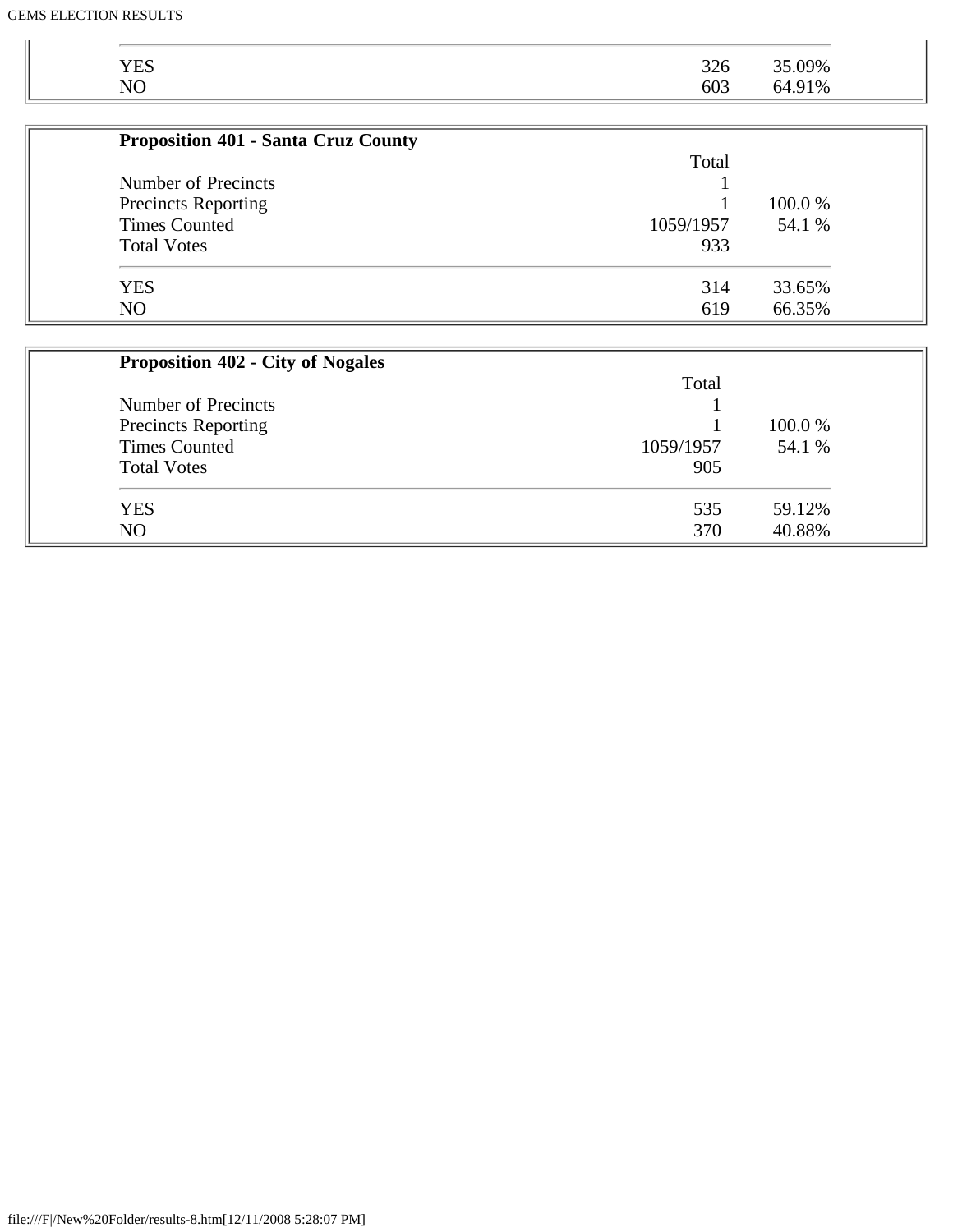# **Election Summary Report SANTA CRUZ COUNTY GENERAL ELECTION NOVEMBER 4, 2008 Summary For 09 NOGALES 9 - PREC #(s): 09.1, All Counters, All Races OFFICIAL RESULTS**

Registered Voters 334 - Cards Cast 220 65.87% Num. Report Precinct 1 - Num. Reporting 1 100.00%

12/11/08 17:12:43

٦I

| <b>Presidential Electors</b> |            |                |          |
|------------------------------|------------|----------------|----------|
|                              |            | Total          |          |
| Number of Precincts          |            |                |          |
| <b>Precincts Reporting</b>   |            |                | 100.0 %  |
| <b>Times Counted</b>         |            | 220/334        | 65.9%    |
| <b>Total Votes</b>           |            | 215            |          |
| <b>OBAMA</b>                 | <b>DEM</b> | 132            | 61.40%   |
| <b>McCAIN</b>                | <b>REP</b> | 83             | 38.60%   |
| <b>BARR</b>                  | <b>LBT</b> | $\overline{0}$ | $0.00\%$ |
| <b>McKINNEY</b>              | <b>GRN</b> | 0              | $0.00\%$ |
| <b>NADER</b>                 | <b>NON</b> | $\theta$       | $0.00\%$ |
| Write-in Votes               |            |                | 0.00%    |

| U.S. Representative in Congress Dist. 7 |            |          |          |
|-----------------------------------------|------------|----------|----------|
|                                         |            | Total    |          |
| Number of Precincts                     |            |          |          |
| <b>Precincts Reporting</b>              |            |          | 100.0 %  |
| <b>Times Counted</b>                    |            | 220/334  | 65.9%    |
| <b>Total Votes</b>                      |            | 206      |          |
| GRIJALVA, RAÚL                          | <b>DEM</b> | 164      | 79.61%   |
| SWEENEY, JOSEPH                         | <b>REP</b> | 38       | 18.45%   |
| PETRULSKY, RAYMOND P                    | <b>LBT</b> | 4        | 1.94%    |
| Write-in Votes                          |            | $\theta$ | $0.00\%$ |

| <b>State Senator Dist. 25</b> |            |                |          |
|-------------------------------|------------|----------------|----------|
|                               |            | Total          |          |
| Number of Precincts           |            |                |          |
| <b>Precincts Reporting</b>    |            |                | 100.0 %  |
| <b>Times Counted</b>          |            | 220/334        | 65.9%    |
| <b>Total Votes</b>            |            | 191            |          |
| ALVAREZ, MANUEL V."           | DEM        | 137            | 71.73%   |
| <b>BLACK, MARY ANN</b>        | <b>REP</b> | 54             | 28.27%   |
| Write-in Votes                |            | $\overline{0}$ | $0.00\%$ |

ID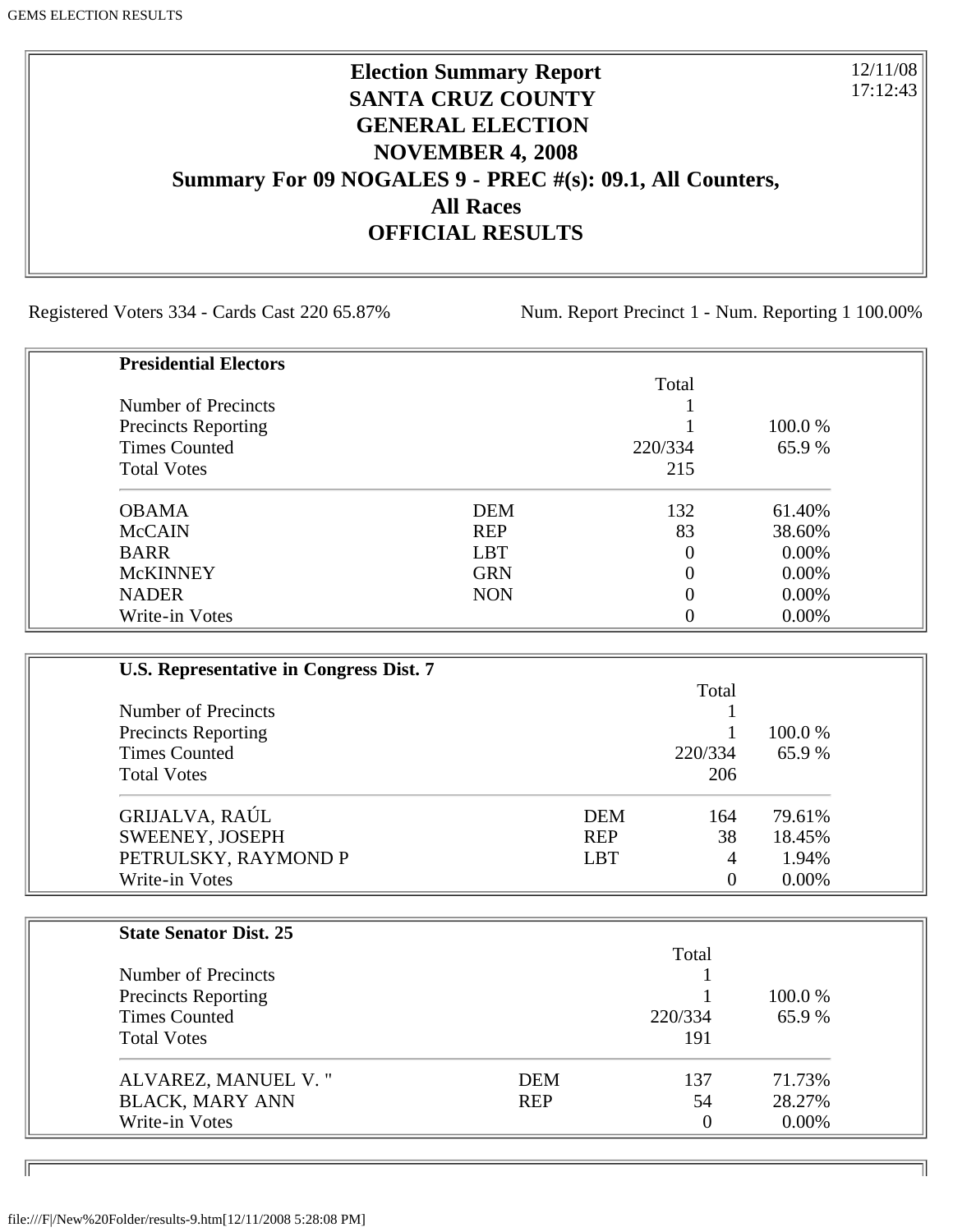| <b>State Representative Dist. 25</b> |            |                  |        |
|--------------------------------------|------------|------------------|--------|
|                                      |            | Total            |        |
| Number of Precincts                  |            | 1                |        |
| <b>Precincts Reporting</b>           |            |                  | 100.0% |
| <b>Times Counted</b>                 |            | 220/334          | 65.9%  |
| <b>Total Votes</b>                   |            | 314              |        |
| <b>BOYER, RICHARD "RIC"</b>          | <b>DEM</b> | 94               | 29.94% |
| FLEMING, PATRICIA "P                 | <b>DEM</b> | 121              | 38.54% |
| DAVIES, TIMATHY                      | <b>REP</b> | 43               | 13.69% |
| STEVENS, DAVID                       | <b>REP</b> | 56               | 17.83% |
| Write-in Votes                       |            | $\boldsymbol{0}$ | 0.00%  |
| <b>Corporation Commissioner</b>      |            |                  |        |
|                                      |            | Total            |        |
| Number of Precincts                  |            |                  |        |
| <b>Precincts Reporting</b>           |            |                  | 100.0% |
| <b>Times Counted</b>                 |            | 220/334          | 65.9%  |
| <b>Total Votes</b>                   |            | 467              |        |
| <b>GEORGE, SAM</b>                   | <b>DEM</b> | 97               | 20.77% |
| KENNEDY, SANDRA                      | <b>DEM</b> | 112              | 23.98% |
| NEWMAN, PAUL                         | <b>DEM</b> | 128              | 27.41% |
| MCCLURE, MARIAN A.                   | <b>REP</b> | 44               | 9.42%  |
| STUMP, BOB                           | <b>REP</b> | 38               | 8.14%  |
| WONG, BARRY                          | <b>REP</b> | 48               | 10.28% |
| Write-in Votes                       |            | $\boldsymbol{0}$ | 0.00%  |
| <b>Board of Supervisors Dist. 1</b>  |            |                  |        |
|                                      |            | Total            |        |
| Number of Precincts                  |            |                  |        |
| <b>Precincts Reporting</b>           |            |                  | 100.0% |
| <b>Times Counted</b>                 |            | 220/334          | 65.9%  |
| <b>Total Votes</b>                   |            | 204              |        |
|                                      |            |                  |        |
| RUIZ, MANUEL "MANNY"                 | <b>DEM</b> | 115              | 56.37% |
| WISE, JOSEPH "PEPE"                  | <b>IND</b> | 88               | 43.14% |
| Write-in Votes                       |            | 1                | 0.49%  |
| <b>County Attorney</b>               |            |                  |        |
|                                      |            | Total            |        |
| Number of Precincts                  |            |                  |        |
| <b>Precincts Reporting</b>           |            |                  | 100.0% |
| <b>Times Counted</b>                 |            | 220/334          | 65.9%  |
| <b>Total Votes</b>                   |            | 164              |        |
| SILVA, GEORGE                        | <b>DEM</b> | 163              | 99.39% |
| Write-in Votes                       |            | 1                | 0.61%  |

**Sheriff**

Total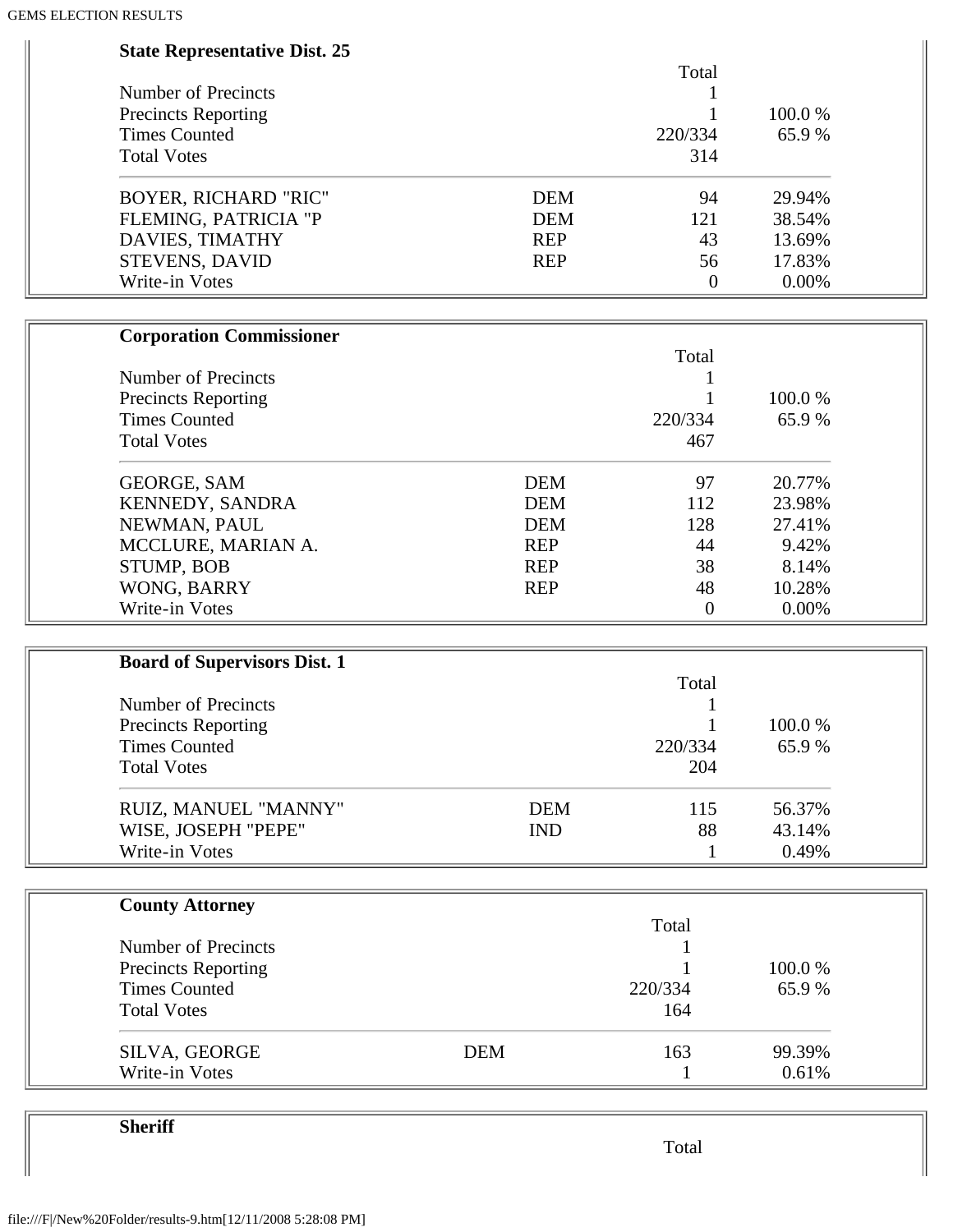| Number of Precincts<br>Precincts Reporting<br><b>Times Counted</b>                              |                          | 220/334                       | 100.0%<br>65.9%           |  |
|-------------------------------------------------------------------------------------------------|--------------------------|-------------------------------|---------------------------|--|
| <b>Total Votes</b>                                                                              |                          | 210                           |                           |  |
| ESTRADA, TONY<br>PADILLA, JOSE "JOE"<br>Write-in Votes                                          | <b>DEM</b><br><b>IND</b> | 164<br>46<br>$\boldsymbol{0}$ | 78.10%<br>21.90%<br>0.00% |  |
|                                                                                                 |                          |                               |                           |  |
| <b>County Treasurer</b>                                                                         |                          |                               |                           |  |
| Number of Precincts<br><b>Precincts Reporting</b><br><b>Times Counted</b><br><b>Total Votes</b> |                          | Total<br>220/334<br>171       | 100.0%<br>65.9%           |  |
| RAMIREZ, CAESAR A.                                                                              | <b>DEM</b>               | 171                           | 100.00%                   |  |
| Write-in Votes                                                                                  |                          | $\boldsymbol{0}$              | 0.00%                     |  |
|                                                                                                 |                          |                               |                           |  |
| <b>County School Superintendent</b>                                                             |                          | Total                         |                           |  |
| Number of Precincts                                                                             |                          |                               |                           |  |
| <b>Precincts Reporting</b>                                                                      |                          |                               | 100.0%                    |  |
| <b>Times Counted</b>                                                                            |                          | 220/334                       | 65.9%                     |  |
| <b>Total Votes</b>                                                                              |                          | 177                           |                           |  |
| VELÁSQUEZ, ALFREDO<br>Write-in Votes                                                            | <b>DEM</b>               | 177<br>$\theta$               | 100.00%<br>0.00%          |  |
|                                                                                                 |                          |                               |                           |  |
| <b>County Recorder</b>                                                                          |                          |                               |                           |  |
| <b>Number of Precincts</b>                                                                      |                          | Total                         |                           |  |
| <b>Precincts Reporting</b>                                                                      |                          |                               | 100.0%                    |  |
| <b>Times Counted</b>                                                                            |                          | 220/334                       | 65.9%                     |  |
| <b>Total Votes</b>                                                                              |                          | 202                           |                           |  |
| SAINZ, SUZANNE "SUZI                                                                            | <b>DEM</b>               | 133                           | 65.84%                    |  |
| <b>SCANLAN, VALERIE</b>                                                                         | <b>NPA</b>               | 69                            | 34.16%                    |  |
| Write-in Votes                                                                                  |                          | $\overline{0}$                | 0.00%                     |  |
|                                                                                                 |                          |                               |                           |  |
| <b>County Assessor</b>                                                                          |                          | Total                         |                           |  |
| Number of Precincts                                                                             |                          |                               |                           |  |
| <b>Precincts Reporting</b>                                                                      |                          |                               | 100.0%                    |  |
| <b>Times Counted</b>                                                                            |                          | 220/334                       | 65.9%                     |  |
| <b>Total Votes</b>                                                                              |                          | 205                           |                           |  |
| FUENTES, FELIPE A.,                                                                             | <b>DEM</b>               | 147                           | 71.71%                    |  |
| OCHOA, G. ALFONSO                                                                               | <b>IND</b>               | 58                            | 28.29%                    |  |
| Write-in Votes                                                                                  |                          | $\overline{0}$                | 0.00%                     |  |

╗

 $\overline{\phantom{a}}$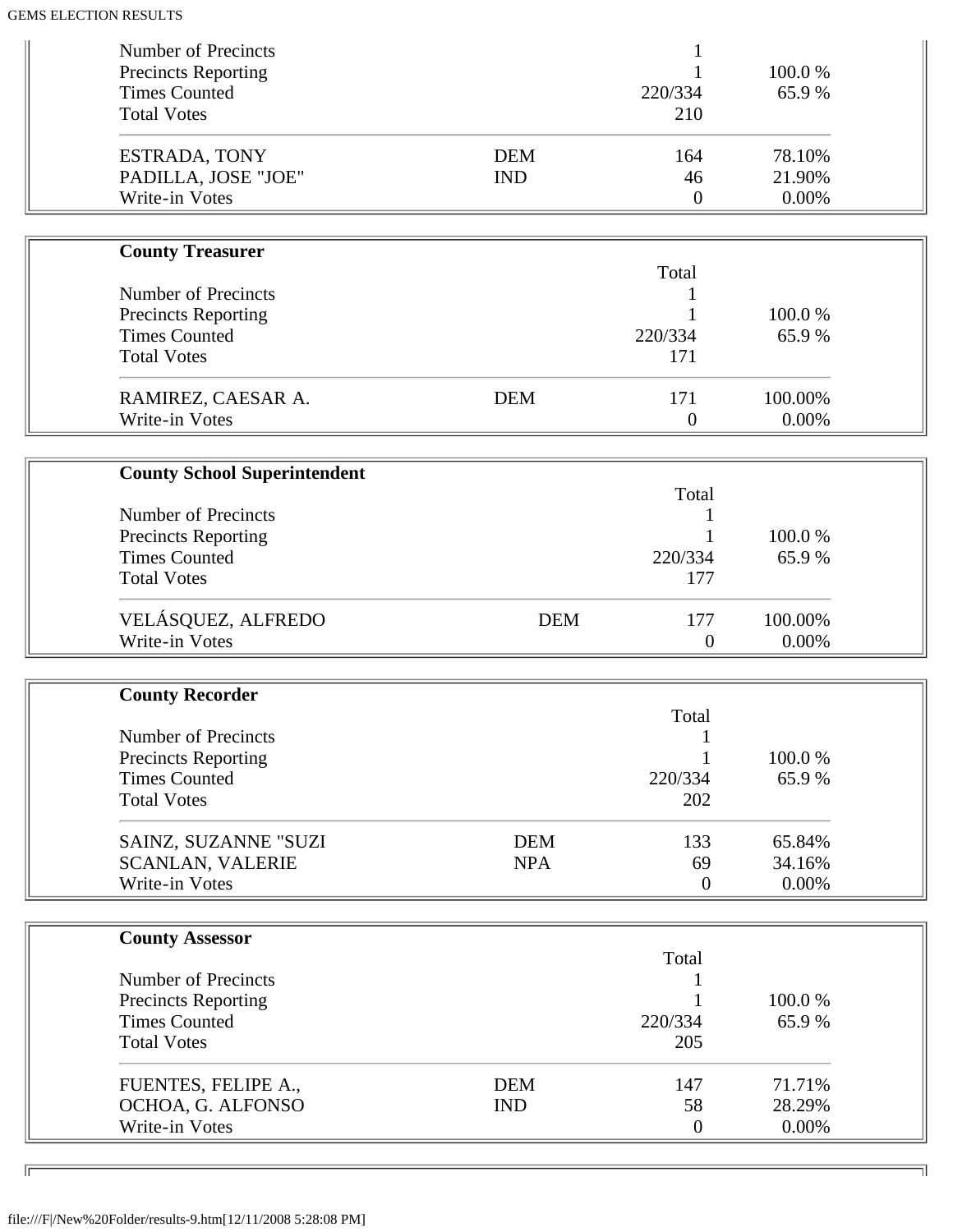| <b>Vacancy - Clerk of the Superior Court</b>       |                   |          |
|----------------------------------------------------|-------------------|----------|
|                                                    | Total             |          |
| Number of Precincts                                |                   | 100.0%   |
| <b>Precincts Reporting</b><br><b>Times Counted</b> | 1<br>220/334      | 65.9%    |
| <b>Total Votes</b>                                 | 171               |          |
|                                                    |                   |          |
| <b>GUZMAN, JUAN PABLO</b>                          | <b>DEM</b><br>170 | 99.42%   |
| Write-in Votes                                     | 1                 | 0.58%    |
|                                                    |                   |          |
| <b>Nogales Unified School Dist. 1</b>              |                   |          |
|                                                    | Total             |          |
| Number of Precincts                                |                   |          |
| <b>Precincts Reporting</b>                         |                   | 100.0%   |
| <b>Times Counted</b>                               | 220/334           | 65.9%    |
| <b>Total Votes</b>                                 | 327               |          |
| <b>MORALES, FRANK</b>                              | 125               | 38.23%   |
| NASH, L. HUNTER                                    | 113               | 34.56%   |
| SUAREZ, CHARLOTTE                                  | 87                | 26.61%   |
| Write-in Votes                                     | $\overline{2}$    | 0.61%    |
|                                                    |                   |          |
| <b>Nogales, City Of, Council Member</b>            |                   |          |
|                                                    | Total             |          |
| <b>Number of Precincts</b>                         | 1                 |          |
| <b>Precincts Reporting</b>                         |                   | 100.0%   |
| <b>Times Counted</b>                               | 220/334           | 65.9%    |
| <b>Total Votes</b>                                 | 492               |          |
| KATAURA, JESUS                                     | 80                | 16.26%   |
| LOPEZ, ARMANDO R.                                  | 85                | 17.28%   |
| MELENDEZ-LOPEZ, ESTH                               | 87                | 17.68%   |
| PARADA, CESAR N.                                   | 82                | 16.67%   |
| RAGLAND, YVONNE                                    | 78                | 15.85%   |
| VALDEZ, OLGA R.                                    | 80                | 16.26%   |
| Write-in Votes                                     | $\boldsymbol{0}$  | $0.00\%$ |
|                                                    |                   |          |
| Judge of the Superior Court Div. 2                 |                   |          |
|                                                    | Total             |          |
| <b>Number of Precincts</b>                         |                   |          |
| <b>Precincts Reporting</b>                         |                   | 100.0%   |
| <b>Times Counted</b>                               | 220/334           | 65.9%    |
| <b>Total Votes</b>                                 | 144               |          |

| MONTOYA-PAEZ, ANNA | 140 | 97.22% |
|--------------------|-----|--------|
| Write-in Votes     |     | 2.78%  |

| <b>Supreme Court Justice, BALES, SCOTT</b> |       |           |
|--------------------------------------------|-------|-----------|
|                                            | Total |           |
| Number of Precincts                        |       |           |
| <b>Precincts Reporting</b>                 |       | $100.0\%$ |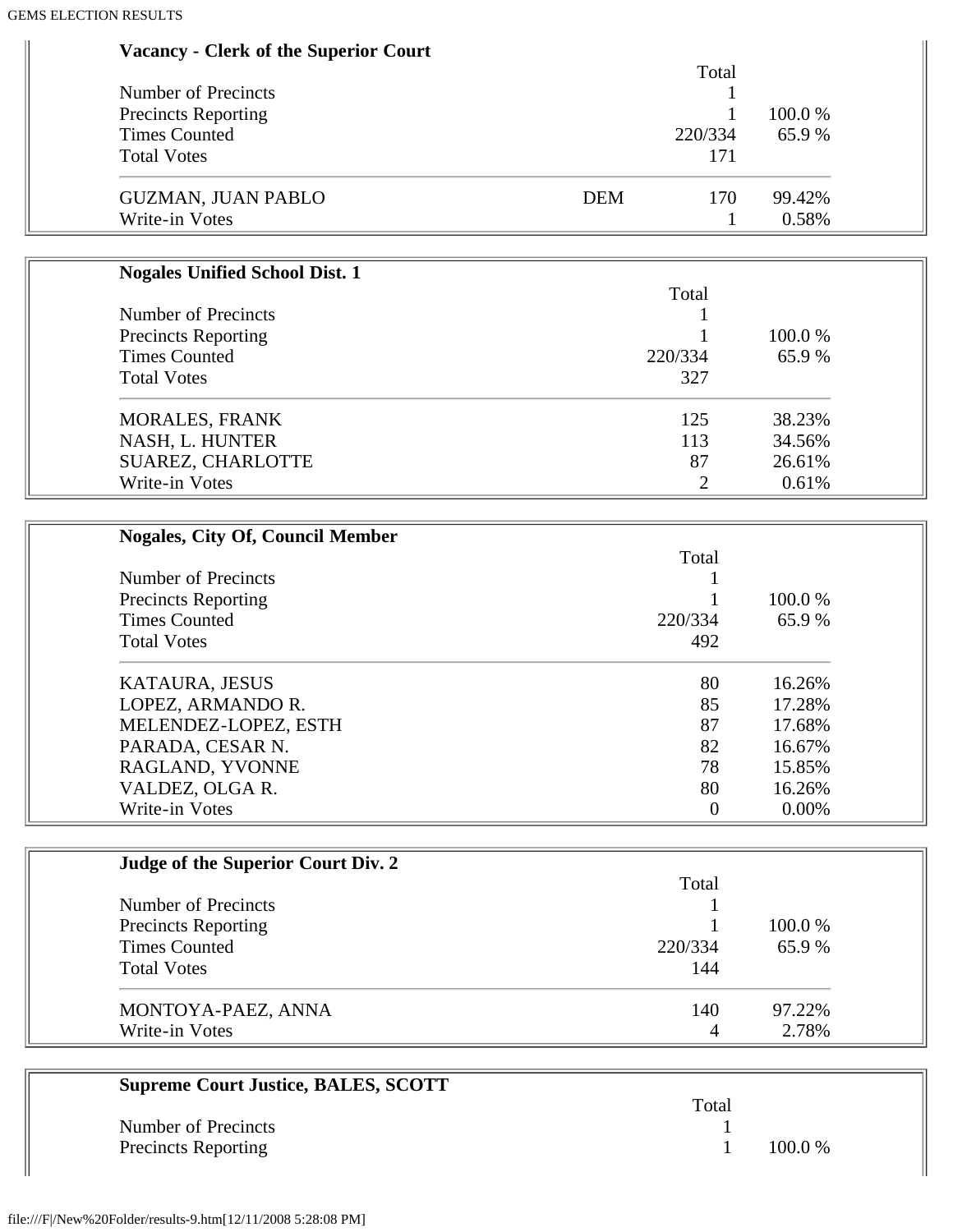| Times Counted<br><b>Total Votes</b> | 220/334<br>115 | 65.9%  |
|-------------------------------------|----------------|--------|
|                                     |                | 79.13% |
| <b>YES</b>                          | 91             |        |
| NO.                                 | 24             | 20.87% |

| Judge of the Court of Appeals Div. 2, VASQUEZ, GARYE L. |                |           |
|---------------------------------------------------------|----------------|-----------|
|                                                         | Total          |           |
| Number of Precincts                                     |                |           |
| <b>Precincts Reporting</b>                              |                | 1 100.0 % |
| <b>Times Counted</b>                                    | 220/334 65.9 % |           |
| <b>Total Votes</b>                                      | 116            |           |
| YES                                                     |                | 96 82.76% |
| N <sub>O</sub>                                          | 20             | 17.24%    |

| <b>Proposition 100</b>     |         |        |
|----------------------------|---------|--------|
|                            | Total   |        |
| Number of Precincts        |         |        |
| <b>Precincts Reporting</b> |         | 100.0% |
| <b>Times Counted</b>       | 220/334 | 65.9%  |
| <b>Total Votes</b>         | 200     |        |
| <b>YES</b>                 | 148     | 74.00% |
| N <sub>O</sub>             | 52      | 26.00% |

| <b>Proposition 101</b>     |         |        |
|----------------------------|---------|--------|
|                            | Total   |        |
| Number of Precincts        |         |        |
| <b>Precincts Reporting</b> |         | 100.0% |
| <b>Times Counted</b>       | 220/334 | 65.9%  |
| <b>Total Votes</b>         | 200     |        |
| <b>YES</b>                 | 94      | 47.00% |
| N <sub>O</sub>             | 106     | 53.00% |

| <b>Proposition 102</b>     |         |        |
|----------------------------|---------|--------|
|                            | Total   |        |
| Number of Precincts        |         |        |
| <b>Precincts Reporting</b> |         | 100.0% |
| <b>Times Counted</b>       | 220/334 | 65.9%  |
| <b>Total Votes</b>         | 199     |        |
| <b>YES</b>                 | 99      | 49.75% |
| N <sub>O</sub>             | 100     | 50.25% |

| <b>Proposition 105</b>     |         |         |
|----------------------------|---------|---------|
|                            | Total   |         |
| Number of Precincts        |         |         |
| <b>Precincts Reporting</b> |         | 100.0 % |
| <b>Times Counted</b>       | 220/334 | 65.9%   |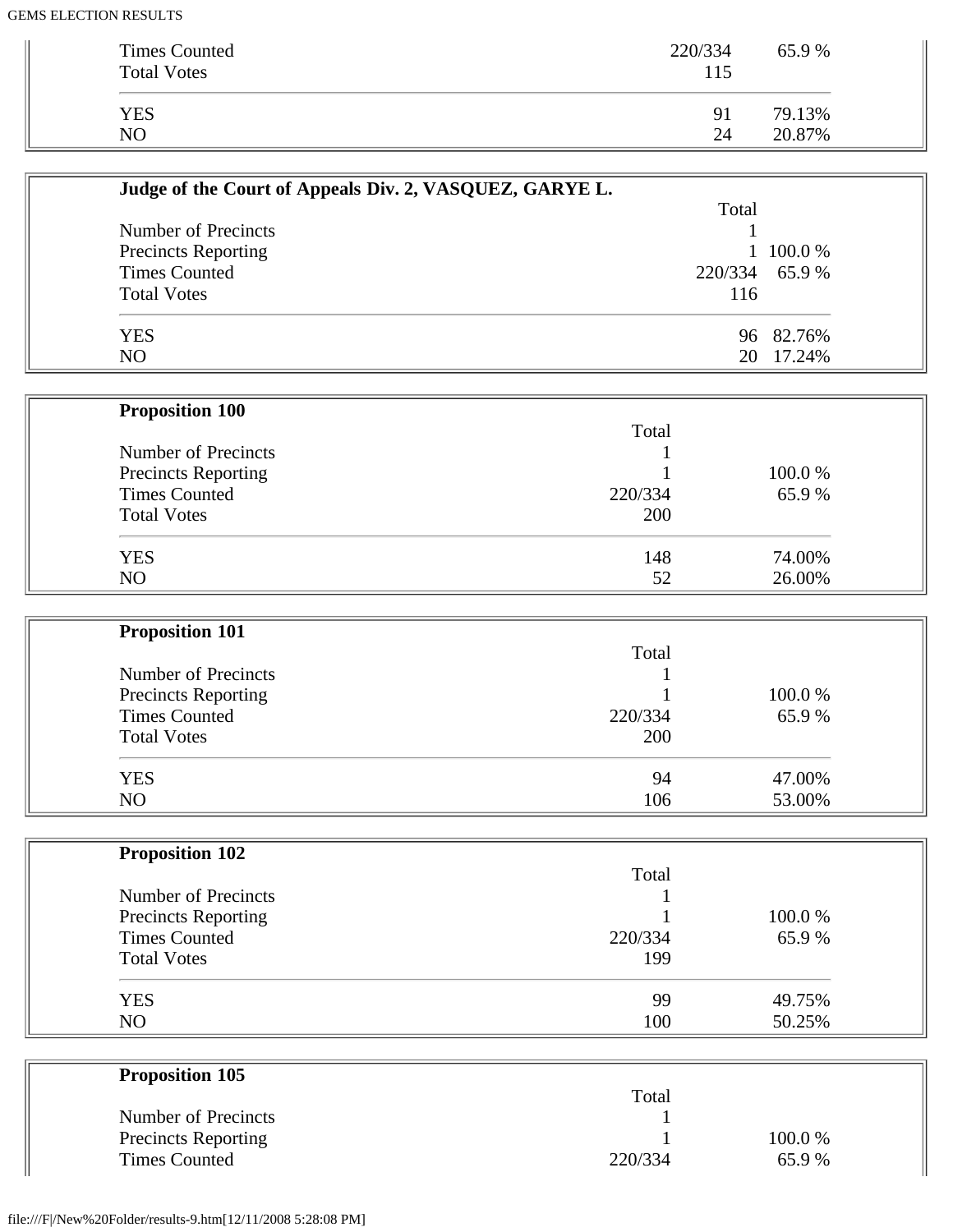| <b>Total Votes</b>     | 193     |        |
|------------------------|---------|--------|
| <b>YES</b>             | 72      | 37.31% |
| NO                     | 121     | 62.69% |
| <b>Proposition 200</b> |         |        |
|                        | Total   |        |
| Number of Precincts    |         |        |
| Precincts Reporting    |         | 100.0% |
| <b>Times Counted</b>   | 220/334 | 65.9%  |
| <b>Total Votes</b>     | 196     |        |
| <b>YES</b>             | 87      | 44.39% |
| NO                     | 109     | 55.61% |
| <b>Proposition 201</b> |         |        |
|                        | Total   |        |
| Number of Precincts    |         |        |
| Precincts Reporting    |         | 100.0% |
| <b>Times Counted</b>   | 220/334 | 65.9%  |
| <b>Total Votes</b>     | 190     |        |
| <b>YES</b>             | 52      | 27.37% |
| NO                     | 138     | 72.63% |
| <b>Proposition 202</b> |         |        |
|                        | Total   |        |
| Number of Precincts    |         |        |
| Precincts Reporting    |         | 100.0% |
| <b>Times Counted</b>   | 220/334 | 65.9%  |
| <b>Total Votes</b>     | 196     |        |
| <b>YES</b>             | 78      | 39.80% |
| NO                     | 118     | 60.20% |
| <b>Proposition 300</b> |         |        |
|                        | Total   |        |
| Number of Precincts    |         |        |
| Precincts Reporting    |         | 100.0% |
| <b>Times Counted</b>   | 220/334 | 65.9%  |
| <b>Total Votes</b>     | 196     |        |
| <b>YES</b>             | 56      | 28.57% |
|                        | 140     | 71.43% |

|                            | Total   |           |
|----------------------------|---------|-----------|
| Number of Precincts        |         |           |
| <b>Precincts Reporting</b> |         | $100.0\%$ |
| <b>Times Counted</b>       | 220/334 | 65.9 %    |
| <b>Total Votes</b>         | 190     |           |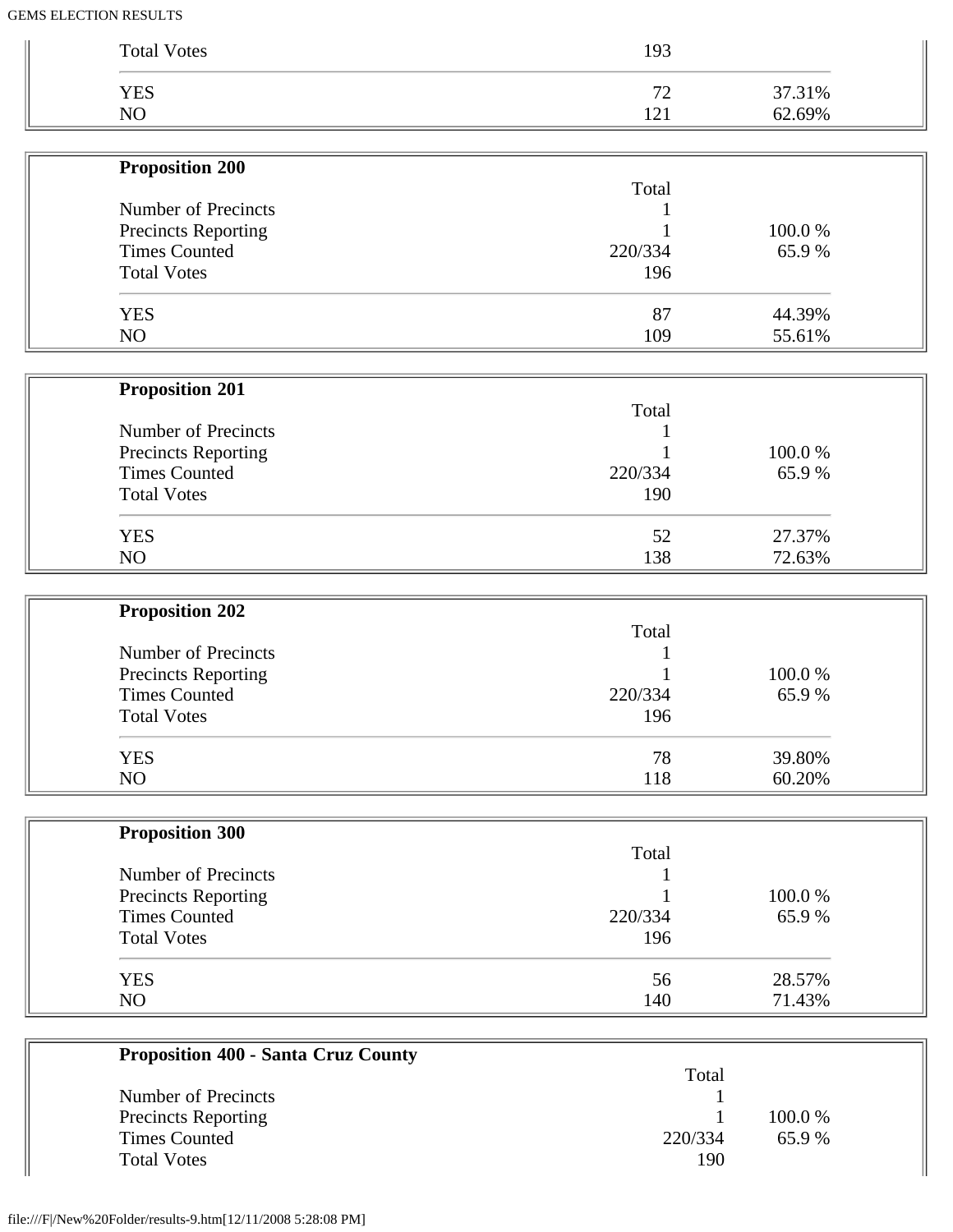| <b>YES</b>                                 | 63         | 33.16% |
|--------------------------------------------|------------|--------|
| NO                                         | 127        | 66.84% |
|                                            |            |        |
| <b>Proposition 401 - Santa Cruz County</b> |            |        |
|                                            | Total      |        |
| <b>Number of Precincts</b>                 |            |        |
| <b>Precincts Reporting</b>                 |            | 100.0% |
| <b>Times Counted</b>                       | 220/334    | 65.9%  |
| <b>Total Votes</b>                         | 201        |        |
| <b>YES</b>                                 | 64         | 31.84% |
| NO                                         | 137        | 68.16% |
|                                            |            |        |
| <b>Proposition 402 - City of Nogales</b>   |            |        |
|                                            | Total      |        |
| Number of Precincts                        |            |        |
| <b>Precincts Reporting</b>                 |            | 100.0% |
| <b>Times Counted</b>                       | 220/334    | 65.9%  |
| $T_{\text{old}}$ $V_{\text{old}}$          | $1 \cap F$ |        |

| <b>Total Votes</b> | 195 |        |
|--------------------|-----|--------|
| <b>YES</b>         | 119 | 03%    |
| N <sub>O</sub>     | 76  | 38.97% |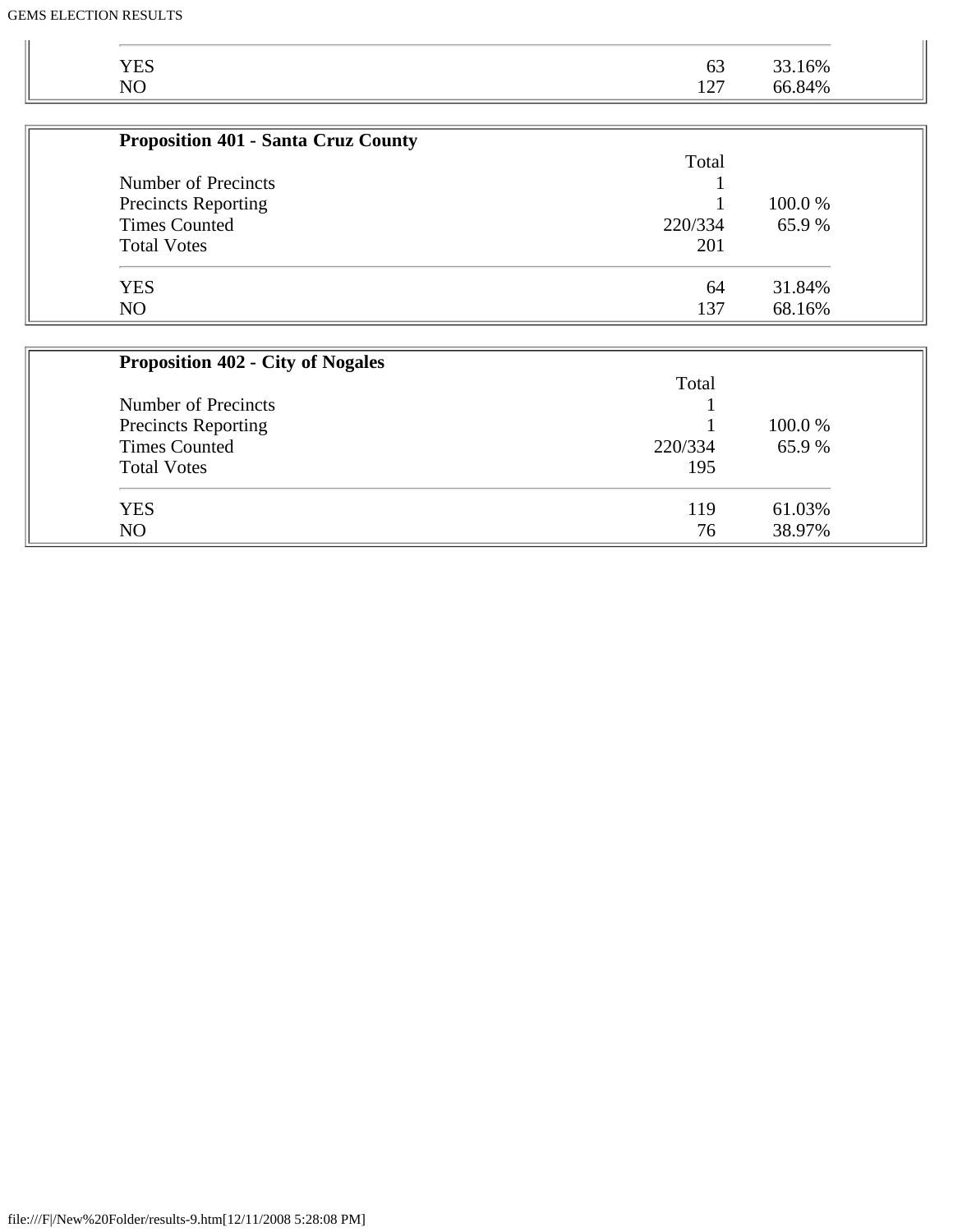# **Election Summary Report SANTA CRUZ COUNTY GENERAL ELECTION NOVEMBER 4, 2008 Summary For 10 NOGALES 10 - PREC #(s): 10.1, All Counters, All Races OFFICIAL RESULTS**

Registered Voters 927 - Cards Cast 482 52.00% Num. Report Precinct 1 - Num. Reporting 1 100.00%

12/11/08 17:12:44

٦I

| <b>Presidential Electors</b> |            |         |          |
|------------------------------|------------|---------|----------|
|                              |            | Total   |          |
| Number of Precincts          |            |         |          |
| <b>Precincts Reporting</b>   |            |         | 100.0 %  |
| <b>Times Counted</b>         |            | 482/927 | 52.0 %   |
| <b>Total Votes</b>           |            | 472     |          |
| <b>OBAMA</b>                 | <b>DEM</b> | 331     | 70.13%   |
| <b>McCAIN</b>                | <b>REP</b> | 136     | 28.81%   |
| <b>BARR</b>                  | <b>LBT</b> | 3       | 0.64%    |
| <b>McKINNEY</b>              | <b>GRN</b> | 0       | $0.00\%$ |
| <b>NADER</b>                 | <b>NON</b> |         | 0.21%    |
| Write-in Votes               |            |         | 0.21%    |

| U.S. Representative in Congress Dist. 7 |            |          |          |
|-----------------------------------------|------------|----------|----------|
|                                         |            | Total    |          |
| Number of Precincts                     |            |          |          |
| <b>Precincts Reporting</b>              |            |          | 100.0 %  |
| <b>Times Counted</b>                    |            | 482/927  | 52.0 %   |
| <b>Total Votes</b>                      |            | 455      |          |
| GRIJALVA, RAÚL                          | <b>DEM</b> | 370      | 81.32%   |
| SWEENEY, JOSEPH                         | <b>REP</b> | 83       | 18.24%   |
| PETRULSKY, RAYMOND P                    | <b>LBT</b> | 2        | 0.44%    |
| Write-in Votes                          |            | $\Omega$ | $0.00\%$ |

| <b>State Senator Dist. 25</b> |            |                |          |
|-------------------------------|------------|----------------|----------|
|                               |            | Total          |          |
| Number of Precincts           |            |                |          |
| <b>Precincts Reporting</b>    |            |                | 100.0 %  |
| <b>Times Counted</b>          |            | 482/927        | 52.0 %   |
| <b>Total Votes</b>            |            | 436            |          |
| ALVAREZ, MANUEL V."           | <b>DEM</b> | 346            | 79.36%   |
| <b>BLACK, MARY ANN</b>        | <b>REP</b> | 90             | 20.64%   |
| Write-in Votes                |            | $\overline{0}$ | $0.00\%$ |

ID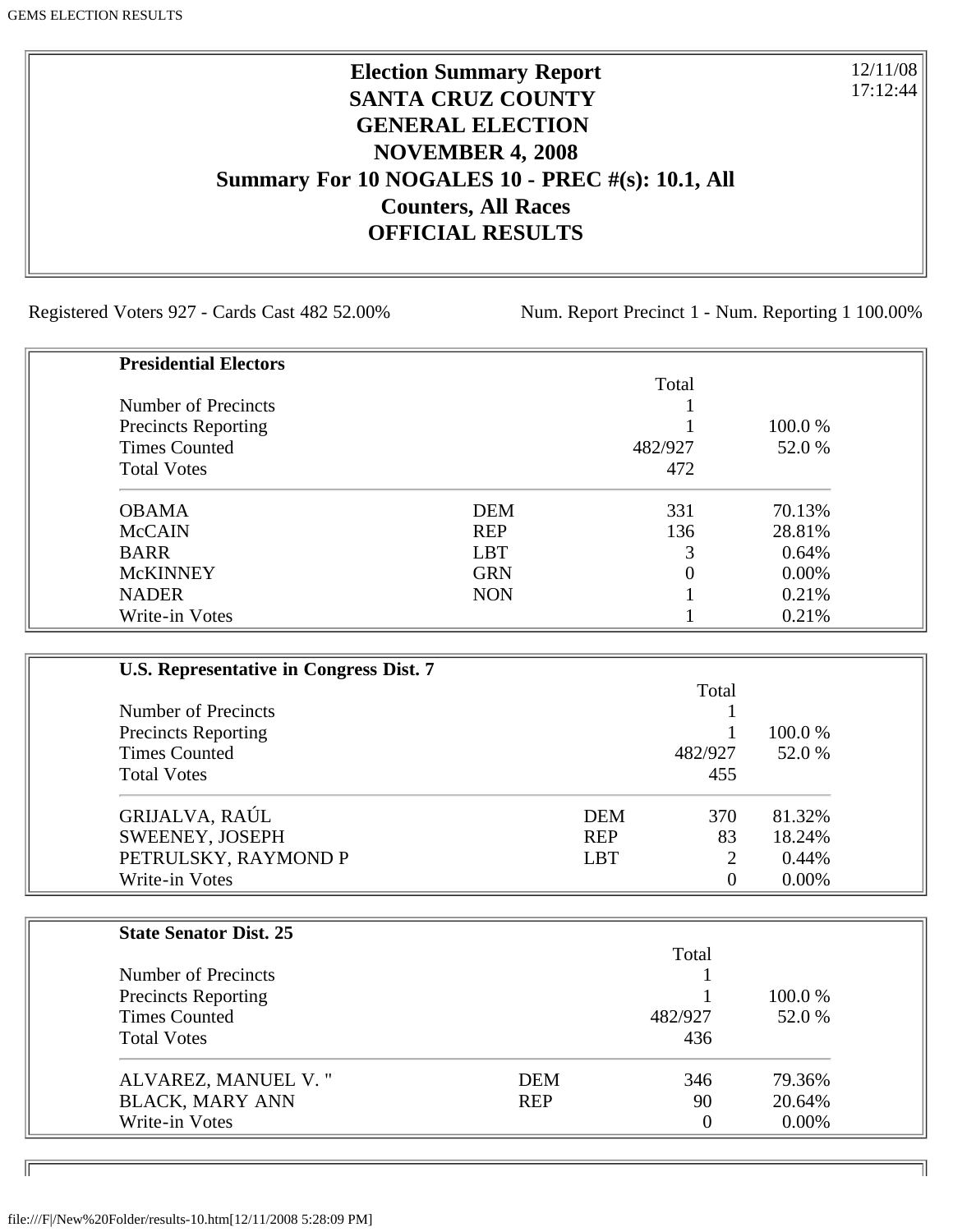| Total<br><b>Number of Precincts</b><br>1<br>100.0%<br><b>Precincts Reporting</b><br><b>Times Counted</b><br>482/927<br>52.0%<br><b>Total Votes</b><br>692<br><b>BOYER, RICHARD "RIC"</b><br><b>DEM</b><br>244<br>35.26%<br>FLEMING, PATRICIA "P<br><b>DEM</b><br>283<br>40.90%<br>DAVIES, TIMATHY<br><b>REP</b><br>73<br>10.55%<br><b>STEVENS, DAVID</b><br>92<br>13.29%<br><b>REP</b><br>Write-in Votes<br>0.00%<br>$\overline{0}$<br><b>Corporation Commissioner</b><br>Total<br>Number of Precincts<br>100.0%<br><b>Precincts Reporting</b><br><b>Times Counted</b><br>482/927<br>52.0%<br><b>Total Votes</b><br>1010<br><b>DEM</b><br>24.16%<br><b>GEORGE, SAM</b><br>244<br>KENNEDY, SANDRA<br><b>DEM</b><br>276<br>27.33%<br>NEWMAN, PAUL<br><b>DEM</b><br>273<br>27.03%<br>81<br>MCCLURE, MARIAN A.<br><b>REP</b><br>8.02%<br>STUMP, BOB<br><b>REP</b><br>72<br>7.13%<br>WONG, BARRY<br>6.34%<br><b>REP</b><br>64<br>Write-in Votes<br>0.00%<br>$\overline{0}$<br><b>Board of Supervisors Dist. 2</b><br>Total<br><b>Number of Precincts</b><br>1<br>$\mathbf{1}$<br>100.0%<br><b>Precincts Reporting</b><br>52.0%<br><b>Times Counted</b><br>482/927<br><b>Total Votes</b><br>458<br>MOLERA, RUDY "BUGS"<br><b>DEM</b><br>384<br>83.84%<br>VERDUGO, ALBERTO "NE<br><b>IND</b><br>73<br>15.94%<br>Write-in Votes<br>0.22%<br>$\mathbf{1}$<br><b>County Attorney</b><br>Total<br><b>Number of Precincts</b><br>100.0%<br><b>Precincts Reporting</b><br><b>Times Counted</b><br>482/927<br>52.0%<br><b>Total Votes</b><br>380<br><b>DEM</b><br>SILVA, GEORGE<br>379<br>99.74%<br>Write-in Votes<br>0.26% | <b>State Representative Dist. 25</b> |  |
|---------------------------------------------------------------------------------------------------------------------------------------------------------------------------------------------------------------------------------------------------------------------------------------------------------------------------------------------------------------------------------------------------------------------------------------------------------------------------------------------------------------------------------------------------------------------------------------------------------------------------------------------------------------------------------------------------------------------------------------------------------------------------------------------------------------------------------------------------------------------------------------------------------------------------------------------------------------------------------------------------------------------------------------------------------------------------------------------------------------------------------------------------------------------------------------------------------------------------------------------------------------------------------------------------------------------------------------------------------------------------------------------------------------------------------------------------------------------------------------------------------------------------------------------------------------------------------------------------------------|--------------------------------------|--|
|                                                                                                                                                                                                                                                                                                                                                                                                                                                                                                                                                                                                                                                                                                                                                                                                                                                                                                                                                                                                                                                                                                                                                                                                                                                                                                                                                                                                                                                                                                                                                                                                               |                                      |  |
|                                                                                                                                                                                                                                                                                                                                                                                                                                                                                                                                                                                                                                                                                                                                                                                                                                                                                                                                                                                                                                                                                                                                                                                                                                                                                                                                                                                                                                                                                                                                                                                                               |                                      |  |
|                                                                                                                                                                                                                                                                                                                                                                                                                                                                                                                                                                                                                                                                                                                                                                                                                                                                                                                                                                                                                                                                                                                                                                                                                                                                                                                                                                                                                                                                                                                                                                                                               |                                      |  |
|                                                                                                                                                                                                                                                                                                                                                                                                                                                                                                                                                                                                                                                                                                                                                                                                                                                                                                                                                                                                                                                                                                                                                                                                                                                                                                                                                                                                                                                                                                                                                                                                               |                                      |  |
|                                                                                                                                                                                                                                                                                                                                                                                                                                                                                                                                                                                                                                                                                                                                                                                                                                                                                                                                                                                                                                                                                                                                                                                                                                                                                                                                                                                                                                                                                                                                                                                                               |                                      |  |
|                                                                                                                                                                                                                                                                                                                                                                                                                                                                                                                                                                                                                                                                                                                                                                                                                                                                                                                                                                                                                                                                                                                                                                                                                                                                                                                                                                                                                                                                                                                                                                                                               |                                      |  |
|                                                                                                                                                                                                                                                                                                                                                                                                                                                                                                                                                                                                                                                                                                                                                                                                                                                                                                                                                                                                                                                                                                                                                                                                                                                                                                                                                                                                                                                                                                                                                                                                               |                                      |  |
|                                                                                                                                                                                                                                                                                                                                                                                                                                                                                                                                                                                                                                                                                                                                                                                                                                                                                                                                                                                                                                                                                                                                                                                                                                                                                                                                                                                                                                                                                                                                                                                                               |                                      |  |
|                                                                                                                                                                                                                                                                                                                                                                                                                                                                                                                                                                                                                                                                                                                                                                                                                                                                                                                                                                                                                                                                                                                                                                                                                                                                                                                                                                                                                                                                                                                                                                                                               |                                      |  |
|                                                                                                                                                                                                                                                                                                                                                                                                                                                                                                                                                                                                                                                                                                                                                                                                                                                                                                                                                                                                                                                                                                                                                                                                                                                                                                                                                                                                                                                                                                                                                                                                               |                                      |  |
|                                                                                                                                                                                                                                                                                                                                                                                                                                                                                                                                                                                                                                                                                                                                                                                                                                                                                                                                                                                                                                                                                                                                                                                                                                                                                                                                                                                                                                                                                                                                                                                                               |                                      |  |
|                                                                                                                                                                                                                                                                                                                                                                                                                                                                                                                                                                                                                                                                                                                                                                                                                                                                                                                                                                                                                                                                                                                                                                                                                                                                                                                                                                                                                                                                                                                                                                                                               |                                      |  |
|                                                                                                                                                                                                                                                                                                                                                                                                                                                                                                                                                                                                                                                                                                                                                                                                                                                                                                                                                                                                                                                                                                                                                                                                                                                                                                                                                                                                                                                                                                                                                                                                               |                                      |  |
|                                                                                                                                                                                                                                                                                                                                                                                                                                                                                                                                                                                                                                                                                                                                                                                                                                                                                                                                                                                                                                                                                                                                                                                                                                                                                                                                                                                                                                                                                                                                                                                                               |                                      |  |
|                                                                                                                                                                                                                                                                                                                                                                                                                                                                                                                                                                                                                                                                                                                                                                                                                                                                                                                                                                                                                                                                                                                                                                                                                                                                                                                                                                                                                                                                                                                                                                                                               |                                      |  |
|                                                                                                                                                                                                                                                                                                                                                                                                                                                                                                                                                                                                                                                                                                                                                                                                                                                                                                                                                                                                                                                                                                                                                                                                                                                                                                                                                                                                                                                                                                                                                                                                               |                                      |  |
|                                                                                                                                                                                                                                                                                                                                                                                                                                                                                                                                                                                                                                                                                                                                                                                                                                                                                                                                                                                                                                                                                                                                                                                                                                                                                                                                                                                                                                                                                                                                                                                                               |                                      |  |
|                                                                                                                                                                                                                                                                                                                                                                                                                                                                                                                                                                                                                                                                                                                                                                                                                                                                                                                                                                                                                                                                                                                                                                                                                                                                                                                                                                                                                                                                                                                                                                                                               |                                      |  |
|                                                                                                                                                                                                                                                                                                                                                                                                                                                                                                                                                                                                                                                                                                                                                                                                                                                                                                                                                                                                                                                                                                                                                                                                                                                                                                                                                                                                                                                                                                                                                                                                               |                                      |  |
|                                                                                                                                                                                                                                                                                                                                                                                                                                                                                                                                                                                                                                                                                                                                                                                                                                                                                                                                                                                                                                                                                                                                                                                                                                                                                                                                                                                                                                                                                                                                                                                                               |                                      |  |
|                                                                                                                                                                                                                                                                                                                                                                                                                                                                                                                                                                                                                                                                                                                                                                                                                                                                                                                                                                                                                                                                                                                                                                                                                                                                                                                                                                                                                                                                                                                                                                                                               |                                      |  |
|                                                                                                                                                                                                                                                                                                                                                                                                                                                                                                                                                                                                                                                                                                                                                                                                                                                                                                                                                                                                                                                                                                                                                                                                                                                                                                                                                                                                                                                                                                                                                                                                               |                                      |  |
|                                                                                                                                                                                                                                                                                                                                                                                                                                                                                                                                                                                                                                                                                                                                                                                                                                                                                                                                                                                                                                                                                                                                                                                                                                                                                                                                                                                                                                                                                                                                                                                                               |                                      |  |
|                                                                                                                                                                                                                                                                                                                                                                                                                                                                                                                                                                                                                                                                                                                                                                                                                                                                                                                                                                                                                                                                                                                                                                                                                                                                                                                                                                                                                                                                                                                                                                                                               |                                      |  |
|                                                                                                                                                                                                                                                                                                                                                                                                                                                                                                                                                                                                                                                                                                                                                                                                                                                                                                                                                                                                                                                                                                                                                                                                                                                                                                                                                                                                                                                                                                                                                                                                               |                                      |  |
|                                                                                                                                                                                                                                                                                                                                                                                                                                                                                                                                                                                                                                                                                                                                                                                                                                                                                                                                                                                                                                                                                                                                                                                                                                                                                                                                                                                                                                                                                                                                                                                                               |                                      |  |
|                                                                                                                                                                                                                                                                                                                                                                                                                                                                                                                                                                                                                                                                                                                                                                                                                                                                                                                                                                                                                                                                                                                                                                                                                                                                                                                                                                                                                                                                                                                                                                                                               |                                      |  |
|                                                                                                                                                                                                                                                                                                                                                                                                                                                                                                                                                                                                                                                                                                                                                                                                                                                                                                                                                                                                                                                                                                                                                                                                                                                                                                                                                                                                                                                                                                                                                                                                               |                                      |  |
|                                                                                                                                                                                                                                                                                                                                                                                                                                                                                                                                                                                                                                                                                                                                                                                                                                                                                                                                                                                                                                                                                                                                                                                                                                                                                                                                                                                                                                                                                                                                                                                                               |                                      |  |
|                                                                                                                                                                                                                                                                                                                                                                                                                                                                                                                                                                                                                                                                                                                                                                                                                                                                                                                                                                                                                                                                                                                                                                                                                                                                                                                                                                                                                                                                                                                                                                                                               |                                      |  |
|                                                                                                                                                                                                                                                                                                                                                                                                                                                                                                                                                                                                                                                                                                                                                                                                                                                                                                                                                                                                                                                                                                                                                                                                                                                                                                                                                                                                                                                                                                                                                                                                               |                                      |  |
|                                                                                                                                                                                                                                                                                                                                                                                                                                                                                                                                                                                                                                                                                                                                                                                                                                                                                                                                                                                                                                                                                                                                                                                                                                                                                                                                                                                                                                                                                                                                                                                                               |                                      |  |
|                                                                                                                                                                                                                                                                                                                                                                                                                                                                                                                                                                                                                                                                                                                                                                                                                                                                                                                                                                                                                                                                                                                                                                                                                                                                                                                                                                                                                                                                                                                                                                                                               |                                      |  |
|                                                                                                                                                                                                                                                                                                                                                                                                                                                                                                                                                                                                                                                                                                                                                                                                                                                                                                                                                                                                                                                                                                                                                                                                                                                                                                                                                                                                                                                                                                                                                                                                               |                                      |  |
|                                                                                                                                                                                                                                                                                                                                                                                                                                                                                                                                                                                                                                                                                                                                                                                                                                                                                                                                                                                                                                                                                                                                                                                                                                                                                                                                                                                                                                                                                                                                                                                                               |                                      |  |
|                                                                                                                                                                                                                                                                                                                                                                                                                                                                                                                                                                                                                                                                                                                                                                                                                                                                                                                                                                                                                                                                                                                                                                                                                                                                                                                                                                                                                                                                                                                                                                                                               |                                      |  |
|                                                                                                                                                                                                                                                                                                                                                                                                                                                                                                                                                                                                                                                                                                                                                                                                                                                                                                                                                                                                                                                                                                                                                                                                                                                                                                                                                                                                                                                                                                                                                                                                               |                                      |  |
|                                                                                                                                                                                                                                                                                                                                                                                                                                                                                                                                                                                                                                                                                                                                                                                                                                                                                                                                                                                                                                                                                                                                                                                                                                                                                                                                                                                                                                                                                                                                                                                                               |                                      |  |
|                                                                                                                                                                                                                                                                                                                                                                                                                                                                                                                                                                                                                                                                                                                                                                                                                                                                                                                                                                                                                                                                                                                                                                                                                                                                                                                                                                                                                                                                                                                                                                                                               |                                      |  |
|                                                                                                                                                                                                                                                                                                                                                                                                                                                                                                                                                                                                                                                                                                                                                                                                                                                                                                                                                                                                                                                                                                                                                                                                                                                                                                                                                                                                                                                                                                                                                                                                               |                                      |  |
|                                                                                                                                                                                                                                                                                                                                                                                                                                                                                                                                                                                                                                                                                                                                                                                                                                                                                                                                                                                                                                                                                                                                                                                                                                                                                                                                                                                                                                                                                                                                                                                                               |                                      |  |
|                                                                                                                                                                                                                                                                                                                                                                                                                                                                                                                                                                                                                                                                                                                                                                                                                                                                                                                                                                                                                                                                                                                                                                                                                                                                                                                                                                                                                                                                                                                                                                                                               |                                      |  |

**Sheriff**

Total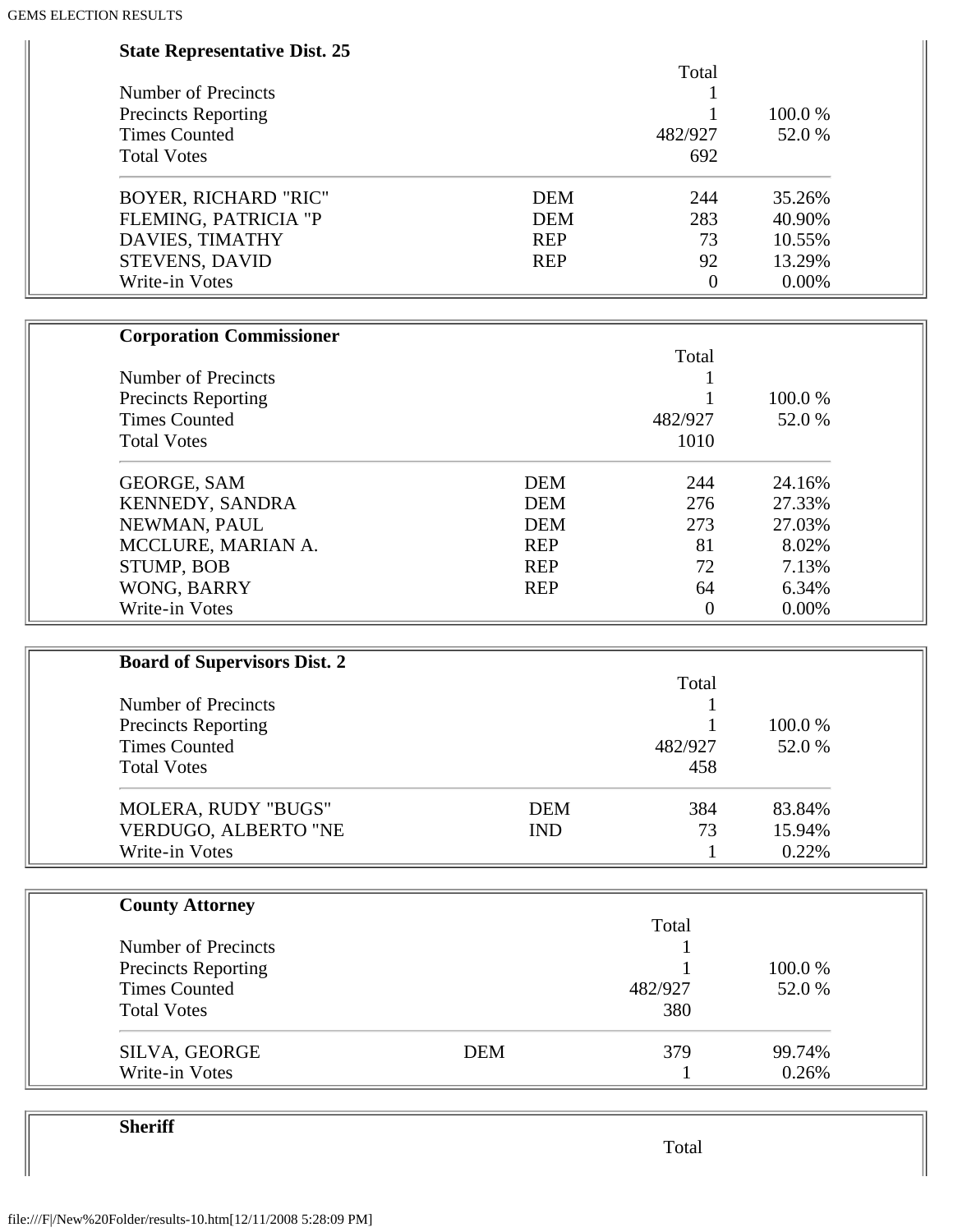| Number of Precincts                                |            |                        |                 |  |
|----------------------------------------------------|------------|------------------------|-----------------|--|
| Precincts Reporting<br><b>Times Counted</b>        |            | 482/927                | 100.0%<br>52.0% |  |
| <b>Total Votes</b>                                 |            | 467                    |                 |  |
|                                                    |            |                        |                 |  |
| ESTRADA, TONY                                      | <b>DEM</b> | 336                    | 71.95%          |  |
| PADILLA, JOSE "JOE"                                | <b>IND</b> | 130                    | 27.84%          |  |
| Write-in Votes                                     |            | 1                      | 0.21%           |  |
|                                                    |            |                        |                 |  |
| <b>County Treasurer</b>                            |            | Total                  |                 |  |
| <b>Number of Precincts</b>                         |            |                        |                 |  |
| <b>Precincts Reporting</b>                         |            |                        | 100.0%          |  |
| <b>Times Counted</b>                               |            | 482/927                | 52.0 %          |  |
| <b>Total Votes</b>                                 |            | 394                    |                 |  |
|                                                    |            |                        |                 |  |
| RAMIREZ, CAESAR A.                                 | <b>DEM</b> | 393                    | 99.75%          |  |
| Write-in Votes                                     |            | 1                      | 0.25%           |  |
|                                                    |            |                        |                 |  |
| <b>County School Superintendent</b>                |            | Total                  |                 |  |
| Number of Precincts                                |            |                        |                 |  |
| <b>Precincts Reporting</b>                         |            | 1                      | 100.0%          |  |
| <b>Times Counted</b>                               |            | 482/927                | 52.0%           |  |
| <b>Total Votes</b>                                 |            | 379                    |                 |  |
| VELÁSQUEZ, ALFREDO                                 | <b>DEM</b> | 377                    | 99.47%          |  |
| Write-in Votes                                     |            | 2                      | 0.53%           |  |
|                                                    |            |                        |                 |  |
|                                                    |            |                        |                 |  |
| <b>County Recorder</b>                             |            |                        |                 |  |
|                                                    |            | Total                  |                 |  |
| <b>Number of Precincts</b>                         |            | 1                      |                 |  |
| <b>Precincts Reporting</b>                         |            |                        | 100.0%          |  |
| <b>Times Counted</b>                               |            | 482/927                | 52.0%           |  |
| <b>Total Votes</b>                                 |            | 458                    |                 |  |
| SAINZ, SUZANNE "SUZI                               | <b>DEM</b> | 314                    | 68.56%          |  |
| <b>SCANLAN, VALERIE</b>                            | <b>NPA</b> | 144                    | 31.44%          |  |
| Write-in Votes                                     |            | $\overline{0}$         | 0.00%           |  |
|                                                    |            |                        |                 |  |
| <b>County Assessor</b>                             |            |                        |                 |  |
| Number of Precincts                                |            | Total                  |                 |  |
|                                                    |            |                        | 100.0%          |  |
| <b>Precincts Reporting</b><br><b>Times Counted</b> |            | 482/927                | 52.0%           |  |
| <b>Total Votes</b>                                 |            | 441                    |                 |  |
|                                                    |            |                        |                 |  |
| FUENTES, FELIPE A.,                                | <b>DEM</b> | 344                    | 78.00%          |  |
| OCHOA, G. ALFONSO<br>Write-in Votes                | <b>IND</b> | 97<br>$\boldsymbol{0}$ | 22.00%<br>0.00% |  |

╗

 $\sqrt{2}$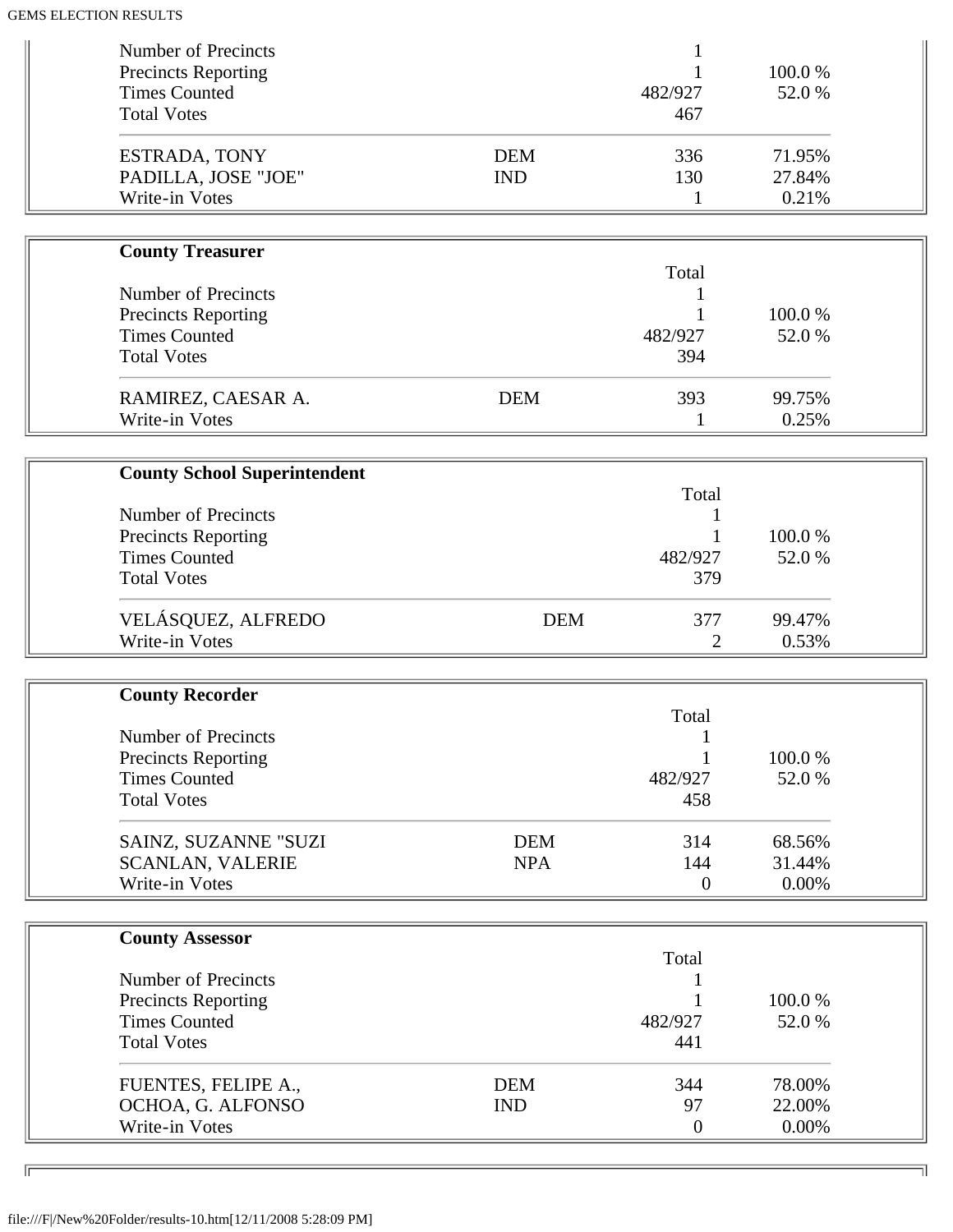| <b>Vacancy - Clerk of the Superior Court</b> |  |  |  |  |
|----------------------------------------------|--|--|--|--|
|----------------------------------------------|--|--|--|--|

|                            | Total             |            |
|----------------------------|-------------------|------------|
| Number of Precincts        |                   |            |
| <b>Precincts Reporting</b> |                   | 100.0 %    |
| <b>Times Counted</b>       | 482/927           | 52.0 %     |
| <b>Total Votes</b>         | 400               |            |
| <b>GUZMAN, JUAN PABLO</b>  | <b>DEM</b><br>396 | 99.00%     |
| Write-in Votes             |                   | 1.00%<br>4 |

| <b>Nogales Unified School Dist. 1</b> |                  | 100.0 %<br>52.0 % |  |
|---------------------------------------|------------------|-------------------|--|
|                                       | Total<br>482/927 |                   |  |
| Number of Precincts                   |                  |                   |  |
| <b>Precincts Reporting</b>            |                  |                   |  |
| <b>Times Counted</b>                  |                  |                   |  |
| <b>Total Votes</b>                    | 733              |                   |  |
| <b>MORALES, FRANK</b>                 | 276              | 37.65%            |  |
| NASH, L. HUNTER                       | 246              | 33.56%            |  |
| SUAREZ, CHARLOTTE                     | 204              | 27.83%            |  |
| Write-in Votes                        |                  | 0.95%             |  |

| <b>Nogales, City Of, Council Member</b> |         |         |
|-----------------------------------------|---------|---------|
|                                         | Total   |         |
| Number of Precincts                     |         |         |
| <b>Precincts Reporting</b>              |         | 100.0 % |
| <b>Times Counted</b>                    | 482/927 | 52.0 %  |
| <b>Total Votes</b>                      | 1068    |         |
| KATAURA, JESUS                          | 129     | 12.08%  |
| LOPEZ, ARMANDO R.                       | 180     | 16.85%  |
| MELENDEZ-LOPEZ, ESTH                    | 214     | 20.04%  |
| PARADA, CESAR N.                        | 192     | 17.98%  |
| RAGLAND, YVONNE                         | 138     | 12.92%  |
| VALDEZ, OLGA R.                         | 208     | 19.48%  |
| Write-in Votes                          |         | 0.66%   |

| Judge of the Superior Court Div. 2 |         |         |
|------------------------------------|---------|---------|
|                                    | Total   |         |
| Number of Precincts                |         |         |
| <b>Precincts Reporting</b>         |         | 100.0 % |
| <b>Times Counted</b>               | 482/927 | 52.0 %  |
| <b>Total Votes</b>                 | 308     |         |
| MONTOYA-PAEZ, ANNA                 | 306     | 99.35%  |
| Write-in Votes                     | 2       | 0.65%   |

| <b>Supreme Court Justice, BALES, SCOTT</b> |       |           |
|--------------------------------------------|-------|-----------|
|                                            | Total |           |
| Number of Precincts                        |       |           |
| <b>Precincts Reporting</b>                 |       | $100.0\%$ |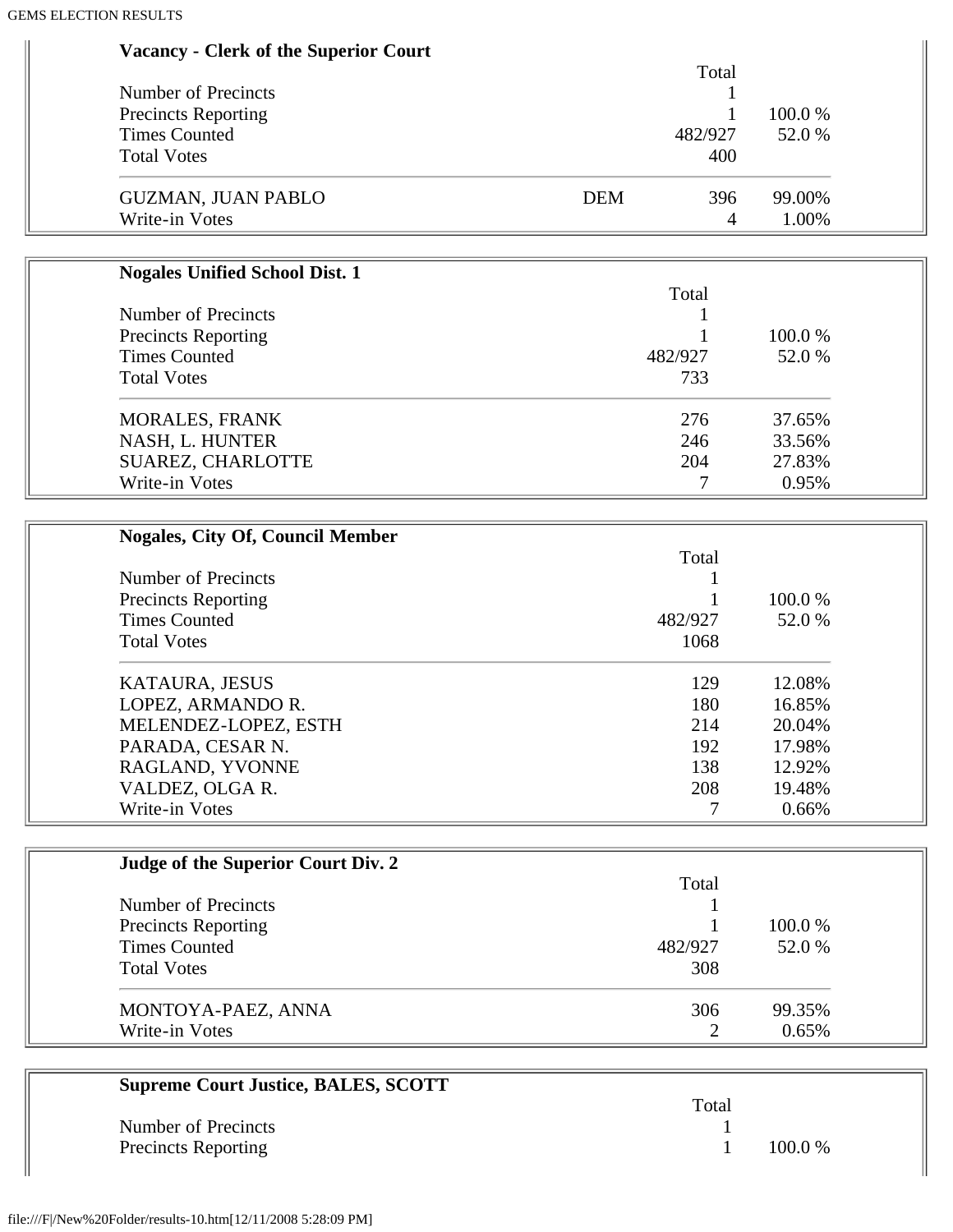| <b>Times Counted</b><br><b>Total Votes</b> | 482/927<br>280 | 52.0 % |
|--------------------------------------------|----------------|--------|
| <b>YES</b>                                 | 210            | 75.00% |
| N <sub>O</sub>                             | 70             | 25.00% |

| Judge of the Court of Appeals Div. 2, VASQUEZ, GARYE L. |                |            |
|---------------------------------------------------------|----------------|------------|
|                                                         | Total          |            |
| Number of Precincts                                     |                |            |
| <b>Precincts Reporting</b>                              |                | 1 100.0 %  |
| <b>Times Counted</b>                                    | 482/927 52.0 % |            |
| <b>Total Votes</b>                                      | 286            |            |
| <b>YES</b>                                              |                | 222 77.62% |
| N <sub>O</sub>                                          |                | 64 22.38%  |

| <b>Proposition 100</b>     |         |         |
|----------------------------|---------|---------|
|                            | Total   |         |
| Number of Precincts        |         |         |
| <b>Precincts Reporting</b> |         | 100.0 % |
| <b>Times Counted</b>       | 482/927 | 52.0 %  |
| <b>Total Votes</b>         | 422     |         |
| <b>YES</b>                 | 326     | 77.25%  |
| NO                         | 96      | 22.75%  |

| <b>Proposition 101</b> |         |        |
|------------------------|---------|--------|
|                        | Total   |        |
| Number of Precincts    |         |        |
| Precincts Reporting    |         | 100.0% |
| <b>Times Counted</b>   | 482/927 | 52.0 % |
| <b>Total Votes</b>     | 411     |        |
| <b>YES</b>             | 197     | 47.93% |
| N <sub>O</sub>         | 214     | 52.07% |

| <b>Proposition 102</b> |         |        |
|------------------------|---------|--------|
|                        | Total   |        |
| Number of Precincts    |         |        |
| Precincts Reporting    |         | 100.0% |
| <b>Times Counted</b>   | 482/927 | 52.0 % |
| <b>Total Votes</b>     | 415     |        |
| <b>YES</b>             | 233     | 56.14% |
| N <sub>O</sub>         | 182     | 43.86% |

| <b>Proposition 105</b>     |         |        |  |
|----------------------------|---------|--------|--|
|                            | Total   |        |  |
| Number of Precincts        |         |        |  |
| <b>Precincts Reporting</b> |         | 100.0% |  |
| Times Counted              | 482/927 | 52.0%  |  |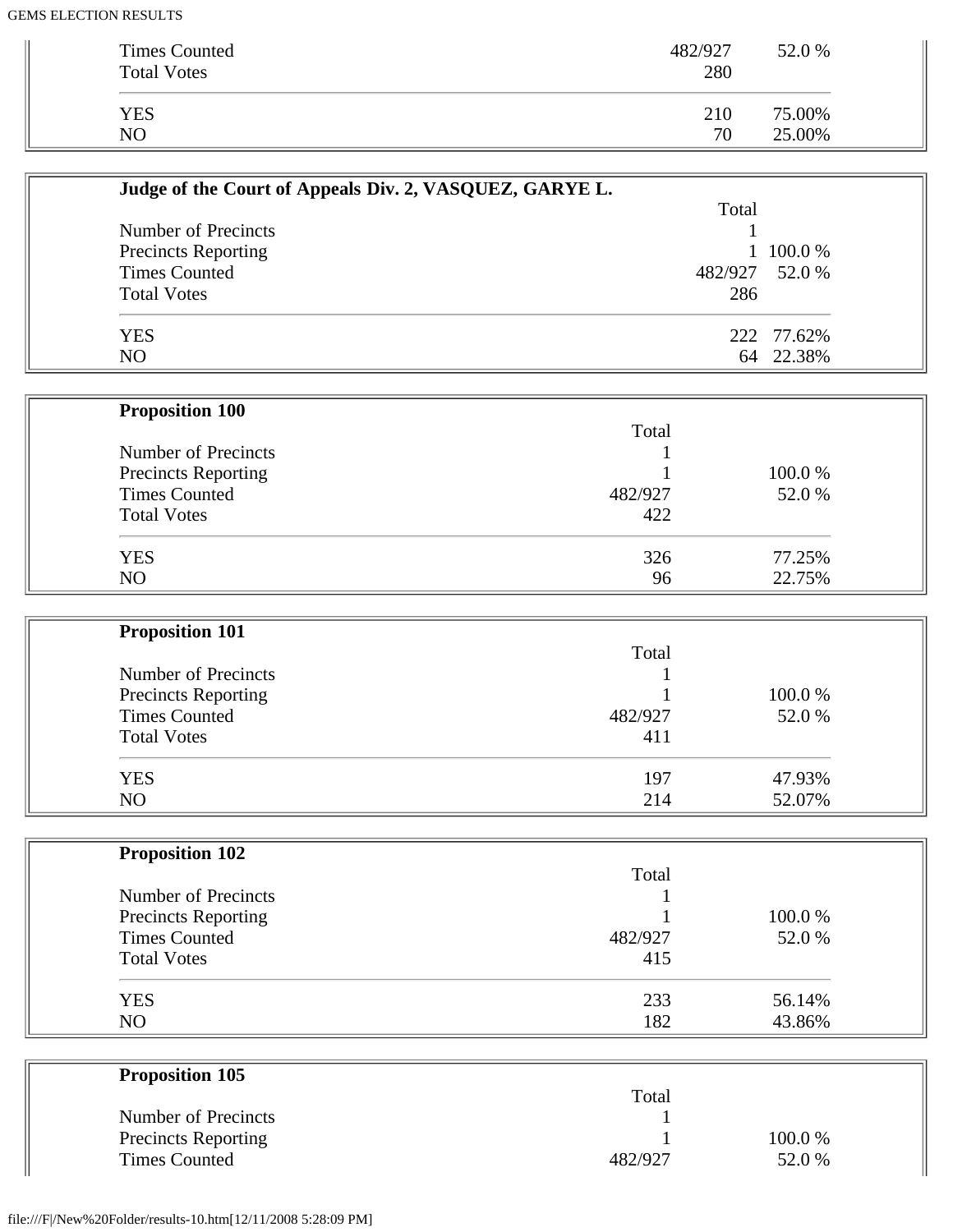| <b>Total Votes</b>                          | 406     |        |
|---------------------------------------------|---------|--------|
| <b>YES</b>                                  | 178     | 43.84% |
| NO                                          | 228     | 56.16% |
|                                             |         |        |
| <b>Proposition 200</b>                      |         |        |
|                                             | Total   |        |
| Number of Precincts                         |         | 100.0% |
| Precincts Reporting<br><b>Times Counted</b> | 482/927 | 52.0%  |
| <b>Total Votes</b>                          | 406     |        |
|                                             |         |        |
| <b>YES</b>                                  | 192     | 47.29% |
| NO                                          | 214     | 52.71% |
|                                             |         |        |
| <b>Proposition 201</b>                      |         |        |
|                                             | Total   |        |
| Number of Precincts                         |         |        |
| <b>Precincts Reporting</b>                  |         | 100.0% |
| <b>Times Counted</b>                        | 482/927 | 52.0%  |
| <b>Total Votes</b>                          | 401     |        |
| <b>YES</b>                                  | 171     | 42.64% |
| NO                                          | 230     | 57.36% |
|                                             |         |        |
| <b>Proposition 202</b>                      |         |        |
|                                             | Total   |        |
| Number of Precincts                         |         |        |
| Precincts Reporting                         |         | 100.0% |
| <b>Times Counted</b>                        | 482/927 | 52.0%  |
| <b>Total Votes</b>                          | 409     |        |
| <b>YES</b>                                  | 193     | 47.19% |
| NO                                          | 216     | 52.81% |
|                                             |         |        |
| <b>Proposition 300</b>                      | Total   |        |
| Number of Precincts                         |         |        |
| <b>Precincts Reporting</b>                  |         | 100.0% |
| <b>Times Counted</b>                        | 482/927 | 52.0%  |
| <b>Total Votes</b>                          | 409     |        |
|                                             |         |        |
|                                             | 102     | 24.94% |
| <b>YES</b>                                  |         | 75.06% |

| Troposition 400 - Santa Cruz County |         |         |  |
|-------------------------------------|---------|---------|--|
|                                     | Total   |         |  |
| Number of Precincts                 |         |         |  |
| <b>Precincts Reporting</b>          |         | 100.0 % |  |
| Times Counted                       | 482/927 | 52.0 %  |  |
| <b>Total Votes</b>                  | 412     |         |  |
|                                     |         |         |  |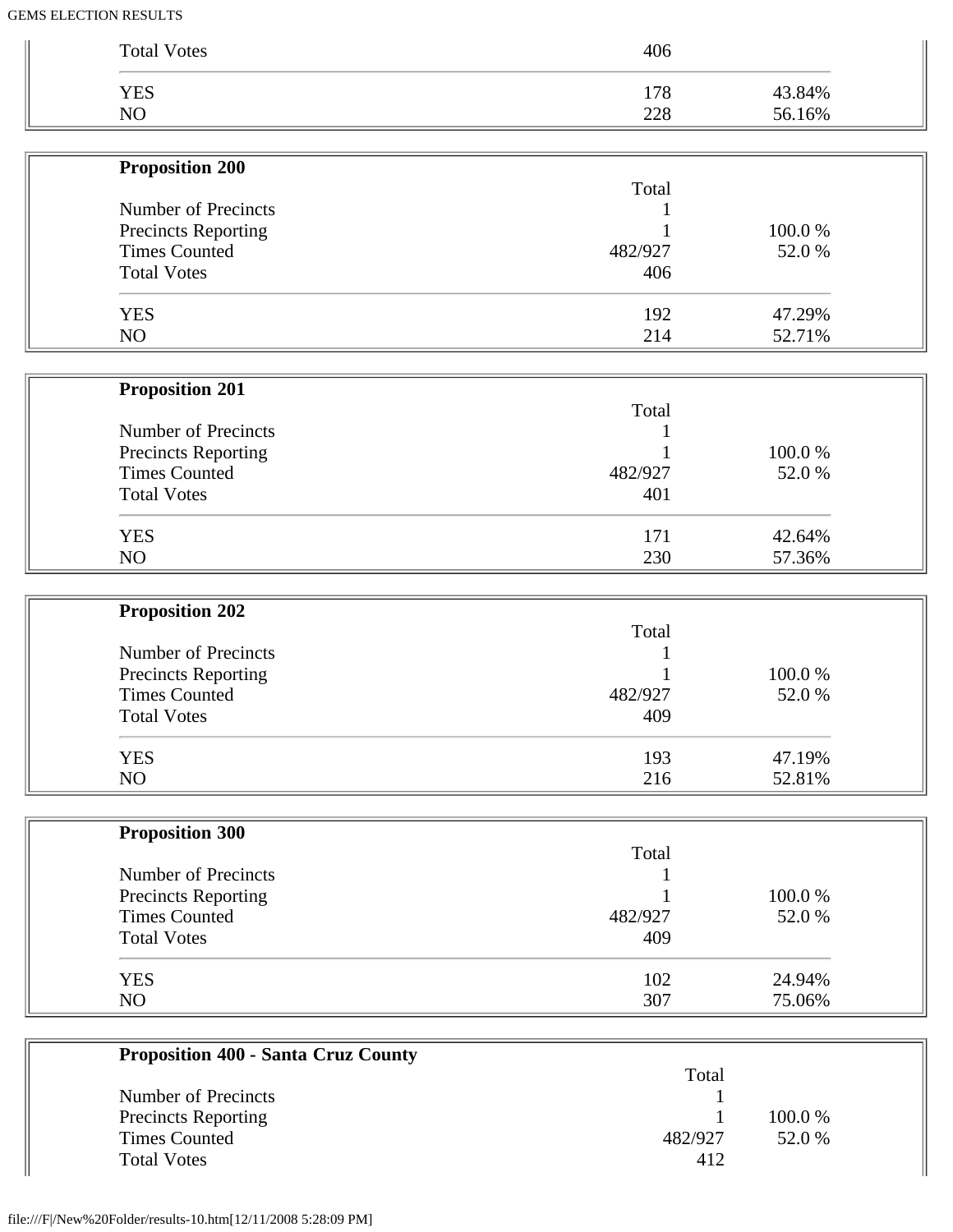| <b>YES</b>                                         | 152     | 36.89%            |
|----------------------------------------------------|---------|-------------------|
| NO                                                 | 260     | 63.11%            |
|                                                    |         |                   |
| <b>Proposition 401 - Santa Cruz County</b>         |         |                   |
|                                                    | Total   |                   |
| Number of Precincts                                |         |                   |
| <b>Precincts Reporting</b><br><b>Times Counted</b> | 482/927 | 100.0 %<br>52.0 % |
|                                                    |         |                   |
| <b>YES</b>                                         | 157     | 37.29%            |
| NO                                                 | 264     | 62.71%            |
| <b>Proposition 402 - City of Nogales</b>           |         |                   |
|                                                    | Total   |                   |
| Number of Precincts                                |         |                   |
| <b>Precincts Reporting</b>                         |         | 100.0%            |
| <b>Times Counted</b>                               | 482/927 | 52.0 %            |
| <b>Total Votes</b>                                 | 411     |                   |
| <b>YES</b>                                         | 255     | 62.04%            |
| NO.                                                | 156     | 37.96%            |

NO 156 37.96%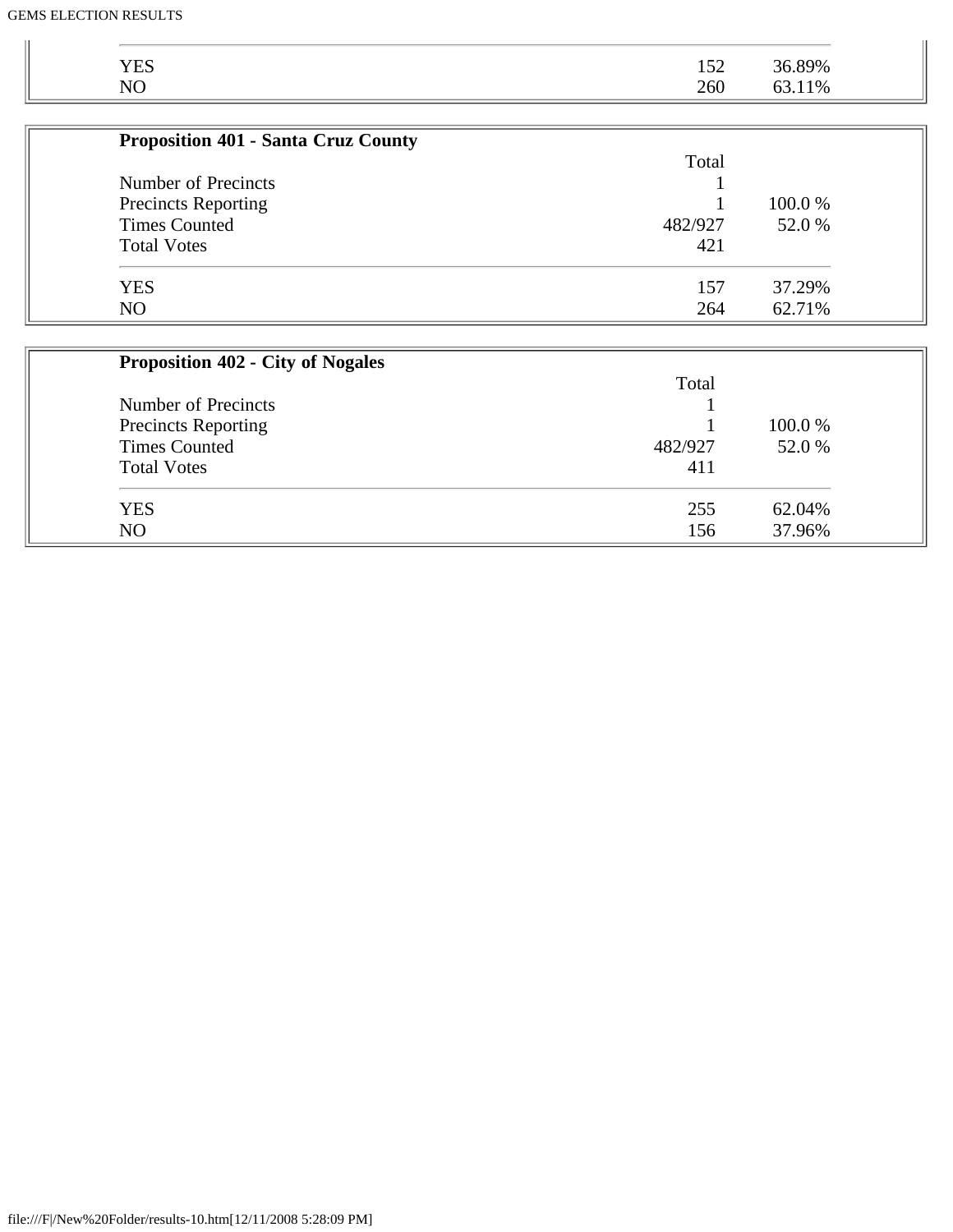### **Election Summary Report SANTA CRUZ COUNTY GENERAL ELECTION NOVEMBER 4, 2008 Summary For 11 TUBAC 11, All Counters, All Races OFFICIAL RESULTS**

Registered Voters 1150 - Cards Cast 970 84.35% Num. Report Precinct 1 - Num. Reporting 1 100.00%

12/11/08 17:12:44

| <b>Presidential Electors</b> |            |                |         |
|------------------------------|------------|----------------|---------|
|                              |            | Total          |         |
| Number of Precincts          |            |                |         |
| <b>Precincts Reporting</b>   |            |                | 100.0 % |
| <b>Times Counted</b>         |            | 970/1150       | 84.3 %  |
| <b>Total Votes</b>           |            | 965            |         |
| <b>OBAMA</b>                 | <b>DEM</b> | 544            | 56.37%  |
| <b>McCAIN</b>                | <b>REP</b> | 413            | 42.80%  |
| <b>BARR</b>                  | <b>LBT</b> | $\overline{4}$ | 0.41%   |
| <b>McKINNEY</b>              | <b>GRN</b> |                | 0.10%   |
| <b>NADER</b>                 | <b>NON</b> | 3              | 0.31%   |
| Write-in Votes               |            |                | 0.00%   |

| U.S. Representative in Congress Dist. 8                                   |            |          |                   |
|---------------------------------------------------------------------------|------------|----------|-------------------|
|                                                                           |            |          |                   |
| Number of Precincts<br><b>Precincts Reporting</b><br><b>Times Counted</b> |            |          |                   |
|                                                                           |            |          | 100.0 %<br>84.3 % |
|                                                                           |            | 970/1150 |                   |
| <b>Total Votes</b>                                                        |            | 941      |                   |
| GIFFORDS, GABRIELLE                                                       | <b>DEM</b> | 519      | 55.15%            |
| BEE, TIM                                                                  | <b>REP</b> | 396      | 42.08%            |
| DAVIS, PAUL                                                               | <b>LBT</b> | 25       | 2.66%             |
| Write-in Votes                                                            |            |          | 0.11%             |

| <b>State Senator Dist. 30</b> |            |          |         |
|-------------------------------|------------|----------|---------|
|                               |            | Total    |         |
| Number of Precincts           |            |          |         |
| <b>Precincts Reporting</b>    |            |          | 100.0 % |
| <b>Times Counted</b>          |            | 970/1150 | 84.3 %  |
| <b>Total Votes</b>            |            | 877      |         |
| VALLE, GEORGETTE W.           | <b>DEM</b> | 485      | 55.30%  |
| PATON, JONATHAN               | <b>REP</b> | 392      | 44.70%  |
| Write-in Votes                |            | $\Omega$ | 0.00%   |

**State Representative Dist. 30**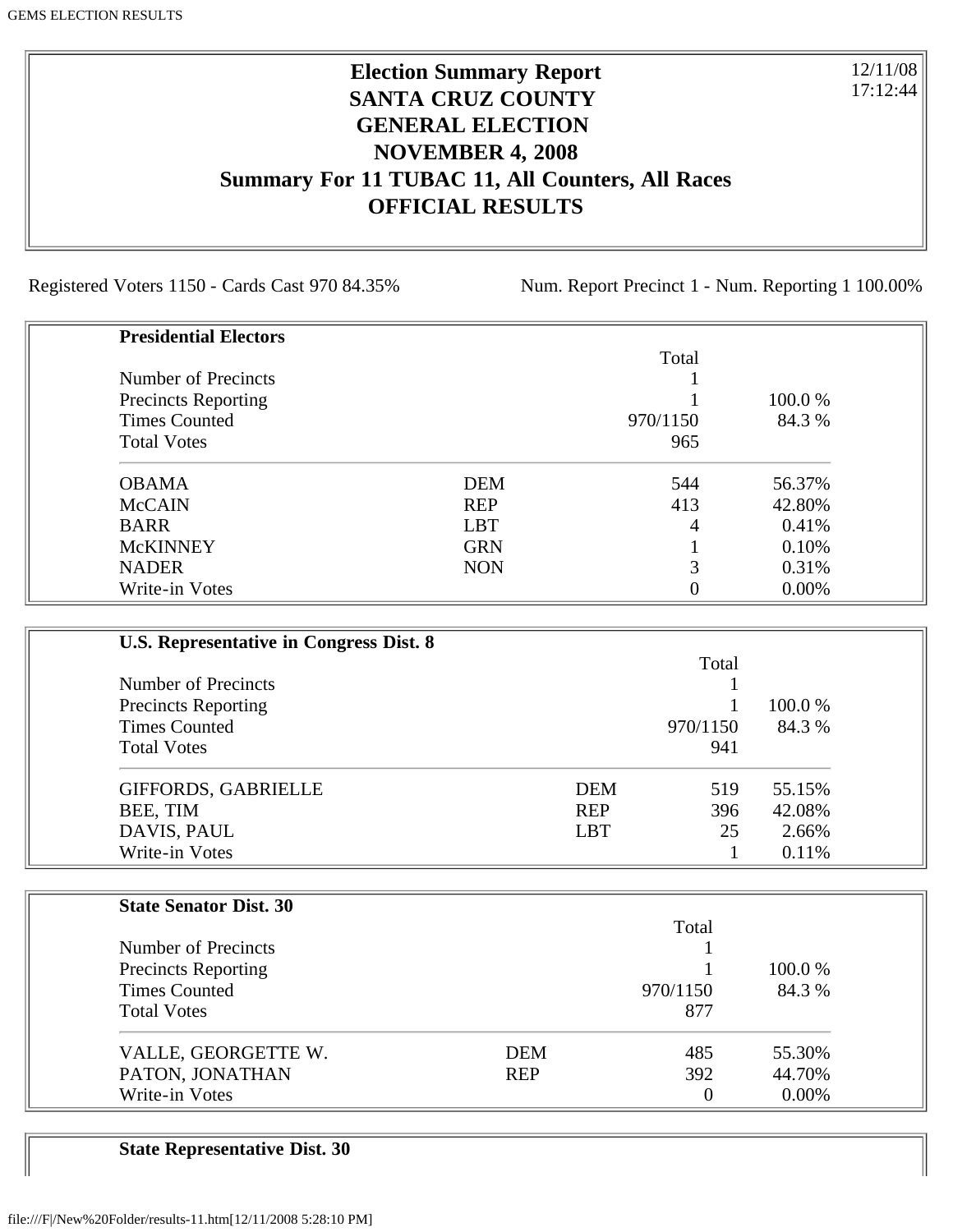|                            |            | Total    |         |
|----------------------------|------------|----------|---------|
| Number of Precincts        |            |          |         |
| <b>Precincts Reporting</b> |            |          | 100.0 % |
| <b>Times Counted</b>       |            | 970/1150 | 84.3 %  |
| <b>Total Votes</b>         |            | 1220     |         |
| DALESSANDRO, ANDREA        | <b>DEM</b> | 514      | 42.13%  |
| ANTENORI, FRANK            | <b>REP</b> | 336      | 27.54%  |
| <b>GOWAN, DAVID</b>        | <b>REP</b> | 360      | 29.51%  |
| Write-in Votes             |            | 10       | 0.82%   |

| <b>Corporation Commissioner</b> |            |          |         |
|---------------------------------|------------|----------|---------|
|                                 |            | Total    |         |
| Number of Precincts             |            |          |         |
| <b>Precincts Reporting</b>      |            |          | 100.0 % |
| <b>Times Counted</b>            |            | 970/1150 | 84.3 %  |
| <b>Total Votes</b>              |            | 2476     |         |
| <b>GEORGE, SAM</b>              | <b>DEM</b> | 439      | 17.73%  |
| <b>KENNEDY, SANDRA</b>          | <b>DEM</b> | 501      | 20.23%  |
| NEWMAN, PAUL                    | <b>DEM</b> | 523      | 21.12%  |
| MCCLURE, MARIAN A.              | <b>REP</b> | 346      | 13.97%  |
| STUMP, BOB                      | <b>REP</b> | 313      | 12.64%  |
| WONG, BARRY                     | <b>REP</b> | 353      | 14.26%  |
| Write-in Votes                  |            |          | 0.04%   |

| <b>Board of Supervisors Dist. 3</b> |            |          |         |
|-------------------------------------|------------|----------|---------|
|                                     |            | Total    |         |
| Number of Precincts                 |            |          |         |
| <b>Precincts Reporting</b>          |            |          | 100.0 % |
| <b>Times Counted</b>                |            | 970/1150 | 84.3 %  |
| <b>Total Votes</b>                  |            | 898      |         |
| <b>MAYNARD, JOHN</b>                | <b>DEM</b> | 702      | 78.17%  |
| <b>IBARRA, JUAN ANDRES</b>          | <b>IND</b> | 68       | 7.57%   |
| <b>KRAMER, JOEL</b>                 | <b>IND</b> | 124      | 13.81%  |
| Write-in Votes                      |            | 4        | 0.45%   |

| <b>County Attorney</b>     |            |          |         |
|----------------------------|------------|----------|---------|
|                            |            | Total    |         |
| Number of Precincts        |            |          |         |
| <b>Precincts Reporting</b> |            |          | 100.0 % |
| <b>Times Counted</b>       |            | 970/1150 | 84.3 %  |
| <b>Total Votes</b>         |            | 634      |         |
| SILVA, GEORGE              | <b>DEM</b> | 624      | 98.42%  |
| Write-in Votes             |            | 10       | 1.58%   |

| <b>Sheriff</b>      |       |
|---------------------|-------|
|                     | Total |
| Number of Precincts |       |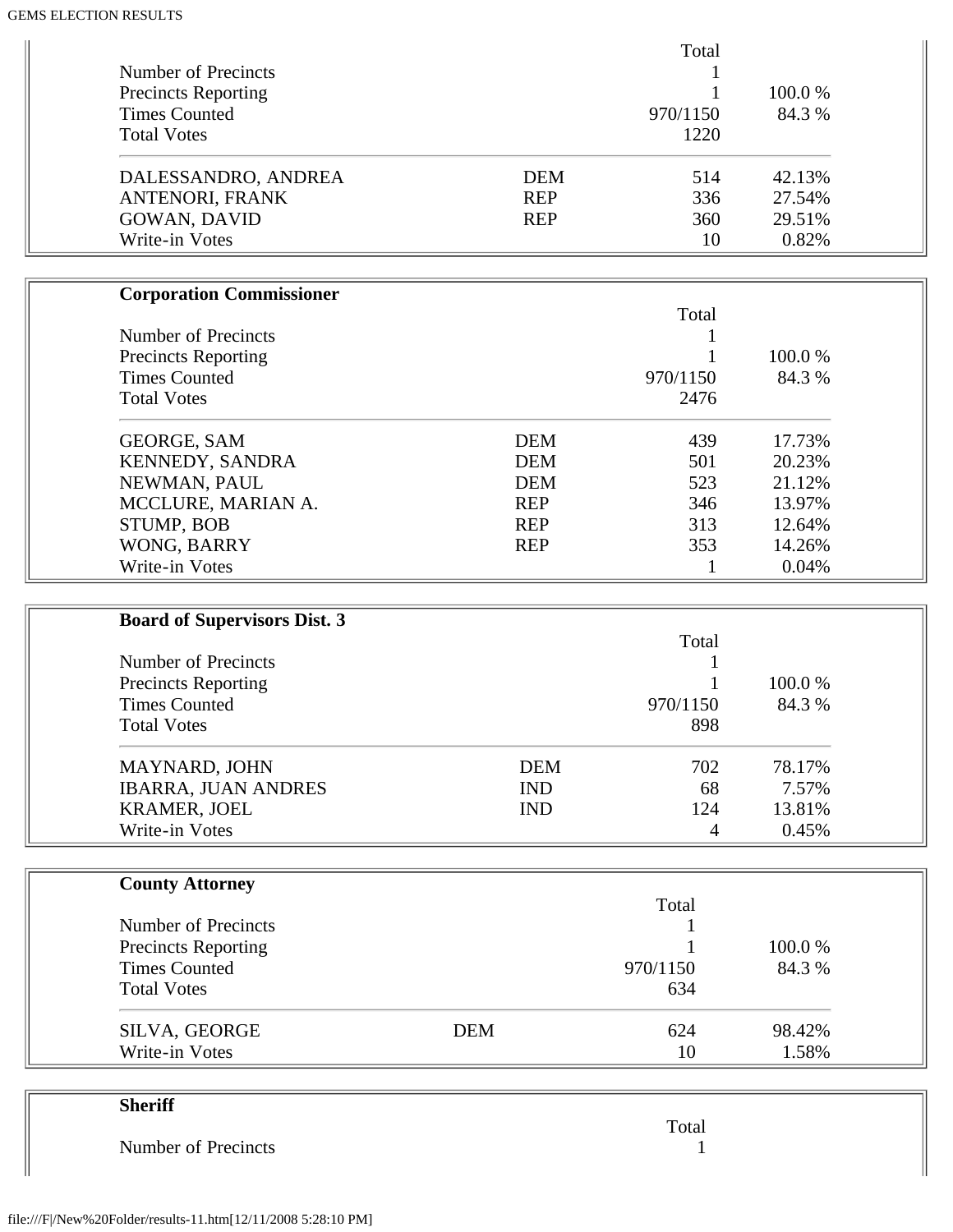| <b>Precincts Reporting</b><br><b>Times Counted</b><br><b>Total Votes</b>                               |                          | 970/1150<br>863               | 100.0%<br>84.3 %          |  |
|--------------------------------------------------------------------------------------------------------|--------------------------|-------------------------------|---------------------------|--|
| <b>ESTRADA, TONY</b><br>PADILLA, JOSE "JOE"<br>Write-in Votes                                          | <b>DEM</b><br><b>IND</b> | 624<br>236<br>3               | 72.31%<br>27.35%<br>0.35% |  |
| <b>County Treasurer</b>                                                                                |                          |                               |                           |  |
| <b>Number of Precincts</b><br><b>Precincts Reporting</b><br><b>Times Counted</b><br><b>Total Votes</b> |                          | Total<br>1<br>970/1150<br>649 | 100.0%<br>84.3 %          |  |
| RAMIREZ, CAESAR A.<br>Write-in Votes                                                                   | <b>DEM</b>               | 642<br>7                      | 98.92%<br>1.08%           |  |
| <b>County School Superintendent</b>                                                                    |                          |                               |                           |  |
| Number of Precincts<br><b>Precincts Reporting</b><br><b>Times Counted</b><br><b>Total Votes</b>        |                          | Total<br>970/1150<br>599      | 100.0%<br>84.3 %          |  |
| VELÁSQUEZ, ALFREDO<br>Write-in Votes                                                                   | <b>DEM</b>               | 594<br>5                      | 99.17%<br>0.83%           |  |
| <b>County Recorder</b>                                                                                 |                          |                               |                           |  |
| <b>Number of Precincts</b><br><b>Precincts Reporting</b><br><b>Times Counted</b><br><b>Total Votes</b> |                          | Total<br>970/1150<br>880      | 100.0%<br>84.3 %          |  |
| SAINZ, SUZANNE "SUZI<br><b>SCANLAN, VALERIE</b><br>Write-in Votes                                      | <b>DEM</b><br><b>NPA</b> | 354<br>525<br>1               | 40.23%<br>59.66%<br>0.11% |  |
| <b>County Assessor</b>                                                                                 |                          |                               |                           |  |
| Number of Precincts<br><b>Precincts Reporting</b><br><b>Times Counted</b><br><b>Total Votes</b>        |                          | Total<br>1<br>970/1150<br>792 | 100.0%<br>84.3 %          |  |
| FUENTES, FELIPE A.,<br>OCHOA, G. ALFONSO<br>Write-in Votes                                             | <b>DEM</b><br><b>IND</b> | 467<br>324<br>1               | 58.96%<br>40.91%<br>0.13% |  |

# **Vacancy - Clerk of the Superior Court**

 $\sqrt{2}$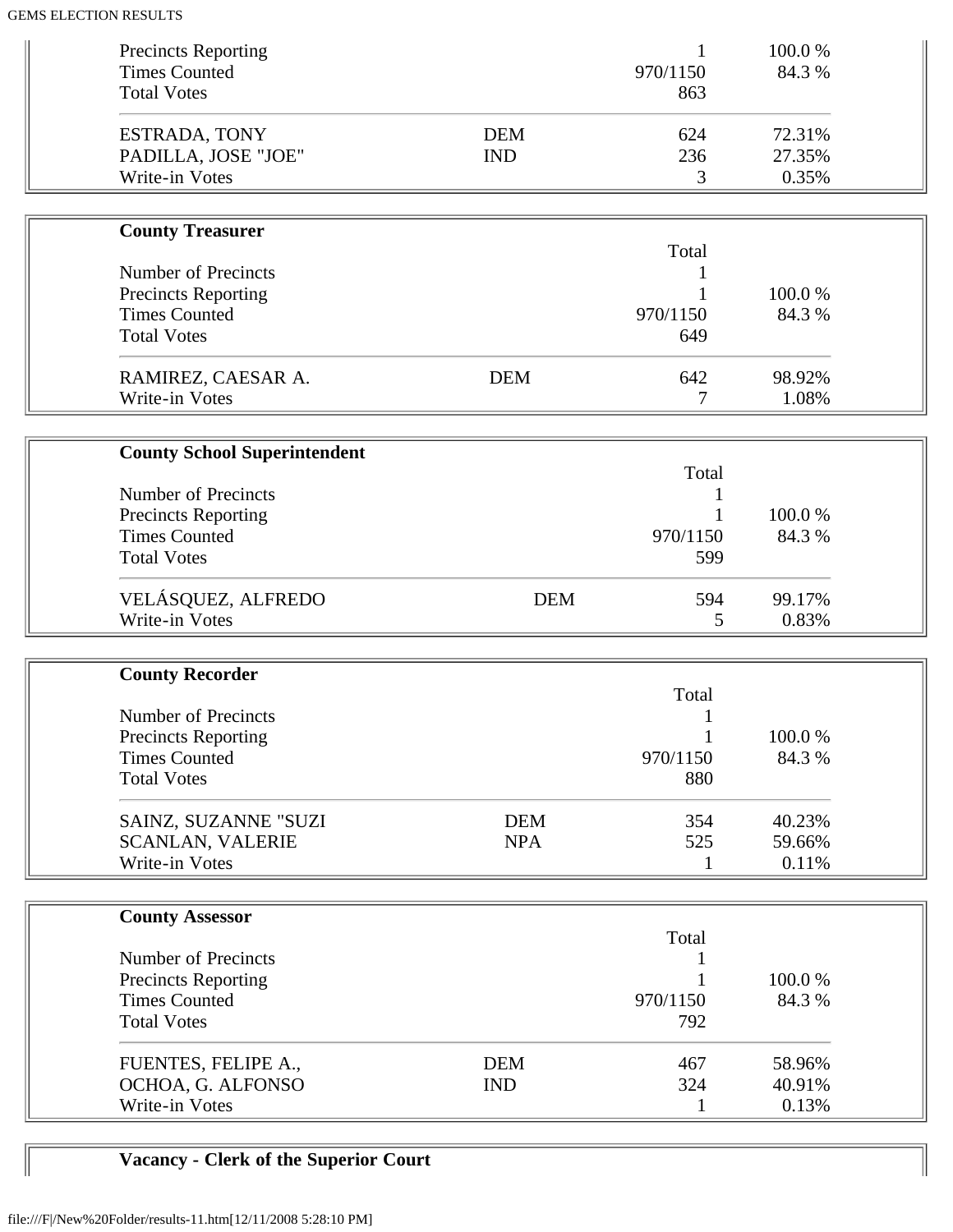|                            | Total             |         |
|----------------------------|-------------------|---------|
| Number of Precincts        |                   |         |
| <b>Precincts Reporting</b> |                   | 100.0 % |
| <b>Times Counted</b>       | 970/1150          | 84.3 %  |
| <b>Total Votes</b>         | 624               |         |
| <b>GUZMAN, JUAN PABLO</b>  | <b>DEM</b><br>622 | 99.68%  |
| Write-in Votes             | റ                 | 0.32%   |

| Question 1 - Patagonia ESD 20 Subdivision - Patagonia ESD 6 |       |          |
|-------------------------------------------------------------|-------|----------|
|                                                             | Total |          |
| Number of Precincts                                         |       |          |
| <b>Precincts Reporting</b>                                  |       | 100.0%   |
| <b>Times Counted</b>                                        | 8/9   | 88.9%    |
| <b>Total Votes</b>                                          |       |          |
| <b>YES</b>                                                  |       | 1 33.33% |
| N <sub>O</sub>                                              |       | 2 66.67% |

| Question 2 - Patagonia ESD 6 Unification |       |         |
|------------------------------------------|-------|---------|
|                                          | Total |         |
| Number of Precincts                      |       |         |
| <b>Precincts Reporting</b>               |       | 100.0 % |
| <b>Times Counted</b>                     | 8/9   | 88.9%   |
| <b>Total Votes</b>                       |       |         |
| <b>YES</b>                               |       | 40.00%  |
| N <sub>O</sub>                           |       | 60.00%  |

| Santa Cruz Valley Unified School Dist. 35 |          |         |
|-------------------------------------------|----------|---------|
|                                           | Total    |         |
| Number of Precincts                       |          |         |
| <b>Precincts Reporting</b>                |          | 100.0 % |
| <b>Times Counted</b>                      | 957/1136 | 84.2 %  |
| <b>Total Votes</b>                        | 1055     |         |
| <b>CLAPECK, HARRY</b>                     | 292      | 27.68%  |
| SCHOLNICK, JACK H.                        | 220      | 20.85%  |
| VANDERVOET, BRIAN                         | 534      | 50.62%  |
| Write-in Votes                            | 9        | 0.85%   |

| <b>Tubac Fire Dist.</b>    |          |         |
|----------------------------|----------|---------|
|                            | Total    |         |
| Number of Precincts        |          |         |
| <b>Precincts Reporting</b> |          | 100.0 % |
| <b>Times Counted</b>       | 944/1115 | 84.7 %  |
| <b>Total Votes</b>         | 1836     |         |
| BERGMANN, DORIS "DOT       | 297      | 16.18%  |
| <b>BURNS, MICHAEL</b>      | 483      | 26.31%  |
| CAMPANA, RON               | 175      | 9.53%   |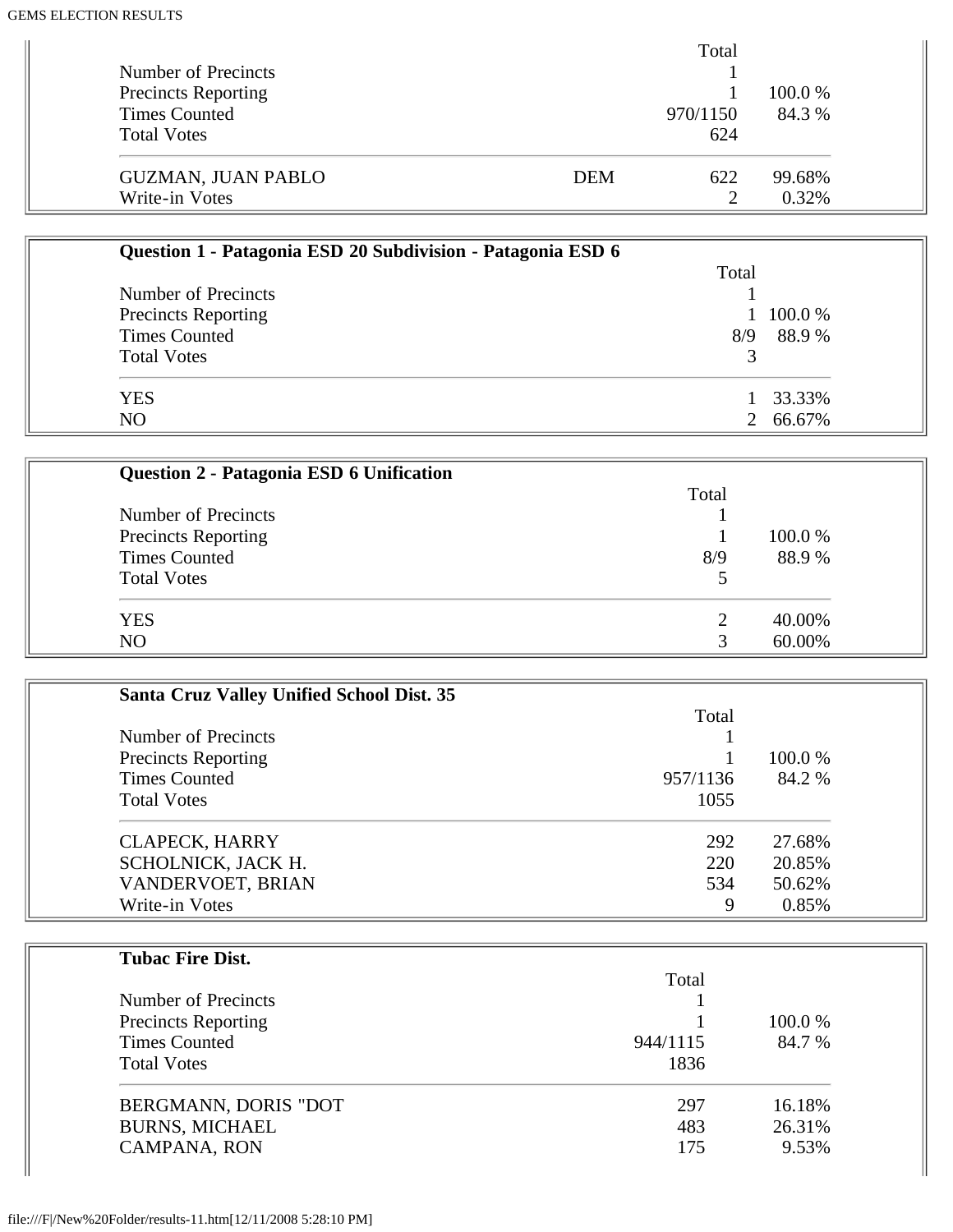| CONROY, RICHARD       | 139      | 7.57%    |
|-----------------------|----------|----------|
| <b>MURI, DOUGLAS</b>  | 98       | 5.34%    |
| <b>SCANLAN, DENNY</b> | 426      | 23.20%   |
| WILLIAMS, RANDY       | 214      | 11.66%   |
| Write-in Votes        | $\Delta$ | $0.22\%$ |

| <b>Question - Tubac Fire Dist. Bond</b> |          |         |
|-----------------------------------------|----------|---------|
|                                         | Total    |         |
| Number of Precincts                     |          |         |
| <b>Precincts Reporting</b>              |          | 100.0 % |
| <b>Times Counted</b>                    | 944/1115 | 84.7 %  |
| <b>Total Votes</b>                      | 748      |         |
| FOR THE BONDS                           | 437      | 58.42%  |
| <b>AGAINST THE BONDS</b>                | 311      | 41.58%  |

| Judge of the Superior Court Div. 2 |          |         |
|------------------------------------|----------|---------|
|                                    | Total    |         |
| Number of Precincts                |          |         |
| <b>Precincts Reporting</b>         |          | 100.0 % |
| <b>Times Counted</b>               | 970/1150 | 84.3 %  |
| <b>Total Votes</b>                 | 438      |         |
| MONTOYA-PAEZ, ANNA                 | 434      | 99.09%  |
| Write-in Votes                     | 4        | 0.91%   |

| <b>Supreme Court Justice, BALES, SCOTT</b> |          |         |
|--------------------------------------------|----------|---------|
|                                            | Total    |         |
| Number of Precincts                        |          |         |
| <b>Precincts Reporting</b>                 |          | 100.0 % |
| <b>Times Counted</b>                       | 970/1150 | 84.3 %  |
| <b>Total Votes</b>                         | 583      |         |
| <b>YES</b>                                 | 471      | 80.79%  |
| N <sub>O</sub>                             | 112      | 19.21%  |

| Judge of the Court of Appeals Div. 2, VASQUEZ, GARYE L. |                 |            |
|---------------------------------------------------------|-----------------|------------|
|                                                         | Total           |            |
| Number of Precincts                                     |                 |            |
| <b>Precincts Reporting</b>                              |                 | 1 100.0 %  |
| <b>Times Counted</b>                                    | 970/1150 84.3 % |            |
| <b>Total Votes</b>                                      | 552             |            |
| <b>YES</b>                                              |                 | 427 77.36% |
| N <sub>O</sub>                                          |                 | 125 22.64% |

| <b>Proposition 100</b>     |          |         |
|----------------------------|----------|---------|
|                            | Total    |         |
| Number of Precincts        |          |         |
| <b>Precincts Reporting</b> |          | 100.0 % |
| <b>Times Counted</b>       | 970/1150 | 84.3 %  |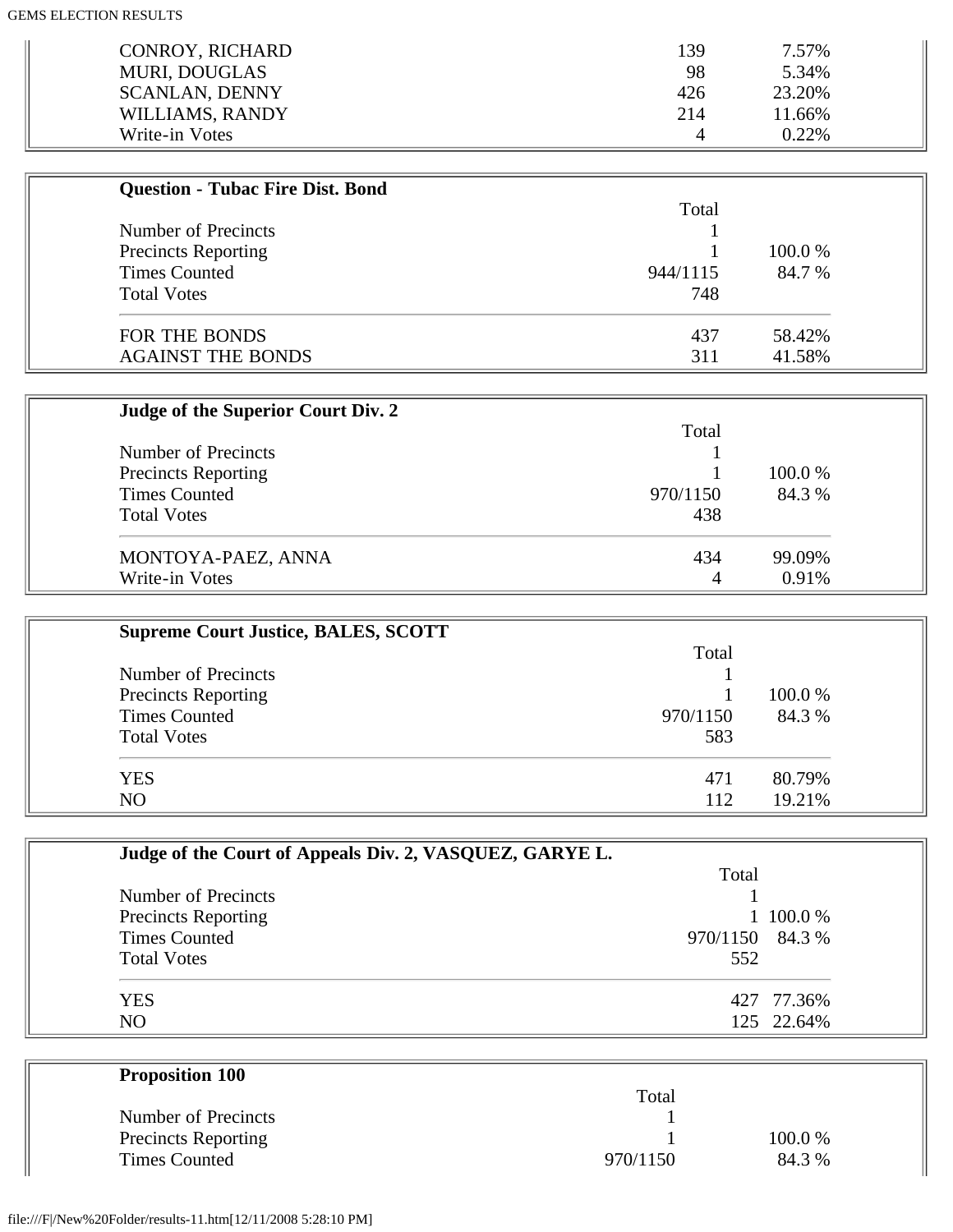| <b>YES</b><br>NO       | 288<br>608 | 32.14%<br>67.86% |
|------------------------|------------|------------------|
| <b>Total Votes</b>     | 896        |                  |
| <b>Times Counted</b>   | 970/1150   | 84.3 %           |
| Precincts Reporting    |            | 100.0%           |
| Number of Precincts    |            |                  |
| <b>Proposition 105</b> | Total      |                  |
|                        |            |                  |
| NO                     | 543        | 58.70%           |
| <b>YES</b>             | 382        | 41.30%           |
| <b>Total Votes</b>     | 925        |                  |
| <b>Times Counted</b>   | 970/1150   | 84.3 %           |
| Precincts Reporting    |            | 100.0%           |
| Number of Precincts    | Total      |                  |
| Proposition 102        |            |                  |
|                        |            |                  |
| <b>YES</b><br>NO       | 410<br>489 | 45.61%<br>54.39% |
| <b>Total Votes</b>     | 899        |                  |
| <b>Times Counted</b>   | 970/1150   | 84.3 %           |
| Precincts Reporting    |            | 100.0%           |
| Number of Precincts    |            |                  |
|                        | Total      |                  |
| <b>Proposition 101</b> |            |                  |
| NO                     | 280        | 30.63%           |
| <b>YES</b>             | 634        | 69.37%           |

| <b>Proposition 201</b> |          |         |
|------------------------|----------|---------|
|                        | Total    |         |
| Number of Precincts    |          |         |
| Precincts Reporting    |          | 100.0 % |
| <b>Times Counted</b>   | 970/1150 | 84.3 %  |
| <b>Total Votes</b>     | 906      |         |

 $\mathbb{I}$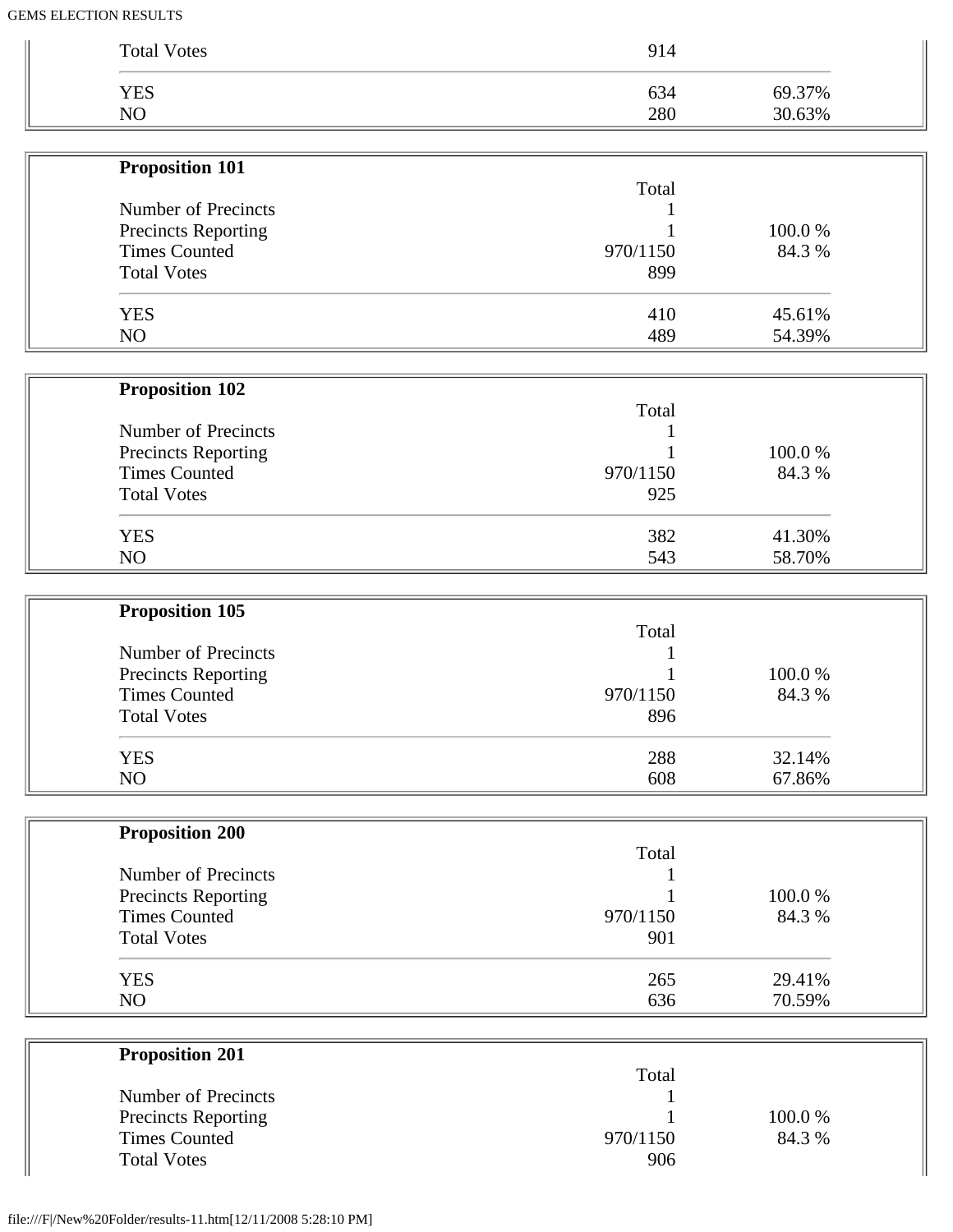| <b>YES</b>                 | 149      | 16.45% |
|----------------------------|----------|--------|
| NO                         | 757      | 83.55% |
|                            |          |        |
| <b>Proposition 202</b>     |          |        |
|                            | Total    |        |
| <b>Number of Precincts</b> |          |        |
| <b>Precincts Reporting</b> |          | 100.0% |
| <b>Times Counted</b>       | 970/1150 | 84.3 % |
| <b>Total Votes</b>         | 896      |        |
| <b>YES</b>                 | 377      | 42.08% |
| NO                         | 519      | 57.92% |
| <b>Proposition 300</b>     |          |        |
|                            | Total    |        |
| Number of Precincts        |          |        |
| <b>Precincts Reporting</b> |          | 100.0% |
| <b>Times Counted</b>       | 970/1150 | 84.3 % |
| <b>Total Votes</b>         | 913      |        |
| <b>YES</b>                 | 384      | 42.06% |
| NO                         | 529      | 57.94% |

| <b>Proposition 400 - Santa Cruz County</b> |          |         |
|--------------------------------------------|----------|---------|
|                                            | Total    |         |
| Number of Precincts                        |          |         |
| Precincts Reporting                        |          | 100.0 % |
| <b>Times Counted</b>                       | 970/1150 | 84.3 %  |
| <b>Total Votes</b>                         | 921      |         |
| <b>YES</b>                                 | 137      | 14.88%  |
| NO                                         | 784      | 85.12%  |

| <b>Proposition 401 - Santa Cruz County</b> |          |         |
|--------------------------------------------|----------|---------|
|                                            | Total    |         |
| Number of Precincts                        |          |         |
| <b>Precincts Reporting</b>                 |          | 100.0 % |
| <b>Times Counted</b>                       | 970/1150 | 84.3 %  |
| <b>Total Votes</b>                         | 930      |         |
| <b>YES</b>                                 | 134      | 14.41%  |
| NO                                         | 796      | 85.59%  |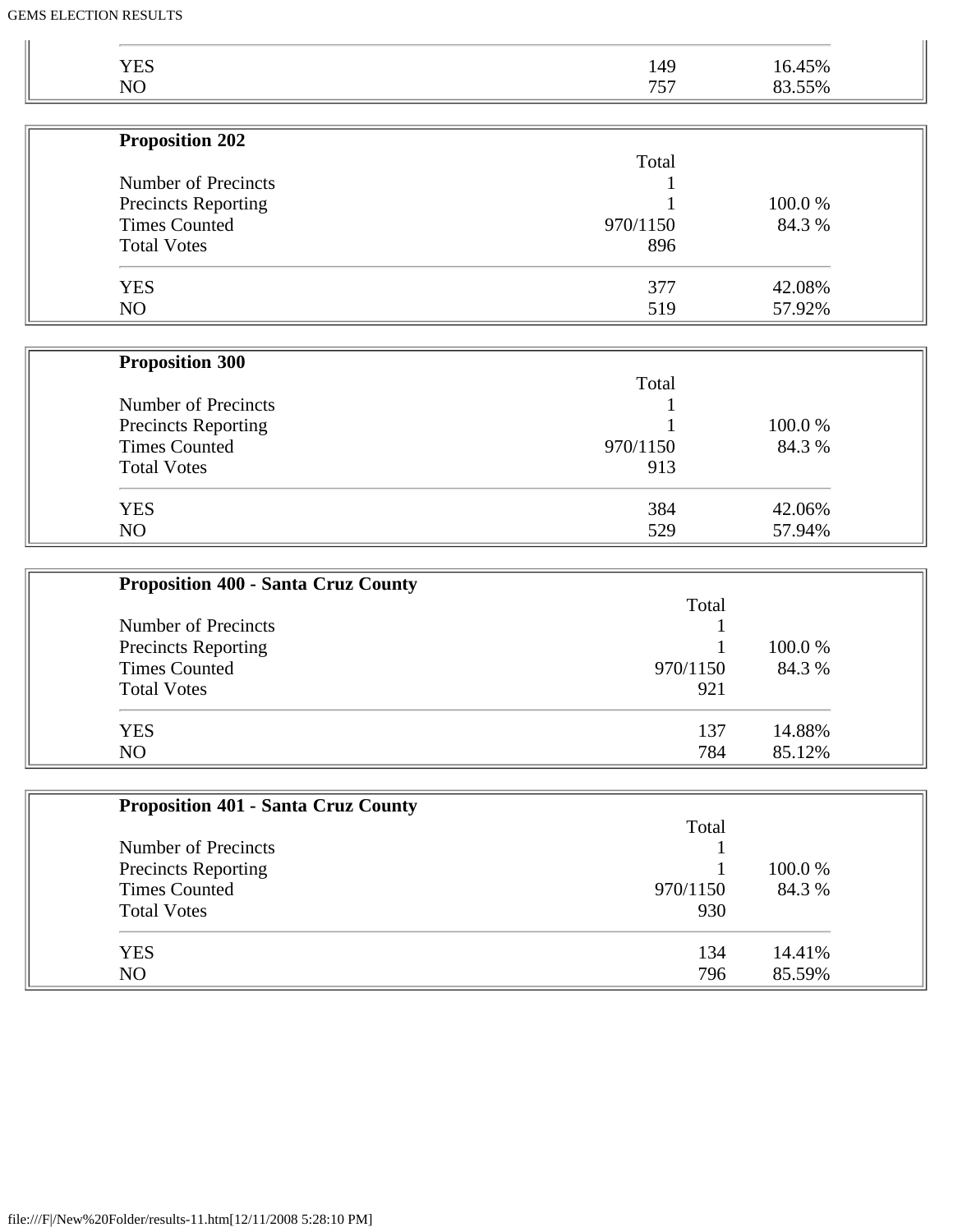# **Election Summary Report SANTA CRUZ COUNTY GENERAL ELECTION NOVEMBER 4, 2008 Summary For 12 NOGALES 12 - PREC #(s): 12.1, All Counters, All Races OFFICIAL RESULTS**

Registered Voters 588 - Cards Cast 324 55.10% Num. Report Precinct 1 - Num. Reporting 1 100.00%

12/11/08 17:12:45

٦I

| <b>Presidential Electors</b> |            |          |         |
|------------------------------|------------|----------|---------|
|                              |            | Total    |         |
| Number of Precincts          |            |          |         |
| <b>Precincts Reporting</b>   |            |          | 100.0 % |
| <b>Times Counted</b>         |            | 324/588  | 55.1 %  |
| <b>Total Votes</b>           |            | 315      |         |
| <b>OBAMA</b>                 | <b>DEM</b> | 230      | 73.02%  |
| <b>McCAIN</b>                | <b>REP</b> | 82       | 26.03%  |
| <b>BARR</b>                  | <b>LBT</b> | $\Omega$ | 0.00%   |
| <b>McKINNEY</b>              | <b>GRN</b> |          | 0.32%   |
| <b>NADER</b>                 | <b>NON</b> |          | 0.32%   |
| Write-in Votes               |            |          | 0.32%   |

| U.S. Representative in Congress Dist. 7 |            |                |          |
|-----------------------------------------|------------|----------------|----------|
|                                         |            | Total          |          |
| Number of Precincts                     |            |                |          |
| <b>Precincts Reporting</b>              |            |                | 100.0 %  |
| <b>Times Counted</b>                    |            | 324/588        | 55.1 %   |
| <b>Total Votes</b>                      |            | 296            |          |
| GRIJALVA, RAÚL                          | <b>DEM</b> | 250            | 84.46%   |
| SWEENEY, JOSEPH                         | <b>REP</b> | 42             | 14.19%   |
| PETRULSKY, RAYMOND P                    | <b>LBT</b> | 4              | 1.35%    |
| Write-in Votes                          |            | $\overline{0}$ | $0.00\%$ |

| <b>State Senator Dist. 25</b> |            |          |          |
|-------------------------------|------------|----------|----------|
|                               |            | Total    |          |
| Number of Precincts           |            |          |          |
| <b>Precincts Reporting</b>    |            |          | 100.0 %  |
| <b>Times Counted</b>          |            | 324/588  | 55.1 %   |
| <b>Total Votes</b>            |            | 274      |          |
| ALVAREZ, MANUEL V."           | DEM        | 227      | 82.85%   |
| <b>BLACK, MARY ANN</b>        | <b>REP</b> | 47       | 17.15%   |
| Write-in Votes                |            | $\theta$ | $0.00\%$ |

ID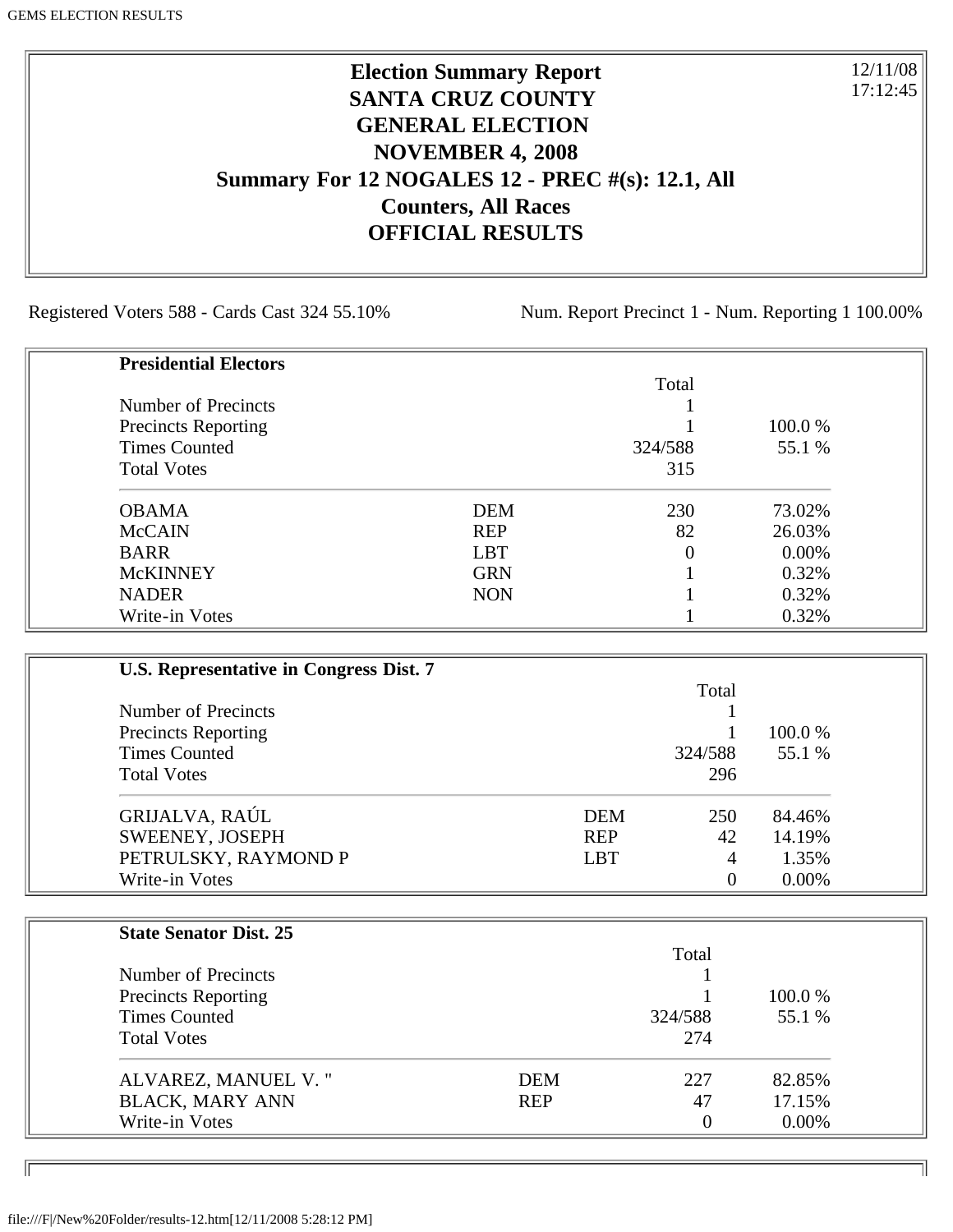| <b>State Representative Dist. 25</b> |                   |        |
|--------------------------------------|-------------------|--------|
|                                      | Total             |        |
| Number of Precincts                  |                   |        |
| <b>Precincts Reporting</b>           |                   | 100.0% |
| <b>Times Counted</b>                 | 324/588           | 55.1 % |
| <b>Total Votes</b>                   | 455               |        |
| <b>BOYER, RICHARD "RIC"</b>          | <b>DEM</b><br>162 | 35.60% |
| FLEMING, PATRICIA "P                 | <b>DEM</b><br>214 | 47.03% |
| DAVIES, TIMATHY                      | <b>REP</b><br>33  | 7.25%  |
| <b>STEVENS, DAVID</b>                | <b>REP</b><br>46  | 10.11% |
| Write-in Votes                       | $\boldsymbol{0}$  | 0.00%  |
| <b>Corporation Commissioner</b>      |                   |        |
|                                      | Total             |        |
| Number of Precincts                  |                   |        |
| <b>Precincts Reporting</b>           |                   | 100.0% |
| <b>Times Counted</b>                 | 324/588           | 55.1 % |
| <b>Total Votes</b>                   | 702               |        |
| GEORGE, SAM                          | <b>DEM</b><br>174 | 24.79% |
| KENNEDY, SANDRA                      | <b>DEM</b><br>196 | 27.92% |
| NEWMAN, PAUL                         | <b>DEM</b><br>213 | 30.34% |
| MCCLURE, MARIAN A.                   | <b>REP</b><br>46  | 6.55%  |
| <b>STUMP, BOB</b>                    | <b>REP</b><br>40  | 5.70%  |
| WONG, BARRY                          | <b>REP</b><br>33  | 4.70%  |
| Write-in Votes                       | $\mathbf{0}$      | 0.00%  |
|                                      |                   |        |
| <b>Board of Supervisors Dist. 1</b>  | Total             |        |
| <b>Number of Precincts</b>           |                   |        |
| <b>Precincts Reporting</b>           | 1                 | 100.0% |
| <b>Times Counted</b>                 | 324/588           | 55.1 % |
| <b>Total Votes</b>                   | 293               |        |
|                                      |                   |        |
| RUIZ, MANUEL "MANNY"                 | <b>DEM</b><br>206 | 70.31% |
| WISE, JOSEPH "PEPE"                  | <b>IND</b><br>87  | 29.69% |
| Write-in Votes                       | $\overline{0}$    | 0.00%  |
| <b>County Attorney</b>               |                   |        |
|                                      | Total             |        |
| Number of Precincts                  |                   |        |
| <b>Precincts Reporting</b>           |                   | 100.0% |
| <b>Times Counted</b>                 | 324/588           | 55.1 % |
| <b>Total Votes</b>                   | 232               |        |
| SILVA, GEORGE                        | <b>DEM</b><br>231 | 99.57% |
| Write-in Votes                       |                   | 0.43%  |

**Sheriff**

Total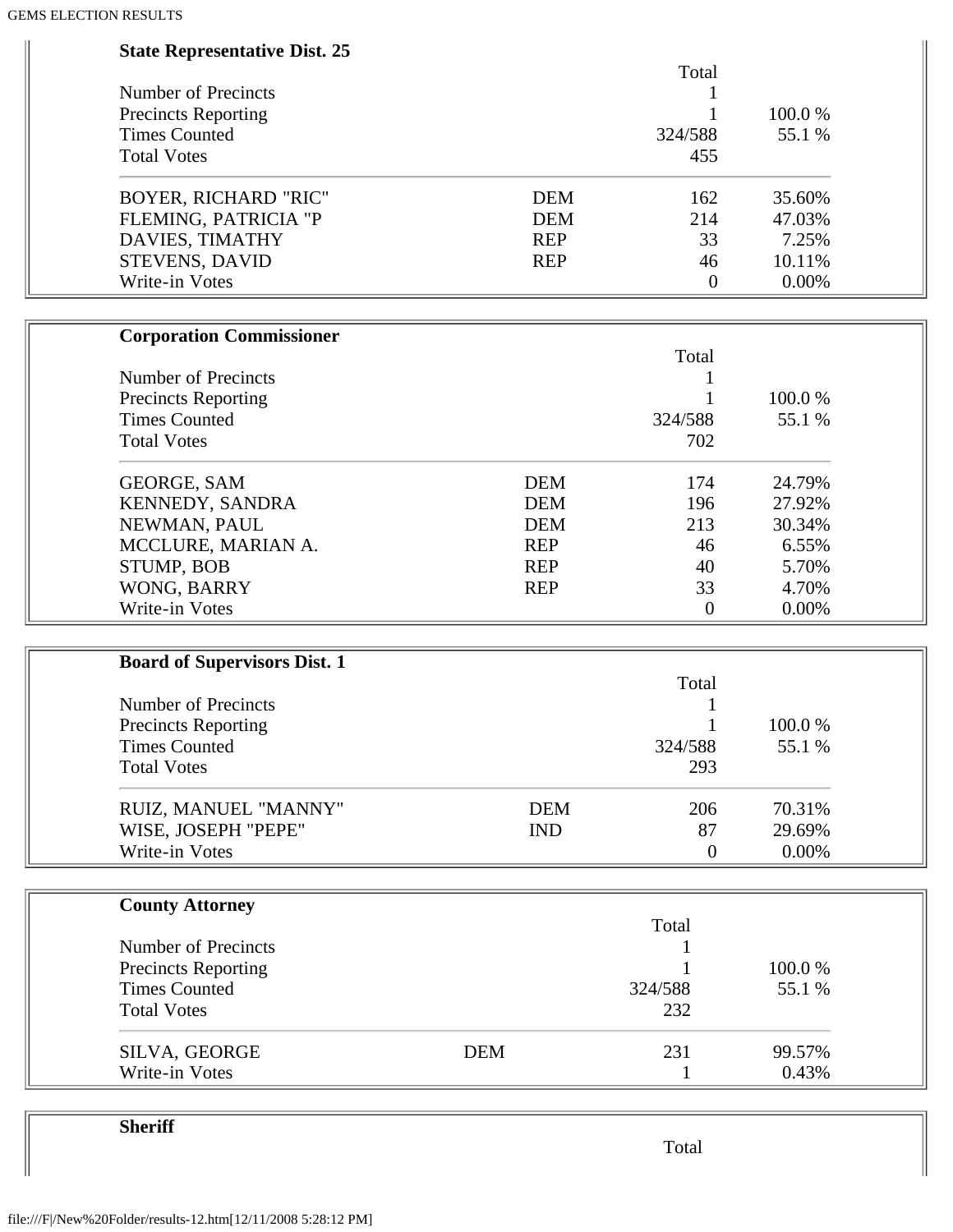| <b>Number of Precincts</b><br><b>Precincts Reporting</b><br><b>Times Counted</b><br><b>Total Votes</b>                    |                          | 324/588<br>308                 | 100.0%<br>55.1 %          |  |
|---------------------------------------------------------------------------------------------------------------------------|--------------------------|--------------------------------|---------------------------|--|
| ESTRADA, TONY<br>PADILLA, JOSE "JOE"<br>Write-in Votes                                                                    | <b>DEM</b><br><b>IND</b> | 208<br>100<br>$\boldsymbol{0}$ | 67.53%<br>32.47%<br>0.00% |  |
| <b>County Treasurer</b>                                                                                                   |                          |                                |                           |  |
| Number of Precincts<br><b>Precincts Reporting</b><br><b>Times Counted</b><br><b>Total Votes</b>                           |                          | Total<br>324/588<br>257        | 100.0%<br>55.1 %          |  |
| RAMIREZ, CAESAR A.<br>Write-in Votes                                                                                      | <b>DEM</b>               | 257<br>$\boldsymbol{0}$        | 100.00%<br>0.00%          |  |
|                                                                                                                           |                          |                                |                           |  |
| <b>County School Superintendent</b>                                                                                       |                          | Total                          |                           |  |
| Number of Precincts<br><b>Precincts Reporting</b><br><b>Times Counted</b><br><b>Total Votes</b>                           |                          | 324/588<br>250                 | 100.0%<br>55.1 %          |  |
| VELÁSQUEZ, ALFREDO<br>Write-in Votes                                                                                      | <b>DEM</b>               | 250<br>$\mathbf{0}$            | 100.00%<br>0.00%          |  |
| <b>County Recorder</b>                                                                                                    |                          |                                |                           |  |
| <b>Number of Precincts</b><br><b>Precincts Reporting</b><br><b>Times Counted</b><br><b>Total Votes</b>                    |                          | Total<br>324/588<br>296        | 100.0%<br>55.1 %          |  |
| SAINZ, SUZANNE "SUZI<br><b>SCANLAN, VALERIE</b><br>Write-in Votes                                                         | <b>DEM</b><br><b>NPA</b> | 186<br>110<br>$\overline{0}$   | 62.84%<br>37.16%<br>0.00% |  |
|                                                                                                                           |                          |                                |                           |  |
| <b>County Assessor</b><br>Number of Precincts<br><b>Precincts Reporting</b><br><b>Times Counted</b><br><b>Total Votes</b> |                          | Total<br>324/588<br>296        | 100.0%<br>55.1 %          |  |
| FUENTES, FELIPE A.,<br>OCHOA, G. ALFONSO<br>Write-in Votes                                                                | <b>DEM</b><br><b>IND</b> | 219<br>77<br>$\overline{0}$    | 73.99%<br>26.01%<br>0.00% |  |

╗

 $\sqrt{2}$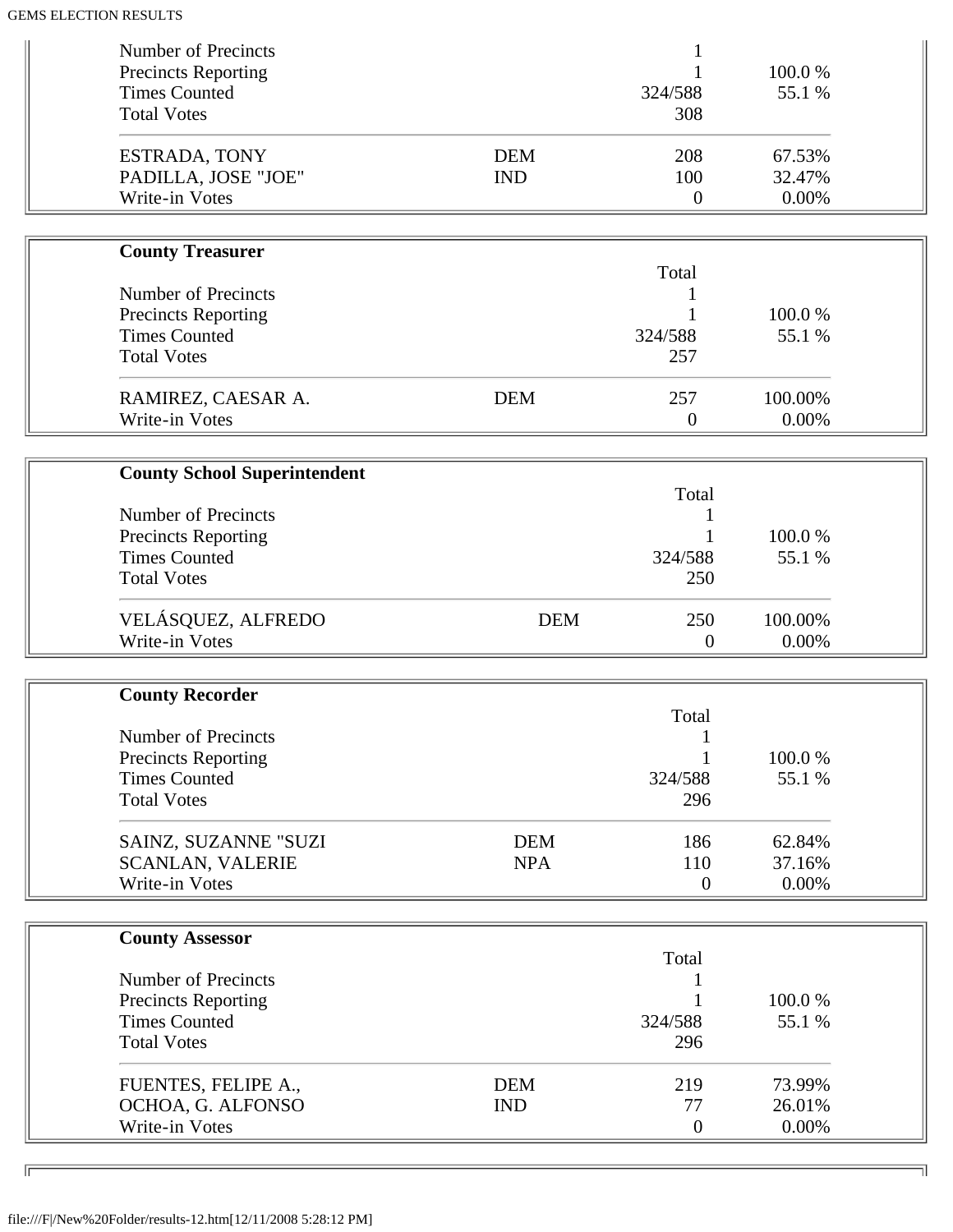| <b>Vacancy - Clerk of the Superior Court</b> |                   |        |
|----------------------------------------------|-------------------|--------|
|                                              | Total             |        |
| <b>Number of Precincts</b>                   |                   |        |
| <b>Precincts Reporting</b>                   |                   | 100.0% |
| <b>Times Counted</b>                         | 324/588           | 55.1 % |
| <b>Total Votes</b>                           | 252               |        |
| <b>GUZMAN, JUAN PABLO</b>                    | <b>DEM</b><br>248 | 98.41% |
| Write-in Votes                               | $\overline{4}$    | 1.59%  |
|                                              |                   |        |
| <b>Nogales Unified School Dist. 1</b>        | Total             |        |
| <b>Number of Precincts</b>                   |                   |        |
| <b>Precincts Reporting</b>                   |                   | 100.0% |
| <b>Times Counted</b>                         | 324/588           | 55.1 % |
| <b>Total Votes</b>                           | 480               |        |
|                                              |                   |        |
| <b>MORALES, FRANK</b>                        | 169               | 35.21% |
| NASH, L. HUNTER                              | 152               | 31.67% |
| SUAREZ, CHARLOTTE                            | 158               | 32.92% |
| Write-in Votes                               |                   | 0.21%  |
|                                              |                   |        |
| <b>Nogales, City Of, Council Member</b>      |                   |        |
|                                              | Total             |        |
| <b>Number of Precincts</b>                   | 1                 |        |
| <b>Precincts Reporting</b>                   |                   | 100.0% |
| <b>Times Counted</b>                         | 324/588           | 55.1 % |
| <b>Total Votes</b>                           | 756               |        |
| KATAURA, JESUS                               | 134               | 17.72% |
| LOPEZ, ARMANDO R.                            | 126               | 16.67% |
| MELENDEZ-LOPEZ, ESTH                         | 131               | 17.33% |
| PARADA, CESAR N.                             | 155               | 20.50% |
| RAGLAND, YVONNE                              | 92                | 12.17% |
| VALDEZ, OLGA R.                              | 117               | 15.48% |
| Write-in Votes                               | 1                 | 0.13%  |
|                                              |                   |        |
| Judge of the Superior Court Div. 2           |                   |        |
|                                              | Total             |        |
| <b>Number of Precincts</b>                   |                   |        |
| <b>Precincts Reporting</b>                   |                   | 100.0% |
| <b>Times Counted</b>                         | 324/588           | 55.1 % |

| MONTOYA-PAEZ, ANNA | 190. | 99.48% |
|--------------------|------|--------|
| Write-in Votes     |      | 0.52%  |

| <b>Supreme Court Justice, BALES, SCOTT</b> |       |           |
|--------------------------------------------|-------|-----------|
|                                            | Total |           |
| Number of Precincts                        |       |           |
| <b>Precincts Reporting</b>                 |       | $100.0\%$ |

Total Votes 191

 $\equiv$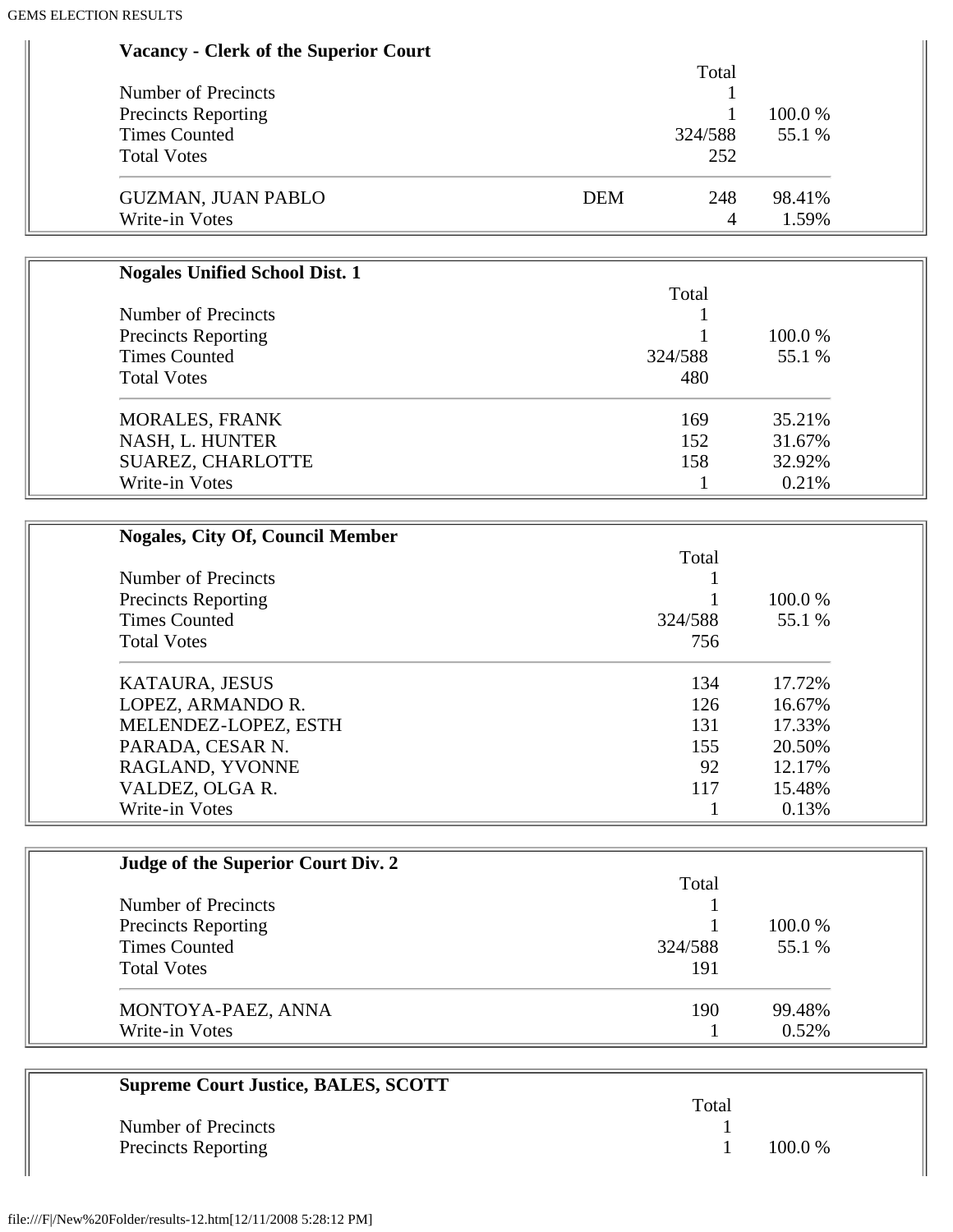| <b>Times Counted</b><br><b>Total Votes</b> | 324/588<br>176 | 55.1 % |
|--------------------------------------------|----------------|--------|
| <b>YES</b>                                 | 136            | 77.27% |
| NO                                         | 40             | 22.73% |

| Judge of the Court of Appeals Div. 2, VASQUEZ, GARYE L. |       |                |
|---------------------------------------------------------|-------|----------------|
|                                                         | Total |                |
| Number of Precincts                                     |       |                |
| <b>Precincts Reporting</b>                              |       | 1 100.0 %      |
| <b>Times Counted</b>                                    |       | 324/588 55.1 % |
| <b>Total Votes</b>                                      | 171   |                |
| <b>YES</b>                                              |       | 144 84.21%     |
| N <sub>O</sub>                                          | 27    | 15.79%         |

| <b>Proposition 100</b>     |         |         |
|----------------------------|---------|---------|
|                            | Total   |         |
| Number of Precincts        |         |         |
| <b>Precincts Reporting</b> |         | 100.0 % |
| <b>Times Counted</b>       | 324/588 | 55.1 %  |
| <b>Total Votes</b>         | 263     |         |
| <b>YES</b>                 | 178     | 67.68%  |
| NO                         | 85      | 32.32%  |

| <b>Proposition 101</b>     |         |        |
|----------------------------|---------|--------|
|                            | Total   |        |
| Number of Precincts        |         |        |
| <b>Precincts Reporting</b> |         | 100.0% |
| <b>Times Counted</b>       | 324/588 | 55.1 % |
| <b>Total Votes</b>         | 259     |        |
| <b>YES</b>                 | 121     | 46.72% |
| N <sub>O</sub>             | 138     | 53.28% |

| <b>Proposition 102</b>     |         |        |
|----------------------------|---------|--------|
|                            | Total   |        |
| Number of Precincts        |         |        |
| <b>Precincts Reporting</b> |         | 100.0% |
| <b>Times Counted</b>       | 324/588 | 55.1 % |
| <b>Total Votes</b>         | 269     |        |
| <b>YES</b>                 | 145     | 53.90% |
| N <sub>O</sub>             | 124     | 46.10% |

| <b>Proposition 105</b>     |         |         |  |
|----------------------------|---------|---------|--|
|                            | Total   |         |  |
| Number of Precincts        |         |         |  |
| <b>Precincts Reporting</b> |         | 100.0 % |  |
| <b>Times Counted</b>       | 324/588 | 55.1 %  |  |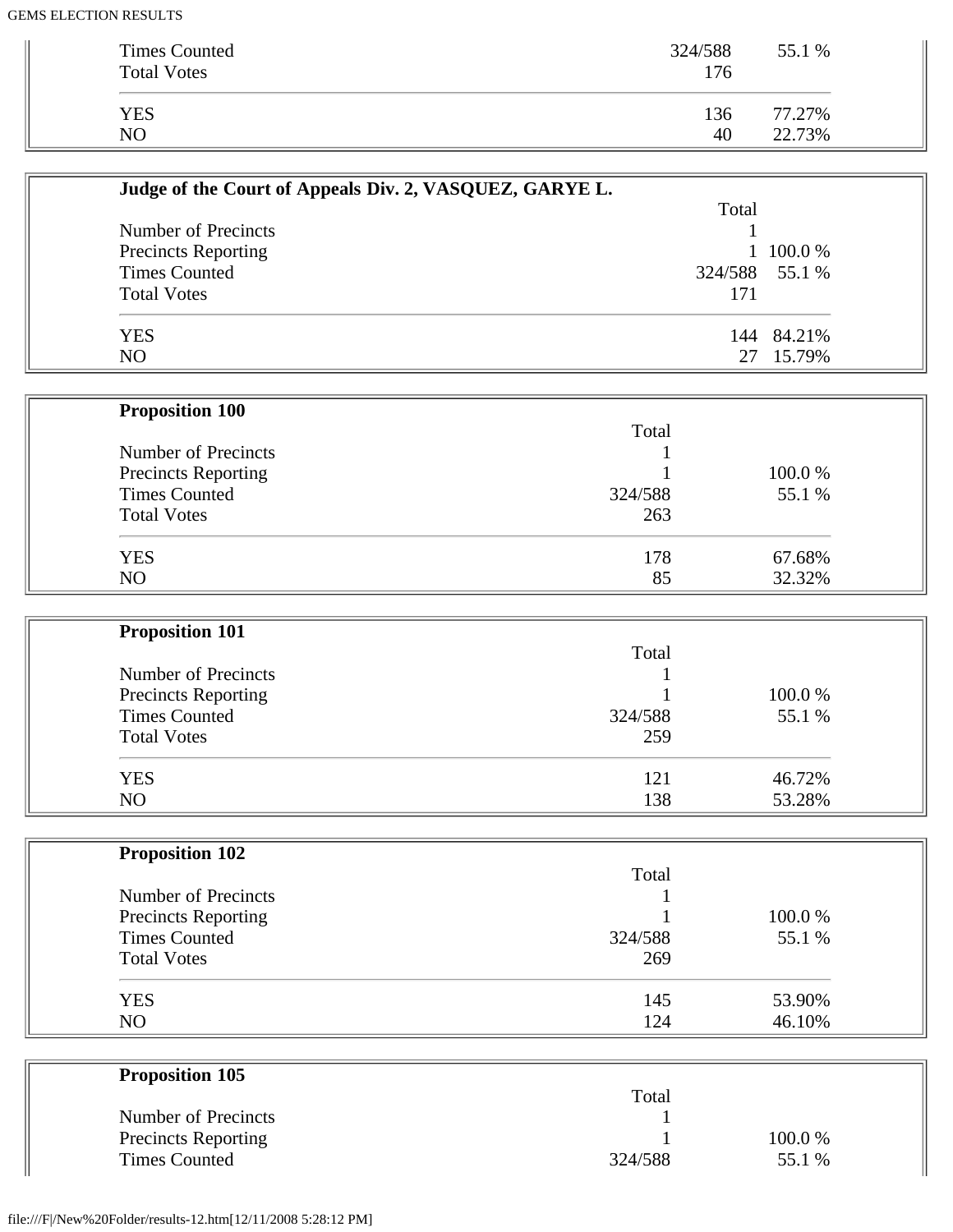| <b>Total Votes</b>         | 251     |        |
|----------------------------|---------|--------|
| <b>YES</b>                 | 85      | 33.86% |
| NO                         | 166     | 66.14% |
| <b>Proposition 200</b>     |         |        |
|                            | Total   |        |
| <b>Number of Precincts</b> |         |        |
| Precincts Reporting        |         | 100.0% |
| <b>Times Counted</b>       | 324/588 | 55.1 % |
| <b>Total Votes</b>         | 244     |        |
| <b>YES</b>                 | 100     | 40.98% |
| NO                         | 144     | 59.02% |
| <b>Proposition 201</b>     |         |        |
|                            | Total   |        |
| Number of Precincts        |         |        |
| Precincts Reporting        |         | 100.0% |
| <b>Times Counted</b>       | 324/588 | 55.1 % |
| <b>Total Votes</b>         | 238     |        |
| <b>YES</b>                 | 75      | 31.51% |
| NO                         | 163     | 68.49% |
| <b>Proposition 202</b>     |         |        |
|                            | Total   |        |
| Number of Precincts        |         |        |
| Precincts Reporting        |         | 100.0% |
| <b>Times Counted</b>       | 324/588 | 55.1 % |
| <b>Total Votes</b>         | 249     |        |
| <b>YES</b>                 | 106     | 42.57% |
| NO                         | 143     | 57.43% |
| <b>Proposition 300</b>     |         |        |
|                            | Total   |        |
| Number of Precincts        |         |        |
| <b>Precincts Reporting</b> |         | 100.0% |
| <b>Times Counted</b>       | 324/588 | 55.1 % |
| <b>Total Votes</b>         | 261     |        |
| <b>YES</b>                 | 63      | 24.14% |
|                            | 198     | 75.86% |

| Troposition 400 - Santa Cruz County |         |         |
|-------------------------------------|---------|---------|
|                                     | Total   |         |
| Number of Precincts                 |         |         |
| <b>Precincts Reporting</b>          |         | 100.0 % |
| <b>Times Counted</b>                | 324/588 | 55.1 %  |
| <b>Total Votes</b>                  | 255     |         |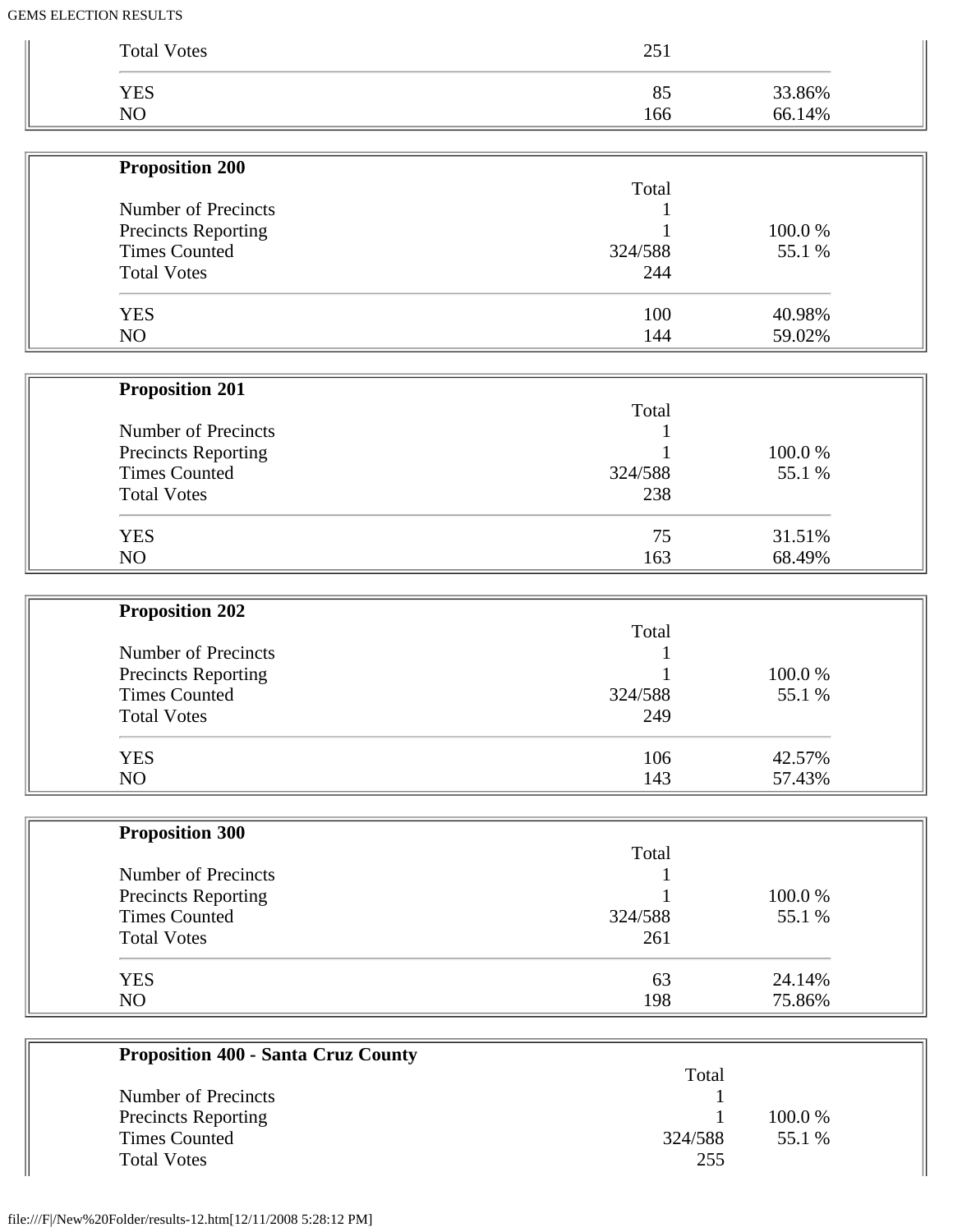| <b>YES</b>                                 | 69      | 27.06% |  |
|--------------------------------------------|---------|--------|--|
| NO                                         | 186     | 72.94% |  |
| <b>Proposition 401 - Santa Cruz County</b> |         |        |  |
|                                            | Total   |        |  |
| Number of Precincts                        |         |        |  |
| <b>Precincts Reporting</b>                 |         | 100.0% |  |
| <b>Times Counted</b>                       | 324/588 | 55.1 % |  |
| <b>Total Votes</b>                         | 262     |        |  |
| <b>YES</b>                                 | 70      | 26.72% |  |
| NO                                         | 192     | 73.28% |  |

| <b>Proposition 402 - City of Nogales</b> |         |         |
|------------------------------------------|---------|---------|
|                                          | Total   |         |
| Number of Precincts                      |         |         |
| <b>Precincts Reporting</b>               |         | 100.0 % |
| <b>Times Counted</b>                     | 324/588 | 55.1 %  |
| <b>Total Votes</b>                       | 253     |         |
| <b>YES</b>                               | 138     | 54.55%  |
| N <sub>O</sub>                           | 115     | 45.45%  |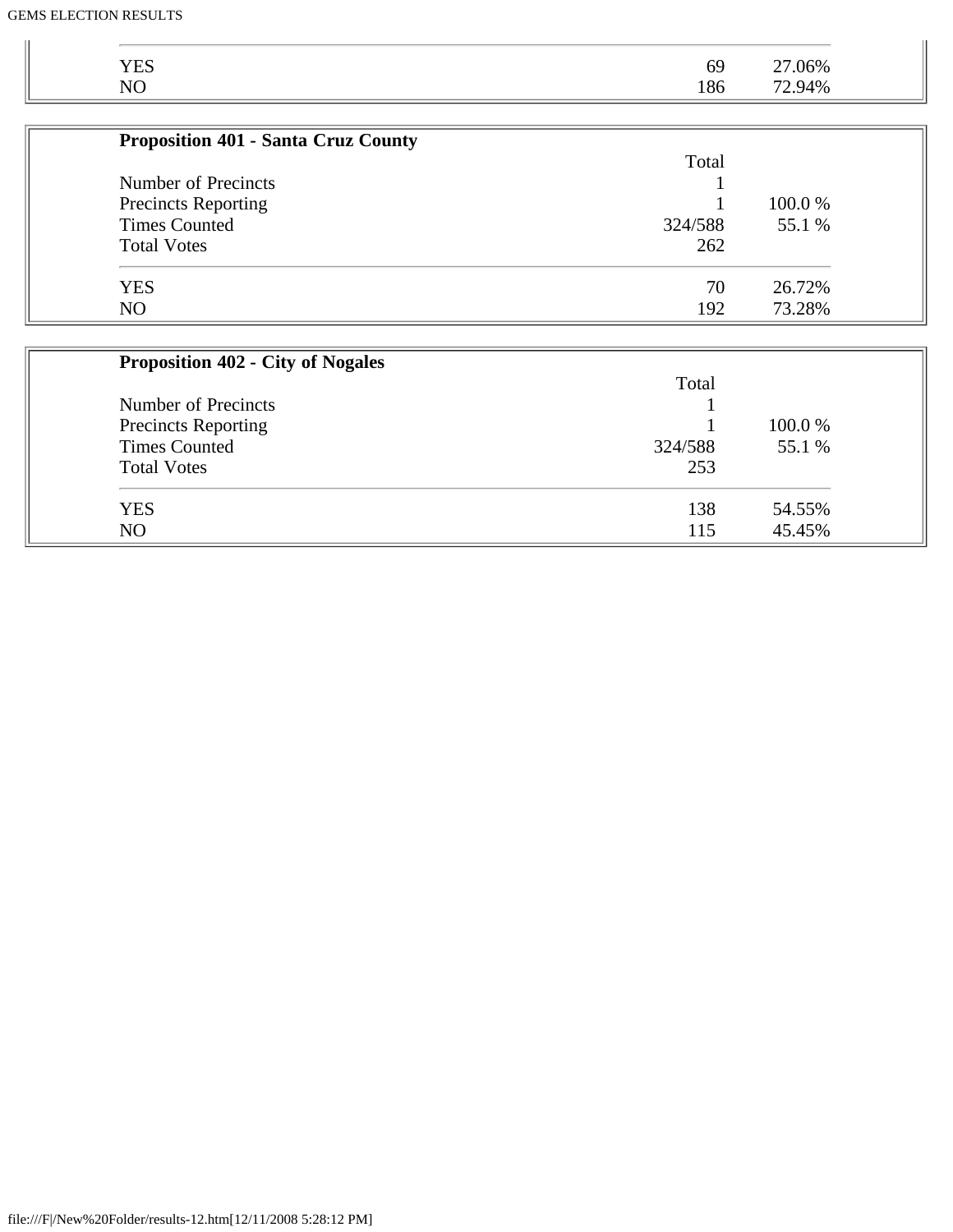### **Election Summary Report SANTA CRUZ COUNTY GENERAL ELECTION NOVEMBER 4, 2008 Summary For 13 SANTA CRUZ 13, All Counters, All Races OFFICIAL RESULTS**

Registered Voters 356 - Cards Cast 248 69.66% Num. Report Precinct 1 - Num. Reporting 1 100.00%

12/11/08 17:12:45

| <b>Presidential Electors</b> |            |          |          |
|------------------------------|------------|----------|----------|
|                              |            | Total    |          |
| Number of Precincts          |            |          |          |
| <b>Precincts Reporting</b>   |            |          | 100.0 %  |
| <b>Times Counted</b>         |            | 248/356  | 69.7 %   |
| <b>Total Votes</b>           |            | 245      |          |
| <b>OBAMA</b>                 | <b>DEM</b> | 158      | 64.49%   |
| <b>McCAIN</b>                | <b>REP</b> | 84       | 34.29%   |
| <b>BARR</b>                  | <b>LBT</b> | $\Omega$ | $0.00\%$ |
| <b>McKINNEY</b>              | <b>GRN</b> |          | 0.41%    |
| <b>NADER</b>                 | <b>NON</b> | ◠        | 0.82%    |
| Write-in Votes               |            | 0        | 0.00%    |

| U.S. Representative in Congress Dist. 7 |            |          |          |
|-----------------------------------------|------------|----------|----------|
|                                         |            | Total    |          |
| Number of Precincts                     |            |          |          |
| <b>Precincts Reporting</b>              |            |          | 100.0 %  |
| <b>Times Counted</b>                    |            | 248/356  | 69.7 %   |
| <b>Total Votes</b>                      |            | 232      |          |
| GRIJALVA, RAÚL                          | <b>DEM</b> | 163      | 70.26%   |
| SWEENEY, JOSEPH                         | <b>REP</b> | 65       | 28.02%   |
| PETRULSKY, RAYMOND P                    | <b>LBT</b> | 4        | 1.72%    |
| Write-in Votes                          |            | $\theta$ | $0.00\%$ |

| <b>State Senator Dist. 25</b> |            |                |          |
|-------------------------------|------------|----------------|----------|
|                               |            | Total          |          |
| Number of Precincts           |            |                |          |
| <b>Precincts Reporting</b>    |            |                | 100.0 %  |
| <b>Times Counted</b>          |            | 248/356        | 69.7 %   |
| <b>Total Votes</b>            |            | 224            |          |
| ALVAREZ, MANUEL V."           | <b>DEM</b> | 157            | 70.09%   |
| <b>BLACK, MARY ANN</b>        | <b>REP</b> | 67             | 29.91%   |
| Write-in Votes                |            | $\overline{0}$ | $0.00\%$ |

**State Representative Dist. 25**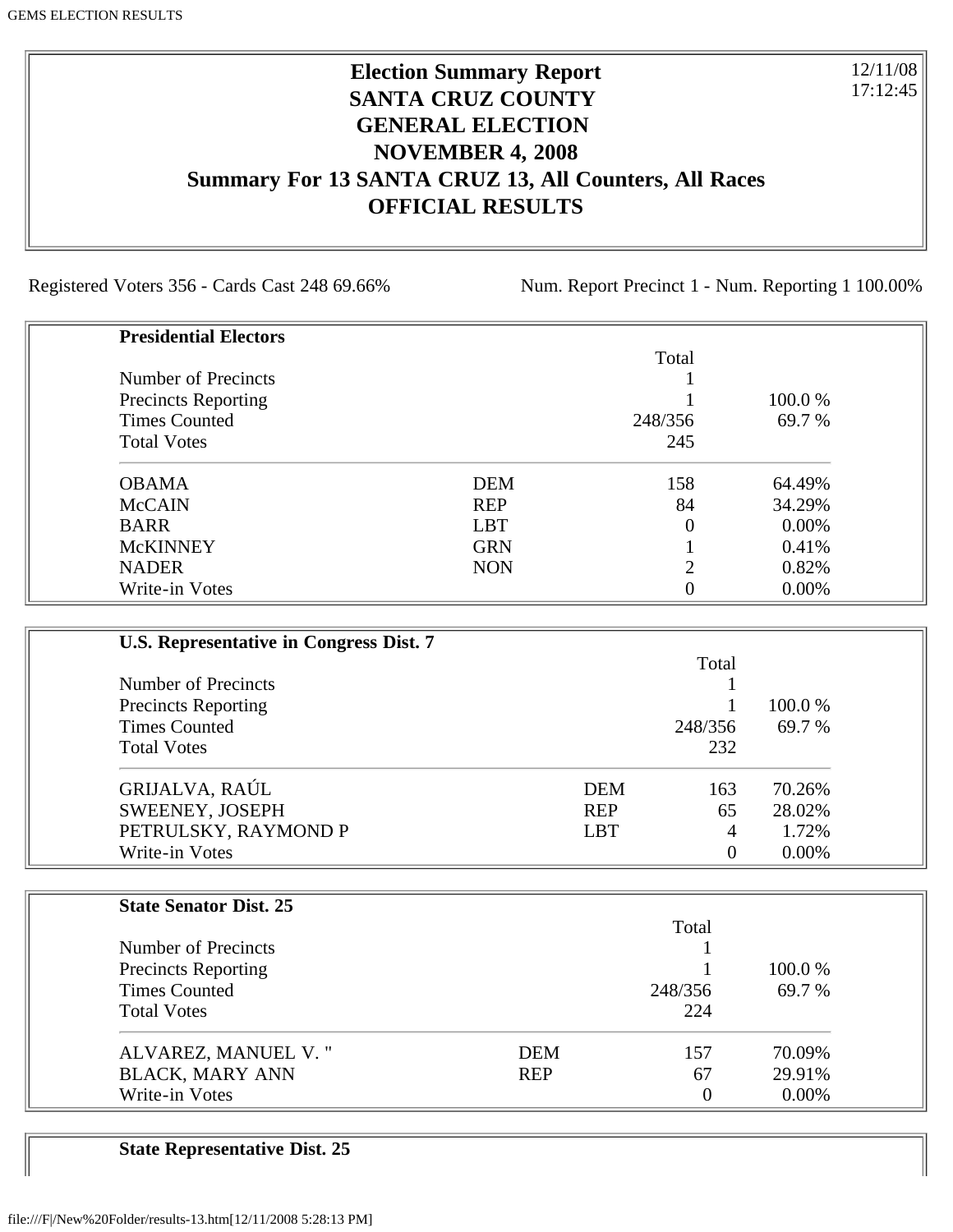| <b>Number of Precincts</b>                         |            | Total            |        |
|----------------------------------------------------|------------|------------------|--------|
| <b>Precincts Reporting</b>                         |            | 1                | 100.0% |
| <b>Times Counted</b>                               |            | 248/356          | 69.7 % |
| <b>Total Votes</b>                                 |            | 379              |        |
| <b>BOYER, RICHARD "RIC"</b>                        | <b>DEM</b> | 128              | 33.77% |
| FLEMING, PATRICIA "P                               | <b>DEM</b> | 137              | 36.15% |
| DAVIES, TIMATHY                                    | <b>REP</b> | 56               | 14.78% |
| STEVENS, DAVID                                     | <b>REP</b> | 58               | 15.30% |
| Write-in Votes                                     |            | $\boldsymbol{0}$ | 0.00%  |
| <b>Corporation Commissioner</b>                    |            |                  |        |
|                                                    |            | Total            |        |
| <b>Number of Precincts</b>                         |            | 1                |        |
| Precincts Reporting                                |            |                  | 100.0% |
| <b>Times Counted</b>                               |            | 248/356          | 69.7 % |
| <b>Total Votes</b>                                 |            | 573              |        |
| <b>GEORGE, SAM</b>                                 | <b>DEM</b> | 119              | 20.77% |
| KENNEDY, SANDRA                                    | <b>DEM</b> | 128              | 22.34% |
| NEWMAN, PAUL                                       | <b>DEM</b> | 135              | 23.56% |
| MCCLURE, MARIAN A.                                 | <b>REP</b> | 67               | 11.69% |
| STUMP, BOB                                         | <b>REP</b> | 60               | 10.47% |
| WONG, BARRY                                        | <b>REP</b> | 64               | 11.17% |
| Write-in Votes                                     |            | $\overline{0}$   | 0.00%  |
| <b>Board of Supervisors Dist. 1</b>                |            |                  |        |
|                                                    |            | Total            |        |
| <b>Number of Precincts</b>                         |            |                  | 100.0% |
| <b>Precincts Reporting</b><br><b>Times Counted</b> |            | 248/356          | 69.7 % |
| <b>Total Votes</b>                                 |            | 237              |        |
|                                                    |            |                  |        |
| RUIZ, MANUEL "MANNY"                               | <b>DEM</b> | 132              | 55.70% |
| WISE, JOSEPH "PEPE"                                | <b>IND</b> | 102              | 43.04% |
| Write-in Votes                                     |            | 3                | 1.27%  |
| <b>County Attorney</b>                             |            |                  |        |
|                                                    |            | Total            |        |
| <b>Number of Precincts</b>                         |            |                  |        |
| <b>Precincts Reporting</b>                         |            |                  | 100.0% |
| <b>Times Counted</b>                               |            | 248/356          | 69.7 % |
| <b>Total Votes</b>                                 |            | 189              |        |
|                                                    | <b>DEM</b> | 183              | 96.83% |
| SILVA, GEORGE<br>Write-in Votes                    |            |                  | 3.17%  |

|                     | Total |
|---------------------|-------|
| Number of Precincts |       |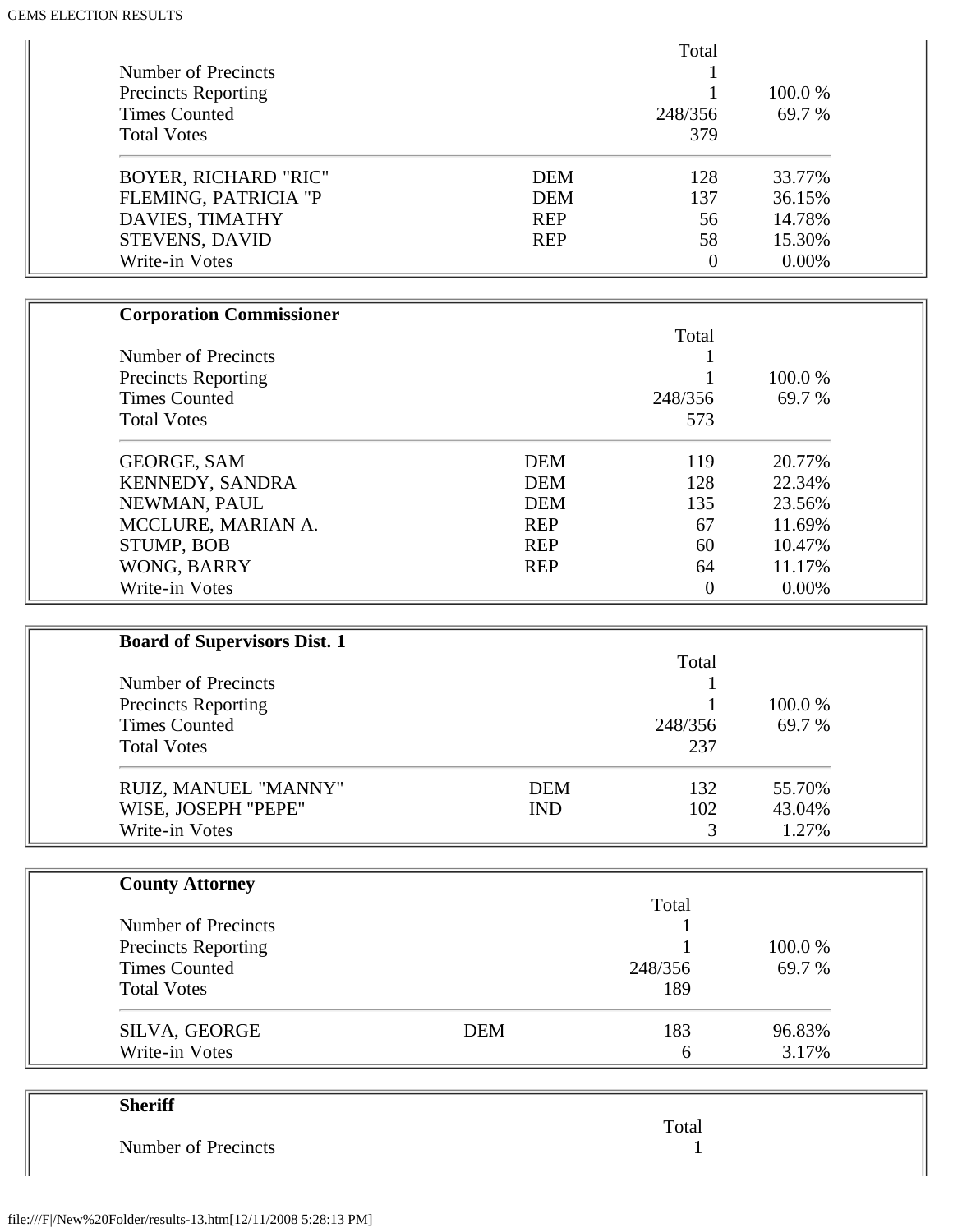| <b>Precincts Reporting</b><br><b>Times Counted</b><br><b>Total Votes</b> |                          | 1<br>248/356<br>236         | 100.0%<br>69.7%           |  |
|--------------------------------------------------------------------------|--------------------------|-----------------------------|---------------------------|--|
| ESTRADA, TONY<br>PADILLA, JOSE "JOE"<br>Write-in Votes                   | <b>DEM</b><br><b>IND</b> | 149<br>87<br>$\overline{0}$ | 63.14%<br>36.86%<br>0.00% |  |
| <b>County Treasurer</b>                                                  |                          |                             |                           |  |
|                                                                          |                          | Total                       |                           |  |
| <b>Number of Precincts</b>                                               |                          | 1                           |                           |  |
| <b>Precincts Reporting</b>                                               |                          |                             | 100.0%                    |  |
| <b>Times Counted</b>                                                     |                          | 248/356                     | 69.7%                     |  |
| <b>Total Votes</b>                                                       |                          | 198                         |                           |  |
| RAMIREZ, CAESAR A.                                                       | <b>DEM</b>               | 196                         | 98.99%                    |  |
| Write-in Votes                                                           |                          | $\overline{2}$              | 1.01%                     |  |
|                                                                          |                          |                             |                           |  |
| <b>County School Superintendent</b>                                      |                          |                             |                           |  |
|                                                                          |                          | Total                       |                           |  |
| <b>Number of Precincts</b>                                               |                          |                             |                           |  |
| <b>Precincts Reporting</b>                                               |                          |                             | 100.0%                    |  |
| <b>Times Counted</b><br><b>Total Votes</b>                               |                          | 248/356                     | 69.7%                     |  |
|                                                                          |                          | 181                         |                           |  |
| VELÁSQUEZ, ALFREDO                                                       | <b>DEM</b>               | 181                         | 100.00%                   |  |
| Write-in Votes                                                           |                          | $\theta$                    | 0.00%                     |  |
|                                                                          |                          |                             |                           |  |
| <b>County Recorder</b>                                                   |                          |                             |                           |  |
|                                                                          |                          | Total                       |                           |  |
| <b>Number of Precincts</b>                                               |                          |                             |                           |  |
| Precincts Reporting                                                      |                          |                             | 100.0%                    |  |
| <b>Times Counted</b>                                                     |                          | 248/356                     | 69.7%                     |  |
| <b>Total Votes</b>                                                       |                          | 234                         |                           |  |
| SAINZ, SUZANNE "SUZI                                                     | <b>DEM</b>               | 99                          | 42.31%                    |  |
| <b>SCANLAN, VALERIE</b>                                                  | <b>NPA</b>               | 135                         | 57.69%                    |  |
| Write-in Votes                                                           |                          | $\boldsymbol{0}$            | 0.00%                     |  |
|                                                                          |                          |                             |                           |  |
| <b>County Assessor</b>                                                   |                          |                             |                           |  |
|                                                                          |                          | Total                       |                           |  |
| <b>Number of Precincts</b>                                               |                          |                             |                           |  |
| <b>Precincts Reporting</b>                                               |                          |                             | 100.0%                    |  |
| <b>Times Counted</b><br><b>Total Votes</b>                               |                          | 248/356<br>225              | 69.7%                     |  |
|                                                                          |                          |                             |                           |  |
| FUENTES, FELIPE A.,                                                      | <b>DEM</b>               | 156                         | 69.33%                    |  |
| OCHOA, G. ALFONSO                                                        | <b>IND</b>               | 69                          | 30.67%                    |  |
| Write-in Votes                                                           |                          | $\overline{0}$              | $0.00\%$                  |  |

# **Vacancy - Clerk of the Superior Court**

 $\mathbb{I}$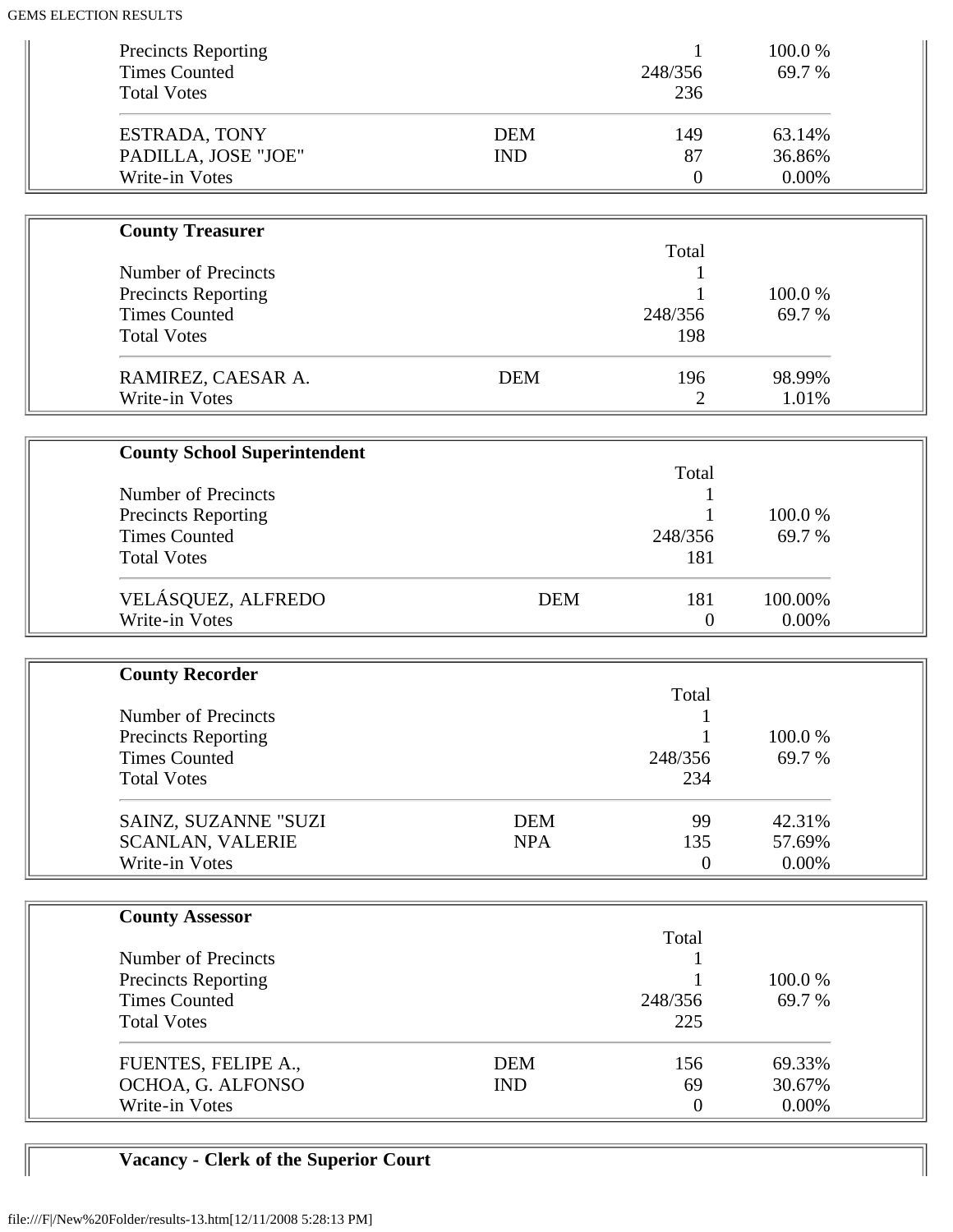|                            |            | Total   |         |
|----------------------------|------------|---------|---------|
| Number of Precincts        |            |         |         |
| <b>Precincts Reporting</b> |            |         | 100.0 % |
| <b>Times Counted</b>       |            | 248/356 | 69.7 %  |
| <b>Total Votes</b>         |            | 183     |         |
| <b>GUZMAN, JUAN PABLO</b>  | <b>DEM</b> | 181     | 98.91%  |
| Write-in Votes             |            |         | 1.09%   |

| Total |          |
|-------|----------|
|       |          |
|       | 100.0 %  |
| 2/1   | 200.0 %  |
|       |          |
|       | 100.00%  |
|       | $0.00\%$ |
|       | $0.00\%$ |
|       | 0.00%    |
|       |          |

| <b>Santa Cruz Elementary School Dist. 28</b> |         |          |
|----------------------------------------------|---------|----------|
|                                              | Total   |          |
| Number of Precincts                          |         |          |
| <b>Precincts Reporting</b>                   |         | 100.0 %  |
| <b>Times Counted</b>                         | 246/355 | 69.3 %   |
| <b>Total Votes</b>                           | 329     |          |
| FERNANDEZ, MERCEDES                          | 128     | 38.91%   |
| McALPIN, TOM                                 | 92      | 27.96%   |
| MONTAÑO, CHRISTINA                           | 109     | 33.13%   |
| Write-in Votes                               | 0       | $0.00\%$ |

| Judge of the Superior Court Div. 2 |         |         |
|------------------------------------|---------|---------|
|                                    | Total   |         |
| Number of Precincts                |         |         |
| <b>Precincts Reporting</b>         |         | 100.0 % |
| <b>Times Counted</b>               | 248/356 | 69.7 %  |
| <b>Total Votes</b>                 | 176     |         |
| MONTOYA-PAEZ, ANNA                 | 174     | 98.86%  |
| Write-in Votes                     | 2       | 1.14%   |

| <b>Supreme Court Justice, BALES, SCOTT</b> |         |         |
|--------------------------------------------|---------|---------|
|                                            | Total   |         |
| Number of Precincts                        |         |         |
| <b>Precincts Reporting</b>                 |         | 100.0 % |
| <b>Times Counted</b>                       | 248/356 | 69.7 %  |
| <b>Total Votes</b>                         | 192     |         |
| YES                                        | 149     | 77.60%  |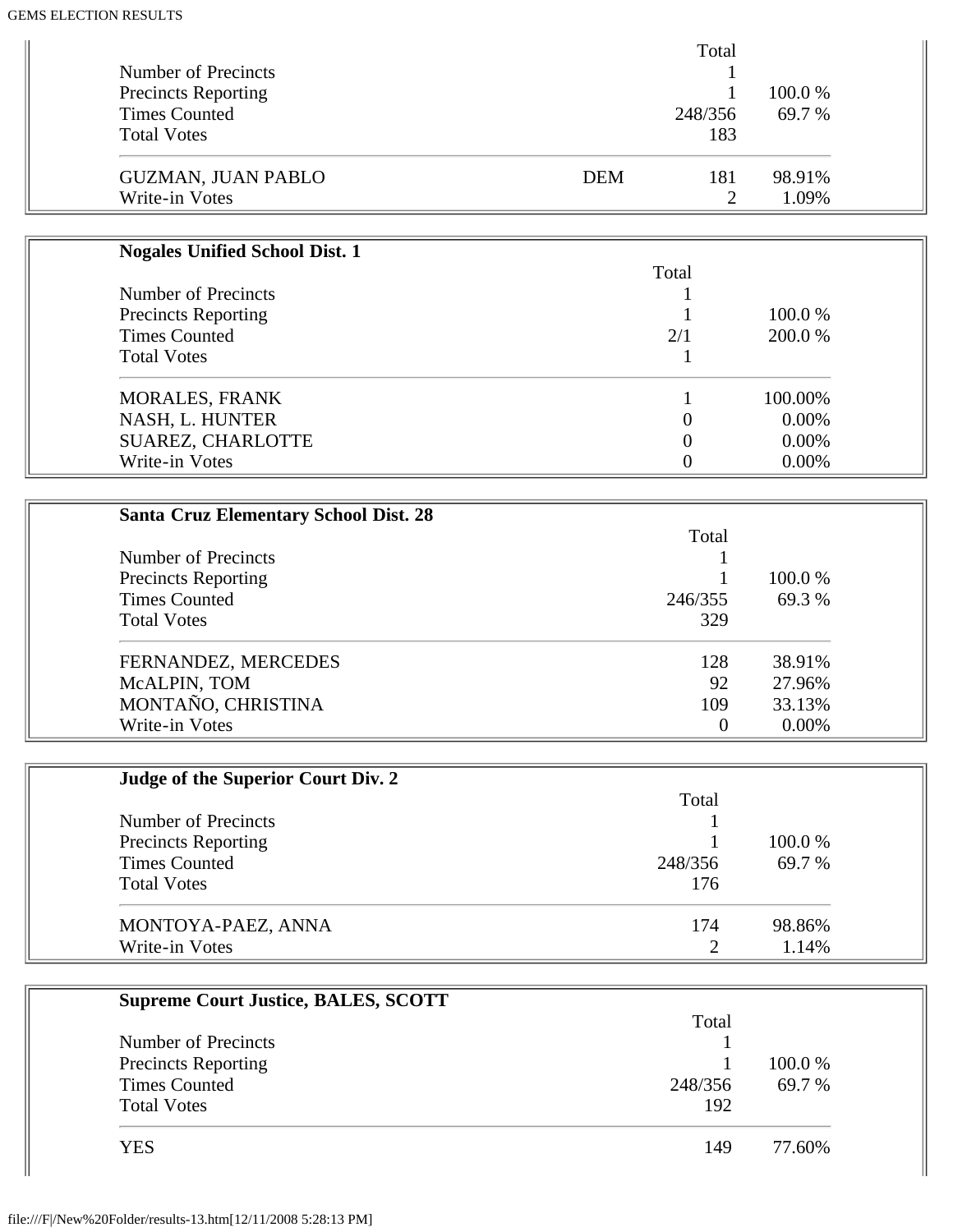$\mathbb{I}$ 

NO 43 22.40%

|                                             | Judge of the Court of Appeals Div. 2, VASQUEZ, GARYE L. |              |            |  |
|---------------------------------------------|---------------------------------------------------------|--------------|------------|--|
| Number of Precincts                         |                                                         | Total        |            |  |
| Precincts Reporting                         |                                                         | $\mathbf{1}$ | 100.0%     |  |
| <b>Times Counted</b>                        |                                                         | 248/356      | 69.7%      |  |
| <b>Total Votes</b>                          |                                                         | 182          |            |  |
|                                             |                                                         |              |            |  |
| <b>YES</b>                                  |                                                         |              | 145 79.67% |  |
| NO                                          |                                                         | 37           | 20.33%     |  |
|                                             |                                                         |              |            |  |
| <b>Proposition 100</b>                      |                                                         |              |            |  |
|                                             | Total                                                   |              |            |  |
| <b>Number of Precincts</b>                  |                                                         |              |            |  |
| <b>Precincts Reporting</b>                  |                                                         |              | 100.0%     |  |
| <b>Times Counted</b>                        | 248/356                                                 |              | 69.7 %     |  |
| <b>Total Votes</b>                          | 232                                                     |              |            |  |
| <b>YES</b>                                  | 168                                                     |              | 72.41%     |  |
| NO                                          | 64                                                      |              | 27.59%     |  |
|                                             |                                                         |              |            |  |
|                                             |                                                         |              |            |  |
| <b>Proposition 101</b>                      |                                                         |              |            |  |
|                                             | Total                                                   |              |            |  |
| Number of Precincts                         |                                                         |              |            |  |
| <b>Precincts Reporting</b>                  |                                                         |              | 100.0%     |  |
| <b>Times Counted</b>                        | 248/356                                                 |              | 69.7 %     |  |
| <b>Total Votes</b>                          | 233                                                     |              |            |  |
| <b>YES</b>                                  | 107                                                     |              | 45.92%     |  |
| NO                                          | 126                                                     |              | 54.08%     |  |
|                                             |                                                         |              |            |  |
| <b>Proposition 102</b>                      |                                                         |              |            |  |
|                                             | Total                                                   |              |            |  |
| Number of Precincts                         |                                                         |              |            |  |
| <b>Precincts Reporting</b>                  |                                                         |              | 100.0%     |  |
| <b>Times Counted</b>                        | 248/356                                                 |              | 69.7%      |  |
| <b>Total Votes</b>                          | 232                                                     |              |            |  |
|                                             |                                                         |              |            |  |
| <b>YES</b>                                  | 128                                                     |              | 55.17%     |  |
| NO                                          | 104                                                     |              | 44.83%     |  |
|                                             |                                                         |              |            |  |
| <b>Proposition 105</b>                      | Total                                                   |              |            |  |
| Number of Precincts                         |                                                         |              |            |  |
|                                             |                                                         |              | 100.0%     |  |
| Precincts Reporting<br><b>Times Counted</b> | 248/356                                                 |              | 69.7%      |  |
| <b>Total Votes</b>                          | 226                                                     |              |            |  |
|                                             |                                                         |              |            |  |
| <b>YES</b>                                  | 81                                                      |              | 35.84%     |  |
| NO                                          | 145                                                     |              | 64.16%     |  |
|                                             |                                                         |              |            |  |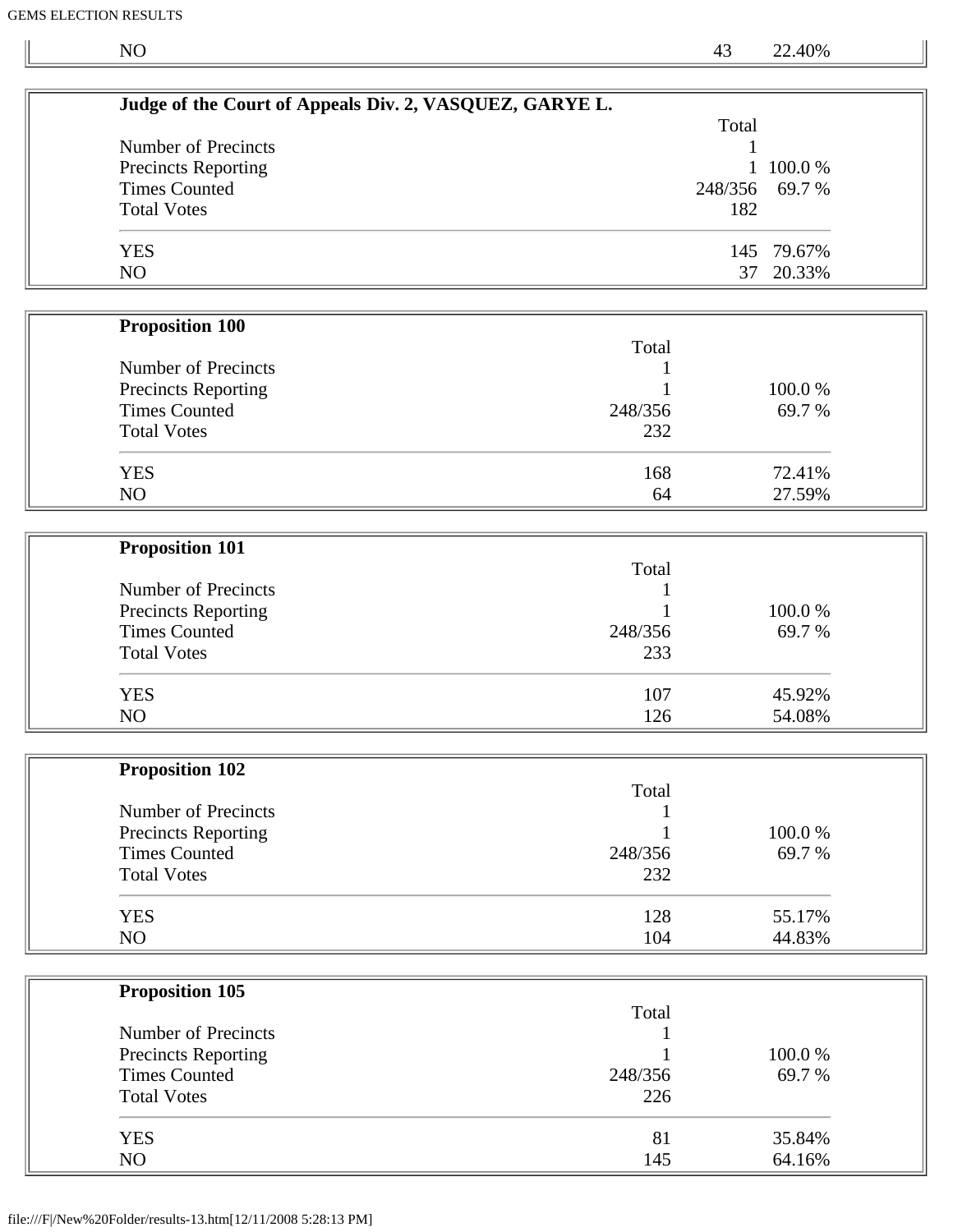| <b>Proposition 200</b>                     |         |        |  |
|--------------------------------------------|---------|--------|--|
|                                            | Total   |        |  |
| Number of Precincts                        |         |        |  |
| <b>Precincts Reporting</b>                 |         | 100.0% |  |
| <b>Times Counted</b>                       | 248/356 | 69.7%  |  |
| <b>Total Votes</b>                         | 231     |        |  |
|                                            |         |        |  |
| <b>YES</b>                                 | 79      | 34.20% |  |
| NO                                         | 152     | 65.80% |  |
|                                            |         |        |  |
| <b>Proposition 201</b>                     |         |        |  |
|                                            | Total   |        |  |
| Number of Precincts                        |         |        |  |
| <b>Precincts Reporting</b>                 |         | 100.0% |  |
| <b>Times Counted</b>                       | 248/356 | 69.7%  |  |
| <b>Total Votes</b>                         | 225     |        |  |
|                                            |         |        |  |
| <b>YES</b>                                 | 51      | 22.67% |  |
| NO                                         | 174     | 77.33% |  |
|                                            |         |        |  |
| <b>Proposition 202</b>                     |         |        |  |
|                                            | Total   |        |  |
| Number of Precincts                        |         |        |  |
| Precincts Reporting                        |         | 100.0% |  |
| <b>Times Counted</b>                       | 248/356 | 69.7 % |  |
|                                            |         |        |  |
| <b>Total Votes</b>                         | 229     |        |  |
| <b>YES</b>                                 | 82      | 35.81% |  |
| NO                                         | 147     | 64.19% |  |
|                                            |         |        |  |
| <b>Proposition 300</b>                     |         |        |  |
|                                            | Total   |        |  |
| Number of Precincts                        |         |        |  |
| Precincts Reporting                        |         | 100.0% |  |
| <b>Times Counted</b>                       | 248/356 | 69.7%  |  |
| <b>Total Votes</b>                         | 230     |        |  |
|                                            |         |        |  |
| <b>YES</b>                                 | 65      | 28.26% |  |
| NO                                         | 165     | 71.74% |  |
|                                            |         |        |  |
| <b>Proposition 400 - Santa Cruz County</b> |         |        |  |
|                                            | Total   |        |  |
| Number of Precincts                        |         |        |  |
| Precincts Reporting                        |         | 100.0% |  |
| <b>Times Counted</b>                       | 248/356 | 69.7%  |  |
| <b>Total Votes</b>                         | 232     |        |  |
|                                            |         |        |  |
|                                            |         |        |  |

YES 63 27.16% NO 22.84%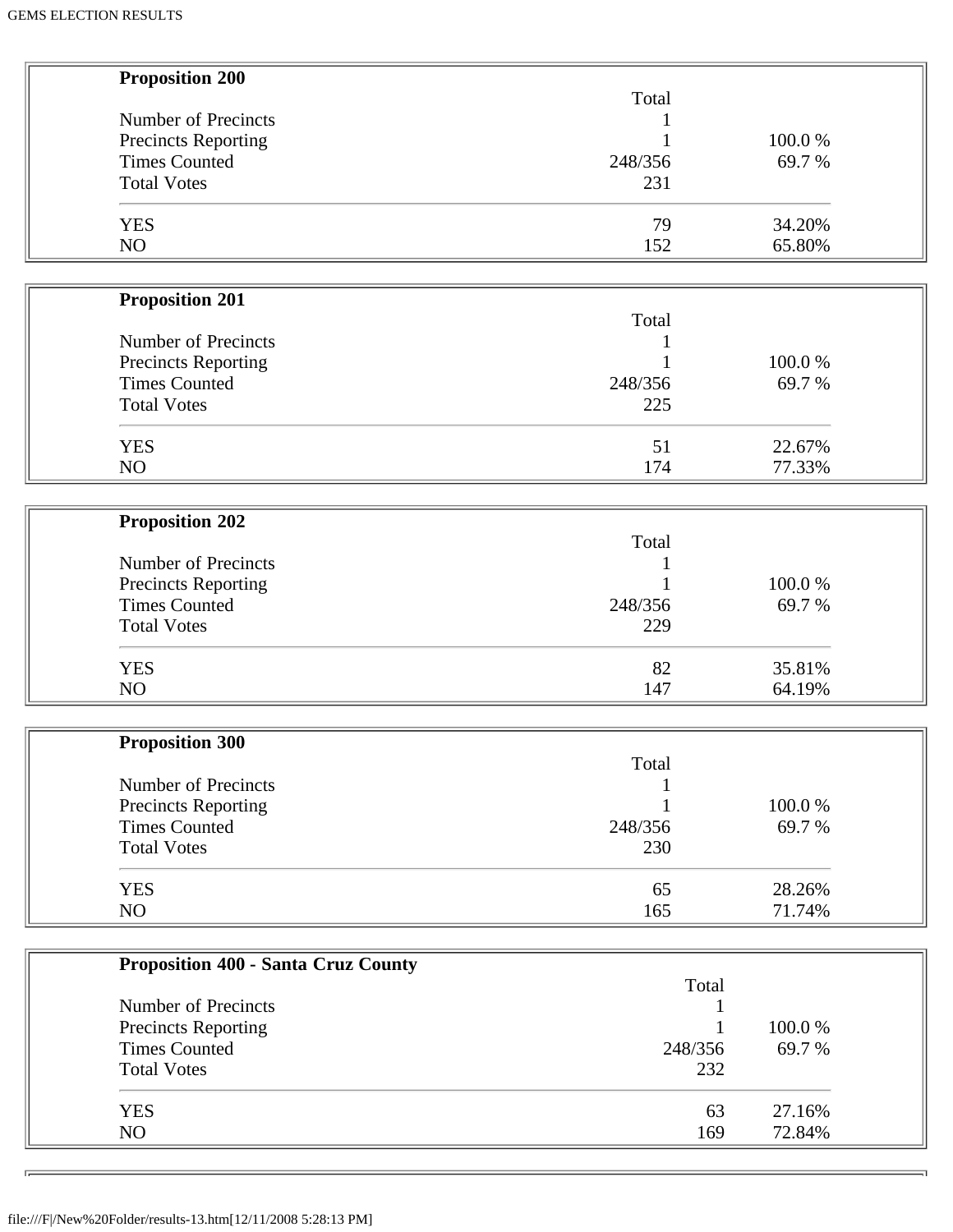۰

#### **Proposition 401 - Santa Cruz County**

| <b>Proposition 401 - Santa Cruz County</b> |         |         |
|--------------------------------------------|---------|---------|
|                                            | Total   |         |
| Number of Precincts                        |         |         |
| <b>Precincts Reporting</b>                 |         | 100.0 % |
| <b>Times Counted</b>                       | 248/356 | 69.7 %  |
| <b>Total Votes</b>                         | 223     |         |
| <b>YES</b>                                 | 63      | 28.25%  |
| N <sub>O</sub>                             | 160     | 71.75%  |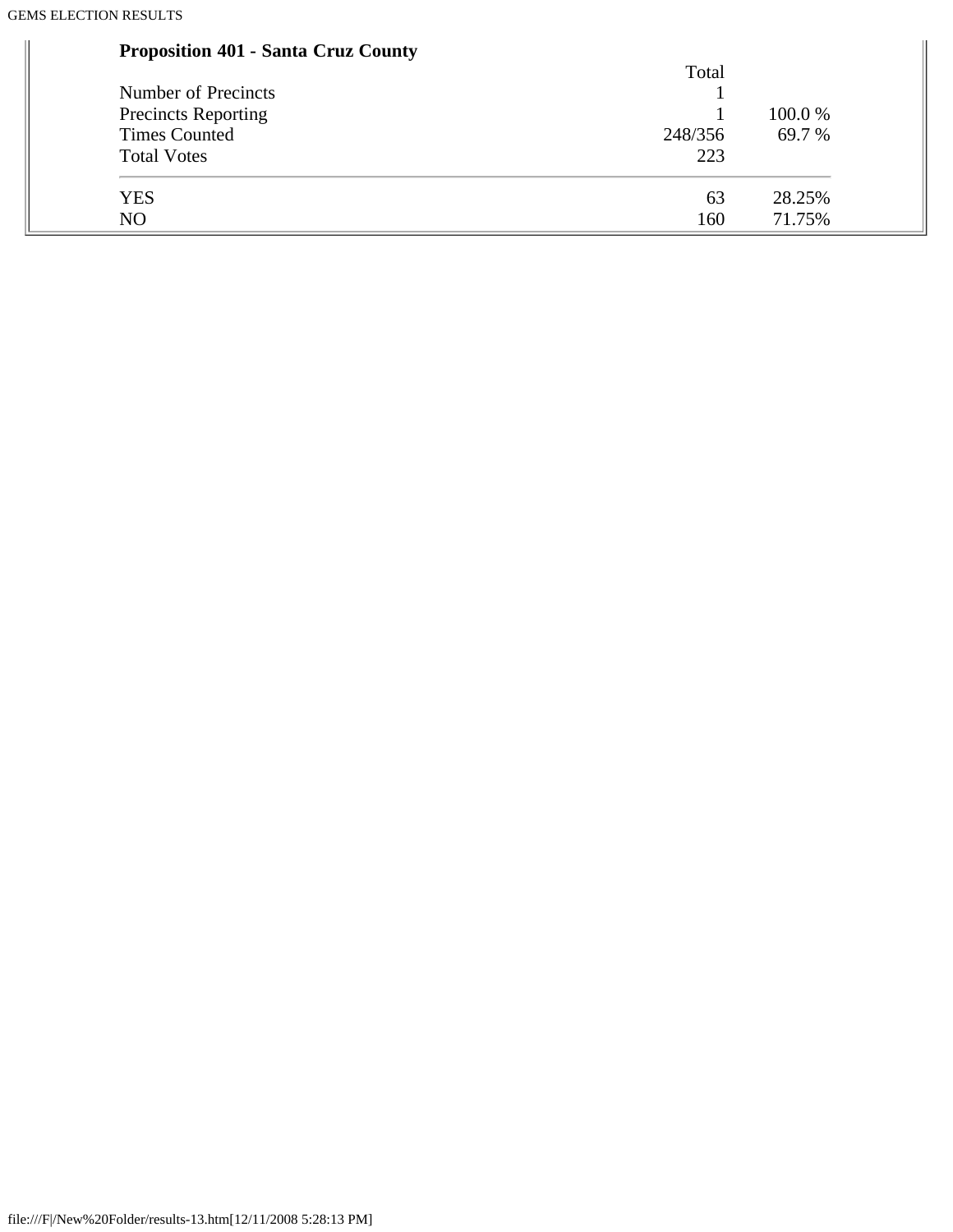### **Election Summary Report SANTA CRUZ COUNTY GENERAL ELECTION NOVEMBER 4, 2008 Summary For 14 PATAGONIA 14, All Counters, All Races OFFICIAL RESULTS**

Registered Voters 844 - Cards Cast 616 72.99% Num. Report Precinct 1 - Num. Reporting 1 100.00%

12/11/08 17:12:46

| <b>Presidential Electors</b> |            |         |         |
|------------------------------|------------|---------|---------|
|                              |            | Total   |         |
| Number of Precincts          |            |         |         |
| <b>Precincts Reporting</b>   |            |         | 100.0 % |
| <b>Times Counted</b>         |            | 616/844 | 73.0 %  |
| <b>Total Votes</b>           |            | 608     |         |
| <b>OBAMA</b>                 | <b>DEM</b> | 399     | 65.63%  |
| <b>McCAIN</b>                | <b>REP</b> | 194     | 31.91%  |
| <b>BARR</b>                  | <b>LBT</b> | 6       | 0.99%   |
| <b>McKINNEY</b>              | <b>GRN</b> | 2       | 0.33%   |
| <b>NADER</b>                 | <b>NON</b> | 4       | 0.66%   |
| Write-in Votes               |            | 3       | 0.49%   |

| U.S. Representative in Congress Dist. 8 |            |          |          |  |
|-----------------------------------------|------------|----------|----------|--|
|                                         |            | Total    |          |  |
| Number of Precincts                     |            |          |          |  |
| <b>Precincts Reporting</b>              |            |          | 100.0 %  |  |
| <b>Times Counted</b>                    |            | 616/844  | 73.0 %   |  |
| <b>Total Votes</b>                      |            | 590      |          |  |
| GIFFORDS, GABRIELLE                     | <b>DEM</b> | 426      | 72.20%   |  |
| BEE, TIM                                | <b>REP</b> | 146      | 24.75%   |  |
| DAVIS, PAUL                             | <b>LBT</b> | 18       | 3.05%    |  |
| Write-in Votes                          |            | $\theta$ | $0.00\%$ |  |

| <b>State Senator Dist. 30</b> |            |                |          |
|-------------------------------|------------|----------------|----------|
|                               |            | Total          |          |
| Number of Precincts           |            |                |          |
| <b>Precincts Reporting</b>    |            |                | 100.0 %  |
| <b>Times Counted</b>          |            | 616/844        | 73.0 %   |
| <b>Total Votes</b>            |            | 533            |          |
| VALLE, GEORGETTE W.           | <b>DEM</b> | 361            | 67.73%   |
| PATON, JONATHAN               | <b>REP</b> | 172            | 32.27%   |
| Write-in Votes                |            | $\overline{0}$ | $0.00\%$ |

**State Representative Dist. 30**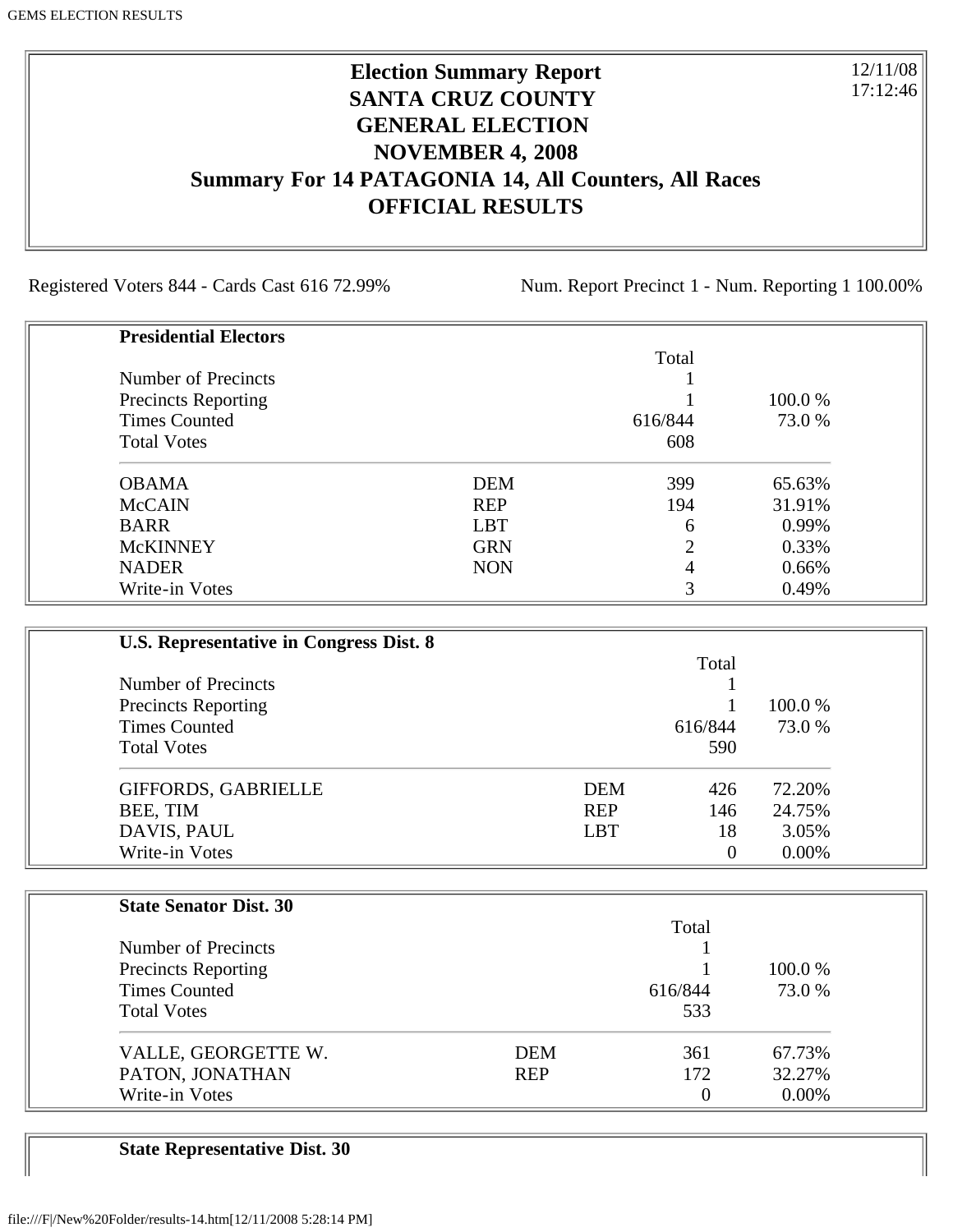|                            |            | Total   |         |
|----------------------------|------------|---------|---------|
| Number of Precincts        |            |         |         |
| <b>Precincts Reporting</b> |            |         | 100.0 % |
| <b>Times Counted</b>       |            | 616/844 | 73.0 %  |
| <b>Total Votes</b>         |            | 687     |         |
| DALESSANDRO, ANDREA        | <b>DEM</b> | 388     | 56.48%  |
| ANTENORI, FRANK            | <b>REP</b> | 121     | 17.61%  |
| <b>GOWAN, DAVID</b>        | <b>REP</b> | 177     | 25.76%  |
| Write-in Votes             |            |         | 0.15%   |

| <b>Corporation Commissioner</b> |            |         |         |
|---------------------------------|------------|---------|---------|
|                                 |            | Total   |         |
| Number of Precincts             |            |         |         |
| <b>Precincts Reporting</b>      |            |         | 100.0 % |
| <b>Times Counted</b>            |            | 616/844 | 73.0 %  |
| <b>Total Votes</b>              |            | 1448    |         |
| <b>GEORGE, SAM</b>              | <b>DEM</b> | 310     | 21.41\% |
| <b>KENNEDY, SANDRA</b>          | <b>DEM</b> | 357     | 24.65%  |
| NEWMAN, PAUL                    | <b>DEM</b> | 373     | 25.76%  |
| MCCLURE, MARIAN A.              | <b>REP</b> | 151     | 10.43%  |
| STUMP, BOB                      | <b>REP</b> | 125     | 8.63%   |
| WONG, BARRY                     | <b>REP</b> | 131     | 9.05%   |
| Write-in Votes                  |            |         | 0.07%   |

| <b>Board of Supervisors Dist. 3</b> |            |                |         |
|-------------------------------------|------------|----------------|---------|
|                                     |            | Total          |         |
| Number of Precincts                 |            |                |         |
| <b>Precincts Reporting</b>          |            |                | 100.0 % |
| <b>Times Counted</b>                |            | 616/844        | 73.0 %  |
| <b>Total Votes</b>                  |            | 578            |         |
| MAYNARD, JOHN                       | <b>DEM</b> | 479            | 82.87%  |
| <b>IBARRA, JUAN ANDRES</b>          | <b>IND</b> | 24             | 4.15%   |
| <b>KRAMER, JOEL</b>                 | <b>IND</b> | 73             | 12.63%  |
| Write-in Votes                      |            | $\overline{2}$ | 0.35%   |

| <b>County Attorney</b>     |            |         |         |
|----------------------------|------------|---------|---------|
|                            |            | Total   |         |
| Number of Precincts        |            |         |         |
| <b>Precincts Reporting</b> |            |         | 100.0 % |
| <b>Times Counted</b>       |            | 616/844 | 73.0 %  |
| <b>Total Votes</b>         |            | 441     |         |
| SILVA, GEORGE              | <b>DEM</b> | 438     | 99.32%  |
| Write-in Votes             |            |         | 0.68%   |

| <b>Sheriff</b>      |       |
|---------------------|-------|
|                     | Total |
| Number of Precincts |       |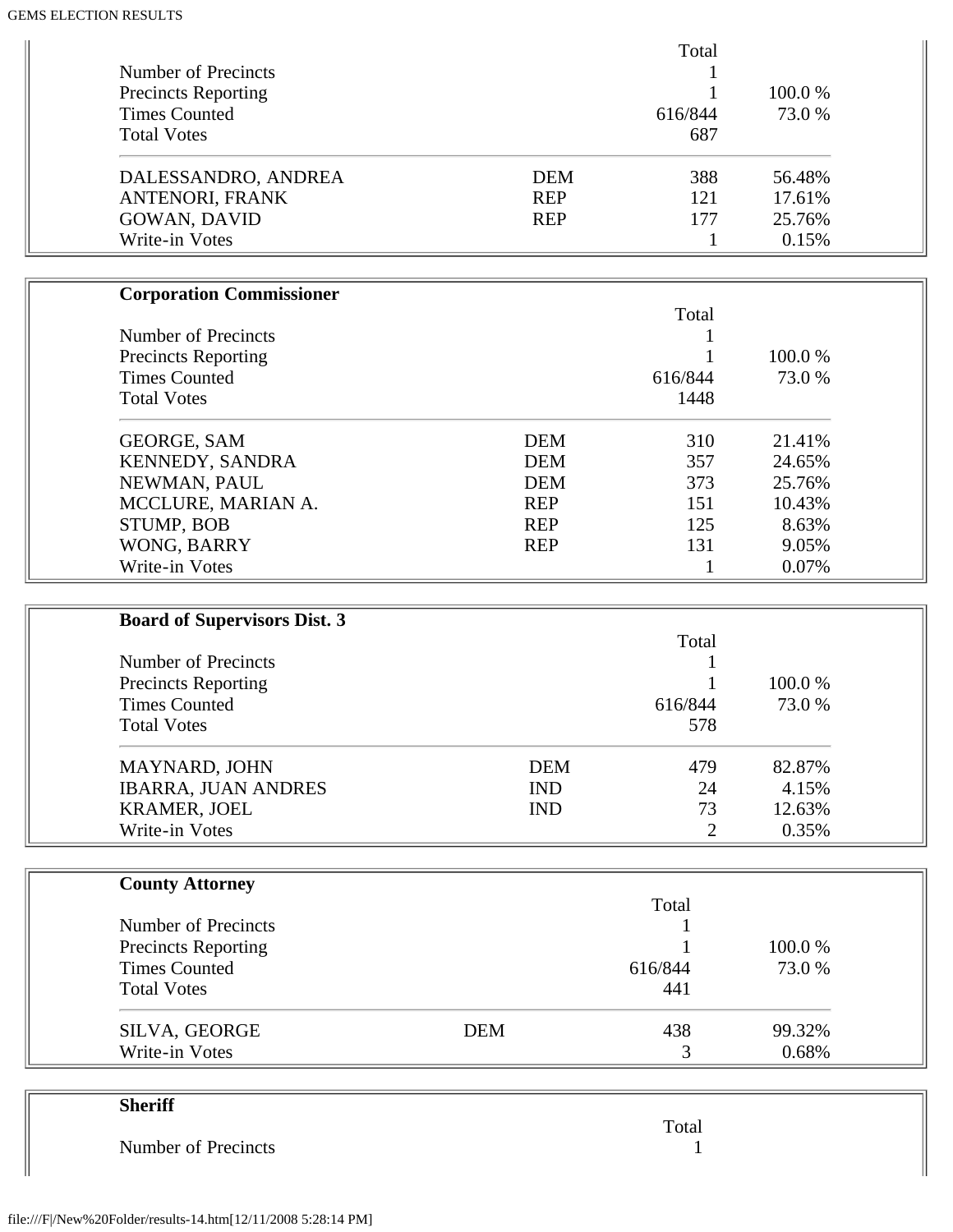| <b>Precincts Reporting</b><br><b>Times Counted</b><br><b>Total Votes</b> |                          | 1<br>616/844<br>568          | 100.0%<br>73.0 %          |  |
|--------------------------------------------------------------------------|--------------------------|------------------------------|---------------------------|--|
| ESTRADA, TONY<br>PADILLA, JOSE "JOE"<br>Write-in Votes                   | <b>DEM</b><br><b>IND</b> | 404<br>164<br>$\overline{0}$ | 71.13%<br>28.87%<br>0.00% |  |
| <b>County Treasurer</b>                                                  |                          |                              |                           |  |
|                                                                          |                          | Total                        |                           |  |
| <b>Number of Precincts</b>                                               |                          | 1                            |                           |  |
| <b>Precincts Reporting</b><br><b>Times Counted</b>                       |                          | 616/844                      | 100.0%<br>73.0 %          |  |
| <b>Total Votes</b>                                                       |                          | 450                          |                           |  |
| RAMIREZ, CAESAR A.                                                       | <b>DEM</b>               | 447                          | 99.33%                    |  |
| Write-in Votes                                                           |                          | 3                            | 0.67%                     |  |
|                                                                          |                          |                              |                           |  |
| <b>County School Superintendent</b>                                      |                          | Total                        |                           |  |
| <b>Number of Precincts</b>                                               |                          | 1                            |                           |  |
| Precincts Reporting                                                      |                          |                              | 100.0%                    |  |
| <b>Times Counted</b>                                                     |                          | 616/844                      | 73.0 %                    |  |
| <b>Total Votes</b>                                                       |                          | 428                          |                           |  |
| VELÁSQUEZ, ALFREDO                                                       | <b>DEM</b>               | 427                          | 99.77%                    |  |
| Write-in Votes                                                           |                          | $\mathbf{1}$                 | 0.23%                     |  |
| <b>County Recorder</b>                                                   |                          |                              |                           |  |
|                                                                          |                          | Total                        |                           |  |
| <b>Number of Precincts</b>                                               |                          |                              |                           |  |
| <b>Precincts Reporting</b>                                               |                          |                              | 100.0%                    |  |
| <b>Times Counted</b>                                                     |                          | 616/844                      | 73.0%                     |  |
| <b>Total Votes</b>                                                       |                          | 551                          |                           |  |
| SAINZ, SUZANNE "SUZI                                                     | <b>DEM</b>               | 250                          | 45.37%                    |  |
| <b>SCANLAN, VALERIE</b>                                                  | <b>NPA</b>               | 300                          | 54.45%                    |  |
| Write-in Votes                                                           |                          | 1                            | 0.18%                     |  |
|                                                                          |                          |                              |                           |  |
| <b>County Assessor</b>                                                   |                          | Total                        |                           |  |
| <b>Number of Precincts</b>                                               |                          | 1                            |                           |  |
| <b>Precincts Reporting</b>                                               |                          |                              | 100.0%                    |  |
| <b>Times Counted</b>                                                     |                          | 616/844                      | 73.0%                     |  |
| <b>Total Votes</b>                                                       |                          | 512                          |                           |  |
| FUENTES, FELIPE A.,                                                      | <b>DEM</b>               | 382                          | 74.61%                    |  |
| OCHOA, G. ALFONSO                                                        | <b>IND</b>               | 130                          | 25.39%                    |  |
| Write-in Votes                                                           |                          | $\overline{0}$               | 0.00%                     |  |

# **Vacancy - Clerk of the Superior Court**

 $\parallel$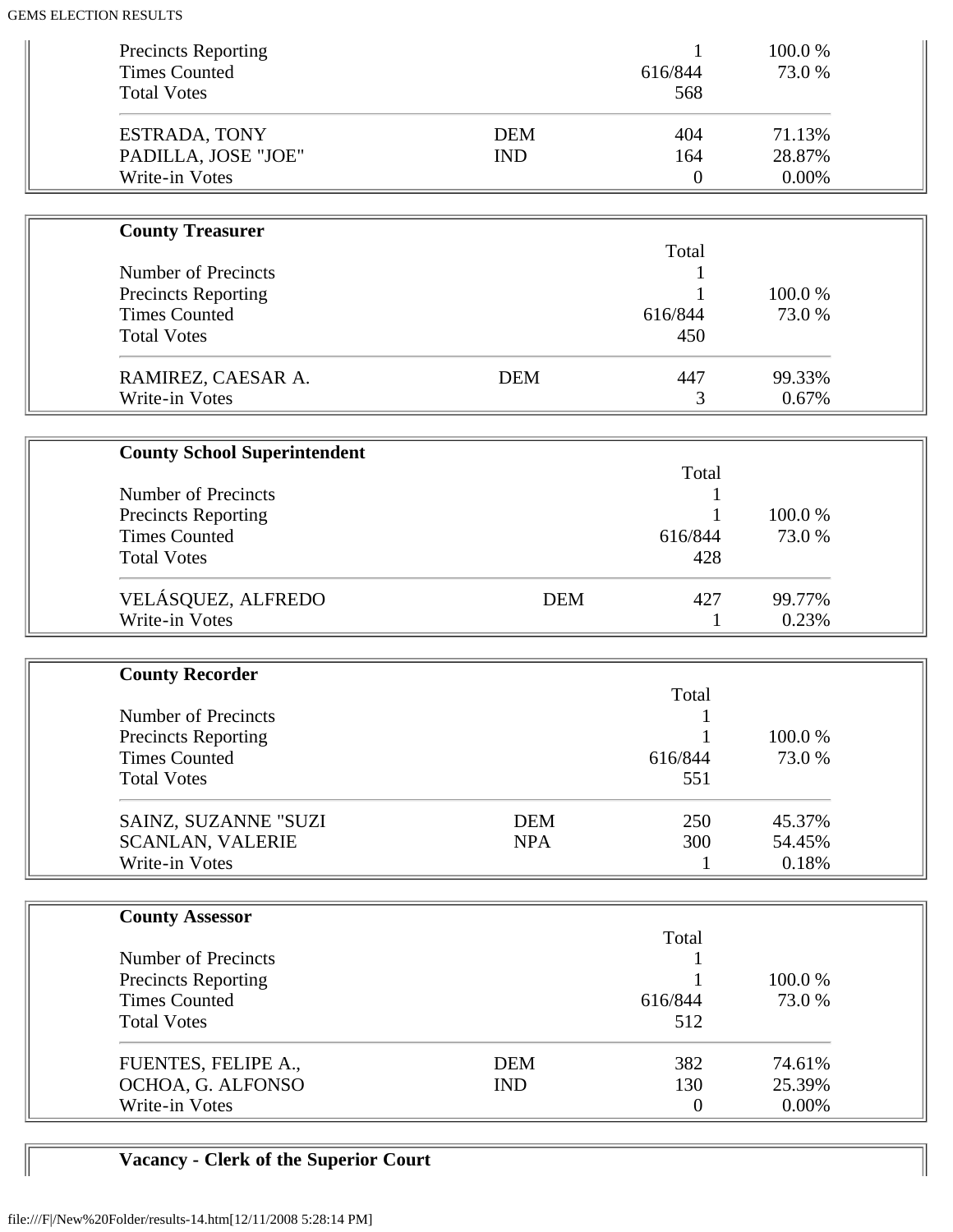|                            |     | Total   |         |
|----------------------------|-----|---------|---------|
| Number of Precincts        |     |         |         |
| <b>Precincts Reporting</b> |     |         | 100.0 % |
| <b>Times Counted</b>       |     | 616/844 | 73.0 %  |
| <b>Total Votes</b>         |     | 441     |         |
| <b>GUZMAN, JUAN PABLO</b>  | DEM | 437     | 99.09%  |
| Write-in Votes             |     | 4       | 0.91%   |

| Question 1 - Patagonia ESD 20 Subdivision - Patagonia ESD 6 |       |                |  |
|-------------------------------------------------------------|-------|----------------|--|
|                                                             | Total |                |  |
| Number of Precincts                                         |       |                |  |
| <b>Precincts Reporting</b>                                  |       | 1 100.0 %      |  |
| <b>Times Counted</b>                                        |       | 616/844 73.0 % |  |
| <b>Total Votes</b>                                          | 471   |                |  |
| <b>YES</b>                                                  |       | 110 23.35%     |  |
| N <sub>O</sub>                                              |       | 361 76.65%     |  |

| Question 2 - Patagonia ESD 6 Unification |         |         |
|------------------------------------------|---------|---------|
|                                          | Total   |         |
| Number of Precincts                      |         |         |
| <b>Precincts Reporting</b>               |         | 100.0 % |
| <b>Times Counted</b>                     | 616/844 | 73.0 %  |
| <b>Total Votes</b>                       | 511     |         |
| <b>YES</b>                               | 149     | 29.16%  |
| N <sub>O</sub>                           | 362     | 70.84%  |

| Sonoita-Elgin Fire Dist.   |       |         |
|----------------------------|-------|---------|
|                            | Total |         |
| Number of Precincts        |       |         |
| <b>Precincts Reporting</b> |       | 100.0%  |
| <b>Times Counted</b>       | 37/13 | 284.6 % |
| <b>Total Votes</b>         | 100   |         |
| CAFARELLI, KARLA           | 3     | 3.00%   |
| HAMEL, KARL                |       | 7.00%   |
| IZZO, RON                  | 10    | 10.00%  |
| PARKER, MICKEY             | 18    | 18.00%  |
| PARRILLI, MATT             | 12    | 12.00%  |
| RUPPEL, DOUG               | 10    | 10.00%  |
| RUTTER, VICKI              | 18    | 18.00%  |
| SNOW, DOUG                 | 14    | 14.00%  |
| TOMLINSON, IAN             | 8     | 8.00%   |
| Write-in Votes             |       | 0.00%   |

| <b>Question - Sonoita/Elgin Fire Dist. Dissolution</b> |       |           |
|--------------------------------------------------------|-------|-----------|
|                                                        | Total |           |
| Number of Precincts                                    |       |           |
| <b>Precincts Reporting</b>                             |       | $100.0\%$ |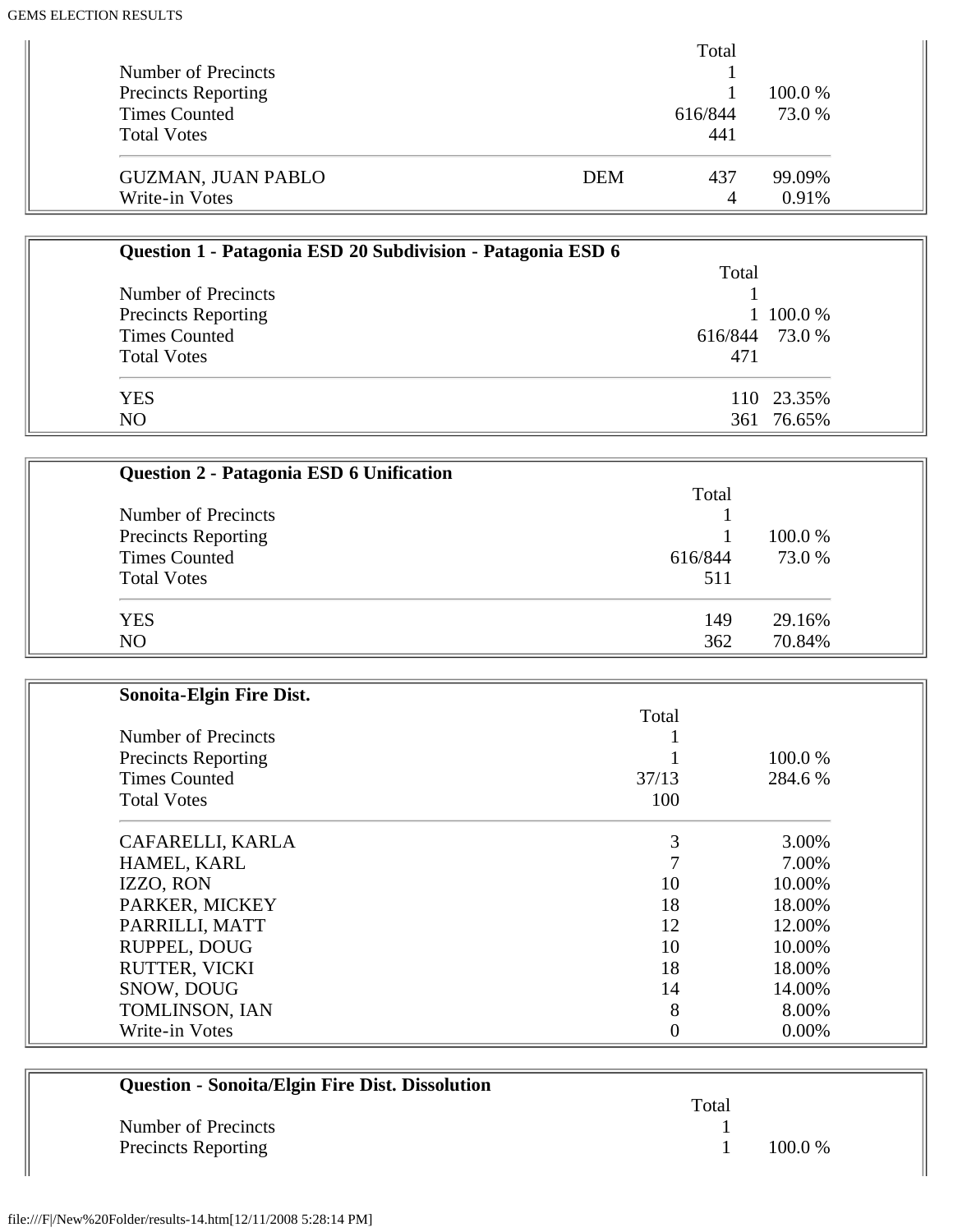| Times Counted<br><b>Total Votes</b> | 37/13    | 284.6 %  |
|-------------------------------------|----------|----------|
| <b>YES</b>                          | $\theta$ | $0.00\%$ |
| NO                                  | 13       | 100.00%  |

| Judge of the Superior Court Div. 2 |         |         |
|------------------------------------|---------|---------|
|                                    | Total   |         |
| Number of Precincts                |         |         |
| <b>Precincts Reporting</b>         |         | 100.0 % |
| <b>Times Counted</b>               | 616/844 | 73.0 %  |
| <b>Total Votes</b>                 | 316     |         |
| MONTOYA-PAEZ, ANNA                 | 313     | 99.05%  |
| Write-in Votes                     |         | 0.95%   |

| <b>Supreme Court Justice, BALES, SCOTT</b> |         |         |
|--------------------------------------------|---------|---------|
|                                            | Total   |         |
| Number of Precincts                        |         |         |
| <b>Precincts Reporting</b>                 |         | 100.0 % |
| <b>Times Counted</b>                       | 616/844 | 73.0 %  |
| <b>Total Votes</b>                         | 386     |         |
| <b>YES</b>                                 | 320     | 82.90%  |
| N <sub>O</sub>                             | 66      | 17.10%  |

| Judge of the Court of Appeals Div. 2, VASQUEZ, GARYE L. |         |            |  |
|---------------------------------------------------------|---------|------------|--|
|                                                         | Total   |            |  |
| Number of Precincts                                     |         |            |  |
| <b>Precincts Reporting</b>                              |         | 100.0 %    |  |
| <b>Times Counted</b>                                    | 616/844 | 73.0 %     |  |
| <b>Total Votes</b>                                      | 379     |            |  |
| <b>YES</b>                                              |         | 305 80.47% |  |
| NO                                                      | 74      | 19.53%     |  |

| <b>Proposition 100</b>     |         |         |
|----------------------------|---------|---------|
|                            | Total   |         |
| Number of Precincts        |         |         |
| <b>Precincts Reporting</b> |         | 100.0 % |
| <b>Times Counted</b>       | 616/844 | 73.0 %  |
| <b>Total Votes</b>         | 556     |         |
| <b>YES</b>                 | 319     | 57.37%  |
| NO                         | 237     | 42.63%  |

| <b>Proposition 101</b>     |         |        |  |
|----------------------------|---------|--------|--|
|                            | Total   |        |  |
| Number of Precincts        |         |        |  |
| <b>Precincts Reporting</b> |         | 100.0% |  |
| <b>Times Counted</b>       | 616/844 | 73.0 % |  |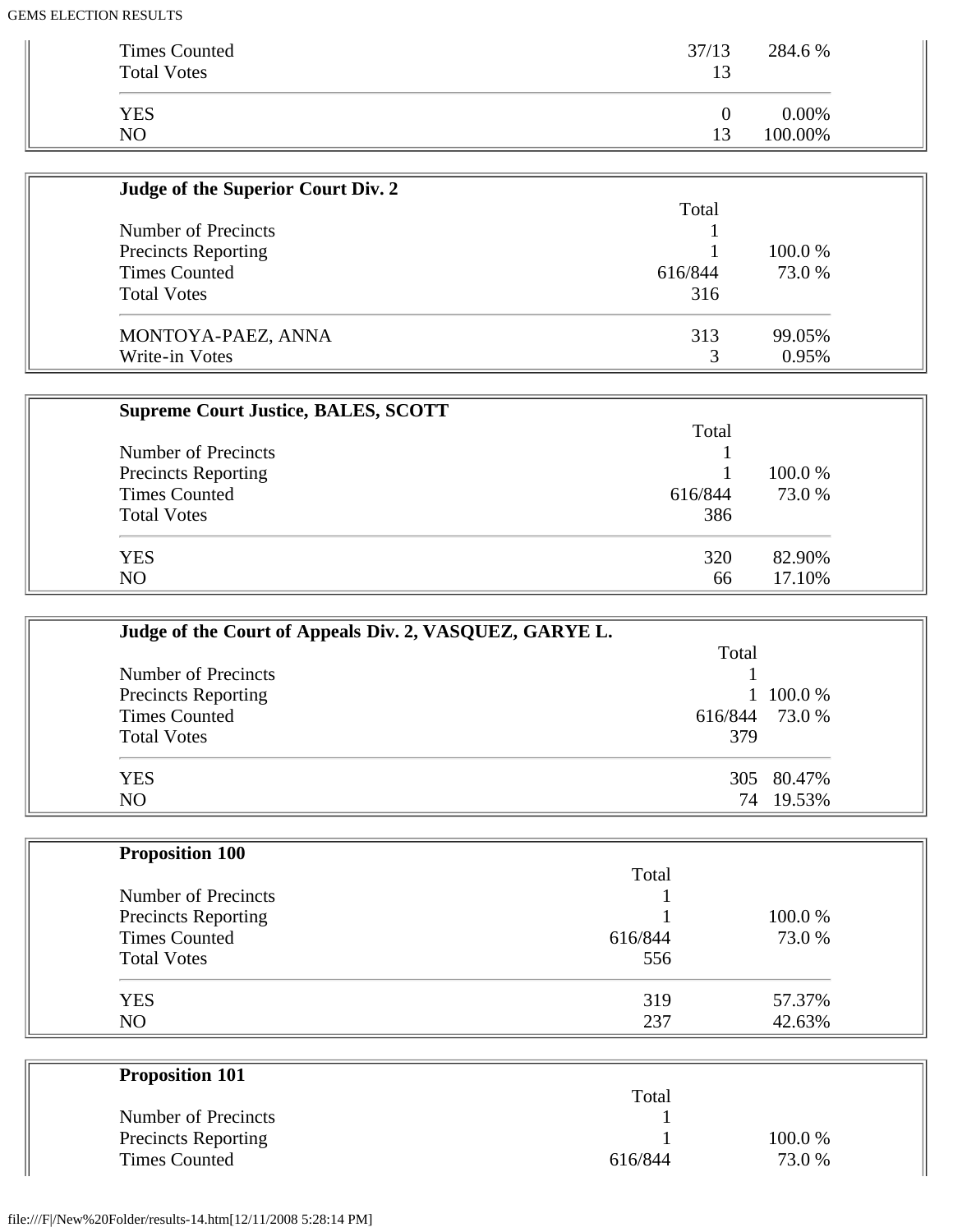| <b>Total Votes</b>         | 553     |        |
|----------------------------|---------|--------|
|                            |         |        |
| <b>YES</b>                 | 244     | 44.12% |
| NO                         | 309     | 55.88% |
| Proposition 102            |         |        |
|                            | Total   |        |
| Number of Precincts        |         |        |
| <b>Precincts Reporting</b> |         | 100.0% |
| <b>Times Counted</b>       | 616/844 | 73.0%  |
| <b>Total Votes</b>         | 559     |        |
| <b>YES</b>                 | 250     | 44.72% |
| NO                         | 309     | 55.28% |
|                            |         |        |
| Proposition 105            | Total   |        |
| Number of Precincts        |         |        |
| Precincts Reporting        |         | 100.0% |
| <b>Times Counted</b>       | 616/844 | 73.0 % |
| <b>Total Votes</b>         | 539     |        |
| <b>YES</b>                 | 152     | 28.20% |
| NO                         | 387     | 71.80% |
| <b>Proposition 200</b>     |         |        |
|                            | Total   |        |
| Number of Precincts        |         |        |
| Precincts Reporting        |         | 100.0% |
| <b>Times Counted</b>       | 616/844 | 73.0%  |
| <b>Total Votes</b>         | 535     |        |
| <b>YES</b>                 | 182     | 34.02% |
| NO                         | 353     | 65.98% |
| <b>Proposition 201</b>     |         |        |
|                            | Total   |        |
| Number of Precincts        |         |        |
| Precincts Reporting        |         | 100.0% |
| <b>Times Counted</b>       | 616/844 | 73.0%  |
| <b>Total Votes</b>         | 534     |        |
| <b>YES</b>                 | 106     | 19.85% |
| NO                         | 428     | 80.15% |
|                            |         |        |
| <b>Proposition 202</b>     | Total   |        |
| Number of Precincts        |         |        |
| Precincts Reporting        |         | 100.0% |

Times Counted 616/844 73.0 %

 $\mathbb I$ 

Total Votes 536

 $\overline{\phantom{a}}$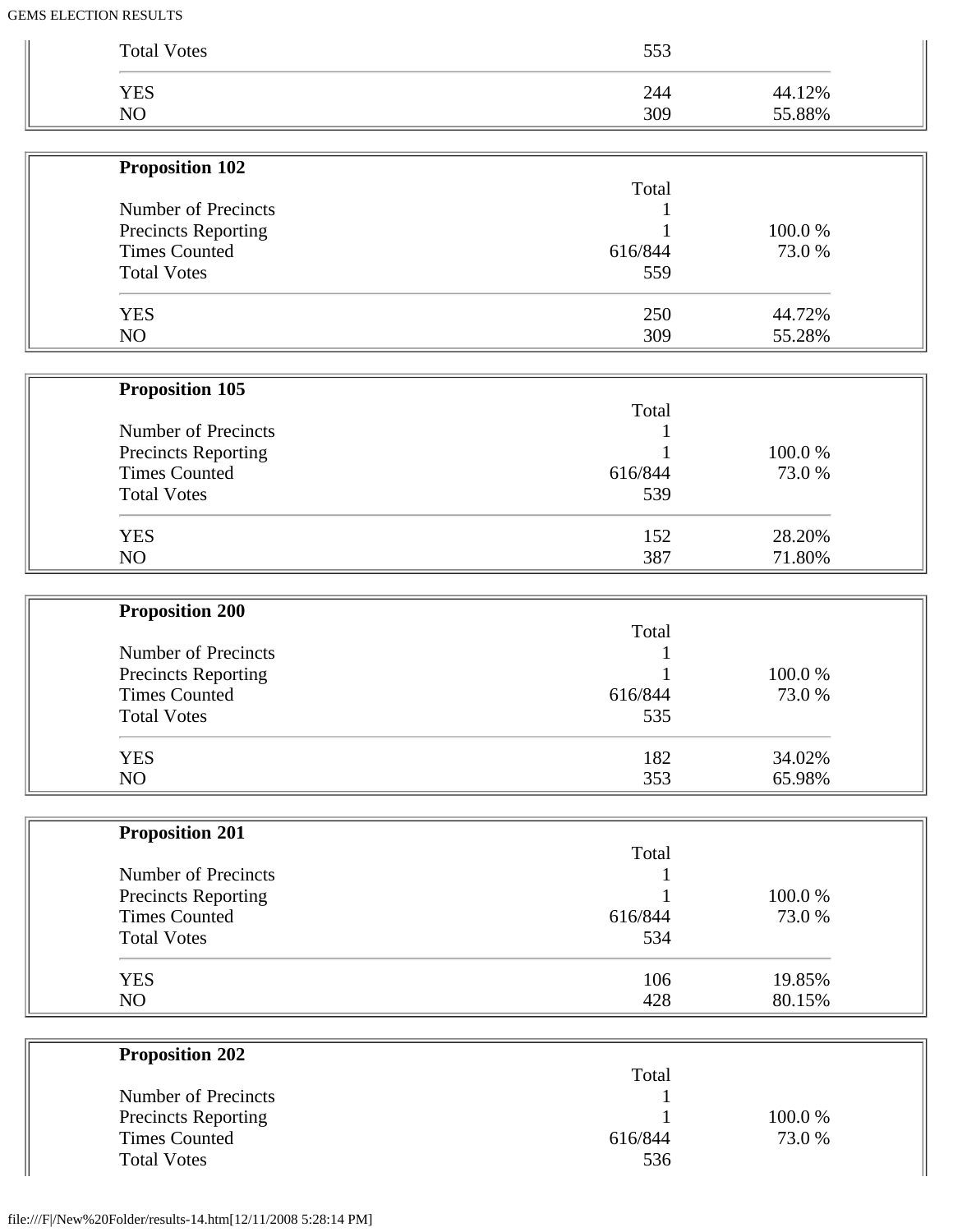| Droposition 200 |                 |                  |
|-----------------|-----------------|------------------|
|                 |                 |                  |
| N <sub>O</sub>  | $\Omega$<br>ے ب |                  |
| <b>YES</b>      | 209             | 38.99%<br>61.01% |
|                 |                 |                  |

| <b>Proposition 300</b>     |         |         |
|----------------------------|---------|---------|
|                            | Total   |         |
| Number of Precincts        |         |         |
| <b>Precincts Reporting</b> |         | 100.0 % |
| <b>Times Counted</b>       | 616/844 | 73.0 %  |
| <b>Total Votes</b>         | 544     |         |
| <b>YES</b>                 | 207     | 38.05%  |
| NO                         | 337     | 61.95%  |

| <b>Proposition 400 - Santa Cruz County</b> |         |         |
|--------------------------------------------|---------|---------|
|                                            | Total   |         |
| Number of Precincts                        |         |         |
| <b>Precincts Reporting</b>                 |         | 100.0 % |
| <b>Times Counted</b>                       | 616/844 | 73.0 %  |
| <b>Total Votes</b>                         | 525     |         |
| <b>YES</b>                                 | 79      | 15.05%  |
| NO                                         | 446     | 84.95%  |

| <b>Proposition 401 - Santa Cruz County</b> |         |         |  |
|--------------------------------------------|---------|---------|--|
|                                            | Total   |         |  |
| Number of Precincts                        |         |         |  |
| <b>Precincts Reporting</b>                 |         | 100.0 % |  |
| <b>Times Counted</b>                       | 616/844 | 73.0 %  |  |
| <b>Total Votes</b>                         | 530     |         |  |
| <b>YES</b>                                 | 81      | 15.28%  |  |
| NO                                         | 449     | 84.72%  |  |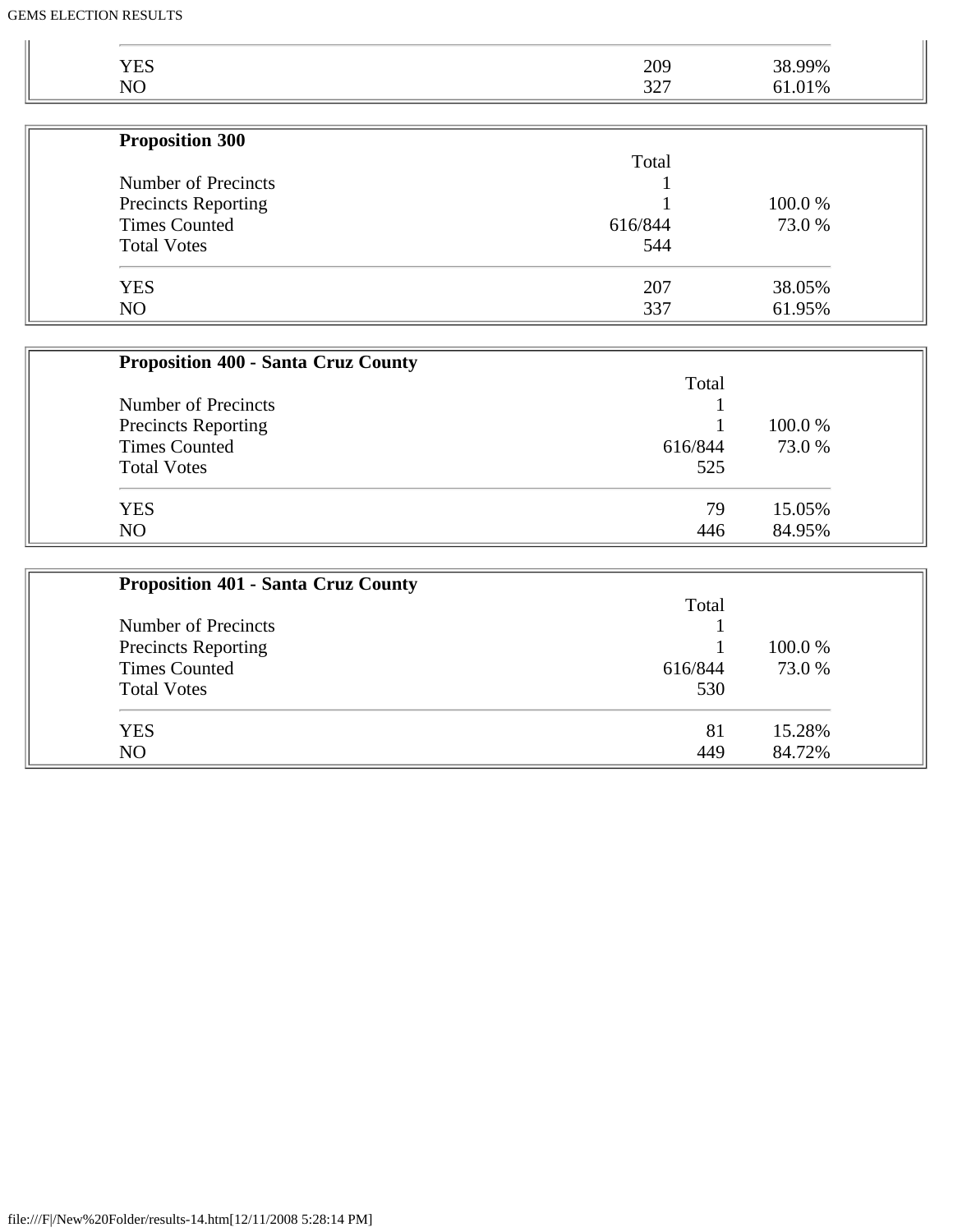### **Election Summary Report SANTA CRUZ COUNTY GENERAL ELECTION NOVEMBER 4, 2008 Summary For 15 SONOITA 15, All Counters, All Races OFFICIAL RESULTS**

Registered Voters 804 - Cards Cast 730 90.80% Num. Report Precinct 1 - Num. Reporting 1 100.00%

12/11/08 17:12:46

| <b>Presidential Electors</b> |            |         |          |
|------------------------------|------------|---------|----------|
|                              |            | Total   |          |
| Number of Precincts          |            |         |          |
| <b>Precincts Reporting</b>   |            |         | 100.0 %  |
| <b>Times Counted</b>         |            | 730/804 | 90.8%    |
| <b>Total Votes</b>           |            | 718     |          |
| <b>OBAMA</b>                 | <b>DEM</b> | 309     | 43.04%   |
| <b>McCAIN</b>                | <b>REP</b> | 398     | 55.43%   |
| <b>BARR</b>                  | <b>LBT</b> | 3       | 0.42%    |
| <b>McKINNEY</b>              | <b>GRN</b> | 0       | $0.00\%$ |
| <b>NADER</b>                 | <b>NON</b> | 3       | 0.42%    |
| Write-in Votes               |            |         | 0.70%    |

| U.S. Representative in Congress Dist. 8 |            |         |          |
|-----------------------------------------|------------|---------|----------|
|                                         |            | Total   |          |
| Number of Precincts                     |            |         |          |
| <b>Precincts Reporting</b>              |            |         | 100.0 %  |
| <b>Times Counted</b>                    |            | 730/804 | 90.8%    |
| <b>Total Votes</b>                      |            | 716     |          |
| GIFFORDS, GABRIELLE                     | <b>DEM</b> | 369     | 51.54%   |
| BEE, TIM                                | <b>REP</b> | 332     | 46.37%   |
| DAVIS, PAUL                             | <b>LBT</b> | 15      | 2.09%    |
| Write-in Votes                          |            | 0       | $0.00\%$ |

| <b>State Senator Dist. 30</b> |            |         |          |
|-------------------------------|------------|---------|----------|
|                               |            | Total   |          |
| Number of Precincts           |            |         |          |
| <b>Precincts Reporting</b>    |            |         | 100.0 %  |
| <b>Times Counted</b>          |            | 730/804 | 90.8%    |
| <b>Total Votes</b>            |            | 672     |          |
| VALLE, GEORGETTE W.           | DEM        | 276     | 41.07%   |
| PATON, JONATHAN               | <b>REP</b> | 396     | 58.93%   |
| Write-in Votes                |            | 0       | $0.00\%$ |

**State Representative Dist. 30**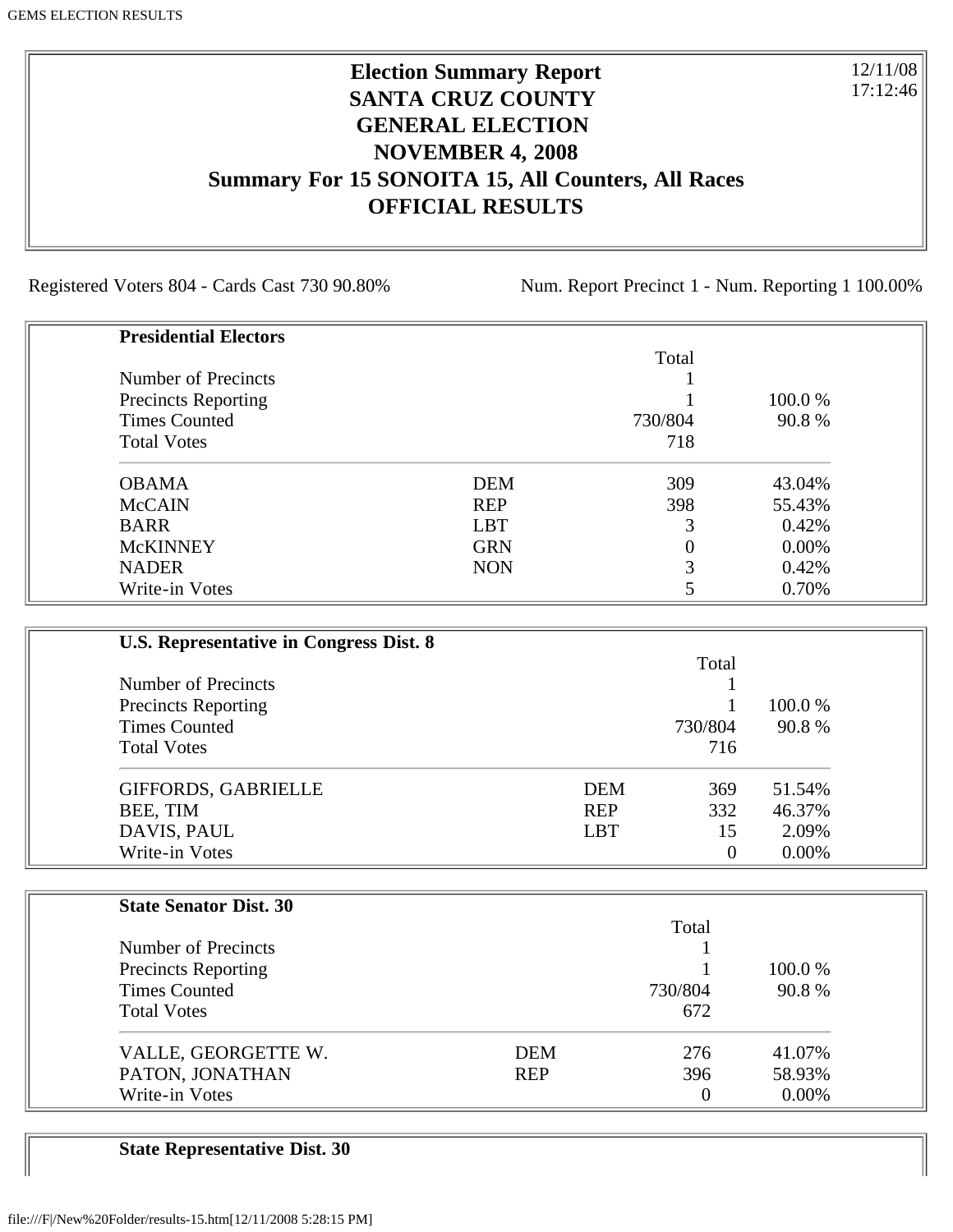|                            |            | Total   |         |
|----------------------------|------------|---------|---------|
| Number of Precincts        |            |         |         |
| <b>Precincts Reporting</b> |            |         | 100.0 % |
| <b>Times Counted</b>       |            | 730/804 | 90.8%   |
| <b>Total Votes</b>         |            | 975     |         |
| DALESSANDRO, ANDREA        | <b>DEM</b> | 306     | 31.38%  |
| ANTENORI, FRANK            | <b>REP</b> | 314     | 32.21%  |
| GOWAN, DAVID               | <b>REP</b> | 350     | 35.90%  |
| Write-in Votes             |            |         | 0.51%   |

| <b>Corporation Commissioner</b> |            |          |          |
|---------------------------------|------------|----------|----------|
|                                 |            | Total    |          |
| Number of Precincts             |            |          |          |
| <b>Precincts Reporting</b>      |            |          | 100.0 %  |
| <b>Times Counted</b>            |            | 730/804  | 90.8%    |
| <b>Total Votes</b>              |            | 1898     |          |
| <b>GEORGE, SAM</b>              | <b>DEM</b> | 277      | 14.59%   |
| KENNEDY, SANDRA                 | <b>DEM</b> | 305      | 16.07%   |
| NEWMAN, PAUL                    | <b>DEM</b> | 317      | 16.70%   |
| MCCLURE, MARIAN A.              | <b>REP</b> | 352      | 18.55%   |
| <b>STUMP, BOB</b>               | <b>REP</b> | 322      | 16.97%   |
| WONG, BARRY                     | <b>REP</b> | 325      | 17.12%   |
| Write-in Votes                  |            | $\theta$ | $0.00\%$ |

| <b>Board of Supervisors Dist. 3</b> |            |         |         |
|-------------------------------------|------------|---------|---------|
|                                     |            | Total   |         |
| Number of Precincts                 |            |         |         |
| <b>Precincts Reporting</b>          |            |         | 100.0 % |
| <b>Times Counted</b>                |            | 730/804 | 90.8%   |
| <b>Total Votes</b>                  |            | 667     |         |
| <b>MAYNARD, JOHN</b>                | <b>DEM</b> | 436     | 65.37%  |
| <b>IBARRA, JUAN ANDRES</b>          | <b>IND</b> | 38      | 5.70%   |
| <b>KRAMER, JOEL</b>                 | <b>IND</b> | 190     | 28.49%  |
| Write-in Votes                      |            | 3       | 0.45%   |

| <b>County Attorney</b>     |            |         |         |
|----------------------------|------------|---------|---------|
|                            |            | Total   |         |
| Number of Precincts        |            |         |         |
| <b>Precincts Reporting</b> |            |         | 100.0 % |
| <b>Times Counted</b>       |            | 730/804 | 90.8%   |
| <b>Total Votes</b>         |            | 468     |         |
| SILVA, GEORGE              | <b>DEM</b> | 454     | 97.01%  |
| Write-in Votes             |            | 14      | 2.99%   |

| <b>Sheriff</b>      |       |
|---------------------|-------|
|                     | Total |
| Number of Precincts |       |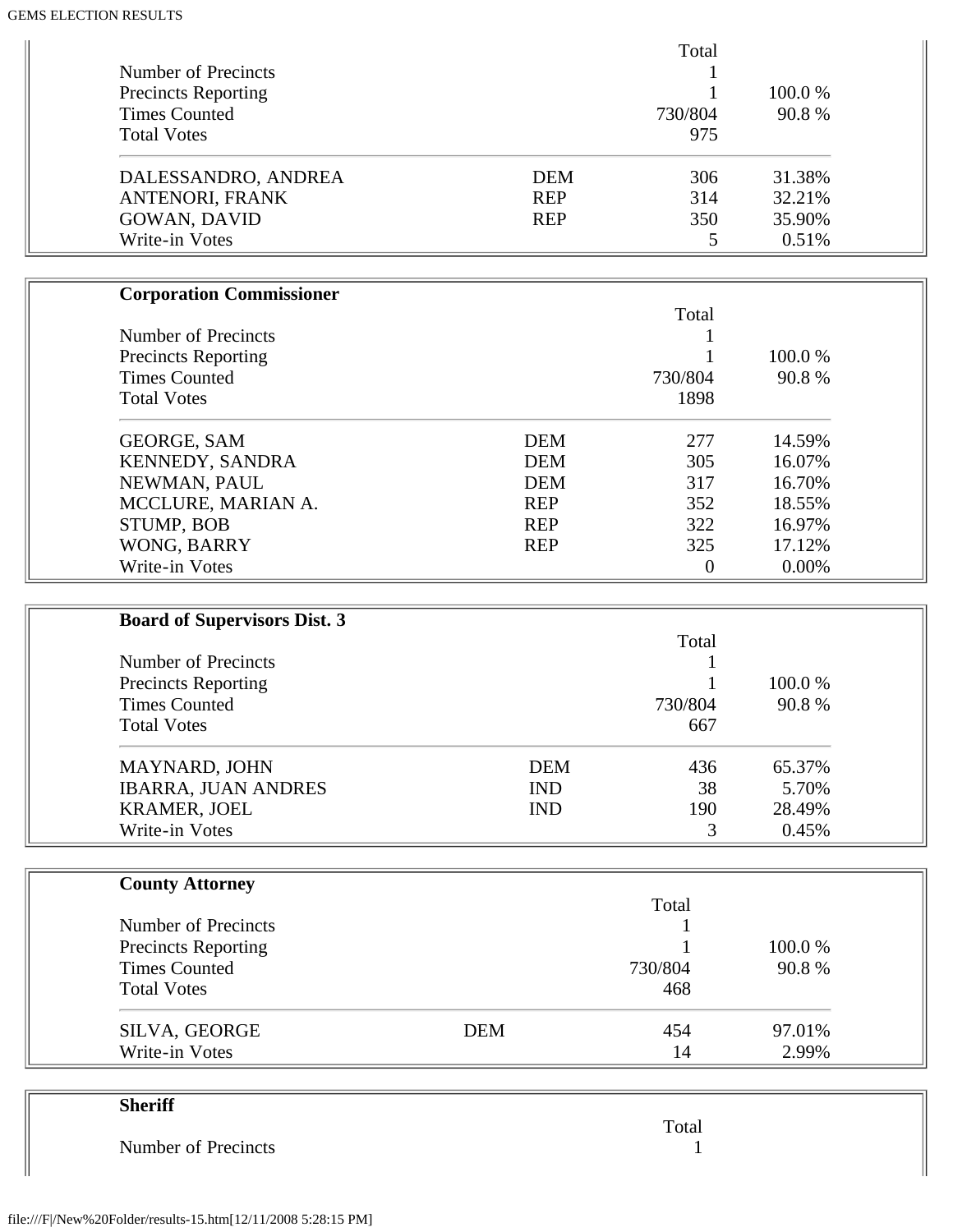| <b>Precincts Reporting</b><br><b>Times Counted</b><br><b>Total Votes</b> |                          | 1<br>730/804<br>653 | 100.0%<br>90.8%           |  |
|--------------------------------------------------------------------------|--------------------------|---------------------|---------------------------|--|
| ESTRADA, TONY<br>PADILLA, JOSE "JOE"<br>Write-in Votes                   | <b>DEM</b><br><b>IND</b> | 414<br>233<br>6     | 63.40%<br>35.68%<br>0.92% |  |
|                                                                          |                          |                     |                           |  |
| <b>County Treasurer</b>                                                  |                          | Total               |                           |  |
| <b>Number of Precincts</b>                                               |                          | 1                   |                           |  |
| <b>Precincts Reporting</b>                                               |                          |                     | 100.0%                    |  |
| <b>Times Counted</b>                                                     |                          | 730/804             | 90.8%                     |  |
| <b>Total Votes</b>                                                       |                          | 462                 |                           |  |
| RAMIREZ, CAESAR A.<br>Write-in Votes                                     | <b>DEM</b>               | 455<br>7            | 98.48%<br>1.52%           |  |
|                                                                          |                          |                     |                           |  |
| <b>County School Superintendent</b>                                      |                          |                     |                           |  |
|                                                                          |                          | Total               |                           |  |
| <b>Number of Precincts</b>                                               |                          |                     |                           |  |
| Precincts Reporting<br><b>Times Counted</b>                              |                          | 730/804             | 100.0%<br>90.8%           |  |
| <b>Total Votes</b>                                                       |                          | 447                 |                           |  |
|                                                                          |                          |                     |                           |  |
| VELÁSQUEZ, ALFREDO                                                       | <b>DEM</b>               | 439                 | 98.21%                    |  |
| Write-in Votes                                                           |                          | 8                   | 1.79%                     |  |
|                                                                          |                          |                     |                           |  |
| <b>County Recorder</b>                                                   |                          |                     |                           |  |
| <b>Number of Precincts</b>                                               |                          | Total               |                           |  |
| <b>Precincts Reporting</b>                                               |                          |                     | 100.0%                    |  |
| <b>Times Counted</b>                                                     |                          | 730/804             | 90.8%                     |  |
| <b>Total Votes</b>                                                       |                          | 650                 |                           |  |
|                                                                          |                          |                     |                           |  |
| SAINZ, SUZANNE "SUZI                                                     | <b>DEM</b>               | 185                 | 28.46%                    |  |
| <b>SCANLAN, VALERIE</b>                                                  | <b>NPA</b>               | 464                 | 71.38%                    |  |
| Write-in Votes                                                           |                          | 1                   | 0.15%                     |  |
|                                                                          |                          |                     |                           |  |
| <b>County Assessor</b>                                                   |                          | Total               |                           |  |
| <b>Number of Precincts</b>                                               |                          |                     |                           |  |
| <b>Precincts Reporting</b>                                               |                          |                     | 100.0%                    |  |
| <b>Times Counted</b>                                                     |                          | 730/804             | 90.8%                     |  |
| <b>Total Votes</b>                                                       |                          | 570                 |                           |  |
| FUENTES, FELIPE A.,                                                      | <b>DEM</b>               | 292                 | 51.23%                    |  |
| OCHOA, G. ALFONSO                                                        | <b>IND</b>               | 273                 | 47.89%                    |  |
| Write-in Votes                                                           |                          | 5                   | 0.88%                     |  |
|                                                                          |                          |                     |                           |  |

# **Vacancy - Clerk of the Superior Court**

 $\mathbb{I}$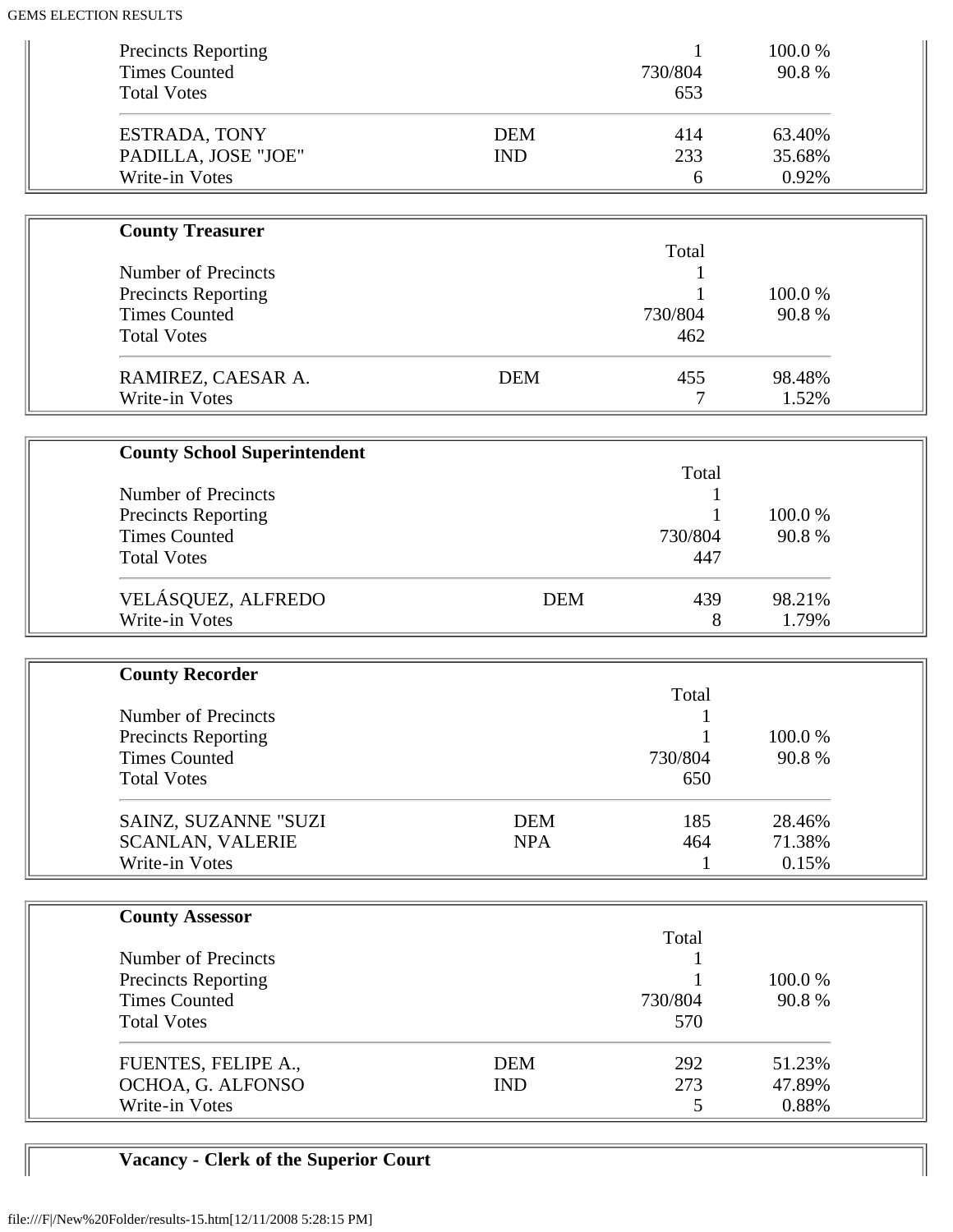|                            |            | Total   |         |  |
|----------------------------|------------|---------|---------|--|
| Number of Precincts        |            |         |         |  |
| <b>Precincts Reporting</b> |            |         | 100.0 % |  |
| Times Counted              |            | 730/804 | 90.8%   |  |
| <b>Total Votes</b>         |            | 437     |         |  |
| <b>GUZMAN, JUAN PABLO</b>  | <b>DEM</b> | 427     | 97.71%  |  |
| Write-in Votes             |            | 10      | 2.29%   |  |

| Question 1 - Patagonia ESD 20 Subdivision - Patagonia ESD 6 |       |                |
|-------------------------------------------------------------|-------|----------------|
|                                                             | Total |                |
| Number of Precincts                                         |       |                |
| <b>Precincts Reporting</b>                                  |       | $1\;100.0\;\%$ |
| <b>Times Counted</b>                                        |       | 24/13 184.6 %  |
| <b>Total Votes</b>                                          | 18    |                |
| <b>YES</b>                                                  |       | 5 27.78%       |
| N <sub>O</sub>                                              | 13    | 72.22%         |

| Question 2 - Patagonia ESD 6 Unification |       |         |
|------------------------------------------|-------|---------|
|                                          | Total |         |
| Number of Precincts                      |       |         |
| Precincts Reporting                      |       | 100.0 % |
| <b>Times Counted</b>                     | 24/13 | 184.6 % |
| <b>Total Votes</b>                       | 21    |         |
| <b>YES</b>                               | 6     | 28.57%  |
| N <sub>O</sub>                           | 15    | 71.43%  |

| Question 1 - Patagonia ESD 20 Subdivision - Sonoita ESD 25 |                |
|------------------------------------------------------------|----------------|
|                                                            | Total          |
| Number of Precincts                                        |                |
| <b>Precincts Reporting</b>                                 | 100.0%         |
| <b>Times Counted</b>                                       | 706/791 89.3 % |
| <b>Total Votes</b>                                         | 563            |
| <b>YES</b>                                                 | 135 23.98%     |
| N <sub>O</sub>                                             | 428 76.02%     |

| <b>Question 3 - Sonoita ESD 25 Unification</b> |         |         |
|------------------------------------------------|---------|---------|
|                                                | Total   |         |
| Number of Precincts                            |         |         |
| Precincts Reporting                            |         | 100.0 % |
| <b>Times Counted</b>                           | 706/791 | 89.3%   |
| <b>Total Votes</b>                             | 586     |         |
| <b>YES</b>                                     | 137     | 23.38%  |
| NO                                             | 449     | 76.62%  |

**Sonoita-Elgin Fire Dist.**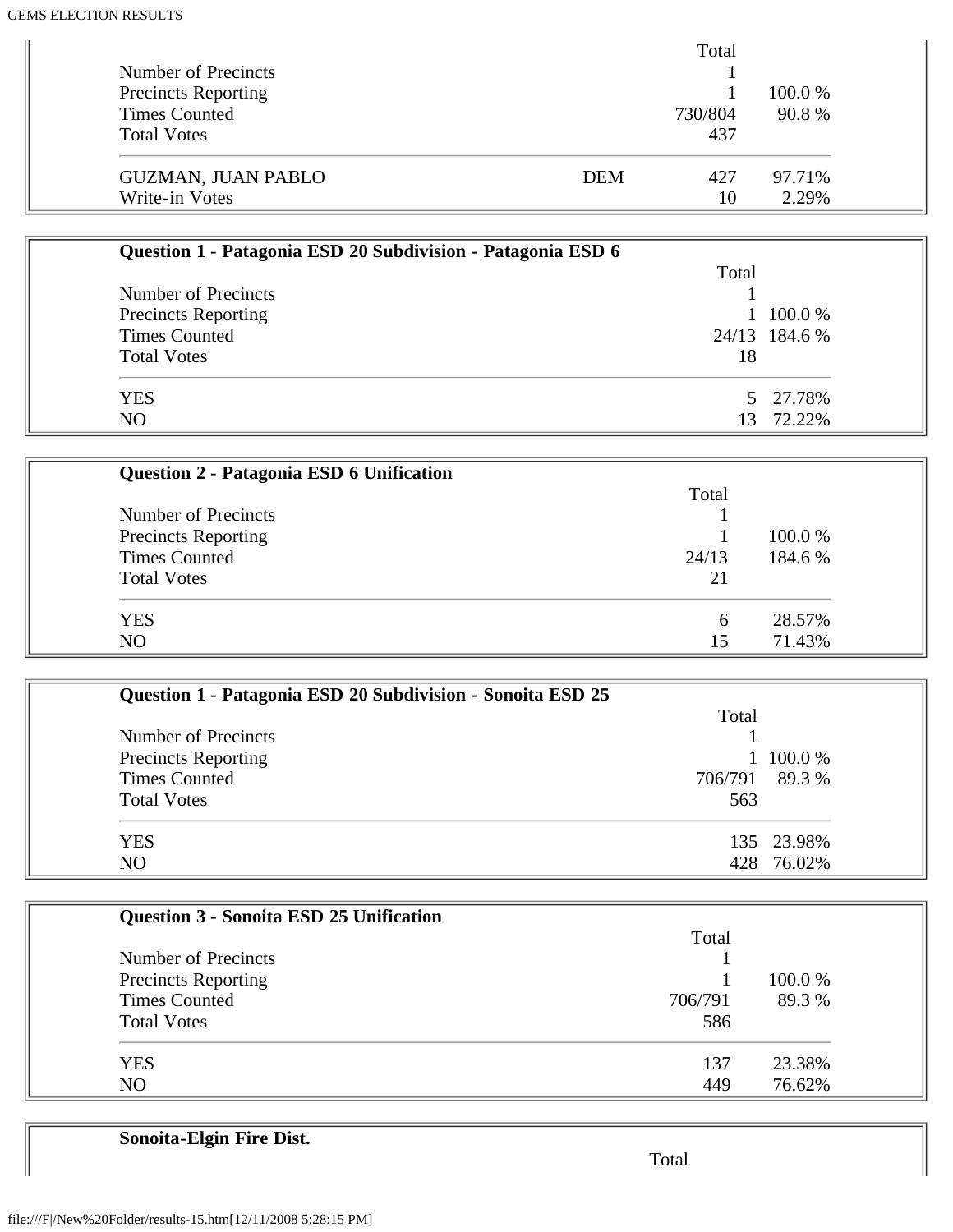| Number of Precincts<br><b>Precincts Reporting</b><br><b>Times Counted</b><br><b>Total Votes</b> | 730/804<br>2758 | 100.0 %<br>90.8% |
|-------------------------------------------------------------------------------------------------|-----------------|------------------|
| CAFARELLI, KARLA                                                                                | 227             | 8.23%            |
| HAMEL, KARL                                                                                     | 184             | 6.67%            |
| IZZO, RON                                                                                       | 406             | 14.72%           |
| PARKER, MICKEY                                                                                  | 376             | 13.63%           |
| PARRILLI, MATT                                                                                  | 191             | 6.93%            |
| RUPPEL, DOUG                                                                                    | 395             | 14.32%           |
| <b>RUTTER, VICKI</b>                                                                            | 381             | 13.81%           |
| SNOW, DOUG                                                                                      | 197             | 7.14%            |
| TOMLINSON, IAN                                                                                  | 384             | 13.92%           |
| Write-in Votes                                                                                  | 17              | 0.62%            |

| <b>Question - Sonoita/Elgin Fire Dist. Dissolution</b> |         |         |
|--------------------------------------------------------|---------|---------|
|                                                        | Total   |         |
| Number of Precincts                                    |         |         |
| Precincts Reporting                                    |         | 100.0 % |
| <b>Times Counted</b>                                   | 730/804 | 90.8%   |
| <b>Total Votes</b>                                     | 698     |         |
| <b>YES</b>                                             | 224     | 32.09%  |
| N <sub>O</sub>                                         | 474     | 67.91%  |

| Judge of the Superior Court Div. 2 |         |         |
|------------------------------------|---------|---------|
|                                    | Total   |         |
| Number of Precincts                |         |         |
| <b>Precincts Reporting</b>         |         | 100.0 % |
| <b>Times Counted</b>               | 730/804 | 90.8%   |
| <b>Total Votes</b>                 | 376     |         |
| MONTOYA-PAEZ, ANNA                 | 368     | 97.87%  |
| Write-in Votes                     | 8       | 2.13%   |

| <b>Supreme Court Justice, BALES, SCOTT</b> |         |         |
|--------------------------------------------|---------|---------|
|                                            | Total   |         |
| Number of Precincts                        |         |         |
| <b>Precincts Reporting</b>                 |         | 100.0 % |
| <b>Times Counted</b>                       | 730/804 | 90.8%   |
| <b>Total Votes</b>                         | 491     |         |
| <b>YES</b>                                 | 385     | 78.41%  |
| NO                                         | 106     | 21.59%  |

| Judge of the Court of Appeals Div. 2, VASQUEZ, GARYE L. |                  |
|---------------------------------------------------------|------------------|
|                                                         | Total            |
| Number of Precincts                                     |                  |
| <b>Precincts Reporting</b>                              | $1\,100.0\%$     |
| <b>Times Counted</b>                                    | 730/804<br>90.8% |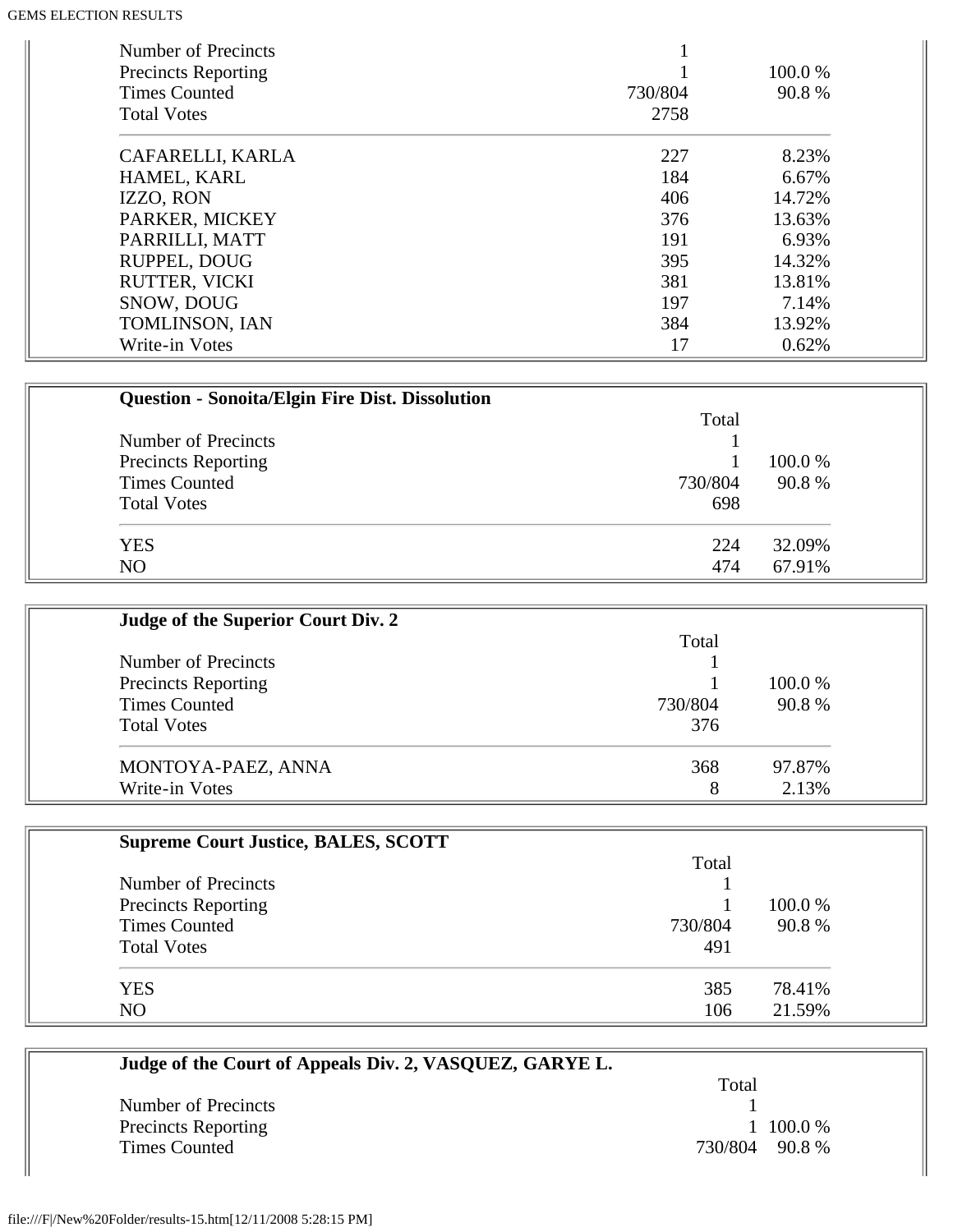| <b>Total Votes</b> | 476        |
|--------------------|------------|
| <b>YES</b>         | 358 75.21% |
| NO                 | 118 24.79% |

| <b>Proposition 100</b>     |         |        |
|----------------------------|---------|--------|
|                            | Total   |        |
| Number of Precincts        |         |        |
| <b>Precincts Reporting</b> |         | 100.0% |
| <b>Times Counted</b>       | 730/804 | 90.8%  |
| <b>Total Votes</b>         | 701     |        |
| <b>YES</b>                 | 507     | 72.33% |
| NO                         | 194     | 27.67% |
| <b>Proposition 101</b>     |         |        |
|                            | Total   |        |
| Number of Precincts        |         |        |
| <b>Precincts Reporting</b> |         | 100.0% |
| <b>Times Counted</b>       | 730/804 | 90.8%  |
| <b>Total Votes</b>         | 691     |        |
| <b>YES</b>                 | 342     | 49.49% |
| NO                         | 349     | 50.51% |

| <b>Proposition 102</b>                            |         |        |
|---------------------------------------------------|---------|--------|
|                                                   | Total   |        |
| Number of Precincts<br><b>Precincts Reporting</b> |         | 100.0% |
|                                                   |         |        |
| <b>Times Counted</b>                              | 730/804 | 90.8%  |
| <b>Total Votes</b>                                | 705     |        |
| <b>YES</b>                                        | 374     | 53.05% |
| NO                                                | 331     | 46.95% |

| <b>Proposition 105</b> |         |         |
|------------------------|---------|---------|
|                        | Total   |         |
| Number of Precincts    |         |         |
| Precincts Reporting    |         | 100.0 % |
| <b>Times Counted</b>   | 730/804 | 90.8%   |
| <b>Total Votes</b>     | 685     |         |
| <b>YES</b>             | 215     | 31.39%  |
| NO                     | 470     | 68.61%  |

| Total   |         |
|---------|---------|
|         |         |
|         | 100.0 % |
| 730/804 | 90.8%   |
| 687     |         |
|         |         |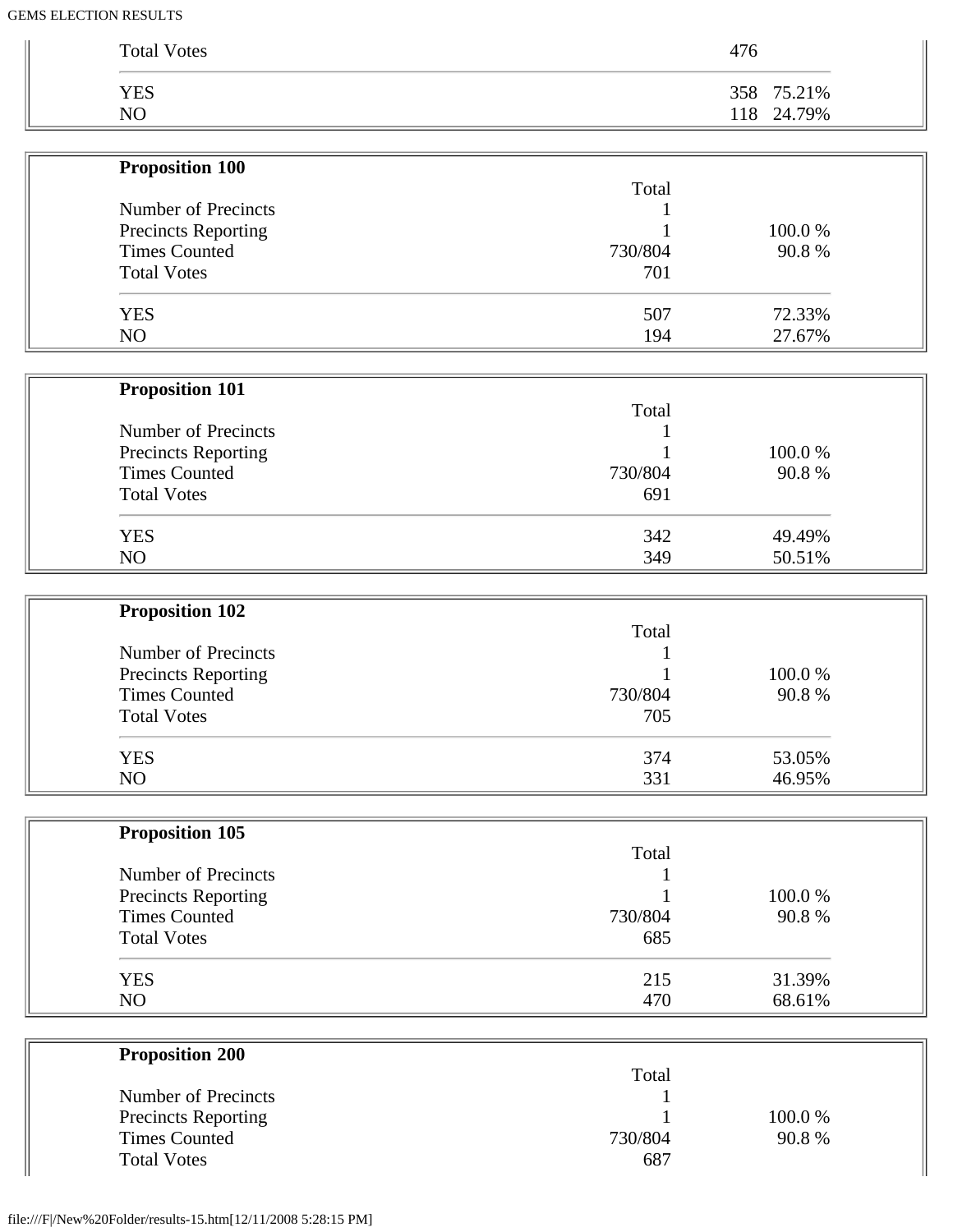| <b>YES</b><br>NO                           | 186     | 27.07% |
|--------------------------------------------|---------|--------|
|                                            | 501     | 72.93% |
| <b>Proposition 201</b>                     |         |        |
|                                            | Total   |        |
| <b>Number of Precincts</b>                 |         |        |
| Precincts Reporting                        |         | 100.0% |
| <b>Times Counted</b>                       | 730/804 | 90.8%  |
| <b>Total Votes</b>                         | 683     |        |
| <b>YES</b>                                 | 94      | 13.76% |
| NO                                         | 589     | 86.24% |
| <b>Proposition 202</b>                     |         |        |
|                                            | Total   |        |
| <b>Number of Precincts</b>                 |         |        |
| Precincts Reporting                        |         | 100.0% |
| <b>Times Counted</b>                       | 730/804 | 90.8%  |
| <b>Total Votes</b>                         | 689     |        |
| <b>YES</b>                                 | 256     | 37.16% |
| NO                                         | 433     | 62.84% |
|                                            |         |        |
| <b>Proposition 300</b>                     | Total   |        |
| Number of Precincts                        |         |        |
| Precincts Reporting                        |         | 100.0% |
| <b>Times Counted</b>                       | 730/804 | 90.8%  |
| <b>Total Votes</b>                         | 691     |        |
| <b>YES</b>                                 | 269     | 38.93% |
| NO                                         | 422     | 61.07% |
|                                            |         |        |
| <b>Proposition 400 - Santa Cruz County</b> | Total   |        |
| Number of Precincts                        |         |        |
| <b>Precincts Reporting</b>                 |         | 100.0% |
| <b>Times Counted</b>                       | 730/804 | 90.8%  |
| <b>Total Votes</b>                         | 658     |        |
|                                            |         | 11.70% |
| <b>YES</b>                                 | 77      |        |

| Troposition For - Banta Cruz County |         |         |
|-------------------------------------|---------|---------|
|                                     | Total   |         |
| Number of Precincts                 |         |         |
| <b>Precincts Reporting</b>          |         | 100.0 % |
| Times Counted                       | 730/804 | 90.8%   |
| <b>Total Votes</b>                  | 662     |         |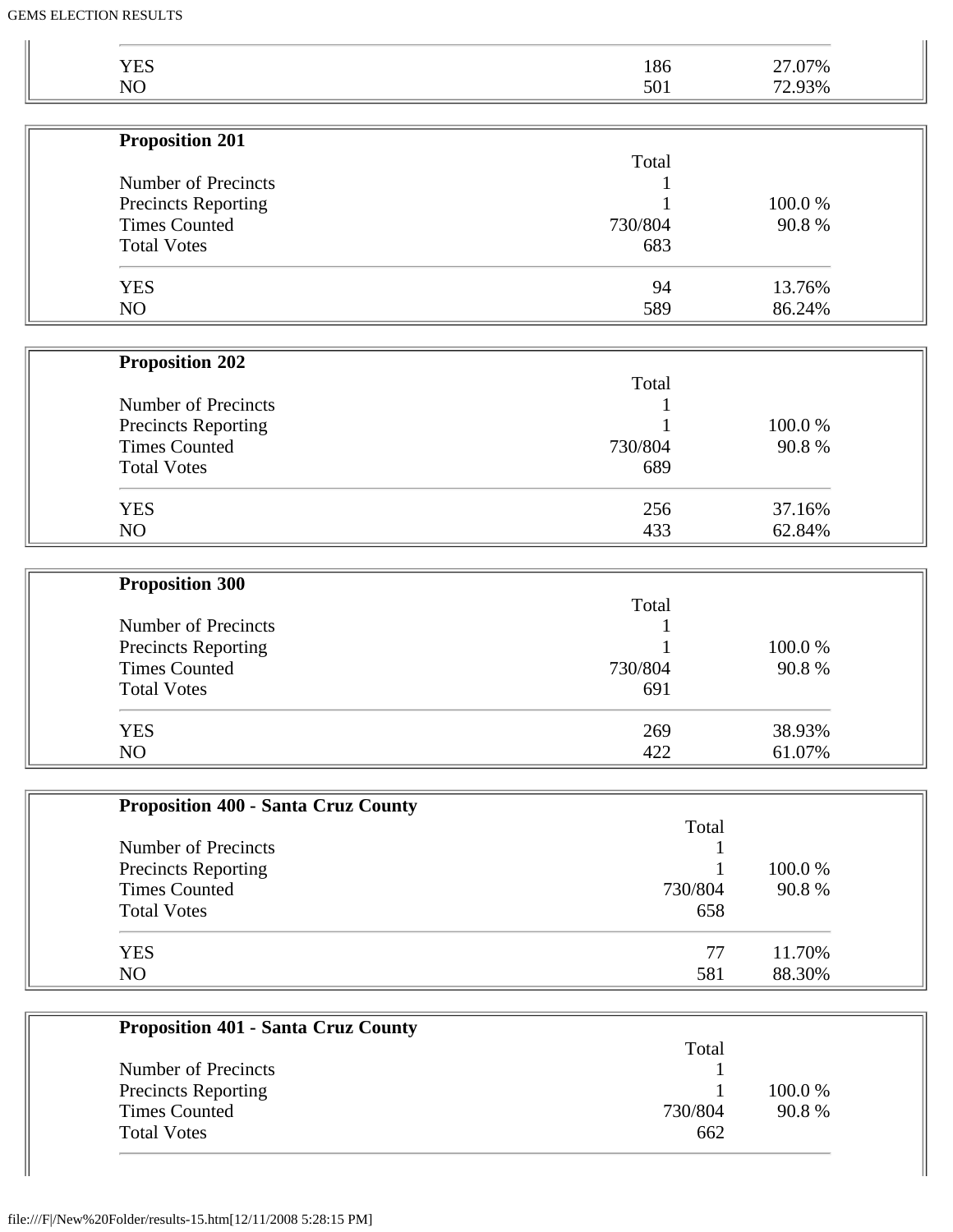| T/TQ<br>YES | $\Omega$<br>OJ. | 12.54%   |
|-------------|-----------------|----------|
| $N\cap$     | 570             | 46%      |
| $\sim$      | <u>JIJ</u>      | $\Omega$ |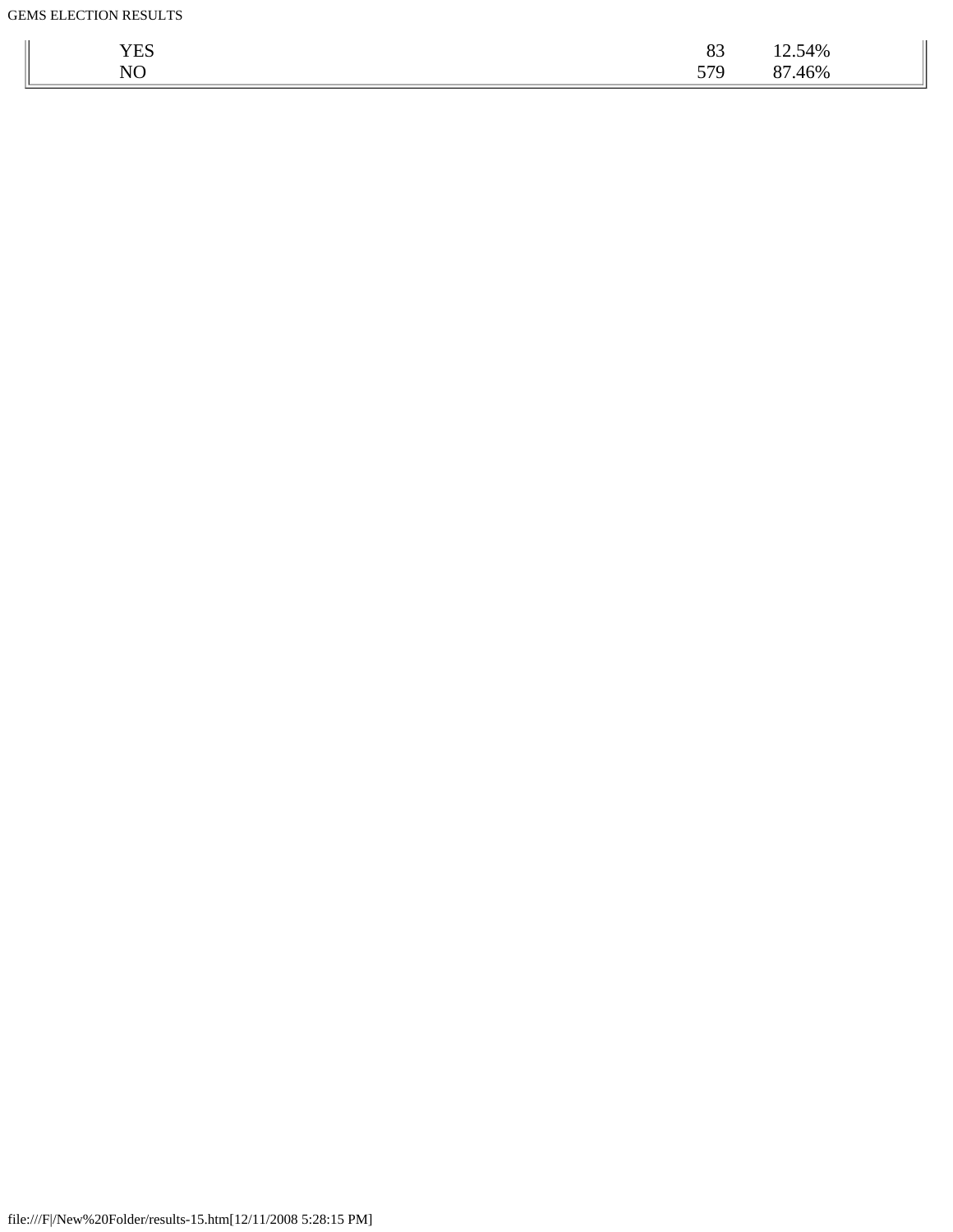# **Election Summary Report SANTA CRUZ COUNTY GENERAL ELECTION NOVEMBER 4, 2008 Summary For 16 NOGALES 16 - PREC #(s): 16.1, All Counters, All Races OFFICIAL RESULTS**

Registered Voters 466 - Cards Cast 243 52.15% Num. Report Precinct 1 - Num. Reporting 1 100.00%

12/11/08 17:12:47

٦I

| <b>Presidential Electors</b> |            |          |        |
|------------------------------|------------|----------|--------|
|                              |            | Total    |        |
| Number of Precincts          |            |          |        |
| <b>Precincts Reporting</b>   |            |          | 100.0% |
| <b>Times Counted</b>         |            | 243/466  | 52.1 % |
| <b>Total Votes</b>           |            | 236      |        |
| <b>OBAMA</b>                 | <b>DEM</b> | 174      | 73.73% |
| <b>McCAIN</b>                | <b>REP</b> | 60       | 25.42% |
| <b>BARR</b>                  | <b>LBT</b> | $\Omega$ | 0.00%  |
| <b>McKINNEY</b>              | <b>GRN</b> |          | 0.42%  |
| <b>NADER</b>                 | <b>NON</b> |          | 0.42%  |
| Write-in Votes               |            | 0        | 0.00%  |

| U.S. Representative in Congress Dist. 7                                                         |            |                |                   |
|-------------------------------------------------------------------------------------------------|------------|----------------|-------------------|
|                                                                                                 |            |                |                   |
| Number of Precincts<br><b>Precincts Reporting</b><br><b>Times Counted</b><br><b>Total Votes</b> |            |                | 100.0 %<br>52.1 % |
|                                                                                                 |            | 243/466        |                   |
|                                                                                                 |            |                |                   |
|                                                                                                 | 218        |                |                   |
| GRIJALVA, RAÚL                                                                                  | <b>DEM</b> | 189            | 86.70%            |
| SWEENEY, JOSEPH                                                                                 | <b>REP</b> | 25             | 11.47%            |
| PETRULSKY, RAYMOND P                                                                            | <b>LBT</b> | 4              | 1.83%             |
| Write-in Votes                                                                                  |            | $\overline{0}$ | $0.00\%$          |

| <b>State Senator Dist. 25</b> |            |          |          |
|-------------------------------|------------|----------|----------|
|                               | Total      |          |          |
| Number of Precincts           |            |          |          |
| <b>Precincts Reporting</b>    |            |          | 100.0 %  |
| <b>Times Counted</b>          |            | 243/466  | 52.1 %   |
| <b>Total Votes</b>            |            | 213      |          |
| ALVAREZ, MANUEL V."           | <b>DEM</b> | 186      | 87.32%   |
| <b>BLACK, MARY ANN</b>        | <b>REP</b> | 27       | 12.68%   |
| Write-in Votes                |            | $\theta$ | $0.00\%$ |

ID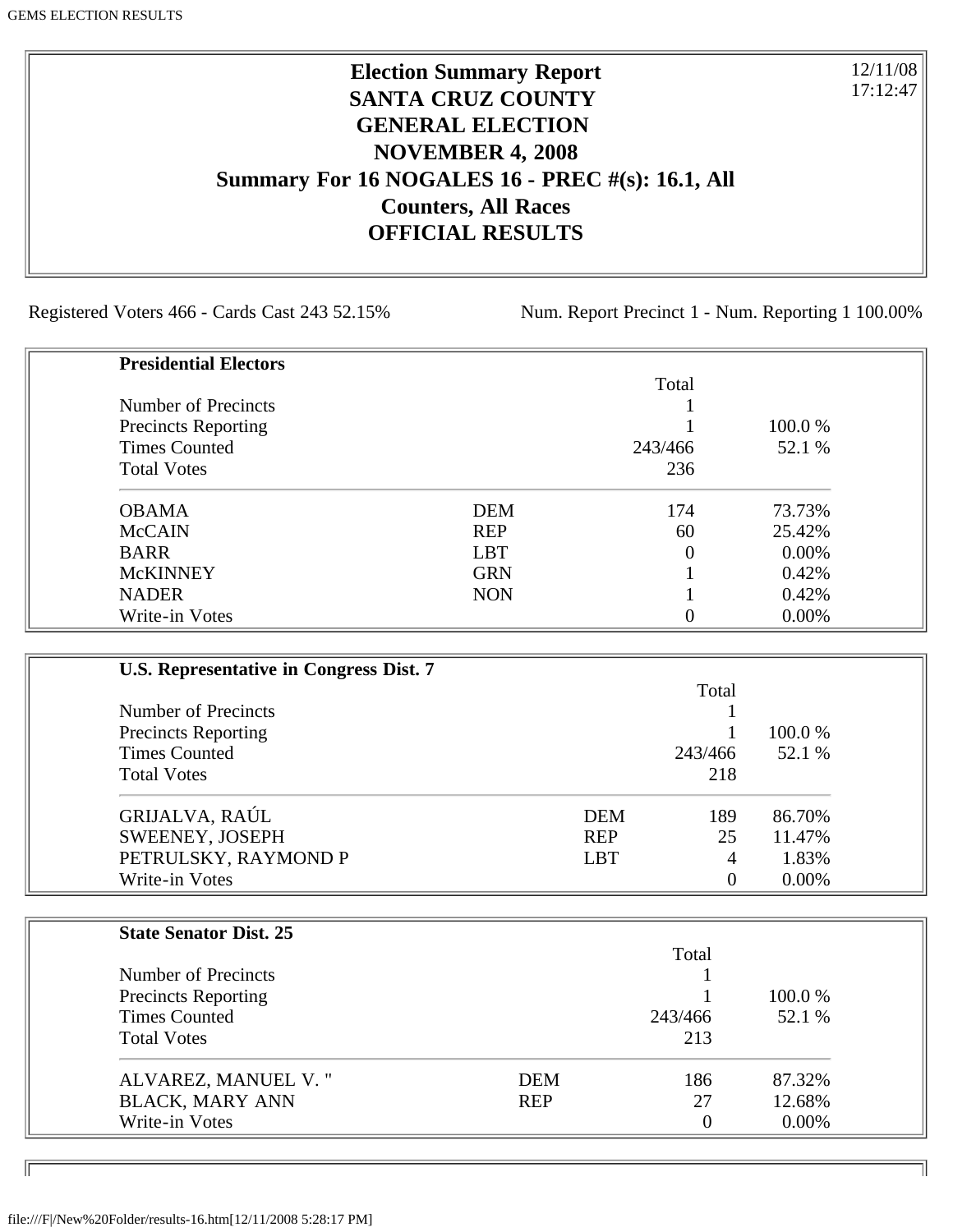| <b>State Representative Dist. 25</b> |                   |        |
|--------------------------------------|-------------------|--------|
|                                      | Total             |        |
| <b>Number of Precincts</b>           | 1                 |        |
| <b>Precincts Reporting</b>           |                   | 100.0% |
| <b>Times Counted</b>                 | 243/466           | 52.1 % |
| <b>Total Votes</b>                   | 304               |        |
| <b>BOYER, RICHARD "RIC"</b>          | <b>DEM</b><br>115 | 37.83% |
| FLEMING, PATRICIA "P                 | <b>DEM</b><br>140 | 46.05% |
| DAVIES, TIMATHY                      | <b>REP</b><br>14  | 4.61%  |
| STEVENS, DAVID                       | 34<br><b>REP</b>  | 11.18% |
| Write-in Votes                       | 1                 | 0.33%  |
|                                      |                   |        |
| <b>Corporation Commissioner</b>      | Total             |        |
| Number of Precincts                  |                   |        |
| <b>Precincts Reporting</b>           |                   | 100.0% |
| <b>Times Counted</b>                 | 243/466           | 52.1 % |
| <b>Total Votes</b>                   | 453               |        |
| <b>GEORGE, SAM</b>                   | <b>DEM</b><br>121 | 26.71% |
| KENNEDY, SANDRA                      | <b>DEM</b><br>137 | 30.24% |
| NEWMAN, PAUL                         | <b>DEM</b><br>134 | 29.58% |
| MCCLURE, MARIAN A.                   | <b>REP</b><br>28  | 6.18%  |
| STUMP, BOB                           | <b>REP</b><br>15  | 3.31%  |
| WONG, BARRY                          | <b>REP</b><br>17  | 3.75%  |
| Write-in Votes                       | 1                 | 0.22%  |
|                                      |                   |        |
| <b>Board of Supervisors Dist. 2</b>  | Total             |        |
| <b>Number of Precincts</b>           |                   |        |
| <b>Precincts Reporting</b>           |                   | 100.0% |
| <b>Times Counted</b>                 | 243/466           | 52.1 % |
| <b>Total Votes</b>                   | 226               |        |
|                                      |                   |        |
| MOLERA, RUDY "BUGS"                  | <b>DEM</b><br>160 | 70.80% |
| VERDUGO, ALBERTO "NE                 | <b>IND</b><br>65  | 28.76% |
| Write-in Votes                       | 1                 | 0.44%  |
| <b>County Attorney</b>               |                   |        |
|                                      | Total             |        |
| Number of Precincts                  |                   |        |
| <b>Precincts Reporting</b>           |                   | 100.0% |
| <b>Times Counted</b>                 | 243/466           | 52.1 % |
| <b>Total Votes</b>                   | 171               |        |
| SILVA, GEORGE                        | <b>DEM</b><br>168 | 98.25% |
| Write-in Votes                       | 3                 | 1.75%  |

**Sheriff**

Total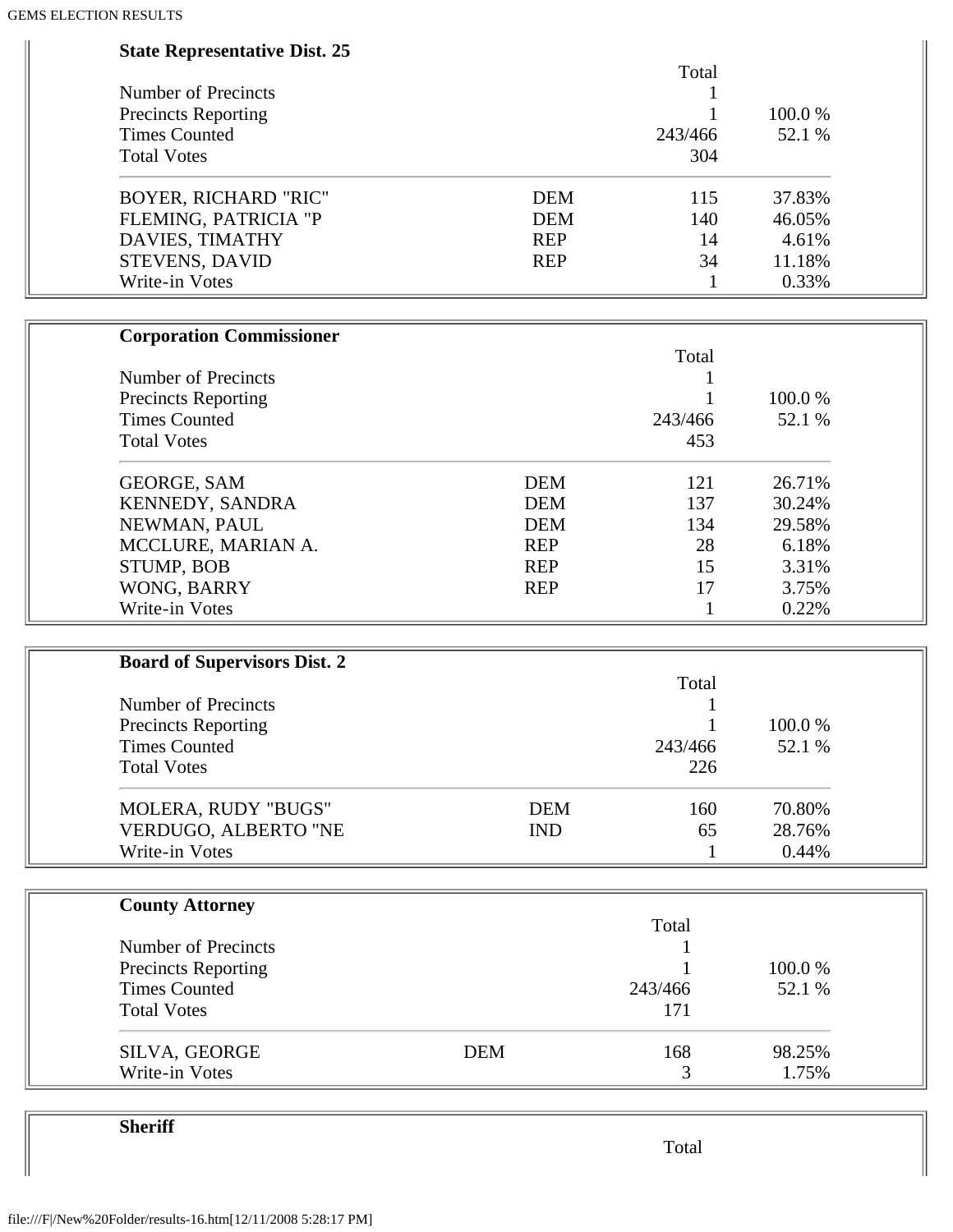| Number of Precincts<br><b>Precincts Reporting</b> |                          | 1              | 100.0%           |  |
|---------------------------------------------------|--------------------------|----------------|------------------|--|
| <b>Times Counted</b><br><b>Total Votes</b>        |                          | 243/466<br>227 | 52.1 %           |  |
| ESTRADA, TONY<br>PADILLA, JOSE "JOE"              | <b>DEM</b><br><b>IND</b> | 158<br>67      | 69.60%<br>29.52% |  |
| Write-in Votes                                    |                          | $\overline{2}$ | 0.88%            |  |
| <b>County Treasurer</b>                           |                          | Total          |                  |  |
| Number of Precincts                               |                          |                |                  |  |
| <b>Precincts Reporting</b>                        |                          |                | 100.0%           |  |
| <b>Times Counted</b>                              |                          | 243/466        | 52.1 %           |  |
| <b>Total Votes</b>                                |                          | 198            |                  |  |
| RAMIREZ, CAESAR A.<br>Write-in Votes              | <b>DEM</b>               | 193            | 97.47%           |  |
|                                                   |                          | 5              | 2.53%            |  |
| <b>County School Superintendent</b>               |                          |                |                  |  |
|                                                   |                          | Total          |                  |  |
| Number of Precincts                               |                          |                |                  |  |
| <b>Precincts Reporting</b>                        |                          |                | 100.0%           |  |
| <b>Times Counted</b>                              |                          | 243/466        | 52.1 %           |  |
| <b>Total Votes</b>                                |                          | 192            |                  |  |
| VELÁSQUEZ, ALFREDO                                | <b>DEM</b>               | 190            | 98.96%           |  |
| Write-in Votes                                    |                          | 2              | 1.04%            |  |
|                                                   |                          |                |                  |  |
| <b>County Recorder</b>                            |                          | Total          |                  |  |
| <b>Number of Precincts</b>                        |                          |                |                  |  |
| <b>Precincts Reporting</b>                        |                          |                | 100.0%           |  |
| <b>Times Counted</b>                              |                          | 243/466        | 52.1 %           |  |
| <b>Total Votes</b>                                |                          | 215            |                  |  |
| SAINZ, SUZANNE "SUZI                              | <b>DEM</b>               | 142            | 66.05%           |  |
| <b>SCANLAN, VALERIE</b>                           | <b>NPA</b>               | 72             | 33.49%           |  |
| Write-in Votes                                    |                          | 1              | 0.47%            |  |
|                                                   |                          |                |                  |  |
| <b>County Assessor</b>                            |                          | Total          |                  |  |
| Number of Precincts                               |                          |                |                  |  |
| <b>Precincts Reporting</b>                        |                          |                | 100.0%           |  |
| <b>Times Counted</b>                              |                          | 243/466        | 52.1 %           |  |
| <b>Total Votes</b>                                |                          | 221            |                  |  |
| FUENTES, FELIPE A.,                               | <b>DEM</b>               | 183            | 82.81%           |  |
| OCHOA, G. ALFONSO                                 | <b>IND</b>               | 38             | 17.19%           |  |
| Write-in Votes                                    |                          | $\mathbf{0}$   | 0.00%            |  |
|                                                   |                          |                |                  |  |

╗

 $\sqrt{2}$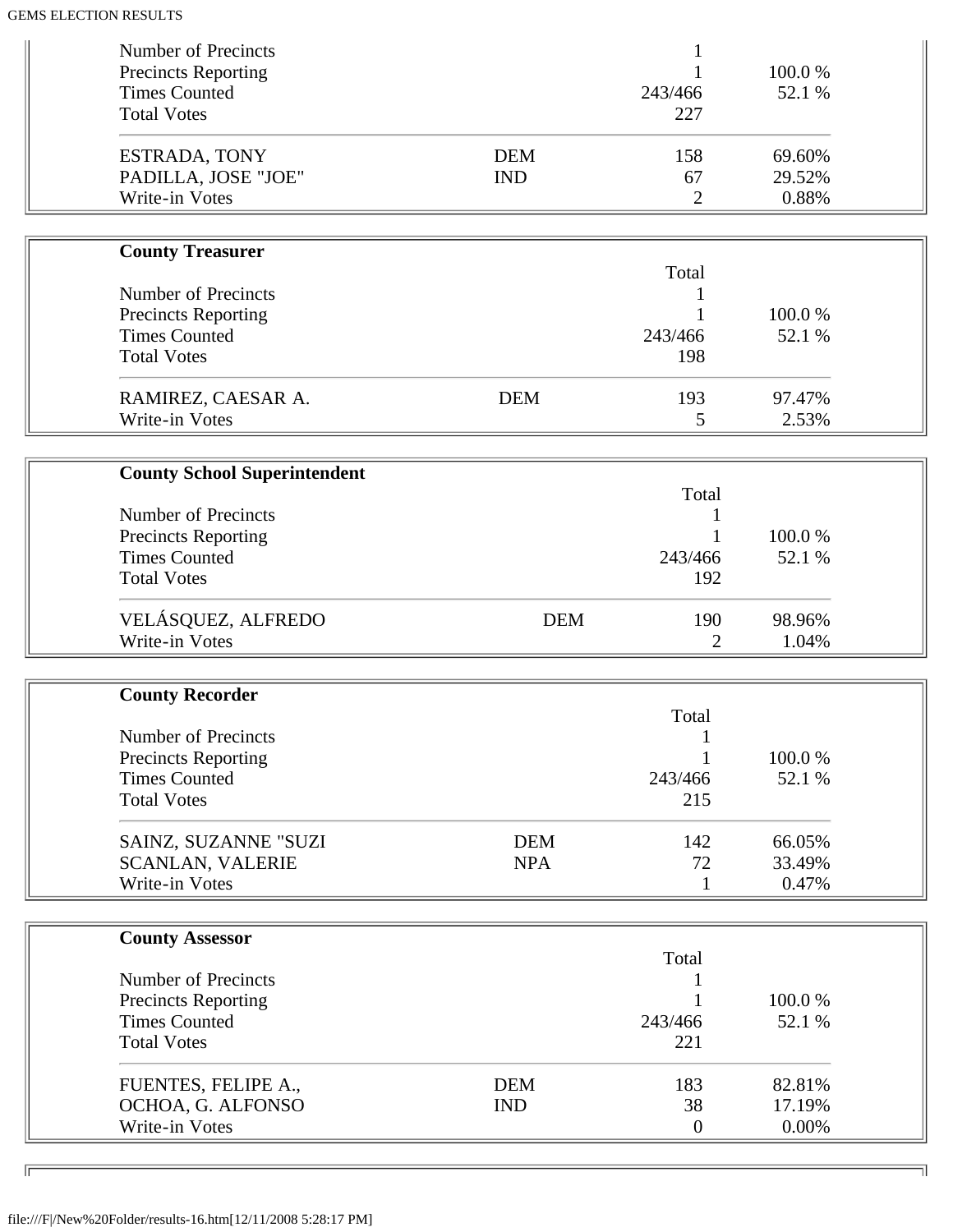| <b>Vacancy - Clerk of the Superior Court</b> |                   |                         |
|----------------------------------------------|-------------------|-------------------------|
|                                              | Total             |                         |
| <b>Number of Precincts</b>                   |                   |                         |
| Precincts Reporting                          |                   | 100.0%<br>1             |
| <b>Times Counted</b>                         | 243/466           | 52.1 %                  |
| <b>Total Votes</b>                           | 197               |                         |
| <b>GUZMAN, JUAN PABLO</b>                    | <b>DEM</b><br>193 | 97.97%                  |
| Write-in Votes                               |                   | 2.03%<br>$\overline{4}$ |
|                                              |                   |                         |
| <b>Nogales Unified School Dist. 1</b>        | Total             |                         |
| <b>Number of Precincts</b>                   |                   |                         |
| <b>Precincts Reporting</b>                   |                   | 100.0%                  |
| <b>Times Counted</b>                         | 243/466           | 52.1 %                  |
| <b>Total Votes</b>                           | 325               |                         |
| <b>MORALES, FRANK</b>                        | 130               | 40.00%                  |
| NASH, L. HUNTER                              | 98                | 30.15%                  |
| SUAREZ, CHARLOTTE                            | 95                | 29.23%                  |
| Write-in Votes                               | $\overline{2}$    | 0.62%                   |
|                                              |                   |                         |
| <b>Nogales, City Of, Council Member</b>      | Total             |                         |
| Number of Precincts                          |                   |                         |
| <b>Precincts Reporting</b>                   |                   | 100.0%                  |
| <b>Times Counted</b>                         | 243/466           | 52.1 %                  |
| <b>Total Votes</b>                           | 496               |                         |
| KATAURA, JESUS                               | 68                | 13.71%                  |
| LOPEZ, ARMANDO R.                            | 51                | 10.28%                  |
| MELENDEZ-LOPEZ, ESTH                         | 92                | 18.55%                  |
| PARADA, CESAR N.                             | 105               | 21.17%                  |
| RAGLAND, YVONNE                              | 59                | 11.90%                  |
| VALDEZ, OLGA R.                              | 119               | 23.99%                  |
| Write-in Votes                               | $\overline{2}$    | 0.40%                   |
|                                              |                   |                         |
| Judge of the Superior Court Div. 2           | Total             |                         |
| Number of Precincts                          |                   |                         |
| <b>Precincts Reporting</b>                   | 1                 | 100.0%                  |

| Times Counted<br><b>Total Votes</b> | 243/466<br>136 | 52.1 % |
|-------------------------------------|----------------|--------|
| MONTOYA-PAEZ, ANNA                  | 135            | 99.26% |
| Write-in Votes                      |                | 0.74%  |

| <b>Supreme Court Justice, BALES, SCOTT</b> |       |           |
|--------------------------------------------|-------|-----------|
|                                            | Total |           |
| Number of Precincts                        |       |           |
| <b>Precincts Reporting</b>                 |       | $100.0\%$ |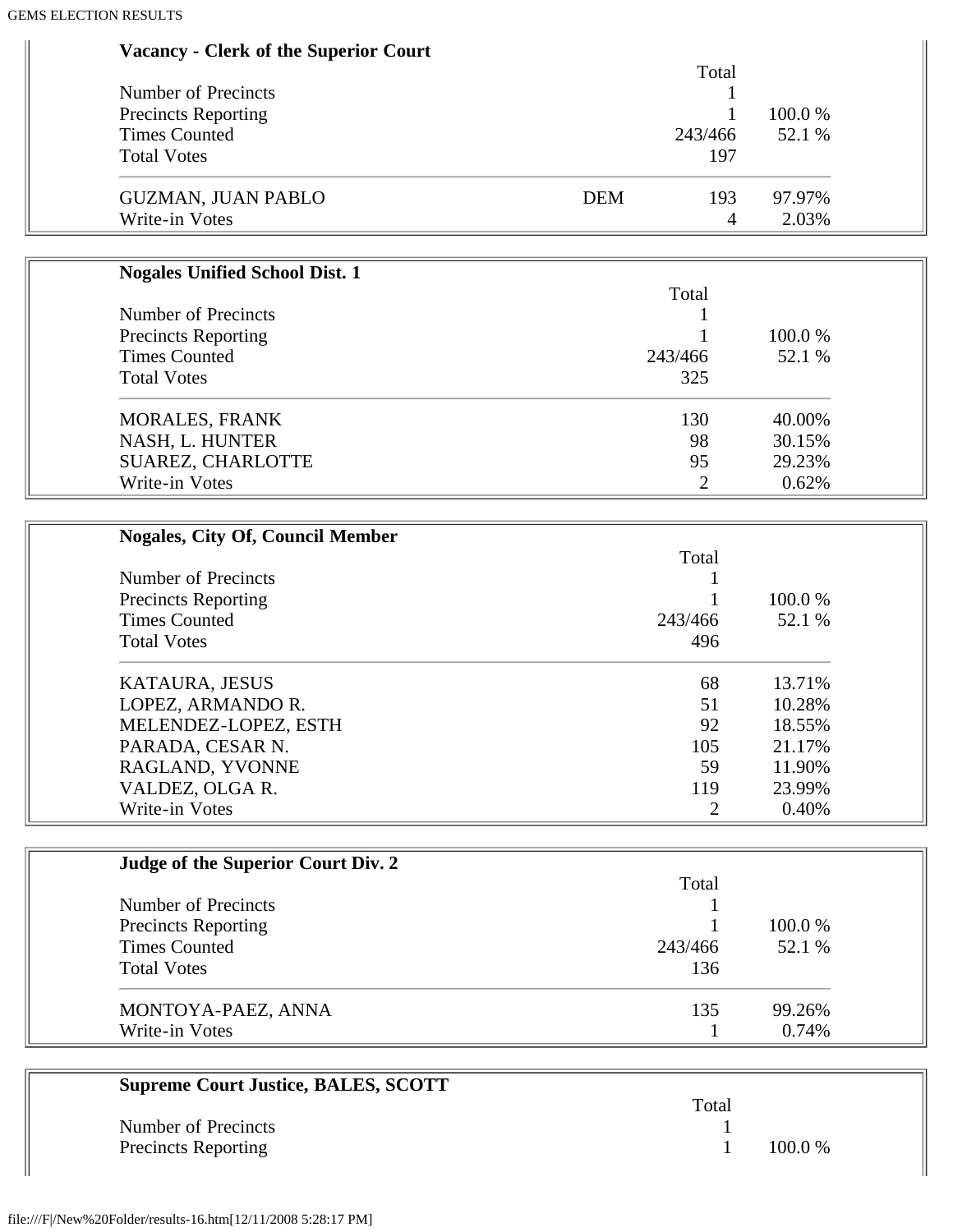| <b>Times Counted</b><br><b>Total Votes</b> | 243/466<br>129 | 52.1 % |
|--------------------------------------------|----------------|--------|
| <b>YES</b>                                 | 95             | 73.64% |
| N <sub>O</sub>                             | 34             | 26.36% |

| Judge of the Court of Appeals Div. 2, VASQUEZ, GARYE L. |                |           |
|---------------------------------------------------------|----------------|-----------|
|                                                         | Total          |           |
| Number of Precincts                                     |                |           |
| <b>Precincts Reporting</b>                              |                | 1 100.0 % |
| <b>Times Counted</b>                                    | 243/466 52.1 % |           |
| <b>Total Votes</b>                                      | 131            |           |
| <b>YES</b>                                              |                | 98 74.81% |
| NO                                                      |                | 33 25.19% |

| <b>Proposition 100</b>     |         |        |
|----------------------------|---------|--------|
|                            | Total   |        |
| Number of Precincts        |         |        |
| <b>Precincts Reporting</b> |         | 100.0% |
| <b>Times Counted</b>       | 243/466 | 52.1 % |
| <b>Total Votes</b>         | 201     |        |
| <b>YES</b>                 | 153     | 76.12% |
| NO                         | 48      | 23.88% |

| <b>Proposition 101</b> |         |        |
|------------------------|---------|--------|
|                        | Total   |        |
| Number of Precincts    |         |        |
| Precincts Reporting    |         | 100.0% |
| <b>Times Counted</b>   | 243/466 | 52.1 % |
| <b>Total Votes</b>     | 202     |        |
| <b>YES</b>             | 95      | 47.03% |
| N <sub>O</sub>         | 107     | 52.97% |

| <b>Proposition 102</b>     |         |        |
|----------------------------|---------|--------|
|                            | Total   |        |
| Number of Precincts        |         |        |
| <b>Precincts Reporting</b> |         | 100.0% |
| <b>Times Counted</b>       | 243/466 | 52.1 % |
| <b>Total Votes</b>         | 201     |        |
| <b>YES</b>                 | 107     | 53.23% |
| N <sub>O</sub>             | 94      | 46.77% |

| <b>Proposition 105</b>     |         |        |  |
|----------------------------|---------|--------|--|
|                            | Total   |        |  |
| Number of Precincts        |         |        |  |
| <b>Precincts Reporting</b> |         | 100.0% |  |
| <b>Times Counted</b>       | 243/466 | 52.1 % |  |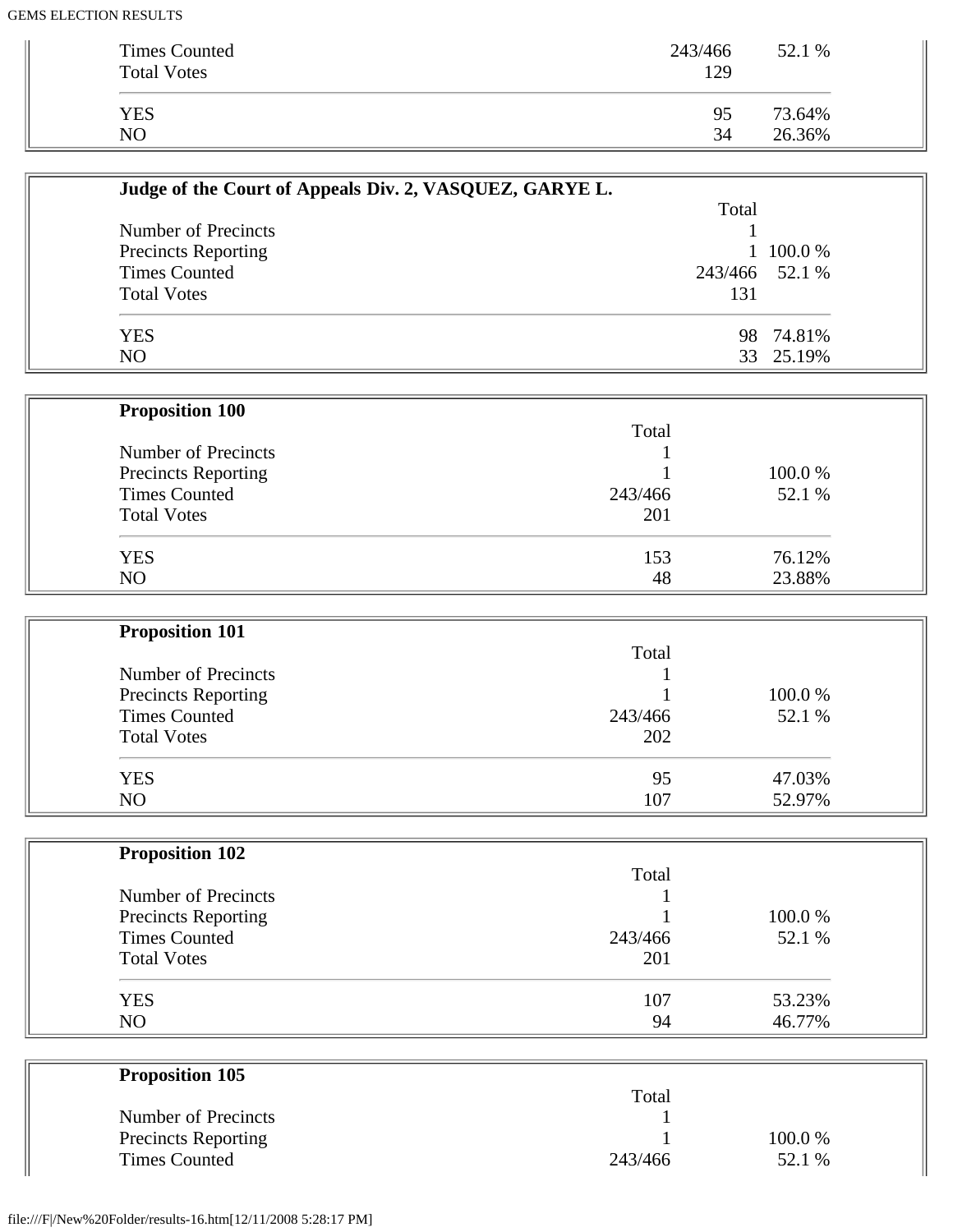| <b>Total Votes</b>     | 195     |        |
|------------------------|---------|--------|
| <b>YES</b>             | 82      | 42.05% |
| NO                     | 113     | 57.95% |
| <b>Proposition 200</b> |         |        |
|                        | Total   |        |
| Number of Precincts    |         |        |
| Precincts Reporting    |         | 100.0% |
| <b>Times Counted</b>   | 243/466 | 52.1 % |
| <b>Total Votes</b>     | 187     |        |
| <b>YES</b>             | 87      | 46.52% |
| NO                     | 100     | 53.48% |
| <b>Proposition 201</b> |         |        |
|                        | Total   |        |
| Number of Precincts    |         |        |
| Precincts Reporting    |         | 100.0% |
| <b>Times Counted</b>   | 243/466 | 52.1 % |
| <b>Total Votes</b>     | 189     |        |
| <b>YES</b>             | 83      | 43.92% |
| NO                     | 106     | 56.08% |
| <b>Proposition 202</b> |         |        |
|                        | Total   |        |
| Number of Precincts    |         |        |
| Precincts Reporting    |         | 100.0% |
| <b>Times Counted</b>   | 243/466 | 52.1 % |
| <b>Total Votes</b>     | 190     |        |
| <b>YES</b>             | 95      | 50.00% |
| NO                     | 95      | 50.00% |
| <b>Proposition 300</b> |         |        |
|                        | Total   |        |
| Number of Precincts    |         |        |
| Precincts Reporting    |         | 100.0% |
| <b>Times Counted</b>   | 243/466 | 52.1 % |
| <b>Total Votes</b>     | 194     |        |
|                        | 47      | 24.23% |
| <b>YES</b>             |         |        |

|                            | Total   |         |
|----------------------------|---------|---------|
| Number of Precincts        |         |         |
| <b>Precincts Reporting</b> |         | 100.0 % |
| <b>Times Counted</b>       | 243/466 | 52.1 %  |
| <b>Total Votes</b>         | 203     |         |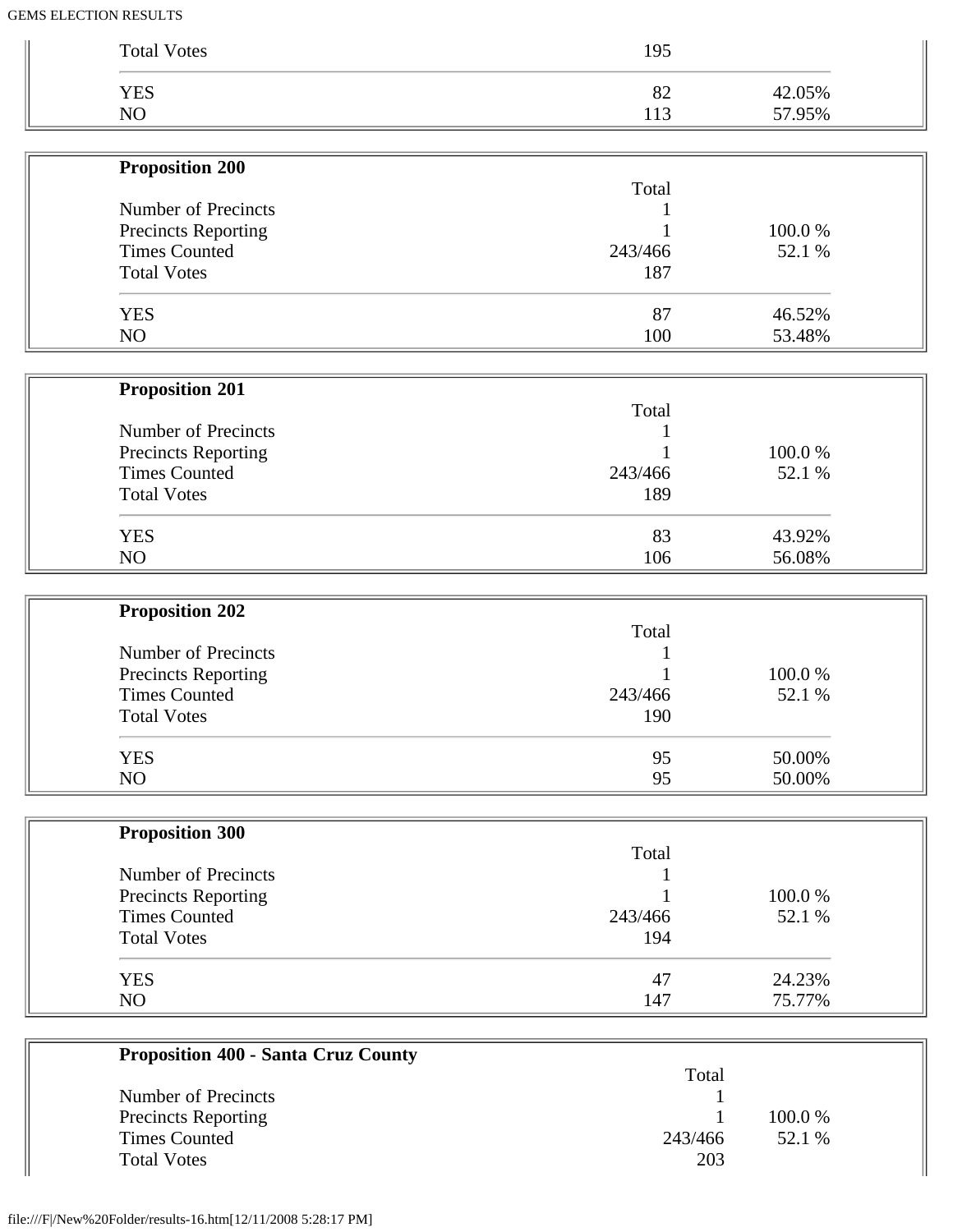| <b>YES</b>                                 | 69      | 33.99%  |
|--------------------------------------------|---------|---------|
| N <sub>O</sub>                             | 134     | 66.01%  |
|                                            |         |         |
| <b>Proposition 401 - Santa Cruz County</b> |         |         |
|                                            | Total   |         |
| Number of Precincts                        |         |         |
| <b>Precincts Reporting</b>                 |         | 100.0 % |
| <b>Times Counted</b>                       | 243/466 | 52.1 %  |
| <b>Total Votes</b>                         | 202     |         |
| <b>YES</b>                                 | 66      | 32.67%  |
| N <sub>O</sub>                             | 136     | 67.33%  |

| <b>Proposition 402 - City of Nogales</b> |         |         |
|------------------------------------------|---------|---------|
|                                          | Total   |         |
| Number of Precincts                      |         |         |
| Precincts Reporting                      |         | 100.0 % |
| <b>Times Counted</b>                     | 243/466 | 52.1 %  |
| <b>Total Votes</b>                       | 194     |         |
| <b>YES</b>                               | 105     | 54.12%  |
| N <sub>O</sub>                           | 89      | 45.88%  |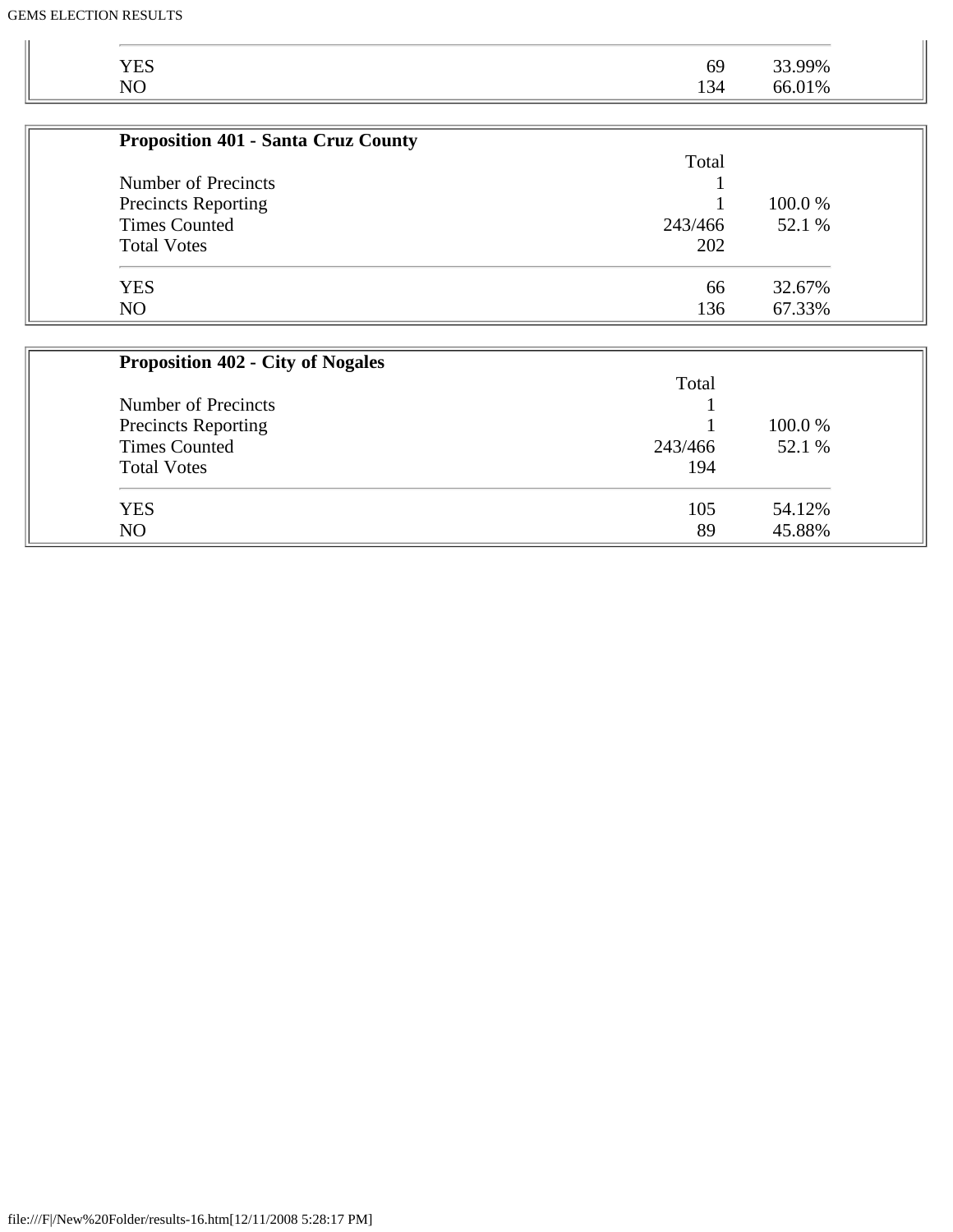## **Election Summary Report SANTA CRUZ COUNTY GENERAL ELECTION NOVEMBER 4, 2008 Summary For 17 CALABASAS 17, All Counters, All Races OFFICIAL RESULTS**

Registered Voters 1791 - Cards Cast 1200 67.00% Num. Report Precinct 1 - Num. Reporting 1 100.00%

12/11/08 17:12:47

| <b>Presidential Electors</b> |            |           |         |
|------------------------------|------------|-----------|---------|
|                              |            | Total     |         |
| Number of Precincts          |            |           |         |
| <b>Precincts Reporting</b>   |            |           | 100.0 % |
| <b>Times Counted</b>         |            | 1200/1791 | 67.0 %  |
| <b>Total Votes</b>           |            | 1188      |         |
| <b>OBAMA</b>                 | <b>DEM</b> | 792       | 66.67%  |
| <b>McCAIN</b>                | <b>REP</b> | 388       | 32.66%  |
| <b>BARR</b>                  | <b>LBT</b> | 5         | 0.42%   |
| <b>McKINNEY</b>              | <b>GRN</b> |           | 0.08%   |
| <b>NADER</b>                 | <b>NON</b> |           | 0.08%   |
| Write-in Votes               |            |           | 0.08%   |

| U.S. Representative in Congress Dist. 7 |            |           |         |
|-----------------------------------------|------------|-----------|---------|
|                                         |            | Total     |         |
| Number of Precincts                     |            |           |         |
| <b>Precincts Reporting</b>              |            |           | 100.0 % |
| <b>Times Counted</b>                    |            | 1200/1791 | 67.0 %  |
| <b>Total Votes</b>                      |            | 1139      |         |
| GRIJALVA, RAÚL                          | <b>DEM</b> | 872       | 76.56%  |
| SWEENEY, JOSEPH                         | <b>REP</b> | 247       | 21.69%  |
| PETRULSKY, RAYMOND P                    | <b>LBT</b> | 19        | 1.67%   |
| Write-in Votes                          |            |           | 0.09%   |

| <b>State Senator Dist. 25</b> |            |           |         |
|-------------------------------|------------|-----------|---------|
|                               |            | Total     |         |
| Number of Precincts           |            |           |         |
| <b>Precincts Reporting</b>    |            |           | 100.0 % |
| <b>Times Counted</b>          |            | 1200/1791 | 67.0 %  |
| <b>Total Votes</b>            |            | 1115      |         |
| ALVAREZ, MANUEL V."           | <b>DEM</b> | 831       | 74.53%  |
| <b>BLACK, MARY ANN</b>        | <b>REP</b> | 281       | 25.20%  |
| Write-in Votes                |            |           | 0.27%   |

**State Representative Dist. 25**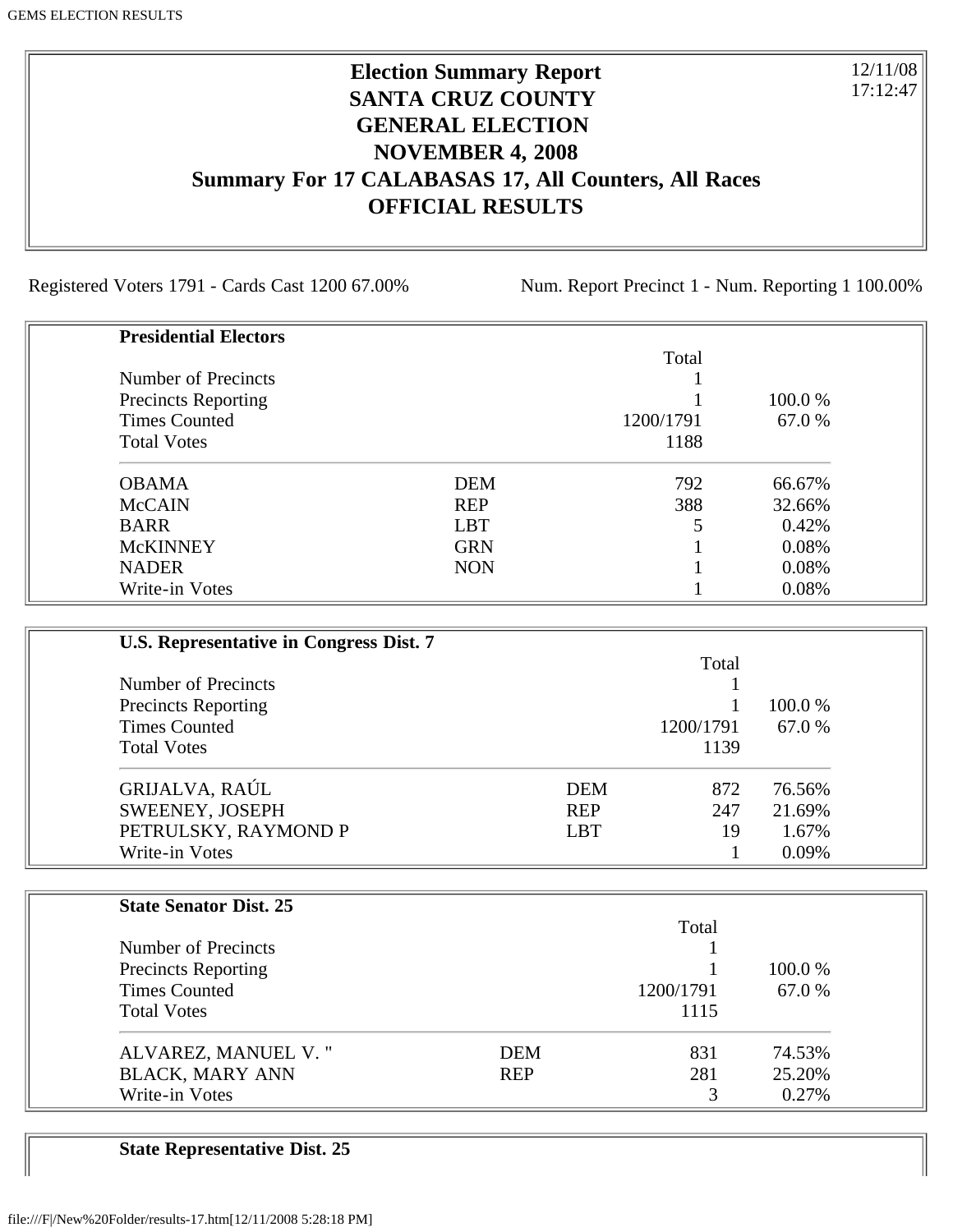|                                     |            | Total            |        |
|-------------------------------------|------------|------------------|--------|
| Number of Precincts                 |            |                  |        |
| <b>Precincts Reporting</b>          |            |                  | 100.0% |
| <b>Times Counted</b>                |            | 1200/1791        | 67.0%  |
| <b>Total Votes</b>                  |            | 1807             |        |
| <b>BOYER, RICHARD "RIC"</b>         | <b>DEM</b> | 588              | 32.54% |
| FLEMING, PATRICIA "P                | <b>DEM</b> | 731              | 40.45% |
| DAVIES, TIMATHY                     | <b>REP</b> | 217              | 12.01% |
| STEVENS, DAVID                      | <b>REP</b> | 271              | 15.00% |
| Write-in Votes                      |            | $\boldsymbol{0}$ | 0.00%  |
| <b>Corporation Commissioner</b>     |            |                  |        |
|                                     |            | Total            |        |
| Number of Precincts                 |            | 1                |        |
| <b>Precincts Reporting</b>          |            | 1                | 100.0% |
| <b>Times Counted</b>                |            | 1200/1791        | 67.0%  |
| <b>Total Votes</b>                  |            | 2671             |        |
| <b>GEORGE, SAM</b>                  | <b>DEM</b> | 578              | 21.64% |
| KENNEDY, SANDRA                     | <b>DEM</b> | 721              | 26.99% |
| NEWMAN, PAUL                        | <b>DEM</b> | 706              | 26.43% |
| MCCLURE, MARIAN A.                  | <b>REP</b> | 249              | 9.32%  |
| STUMP, BOB                          | <b>REP</b> | 211              | 7.90%  |
| WONG, BARRY                         | <b>REP</b> | 206              | 7.71%  |
| Write-in Votes                      |            | $\boldsymbol{0}$ | 0.00%  |
| <b>Board of Supervisors Dist. 2</b> |            |                  |        |
|                                     |            | Total            |        |
| Number of Precincts                 |            |                  |        |
| <b>Precincts Reporting</b>          |            |                  | 100.0% |
| <b>Times Counted</b>                |            | 1200/1791        | 67.0%  |
| <b>Total Votes</b>                  |            | 1142             |        |
| MOLERA, RUDY "BUGS"                 | <b>DEM</b> | 913              | 79.95% |
| VERDUGO, ALBERTO "NE                | <b>IND</b> | 229              | 20.05% |
| Write-in Votes                      |            | $\boldsymbol{0}$ | 0.00%  |
| <b>County Attorney</b>              |            |                  |        |
| Number of Precincts                 |            | Total            |        |
| <b>Precincts Reporting</b>          |            |                  | 100.0% |
| <b>Times Counted</b>                |            | 1200/1791        | 67.0%  |
| <b>Total Votes</b>                  |            | 958              |        |
| SILVA, GEORGE                       | <b>DEM</b> | 950              | 99.16% |
| Write-in Votes                      |            | 8                | 0.84%  |
| <b>Sheriff</b>                      |            |                  |        |
|                                     |            | Total            |        |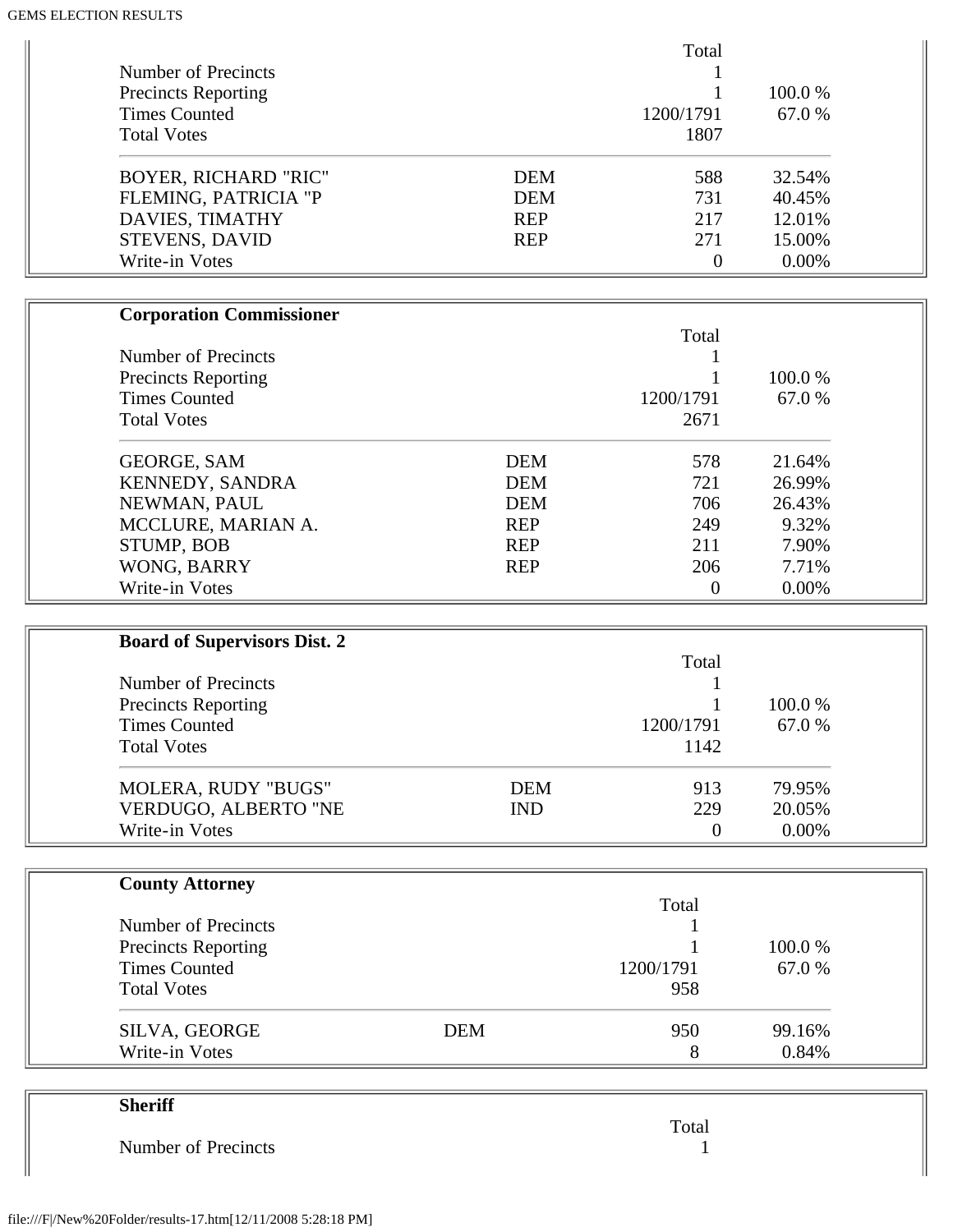| <b>Precincts Reporting</b><br><b>Times Counted</b><br><b>Total Votes</b>                               |                          | 1<br>1200/1791<br>1150         | 100.0%<br>67.0%              |  |
|--------------------------------------------------------------------------------------------------------|--------------------------|--------------------------------|------------------------------|--|
| ESTRADA, TONY<br>PADILLA, JOSE "JOE"<br>Write-in Votes                                                 | <b>DEM</b><br><b>IND</b> | 744<br>406<br>$\boldsymbol{0}$ | 64.70%<br>35.30%<br>0.00%    |  |
| <b>County Treasurer</b>                                                                                |                          |                                |                              |  |
| <b>Number of Precincts</b><br>Precincts Reporting                                                      |                          | Total<br>1                     | 100.0%                       |  |
| <b>Times Counted</b><br><b>Total Votes</b>                                                             |                          | 1200/1791<br>982               | 67.0%                        |  |
| RAMIREZ, CAESAR A.<br>Write-in Votes                                                                   | <b>DEM</b>               | 973<br>9                       | 99.08%<br>0.92%              |  |
| <b>County School Superintendent</b>                                                                    |                          |                                |                              |  |
| <b>Number of Precincts</b><br><b>Precincts Reporting</b><br><b>Times Counted</b><br><b>Total Votes</b> |                          | Total<br>1200/1791<br>945      | 100.0%<br>67.0%              |  |
| VELÁSQUEZ, ALFREDO<br>Write-in Votes                                                                   | <b>DEM</b>               | 937<br>8                       | 99.15%<br>0.85%              |  |
| <b>County Recorder</b>                                                                                 |                          |                                |                              |  |
| <b>Number of Precincts</b><br><b>Precincts Reporting</b><br><b>Times Counted</b><br><b>Total Votes</b> |                          | Total<br>1200/1791<br>1139     | 100.0%<br>67.0%              |  |
| SAINZ, SUZANNE "SUZI<br><b>SCANLAN, VALERIE</b><br>Write-in Votes                                      | <b>DEM</b><br><b>NPA</b> | 612<br>527<br>$\overline{0}$   | 53.73%<br>46.27%<br>$0.00\%$ |  |
| <b>County Assessor</b>                                                                                 |                          |                                |                              |  |
| <b>Number of Precincts</b><br><b>Precincts Reporting</b><br><b>Times Counted</b><br><b>Total Votes</b> |                          | Total<br>1200/1791<br>1104     | 100.0%<br>67.0%              |  |
| FUENTES, FELIPE A.,<br>OCHOA, G. ALFONSO<br>Write-in Votes                                             | <b>DEM</b><br><b>IND</b> | 824<br>280<br>$\boldsymbol{0}$ | 74.64%<br>25.36%<br>0.00%    |  |

# **Vacancy - Clerk of the Superior Court**

 $\sqrt{2}$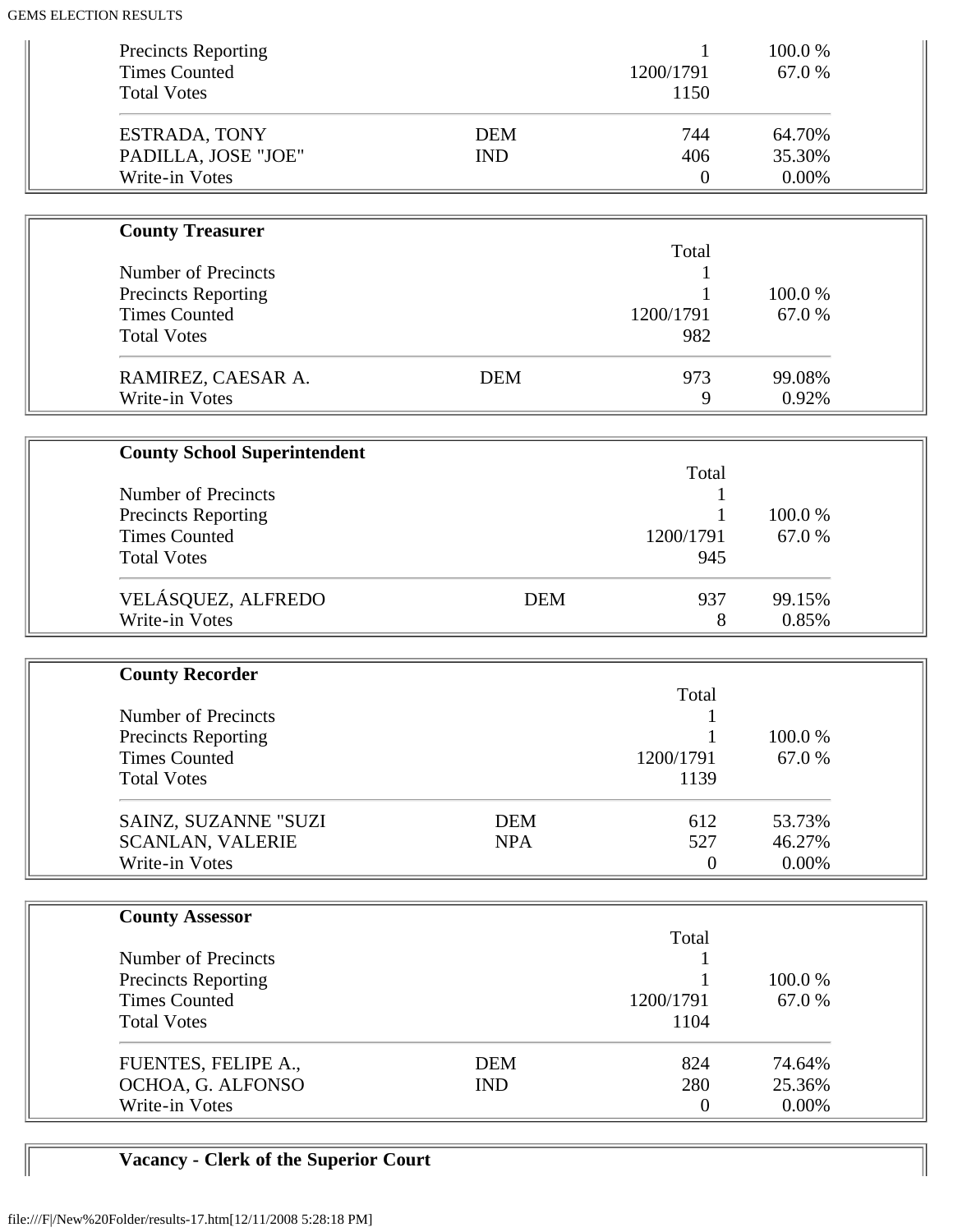|                            |            | Total     |         |
|----------------------------|------------|-----------|---------|
| Number of Precincts        |            |           |         |
| <b>Precincts Reporting</b> |            |           | 100.0 % |
| <b>Times Counted</b>       |            | 1200/1791 | 67.0 %  |
| <b>Total Votes</b>         |            | 968       |         |
| <b>GUZMAN, JUAN PABLO</b>  | <b>DEM</b> | 958       | 98.97%  |
| Write-in Votes             |            | 10        | 1.03%   |

| <b>Nogales Unified School Dist. 1</b> |          |         |
|---------------------------------------|----------|---------|
|                                       | Total    |         |
| Number of Precincts                   |          |         |
| <b>Precincts Reporting</b>            |          | 100.0 % |
| <b>Times Counted</b>                  | 0/0      |         |
| <b>Total Votes</b>                    | 0        |         |
| <b>MORALES, FRANK</b>                 | 0        | N/A     |
| NASH, L. HUNTER                       | $\Omega$ | N/A     |
| SUAREZ, CHARLOTTE                     | 0        | N/A     |
| Write-in Votes                        |          | N/A     |

| <b>Santa Cruz Valley Unified School Dist. 35</b> |           |         |
|--------------------------------------------------|-----------|---------|
|                                                  | Total     |         |
| Number of Precincts                              |           |         |
| <b>Precincts Reporting</b>                       |           | 100.0 % |
| <b>Times Counted</b>                             | 1200/1791 | 67.0 %  |
| <b>Total Votes</b>                               | 1463      |         |
| <b>CLAPECK, HARRY</b>                            | 502       | 34.31%  |
| SCHOLNICK, JACK H.                               | 387       | 26.45%  |
| VANDERVOET, BRIAN                                | 564       | 38.55%  |
| Write-in Votes                                   | 10        | 0.68%   |

| <b>Tubac Fire Dist.</b>    |       |         |
|----------------------------|-------|---------|
|                            | Total |         |
| Number of Precincts        |       |         |
| <b>Precincts Reporting</b> |       | 100.0 % |
| <b>Times Counted</b>       | 13/0  |         |
| <b>Total Votes</b>         | 22    |         |
| BERGMANN, DORIS "DOT       |       | 9.09%   |
| <b>BURNS, MICHAEL</b>      | 6     | 27.27%  |
| CAMPANA, RON               | 3     | 13.64%  |
| <b>CONROY, RICHARD</b>     |       | 4.55%   |
| <b>MURI, DOUGLAS</b>       | 4     | 18.18%  |
| <b>SCANLAN, DENNY</b>      | 4     | 18.18%  |
| WILLIAMS, RANDY            | っ     | 9.09%   |
| Write-in Votes             | 0     | 0.00%   |

## **Question - Tubac Fire Dist. Bond**

Total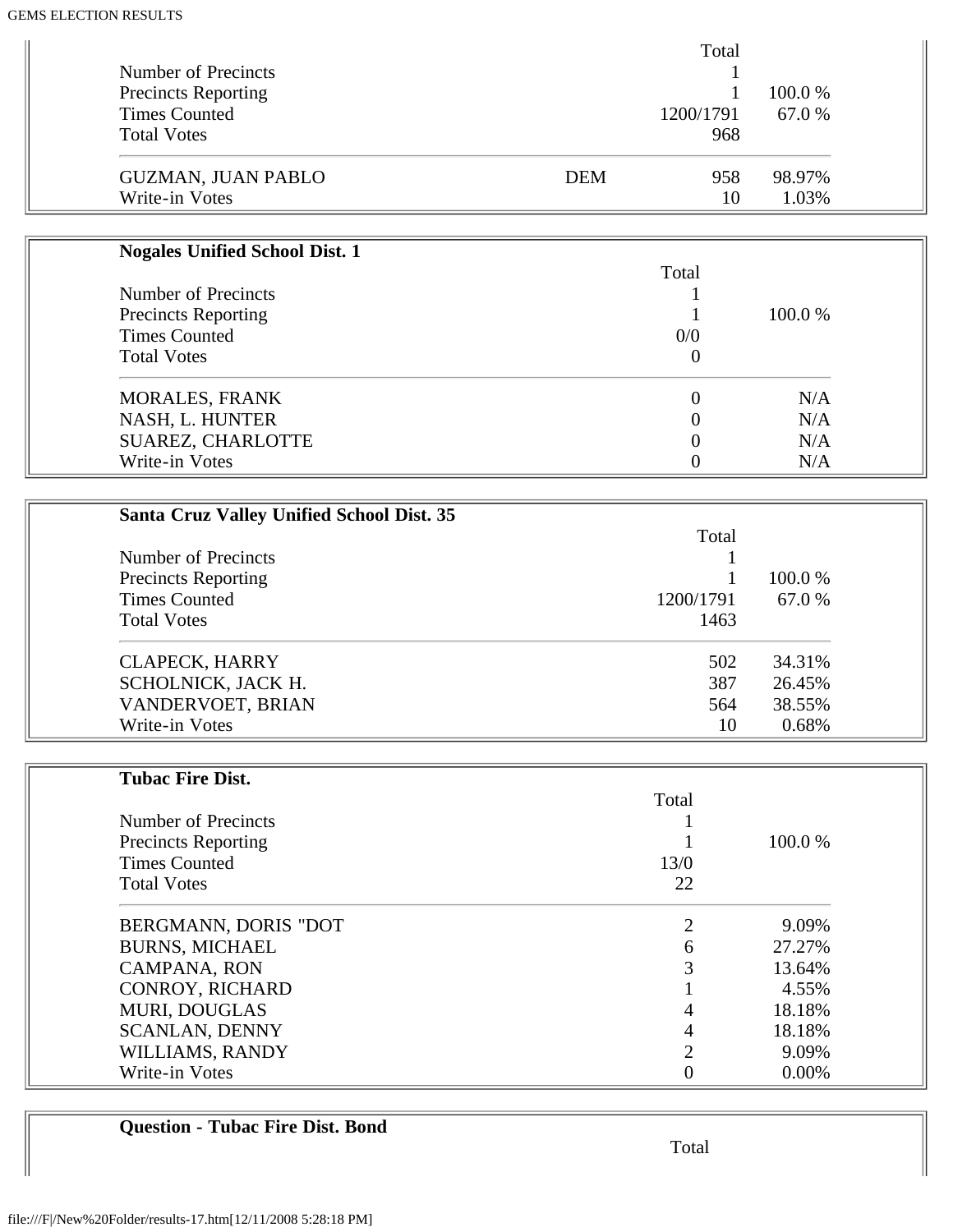| Number of Precincts<br><b>Precincts Reporting</b> |      | 100.0 % |
|---------------------------------------------------|------|---------|
| <b>Times Counted</b>                              | 13/0 |         |
| <b>Total Votes</b>                                |      |         |
| FOR THE BONDS                                     |      | 63.64%  |
| <b>AGAINST THE BONDS</b>                          | 4    | 36.36%  |

| Judge of the Superior Court Div. 2 |           |         |  |
|------------------------------------|-----------|---------|--|
|                                    | Total     |         |  |
| Number of Precincts                |           |         |  |
| <b>Precincts Reporting</b>         |           | 100.0 % |  |
| <b>Times Counted</b>               | 1200/1791 | 67.0 %  |  |
| <b>Total Votes</b>                 | 923       |         |  |
| MONTOYA-PAEZ, ANNA                 | 907       | 98.27%  |  |
| Write-in Votes                     | 16        | 1.73%   |  |

| <b>Supreme Court Justice, BALES, SCOTT</b> |           |         |
|--------------------------------------------|-----------|---------|
|                                            | Total     |         |
| Number of Precincts                        |           |         |
| <b>Precincts Reporting</b>                 |           | 100.0 % |
| <b>Times Counted</b>                       | 1200/1791 | 67.0 %  |
| <b>Total Votes</b>                         | 972       |         |
| <b>YES</b>                                 | 751       | 77.26%  |
| N <sub>O</sub>                             | 221       | 22.74%  |

| Judge of the Court of Appeals Div. 2, VASQUEZ, GARYE L. |                  |
|---------------------------------------------------------|------------------|
|                                                         | Total            |
| Number of Precincts                                     |                  |
| <b>Precincts Reporting</b>                              | 1 100.0 %        |
| <b>Times Counted</b>                                    | 1200/1791 67.0 % |
| <b>Total Votes</b>                                      | 961              |
| <b>YES</b>                                              | 760 79.08%       |
| N <sub>O</sub>                                          | 201 20.92%       |

| <b>Proposition 100</b> |           |        |
|------------------------|-----------|--------|
|                        | Total     |        |
| Number of Precincts    |           |        |
| Precincts Reporting    |           | 100.0% |
| <b>Times Counted</b>   | 1200/1791 | 67.0 % |
| <b>Total Votes</b>     | 1110      |        |
| <b>YES</b>             | 834       | 75.14% |
| N <sub>O</sub>         | 276       | 24.86% |

| <b>Proposition 101</b> |       |
|------------------------|-------|
|                        | Total |
| Number of Precincts    |       |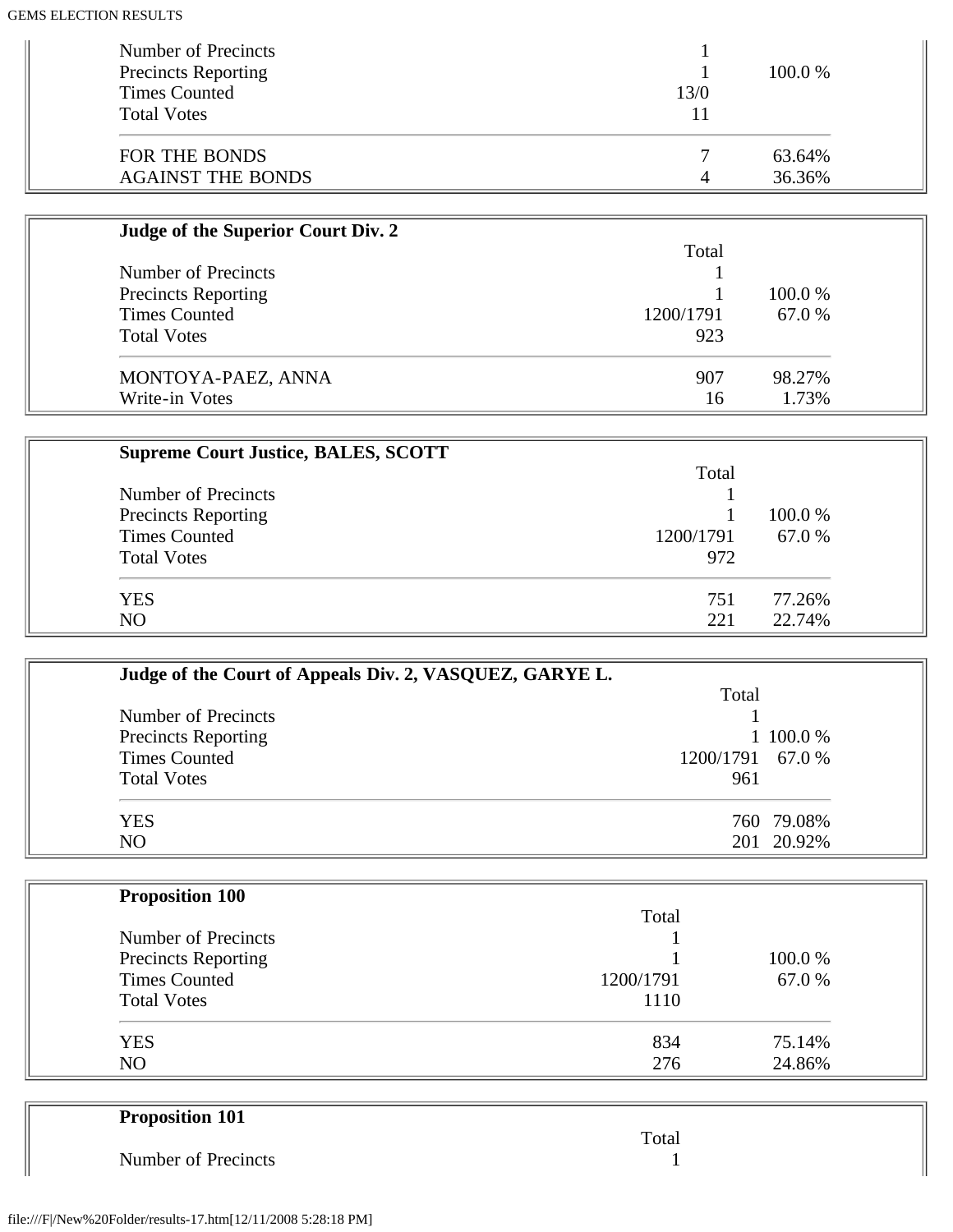| <b>Precincts Reporting</b><br><b>Times Counted</b> | 1200/1791 | 100.0 %<br>67.0 % |
|----------------------------------------------------|-----------|-------------------|
| <b>Total Votes</b>                                 | 1089      |                   |
| <b>YES</b>                                         | 518       | 47.57%            |
| N <sub>O</sub>                                     | 571       | 52.43%            |

| <b>Proposition 102</b>     |           |         |  |
|----------------------------|-----------|---------|--|
|                            | Total     |         |  |
| Number of Precincts        |           |         |  |
| <b>Precincts Reporting</b> |           | 100.0 % |  |
| <b>Times Counted</b>       | 1200/1791 | 67.0 %  |  |
| <b>Total Votes</b>         | 1114      |         |  |
| <b>YES</b>                 | 628       | 56.37%  |  |
| N <sub>O</sub>             | 486       | 43.63%  |  |

| <b>Proposition 105</b>     |           |        |
|----------------------------|-----------|--------|
|                            | Total     |        |
| Number of Precincts        |           |        |
| <b>Precincts Reporting</b> |           | 100.0% |
| <b>Times Counted</b>       | 1200/1791 | 67.0 % |
| <b>Total Votes</b>         | 1071      |        |
| <b>YES</b>                 | 436       | 40.71% |
| N <sub>O</sub>             | 635       | 59.29% |

| <b>Proposition 200</b>     |           |         |
|----------------------------|-----------|---------|
|                            | Total     |         |
| Number of Precincts        |           |         |
| <b>Precincts Reporting</b> |           | 100.0 % |
| <b>Times Counted</b>       | 1200/1791 | 67.0 %  |
| <b>Total Votes</b>         | 1074      |         |
| <b>YES</b>                 | 483       | 44.97%  |
| NO                         | 591       | 55.03%  |

| <b>Proposition 201</b> |           |        |  |
|------------------------|-----------|--------|--|
|                        | Total     |        |  |
| Number of Precincts    |           |        |  |
| Precincts Reporting    |           | 100.0% |  |
| <b>Times Counted</b>   | 1200/1791 | 67.0 % |  |
| <b>Total Votes</b>     | 1068      |        |  |
| <b>YES</b>             | 368       | 34.46% |  |
| N <sub>O</sub>         | 700       | 65.54% |  |

| <b>Proposition 202</b>     |       |        |
|----------------------------|-------|--------|
|                            | Total |        |
| Number of Precincts        |       |        |
| <b>Precincts Reporting</b> |       | 100.0% |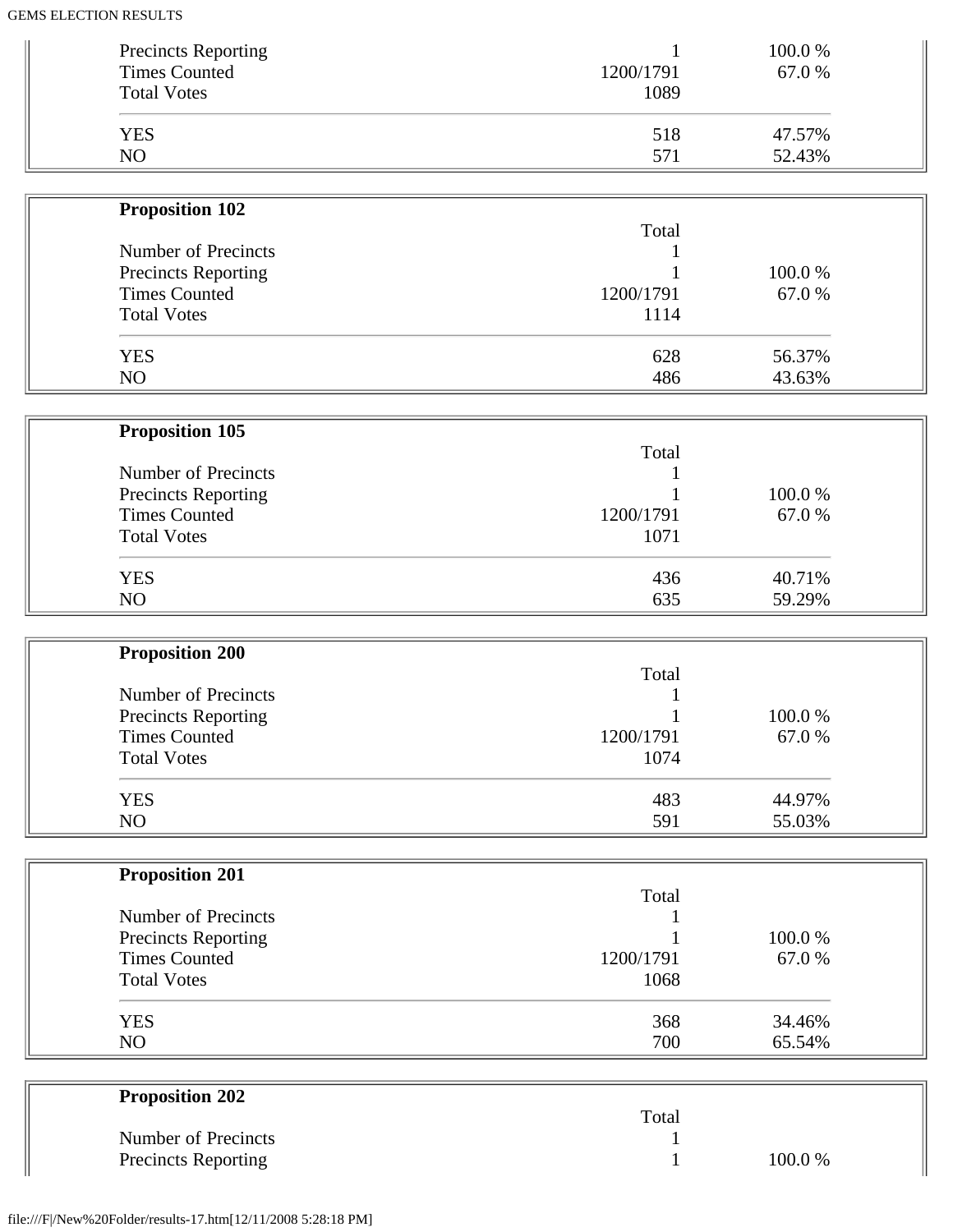| <b>Times Counted</b><br><b>Total Votes</b> | 1200/1791<br>1077 | 67.0 % |
|--------------------------------------------|-------------------|--------|
| <b>YES</b>                                 | 469               | 43.55% |
| N <sub>O</sub>                             | 608               | 56.45% |

| <b>Proposition 300</b>     |           |         |
|----------------------------|-----------|---------|
|                            | Total     |         |
| Number of Precincts        |           |         |
| <b>Precincts Reporting</b> |           | 100.0 % |
| <b>Times Counted</b>       | 1200/1791 | 67.0 %  |
| <b>Total Votes</b>         | 1076      |         |
| <b>YES</b>                 | 280       | 26.02%  |
| N <sub>O</sub>             | 796       | 73.98%  |

| <b>Proposition 400 - Santa Cruz County</b> |           |         |
|--------------------------------------------|-----------|---------|
|                                            | Total     |         |
| Number of Precincts                        |           |         |
| <b>Precincts Reporting</b>                 |           | 100.0 % |
| <b>Times Counted</b>                       | 1200/1791 | 67.0 %  |
| <b>Total Votes</b>                         | 1076      |         |
| <b>YES</b>                                 | 397       | 36.90%  |
| N <sub>O</sub>                             | 679       | 63.10%  |

| <b>Proposition 401 - Santa Cruz County</b> |           |         |
|--------------------------------------------|-----------|---------|
|                                            | Total     |         |
| Number of Precincts                        |           |         |
| <b>Precincts Reporting</b>                 |           | 100.0 % |
| <b>Times Counted</b>                       | 1200/1791 | 67.0 %  |
| <b>Total Votes</b>                         | 1088      |         |
| <b>YES</b>                                 | 400       | 36.76%  |
| NO                                         | 688       | 63.24%  |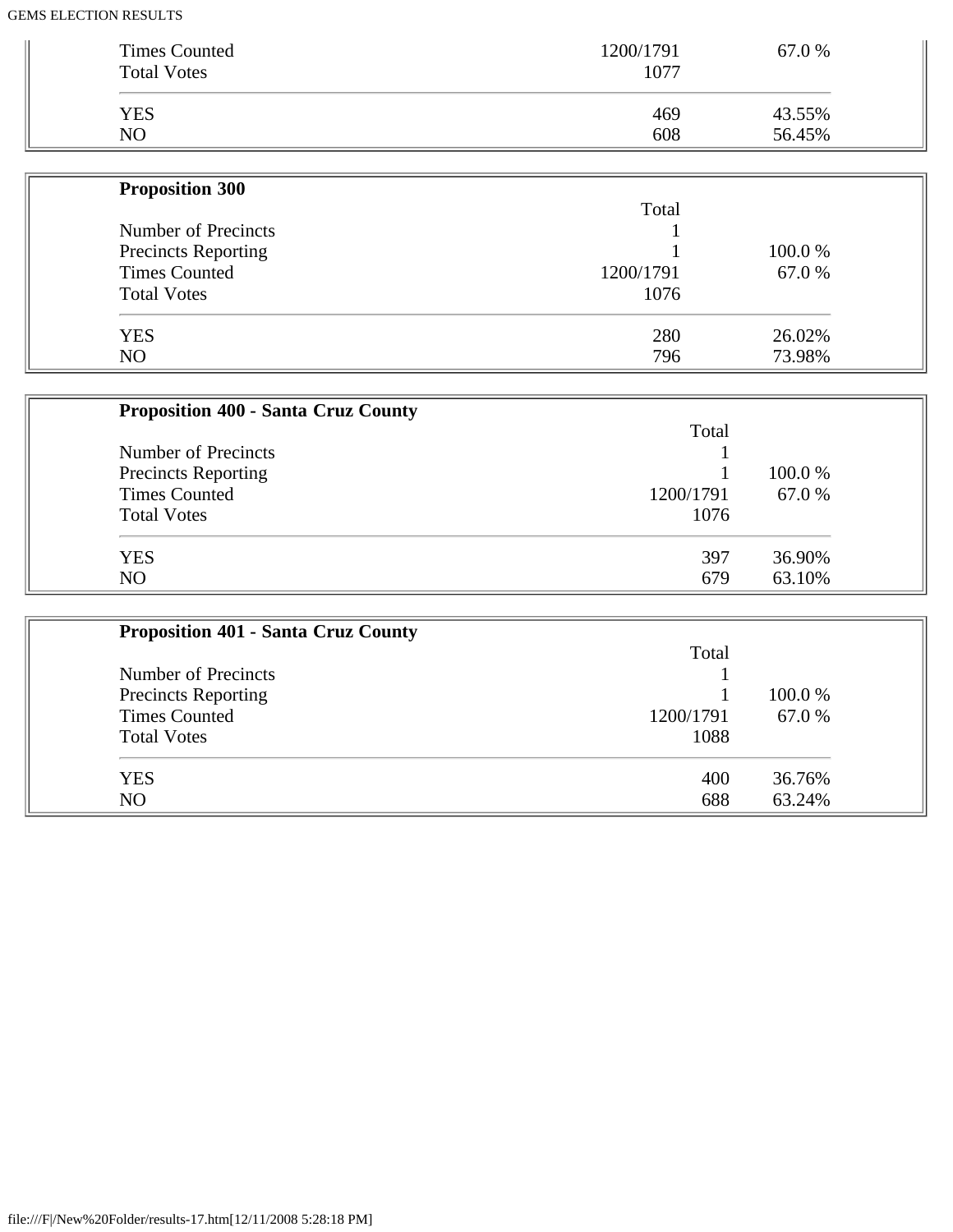## **Election Summary Report SANTA CRUZ COUNTY GENERAL ELECTION NOVEMBER 4, 2008 Summary For 18 NOGALES 18 - PREC #(s): 18.1, All Counters, All Races OFFICIAL RESULTS**

Registered Voters 535 - Cards Cast 348 65.05% Num. Report Precinct 1 - Num. Reporting 1 100.00%

12/11/08 17:12:48

٦I

| <b>Presidential Electors</b> |            |         |         |
|------------------------------|------------|---------|---------|
|                              |            | Total   |         |
| Number of Precincts          |            |         |         |
| <b>Precincts Reporting</b>   |            |         | 100.0 % |
| <b>Times Counted</b>         |            | 348/535 | 65.0 %  |
| <b>Total Votes</b>           |            | 344     |         |
| <b>OBAMA</b>                 | <b>DEM</b> | 214     | 62.21%  |
| <b>McCAIN</b>                | <b>REP</b> | 125     | 36.34%  |
| <b>BARR</b>                  | <b>LBT</b> |         | 0.29%   |
| <b>McKINNEY</b>              | <b>GRN</b> |         | 0.00%   |
| <b>NADER</b>                 | <b>NON</b> | ∍       | 0.58%   |
| Write-in Votes               |            | ∍       | 0.58%   |

| U.S. Representative in Congress Dist. 7 |            |                |          |
|-----------------------------------------|------------|----------------|----------|
|                                         |            | Total          |          |
| Number of Precincts                     |            |                |          |
| Precincts Reporting                     |            |                | 100.0 %  |
| <b>Times Counted</b>                    |            | 348/535        | 65.0%    |
| <b>Total Votes</b>                      |            | 317            |          |
| GRIJALVA, RAÚL                          | <b>DEM</b> | 240            | 75.71%   |
| SWEENEY, JOSEPH                         | <b>REP</b> | 70             | 22.08%   |
| PETRULSKY, RAYMOND P                    | <b>LBT</b> |                | 2.21%    |
| Write-in Votes                          |            | $\overline{0}$ | $0.00\%$ |

| <b>State Senator Dist. 25</b> |            |                |          |
|-------------------------------|------------|----------------|----------|
|                               |            | Total          |          |
| Number of Precincts           |            |                |          |
| <b>Precincts Reporting</b>    |            |                | 100.0 %  |
| <b>Times Counted</b>          |            | 348/535        | 65.0 %   |
| <b>Total Votes</b>            |            | 298            |          |
| ALVAREZ, MANUEL V."           | <b>DEM</b> | 226            | 75.84%   |
| <b>BLACK, MARY ANN</b>        | <b>REP</b> | 72             | 24.16%   |
| Write-in Votes                |            | $\overline{0}$ | $0.00\%$ |

ID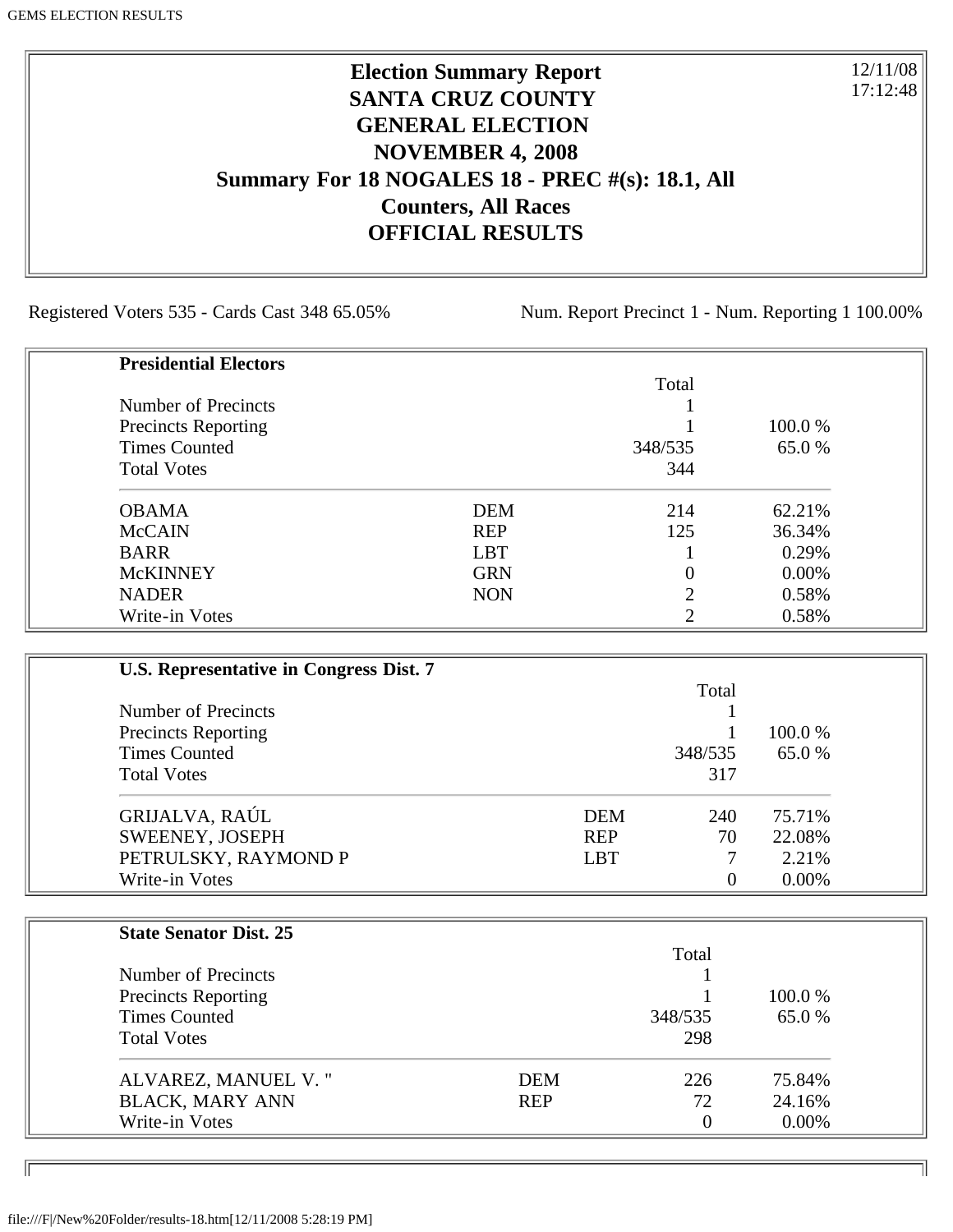| <b>State Representative Dist. 25</b> |            |            |                  |        |  |
|--------------------------------------|------------|------------|------------------|--------|--|
|                                      |            |            | Total            |        |  |
| <b>Number of Precincts</b>           |            |            | 1                |        |  |
| <b>Precincts Reporting</b>           |            |            |                  | 100.0% |  |
| <b>Times Counted</b>                 |            |            | 348/535          | 65.0%  |  |
| <b>Total Votes</b>                   |            |            | 513              |        |  |
| <b>BOYER, RICHARD "RIC"</b>          |            | <b>DEM</b> | 166              | 32.36% |  |
| FLEMING, PATRICIA "P                 |            | <b>DEM</b> | 202              | 39.38% |  |
| DAVIES, TIMATHY                      |            | <b>REP</b> | 60               | 11.70% |  |
| STEVENS, DAVID                       |            | <b>REP</b> | 85               | 16.57% |  |
| Write-in Votes                       |            |            | $\boldsymbol{0}$ | 0.00%  |  |
| <b>Corporation Commissioner</b>      |            |            |                  |        |  |
|                                      |            |            | Total            |        |  |
| <b>Number of Precincts</b>           |            |            |                  |        |  |
| <b>Precincts Reporting</b>           |            |            |                  | 100.0% |  |
| <b>Times Counted</b>                 |            |            | 348/535          | 65.0%  |  |
| <b>Total Votes</b>                   |            |            | 821              |        |  |
| <b>GEORGE, SAM</b>                   |            | <b>DEM</b> | 185              | 22.53% |  |
| KENNEDY, SANDRA                      |            | <b>DEM</b> | 209              | 25.46% |  |
| NEWMAN, PAUL                         |            | <b>DEM</b> | 227              | 27.65% |  |
| MCCLURE, MARIAN A.                   |            | <b>REP</b> | 69               | 8.40%  |  |
| STUMP, BOB                           |            | <b>REP</b> | 66               | 8.04%  |  |
| WONG, BARRY                          |            | <b>REP</b> | 65               | 7.92%  |  |
| Write-in Votes                       |            |            | $\overline{0}$   | 0.00%  |  |
| <b>Board of Supervisors Dist. 1</b>  |            |            |                  |        |  |
|                                      |            |            | Total            |        |  |
| <b>Number of Precincts</b>           |            |            |                  |        |  |
| <b>Precincts Reporting</b>           |            |            |                  | 100.0% |  |
| <b>Times Counted</b>                 |            |            | 348/535          | 65.0%  |  |
|                                      |            |            |                  |        |  |
| <b>Total Votes</b>                   |            |            | 317              |        |  |
| RUIZ, MANUEL "MANNY"                 |            | <b>DEM</b> | 193              | 60.88% |  |
| WISE, JOSEPH "PEPE"                  |            | <b>IND</b> | 122              | 38.49% |  |
| Write-in Votes                       |            |            | $\overline{2}$   | 0.63%  |  |
| <b>County Attorney</b>               |            |            |                  |        |  |
|                                      |            |            | Total            |        |  |
| Number of Precincts                  |            |            |                  |        |  |
| <b>Precincts Reporting</b>           |            |            |                  | 100.0% |  |
| <b>Times Counted</b>                 |            |            | 348/535          | 65.0%  |  |
| <b>Total Votes</b>                   |            |            | 267              |        |  |
| SILVA, GEORGE                        | <b>DEM</b> |            | 264              | 98.88% |  |
| Write-in Votes                       |            |            | 3                | 1.12%  |  |

**Sheriff**

Total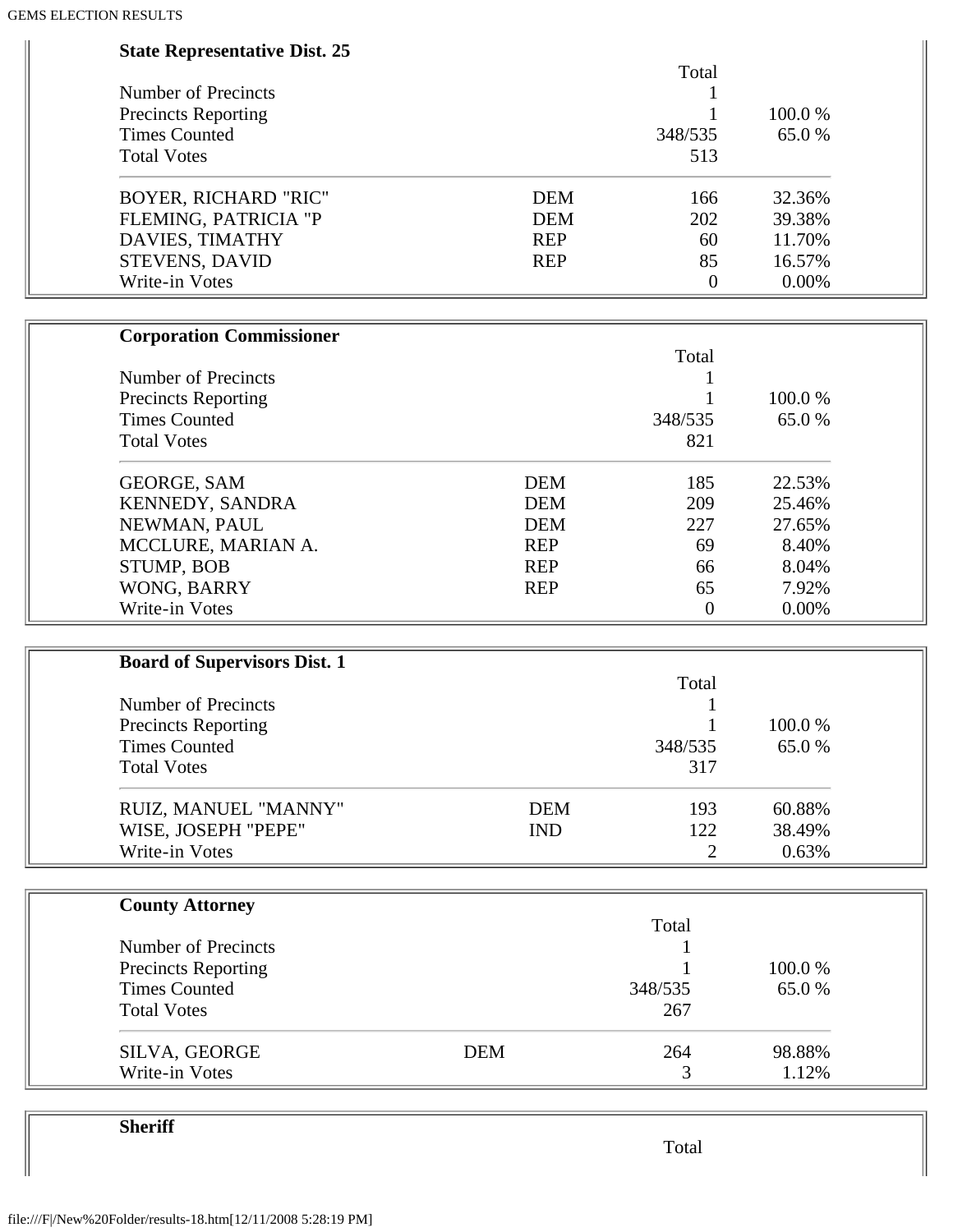| Number of Precincts<br><b>Precincts Reporting</b><br><b>Times Counted</b>                              |                          | 348/535                 | 100.0%<br>65.0%           |  |
|--------------------------------------------------------------------------------------------------------|--------------------------|-------------------------|---------------------------|--|
| <b>Total Votes</b><br>ESTRADA, TONY<br>PADILLA, JOSE "JOE"                                             | <b>DEM</b><br><b>IND</b> | 329<br>211<br>117       | 64.13%<br>35.56%          |  |
| Write-in Votes                                                                                         |                          | $\mathbf{1}$            | 0.30%                     |  |
| <b>County Treasurer</b>                                                                                |                          |                         |                           |  |
| <b>Number of Precincts</b><br><b>Precincts Reporting</b><br><b>Times Counted</b><br><b>Total Votes</b> |                          | Total<br>348/535<br>279 | 100.0%<br>65.0%           |  |
| RAMIREZ, CAESAR A.<br>Write-in Votes                                                                   | <b>DEM</b>               | 276<br>3                | 98.92%<br>1.08%           |  |
|                                                                                                        |                          |                         |                           |  |
| <b>County School Superintendent</b>                                                                    |                          | Total                   |                           |  |
| Number of Precincts<br><b>Precincts Reporting</b><br><b>Times Counted</b><br><b>Total Votes</b>        |                          | 348/535<br>271          | 100.0%<br>65.0%           |  |
| VELÁSQUEZ, ALFREDO<br>Write-in Votes                                                                   | <b>DEM</b>               | 268<br>3                | 98.89%<br>1.11%           |  |
| <b>County Recorder</b>                                                                                 |                          |                         |                           |  |
| <b>Number of Precincts</b><br><b>Precincts Reporting</b><br><b>Times Counted</b><br><b>Total Votes</b> |                          | Total<br>348/535<br>326 | 100.0%<br>65.0%           |  |
| SAINZ, SUZANNE "SUZI<br><b>SCANLAN, VALERIE</b><br>Write-in Votes                                      | <b>DEM</b><br><b>NPA</b> | 151<br>174<br>1         | 46.32%<br>53.37%<br>0.31% |  |
| <b>County Assessor</b>                                                                                 |                          |                         |                           |  |
|                                                                                                        |                          | Total                   |                           |  |
| Number of Precincts<br><b>Precincts Reporting</b>                                                      |                          | 1                       | 100.0%                    |  |
| <b>Times Counted</b><br><b>Total Votes</b>                                                             |                          | 348/535<br>319          | 65.0%                     |  |
| FUENTES, FELIPE A.,<br>OCHOA, G. ALFONSO<br>Write-in Votes                                             | <b>DEM</b><br><b>IND</b> | 236<br>82<br>1          | 73.98%<br>25.71%<br>0.31% |  |

╗

 $\sqrt{2}$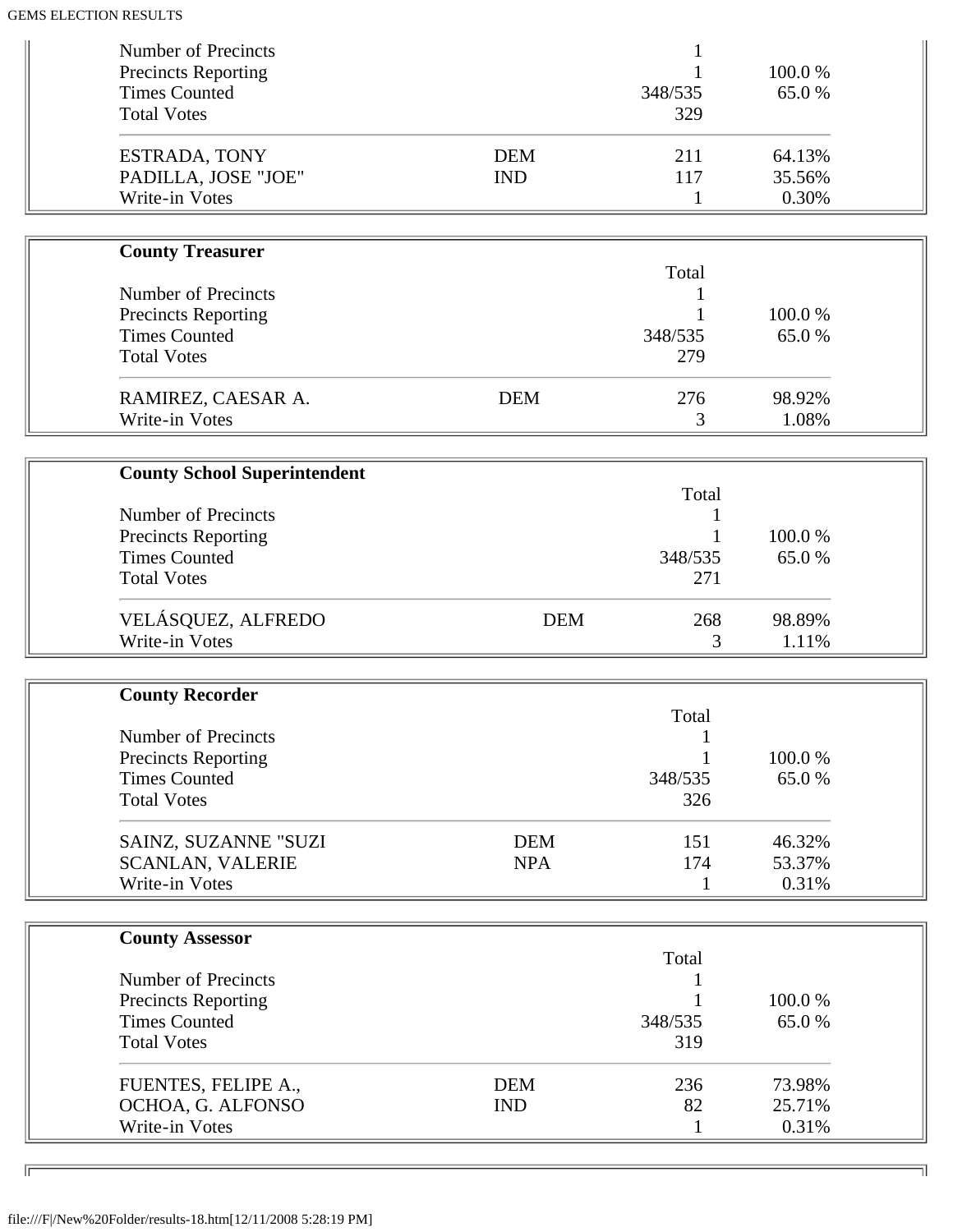| <b>Vacancy - Clerk of the Superior Court</b> |            |                      |        |
|----------------------------------------------|------------|----------------------|--------|
|                                              |            | Total                |        |
| Number of Precincts                          |            |                      |        |
| <b>Precincts Reporting</b>                   |            |                      | 100.0% |
| <b>Times Counted</b>                         |            | 348/535              | 65.0%  |
| <b>Total Votes</b>                           |            | 263                  |        |
| <b>GUZMAN, JUAN PABLO</b>                    | <b>DEM</b> | 260                  | 98.86% |
| Write-in Votes                               |            | 3                    | 1.14%  |
|                                              |            |                      |        |
| <b>Nogales Unified School Dist. 1</b>        |            |                      |        |
|                                              |            | Total                |        |
| Number of Precincts                          |            |                      |        |
| <b>Precincts Reporting</b>                   |            |                      | 100.0% |
| <b>Times Counted</b>                         |            | 348/535              | 65.0%  |
| <b>Total Votes</b>                           |            | 585                  |        |
| <b>MORALES, FRANK</b>                        |            | 215                  | 36.75% |
| NASH, L. HUNTER                              |            | 184                  | 31.45% |
| SUAREZ, CHARLOTTE                            |            | 179                  | 30.60% |
| Write-in Votes                               |            | 7                    | 1.20%  |
|                                              |            |                      |        |
| <b>Nogales, City Of, Council Member</b>      |            |                      |        |
|                                              |            | Total                |        |
| Number of Precincts                          |            |                      |        |
| <b>Precincts Reporting</b>                   |            |                      | 100.0% |
|                                              |            | $\sim$ $\sim$ $\sim$ |        |

| <b>Times Counted</b> | 348/535 | 65.0 % |
|----------------------|---------|--------|
| <b>Total Votes</b>   | 837     |        |
| KATAURA, JESUS       | 152     | 18.16% |
| LOPEZ, ARMANDO R.    | 124     | 14.81% |
| MELENDEZ-LOPEZ, ESTH | 138     | 16.49% |
| PARADA, CESAR N.     | 151     | 18.04% |
| RAGLAND, YVONNE      | 121     | 14.46% |
| VALDEZ, OLGA R.      | 143     | 17.08% |
| Write-in Votes       | 8       | 0.96%  |

| Judge of the Superior Court Div. 2 |         |         |
|------------------------------------|---------|---------|
|                                    | Total   |         |
| Number of Precincts                |         |         |
| <b>Precincts Reporting</b>         |         | 100.0 % |
| <b>Times Counted</b>               | 348/535 | 65.0 %  |
| <b>Total Votes</b>                 | 213     |         |
| MONTOYA-PAEZ, ANNA                 | 210     | 98.59%  |
| Write-in Votes                     |         | 1.41%   |

| <b>Supreme Court Justice, BALES, SCOTT</b> |       |           |
|--------------------------------------------|-------|-----------|
|                                            | Total |           |
| Number of Precincts                        |       |           |
| <b>Precincts Reporting</b>                 |       | $100.0\%$ |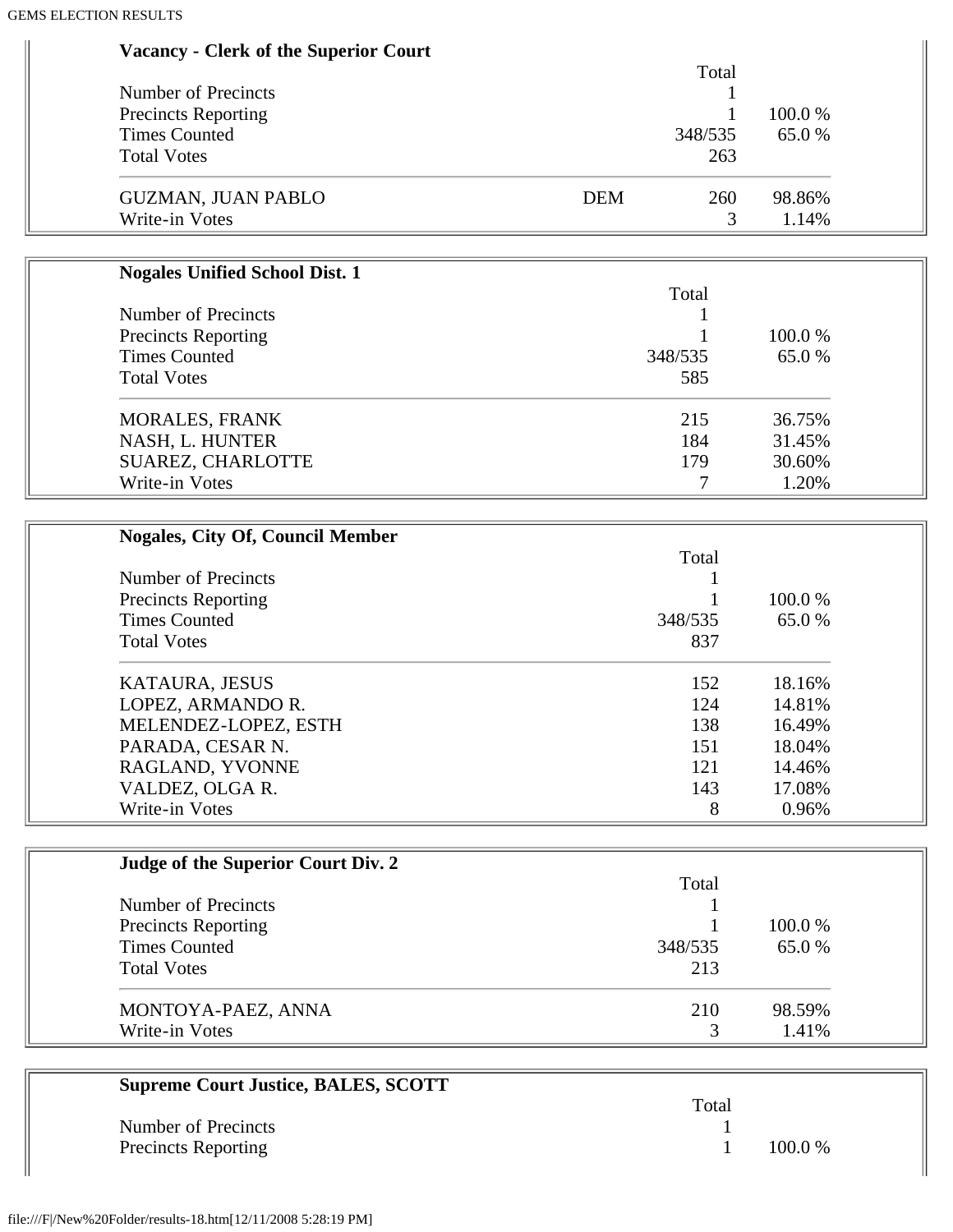| <b>Times Counted</b><br><b>Total Votes</b> | 348/535<br>193 | 65.0 % |
|--------------------------------------------|----------------|--------|
| <b>YES</b>                                 | 150            | 77.72% |
| NO                                         | 43             | 22.28% |

| Judge of the Court of Appeals Div. 2, VASQUEZ, GARYE L. |       |                |
|---------------------------------------------------------|-------|----------------|
|                                                         | Total |                |
| Number of Precincts                                     |       |                |
| <b>Precincts Reporting</b>                              |       | 1 100.0 %      |
| <b>Times Counted</b>                                    |       | 348/535 65.0 % |
| <b>Total Votes</b>                                      | 197   |                |
| <b>YES</b>                                              |       | 161 81.73%     |
| N <sub>O</sub>                                          |       | 36 18.27%      |

| <b>Proposition 100</b>     |         |        |
|----------------------------|---------|--------|
|                            | Total   |        |
| Number of Precincts        |         |        |
| <b>Precincts Reporting</b> |         | 100.0% |
| <b>Times Counted</b>       | 348/535 | 65.0%  |
| <b>Total Votes</b>         | 317     |        |
| <b>YES</b>                 | 226     | 71.29% |
| N <sub>O</sub>             | 91      | 28.71% |

| <b>Proposition 101</b>     |         |        |
|----------------------------|---------|--------|
|                            | Total   |        |
| Number of Precincts        |         |        |
| <b>Precincts Reporting</b> |         | 100.0% |
| <b>Times Counted</b>       | 348/535 | 65.0%  |
| <b>Total Votes</b>         | 308     |        |
| <b>YES</b>                 | 121     | 39.29% |
| NO.                        | 187     | 60.71% |

| <b>Proposition 102</b>     |         |        |
|----------------------------|---------|--------|
|                            | Total   |        |
| Number of Precincts        |         |        |
| <b>Precincts Reporting</b> |         | 100.0% |
| <b>Times Counted</b>       | 348/535 | 65.0%  |
| <b>Total Votes</b>         | 316     |        |
| <b>YES</b>                 | 176     | 55.70% |
| N <sub>O</sub>             | 140     | 44.30% |

| <b>Proposition 105</b>     |         |         |
|----------------------------|---------|---------|
|                            | Total   |         |
| Number of Precincts        |         |         |
| <b>Precincts Reporting</b> |         | 100.0 % |
| <b>Times Counted</b>       | 348/535 | 65.0 %  |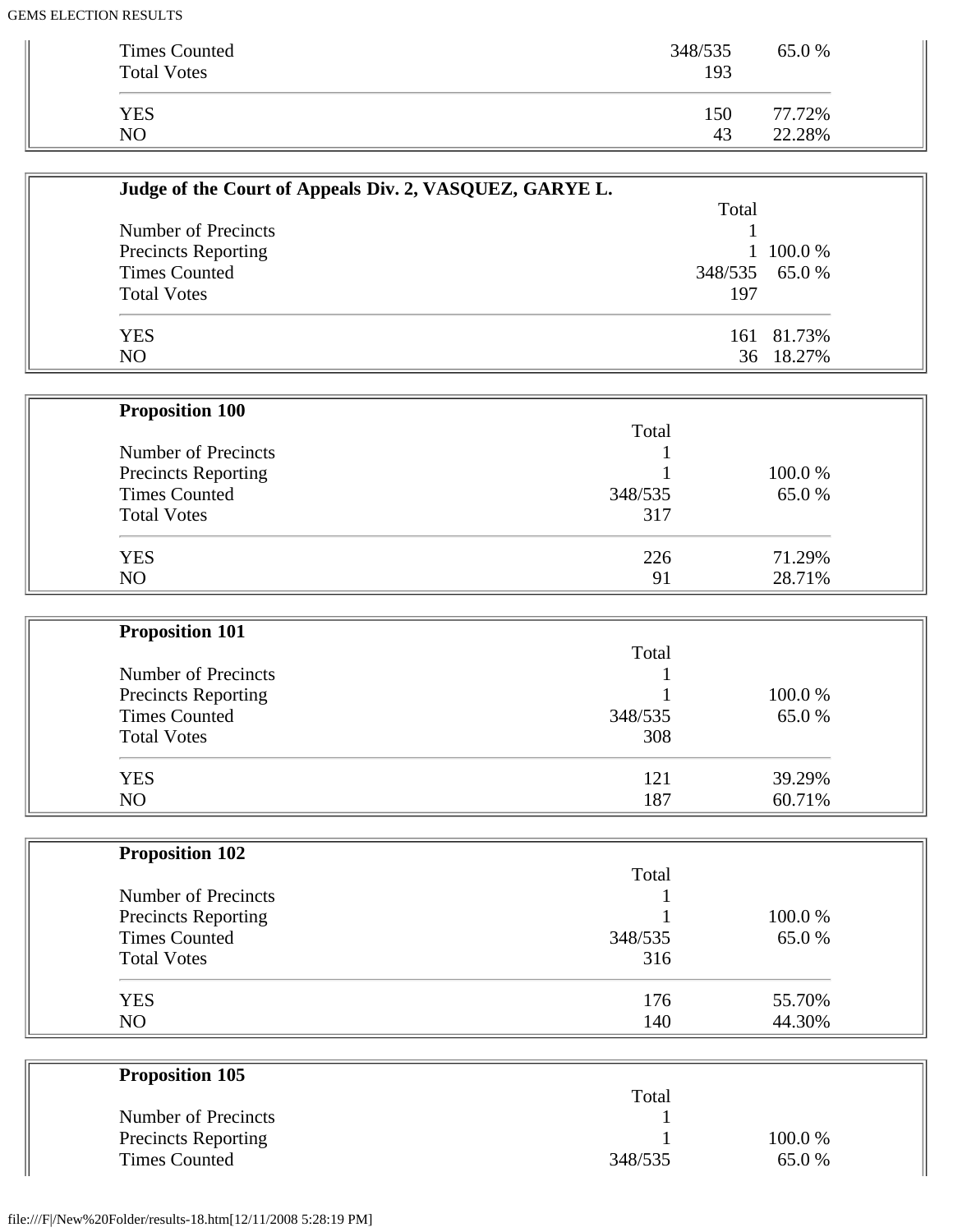| <b>Total Votes</b>         | 301     |        |
|----------------------------|---------|--------|
| <b>YES</b>                 | 120     | 39.87% |
| NO                         | 181     | 60.13% |
|                            |         |        |
| <b>Proposition 200</b>     | Total   |        |
| Number of Precincts        |         |        |
| Precincts Reporting        |         | 100.0% |
| <b>Times Counted</b>       | 348/535 | 65.0%  |
| <b>Total Votes</b>         | 305     |        |
| <b>YES</b>                 | 133     | 43.61% |
| NO                         | 172     | 56.39% |
|                            |         |        |
| <b>Proposition 201</b>     | Total   |        |
| Number of Precincts        |         |        |
| <b>Precincts Reporting</b> |         | 100.0% |
| <b>Times Counted</b>       | 348/535 | 65.0%  |
| <b>Total Votes</b>         | 302     |        |
| <b>YES</b>                 | 70      | 23.18% |
| NO                         | 232     | 76.82% |
|                            |         |        |
| <b>Proposition 202</b>     | Total   |        |
| Number of Precincts        |         |        |
| Precincts Reporting        |         | 100.0% |
| <b>Times Counted</b>       | 348/535 | 65.0%  |
| <b>Total Votes</b>         | 302     |        |
| <b>YES</b>                 | 125     | 41.39% |
| NO                         | 177     | 58.61% |
| <b>Proposition 300</b>     |         |        |
|                            | Total   |        |
| Number of Precincts        |         |        |
| <b>Precincts Reporting</b> |         | 100.0% |
| <b>Times Counted</b>       | 348/535 | 65.0%  |
| <b>Total Votes</b>         | 308     |        |
| <b>YES</b>                 | 72      | 23.38% |
| NO                         | 236     | 76.62% |

| Troposition Too - Banta Cruz County |         |           |  |
|-------------------------------------|---------|-----------|--|
|                                     | Total   |           |  |
| Number of Precincts                 |         |           |  |
| <b>Precincts Reporting</b>          |         | $100.0\%$ |  |
| <b>Times Counted</b>                | 348/535 | 65.0%     |  |
| <b>Total Votes</b>                  | 315     |           |  |
|                                     |         |           |  |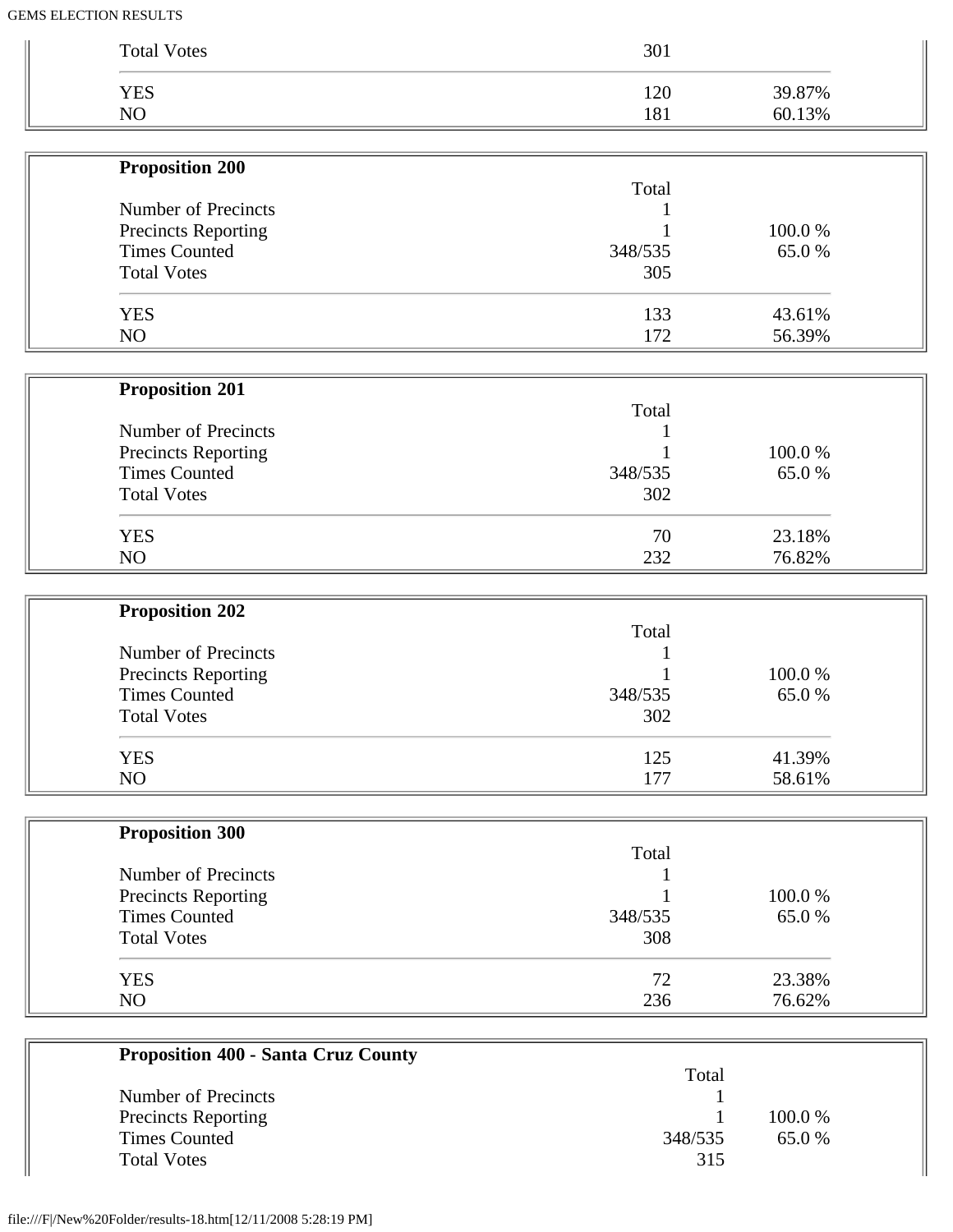| <b>YES</b>                                 | 192     | 63.79% |
|--------------------------------------------|---------|--------|
| <b>Total Votes</b>                         | 301     |        |
| <b>Times Counted</b>                       | 348/535 | 65.0%  |
| <b>Precincts Reporting</b>                 |         | 100.0% |
| Number of Precincts                        |         |        |
|                                            | Total   |        |
| <b>Proposition 402 - City of Nogales</b>   |         |        |
|                                            |         |        |
| N <sub>O</sub>                             | 230     | 72.56% |
| <b>YES</b>                                 | 87      | 27.44% |
|                                            |         |        |
| <b>Total Votes</b>                         | 317     |        |
| <b>Times Counted</b>                       | 348/535 | 65.0%  |
| <b>Precincts Reporting</b>                 |         | 100.0% |
| Number of Precincts                        |         |        |
|                                            | Total   |        |
| <b>Proposition 401 - Santa Cruz County</b> |         |        |
|                                            |         |        |
| NO                                         | 230     | 73.02% |
| <b>YES</b>                                 | 85      | 26.98% |

NO 36.21%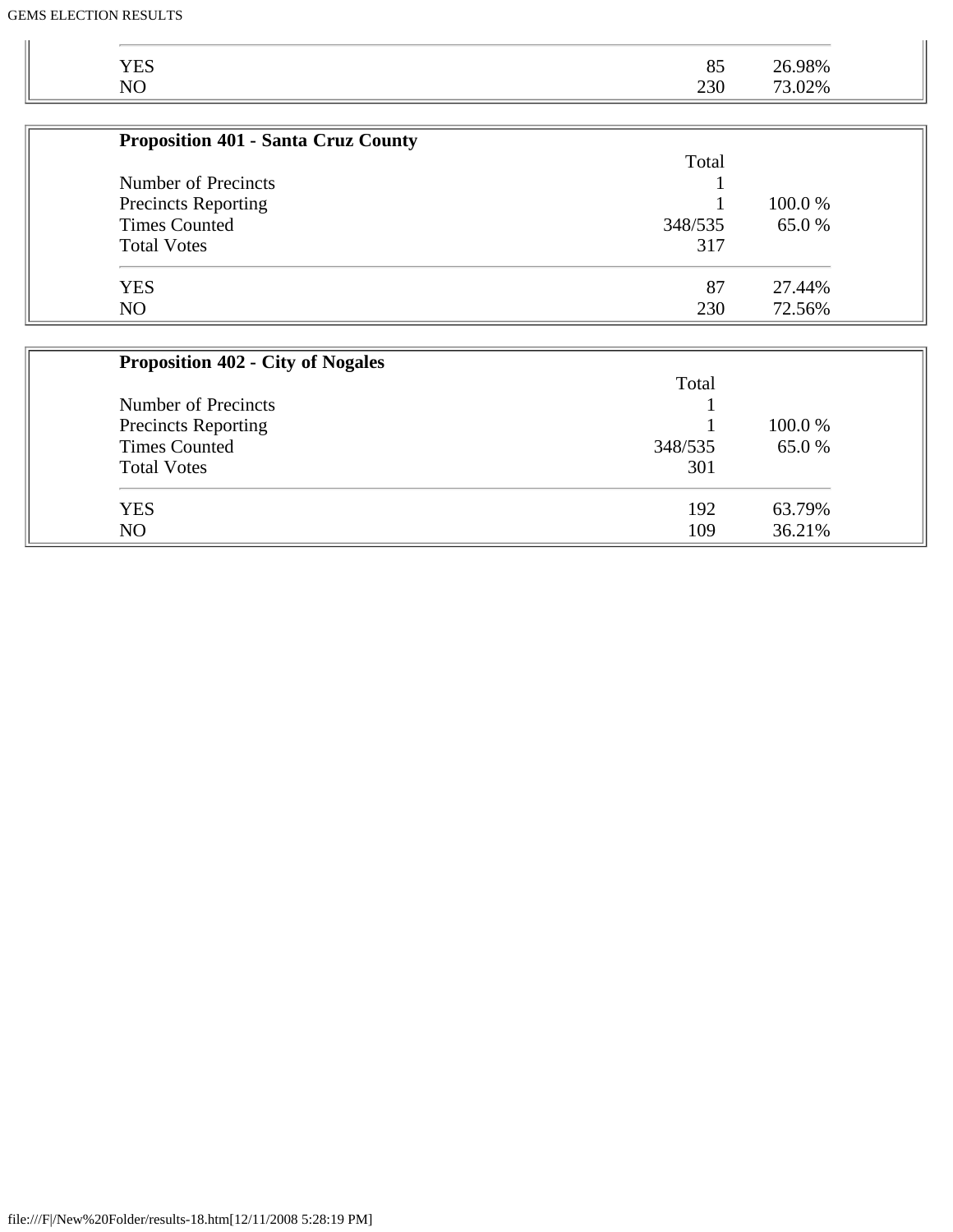## **Election Summary Report SANTA CRUZ COUNTY GENERAL ELECTION NOVEMBER 4, 2008 Summary For 19 BACA 19, All Counters, All Races OFFICIAL RESULTS**

Registered Voters 1484 - Cards Cast 937 63.14% Num. Report Precinct 1 - Num. Reporting 1 100.00%

12/11/08 17:12:48

| <b>Presidential Electors</b> |            |                |         |
|------------------------------|------------|----------------|---------|
|                              |            | Total          |         |
| Number of Precincts          |            |                |         |
| <b>Precincts Reporting</b>   |            |                | 100.0 % |
| <b>Times Counted</b>         |            | 937/1484       | 63.1 %  |
| <b>Total Votes</b>           |            | 932            |         |
| <b>OBAMA</b>                 | <b>DEM</b> | 614            | 65.88%  |
| <b>McCAIN</b>                | <b>REP</b> | 308            | 33.05%  |
| <b>BARR</b>                  | <b>LBT</b> | $\overline{2}$ | 0.21%   |
| <b>McKINNEY</b>              | <b>GRN</b> |                | 0.11%   |
| <b>NADER</b>                 | <b>NON</b> | ◠              | 0.21%   |
| Write-in Votes               |            |                | 0.54%   |

| U.S. Representative in Congress Dist. 7 |            |                |         |
|-----------------------------------------|------------|----------------|---------|
|                                         |            | Total          |         |
| Number of Precincts                     |            |                |         |
| <b>Precincts Reporting</b>              |            |                | 100.0 % |
| <b>Times Counted</b>                    |            | 937/1484       | 63.1 %  |
| <b>Total Votes</b>                      |            | 898            |         |
| GRIJALVA, RAÚL                          | <b>DEM</b> | 672            | 74.83%  |
| SWEENEY, JOSEPH                         | <b>REP</b> | 208            | 23.16%  |
| PETRULSKY, RAYMOND P                    | <b>LBT</b> | 16             | 1.78%   |
| Write-in Votes                          |            | $\overline{c}$ | 0.22%   |

| <b>State Senator Dist. 25</b> |            |          |         |
|-------------------------------|------------|----------|---------|
|                               |            | Total    |         |
| Number of Precincts           |            |          |         |
| <b>Precincts Reporting</b>    |            |          | 100.0 % |
| <b>Times Counted</b>          |            | 937/1484 | 63.1 %  |
| <b>Total Votes</b>            |            | 872      |         |
| ALVAREZ, MANUEL V."           | <b>DEM</b> | 641      | 73.51%  |
| <b>BLACK, MARY ANN</b>        | <b>REP</b> | 230      | 26.38%  |
| Write-in Votes                |            |          | 0.11%   |

**State Representative Dist. 25**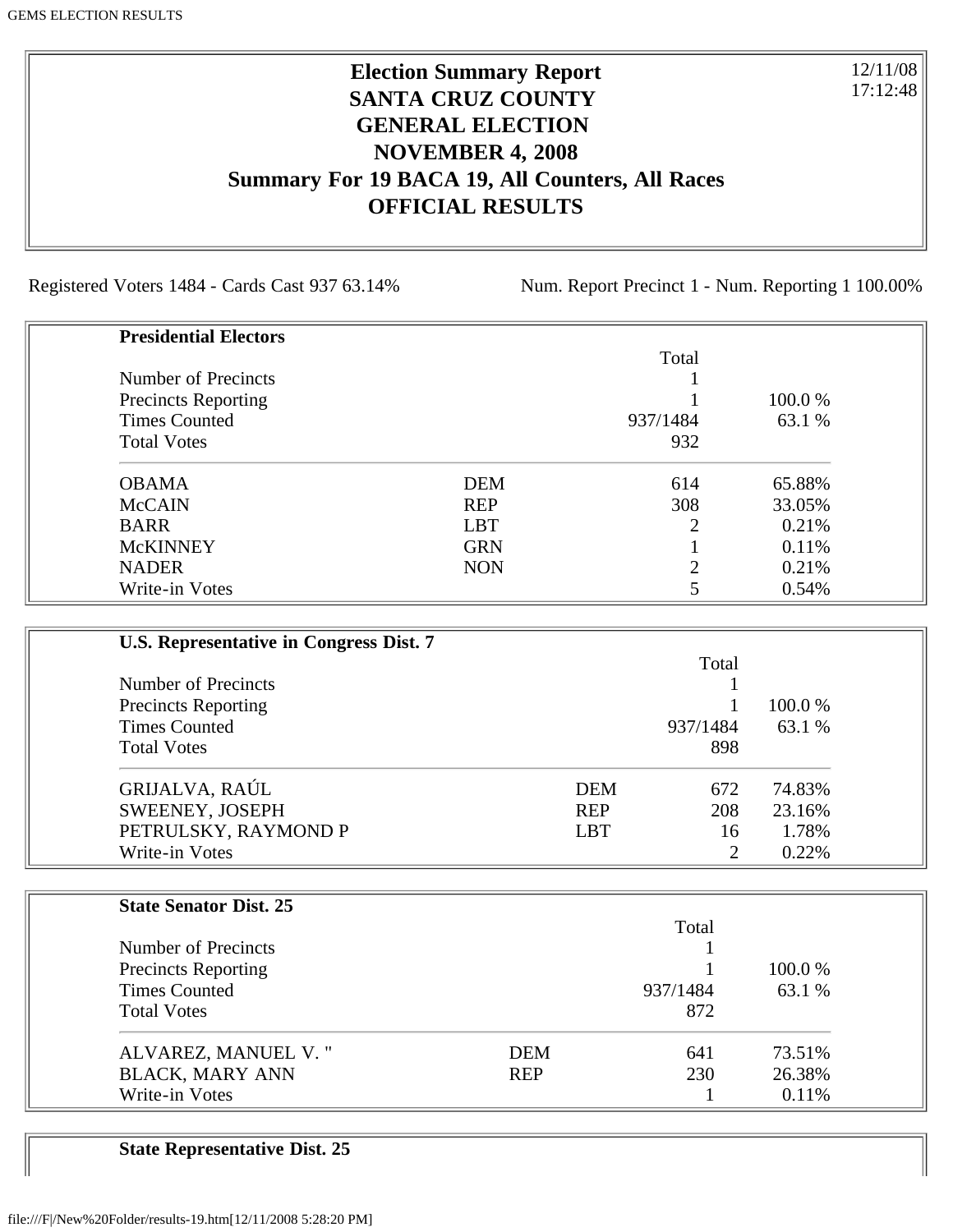| <b>Number of Precincts</b><br><b>Precincts Reporting</b><br><b>Times Counted</b><br><b>Total Votes</b> |                          | Total<br>937/1484<br>1403 | 100.0%<br>63.1 % |  |
|--------------------------------------------------------------------------------------------------------|--------------------------|---------------------------|------------------|--|
| <b>BOYER, RICHARD "RIC"</b>                                                                            | <b>DEM</b>               | 481                       | 34.28%           |  |
| FLEMING, PATRICIA "P<br>DAVIES, TIMATHY                                                                | <b>DEM</b><br><b>REP</b> | 526<br>191                | 37.49%<br>13.61% |  |
| STEVENS, DAVID                                                                                         | <b>REP</b>               | 204                       | 14.54%           |  |
| Write-in Votes                                                                                         |                          | $\mathbf{1}$              | 0.07%            |  |
|                                                                                                        |                          |                           |                  |  |
| <b>Corporation Commissioner</b>                                                                        |                          | Total                     |                  |  |
| Number of Precincts                                                                                    |                          |                           |                  |  |
| <b>Precincts Reporting</b>                                                                             |                          |                           | 100.0%           |  |
| <b>Times Counted</b>                                                                                   |                          | 937/1484                  | 63.1 %           |  |
| <b>Total Votes</b>                                                                                     |                          | 2074                      |                  |  |
| <b>GEORGE, SAM</b>                                                                                     | <b>DEM</b>               | 477                       | 23.00%           |  |
| KENNEDY, SANDRA                                                                                        | <b>DEM</b>               | 535                       | 25.80%           |  |
| NEWMAN, PAUL                                                                                           | <b>DEM</b>               | 516                       | 24.88%           |  |
| MCCLURE, MARIAN A.                                                                                     | <b>REP</b>               | 202                       | 9.74%            |  |
| STUMP, BOB                                                                                             | <b>REP</b>               | 173                       | 8.34%            |  |
| WONG, BARRY                                                                                            | <b>REP</b>               | 169                       | 8.15%            |  |
| Write-in Votes                                                                                         |                          | $\overline{2}$            | 0.10%            |  |
|                                                                                                        |                          |                           |                  |  |
| <b>Board of Supervisors Dist. 3</b>                                                                    |                          | Total                     |                  |  |
| Number of Precincts                                                                                    |                          |                           |                  |  |
| <b>Precincts Reporting</b>                                                                             |                          |                           | 100.0%           |  |
| <b>Times Counted</b>                                                                                   |                          | 937/1484                  | 63.1 %           |  |
| <b>Total Votes</b>                                                                                     |                          | 892                       |                  |  |
| MAYNARD, JOHN                                                                                          | <b>DEM</b>               | 525                       | 58.86%           |  |
| <b>IBARRA, JUAN ANDRES</b>                                                                             | <b>IND</b>               | 115                       | 12.89%           |  |
| <b>KRAMER, JOEL</b>                                                                                    | <b>IND</b>               | 251                       | 28.14%           |  |
| Write-in Votes                                                                                         |                          | $\mathbf{1}$              | 0.11%            |  |
|                                                                                                        |                          |                           |                  |  |
| <b>County Attorney</b>                                                                                 |                          | Total                     |                  |  |
| Number of Precincts                                                                                    |                          |                           |                  |  |
| <b>Precincts Reporting</b>                                                                             |                          |                           | 100.0%           |  |
| <b>Times Counted</b>                                                                                   |                          | 937/1484                  | 63.1 %           |  |
| <b>Total Votes</b>                                                                                     |                          | 754                       |                  |  |
| SILVA, GEORGE                                                                                          | <b>DEM</b>               | 741                       | 98.28%           |  |
| Write-in Votes                                                                                         |                          | 13                        | 1.72%            |  |

**Sheriff**

Total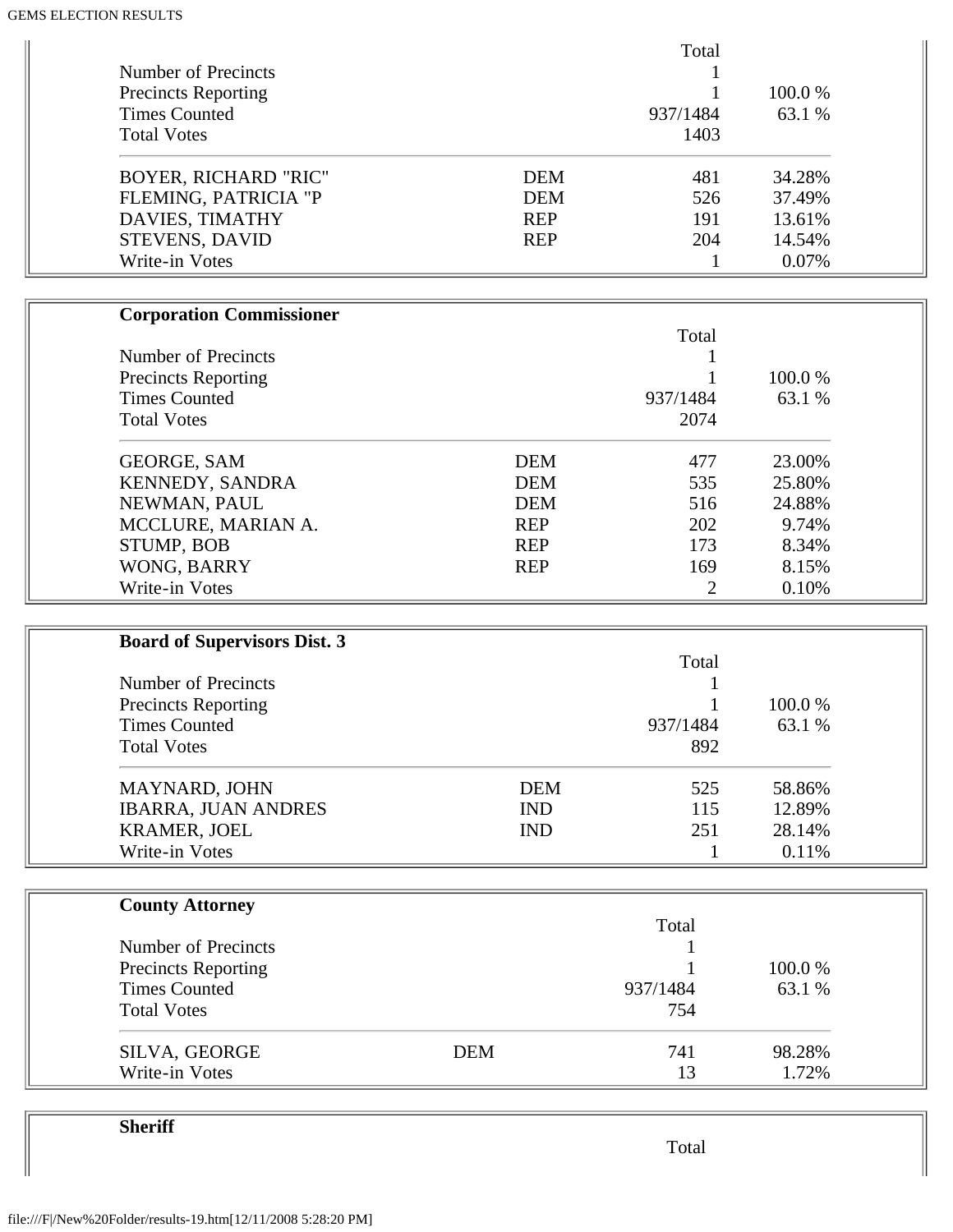| <b>Number of Precincts</b><br><b>Precincts Reporting</b><br><b>Times Counted</b>                       |                                     |                          | 937/1484                 | 100.0%<br>63.1 %          |  |
|--------------------------------------------------------------------------------------------------------|-------------------------------------|--------------------------|--------------------------|---------------------------|--|
| <b>Total Votes</b>                                                                                     |                                     |                          | 908                      |                           |  |
| ESTRADA, TONY<br>Write-in Votes                                                                        | PADILLA, JOSE "JOE"                 | <b>DEM</b><br><b>IND</b> | 568<br>338<br>2          | 62.56%<br>37.22%<br>0.22% |  |
|                                                                                                        |                                     |                          |                          |                           |  |
| <b>County Treasurer</b>                                                                                |                                     |                          |                          |                           |  |
| <b>Number of Precincts</b><br><b>Precincts Reporting</b><br><b>Times Counted</b><br><b>Total Votes</b> |                                     |                          | Total<br>937/1484<br>766 | 100.0%<br>63.1 %          |  |
|                                                                                                        | RAMIREZ, CAESAR A.                  | <b>DEM</b>               | 754                      | 98.43%                    |  |
| Write-in Votes                                                                                         |                                     |                          | 12                       | 1.57%                     |  |
|                                                                                                        |                                     |                          |                          |                           |  |
|                                                                                                        | <b>County School Superintendent</b> |                          | Total                    |                           |  |
| <b>Number of Precincts</b>                                                                             |                                     |                          |                          |                           |  |
| <b>Precincts Reporting</b>                                                                             |                                     |                          |                          | 100.0%                    |  |
| <b>Times Counted</b>                                                                                   |                                     |                          | 937/1484                 | 63.1 %                    |  |
| <b>Total Votes</b>                                                                                     |                                     |                          | 742                      |                           |  |
| Write-in Votes                                                                                         | VELÁSQUEZ, ALFREDO                  | <b>DEM</b>               | 733<br>9                 | 98.79%<br>1.21%           |  |
|                                                                                                        |                                     |                          |                          |                           |  |
| <b>County Recorder</b>                                                                                 |                                     |                          |                          |                           |  |
| <b>Number of Precincts</b>                                                                             |                                     |                          | Total                    |                           |  |
| <b>Precincts Reporting</b>                                                                             |                                     |                          |                          | 100.0%                    |  |
| <b>Times Counted</b>                                                                                   |                                     |                          | 937/1484                 | 63.1 %                    |  |
| <b>Total Votes</b>                                                                                     |                                     |                          | 887                      |                           |  |
|                                                                                                        | SAINZ, SUZANNE "SUZI                | <b>DEM</b>               | 464                      | 52.31%                    |  |
| <b>SCANLAN, VALERIE</b>                                                                                |                                     | <b>NPA</b>               | 421                      | 47.46%                    |  |
| Write-in Votes                                                                                         |                                     |                          | 2                        | 0.23%                     |  |
|                                                                                                        |                                     |                          |                          |                           |  |
| <b>County Assessor</b>                                                                                 |                                     |                          | Total                    |                           |  |
| <b>Number of Precincts</b>                                                                             |                                     |                          |                          |                           |  |
| <b>Precincts Reporting</b>                                                                             |                                     |                          |                          | 100.0%                    |  |
| <b>Times Counted</b>                                                                                   |                                     |                          | 937/1484                 | 63.1 %                    |  |
| <b>Total Votes</b>                                                                                     |                                     |                          | 867                      |                           |  |
|                                                                                                        | FUENTES, FELIPE A.,                 | <b>DEM</b>               | 652                      | 75.20%                    |  |
|                                                                                                        | OCHOA, G. ALFONSO                   | <b>IND</b>               | 213                      | 24.57%                    |  |
| Write-in Votes                                                                                         |                                     |                          | 2                        | 0.23%                     |  |

╗

 $\sqrt{2}$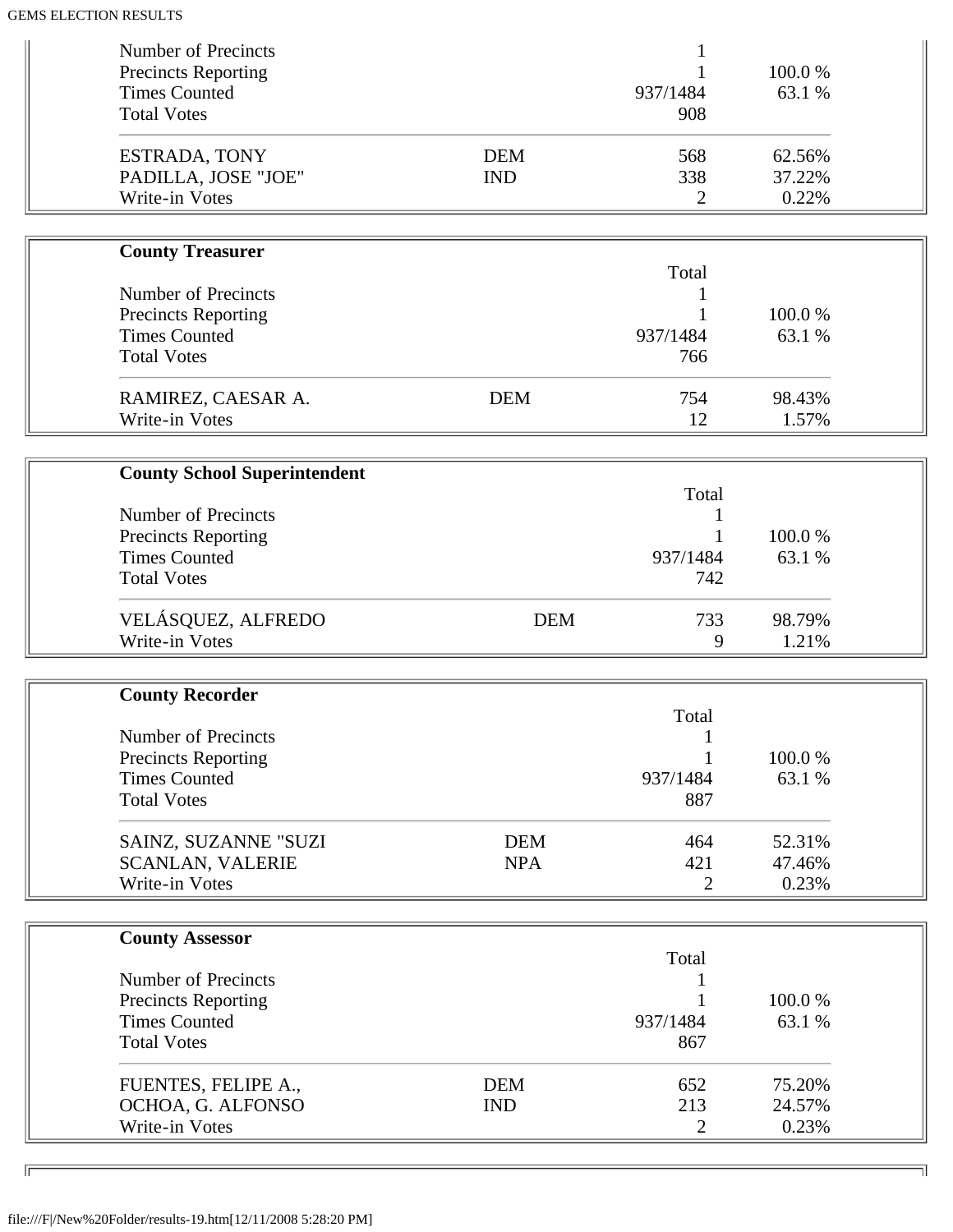#### **Vacancy - Clerk of the Superior Court**

|                            | Total             |         |
|----------------------------|-------------------|---------|
| Number of Precincts        |                   |         |
| <b>Precincts Reporting</b> |                   | 100.0 % |
| <b>Times Counted</b>       | 937/1484          | 63.1 %  |
| <b>Total Votes</b>         | 764               |         |
| <b>GUZMAN, JUAN PABLO</b>  | <b>DEM</b><br>753 | 98.56%  |
| Write-in Votes             |                   | 1.44%   |

| <b>Nogales Unified School Dist. 1</b> |                |         |
|---------------------------------------|----------------|---------|
|                                       | Total          |         |
| Number of Precincts                   |                |         |
| <b>Precincts Reporting</b>            |                | 100.0 % |
| <b>Times Counted</b>                  | 12/13          | 92.3 %  |
| <b>Total Votes</b>                    | 21             |         |
| <b>MORALES, FRANK</b>                 | 8              | 38.10%  |
| NASH, L. HUNTER                       | $\mathbf \tau$ | 33.33%  |
| SUAREZ, CHARLOTTE                     | 6              | 28.57%  |
| Write-in Votes                        |                | 0.00%   |

| Question 1 - Patagonia ESD 20 Subdivision - Patagonia ESD 6 |       |               |
|-------------------------------------------------------------|-------|---------------|
|                                                             | Total |               |
| Number of Precincts                                         |       |               |
| <b>Precincts Reporting</b>                                  |       | 100.0 %       |
| <b>Times Counted</b>                                        |       | 28/2 1400.0 % |
| <b>Total Votes</b>                                          | 23    |               |
| <b>YES</b>                                                  |       | 65.22%        |
| N <sub>O</sub>                                              |       | 34.78%        |

| Question 2 - Patagonia ESD 6 Unification |       |          |
|------------------------------------------|-------|----------|
|                                          | Total |          |
| Number of Precincts                      |       |          |
| <b>Precincts Reporting</b>               |       | 100.0 %  |
| <b>Times Counted</b>                     | 28/2  | 1400.0%  |
| <b>Total Votes</b>                       |       |          |
| <b>YES</b>                               | 0     | $0.00\%$ |
| N <sub>O</sub>                           | ∍     | 100.00%  |

| <b>Santa Cruz Elementary School Dist. 28</b> |         |         |
|----------------------------------------------|---------|---------|
|                                              | Total   |         |
| Number of Precincts                          |         |         |
| <b>Precincts Reporting</b>                   |         | 100.0 % |
| <b>Times Counted</b>                         | 161/303 | 53.1 %  |
| <b>Total Votes</b>                           | 206     |         |
| FERNANDEZ, MERCEDES                          | 66      | 32.04%  |
| McALPIN, TOM                                 | 46      | 22.33%  |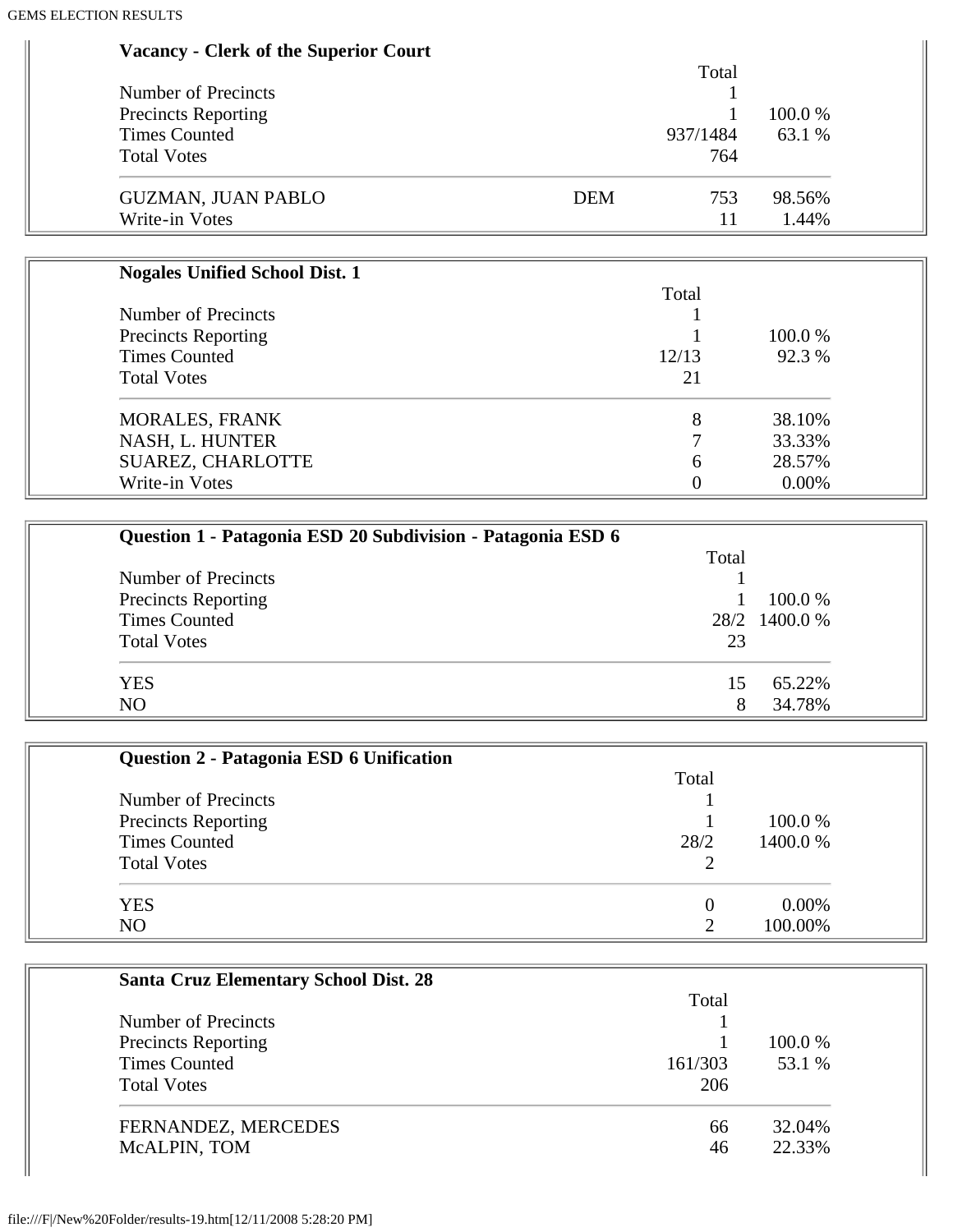| MONTAÑO, CHRISTINA                                 | 94               | 45.63%   |
|----------------------------------------------------|------------------|----------|
| Write-in Votes                                     | $\mathbf{0}$     | $0.00\%$ |
|                                                    |                  |          |
|                                                    |                  |          |
| Santa Cruz Valley Unified School Dist. 35          |                  |          |
|                                                    | Total            |          |
| Number of Precincts                                |                  |          |
| <b>Precincts Reporting</b>                         |                  | 100.0%   |
| <b>Times Counted</b>                               | 736/1166         | 63.1 %   |
| <b>Total Votes</b>                                 | 847              |          |
|                                                    |                  |          |
| <b>CLAPECK, HARRY</b>                              | 215              | 25.38%   |
| SCHOLNICK, JACK H.                                 | 279              | 32.94%   |
| VANDERVOET, BRIAN                                  | 346              | 40.85%   |
| Write-in Votes                                     | 7                | 0.83%    |
|                                                    |                  |          |
| <b>Tubac Fire Dist.</b>                            |                  |          |
|                                                    | Total            |          |
| Number of Precincts                                | 1                |          |
| <b>Precincts Reporting</b>                         |                  | 100.0%   |
| <b>Times Counted</b>                               | 3/4              | 75.0%    |
| <b>Total Votes</b>                                 | $\mathbf{1}$     |          |
|                                                    |                  |          |
| BERGMANN, DORIS "DOT                               | $\boldsymbol{0}$ | 0.00%    |
| <b>BURNS, MICHAEL</b>                              | 0                | 0.00%    |
| CAMPANA, RON                                       | 0                | 0.00%    |
| CONROY, RICHARD                                    | 0                | 0.00%    |
| MURI, DOUGLAS                                      | 0                | 0.00%    |
| <b>SCANLAN, DENNY</b>                              | 1                | 100.00%  |
| WILLIAMS, RANDY                                    | $\boldsymbol{0}$ | 0.00%    |
| Write-in Votes                                     | $\boldsymbol{0}$ | $0.00\%$ |
|                                                    |                  |          |
|                                                    |                  |          |
| <b>Question - Tubac Fire Dist. Bond</b>            | Total            |          |
| Number of Precincts                                |                  |          |
|                                                    |                  | 100.0%   |
| <b>Precincts Reporting</b><br><b>Times Counted</b> | 1<br>3/4         | 75.0%    |
|                                                    |                  |          |
| <b>Total Votes</b>                                 | $\overline{2}$   |          |
| FOR THE BONDS                                      | $\overline{0}$   | 0.00%    |
| <b>AGAINST THE BONDS</b>                           | $\overline{2}$   | 100.00%  |
|                                                    |                  |          |
|                                                    |                  |          |
| Judge of the Superior Court Div. 2                 |                  |          |
|                                                    | Total            |          |
| Number of Precincts                                |                  |          |
| <b>Precincts Reporting</b>                         |                  | 100.0%   |
| <b>Times Counted</b>                               | 937/1484         | 63.1 %   |
| <b>Total Votes</b>                                 | 710              |          |
|                                                    |                  |          |
| MONTOYA-PAEZ, ANNA                                 | 695              | 97.89%   |
| Write-in Votes                                     | 15               | 2.11%    |
|                                                    |                  |          |
|                                                    |                  |          |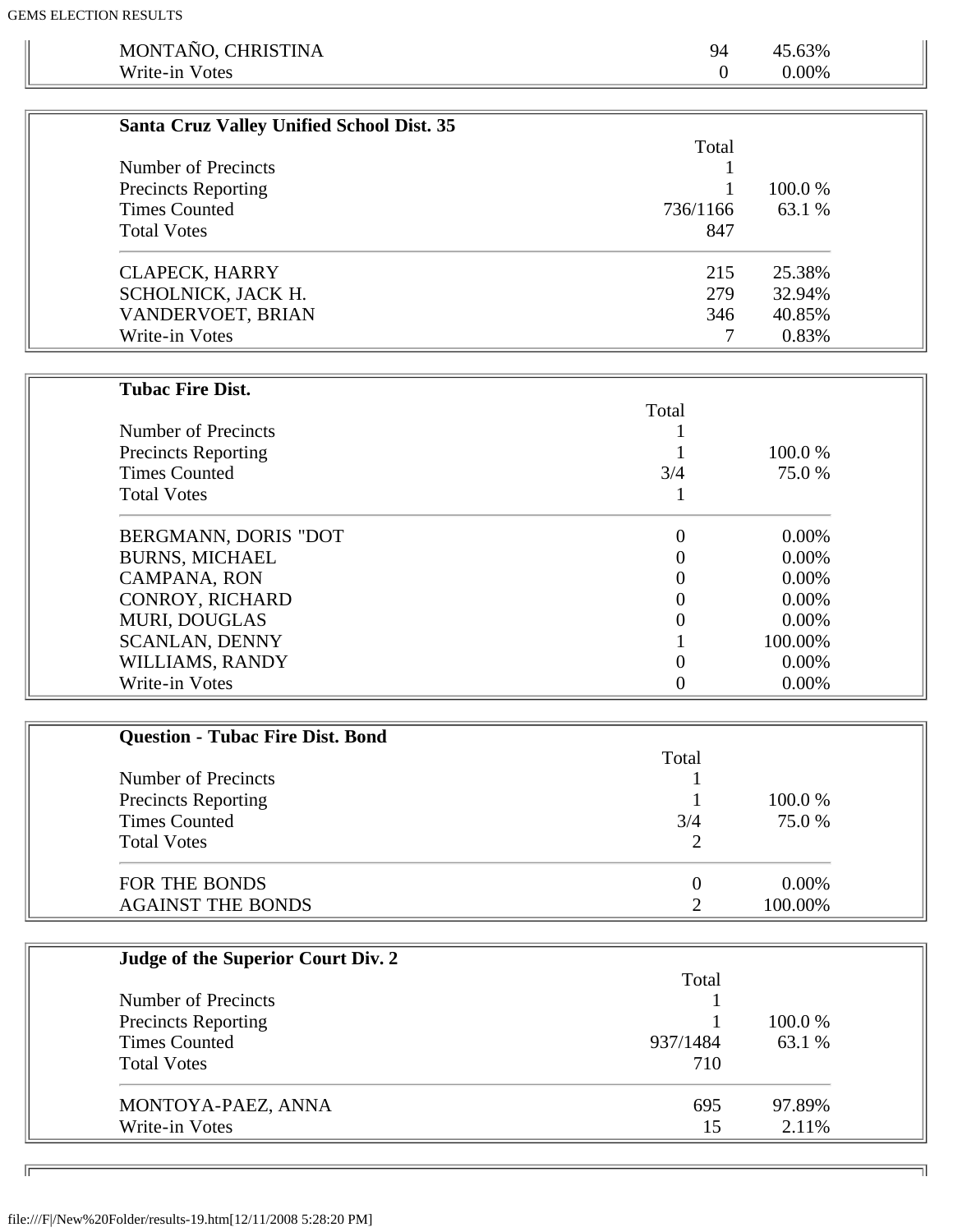| <b>Supreme Court Justice, BALES, SCOTT</b> |  |  |  |  |
|--------------------------------------------|--|--|--|--|
|--------------------------------------------|--|--|--|--|

|                            | Total    |         |
|----------------------------|----------|---------|
| Number of Precincts        |          | 100.0 % |
| <b>Precincts Reporting</b> |          |         |
| <b>Times Counted</b>       | 937/1484 | 63.1 %  |
| <b>Total Votes</b>         | 727      |         |
| <b>YES</b>                 | 559      | 76.89%  |
| NO                         | 168      | 23.11%  |

| Judge of the Court of Appeals Div. 2, VASQUEZ, GARYE L. |                 |            |
|---------------------------------------------------------|-----------------|------------|
|                                                         | Total           |            |
| Number of Precincts                                     |                 |            |
| <b>Precincts Reporting</b>                              |                 | 1 100.0 %  |
| <b>Times Counted</b>                                    | 937/1484 63.1 % |            |
| <b>Total Votes</b>                                      | 732             |            |
| YES                                                     |                 | 580 79.23% |
| NO                                                      |                 | 152 20.77% |

| <b>Proposition 100</b>     |          |         |
|----------------------------|----------|---------|
|                            | Total    |         |
| Number of Precincts        |          |         |
| <b>Precincts Reporting</b> |          | 100.0 % |
| <b>Times Counted</b>       | 937/1484 | 63.1 %  |
| <b>Total Votes</b>         | 876      |         |
| <b>YES</b>                 | 684      | 78.08%  |
| N <sub>O</sub>             | 192      | 21.92%  |

| <b>Proposition 101</b>     |          |        |
|----------------------------|----------|--------|
|                            | Total    |        |
| Number of Precincts        |          |        |
| <b>Precincts Reporting</b> |          | 100.0% |
| <b>Times Counted</b>       | 937/1484 | 63.1 % |
| <b>Total Votes</b>         | 862      |        |
| <b>YES</b>                 | 418      | 48.49% |
| NO.                        | 444      | 51.51% |

| <b>Proposition 102</b>     |          |        |
|----------------------------|----------|--------|
|                            | Total    |        |
| Number of Precincts        |          |        |
| <b>Precincts Reporting</b> |          | 100.0% |
| <b>Times Counted</b>       | 937/1484 | 63.1 % |
| <b>Total Votes</b>         | 885      |        |
| <b>YES</b>                 | 487      | 55.03% |
| N <sub>O</sub>             | 398      | 44.97% |

**Proposition 105**

Ш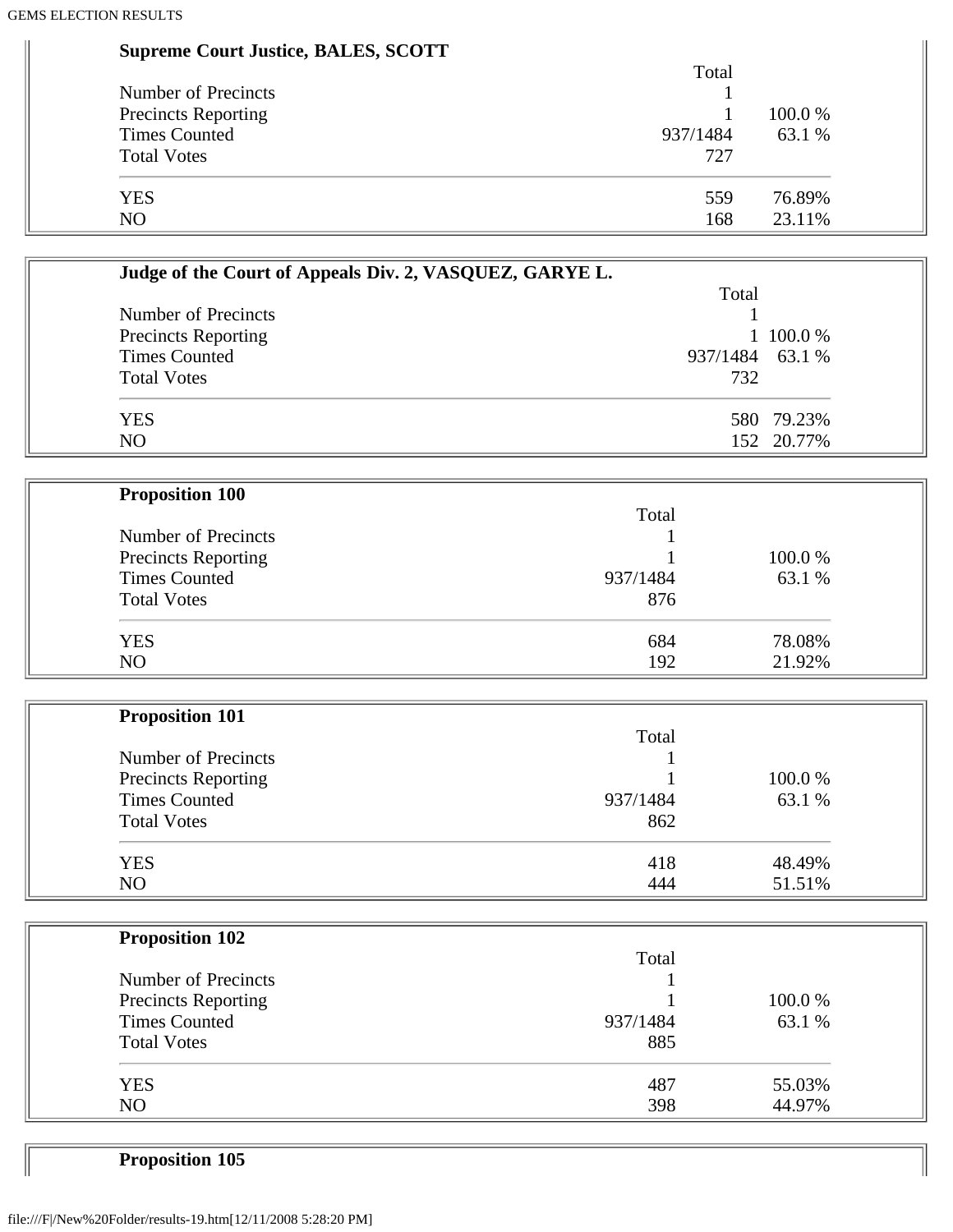| Number of Precincts        | Total        |        |  |
|----------------------------|--------------|--------|--|
| Precincts Reporting        |              | 100.0% |  |
| <b>Times Counted</b>       | 937/1484     | 63.1 % |  |
| <b>Total Votes</b>         | 863          |        |  |
| <b>YES</b>                 | 368          | 42.64% |  |
| NO                         | 495          | 57.36% |  |
| <b>Proposition 200</b>     |              |        |  |
|                            | Total        |        |  |
| Number of Precincts        |              |        |  |
| Precincts Reporting        |              | 100.0% |  |
| <b>Times Counted</b>       | 937/1484     | 63.1 % |  |
| <b>Total Votes</b>         | 857          |        |  |
| <b>YES</b>                 | 402          | 46.91% |  |
| NO                         | 455          | 53.09% |  |
|                            |              |        |  |
| <b>Proposition 201</b>     | Total        |        |  |
| Number of Precincts        |              |        |  |
| Precincts Reporting        |              | 100.0% |  |
| <b>Times Counted</b>       | 937/1484     | 63.1 % |  |
| <b>Total Votes</b>         | 849          |        |  |
| <b>YES</b>                 | 314          | 36.98% |  |
| NO                         | 535          | 63.02% |  |
|                            |              |        |  |
| <b>Proposition 202</b>     | Total        |        |  |
| Number of Precincts        | $\mathbf{1}$ |        |  |
| <b>Precincts Reporting</b> |              | 100.0% |  |
| <b>Times Counted</b>       | 937/1484     | 63.1 % |  |
| <b>Total Votes</b>         | 864          |        |  |
| <b>YES</b>                 | 380          | 43.98% |  |
| NO                         | 484          | 56.02% |  |
|                            |              |        |  |
| <b>Proposition 300</b>     |              |        |  |
|                            | Total        |        |  |
| Number of Precincts        |              |        |  |
| Precincts Reporting        |              | 100.0% |  |
| <b>Times Counted</b>       | 937/1484     | 63.1 % |  |
| <b>Total Votes</b>         | 863          |        |  |
| <b>YES</b>                 | 263          | 30.48% |  |
| NO                         | 600          | 69.52% |  |

## **Proposition 400 - Santa Cruz County**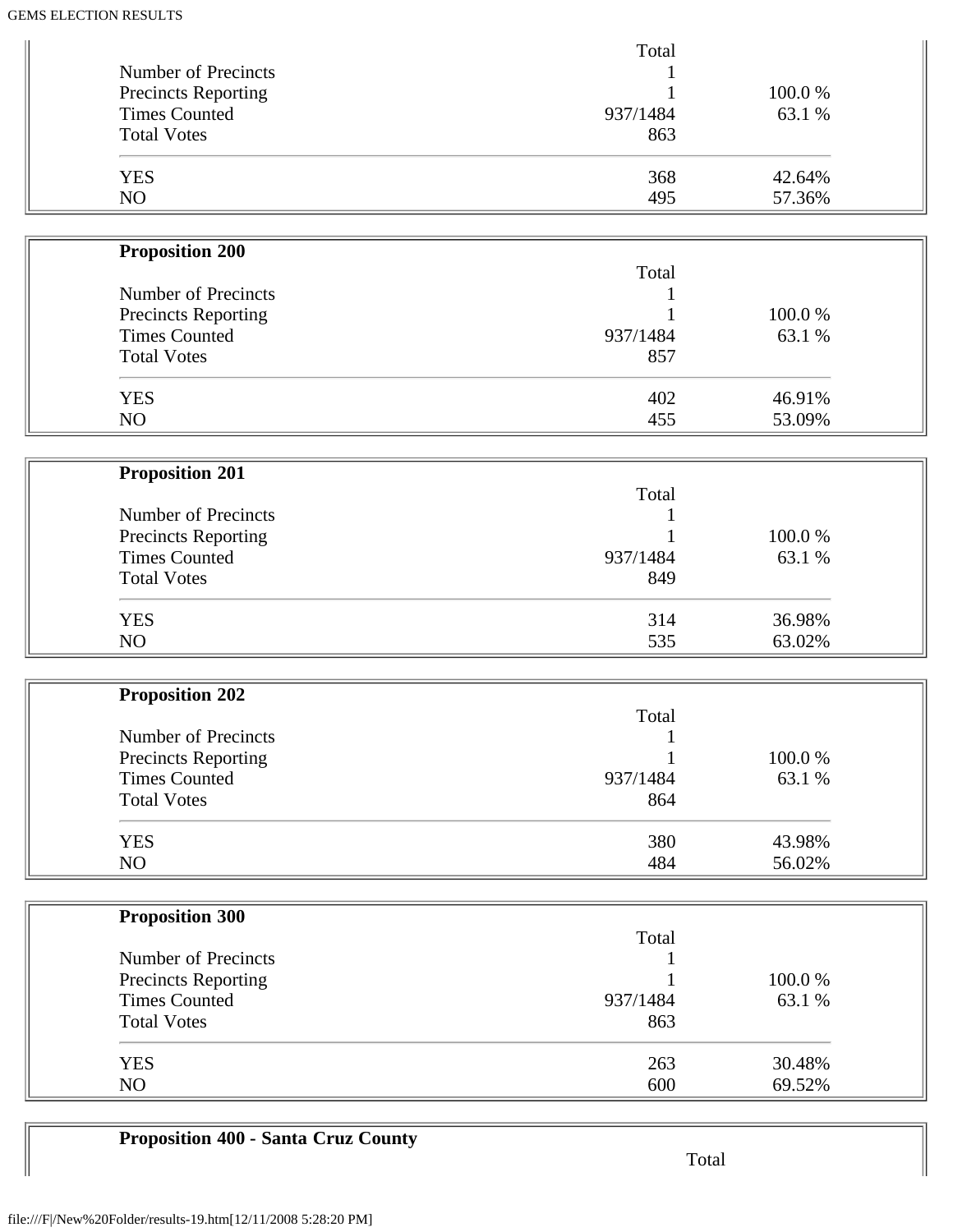| Number of Precincts<br>Precincts Reporting<br><b>Times Counted</b><br><b>Total Votes</b> | 937/1484<br>869 | 100.0 %<br>63.1 % |
|------------------------------------------------------------------------------------------|-----------------|-------------------|
| <b>YES</b>                                                                               | 315             | 36.25%            |
| NO.                                                                                      | 554             | 63.75%            |

| <b>Proposition 401 - Santa Cruz County</b> |          |         |
|--------------------------------------------|----------|---------|
|                                            | Total    |         |
| Number of Precincts                        |          |         |
| <b>Precincts Reporting</b>                 |          | 100.0 % |
| <b>Times Counted</b>                       | 937/1484 | 63.1 %  |
| <b>Total Votes</b>                         | 870      |         |
| <b>YES</b>                                 | 309      | 35.52%  |
| N <sub>O</sub>                             | 561      | 64.48%  |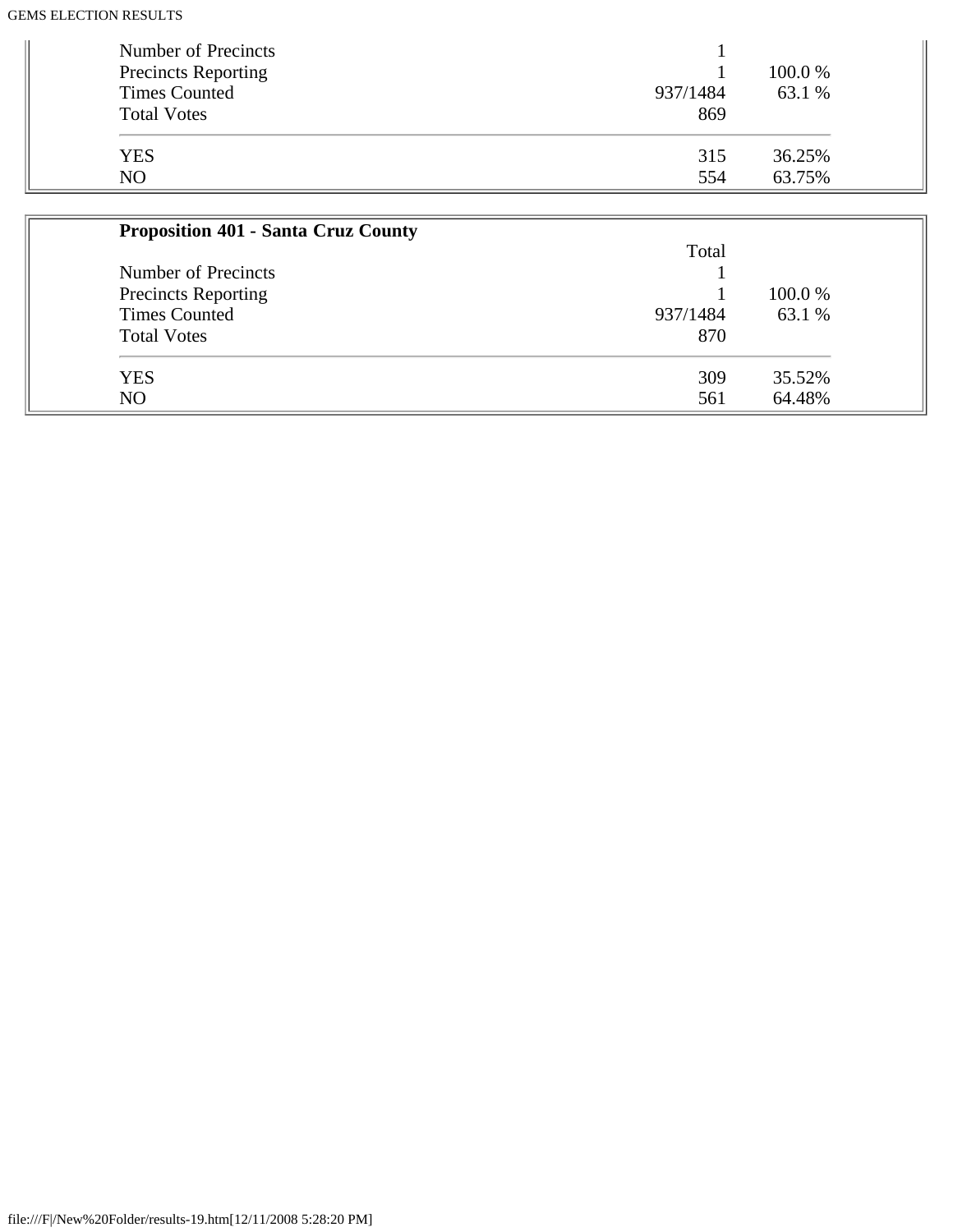## **Election Summary Report SANTA CRUZ COUNTY GENERAL ELECTION NOVEMBER 4, 2008 Summary For 20 NOGALES 20 - PREC #(s): 20.1, All Counters, All Races OFFICIAL RESULTS**

Registered Voters 1114 - Cards Cast 586 52.60% Num. Report Precinct 1 - Num. Reporting 1 100.00%

12/11/08 17:12:49

٦I

| <b>Presidential Electors</b> |            |          |         |
|------------------------------|------------|----------|---------|
|                              |            | Total    |         |
| Number of Precincts          |            |          |         |
| <b>Precincts Reporting</b>   |            |          | 100.0 % |
| <b>Times Counted</b>         |            | 586/1114 | 52.6 %  |
| <b>Total Votes</b>           |            | 569      |         |
| <b>OBAMA</b>                 | <b>DEM</b> | 436      | 76.63%  |
| <b>McCAIN</b>                | <b>REP</b> | 129      | 22.67%  |
| <b>BARR</b>                  | <b>LBT</b> | 0        | 0.00%   |
| <b>McKINNEY</b>              | <b>GRN</b> |          | 0.18%   |
| <b>NADER</b>                 | <b>NON</b> | 0        | 0.00%   |
| Write-in Votes               |            | 3        | 0.53%   |

| U.S. Representative in Congress Dist. 7 |            |          |          |
|-----------------------------------------|------------|----------|----------|
|                                         |            | Total    |          |
| Number of Precincts                     |            |          |          |
| <b>Precincts Reporting</b>              |            |          | 100.0 %  |
| <b>Times Counted</b>                    |            | 586/1114 | 52.6 %   |
| <b>Total Votes</b>                      |            | 548      |          |
| GRIJALVA, RAÚL                          | <b>DEM</b> | 481      | 87.77%   |
| SWEENEY, JOSEPH                         | <b>REP</b> | 62       | 11.31%   |
| PETRULSKY, RAYMOND P                    | <b>LBT</b> | 5        | 0.91%    |
| Write-in Votes                          |            | $\Omega$ | $0.00\%$ |

| <b>State Senator Dist. 25</b> |            |          |          |
|-------------------------------|------------|----------|----------|
|                               |            | Total    |          |
| Number of Precincts           |            |          |          |
| <b>Precincts Reporting</b>    |            |          | 100.0 %  |
| <b>Times Counted</b>          |            | 586/1114 | 52.6 %   |
| <b>Total Votes</b>            |            | 523      |          |
| ALVAREZ, MANUEL V."           | <b>DEM</b> | 451      | 86.23%   |
| <b>BLACK, MARY ANN</b>        | <b>REP</b> | 72       | 13.77%   |
| Write-in Votes                |            | $\theta$ | $0.00\%$ |

ID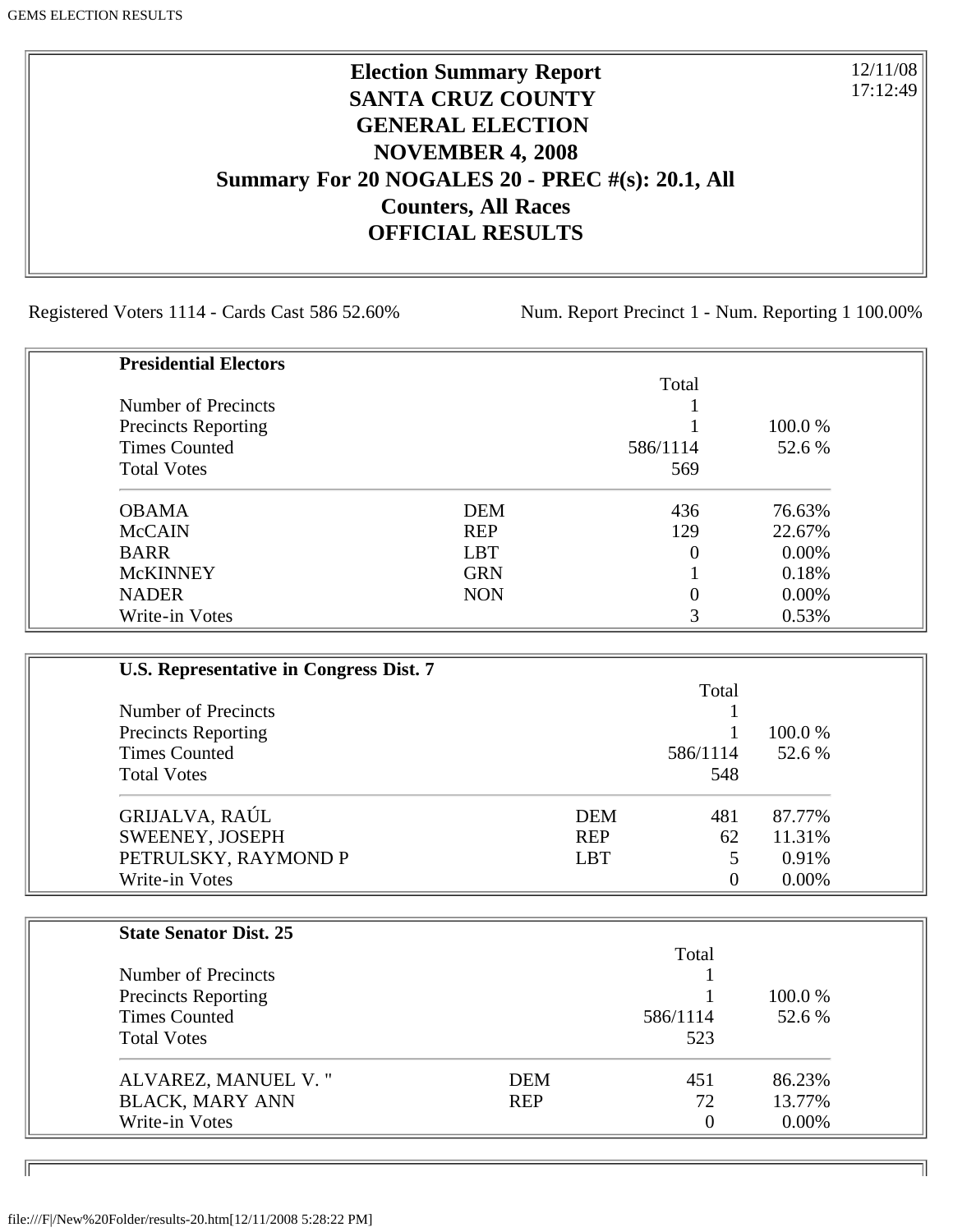| <b>State Representative Dist. 25</b> |            |                  |        |  |
|--------------------------------------|------------|------------------|--------|--|
|                                      |            | Total            |        |  |
| Number of Precincts                  |            | 1                |        |  |
| <b>Precincts Reporting</b>           |            | 1                | 100.0% |  |
| <b>Times Counted</b>                 |            | 586/1114         | 52.6 % |  |
| <b>Total Votes</b>                   |            | 840              |        |  |
| <b>BOYER, RICHARD "RIC"</b>          | <b>DEM</b> | 302              | 35.95% |  |
| FLEMING, PATRICIA "P                 | <b>DEM</b> | 400              | 47.62% |  |
| DAVIES, TIMATHY                      | <b>REP</b> | 55               | 6.55%  |  |
| STEVENS, DAVID                       | <b>REP</b> | 83               | 9.88%  |  |
| Write-in Votes                       |            | $\overline{0}$   | 0.00%  |  |
|                                      |            |                  |        |  |
| <b>Corporation Commissioner</b>      |            | Total            |        |  |
| Number of Precincts                  |            |                  |        |  |
| <b>Precincts Reporting</b>           |            | 1                | 100.0% |  |
| <b>Times Counted</b>                 |            | 586/1114         | 52.6 % |  |
| <b>Total Votes</b>                   |            | 1250             |        |  |
| <b>GEORGE, SAM</b>                   | <b>DEM</b> | 293              | 23.44% |  |
| KENNEDY, SANDRA                      | <b>DEM</b> | 387              | 30.96% |  |
| NEWMAN, PAUL                         | <b>DEM</b> | 369              | 29.52% |  |
| MCCLURE, MARIAN A.                   | <b>REP</b> | 80               | 6.40%  |  |
| STUMP, BOB                           | <b>REP</b> | 56               | 4.48%  |  |
| WONG, BARRY                          | <b>REP</b> | 65               | 5.20%  |  |
| Write-in Votes                       |            | $\boldsymbol{0}$ | 0.00%  |  |
|                                      |            |                  |        |  |
| <b>Board of Supervisors Dist. 1</b>  |            | Total            |        |  |
| <b>Number of Precincts</b>           |            |                  |        |  |
| <b>Precincts Reporting</b>           |            |                  | 100.0% |  |
| <b>Times Counted</b>                 |            | 586/1114         | 52.6 % |  |
| <b>Total Votes</b>                   |            | 553              |        |  |
|                                      |            |                  |        |  |
| RUIZ, MANUEL "MANNY"                 | <b>DEM</b> | 376              | 67.99% |  |
| WISE, JOSEPH "PEPE"                  | <b>IND</b> | 176              | 31.83% |  |
| Write-in Votes                       |            | 1                | 0.18%  |  |
|                                      |            |                  |        |  |
| <b>County Attorney</b>               |            | Total            |        |  |
| Number of Precincts                  |            |                  |        |  |
| <b>Precincts Reporting</b>           |            |                  | 100.0% |  |
| <b>Times Counted</b>                 |            | 586/1114         | 52.6 % |  |
| <b>Total Votes</b>                   |            | 469              |        |  |
| SILVA, GEORGE                        | <b>DEM</b> | 465              | 99.15% |  |
| Write-in Votes                       |            | 4                | 0.85%  |  |
|                                      |            |                  |        |  |

**Sheriff**

Total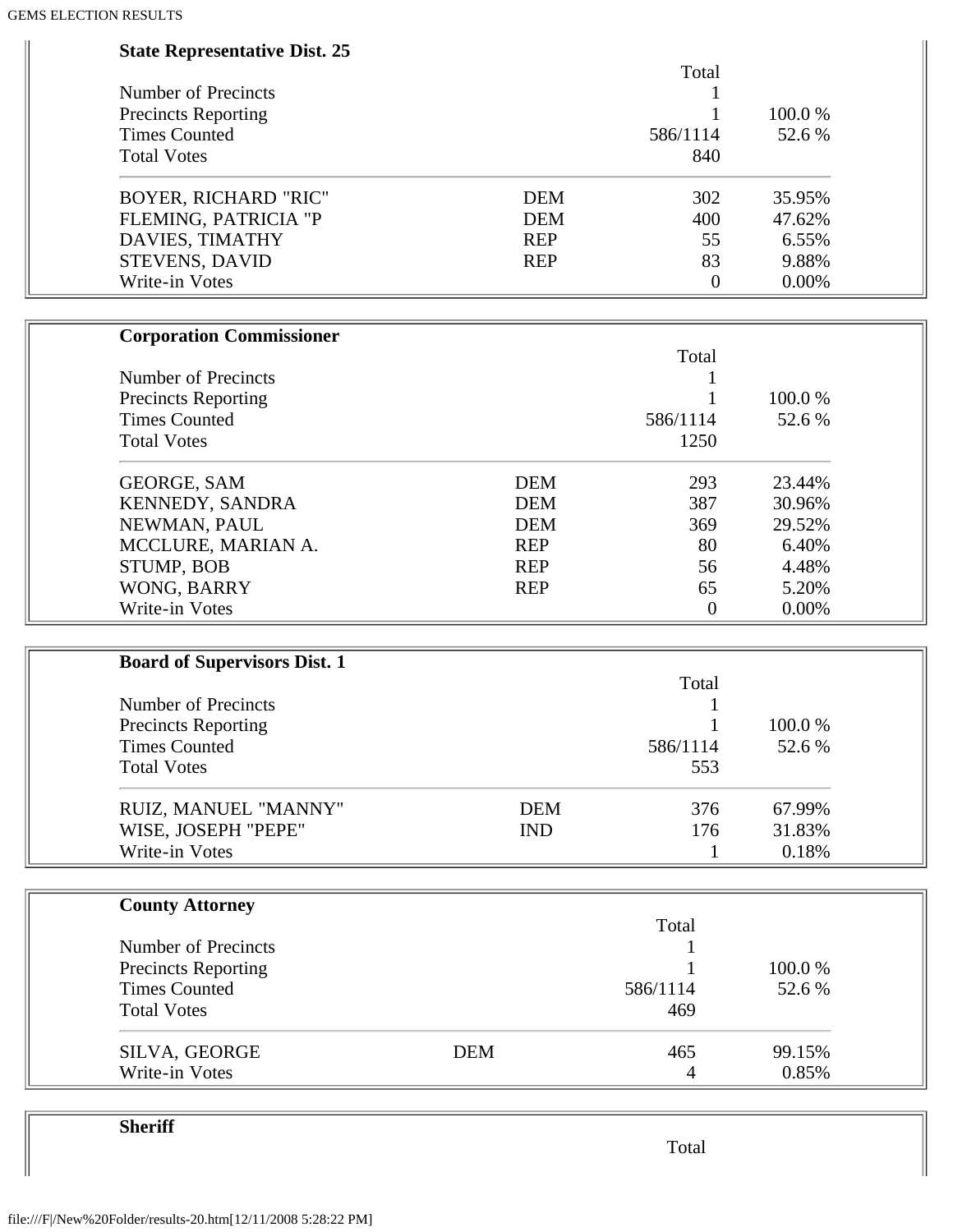| Number of Precincts                                |            |                         |                 |  |
|----------------------------------------------------|------------|-------------------------|-----------------|--|
| <b>Precincts Reporting</b>                         |            |                         | 100.0%          |  |
| <b>Times Counted</b><br><b>Total Votes</b>         |            | 586/1114                | 52.6 %          |  |
|                                                    |            | 564                     |                 |  |
| ESTRADA, TONY                                      | <b>DEM</b> | 401                     | 71.10%          |  |
| PADILLA, JOSE "JOE"                                | <b>IND</b> | 163                     | 28.90%          |  |
| Write-in Votes                                     |            | $\boldsymbol{0}$        | 0.00%           |  |
|                                                    |            |                         |                 |  |
| <b>County Treasurer</b>                            |            | Total                   |                 |  |
| <b>Number of Precincts</b>                         |            |                         |                 |  |
| <b>Precincts Reporting</b>                         |            |                         | 100.0%          |  |
| <b>Times Counted</b>                               |            | 586/1114                | 52.6 %          |  |
| <b>Total Votes</b>                                 |            | 496                     |                 |  |
|                                                    |            |                         |                 |  |
| RAMIREZ, CAESAR A.                                 | <b>DEM</b> | 495                     | 99.80%          |  |
| Write-in Votes                                     |            | 1                       | 0.20%           |  |
| <b>County School Superintendent</b>                |            |                         |                 |  |
|                                                    |            | Total                   |                 |  |
| <b>Number of Precincts</b>                         |            |                         |                 |  |
| <b>Precincts Reporting</b>                         |            |                         | 100.0%          |  |
| <b>Times Counted</b>                               |            | 586/1114                | 52.6 %          |  |
| <b>Total Votes</b>                                 |            | 478                     |                 |  |
| VELÁSQUEZ, ALFREDO                                 | <b>DEM</b> | 476                     | 99.58%          |  |
| Write-in Votes                                     |            | 2                       | 0.42%           |  |
|                                                    |            |                         |                 |  |
| <b>County Recorder</b>                             |            | Total                   |                 |  |
| Number of Precincts                                |            |                         |                 |  |
| <b>Precincts Reporting</b>                         |            |                         | 100.0%          |  |
| <b>Times Counted</b>                               |            | 586/1114                | 52.6 %          |  |
| <b>Total Votes</b>                                 |            | 545                     |                 |  |
|                                                    |            |                         |                 |  |
| SAINZ, SUZANNE "SUZI                               | <b>DEM</b> | 363                     | 66.61%          |  |
| <b>SCANLAN, VALERIE</b>                            | <b>NPA</b> | 182                     | 33.39%          |  |
|                                                    |            |                         |                 |  |
| Write-in Votes                                     |            | $\mathbf{0}$            | 0.00%           |  |
|                                                    |            |                         |                 |  |
| <b>County Assessor</b>                             |            |                         |                 |  |
| Number of Precincts                                |            | Total                   |                 |  |
|                                                    |            |                         | 100.0%          |  |
| <b>Precincts Reporting</b><br><b>Times Counted</b> |            | 586/1114                | 52.6 %          |  |
| <b>Total Votes</b>                                 |            | 544                     |                 |  |
|                                                    |            |                         |                 |  |
| FUENTES, FELIPE A.,                                | <b>DEM</b> | 419                     | 77.02%          |  |
| OCHOA, G. ALFONSO<br>Write-in Votes                | <b>IND</b> | 125<br>$\boldsymbol{0}$ | 22.98%<br>0.00% |  |

╗

 $\overline{\phantom{a}}$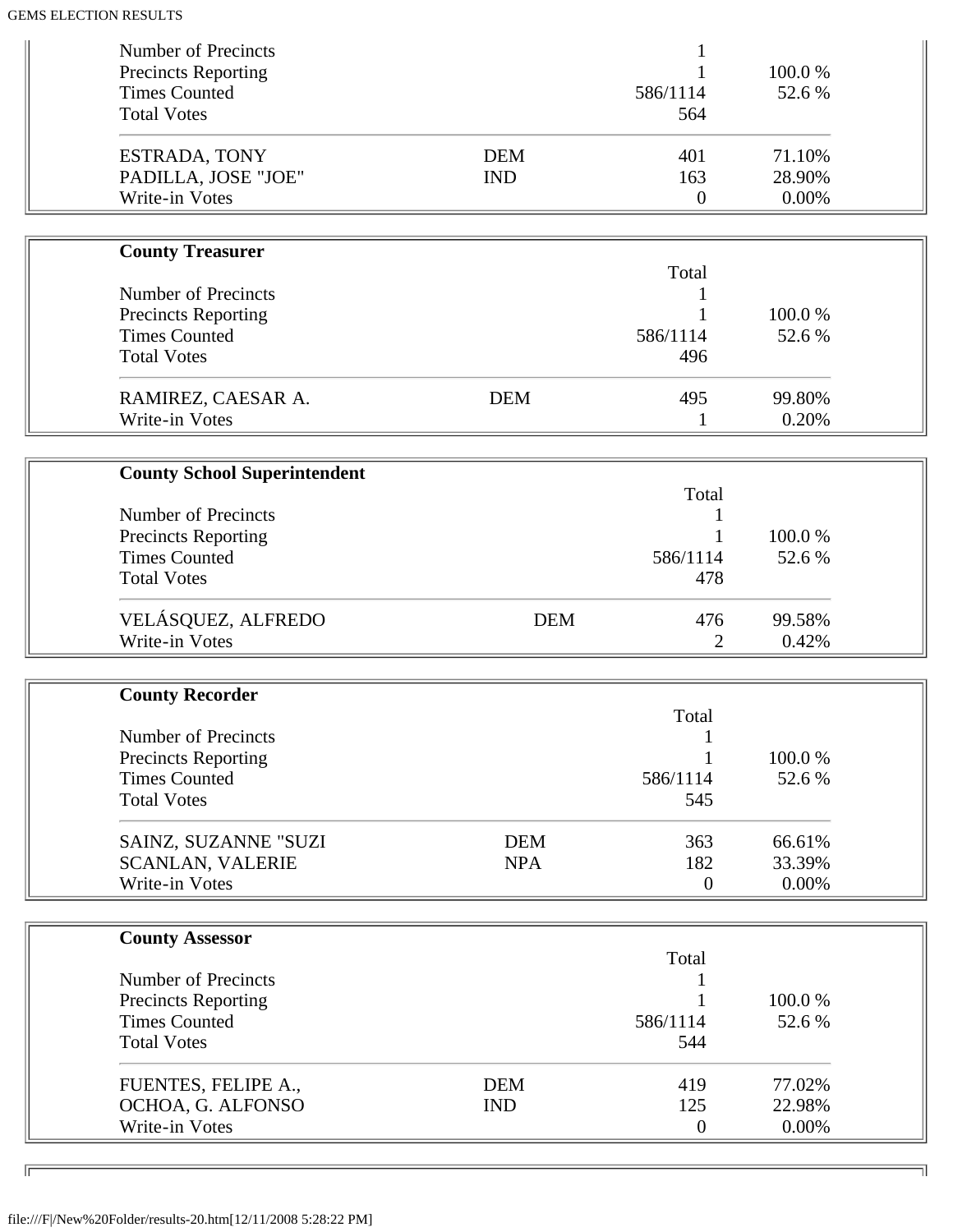| <b>Vacancy - Clerk of the Superior Court</b> |  |  |  |  |
|----------------------------------------------|--|--|--|--|
|----------------------------------------------|--|--|--|--|

|                            | Total             |         |
|----------------------------|-------------------|---------|
| Number of Precincts        |                   |         |
| <b>Precincts Reporting</b> |                   | 100.0 % |
| <b>Times Counted</b>       | 586/1114          | 52.6 %  |
| <b>Total Votes</b>         | 497               |         |
| <b>GUZMAN, JUAN PABLO</b>  | <b>DEM</b><br>493 | 99.20%  |
| Write-in Votes             | 4                 | 0.80%   |

| <b>Nogales Unified School Dist. 1</b> |          |         |
|---------------------------------------|----------|---------|
|                                       | Total    |         |
| Number of Precincts                   |          |         |
| <b>Precincts Reporting</b>            |          | 100.0 % |
| <b>Times Counted</b>                  | 586/1114 | 52.6 %  |
| <b>Total Votes</b>                    | 873      |         |
| <b>MORALES, FRANK</b>                 | 344      | 39.40%  |
| NASH, L. HUNTER                       | 261      | 29.90%  |
| SUAREZ, CHARLOTTE                     | 266      | 30.47%  |
| Write-in Votes                        |          | 0.23%   |

| <b>Nogales, City Of, Council Member</b> |            |         |
|-----------------------------------------|------------|---------|
|                                         | Total      |         |
| Number of Precincts                     |            |         |
| <b>Precincts Reporting</b>              |            | 100.0 % |
| <b>Times Counted</b>                    | 586/1114   | 52.6 %  |
| <b>Total Votes</b>                      | 1323       |         |
| KATAURA, JESUS                          | 212        | 16.02%  |
| LOPEZ, ARMANDO R.                       | 212        | 16.02%  |
| MELENDEZ-LOPEZ, ESTH                    | 218        | 16.48%  |
| PARADA, CESAR N.                        | <b>200</b> | 15.12%  |
| RAGLAND, YVONNE                         | 168        | 12.70%  |
| VALDEZ, OLGA R.                         | 312        | 23.58%  |
| Write-in Votes                          |            | 0.08%   |

| Judge of the Superior Court Div. 2 |          |         |
|------------------------------------|----------|---------|
|                                    | Total    |         |
| Number of Precincts                |          |         |
| <b>Precincts Reporting</b>         |          | 100.0 % |
| <b>Times Counted</b>               | 586/1114 | 52.6 %  |
| <b>Total Votes</b>                 | 361      |         |
| MONTOYA-PAEZ, ANNA                 | 356      | 98.61%  |
| Write-in Votes                     |          | 1.39%   |

| <b>Supreme Court Justice, BALES, SCOTT</b> |       |           |
|--------------------------------------------|-------|-----------|
|                                            | Total |           |
| Number of Precincts                        |       |           |
| <b>Precincts Reporting</b>                 |       | $100.0\%$ |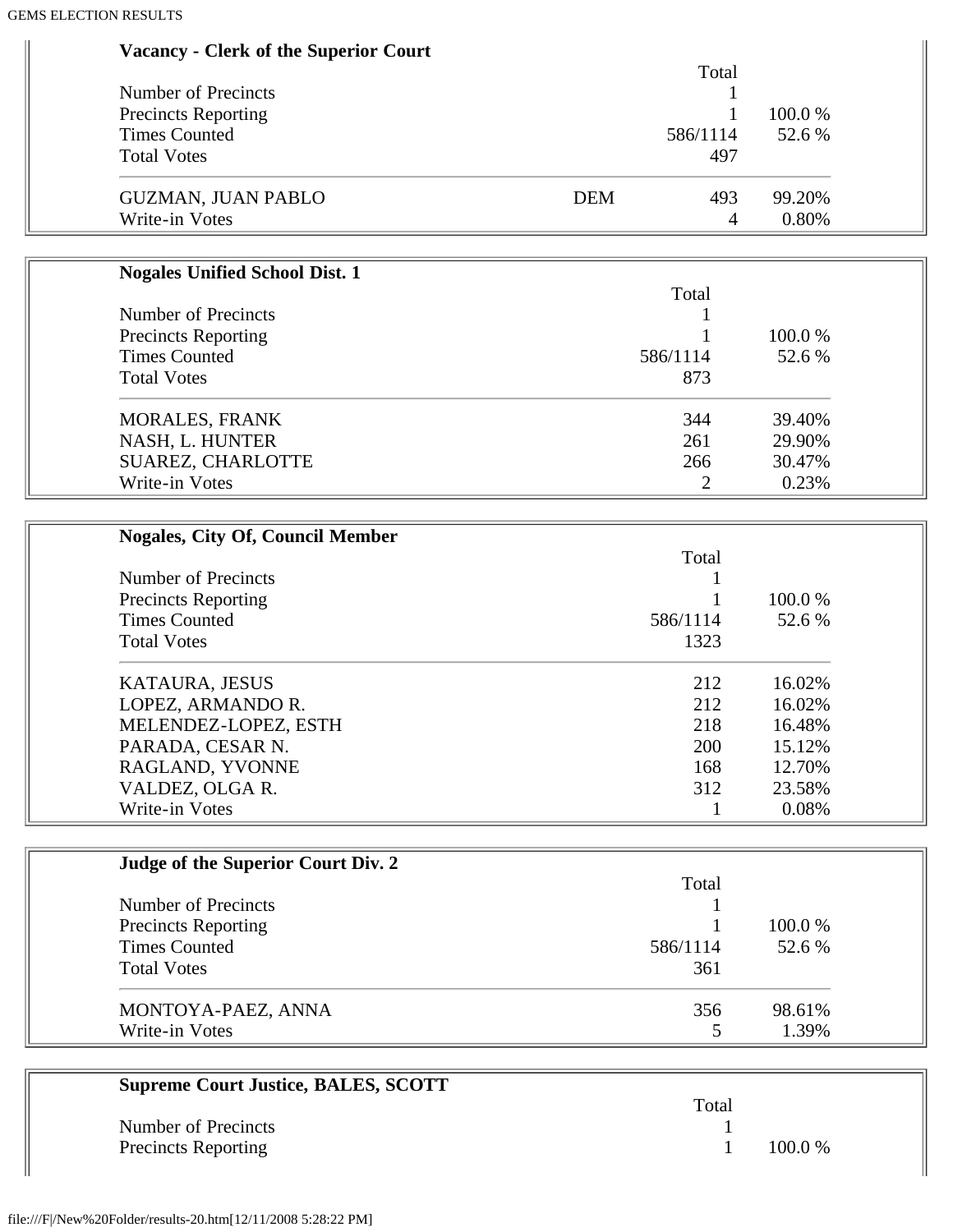| Times Counted<br><b>Total Votes</b> | 586/1114<br>338 | 52.6 % |
|-------------------------------------|-----------------|--------|
| <b>YES</b>                          | 265             | 78.40% |
| N <sub>O</sub>                      | 73              | 21.60% |

| Judge of the Court of Appeals Div. 2, VASQUEZ, GARYE L. |                 |            |
|---------------------------------------------------------|-----------------|------------|
|                                                         | Total           |            |
| Number of Precincts                                     |                 |            |
| <b>Precincts Reporting</b>                              |                 | 1 100.0 %  |
| <b>Times Counted</b>                                    | 586/1114 52.6 % |            |
| <b>Total Votes</b>                                      | 339             |            |
| <b>YES</b>                                              |                 | 279 82.30% |
| NO                                                      | 60              | 17.70%     |

| <b>Proposition 100</b>     |          |         |
|----------------------------|----------|---------|
|                            | Total    |         |
| Number of Precincts        |          |         |
| <b>Precincts Reporting</b> |          | 100.0 % |
| <b>Times Counted</b>       | 586/1114 | 52.6 %  |
| <b>Total Votes</b>         | 501      |         |
| <b>YES</b>                 | 341      | 68.06%  |
| N <sub>O</sub>             | 160      | 31.94%  |

| <b>Proposition 101</b>     |          |        |
|----------------------------|----------|--------|
|                            | Total    |        |
| Number of Precincts        |          |        |
| <b>Precincts Reporting</b> |          | 100.0% |
| <b>Times Counted</b>       | 586/1114 | 52.6 % |
| <b>Total Votes</b>         | 497      |        |
| <b>YES</b>                 | 214      | 43.06% |
| N <sub>O</sub>             | 283      | 56.94% |

| <b>Proposition 102</b>     |          |         |
|----------------------------|----------|---------|
|                            | Total    |         |
| Number of Precincts        |          |         |
| <b>Precincts Reporting</b> |          | 100.0 % |
| <b>Times Counted</b>       | 586/1114 | 52.6 %  |
| <b>Total Votes</b>         | 502      |         |
| <b>YES</b>                 | 259      | 51.59%  |
| N <sub>O</sub>             | 243      | 48.41%  |

| <b>Proposition 105</b>     |          |         |
|----------------------------|----------|---------|
|                            | Total    |         |
| Number of Precincts        |          |         |
| <b>Precincts Reporting</b> |          | 100.0 % |
| <b>Times Counted</b>       | 586/1114 | 52.6 %  |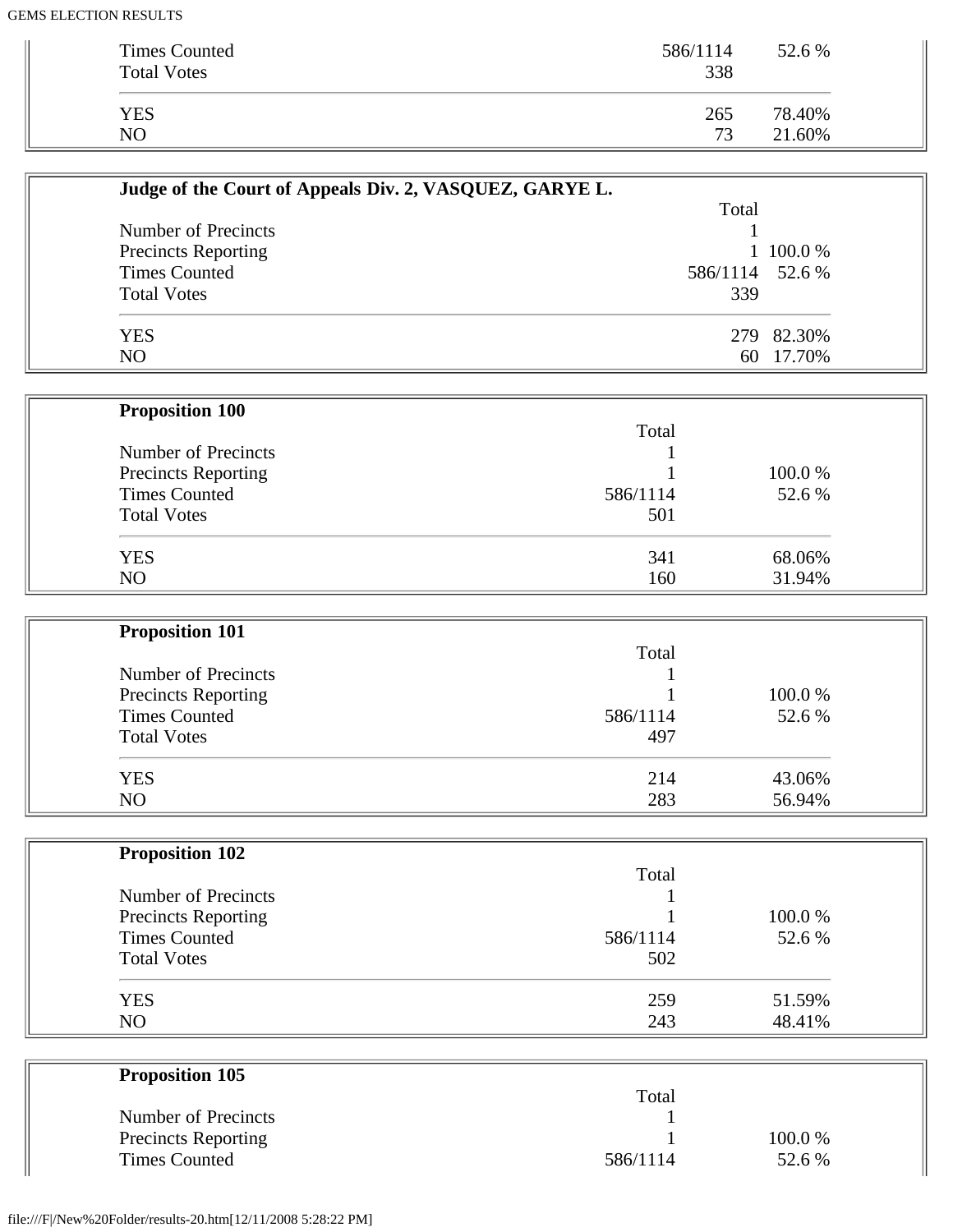| <b>Proposition 200</b><br>Number of Precincts<br><b>Precincts Reporting</b><br><b>Times Counted</b><br><b>Total Votes</b><br><b>YES</b><br>NO<br><b>Proposition 201</b><br>Number of Precincts<br>Precincts Reporting<br><b>Times Counted</b><br><b>Total Votes</b><br><b>YES</b><br>NO<br><b>Proposition 202</b><br>Number of Precincts<br>Precincts Reporting<br><b>Times Counted</b><br><b>Total Votes</b><br><b>YES</b> | Total<br>586/1114<br>484<br>217<br>267<br>Total<br>586/1114<br>471<br>178<br>293<br>Total |                                                                            |
|-----------------------------------------------------------------------------------------------------------------------------------------------------------------------------------------------------------------------------------------------------------------------------------------------------------------------------------------------------------------------------------------------------------------------------|-------------------------------------------------------------------------------------------|----------------------------------------------------------------------------|
|                                                                                                                                                                                                                                                                                                                                                                                                                             |                                                                                           |                                                                            |
|                                                                                                                                                                                                                                                                                                                                                                                                                             |                                                                                           | 100.0%<br>52.6%<br>44.83%<br>55.17%<br>100.0%<br>52.6%<br>37.79%<br>62.21% |
|                                                                                                                                                                                                                                                                                                                                                                                                                             |                                                                                           |                                                                            |
|                                                                                                                                                                                                                                                                                                                                                                                                                             |                                                                                           |                                                                            |
|                                                                                                                                                                                                                                                                                                                                                                                                                             |                                                                                           |                                                                            |
|                                                                                                                                                                                                                                                                                                                                                                                                                             |                                                                                           |                                                                            |
|                                                                                                                                                                                                                                                                                                                                                                                                                             |                                                                                           |                                                                            |
|                                                                                                                                                                                                                                                                                                                                                                                                                             |                                                                                           |                                                                            |
|                                                                                                                                                                                                                                                                                                                                                                                                                             |                                                                                           |                                                                            |
|                                                                                                                                                                                                                                                                                                                                                                                                                             |                                                                                           |                                                                            |
|                                                                                                                                                                                                                                                                                                                                                                                                                             |                                                                                           |                                                                            |
|                                                                                                                                                                                                                                                                                                                                                                                                                             |                                                                                           |                                                                            |
|                                                                                                                                                                                                                                                                                                                                                                                                                             |                                                                                           |                                                                            |
|                                                                                                                                                                                                                                                                                                                                                                                                                             |                                                                                           |                                                                            |
|                                                                                                                                                                                                                                                                                                                                                                                                                             |                                                                                           |                                                                            |
|                                                                                                                                                                                                                                                                                                                                                                                                                             |                                                                                           |                                                                            |
|                                                                                                                                                                                                                                                                                                                                                                                                                             |                                                                                           |                                                                            |
|                                                                                                                                                                                                                                                                                                                                                                                                                             |                                                                                           |                                                                            |
|                                                                                                                                                                                                                                                                                                                                                                                                                             |                                                                                           |                                                                            |
|                                                                                                                                                                                                                                                                                                                                                                                                                             |                                                                                           | 100.0%                                                                     |
|                                                                                                                                                                                                                                                                                                                                                                                                                             | 586/1114                                                                                  | 52.6 %                                                                     |
|                                                                                                                                                                                                                                                                                                                                                                                                                             | 482                                                                                       |                                                                            |
|                                                                                                                                                                                                                                                                                                                                                                                                                             | 222                                                                                       | 46.06%                                                                     |
| NO                                                                                                                                                                                                                                                                                                                                                                                                                          | 260                                                                                       | 53.94%                                                                     |
| <b>Proposition 300</b>                                                                                                                                                                                                                                                                                                                                                                                                      |                                                                                           |                                                                            |
|                                                                                                                                                                                                                                                                                                                                                                                                                             | Total                                                                                     |                                                                            |
| Number of Precincts                                                                                                                                                                                                                                                                                                                                                                                                         |                                                                                           |                                                                            |
| <b>Precincts Reporting</b>                                                                                                                                                                                                                                                                                                                                                                                                  |                                                                                           | 100.0%                                                                     |
| <b>Times Counted</b>                                                                                                                                                                                                                                                                                                                                                                                                        | 586/1114                                                                                  | 52.6%                                                                      |
| <b>Total Votes</b>                                                                                                                                                                                                                                                                                                                                                                                                          | 493                                                                                       |                                                                            |
| <b>YES</b><br>NO                                                                                                                                                                                                                                                                                                                                                                                                            | 125<br>368                                                                                | 25.35%                                                                     |

| Total    |         |
|----------|---------|
|          |         |
|          | 100.0 % |
| 586/1114 | 52.6 %  |
| 502      |         |
|          |         |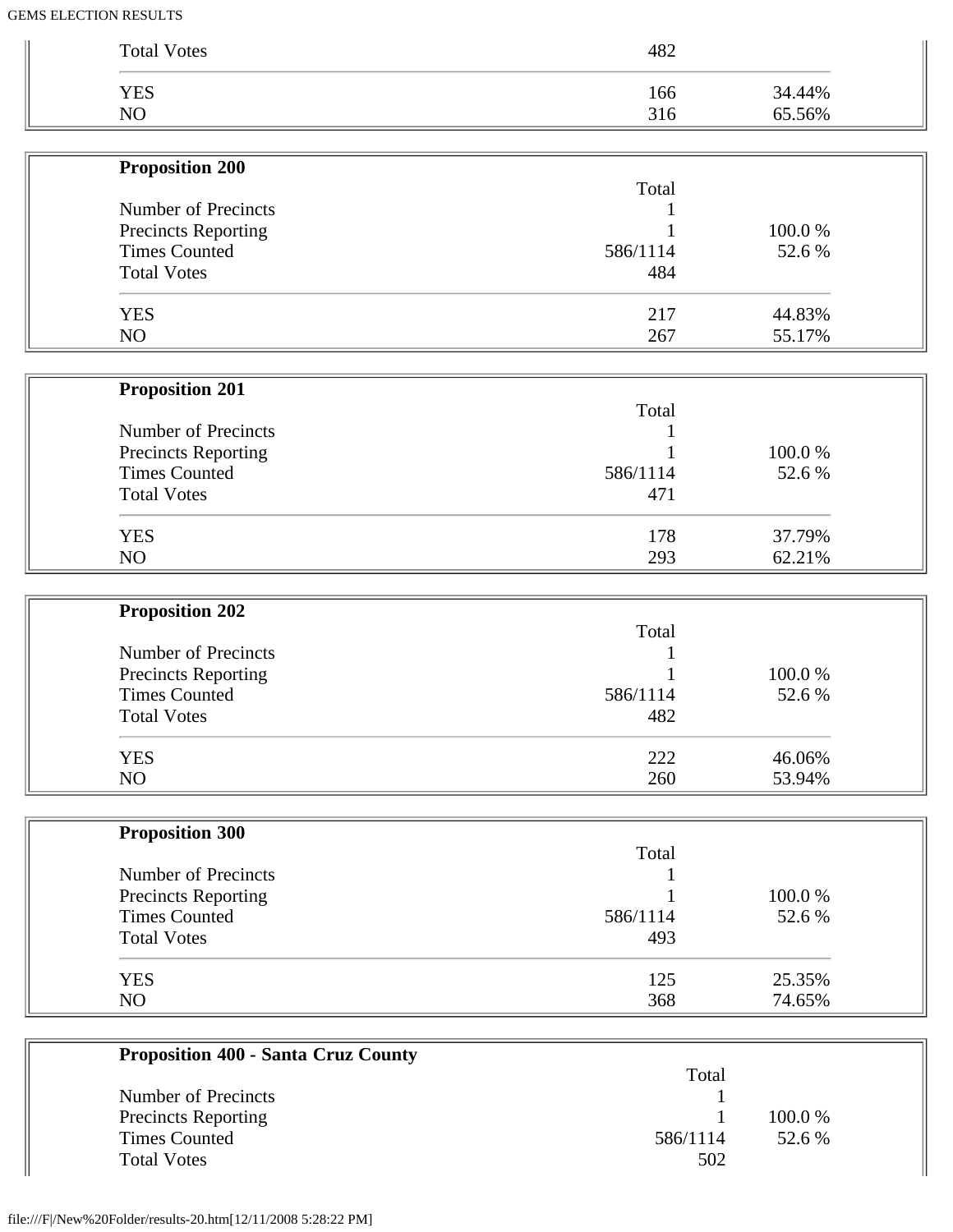| <b>YES</b><br>31.67%<br>50<br>1 J J<br>N <sub>O</sub><br>33%<br>343<br>oð |
|---------------------------------------------------------------------------|
|---------------------------------------------------------------------------|

| <b>Proposition 401 - Santa Cruz County</b> |          |         |
|--------------------------------------------|----------|---------|
|                                            | Total    |         |
| Number of Precincts                        |          |         |
| <b>Precincts Reporting</b>                 |          | 100.0 % |
| <b>Times Counted</b>                       | 586/1114 | 52.6 %  |
| <b>Total Votes</b>                         | 500      |         |
| <b>YES</b>                                 | 149      | 29.80%  |
| N <sub>O</sub>                             | 351      | 70.20%  |

| <b>Proposition 402 - City of Nogales</b> |          |         |  |
|------------------------------------------|----------|---------|--|
|                                          | Total    |         |  |
| Number of Precincts                      |          |         |  |
| <b>Precincts Reporting</b>               |          | 100.0 % |  |
| <b>Times Counted</b>                     | 586/1114 | 52.6 %  |  |
| <b>Total Votes</b>                       | 488      |         |  |
| <b>YES</b>                               | 300      | 61.48%  |  |
| NO                                       | 188      | 38.52%  |  |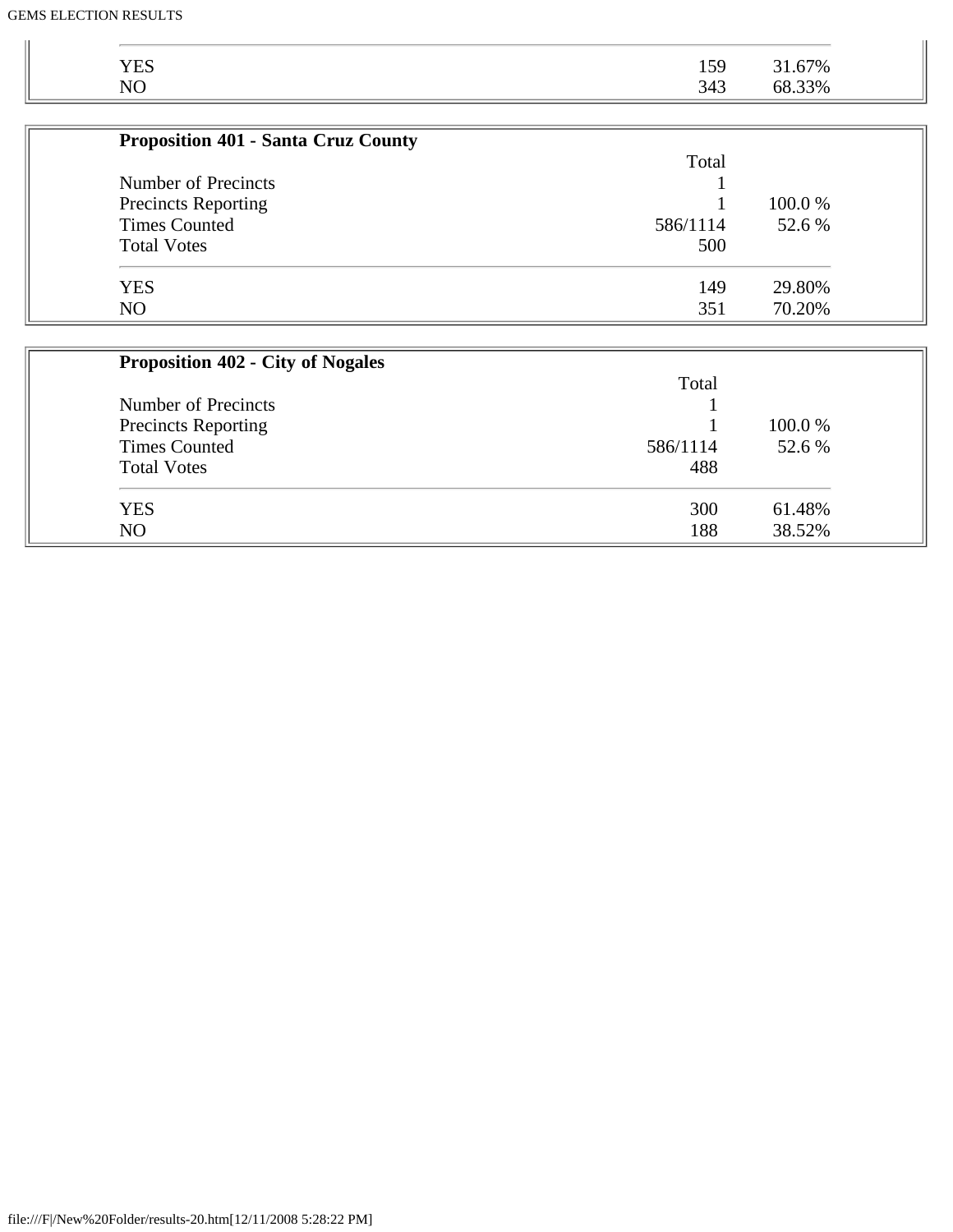## **Election Summary Report SANTA CRUZ COUNTY GENERAL ELECTION NOVEMBER 4, 2008 Summary For 21 PECK CANYON 21, All Counters, All Races OFFICIAL RESULTS**

Registered Voters 1612 - Cards Cast 1004 62.28% Num. Report Precinct 1 - Num. Reporting 1 100.00%

12/11/08 17:12:49

| <b>Presidential Electors</b> |            |           |         |
|------------------------------|------------|-----------|---------|
|                              |            | Total     |         |
| Number of Precincts          |            |           |         |
| <b>Precincts Reporting</b>   |            |           | 100.0 % |
| <b>Times Counted</b>         |            | 1004/1612 | 62.3 %  |
| <b>Total Votes</b>           |            | 983       |         |
| <b>OBAMA</b>                 | <b>DEM</b> | 675       | 68.67%  |
| <b>McCAIN</b>                | <b>REP</b> | 295       | 30.01%  |
| <b>BARR</b>                  | <b>LBT</b> | 4         | 0.41%   |
| <b>McKINNEY</b>              | <b>GRN</b> |           | 0.10%   |
| <b>NADER</b>                 | <b>NON</b> |           | 0.10%   |
| Write-in Votes               |            |           | 0.71%   |

| U.S. Representative in Congress Dist. 7 |            |           |         |
|-----------------------------------------|------------|-----------|---------|
|                                         |            | Total     |         |
| Number of Precincts                     |            |           |         |
| <b>Precincts Reporting</b>              |            |           | 100.0 % |
| <b>Times Counted</b>                    |            | 1004/1612 | 62.3 %  |
| <b>Total Votes</b>                      |            | 959       |         |
| GRIJALVA, RAÚL                          | <b>DEM</b> | 721       | 75.18%  |
| SWEENEY, JOSEPH                         | <b>REP</b> | 205       | 21.38%  |
| PETRULSKY, RAYMOND P                    | <b>LBT</b> | 32        | 3.34%   |
| Write-in Votes                          |            |           | 0.10%   |

| <b>State Senator Dist. 25</b> |            |           |         |
|-------------------------------|------------|-----------|---------|
|                               |            | Total     |         |
| Number of Precincts           |            |           |         |
| <b>Precincts Reporting</b>    |            |           | 100.0 % |
| <b>Times Counted</b>          |            | 1004/1612 | 62.3 %  |
| <b>Total Votes</b>            |            | 931       |         |
| ALVAREZ, MANUEL V."           | <b>DEM</b> | 681       | 73.15%  |
| <b>BLACK, MARY ANN</b>        | <b>REP</b> | 250       | 26.85%  |
| Write-in Votes                |            | 0         | 0.00%   |

**State Representative Dist. 25**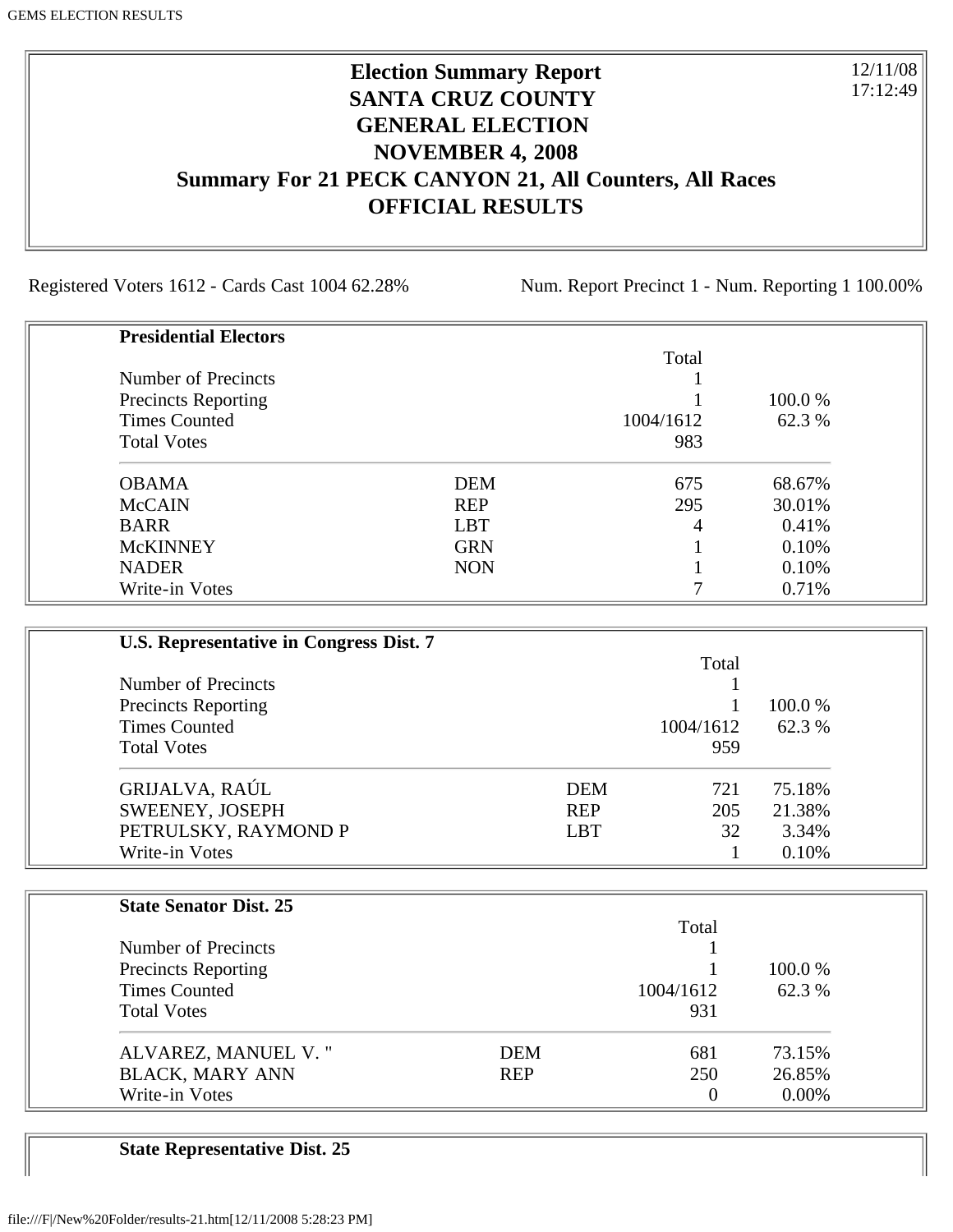| Number of Precincts<br><b>Precincts Reporting</b><br><b>Times Counted</b><br><b>Total Votes</b> |            | Total<br>1004/1612<br>1504 | 100.0%<br>62.3% |  |
|-------------------------------------------------------------------------------------------------|------------|----------------------------|-----------------|--|
| <b>BOYER, RICHARD "RIC"</b>                                                                     | <b>DEM</b> | 483                        | 32.11%          |  |
| FLEMING, PATRICIA "P                                                                            | <b>DEM</b> | 582                        | 38.70%          |  |
| DAVIES, TIMATHY                                                                                 | <b>REP</b> | 195                        | 12.97%          |  |
| STEVENS, DAVID<br>Write-in Votes                                                                | <b>REP</b> | 241<br>3                   | 16.02%<br>0.20% |  |
|                                                                                                 |            |                            |                 |  |
| <b>Corporation Commissioner</b>                                                                 |            |                            |                 |  |
|                                                                                                 |            | Total                      |                 |  |
| Number of Precincts                                                                             |            |                            |                 |  |
| <b>Precincts Reporting</b>                                                                      |            |                            | 100.0%          |  |
| <b>Times Counted</b>                                                                            |            | 1004/1612                  | 62.3 %          |  |
| <b>Total Votes</b>                                                                              |            | 2202                       |                 |  |
| <b>GEORGE, SAM</b>                                                                              | <b>DEM</b> | 449                        | 20.39%          |  |
| KENNEDY, SANDRA                                                                                 | <b>DEM</b> | 534                        | 24.25%          |  |
| NEWMAN, PAUL                                                                                    | <b>DEM</b> | 608                        | 27.61%          |  |
| MCCLURE, MARIAN A.                                                                              | <b>REP</b> | 227                        | 10.31%          |  |
| <b>STUMP, BOB</b>                                                                               | <b>REP</b> | 175                        | 7.95%           |  |
| WONG, BARRY                                                                                     | <b>REP</b> | 205                        | 9.31%           |  |
| Write-in Votes                                                                                  |            | 4                          | 0.18%           |  |
|                                                                                                 |            |                            |                 |  |
| <b>Board of Supervisors Dist. 3</b>                                                             |            | Total                      |                 |  |
| Number of Precincts                                                                             |            |                            |                 |  |
| <b>Precincts Reporting</b>                                                                      |            |                            | 100.0%          |  |
| <b>Times Counted</b>                                                                            |            | 1004/1612                  | 62.3 %          |  |
| <b>Total Votes</b>                                                                              |            | 947                        |                 |  |
| MAYNARD, JOHN                                                                                   | <b>DEM</b> | 587                        | 61.99%          |  |
| <b>IBARRA, JUAN ANDRES</b>                                                                      | <b>IND</b> | 127                        | 13.41%          |  |
| KRAMER, JOEL                                                                                    | <b>IND</b> | 232                        | 24.50%          |  |
| Write-in Votes                                                                                  |            | 1                          | 0.11%           |  |
|                                                                                                 |            |                            |                 |  |
| <b>County Attorney</b>                                                                          |            |                            |                 |  |
| Number of Precincts                                                                             |            | Total                      |                 |  |
|                                                                                                 |            |                            | 100.0%          |  |
| <b>Precincts Reporting</b><br><b>Times Counted</b>                                              |            | 1004/1612                  | 62.3 %          |  |
| <b>Total Votes</b>                                                                              |            | 773                        |                 |  |
| SILVA, GEORGE                                                                                   | <b>DEM</b> | 765                        | 98.97%          |  |
| Write-in Votes                                                                                  |            | 8                          | 1.03%           |  |

Total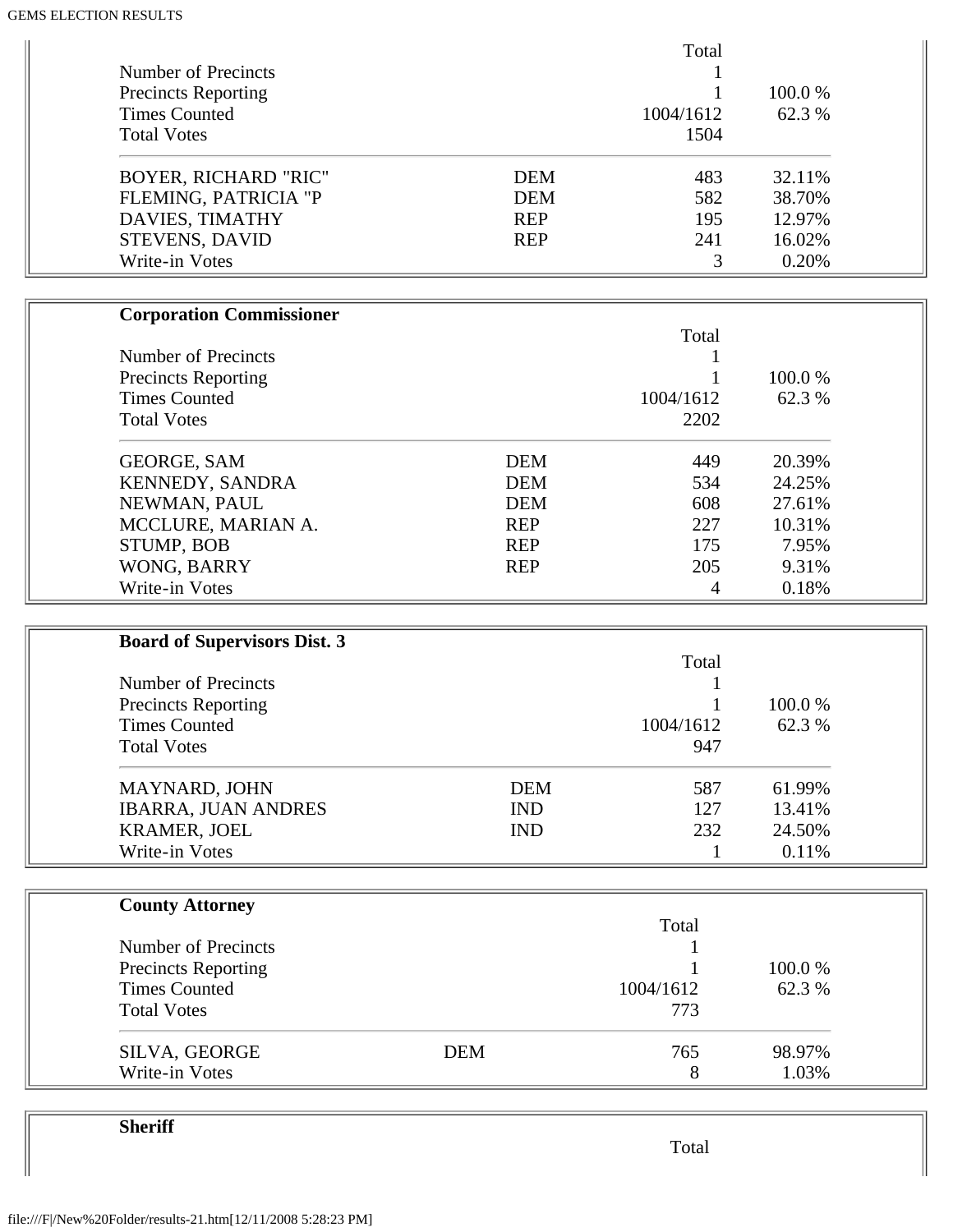| Number of Precincts<br><b>Precincts Reporting</b><br><b>Times Counted</b><br><b>Total Votes</b>                                   |                          | 1004/1612<br>955             | 100.0%<br>62.3 %          |  |
|-----------------------------------------------------------------------------------------------------------------------------------|--------------------------|------------------------------|---------------------------|--|
| <b>ESTRADA, TONY</b><br>PADILLA, JOSE "JOE"<br>Write-in Votes                                                                     | <b>DEM</b><br><b>IND</b> | 631<br>323<br>1              | 66.07%<br>33.82%<br>0.10% |  |
|                                                                                                                                   |                          |                              |                           |  |
| <b>County Treasurer</b><br><b>Number of Precincts</b><br><b>Precincts Reporting</b><br><b>Times Counted</b><br><b>Total Votes</b> |                          | Total<br>1004/1612<br>797    | 100.0%<br>62.3 %          |  |
| RAMIREZ, CAESAR A.<br>Write-in Votes                                                                                              | <b>DEM</b>               | 787<br>10                    | 98.75%<br>1.25%           |  |
|                                                                                                                                   |                          |                              |                           |  |
| <b>County School Superintendent</b><br><b>Number of Precincts</b><br><b>Precincts Reporting</b><br><b>Times Counted</b>           |                          | Total<br>1<br>1004/1612      | 100.0%<br>62.3%           |  |
| <b>Total Votes</b><br>VELÁSQUEZ, ALFREDO<br>Write-in Votes                                                                        | <b>DEM</b>               | 777<br>763<br>14             | 98.20%<br>1.80%           |  |
|                                                                                                                                   |                          |                              |                           |  |
| <b>County Recorder</b><br><b>Number of Precincts</b><br><b>Precincts Reporting</b><br><b>Times Counted</b><br><b>Total Votes</b>  |                          | Total<br>1004/1612<br>932    | 100.0%<br>62.3 %          |  |
| SAINZ, SUZANNE "SUZI<br><b>SCANLAN, VALERIE</b><br>Write-in Votes                                                                 | <b>DEM</b><br><b>NPA</b> | 499<br>431<br>2              | 53.54%<br>46.24%<br>0.21% |  |
| <b>County Assessor</b>                                                                                                            |                          | Total                        |                           |  |
| <b>Number of Precincts</b><br><b>Precincts Reporting</b><br><b>Times Counted</b><br><b>Total Votes</b>                            |                          | 1004/1612<br>916             | 100.0%<br>62.3 %          |  |
| FUENTES, FELIPE A.,<br>OCHOA, G. ALFONSO<br>Write-in Votes                                                                        | <b>DEM</b><br><b>IND</b> | 642<br>272<br>$\overline{2}$ | 70.09%<br>29.69%<br>0.22% |  |

╗

 $\overline{\phantom{a}}$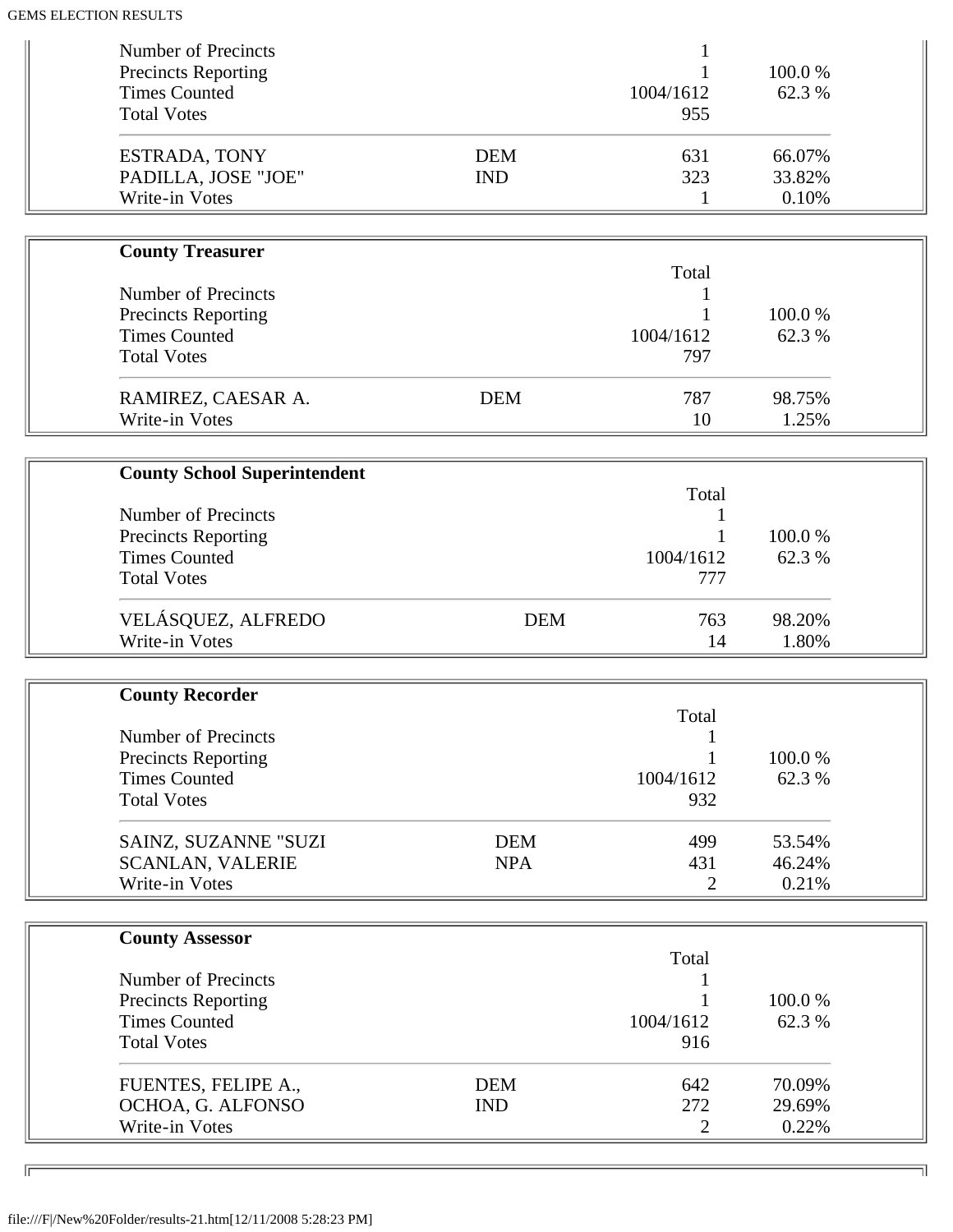| <b>Vacancy - Clerk of the Superior Court</b> |  |  |  |  |
|----------------------------------------------|--|--|--|--|
|----------------------------------------------|--|--|--|--|

|                            |            | Total     |           |
|----------------------------|------------|-----------|-----------|
| Number of Precincts        |            |           |           |
| <b>Precincts Reporting</b> |            |           | $100.0\%$ |
| <b>Times Counted</b>       |            | 1004/1612 | 62.3 %    |
| <b>Total Votes</b>         |            | 802       |           |
| <b>GUZMAN, JUAN PABLO</b>  | <b>DEM</b> | 790       | 98.50%    |
| Write-in Votes             |            | 12        | 1.50%     |

| <b>Santa Cruz Valley Unified School Dist. 35</b> |           |         |
|--------------------------------------------------|-----------|---------|
|                                                  | Total     |         |
| Number of Precincts                              |           |         |
| <b>Precincts Reporting</b>                       |           | 100.0 % |
| <b>Times Counted</b>                             | 1004/1612 | 62.3 %  |
| <b>Total Votes</b>                               | 1215      |         |
| <b>CLAPECK, HARRY</b>                            | 363       | 29.88%  |
| SCHOLNICK, JACK H.                               | 252       | 20.74%  |
| VANDERVOET, BRIAN                                | 589       | 48.48%  |
| Write-in Votes                                   | 11        | 0.91%   |

| <b>Tubac Fire Dist.</b>    |          |        |
|----------------------------|----------|--------|
|                            | Total    |        |
| Number of Precincts        |          |        |
| <b>Precincts Reporting</b> |          | 100.0% |
| <b>Times Counted</b>       | 932/1506 | 61.9 % |
| <b>Total Votes</b>         | 1692     |        |
| BERGMANN, DORIS "DOT       | 241      | 14.24% |
| <b>BURNS, MICHAEL</b>      | 236      | 13.95% |
| <b>CAMPANA, RON</b>        | 152      | 8.98%  |
| CONROY, RICHARD            | 135      | 7.98%  |
| <b>MURI, DOUGLAS</b>       | 224      | 13.24% |
| <b>SCANLAN, DENNY</b>      | 419      | 24.76% |
| WILLIAMS, RANDY            | 278      | 16.43% |
| Write-in Votes             |          | 0.41%  |

| <b>Question - Tubac Fire Dist. Bond</b> |          |         |
|-----------------------------------------|----------|---------|
|                                         | Total    |         |
| Number of Precincts                     |          |         |
| <b>Precincts Reporting</b>              |          | 100.0 % |
| <b>Times Counted</b>                    | 932/1506 | 61.9%   |
| <b>Total Votes</b>                      | 721      |         |
| FOR THE BONDS                           | 391      | 54.23%  |
| <b>AGAINST THE BONDS</b>                | 330      | 45.77%  |

| Judge of the Superior Court Div. 2 |       |
|------------------------------------|-------|
|                                    | Total |
| Number of Precincts                |       |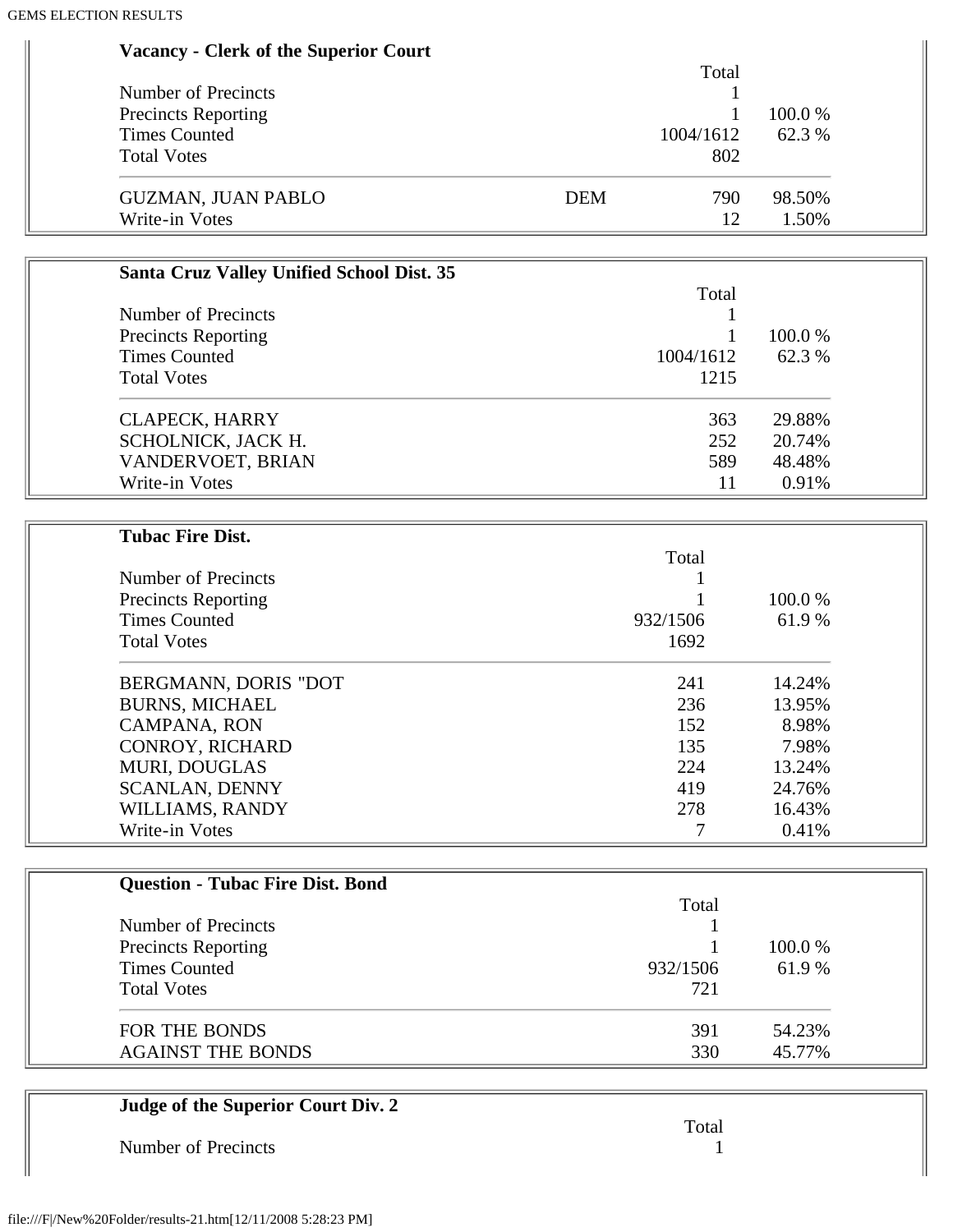| <b>Precincts Reporting</b> |           | 100.0 % |
|----------------------------|-----------|---------|
| <b>Times Counted</b>       | 1004/1612 | 62.3 %  |
| <b>Total Votes</b>         | 631       |         |
| MONTOYA-PAEZ, ANNA         | 620       | 98.26%  |
| Write-in Votes             | 11        | 1.74%   |

| <b>Supreme Court Justice, BALES, SCOTT</b> |           |         |
|--------------------------------------------|-----------|---------|
|                                            | Total     |         |
| Number of Precincts                        |           |         |
| <b>Precincts Reporting</b>                 |           | 100.0 % |
| <b>Times Counted</b>                       | 1004/1612 | 62.3 %  |
| <b>Total Votes</b>                         | 744       |         |
| <b>YES</b>                                 | 563       | 75.67%  |
| NO.                                        | 181       | 24.33%  |

| Judge of the Court of Appeals Div. 2, VASQUEZ, GARYE L. |                  |  |
|---------------------------------------------------------|------------------|--|
|                                                         | Total            |  |
| Number of Precincts                                     |                  |  |
| <b>Precincts Reporting</b>                              | 1 100.0 %        |  |
| <b>Times Counted</b>                                    | 1004/1612 62.3 % |  |
| <b>Total Votes</b>                                      | 731              |  |
| <b>YES</b>                                              | 561 76.74%       |  |
| N <sub>O</sub>                                          | 170 23.26%       |  |

| <b>Proposition 100</b> |           |         |
|------------------------|-----------|---------|
|                        | Total     |         |
| Number of Precincts    |           |         |
| Precincts Reporting    |           | 100.0 % |
| <b>Times Counted</b>   | 1004/1612 | 62.3 %  |
| <b>Total Votes</b>     | 948       |         |
| <b>YES</b>             | 688       | 72.57%  |
| NO                     | 260       | 27.43%  |

| <b>Proposition 101</b>     |           |        |
|----------------------------|-----------|--------|
|                            | Total     |        |
| Number of Precincts        |           |        |
| <b>Precincts Reporting</b> |           | 100.0% |
| <b>Times Counted</b>       | 1004/1612 | 62.3 % |
| <b>Total Votes</b>         | 947       |        |
| <b>YES</b>                 | 455       | 48.05% |
| N <sub>O</sub>             | 492       | 51.95% |

| <b>Proposition 102</b> |       |        |
|------------------------|-------|--------|
|                        | Total |        |
| Number of Precincts    |       |        |
| Precincts Reporting    |       | 100.0% |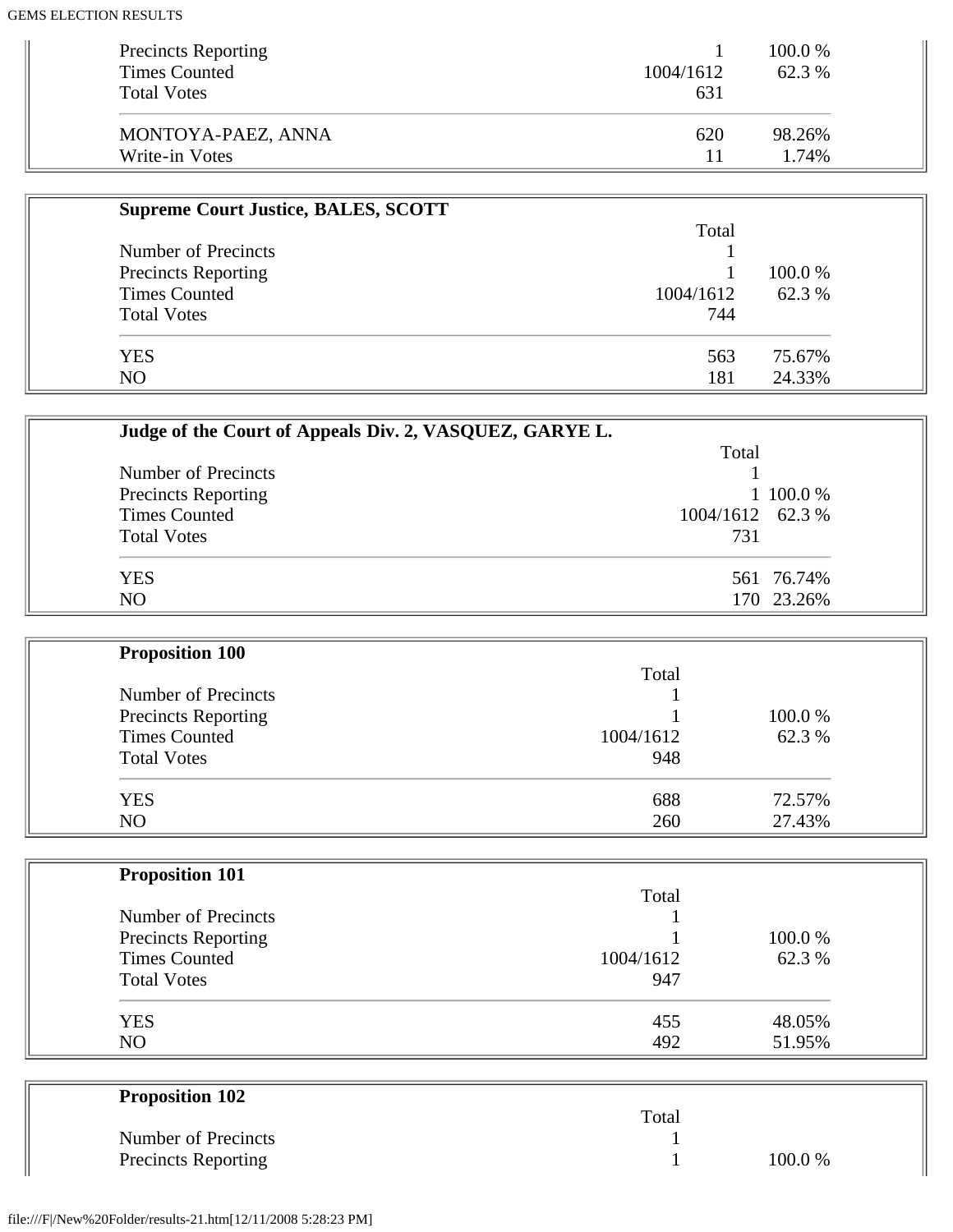| <b>Times Counted</b>                               | 1004/1612        | 62.3 %           |  |
|----------------------------------------------------|------------------|------------------|--|
| <b>Total Votes</b>                                 | 952              |                  |  |
| <b>YES</b>                                         | 474              | 49.79%           |  |
| NO                                                 | 478              | 50.21%           |  |
| <b>Proposition 105</b>                             |                  |                  |  |
|                                                    | Total            |                  |  |
| Number of Precincts                                |                  |                  |  |
| <b>Precincts Reporting</b>                         |                  | 100.0%           |  |
| <b>Times Counted</b><br><b>Total Votes</b>         | 1004/1612<br>931 | 62.3 %           |  |
|                                                    |                  |                  |  |
| <b>YES</b>                                         | 358              | 38.45%           |  |
| NO                                                 | 573              | 61.55%           |  |
| <b>Proposition 200</b>                             |                  |                  |  |
|                                                    | Total            |                  |  |
| Number of Precincts                                |                  |                  |  |
| Precincts Reporting                                |                  | 100.0%           |  |
| <b>Times Counted</b>                               | 1004/1612        | 62.3 %           |  |
| <b>Total Votes</b>                                 | 936              |                  |  |
| <b>YES</b>                                         | 449              | 47.97%           |  |
| N <sub>O</sub>                                     | 487              | 52.03%           |  |
|                                                    |                  |                  |  |
| <b>Proposition 201</b>                             | Total            |                  |  |
| Number of Precincts                                |                  |                  |  |
| Precincts Reporting                                |                  | 100.0%           |  |
| <b>Times Counted</b>                               | 1004/1612        | 62.3%            |  |
| <b>Total Votes</b>                                 | 923              |                  |  |
| <b>YES</b>                                         | 320              | 34.67%           |  |
| NO                                                 | 603              | 65.33%           |  |
|                                                    |                  |                  |  |
| <b>Proposition 202</b>                             |                  |                  |  |
|                                                    | Total            |                  |  |
| Number of Precincts                                |                  |                  |  |
| <b>Precincts Reporting</b><br><b>Times Counted</b> | 1004/1612        | 100.0%<br>62.3 % |  |
| <b>Total Votes</b>                                 | 941              |                  |  |
|                                                    |                  |                  |  |
| <b>YES</b>                                         | 452              | 48.03%           |  |
| NO                                                 | 489              | 51.97%           |  |
|                                                    |                  |                  |  |
| <b>Proposition 300</b>                             | Total            |                  |  |
|                                                    |                  |                  |  |
| Number of Precincts                                |                  |                  |  |
| <b>Precincts Reporting</b>                         |                  | 100.0%           |  |

 $\mathcal{L}^{\text{max}}_{\text{max}}$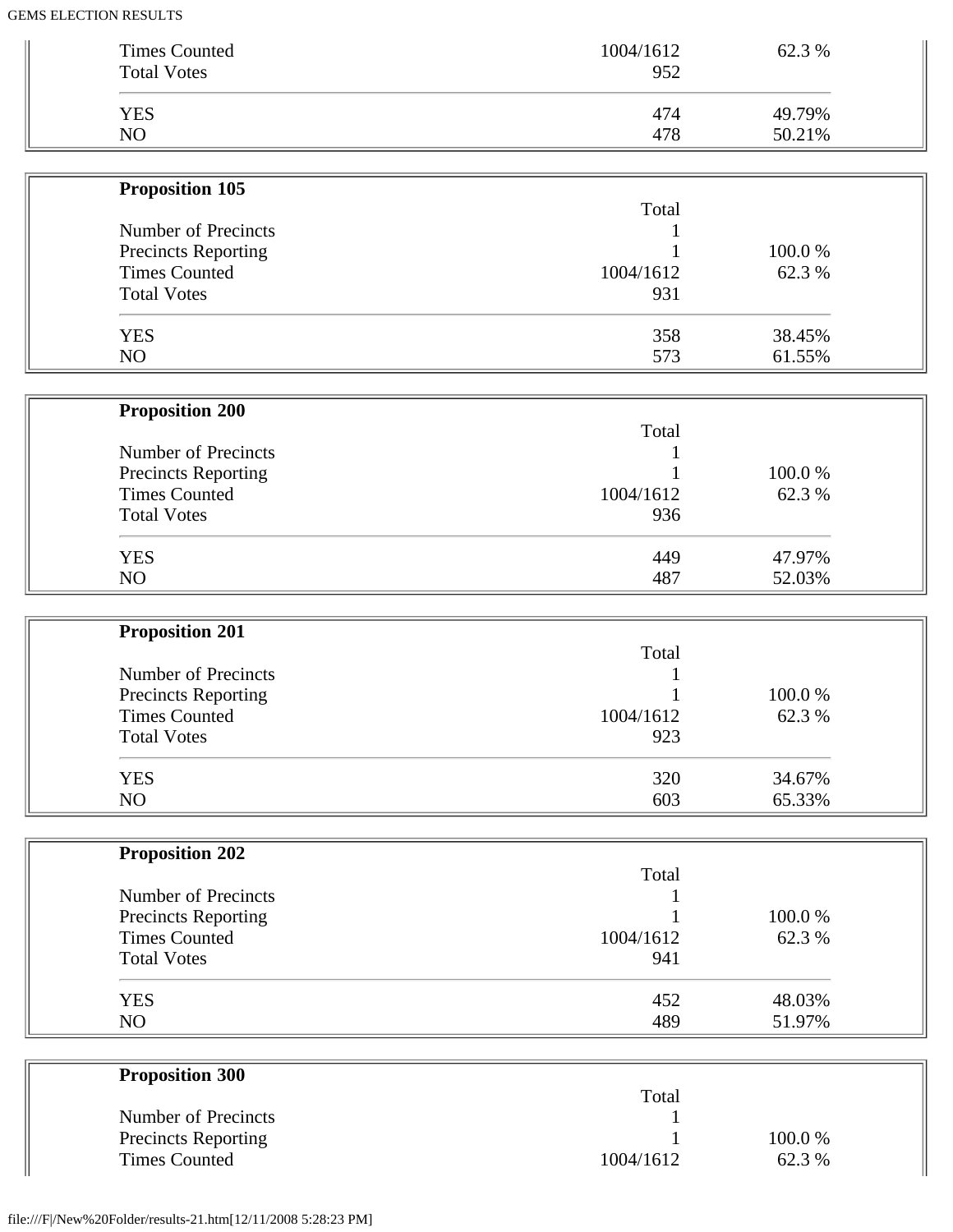| <b>Total Votes</b> | 937 |        |
|--------------------|-----|--------|
| YES                | 302 | 32.23% |
| NΟ                 | 635 | 67.77% |

| <b>Proposition 400 - Santa Cruz County</b> |           |         |
|--------------------------------------------|-----------|---------|
|                                            | Total     |         |
| Number of Precincts                        |           |         |
| <b>Precincts Reporting</b>                 |           | 100.0 % |
| <b>Times Counted</b>                       | 1004/1612 | 62.3 %  |
| <b>Total Votes</b>                         | 937       |         |
| <b>YES</b>                                 | 311       | 33.19%  |
| NO                                         | 626       | 66.81%  |

| <b>Proposition 401 - Santa Cruz County</b> |           |         |
|--------------------------------------------|-----------|---------|
|                                            | Total     |         |
| Number of Precincts                        |           |         |
| <b>Precincts Reporting</b>                 |           | 100.0 % |
| <b>Times Counted</b>                       | 1004/1612 | 62.3 %  |
| <b>Total Votes</b>                         | 927       |         |
| <b>YES</b>                                 | 306       | 33.01%  |
| N <sub>O</sub>                             | 621       | 66.99%  |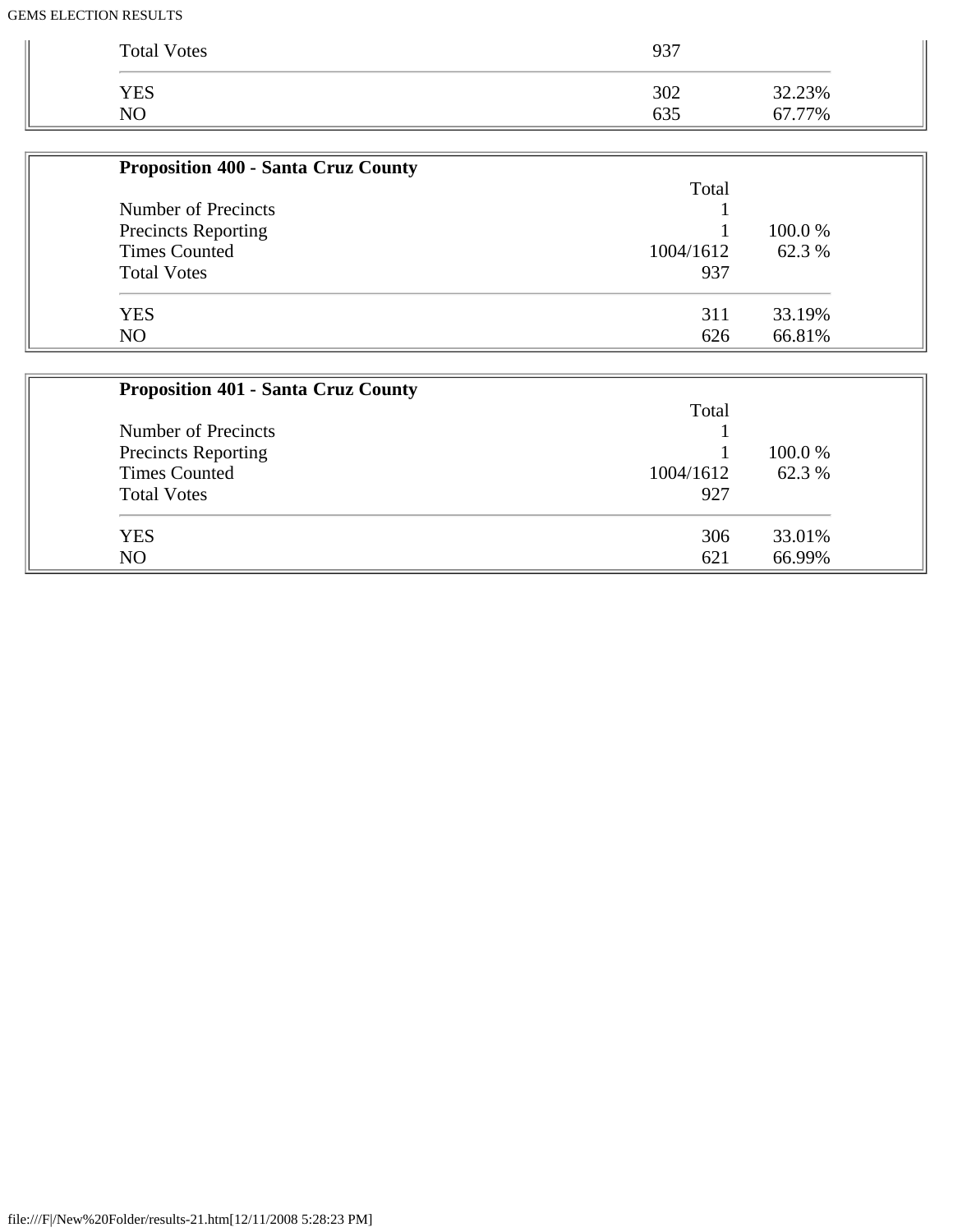## **Election Summary Report SANTA CRUZ COUNTY GENERAL ELECTION NOVEMBER 4, 2008 Summary For 22 POTRERO 22 - PREC #(s): 22.1, All Counters, All Races OFFICIAL RESULTS**

Registered Voters 534 - Cards Cast 257 48.13% Num. Report Precinct 1 - Num. Reporting 1 100.00%

12/11/08 17:12:50

٦I

| <b>Presidential Electors</b> |            |          |         |
|------------------------------|------------|----------|---------|
|                              |            | Total    |         |
| Number of Precincts          |            |          |         |
| <b>Precincts Reporting</b>   |            |          | 100.0 % |
| <b>Times Counted</b>         |            | 257/534  | 48.1 %  |
| <b>Total Votes</b>           |            | 247      |         |
| <b>OBAMA</b>                 | <b>DEM</b> | 190      | 76.92%  |
| <b>McCAIN</b>                | <b>REP</b> | 57       | 23.08%  |
| <b>BARR</b>                  | <b>LBT</b> | $\theta$ | 0.00%   |
| <b>McKINNEY</b>              | <b>GRN</b> | $\theta$ | 0.00%   |
| <b>NADER</b>                 | <b>NON</b> | $\theta$ | 0.00%   |
| Write-in Votes               |            | 0        | 0.00%   |

| U.S. Representative in Congress Dist. 7 |            |         |         |
|-----------------------------------------|------------|---------|---------|
|                                         |            | Total   |         |
| Number of Precincts                     |            |         |         |
| <b>Precincts Reporting</b>              |            |         | 100.0 % |
| <b>Times Counted</b>                    |            | 257/534 | 48.1 %  |
| <b>Total Votes</b>                      |            | 235     |         |
| GRIJALVA, RAÚL                          | <b>DEM</b> | 208     | 88.51%  |
| SWEENEY, JOSEPH                         | <b>REP</b> | 25      | 10.64%  |
| PETRULSKY, RAYMOND P                    | <b>LBT</b> |         | 0.43%   |
| Write-in Votes                          |            |         | 0.43%   |

| <b>State Senator Dist. 25</b> |            |                |          |
|-------------------------------|------------|----------------|----------|
|                               |            | Total          |          |
| Number of Precincts           |            |                |          |
| <b>Precincts Reporting</b>    |            |                | 100.0 %  |
| <b>Times Counted</b>          |            | 257/534        | 48.1 %   |
| <b>Total Votes</b>            |            | 220            |          |
| ALVAREZ, MANUEL V."           | DEM        | 191            | 86.82%   |
| <b>BLACK, MARY ANN</b>        | <b>REP</b> | 29             | 13.18%   |
| Write-in Votes                |            | $\overline{0}$ | $0.00\%$ |

ID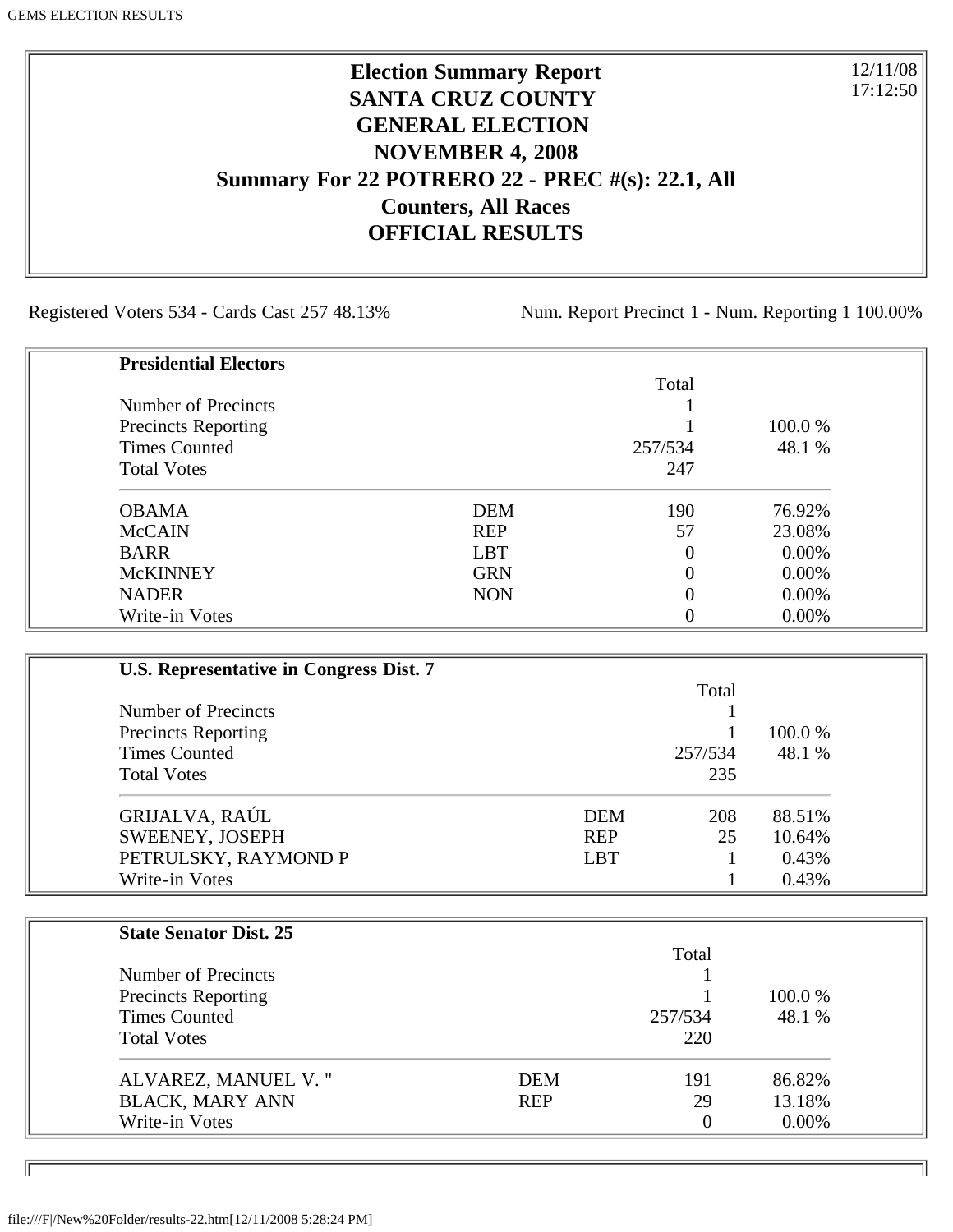| <b>State Representative Dist. 25</b> |            |            |                  |         |  |
|--------------------------------------|------------|------------|------------------|---------|--|
|                                      |            |            | Total            |         |  |
| Number of Precincts                  |            |            | 1                |         |  |
| <b>Precincts Reporting</b>           |            |            |                  | 100.0%  |  |
| <b>Times Counted</b>                 |            |            | 257/534          | 48.1%   |  |
| <b>Total Votes</b>                   |            |            | 336              |         |  |
| BOYER, RICHARD "RIC"                 |            | <b>DEM</b> | 114              | 33.93%  |  |
| FLEMING, PATRICIA "P                 |            | <b>DEM</b> | 167              | 49.70%  |  |
| DAVIES, TIMATHY                      |            | <b>REP</b> | 17               | 5.06%   |  |
| STEVENS, DAVID                       |            | <b>REP</b> | 38               | 11.31%  |  |
| Write-in Votes                       |            |            | $\boldsymbol{0}$ | 0.00%   |  |
| <b>Corporation Commissioner</b>      |            |            |                  |         |  |
|                                      |            |            | Total            |         |  |
| Number of Precincts                  |            |            | 1                |         |  |
| <b>Precincts Reporting</b>           |            |            | 1                | 100.0%  |  |
| <b>Times Counted</b>                 |            |            | 257/534          | 48.1 %  |  |
| <b>Total Votes</b>                   |            |            | 479              |         |  |
| <b>GEORGE, SAM</b>                   |            | <b>DEM</b> | 133              | 27.77%  |  |
| KENNEDY, SANDRA                      |            | <b>DEM</b> | 133              | 27.77%  |  |
| NEWMAN, PAUL                         |            | <b>DEM</b> | 139              | 29.02%  |  |
| MCCLURE, MARIAN A.                   |            | <b>REP</b> | 29               | 6.05%   |  |
| STUMP, BOB                           |            | <b>REP</b> | 26               | 5.43%   |  |
| WONG, BARRY                          |            | <b>REP</b> | 19               | 3.97%   |  |
| Write-in Votes                       |            |            | $\boldsymbol{0}$ | 0.00%   |  |
|                                      |            |            |                  |         |  |
| <b>Board of Supervisors Dist. 2</b>  |            |            | Total            |         |  |
| Number of Precincts                  |            |            |                  |         |  |
| <b>Precincts Reporting</b>           |            |            | 1                | 100.0%  |  |
| <b>Times Counted</b>                 |            |            | 257/534          | 48.1 %  |  |
| <b>Total Votes</b>                   |            |            | 248              |         |  |
|                                      |            |            |                  |         |  |
| MOLERA, RUDY "BUGS"                  |            | <b>DEM</b> | 199              | 80.24%  |  |
| VERDUGO, ALBERTO "NE                 |            | <b>IND</b> | 49               | 19.76%  |  |
| Write-in Votes                       |            |            | $\overline{0}$   | 0.00%   |  |
|                                      |            |            |                  |         |  |
| <b>County Attorney</b>               |            |            | Total            |         |  |
| Number of Precincts                  |            |            |                  |         |  |
| <b>Precincts Reporting</b>           |            |            |                  | 100.0%  |  |
| <b>Times Counted</b>                 |            |            | 257/534          | 48.1 %  |  |
| <b>Total Votes</b>                   |            |            | 204              |         |  |
| SILVA, GEORGE                        | <b>DEM</b> |            | 204              | 100.00% |  |
| Write-in Votes                       |            |            | $\boldsymbol{0}$ | 0.00%   |  |

Total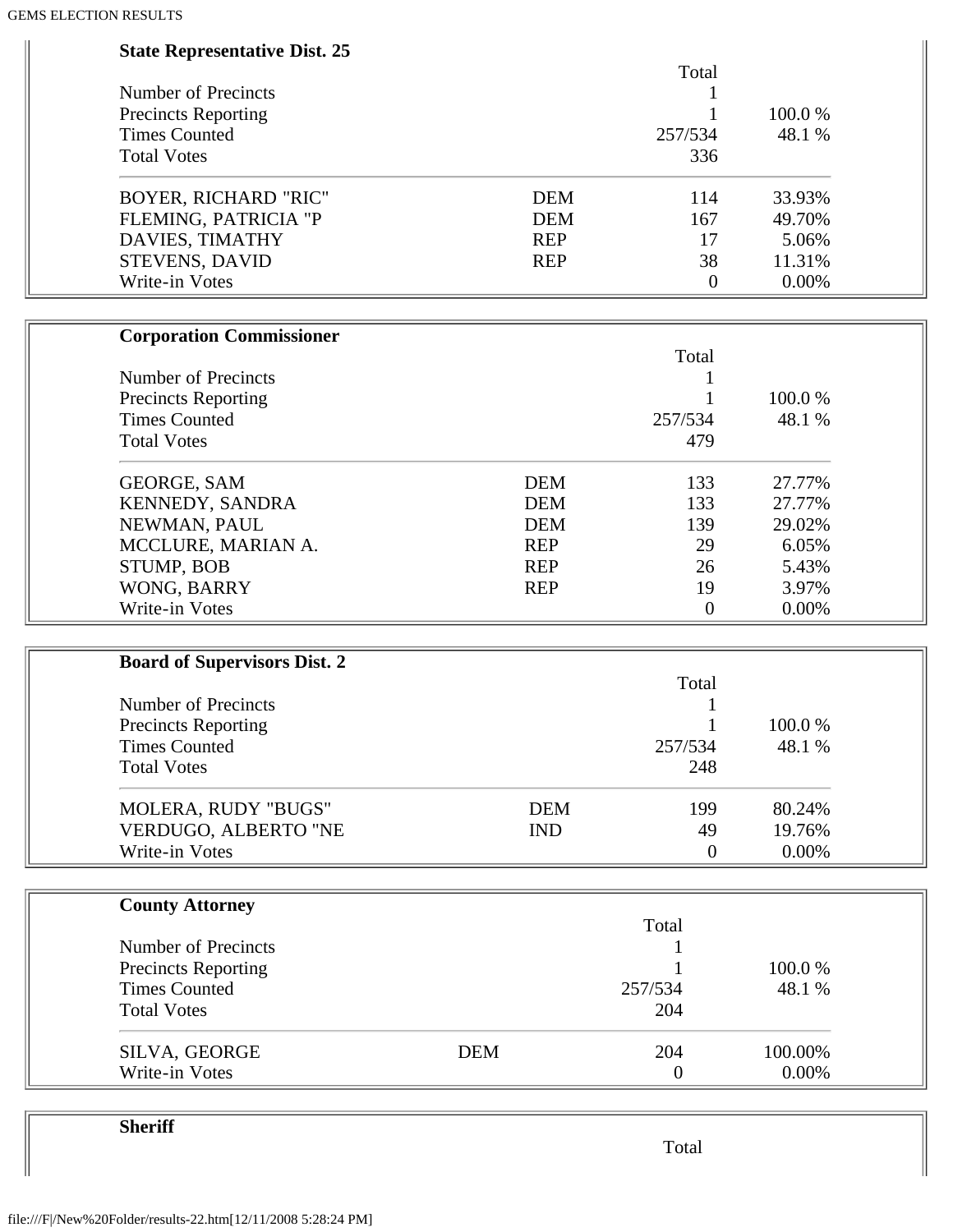| Number of Precincts<br><b>Precincts Reporting</b>  |                          |                  | 100.0%           |  |
|----------------------------------------------------|--------------------------|------------------|------------------|--|
| <b>Times Counted</b><br><b>Total Votes</b>         |                          | 257/534<br>249   | 48.1 %           |  |
| ESTRADA, TONY<br>PADILLA, JOSE "JOE"               | <b>DEM</b><br><b>IND</b> | 166<br>83        | 66.67%<br>33.33% |  |
| Write-in Votes                                     |                          | $\boldsymbol{0}$ | 0.00%            |  |
| <b>County Treasurer</b>                            |                          |                  |                  |  |
| Number of Precincts                                |                          | Total            |                  |  |
|                                                    |                          |                  | 100.0%           |  |
| <b>Precincts Reporting</b><br><b>Times Counted</b> |                          | 257/534          | 48.1 %           |  |
| <b>Total Votes</b>                                 |                          | 209              |                  |  |
|                                                    |                          |                  |                  |  |
| RAMIREZ, CAESAR A.                                 | <b>DEM</b>               | 208              | 99.52%           |  |
| Write-in Votes                                     |                          | 1                | 0.48%            |  |
|                                                    |                          |                  |                  |  |
| <b>County School Superintendent</b>                |                          |                  |                  |  |
|                                                    |                          | Total            |                  |  |
| Number of Precincts                                |                          |                  |                  |  |
| <b>Precincts Reporting</b>                         |                          |                  | 100.0%           |  |
| <b>Times Counted</b>                               |                          | 257/534          | 48.1 %           |  |
| <b>Total Votes</b>                                 |                          | 201              |                  |  |
| VELÁSQUEZ, ALFREDO                                 | <b>DEM</b>               | 201              | 100.00%          |  |
| Write-in Votes                                     |                          | $\theta$         | 0.00%            |  |
|                                                    |                          |                  |                  |  |
| <b>County Recorder</b>                             |                          |                  |                  |  |
|                                                    |                          | Total            |                  |  |
| <b>Number of Precincts</b>                         |                          |                  |                  |  |
| <b>Precincts Reporting</b>                         |                          |                  | 100.0%           |  |
| <b>Times Counted</b><br><b>Total Votes</b>         |                          | 257/534<br>234   | 48.1 %           |  |
|                                                    |                          |                  |                  |  |
| SAINZ, SUZANNE "SUZI                               | <b>DEM</b>               | 150              | 64.10%           |  |
| <b>SCANLAN, VALERIE</b>                            | <b>NPA</b>               | 84               | 35.90%           |  |
| Write-in Votes                                     |                          | $\overline{0}$   | 0.00%            |  |
|                                                    |                          |                  |                  |  |
| <b>County Assessor</b>                             |                          |                  |                  |  |
| Number of Precincts                                |                          | Total            |                  |  |
| <b>Precincts Reporting</b>                         |                          |                  | 100.0%           |  |
| <b>Times Counted</b>                               |                          | 257/534          | 48.1 %           |  |
| <b>Total Votes</b>                                 |                          | 235              |                  |  |
|                                                    | <b>DEM</b>               | 187              | 79.57%           |  |
| FUENTES, FELIPE A.,<br>OCHOA, G. ALFONSO           | <b>IND</b>               | 48               | 20.43%           |  |
| Write-in Votes                                     |                          | $\overline{0}$   | 0.00%            |  |
|                                                    |                          |                  |                  |  |

╗

 $\overline{\phantom{a}}$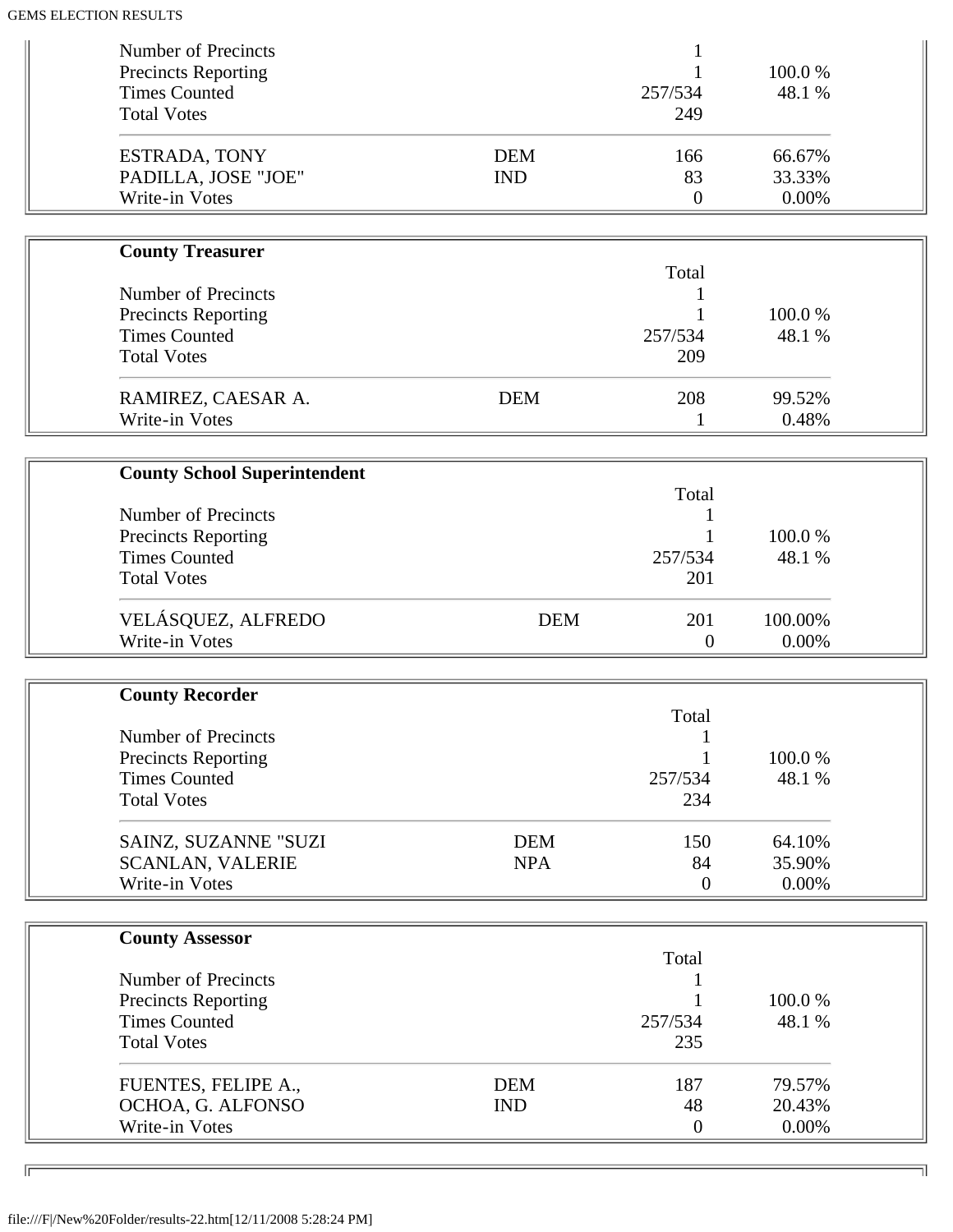| <b>Vacancy - Clerk of the Superior Court</b> |  |  |  |  |
|----------------------------------------------|--|--|--|--|
|----------------------------------------------|--|--|--|--|

|                            | Total             |         |
|----------------------------|-------------------|---------|
| Number of Precincts        |                   |         |
| <b>Precincts Reporting</b> |                   | 100.0 % |
| <b>Times Counted</b>       | 257/534           | 48.1 %  |
| <b>Total Votes</b>         | 208               |         |
| <b>GUZMAN, JUAN PABLO</b>  | <b>DEM</b><br>207 | 99.52%  |
| Write-in Votes             |                   | 0.48%   |

| <b>Nogales Unified School Dist. 1</b> |         |         |
|---------------------------------------|---------|---------|
|                                       | Total   |         |
| Number of Precincts                   |         | 100.0 % |
| <b>Precincts Reporting</b>            |         |         |
| <b>Times Counted</b>                  | 257/534 | 48.1 %  |
| <b>Total Votes</b>                    | 332     |         |
| <b>MORALES, FRANK</b>                 | 171     | 51.51%  |
| NASH, L. HUNTER                       | 84      | 25.30%  |
| SUAREZ, CHARLOTTE                     | 77      | 23.19%  |
| Write-in Votes                        | 0       | 0.00%   |

| Judge of the Superior Court Div. 2 |         |         |
|------------------------------------|---------|---------|
|                                    | Total   |         |
| Number of Precincts                |         |         |
| <b>Precincts Reporting</b>         |         | 100.0 % |
| <b>Times Counted</b>               | 257/534 | 48.1 %  |
| <b>Total Votes</b>                 | 192     |         |
| MONTOYA-PAEZ, ANNA                 | 191     | 99.48%  |
| Write-in Votes                     |         | 0.52%   |

| <b>Supreme Court Justice, BALES, SCOTT</b> |         |         |
|--------------------------------------------|---------|---------|
|                                            | Total   |         |
| Number of Precincts                        |         |         |
| <b>Precincts Reporting</b>                 |         | 100.0 % |
| <b>Times Counted</b>                       | 257/534 | 48.1 %  |
| <b>Total Votes</b>                         | 187     |         |
| <b>YES</b>                                 | 148     | 79.14%  |
| NO                                         | 39      | 20.86%  |

| Judge of the Court of Appeals Div. 2, VASQUEZ, GARYE L. |                |            |
|---------------------------------------------------------|----------------|------------|
|                                                         | Total          |            |
| Number of Precincts                                     |                |            |
| <b>Precincts Reporting</b>                              |                | 100.0 %    |
| <b>Times Counted</b>                                    | 257/534 48.1 % |            |
| <b>Total Votes</b>                                      | 187            |            |
| <b>YES</b>                                              |                | 148 79.14% |
| N <sub>O</sub>                                          |                | 39 20.86%  |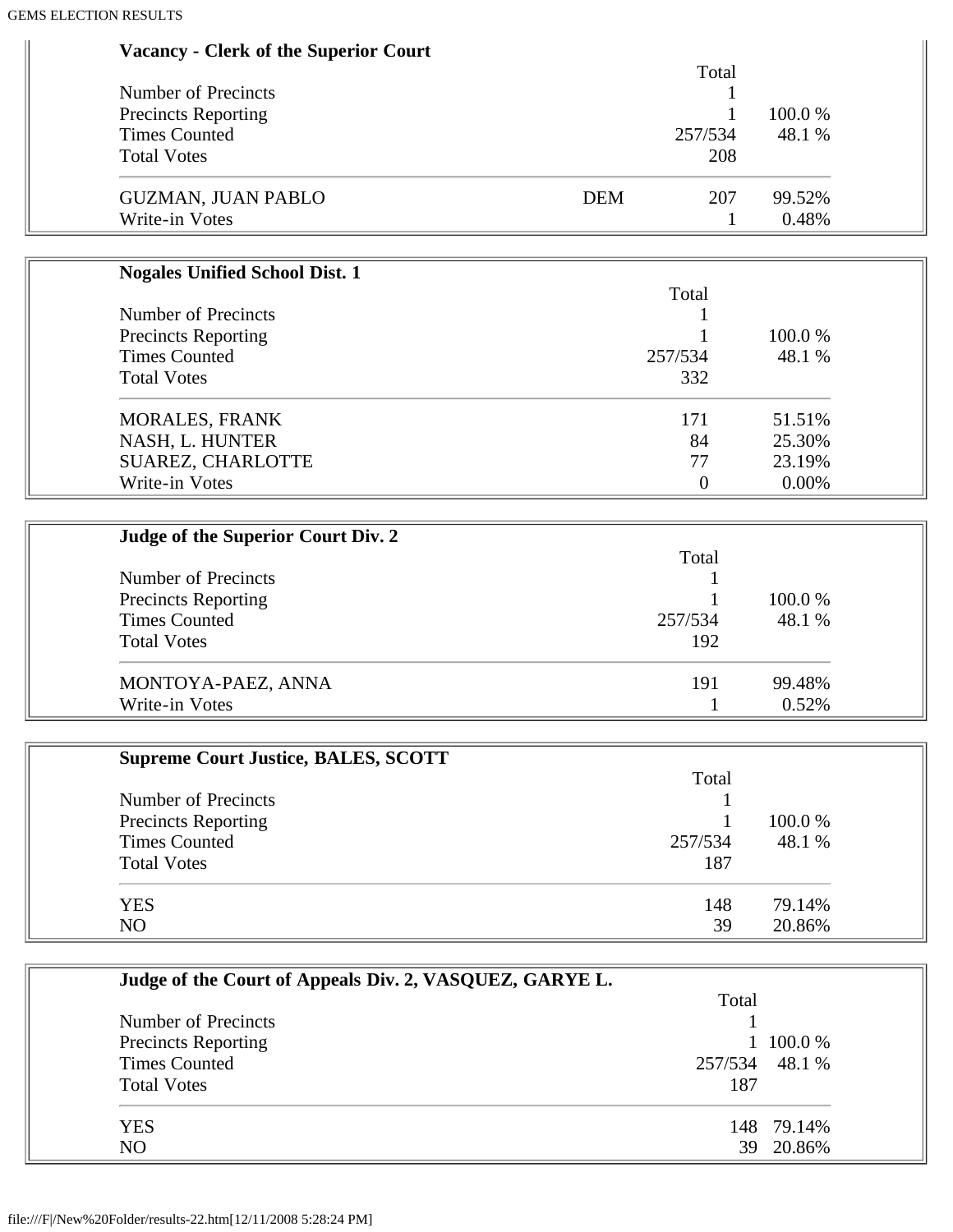| <b>Proposition 100</b><br>Total |        |
|---------------------------------|--------|
| Number of Precincts             |        |
| Precincts Reporting<br>1        | 100.0% |
| <b>Times Counted</b><br>257/534 | 48.1 % |
| <b>Total Votes</b><br>206       |        |
|                                 |        |
| <b>YES</b><br>141               | 68.45% |
| NO<br>65                        | 31.55% |
|                                 |        |
|                                 |        |
| <b>Proposition 101</b>          |        |
| Total                           |        |
| Number of Precincts             |        |
| <b>Precincts Reporting</b>      | 100.0% |
| <b>Times Counted</b><br>257/534 | 48.1 % |
| <b>Total Votes</b><br>208       |        |
|                                 |        |
| <b>YES</b><br>110               | 52.88% |
| 98<br>NO                        | 47.12% |
|                                 |        |
|                                 |        |
| <b>Proposition 102</b>          |        |
| Total                           |        |
| Number of Precincts             |        |
| <b>Precincts Reporting</b>      | 100.0% |
| <b>Times Counted</b><br>257/534 | 48.1 % |
| <b>Total Votes</b><br>213       |        |
|                                 |        |
| <b>YES</b><br>115               | 53.99% |
| NO<br>98                        | 46.01% |
|                                 |        |
| <b>Proposition 105</b>          |        |
| Total                           |        |
| Number of Precincts             |        |
| <b>Precincts Reporting</b>      | 100.0% |
| <b>Times Counted</b><br>257/534 | 48.1 % |
| <b>Total Votes</b><br>199       |        |
|                                 |        |
| 88<br><b>YES</b>                | 44.22% |
| NO<br>111                       | 55.78% |
|                                 |        |
| <b>Proposition 200</b>          |        |
| Total                           |        |
| Number of Precincts             |        |
|                                 |        |
| <b>Precincts Reporting</b>      | 100.0% |
| <b>Times Counted</b><br>257/534 | 48.1 % |
| <b>Total Votes</b><br>197       |        |
|                                 |        |
| 97<br><b>YES</b>                | 49.24% |
| NO<br>100                       | 50.76% |

 $\overline{\Gamma_{\rm P}}$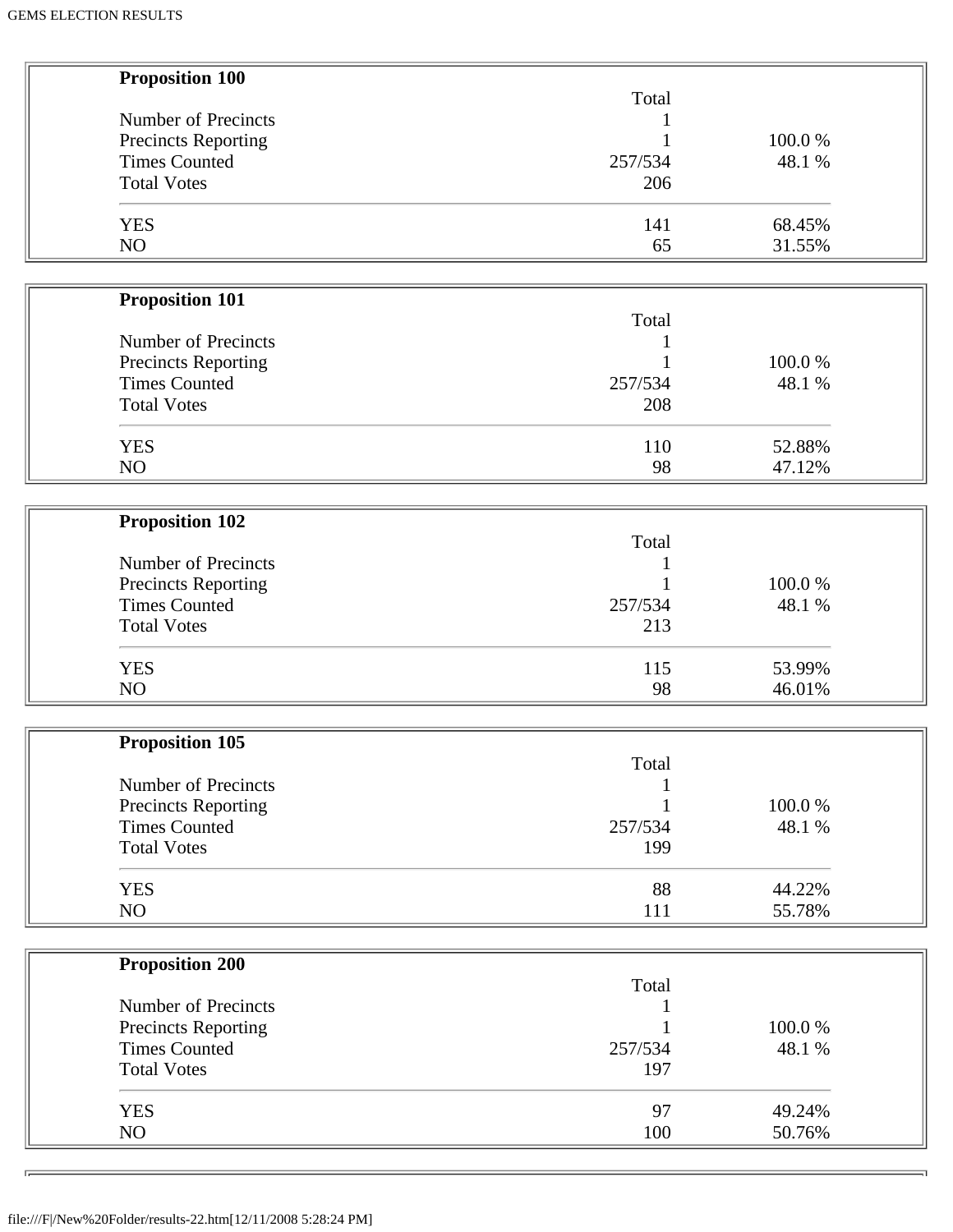| <b>Proposition 201</b>     |         |        |
|----------------------------|---------|--------|
|                            | Total   |        |
| Number of Precincts        |         |        |
| <b>Precincts Reporting</b> |         | 100.0% |
| <b>Times Counted</b>       | 257/534 | 48.1 % |
| <b>Total Votes</b>         | 194     |        |
| <b>YES</b>                 | 80      | 41.24% |
| NO                         | 114     | 58.76% |
|                            |         |        |
| <b>Proposition 202</b>     |         |        |
|                            | Total   |        |
| Number of Precincts        |         |        |
| <b>Precincts Reporting</b> |         | 100.0% |
| <b>Times Counted</b>       | 257/534 | 48.1 % |
| <b>Total Votes</b>         | 205     |        |

| <b>YES</b>     | 94        | .85%<br>⊶ |
|----------------|-----------|-----------|
| N <sub>O</sub> | -1-1<br>. | 54.15%    |

| <b>Proposition 300</b> |         |        |
|------------------------|---------|--------|
|                        | Total   |        |
| Number of Precincts    |         |        |
| Precincts Reporting    |         | 100.0% |
| <b>Times Counted</b>   | 257/534 | 48.1 % |
| <b>Total Votes</b>     | 203     |        |
| <b>YES</b>             | 55      | 27.09% |
| NO                     | 148     | 72.91% |

| <b>Proposition 400 - Santa Cruz County</b> |         |         |
|--------------------------------------------|---------|---------|
|                                            | Total   |         |
| Number of Precincts                        |         |         |
| Precincts Reporting                        |         | 100.0 % |
| <b>Times Counted</b>                       | 257/534 | 48.1 %  |
| <b>Total Votes</b>                         | 208     |         |
| <b>YES</b>                                 | 78      | 37.50%  |
| NO                                         | 130     | 62.50%  |

| <b>Proposition 401 - Santa Cruz County</b> |         |         |
|--------------------------------------------|---------|---------|
|                                            | Total   |         |
| Number of Precincts                        |         |         |
| <b>Precincts Reporting</b>                 |         | 100.0 % |
| <b>Times Counted</b>                       | 257/534 | 48.1 %  |
| <b>Total Votes</b>                         | 212     |         |
| <b>YES</b>                                 | 77      | 36.32%  |
| NO                                         | 135     | 63.68%  |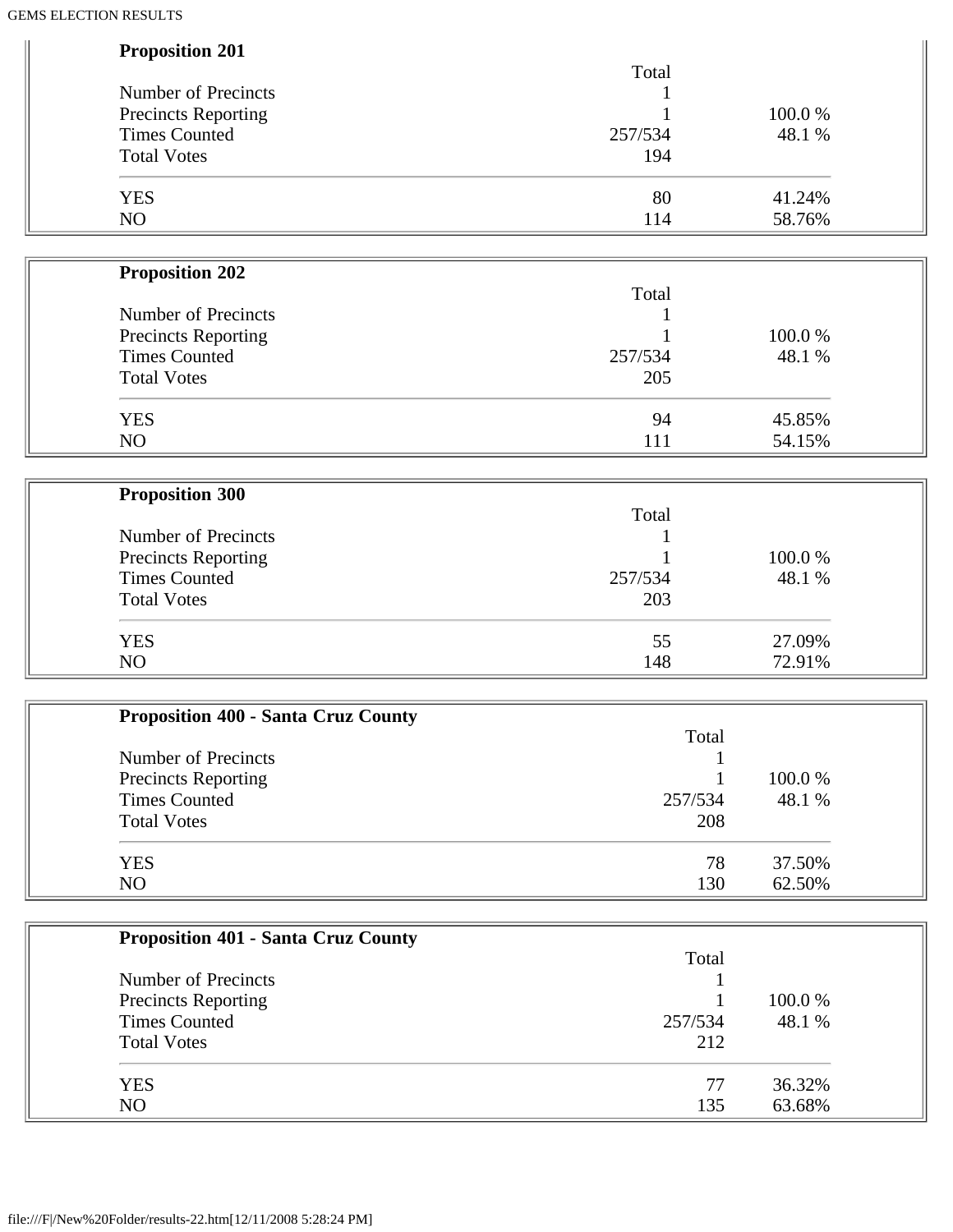## **Election Summary Report SANTA CRUZ COUNTY GENERAL ELECTION NOVEMBER 4, 2008 Summary For 23 MOUNTAIN 23 - PREC #(s): 23.1, All Counters, All Races OFFICIAL RESULTS**

Registered Voters 58 - Cards Cast 48 82.76% Num. Report Precinct 1 - Num. Reporting 1 100.00%

12/11/08 17:12:50

٦I

| <b>Presidential Electors</b> |            |       |          |
|------------------------------|------------|-------|----------|
|                              |            | Total |          |
| Number of Precincts          |            |       |          |
| <b>Precincts Reporting</b>   |            |       | 100.0 %  |
| <b>Times Counted</b>         |            | 48/58 | 82.8%    |
| <b>Total Votes</b>           |            | 48    |          |
| <b>OBAMA</b>                 | <b>DEM</b> | 18    | 37.50%   |
| <b>McCAIN</b>                | <b>REP</b> | 27    | 56.25%   |
| <b>BARR</b>                  | <b>LBT</b> | 3     | 6.25%    |
| <b>McKINNEY</b>              | <b>GRN</b> | 0     | 0.00%    |
| <b>NADER</b>                 | <b>NON</b> | 0     | 0.00%    |
| Write-in Votes               |            |       | $0.00\%$ |

| U.S. Representative in Congress Dist. 8 |            |       |          |
|-----------------------------------------|------------|-------|----------|
|                                         |            | Total |          |
| Number of Precincts                     |            |       |          |
| <b>Precincts Reporting</b>              |            |       | 100.0 %  |
| <b>Times Counted</b>                    |            | 48/58 | 82.8%    |
| <b>Total Votes</b>                      |            | 47    |          |
| <b>GIFFORDS, GABRIELLE</b>              | <b>DEM</b> | 17    | 36.17%   |
| BEE, TIM                                | <b>REP</b> | 26    | 55.32%   |
| DAVIS, PAUL                             | <b>LBT</b> | 4     | 8.51%    |
| Write-in Votes                          |            | 0     | $0.00\%$ |

| <b>State Senator Dist. 25</b> |            |          |          |
|-------------------------------|------------|----------|----------|
|                               |            | Total    |          |
| Number of Precincts           |            |          |          |
| <b>Precincts Reporting</b>    |            |          | 100.0 %  |
| <b>Times Counted</b>          |            | 48/58    | 82.8%    |
| <b>Total Votes</b>            |            | 43       |          |
| ALVAREZ, MANUEL V."           | <b>DEM</b> | 14       | 32.56%   |
| <b>BLACK, MARY ANN</b>        | <b>REP</b> | 29       | 67.44%   |
| Write-in Votes                |            | $\Omega$ | $0.00\%$ |

file:///F|/New%20Folder/results-23.htm[12/11/2008 5:28:25 PM]

ID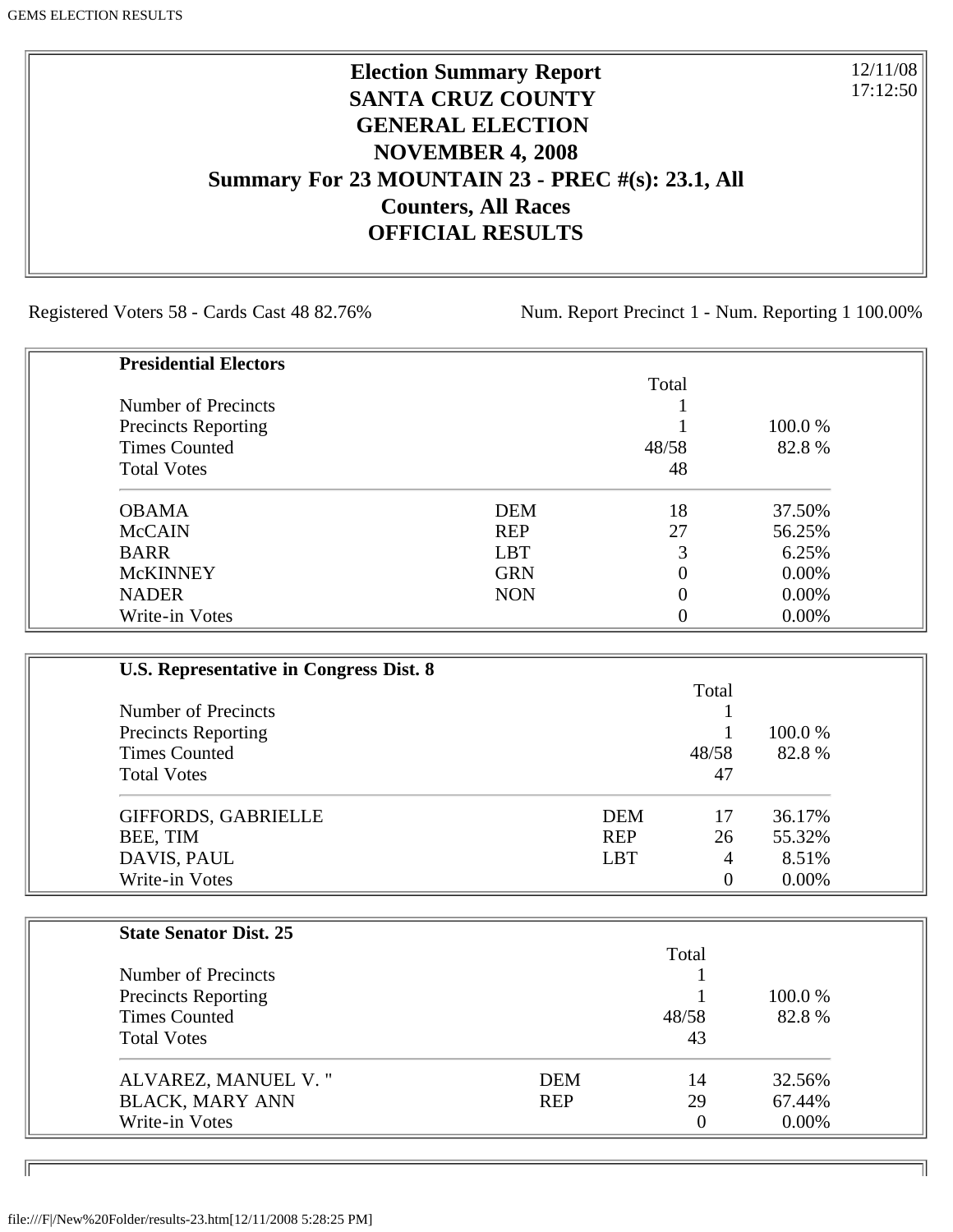| <b>State Representative Dist. 25</b> |            |            |                  |        |  |
|--------------------------------------|------------|------------|------------------|--------|--|
|                                      |            |            | Total            |        |  |
| Number of Precincts                  |            |            | 1                |        |  |
| <b>Precincts Reporting</b>           |            |            |                  | 100.0% |  |
| <b>Times Counted</b>                 |            |            | 48/58            | 82.8%  |  |
| <b>Total Votes</b>                   |            |            | 76               |        |  |
| <b>BOYER, RICHARD "RIC"</b>          |            | <b>DEM</b> | 13               | 17.11% |  |
| FLEMING, PATRICIA "P                 |            | <b>DEM</b> | 14               | 18.42% |  |
| DAVIES, TIMATHY                      |            | <b>REP</b> | 24               | 31.58% |  |
| STEVENS, DAVID                       |            | <b>REP</b> | 25               | 32.89% |  |
| Write-in Votes                       |            |            | $\overline{0}$   | 0.00%  |  |
|                                      |            |            |                  |        |  |
| <b>Corporation Commissioner</b>      |            |            |                  |        |  |
|                                      |            |            | Total            |        |  |
| Number of Precincts                  |            |            |                  |        |  |
| <b>Precincts Reporting</b>           |            |            | 1                | 100.0% |  |
| <b>Times Counted</b>                 |            |            | 48/58            | 82.8%  |  |
| <b>Total Votes</b>                   |            |            | 107              |        |  |
| <b>GEORGE, SAM</b>                   |            | <b>DEM</b> | 12               | 11.21% |  |
| KENNEDY, SANDRA                      |            | <b>DEM</b> | 14               | 13.08% |  |
| NEWMAN, PAUL                         |            | <b>DEM</b> | 15               | 14.02% |  |
| MCCLURE, MARIAN A.                   |            | <b>REP</b> | 22               | 20.56% |  |
| STUMP, BOB                           |            | <b>REP</b> | 23               | 21.50% |  |
| WONG, BARRY                          |            | <b>REP</b> | 21               | 19.63% |  |
| Write-in Votes                       |            |            | $\boldsymbol{0}$ | 0.00%  |  |
|                                      |            |            |                  |        |  |
| <b>Board of Supervisors Dist. 3</b>  |            |            |                  |        |  |
| Number of Precincts                  |            |            | Total            |        |  |
| <b>Precincts Reporting</b>           |            |            | 1                | 100.0% |  |
| <b>Times Counted</b>                 |            |            | 48/58            | 82.8%  |  |
| <b>Total Votes</b>                   |            |            | 43               |        |  |
|                                      |            |            |                  |        |  |
| MAYNARD, JOHN                        |            | <b>DEM</b> | 33               | 76.74% |  |
| <b>IBARRA, JUAN ANDRES</b>           |            | <b>IND</b> | $\perp$          | 2.33%  |  |
| <b>KRAMER, JOEL</b>                  |            | <b>IND</b> | 9                | 20.93% |  |
| Write-in Votes                       |            |            | $\boldsymbol{0}$ | 0.00%  |  |
|                                      |            |            |                  |        |  |
| <b>County Attorney</b>               |            |            | Total            |        |  |
| Number of Precincts                  |            |            |                  |        |  |
| <b>Precincts Reporting</b>           |            |            |                  | 100.0% |  |
| <b>Times Counted</b>                 |            |            | 48/58            | 82.8%  |  |
| <b>Total Votes</b>                   |            |            | 27               |        |  |
| SILVA, GEORGE                        | <b>DEM</b> |            | 26               | 96.30% |  |
| Write-in Votes                       |            |            |                  | 3.70%  |  |
|                                      |            |            | 1                |        |  |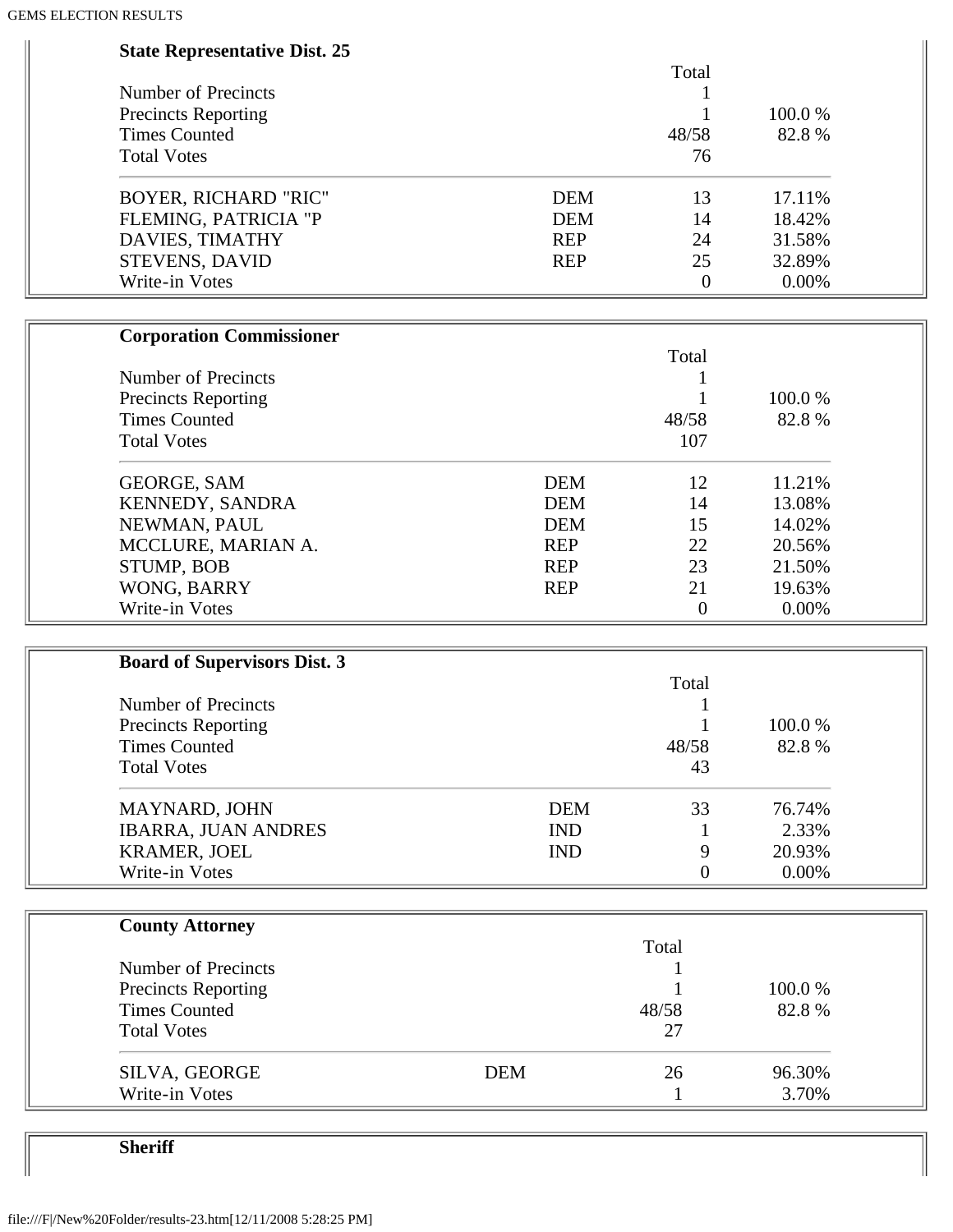| Number of Precincts<br><b>Precincts Reporting</b><br><b>Times Counted</b><br><b>Total Votes</b> |                          | Total<br>1<br>48/58<br>40  | 100.0%<br>82.8%           |  |
|-------------------------------------------------------------------------------------------------|--------------------------|----------------------------|---------------------------|--|
| <b>ESTRADA, TONY</b><br>PADILLA, JOSE "JOE"<br>Write-in Votes                                   | <b>DEM</b><br><b>IND</b> | 26<br>14<br>$\overline{0}$ | 65.00%<br>35.00%<br>0.00% |  |
|                                                                                                 |                          |                            |                           |  |
| <b>County Treasurer</b>                                                                         |                          |                            |                           |  |
| Number of Precincts                                                                             |                          | Total<br>1                 |                           |  |
| Precincts Reporting                                                                             |                          |                            | 100.0%                    |  |
| <b>Times Counted</b>                                                                            |                          | 48/58                      | 82.8%                     |  |
| <b>Total Votes</b>                                                                              |                          | 27                         |                           |  |
| RAMIREZ, CAESAR A.<br>Write-in Votes                                                            | <b>DEM</b>               | 27<br>$\boldsymbol{0}$     | 100.00%<br>0.00%          |  |
|                                                                                                 |                          |                            |                           |  |
| <b>County School Superintendent</b>                                                             |                          | Total                      |                           |  |
| Number of Precincts                                                                             |                          | 1                          |                           |  |
| <b>Precincts Reporting</b><br><b>Times Counted</b>                                              |                          | 48/58                      | 100.0%<br>82.8%           |  |
| <b>Total Votes</b>                                                                              |                          | 24                         |                           |  |
| VELÁSQUEZ, ALFREDO                                                                              | <b>DEM</b>               | 24                         | 100.00%                   |  |
| Write-in Votes                                                                                  |                          | $\overline{0}$             | 0.00%                     |  |
|                                                                                                 |                          |                            |                           |  |
| <b>County Recorder</b>                                                                          |                          | Total                      |                           |  |
| Number of Precincts                                                                             |                          |                            |                           |  |
| <b>Precincts Reporting</b>                                                                      |                          |                            | 100.0%                    |  |
| <b>Times Counted</b>                                                                            |                          | 48/58                      | 82.8%                     |  |
| <b>Total Votes</b>                                                                              |                          | 41                         |                           |  |
| SAINZ, SUZANNE "SUZI                                                                            | <b>DEM</b>               | 16                         | 39.02%                    |  |
| <b>SCANLAN, VALERIE</b>                                                                         | <b>NPA</b>               | 25                         | 60.98%                    |  |
| Write-in Votes                                                                                  |                          | $\overline{0}$             | 0.00%                     |  |
|                                                                                                 |                          |                            |                           |  |
| <b>County Assessor</b>                                                                          |                          | Total                      |                           |  |
| Number of Precincts                                                                             |                          |                            |                           |  |
| <b>Precincts Reporting</b>                                                                      |                          |                            | 100.0%                    |  |
| <b>Times Counted</b>                                                                            |                          | 48/58                      | 82.8%                     |  |
| <b>Total Votes</b>                                                                              |                          | 37                         |                           |  |
| FUENTES, FELIPE A.,                                                                             | <b>DEM</b>               | 20                         | 54.05%                    |  |
| OCHOA, G. ALFONSO                                                                               | <b>IND</b>               | 17                         | 45.95%                    |  |
|                                                                                                 |                          |                            |                           |  |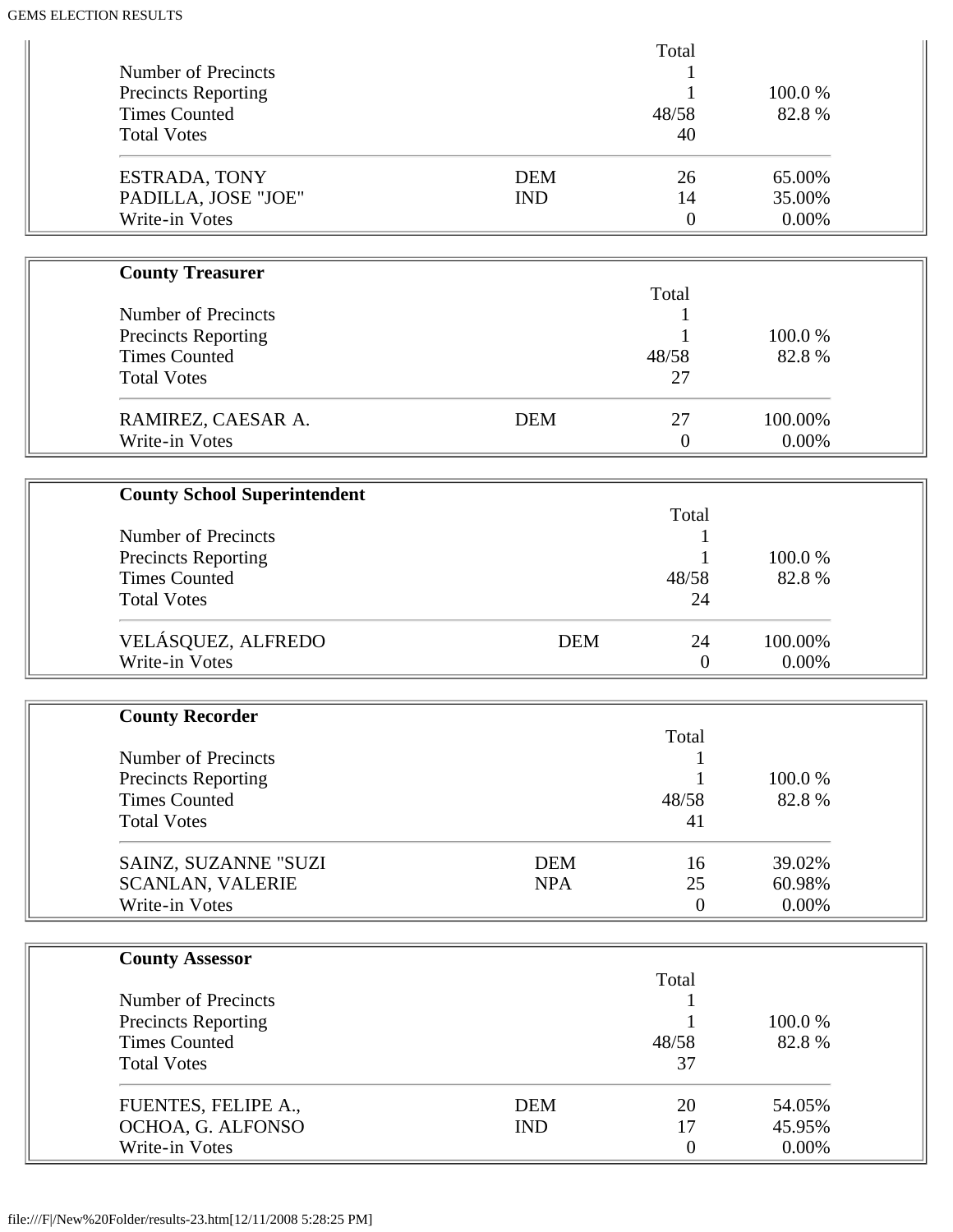| <b>Vacancy - Clerk of the Superior Court</b>                |            |                  |         |  |
|-------------------------------------------------------------|------------|------------------|---------|--|
|                                                             |            | Total            |         |  |
| Number of Precincts                                         |            |                  |         |  |
| <b>Precincts Reporting</b>                                  |            |                  | 100.0%  |  |
| <b>Times Counted</b>                                        |            | 48/58            | 82.8%   |  |
| <b>Total Votes</b>                                          |            | 29               |         |  |
|                                                             |            |                  |         |  |
| <b>GUZMAN, JUAN PABLO</b>                                   | <b>DEM</b> | 29               | 100.00% |  |
| Write-in Votes                                              |            | $\overline{0}$   | 0.00%   |  |
|                                                             |            |                  |         |  |
| Question 1 - Patagonia ESD 20 Subdivision - Patagonia ESD 6 |            |                  |         |  |
|                                                             |            | Total            |         |  |
| Number of Precincts                                         |            |                  |         |  |
| <b>Precincts Reporting</b>                                  |            | 1                | 100.0%  |  |
| <b>Times Counted</b>                                        |            | 48/58            | 82.8%   |  |
| <b>Total Votes</b>                                          |            | 36               |         |  |
|                                                             |            |                  |         |  |
| <b>YES</b>                                                  |            | 9                | 25.00%  |  |
| NO                                                          |            | 27               | 75.00%  |  |
|                                                             |            |                  |         |  |
| Question 2 - Patagonia ESD 6 Unification                    |            |                  |         |  |
|                                                             |            | Total            |         |  |
| Number of Precincts                                         |            |                  |         |  |
|                                                             |            |                  | 100.0%  |  |
| <b>Precincts Reporting</b><br><b>Times Counted</b>          |            | 48/58            | 82.8%   |  |
| <b>Total Votes</b>                                          |            | 39               |         |  |
|                                                             |            |                  |         |  |
| <b>YES</b>                                                  |            | 12               | 30.77%  |  |
| N <sub>O</sub>                                              |            | 27               | 69.23%  |  |
|                                                             |            |                  |         |  |
|                                                             |            |                  |         |  |
| Judge of the Superior Court Div. 2                          |            |                  |         |  |
|                                                             |            | Total            |         |  |
| Number of Precincts                                         |            |                  |         |  |
| Precincts Reporting                                         |            |                  | 100.0%  |  |
| <b>Times Counted</b>                                        |            | 48/58            | 82.8%   |  |
| <b>Total Votes</b>                                          |            | 20               |         |  |
|                                                             |            |                  |         |  |
| MONTOYA-PAEZ, ANNA                                          |            | 20               | 100.00% |  |
| Write-in Votes                                              |            | $\boldsymbol{0}$ | 0.00%   |  |
|                                                             |            |                  |         |  |
| <b>Supreme Court Justice, BALES, SCOTT</b>                  |            |                  |         |  |
|                                                             |            | Total            |         |  |
| Number of Precincts                                         |            |                  |         |  |
| <b>Precincts Reporting</b>                                  |            |                  | 100.0%  |  |
| <b>Times Counted</b>                                        |            | 48/58            | 82.8%   |  |
| <b>Total Votes</b>                                          |            | 32               |         |  |
|                                                             |            |                  |         |  |
| <b>YES</b>                                                  |            | 22               | 68.75%  |  |
| NO                                                          |            | 10               | 31.25%  |  |
|                                                             |            |                  |         |  |
|                                                             |            |                  |         |  |

 $\overline{D}$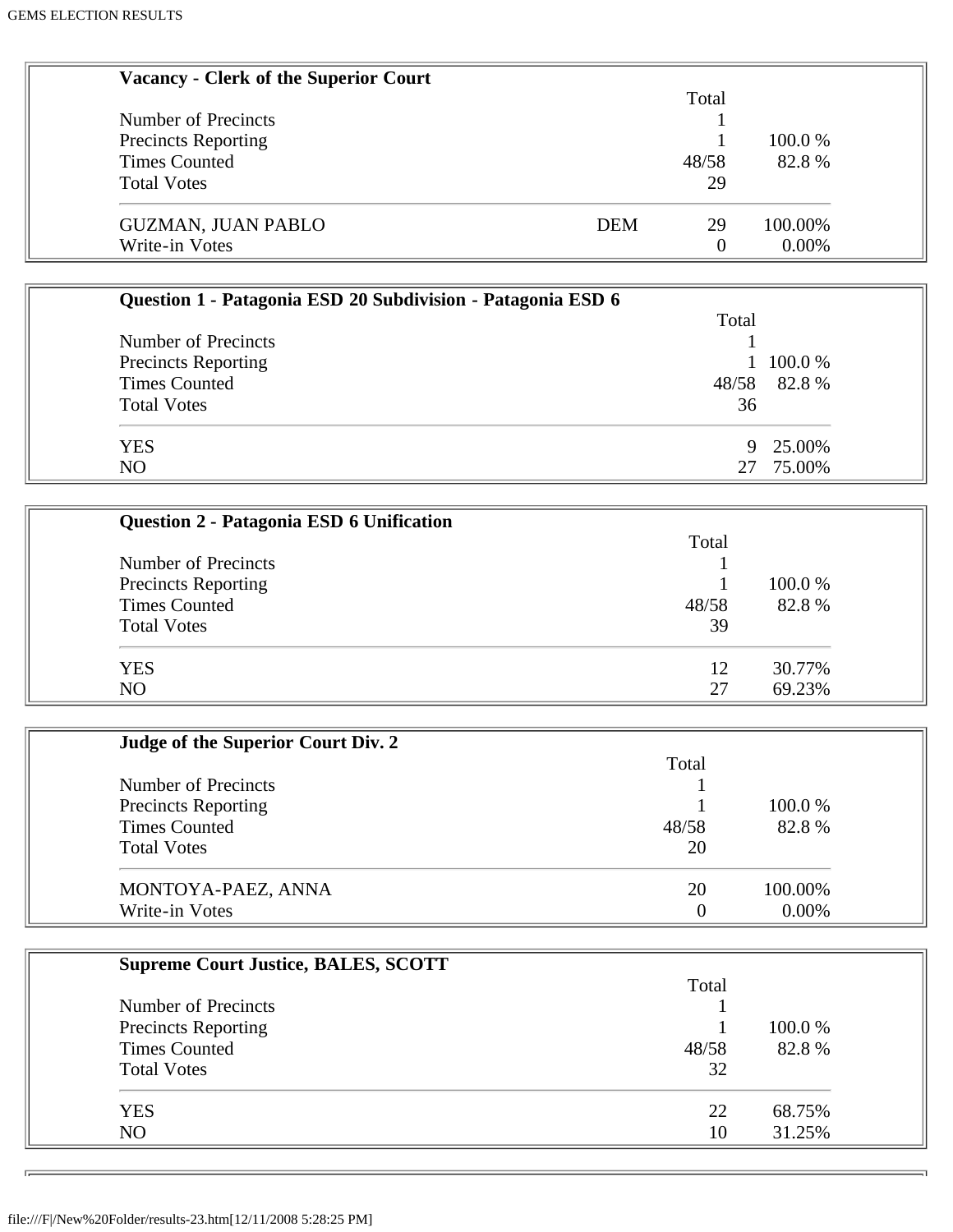| Judge of the Court of Appeals Div. 2, VASQUEZ, GARYE L. |        |        |
|---------------------------------------------------------|--------|--------|
|                                                         | Total  |        |
| Number of Precincts                                     |        |        |
| <b>Precincts Reporting</b>                              | 1      | 100.0% |
| <b>Times Counted</b>                                    | 48/58  | 82.8%  |
| <b>Total Votes</b>                                      | 32     |        |
| <b>YES</b>                                              | 22     | 68.75% |
| NO                                                      | 10     | 31.25% |
|                                                         |        |        |
| <b>Proposition 100</b>                                  |        |        |
|                                                         | Total  |        |
| Number of Precincts                                     |        |        |
| <b>Precincts Reporting</b>                              |        | 100.0% |
| <b>Times Counted</b>                                    | 48/58  | 82.8%  |
| <b>Total Votes</b>                                      | 45     |        |
|                                                         |        |        |
| <b>YES</b>                                              | 32     | 71.11% |
| N <sub>O</sub>                                          | 13     | 28.89% |
|                                                         |        |        |
| <b>Proposition 101</b>                                  |        |        |
|                                                         | Total  |        |
| Number of Precincts                                     | 1      |        |
| <b>Precincts Reporting</b>                              |        | 100.0% |
| <b>Times Counted</b>                                    | 48/58  | 82.8%  |
| <b>Total Votes</b>                                      | 45     |        |
|                                                         |        |        |
| <b>YES</b>                                              | 28     | 62.22% |
| N <sub>O</sub>                                          | 17     | 37.78% |
|                                                         |        |        |
| <b>Proposition 102</b>                                  |        |        |
|                                                         | Total  |        |
| Number of Precincts                                     |        |        |
| <b>Precincts Reporting</b>                              | 1      | 100.0% |
| <b>Times Counted</b>                                    | 48/58  | 82.8%  |
| <b>Total Votes</b>                                      | 43     |        |
| <b>YES</b>                                              | 24     | 55.81% |
| NO                                                      | 19     | 44.19% |
|                                                         |        |        |
| <b>Proposition 105</b>                                  |        |        |
|                                                         | Total  |        |
| Number of Precincts                                     | 1      |        |
| Precincts Reporting                                     |        | 100.0% |
| <b>Times Counted</b>                                    | 48/58  | 82.8%  |
| <b>Total Votes</b>                                      | 43     |        |
|                                                         |        |        |
| <b>YES</b>                                              | 16     | 37.21% |
| NO                                                      | $27\,$ | 62.79% |
|                                                         |        |        |

Ш

**Proposition 200**

 $\sqrt{2}$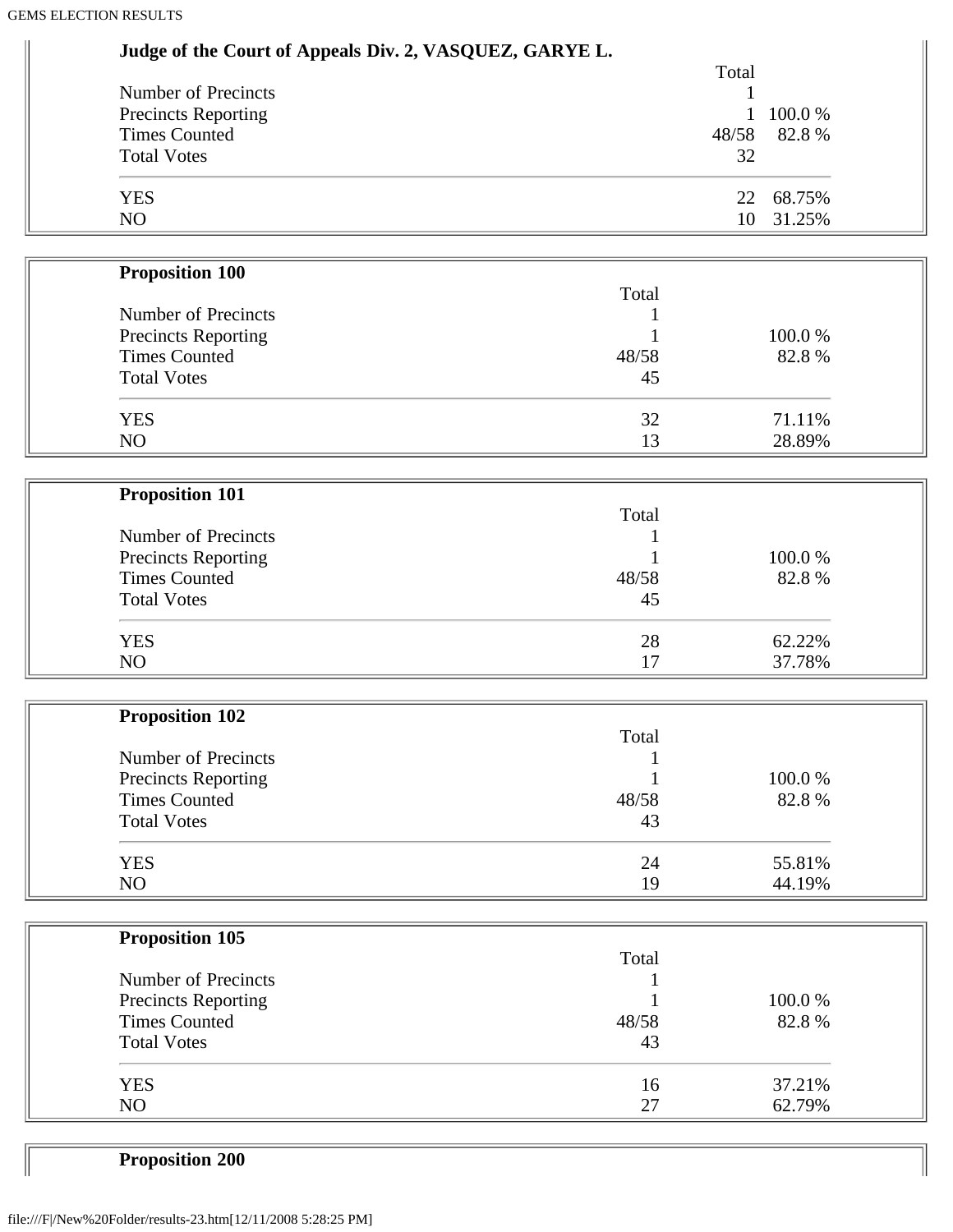|                                            | Total |                |  |
|--------------------------------------------|-------|----------------|--|
| Number of Precincts                        |       |                |  |
| Precincts Reporting                        |       | 100.0%         |  |
| <b>Times Counted</b>                       | 48/58 | 82.8%          |  |
| <b>Total Votes</b>                         | 43    |                |  |
|                                            |       |                |  |
| <b>YES</b>                                 | 14    | 32.56%         |  |
| NO                                         | 29    | 67.44%         |  |
|                                            |       |                |  |
|                                            |       |                |  |
| <b>Proposition 201</b>                     |       |                |  |
|                                            | Total |                |  |
| Number of Precincts                        |       |                |  |
| Precincts Reporting                        |       | 100.0%         |  |
| <b>Times Counted</b>                       | 48/58 | 82.8%          |  |
| <b>Total Votes</b>                         | 45    |                |  |
|                                            |       |                |  |
| <b>YES</b>                                 | 3     | 6.67%          |  |
| NO                                         | 42    | 93.33%         |  |
|                                            |       |                |  |
| <b>Proposition 202</b>                     |       |                |  |
|                                            | Total |                |  |
|                                            |       |                |  |
| Number of Precincts                        |       |                |  |
| Precincts Reporting                        |       | 100.0%         |  |
| <b>Times Counted</b>                       | 48/58 | 82.8%          |  |
| <b>Total Votes</b>                         | 46    |                |  |
|                                            |       |                |  |
| <b>YES</b>                                 | 18    | 39.13%         |  |
| NO                                         | 28    | 60.87%         |  |
|                                            |       |                |  |
| <b>Proposition 300</b>                     |       |                |  |
|                                            | Total |                |  |
| Number of Precincts                        |       |                |  |
| <b>Precincts Reporting</b>                 |       | 100.0%         |  |
| <b>Times Counted</b>                       | 48/58 | 82.8%          |  |
| <b>Total Votes</b>                         | 42    |                |  |
|                                            |       |                |  |
| <b>YES</b>                                 | 16    | 38.10%         |  |
| NO                                         | 26    | 61.90%         |  |
|                                            |       |                |  |
|                                            |       |                |  |
| <b>Proposition 400 - Santa Cruz County</b> |       |                |  |
|                                            |       | Total          |  |
| Number of Precincts                        |       |                |  |
| Precincts Reporting                        |       | 100.0%         |  |
| <b>Times Counted</b>                       |       | 48/58<br>82.8% |  |
| <b>Total Votes</b>                         |       | 42             |  |
|                                            |       |                |  |
| <b>YES</b>                                 |       | 19.05%<br>8    |  |
| NO                                         |       | 34<br>80.95%   |  |
|                                            |       |                |  |

# **Proposition 401 - Santa Cruz County**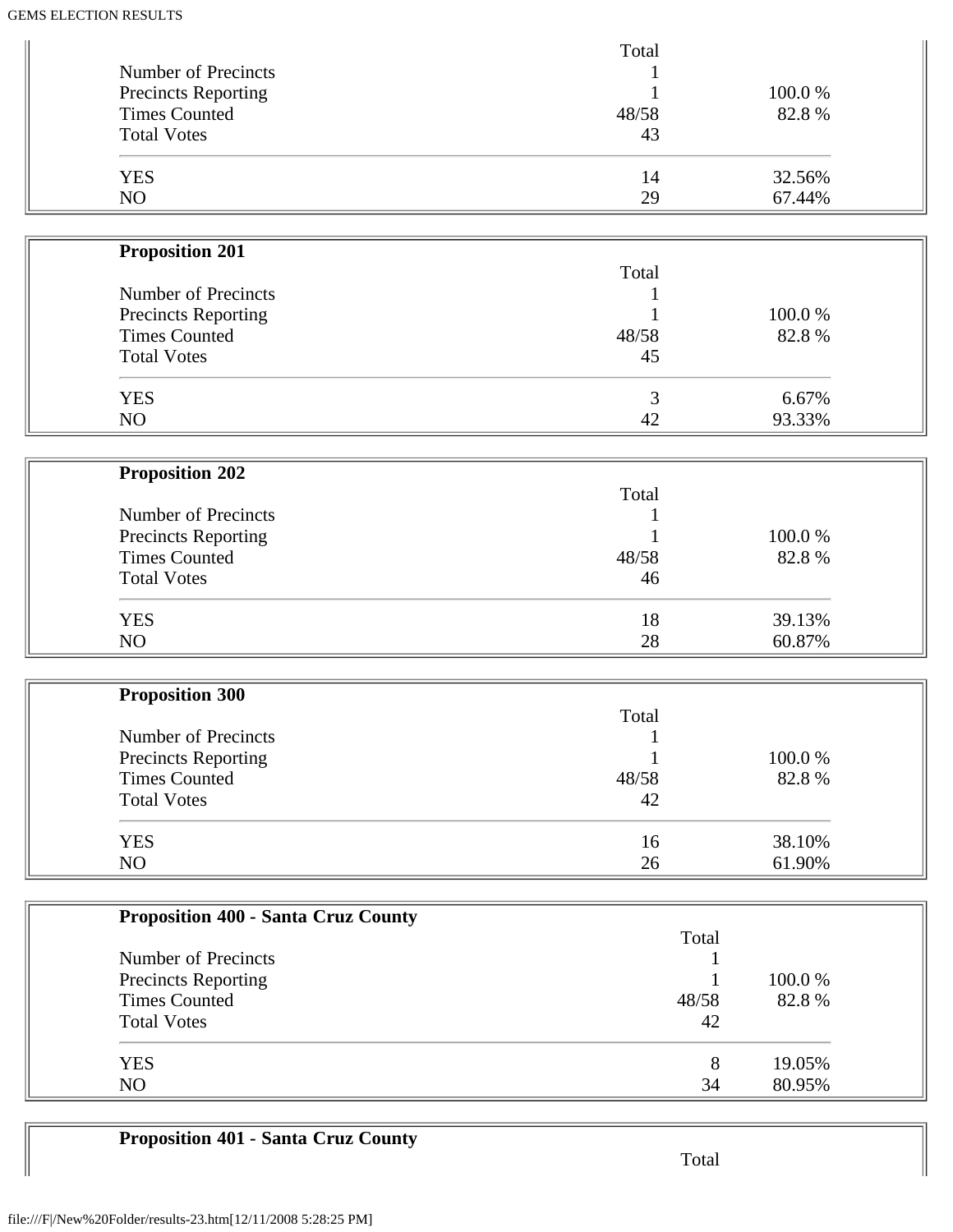| Number of Precincts<br>Precincts Reporting<br><b>Times Counted</b><br><b>Total Votes</b> | 48/58<br>42 | 100.0 %<br>82.8% |
|------------------------------------------------------------------------------------------|-------------|------------------|
| <b>YES</b>                                                                               |             | 19.05%           |
| NO.                                                                                      | 34          | 80.95%           |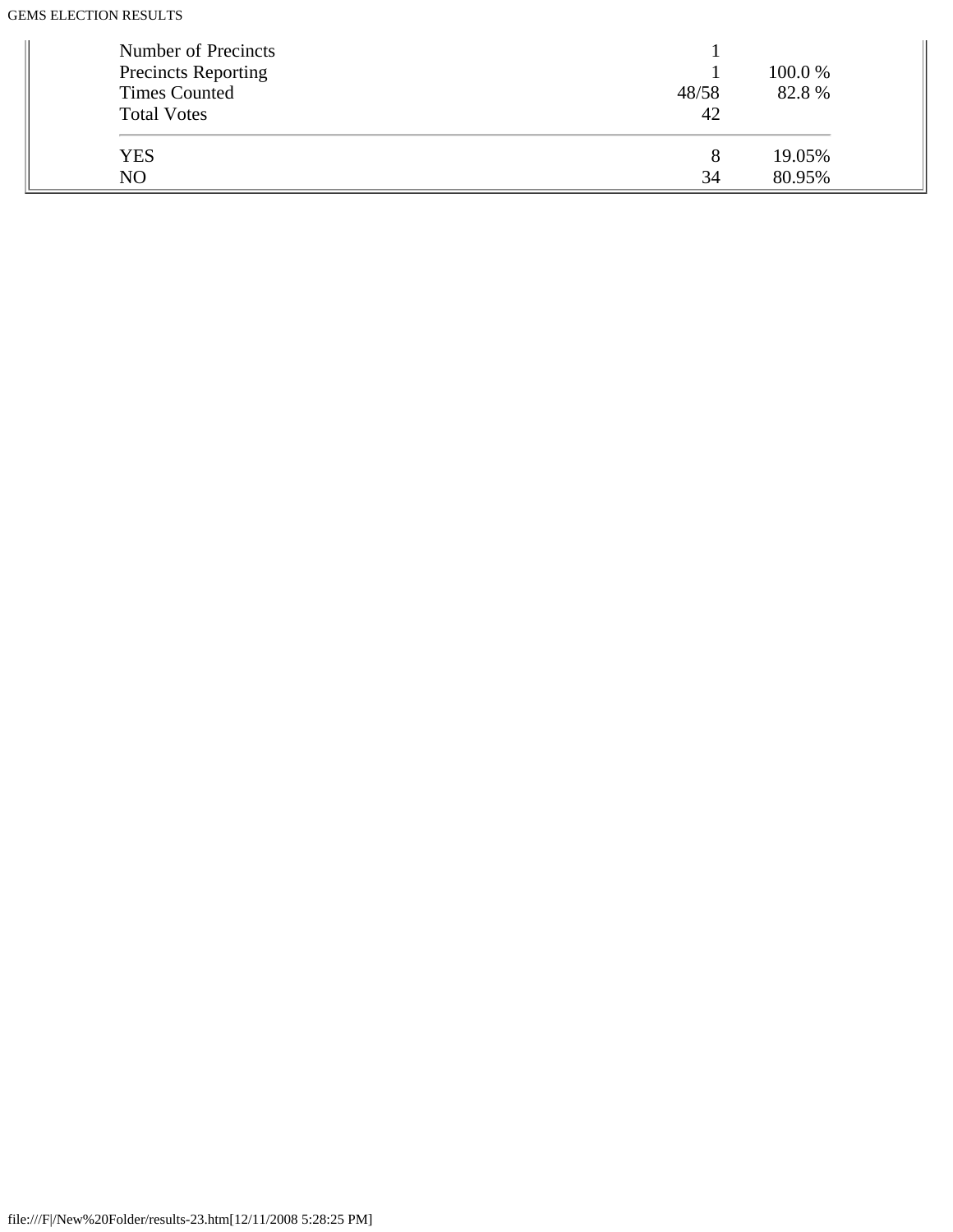## **Election Summary Report SANTA CRUZ COUNTY GENERAL ELECTION NOVEMBER 4, 2008 Summary For 24 LAKE PATAGONIA 24, All Counters, All Races OFFICIAL RESULTS**

Registered Voters 97 - Cards Cast 75 77.32% Num. Report Precinct 1 - Num. Reporting 1 100.00%

12/11/08 17:12:51

| <b>Presidential Electors</b> |            |       |          |
|------------------------------|------------|-------|----------|
|                              |            | Total |          |
| Number of Precincts          |            |       |          |
| <b>Precincts Reporting</b>   |            |       | 100.0 %  |
| <b>Times Counted</b>         |            | 75/97 | 77.3 %   |
| <b>Total Votes</b>           |            | 75    |          |
| <b>OBAMA</b>                 | <b>DEM</b> | 43    | 57.33%   |
| <b>McCAIN</b>                | <b>REP</b> | 30    | 40.00%   |
| <b>BARR</b>                  | <b>LBT</b> | ာ     | 2.67%    |
| <b>McKINNEY</b>              | <b>GRN</b> |       | $0.00\%$ |
| <b>NADER</b>                 | <b>NON</b> |       | $0.00\%$ |
| Write-in Votes               |            |       | $0.00\%$ |

| U.S. Representative in Congress Dist. 7 |            |       |          |
|-----------------------------------------|------------|-------|----------|
|                                         |            | Total |          |
| Number of Precincts                     |            |       |          |
| <b>Precincts Reporting</b>              |            |       | 100.0 %  |
| <b>Times Counted</b>                    |            | 75/97 | 77.3 %   |
| <b>Total Votes</b>                      |            | 70    |          |
| GRIJALVA, RAÚL                          | <b>DEM</b> | 47    | 67.14%   |
| SWEENEY, JOSEPH                         | <b>REP</b> | 20    | 28.57%   |
| PETRULSKY, RAYMOND P                    | <b>LBT</b> | 3     | 4.29%    |
| Write-in Votes                          |            | 0     | $0.00\%$ |

| <b>State Senator Dist. 25</b> |            |       |          |
|-------------------------------|------------|-------|----------|
|                               |            | Total |          |
| Number of Precincts           |            |       |          |
| <b>Precincts Reporting</b>    |            |       | 100.0 %  |
| <b>Times Counted</b>          |            | 75/97 | 77.3 %   |
| <b>Total Votes</b>            |            | 72    |          |
| ALVAREZ, MANUEL V."           | <b>DEM</b> | 40    | 55.56%   |
| <b>BLACK, MARY ANN</b>        | <b>REP</b> | 32    | 44.44%   |
| Write-in Votes                |            | 0     | $0.00\%$ |

ID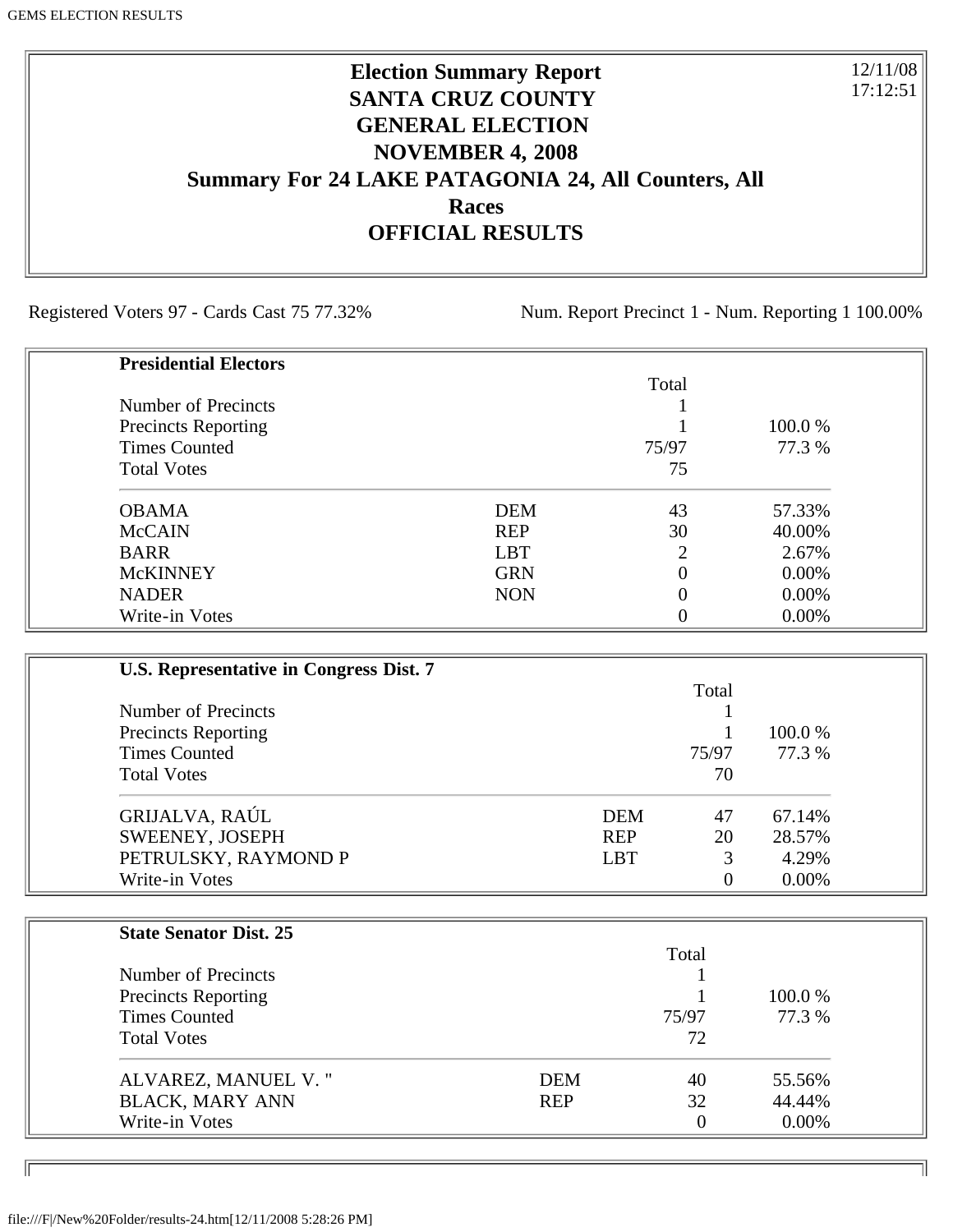| <b>State Representative Dist. 25</b> |            |            |                  |        |  |
|--------------------------------------|------------|------------|------------------|--------|--|
|                                      |            |            | Total            |        |  |
| Number of Precincts                  |            |            | 1                |        |  |
| <b>Precincts Reporting</b>           |            |            |                  | 100.0% |  |
| <b>Times Counted</b>                 |            |            | 75/97            | 77.3 % |  |
| <b>Total Votes</b>                   |            |            | 128              |        |  |
| <b>BOYER, RICHARD "RIC"</b>          |            | <b>DEM</b> | 35               | 27.34% |  |
| FLEMING, PATRICIA "P                 |            | <b>DEM</b> | 41               | 32.03% |  |
| DAVIES, TIMATHY                      |            | <b>REP</b> | 25               | 19.53% |  |
| STEVENS, DAVID                       |            | <b>REP</b> | 27               | 21.09% |  |
| Write-in Votes                       |            |            | $\boldsymbol{0}$ | 0.00%  |  |
| <b>Corporation Commissioner</b>      |            |            |                  |        |  |
|                                      |            |            | Total            |        |  |
| Number of Precincts                  |            |            |                  |        |  |
| <b>Precincts Reporting</b>           |            |            |                  | 100.0% |  |
| <b>Times Counted</b>                 |            |            | 75/97            | 77.3 % |  |
| <b>Total Votes</b>                   |            |            | 191              |        |  |
|                                      |            |            |                  |        |  |
| <b>GEORGE, SAM</b>                   |            | <b>DEM</b> | 35               | 18.32% |  |
| KENNEDY, SANDRA                      |            | <b>DEM</b> | 41               | 21.47% |  |
| NEWMAN, PAUL                         |            | <b>DEM</b> | 43               | 22.51% |  |
| MCCLURE, MARIAN A.                   |            | <b>REP</b> | 24               | 12.57% |  |
| STUMP, BOB                           |            | <b>REP</b> | 22               | 11.52% |  |
| WONG, BARRY                          |            | <b>REP</b> | 26               | 13.61% |  |
| Write-in Votes                       |            |            | $\boldsymbol{0}$ | 0.00%  |  |
|                                      |            |            |                  |        |  |
| <b>Board of Supervisors Dist. 3</b>  |            |            |                  |        |  |
|                                      |            |            | Total            |        |  |
| Number of Precincts                  |            |            |                  |        |  |
| <b>Precincts Reporting</b>           |            |            |                  | 100.0% |  |
| <b>Times Counted</b>                 |            |            | 75/97            | 77.3 % |  |
| <b>Total Votes</b>                   |            |            | 68               |        |  |
| MAYNARD, JOHN                        |            | <b>DEM</b> | 49               | 72.06% |  |
| <b>IBARRA, JUAN ANDRES</b>           |            | <b>IND</b> | 3                | 4.41%  |  |
| KRAMER, JOEL                         |            | <b>IND</b> | 16               | 23.53% |  |
| Write-in Votes                       |            |            | $\overline{0}$   | 0.00%  |  |
| <b>County Attorney</b>               |            |            |                  |        |  |
|                                      |            |            | Total            |        |  |
| Number of Precincts                  |            |            |                  |        |  |
| <b>Precincts Reporting</b>           |            |            |                  | 100.0% |  |
| <b>Times Counted</b>                 |            |            | 75/97            | 77.3 % |  |
| <b>Total Votes</b>                   |            |            | 53               |        |  |
|                                      | <b>DEM</b> |            | 52               | 98.11% |  |
| SILVA, GEORGE<br>Write-in Votes      |            |            |                  | 1.89%  |  |
|                                      |            |            |                  |        |  |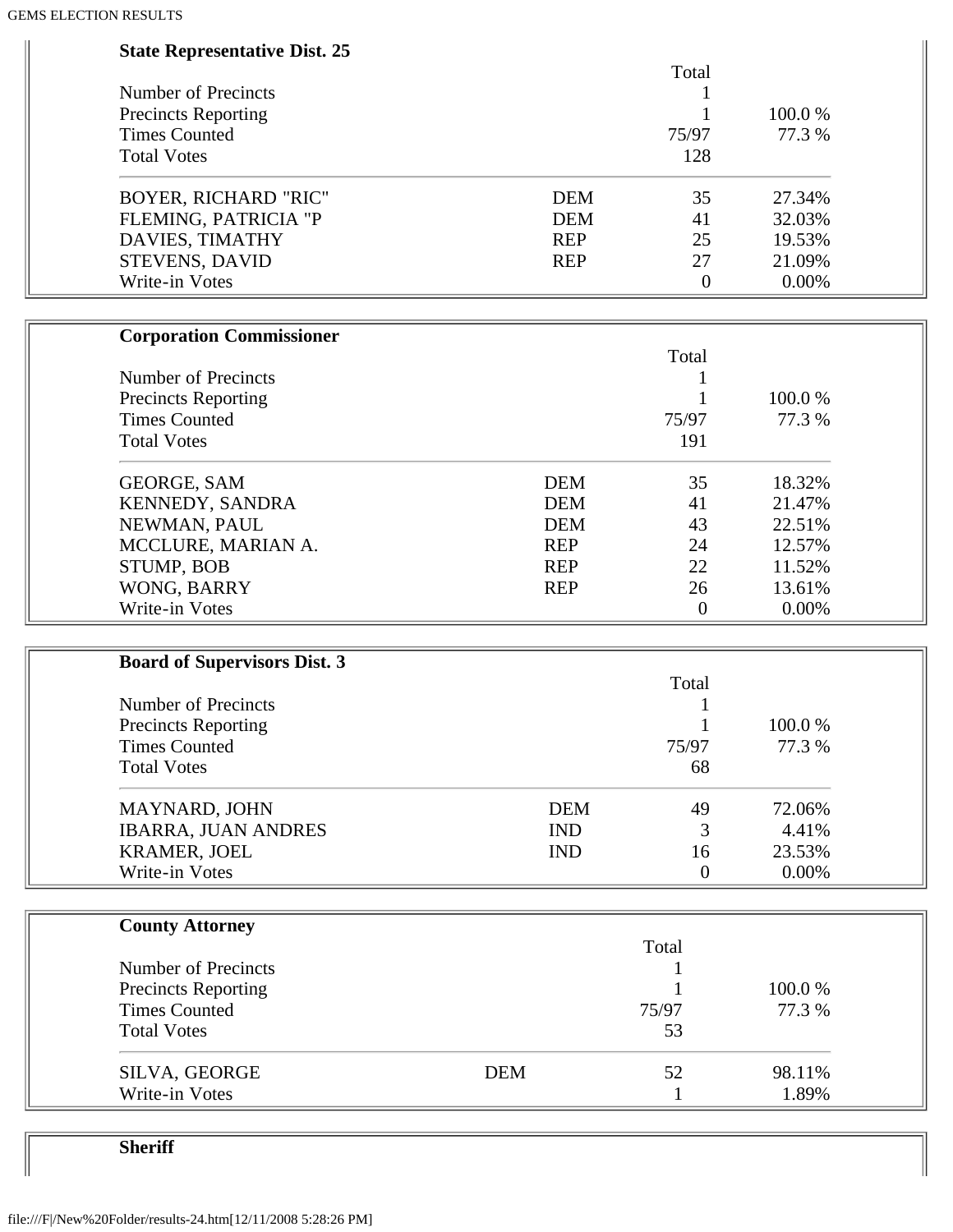|                                             |            | Total            |        |  |
|---------------------------------------------|------------|------------------|--------|--|
| Number of Precincts                         |            |                  |        |  |
| Precincts Reporting<br><b>Times Counted</b> |            | 1                | 100.0% |  |
| <b>Total Votes</b>                          |            | 75/97<br>68      | 77.3 % |  |
|                                             |            |                  |        |  |
| ESTRADA, TONY                               | <b>DEM</b> | 44               | 64.71% |  |
| PADILLA, JOSE "JOE"                         | <b>IND</b> | 24               | 35.29% |  |
| Write-in Votes                              |            | $\boldsymbol{0}$ | 0.00%  |  |
|                                             |            |                  |        |  |
| <b>County Treasurer</b>                     |            |                  |        |  |
|                                             |            | Total            |        |  |
| Number of Precincts                         |            |                  |        |  |
| <b>Precincts Reporting</b>                  |            |                  | 100.0% |  |
| <b>Times Counted</b>                        |            | 75/97            | 77.3 % |  |
| <b>Total Votes</b>                          |            | 53               |        |  |
|                                             |            |                  |        |  |
| RAMIREZ, CAESAR A.                          | <b>DEM</b> | 52               | 98.11% |  |
| Write-in Votes                              |            | 1                | 1.89%  |  |
|                                             |            |                  |        |  |
| <b>County School Superintendent</b>         |            | Total            |        |  |
| Number of Precincts                         |            |                  |        |  |
| <b>Precincts Reporting</b>                  |            | 1<br>1           | 100.0% |  |
| <b>Times Counted</b>                        |            | 75/97            | 77.3 % |  |
| <b>Total Votes</b>                          |            | 49               |        |  |
|                                             |            |                  |        |  |
| VELÁSQUEZ, ALFREDO                          | <b>DEM</b> | 48               | 97.96% |  |
| Write-in Votes                              |            | $\mathbf{1}$     | 2.04%  |  |
|                                             |            |                  |        |  |
| <b>County Recorder</b>                      |            |                  |        |  |
|                                             |            | Total            |        |  |
| Number of Precincts                         |            |                  |        |  |
| <b>Precincts Reporting</b>                  |            | 1                | 100.0% |  |
| <b>Times Counted</b>                        |            | 75/97            | 77.3 % |  |
| <b>Total Votes</b>                          |            | 67               |        |  |
| SAINZ, SUZANNE "SUZI                        | <b>DEM</b> | 31               | 46.27% |  |
| <b>SCANLAN, VALERIE</b>                     | <b>NPA</b> | 36               | 53.73% |  |
| Write-in Votes                              |            | $\boldsymbol{0}$ | 0.00%  |  |
|                                             |            |                  |        |  |
|                                             |            |                  |        |  |
| <b>County Assessor</b>                      |            | Total            |        |  |
| Number of Precincts                         |            |                  |        |  |
| <b>Precincts Reporting</b>                  |            |                  | 100.0% |  |
| <b>Times Counted</b>                        |            | 75/97            | 77.3 % |  |
| <b>Total Votes</b>                          |            | 62               |        |  |
|                                             |            |                  |        |  |
| FUENTES, FELIPE A.,                         | <b>DEM</b> | 44               | 70.97% |  |
| OCHOA, G. ALFONSO                           | <b>IND</b> | 18               | 29.03% |  |
| Write-in Votes                              |            | $\mathbf{0}$     | 0.00%  |  |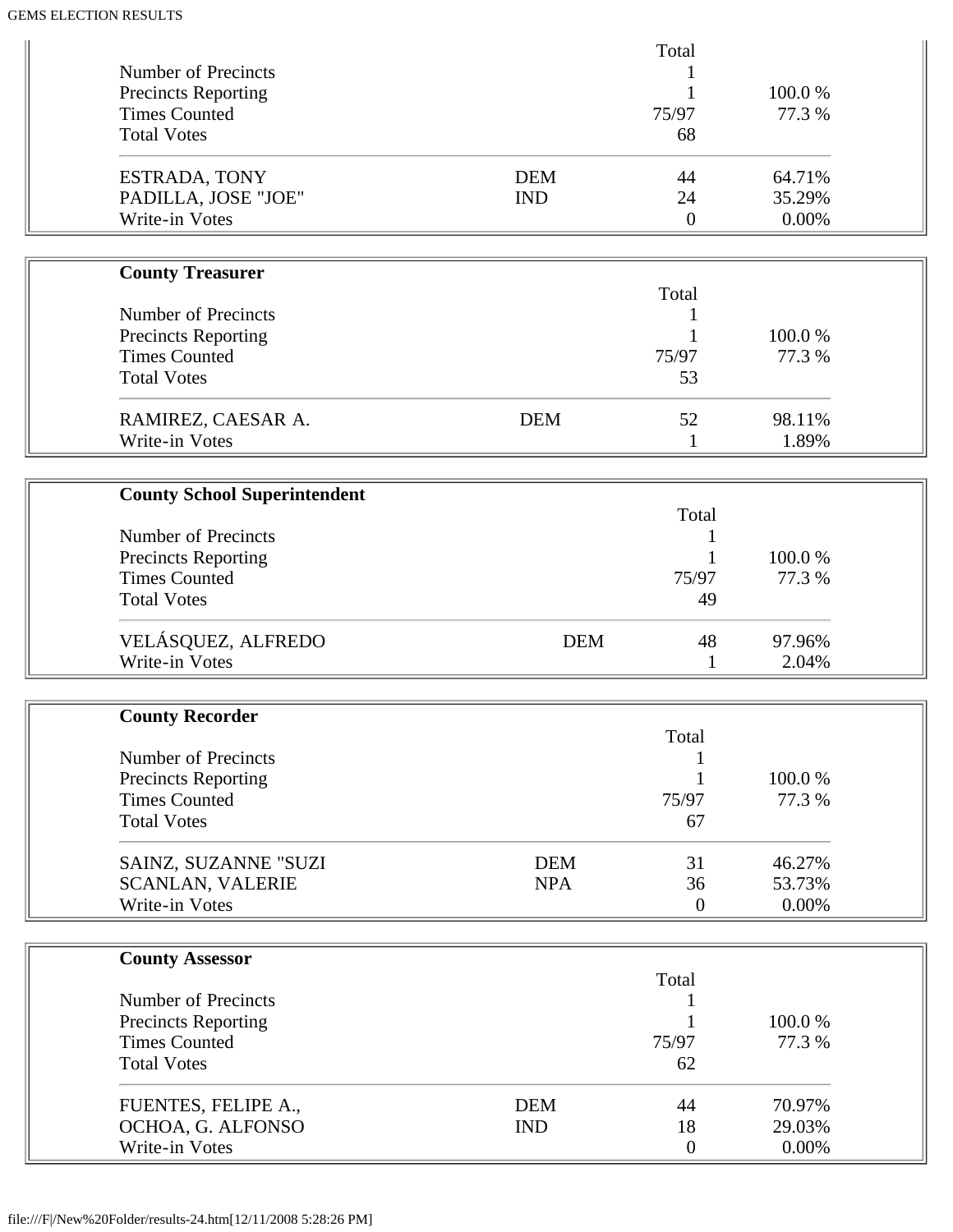| <b>Vacancy - Clerk of the Superior Court</b>                |                            |
|-------------------------------------------------------------|----------------------------|
|                                                             | Total                      |
| Number of Precincts                                         | 1                          |
| <b>Precincts Reporting</b>                                  | 100.0%<br>1                |
| <b>Times Counted</b>                                        | 75/97<br>77.3 %            |
| <b>Total Votes</b>                                          | 51                         |
| <b>GUZMAN, JUAN PABLO</b>                                   | <b>DEM</b><br>98.04%<br>50 |
| Write-in Votes                                              | 1.96%<br>$\mathbf{1}$      |
|                                                             |                            |
| Question 1 - Patagonia ESD 20 Subdivision - Patagonia ESD 6 |                            |
|                                                             | Total                      |
| Number of Precincts                                         |                            |
| <b>Precincts Reporting</b>                                  | 100.0%                     |
| <b>Times Counted</b>                                        | 73.9%<br>34/46             |
| <b>Total Votes</b>                                          | 26                         |
| <b>YES</b>                                                  | 19.23%<br>5                |
| NO                                                          | 80.77%<br>21               |
|                                                             |                            |
| Question 2 - Patagonia ESD 6 Unification                    |                            |
|                                                             | Total                      |
| Number of Precincts                                         | 1                          |
| <b>Precincts Reporting</b>                                  | 100.0%<br>1                |
| <b>Times Counted</b>                                        | 34/46<br>73.9 %            |
| <b>Total Votes</b>                                          | 28                         |
| <b>YES</b>                                                  | 32.14%<br>9                |
| NO                                                          | 67.86%<br>19               |
|                                                             |                            |
| <b>Santa Cruz Elementary School Dist. 28</b>                |                            |
|                                                             | Total                      |
| Number of Precincts                                         |                            |
| <b>Precincts Reporting</b>                                  | 100.0%                     |
| <b>Times Counted</b>                                        | 82.0%<br>41/50             |
| <b>Total Votes</b>                                          | 51                         |
| FERNANDEZ, MERCEDES                                         | 25.49%<br>13               |
| McALPIN, TOM                                                | 19<br>37.25%               |
| MONTAÑO, CHRISTINA                                          | 19<br>37.25%               |
| Write-in Votes                                              | $0.00\%$<br>$\overline{0}$ |
|                                                             |                            |
| Santa Cruz Valley Unified School Dist. 35                   |                            |
|                                                             | Total                      |

| Number of Precincts        |     |         |
|----------------------------|-----|---------|
|                            |     |         |
| <b>Precincts Reporting</b> |     | 100.0 % |
| <b>Times Counted</b>       | 0/1 | $0.0\%$ |
| <b>Total Votes</b>         |     |         |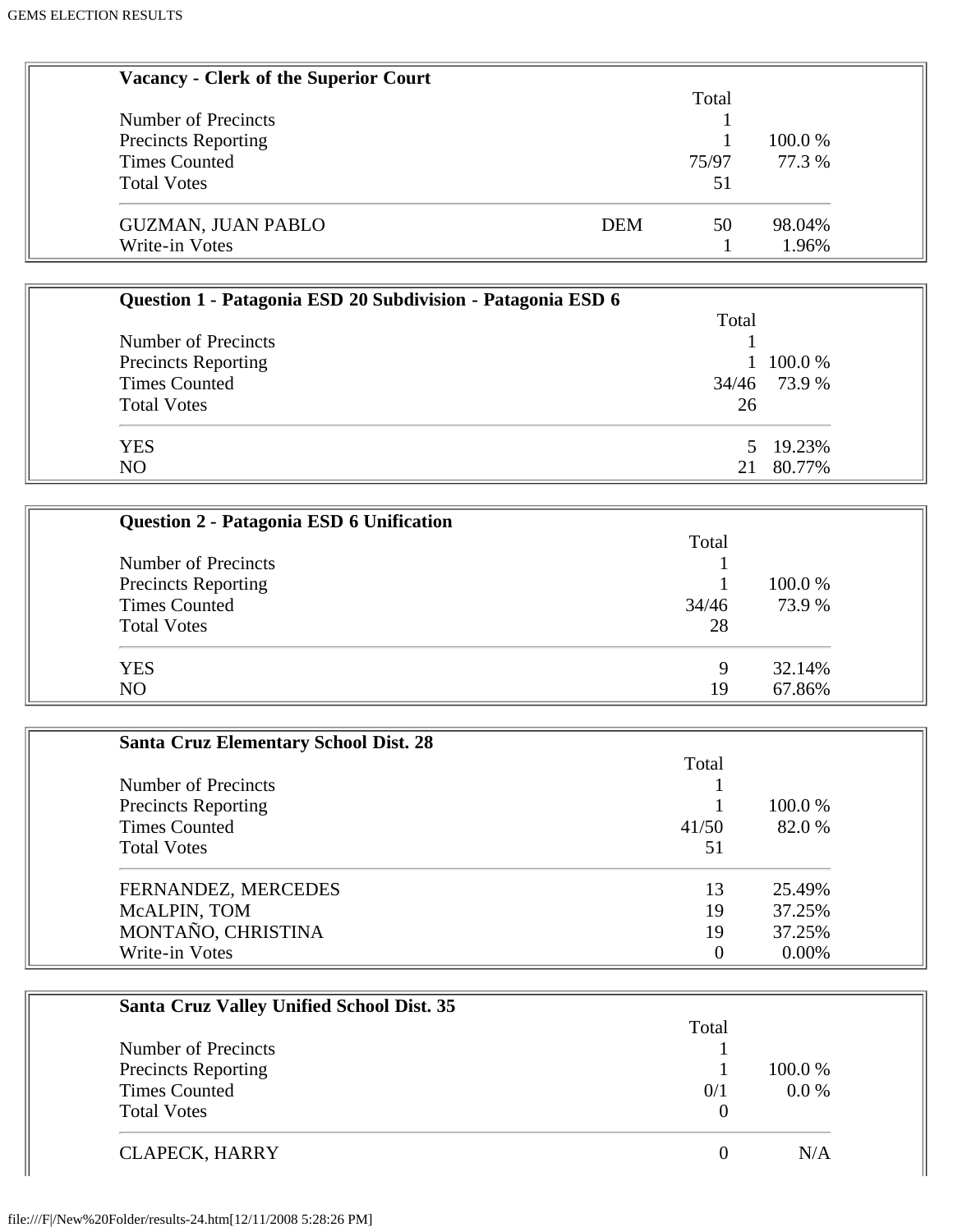| SCHOLNICK, JACK H. | N/A       |  |
|--------------------|-----------|--|
| VANDERVOET, BRIAN  | N/A       |  |
| Write-in Votes     | $\rm N/A$ |  |

| <b>Tubac Fire Dist.</b>    |       |         |
|----------------------------|-------|---------|
|                            | Total |         |
| Number of Precincts        |       |         |
| <b>Precincts Reporting</b> |       | 100.0 % |
| <b>Times Counted</b>       | 0/1   | 0.0 %   |
| <b>Total Votes</b>         | U     |         |
| BERGMANN, DORIS "DOT       |       | N/A     |
| <b>BURNS, MICHAEL</b>      |       | N/A     |
| <b>CAMPANA, RON</b>        |       | N/A     |
| <b>CONROY, RICHARD</b>     |       | N/A     |
| <b>MURI, DOUGLAS</b>       |       | N/A     |
| <b>SCANLAN, DENNY</b>      |       | N/A     |
| WILLIAMS, RANDY            |       | N/A     |
| Write-in Votes             |       | N/A     |

| <b>Question - Tubac Fire Dist. Bond</b> |          |         |
|-----------------------------------------|----------|---------|
|                                         | Total    |         |
| Number of Precincts                     |          |         |
| <b>Precincts Reporting</b>              |          | 100.0 % |
| <b>Times Counted</b>                    | 0/1      | $0.0\%$ |
| <b>Total Votes</b>                      | $\theta$ |         |
| FOR THE BONDS                           | $\theta$ | N/A     |
| <b>AGAINST THE BONDS</b>                |          | N/A     |

| Judge of the Superior Court Div. 2 |       |          |  |
|------------------------------------|-------|----------|--|
|                                    | Total |          |  |
| Number of Precincts                |       |          |  |
| <b>Precincts Reporting</b>         |       | 100.0 %  |  |
| <b>Times Counted</b>               | 75/97 | 77.3 %   |  |
| <b>Total Votes</b>                 | 44    |          |  |
| MONTOYA-PAEZ, ANNA                 | 44    | 100.00%  |  |
| Write-in Votes                     |       | $0.00\%$ |  |

| <b>Supreme Court Justice, BALES, SCOTT</b> |       |         |
|--------------------------------------------|-------|---------|
|                                            | Total |         |
| Number of Precincts                        |       |         |
| <b>Precincts Reporting</b>                 |       | 100.0 % |
| <b>Times Counted</b>                       | 75/97 | 77.3 %  |
| <b>Total Votes</b>                         | 53    |         |
| <b>YES</b>                                 | 37    | 69.81%  |
| NO.                                        | 16    | 30.19%  |

**Judge of the Court of Appeals Div. 2, VASQUEZ, GARYE L.**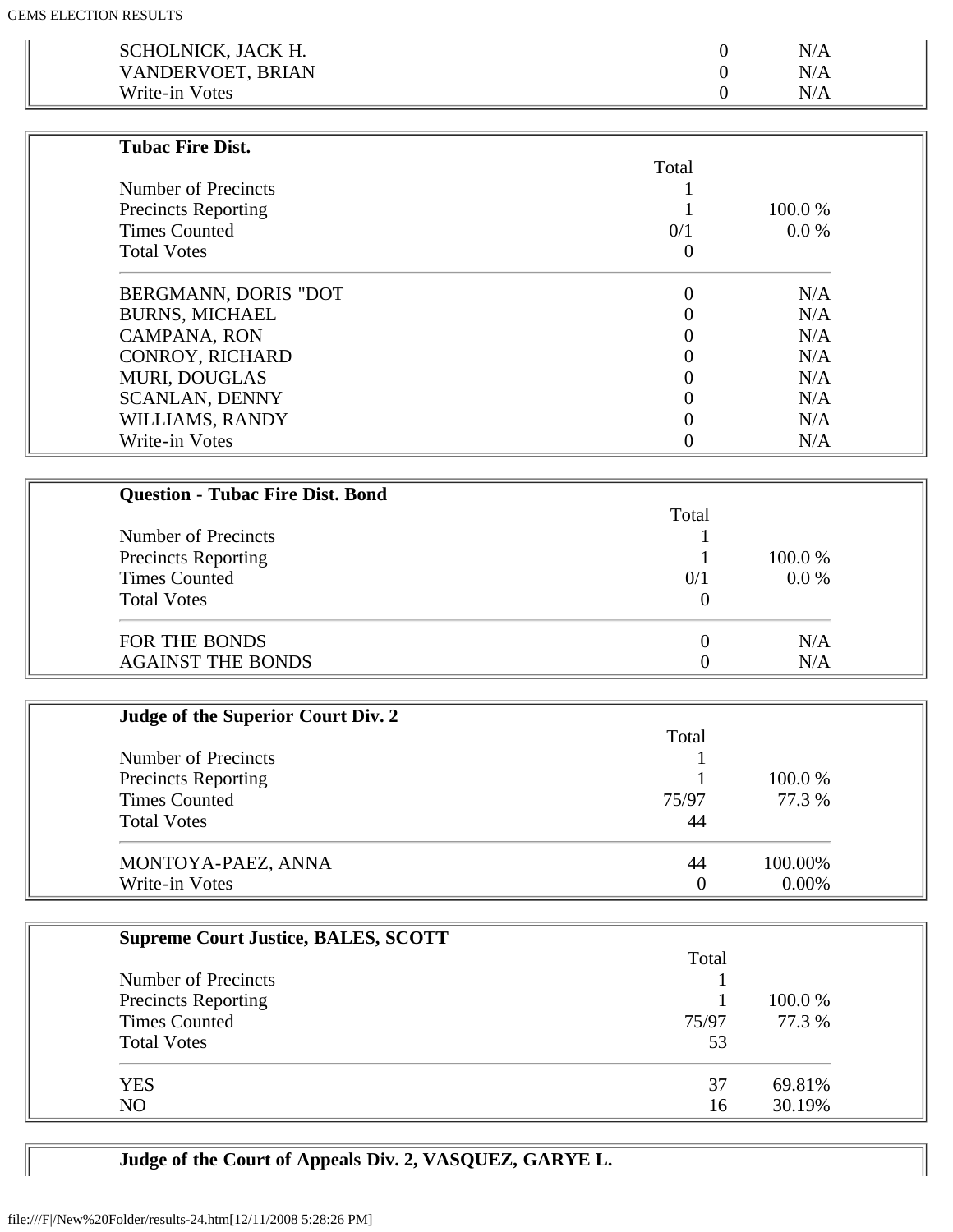|                            | Total |              |
|----------------------------|-------|--------------|
| Number of Precincts        |       |              |
| <b>Precincts Reporting</b> |       | 100.0%       |
| <b>Times Counted</b>       |       | 75/97 77.3 % |
| <b>Total Votes</b>         | 52    |              |
| <b>YES</b>                 |       | 32 61.54%    |
| N <sub>O</sub>             | 20    | 38.46%       |

| <b>Proposition 100</b> |       |        |
|------------------------|-------|--------|
|                        | Total |        |
| Number of Precincts    |       |        |
| Precincts Reporting    |       | 100.0% |
| <b>Times Counted</b>   | 75/97 | 77.3 % |
| <b>Total Votes</b>     | 70    |        |
| <b>YES</b>             | 42    | 60.00% |
| N <sub>O</sub>         | 28    | 40.00% |

| <b>Proposition 101</b> |       |         |  |
|------------------------|-------|---------|--|
|                        | Total |         |  |
| Number of Precincts    |       |         |  |
| Precincts Reporting    |       | 100.0 % |  |
| <b>Times Counted</b>   | 75/97 | 77.3 %  |  |
| <b>Total Votes</b>     | 66    |         |  |
| <b>YES</b>             | 24    | 36.36%  |  |
| NO                     | 42    | 63.64%  |  |

| <b>Proposition 102</b>     |       |        |
|----------------------------|-------|--------|
|                            | Total |        |
| Number of Precincts        |       |        |
| <b>Precincts Reporting</b> |       | 100.0% |
| <b>Times Counted</b>       | 75/97 | 77.3 % |
| <b>Total Votes</b>         | 74    |        |
| <b>YES</b>                 | 24    | 32.43% |
| NO                         | 50    | 67.57% |

| <b>Proposition 105</b> |       |         |
|------------------------|-------|---------|
|                        | Total |         |
| Number of Precincts    |       |         |
| Precincts Reporting    |       | 100.0 % |
| <b>Times Counted</b>   | 75/97 | 77.3 %  |
| <b>Total Votes</b>     | 67    |         |
| <b>YES</b>             | 18    | 26.87%  |
| N <sub>O</sub>         | 49    | 73.13%  |

**Proposition 200**

Total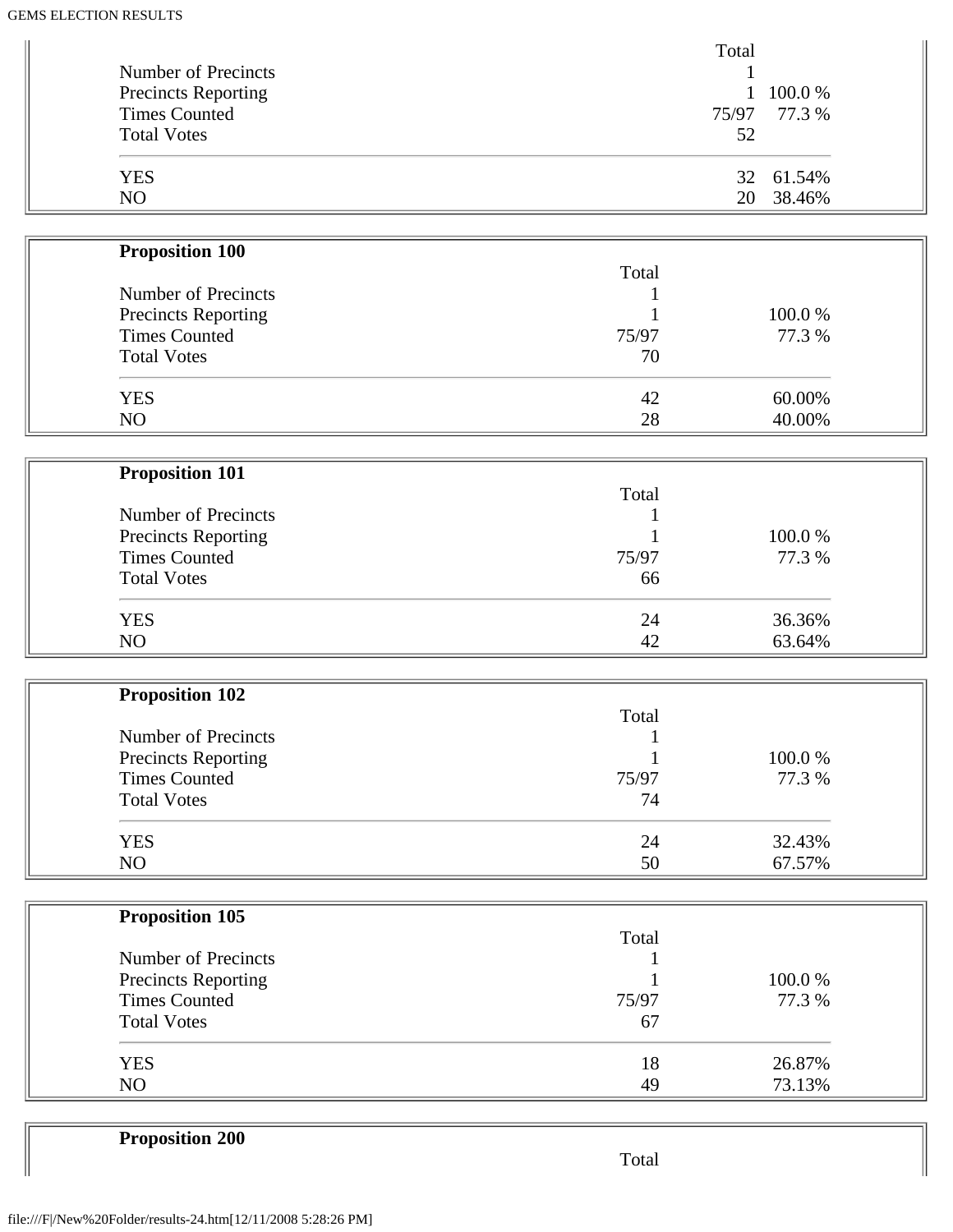| Number of Precincts<br><b>Precincts Reporting</b> |       | 100.0 % |
|---------------------------------------------------|-------|---------|
| <b>Times Counted</b>                              | 75/97 | 77.3 %  |
| <b>Total Votes</b>                                | 63    |         |
| <b>YES</b>                                        | 17    | 26.98%  |
| NO                                                | 46    | 73.02%  |

| <b>Proposition 201</b>     |       |         |
|----------------------------|-------|---------|
|                            | Total |         |
| Number of Precincts        |       |         |
| <b>Precincts Reporting</b> |       | 100.0 % |
| <b>Times Counted</b>       | 75/97 | 77.3 %  |
| <b>Total Votes</b>         | 67    |         |
| <b>YES</b>                 |       | 10.45%  |
| N <sub>O</sub>             | 60    | 89.55%  |

| <b>Proposition 202</b>                     |       |        |
|--------------------------------------------|-------|--------|
| Number of Precincts<br>Precincts Reporting | Total | 100.0% |
|                                            |       |        |
|                                            |       |        |
| <b>Total Votes</b>                         | 71    |        |
| <b>YES</b>                                 | 21    | 29.58% |
| NO                                         | 50    | 70.42% |

| <b>Proposition 300</b>     |       |        |
|----------------------------|-------|--------|
|                            | Total |        |
| Number of Precincts        |       |        |
| <b>Precincts Reporting</b> |       | 100.0% |
| <b>Times Counted</b>       | 75/97 | 77.3 % |
| <b>Total Votes</b>         | 70    |        |
| <b>YES</b>                 | 21    | 30.00% |
| N <sub>O</sub>             | 49    | 70.00% |

| <b>Proposition 400 - Santa Cruz County</b> |       |         |
|--------------------------------------------|-------|---------|
|                                            | Total |         |
| Number of Precincts                        |       |         |
| Precincts Reporting                        |       | 100.0 % |
| <b>Times Counted</b>                       | 75/97 | 77.3 %  |
| <b>Total Votes</b>                         | 67    |         |
| <b>YES</b>                                 | 15    | 22.39%  |
| NO.                                        | 52    | 77.61%  |

| <b>Proposition 401 - Santa Cruz County</b> |       |
|--------------------------------------------|-------|
|                                            | Total |
| Number of Precincts                        |       |